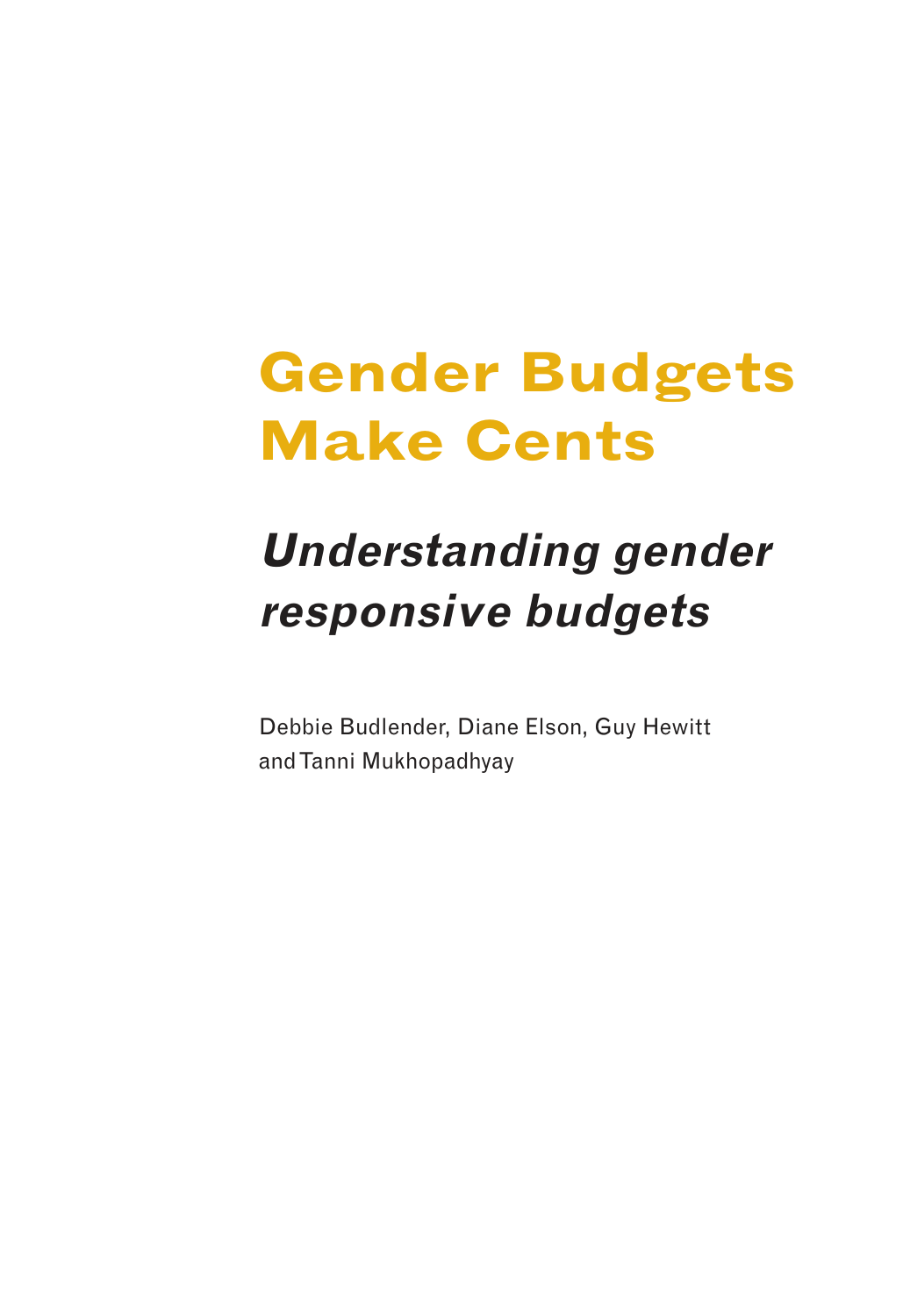Gender Affairs Department Commonwealth Secretariat Marlborough House Pall Mall, London SW1Y 5HX United Kingdom

E-mail: gad@commonwealth.int http://www.thecommonwealth.org/gender http://www.gender-budgets.org

© The Commonwealth Secretariat, January 2002

All rights reserved.

The views expressed in the document are those of the authors and do not necessarily reflect the official position or policy of the Commonwealth Secretariat, any other agency or any government identified.

Published by the Commonwealth Secretariat

Layout design by Wayzgoose Cover design by Pen and Ink Printed by Formara Ltd

Copies of this publication can be ordered from: The Publications Manager, Information and Public Affairs Divisions, Commonwealth Secretariat, Marlborough House, Pall Mall, London, SW1Y 5HX, UK Tel. +44 (0) 20 7747 6342 Fax. +44 (0) 20 7839 9081 E-mail: r.jones-parry@commonwealth.int

ISBN: 0-85092-696-3

Price: £13.90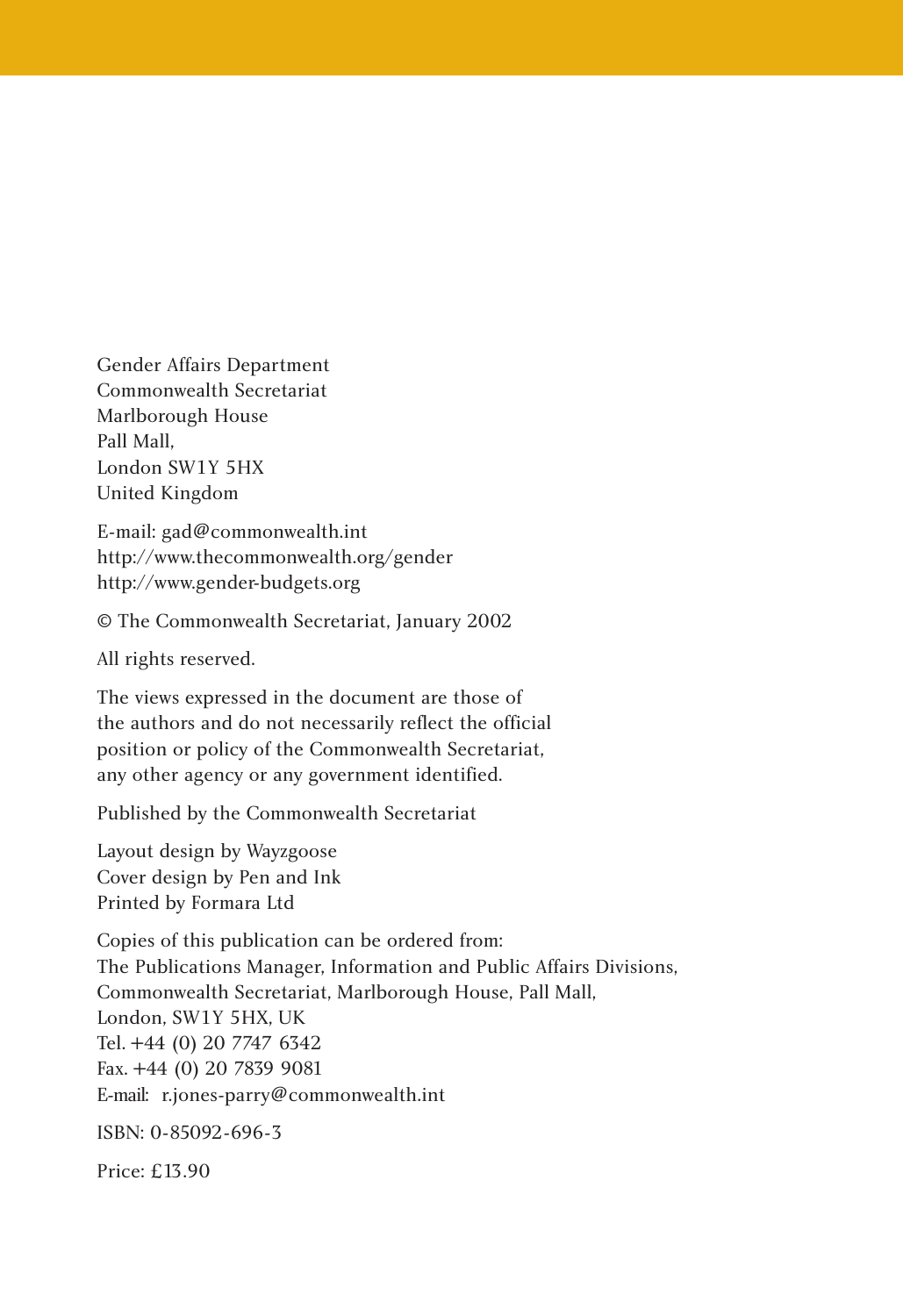### **Publication Team**

*Coordinator:* Guy Hewitt *Contributors:* Debbie Budlender, Diane Elson, Guy Hewitt and Tanni Mukhopadhyay *Editor:* Tina Johnson

#### **About the Contributors**

**Debbie Budlender:** Debbie Budlender is a Principal Researcher for the Community Agency for Social Enquiry (CASE), Cape Town, South Africa. A founding member of the South African Women's Budget Initiative, she is the leading international adviser on gender responsive budget (GRB) initiatives, having worked in Africa, Asia, the Caribbean, Europe and the Americas. She has also written extensively on this area.

**Diane Elson:** Diane Elson is a Professor in the Department of Sociology at the University of Essex, UK. She has written numerous books and articles on gender equality and economic life. She was responsible for *Progress of the World's Women 2000*, the UNIFEM biennial report, and co-editor of a special issue of the *World Development* journal (July 2000) on Growth, Trade, Finance and Gender Equality. She advised the Commonwealth Secretariat on the development of the expenditure tools for the GRB initiative and UNIFEM on the implementation of its global programme on gender responsive budgets. She is also a member of the UK Women's Budget Group.

**Guy Hewitt:** Guy Hewitt is a Senior Programme Officer in the Gender Affairs Department at the Commonwealth Secretariat, and programme manager of the Commonwealth GRB initiative. He advises Commonwealth governments on the implementation of gender responsive budgets and also provides technical support to other intergovernmental organisations and developmental agencies.

**Tanni Mukhopadhyay:** Tanni Mukhopadhyay is a Policy Specialist in the Human Development Report Office at the United Nations Development Programme (UNDP), New York. She has worked as a researcher with the University of Cambridge and with the Commonwealth Secretariat on its GRB initiative. She has also worked with, and conducted research on the Self Employed Women's Association (SEWA) in India and the Population and Community Development Association (PDA) in Thailand. Her main areas of research have been on poverty, trade policy and market access issues.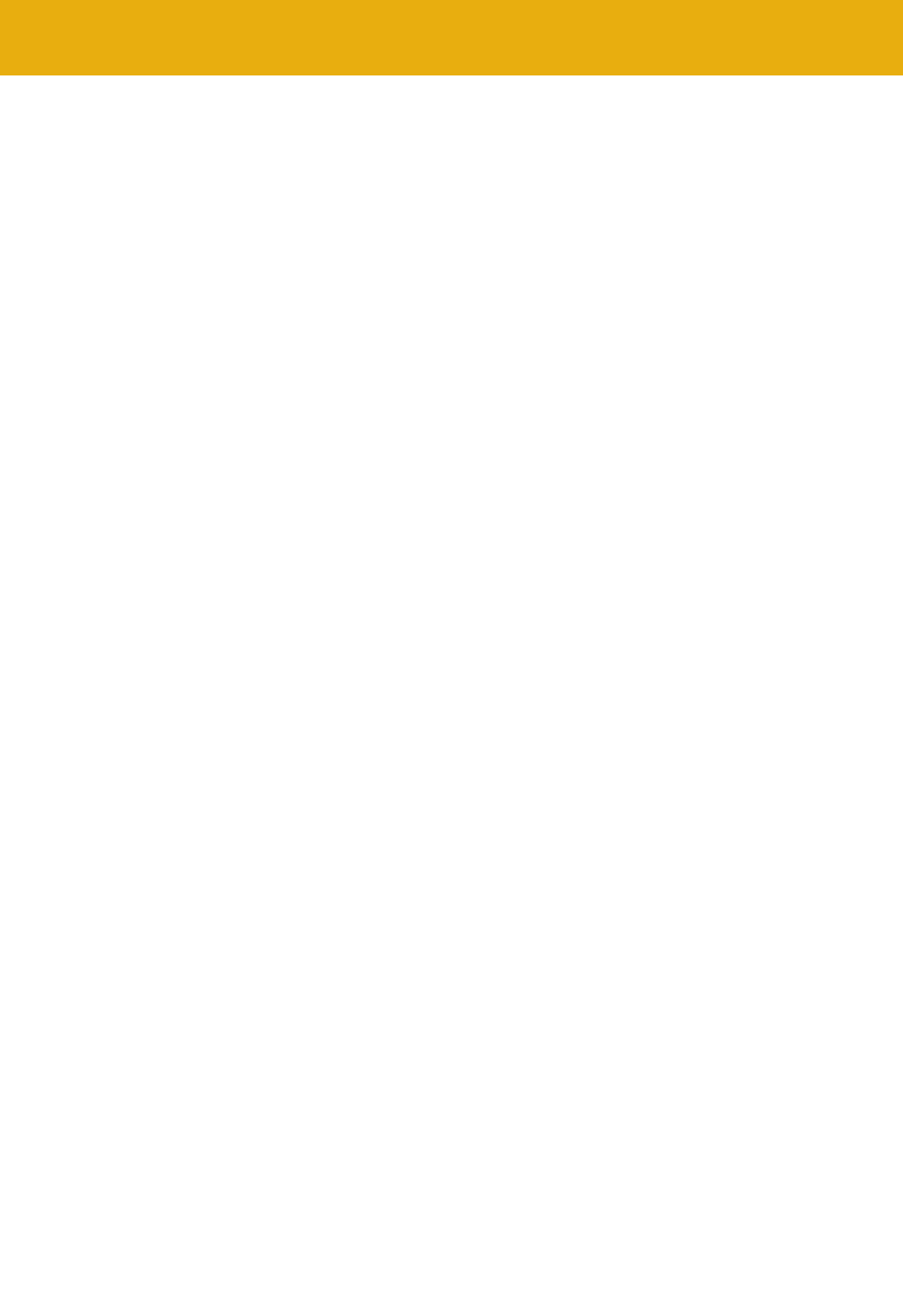# **Contents**

| Foreword                                                                          | 7  |
|-----------------------------------------------------------------------------------|----|
| <b>Executive Summary</b>                                                          | 11 |
| Abbreviations                                                                     | 21 |
| Integrating Gender into Government Budgets<br>within a Context of Economic Reform | 23 |
| Introduction                                                                      | 23 |
| The Economic Costs of Gender Inequality                                           | 24 |
| The Economic Gains from Gender Responsiveness                                     | 25 |
| Macroeconomic Policy and the National Budget                                      | 27 |
| Integrating Gender into the National Budget:<br><b>Applying Analytical Tools</b>  | 30 |
| <b>Taking Action</b>                                                              | 42 |
| Conclusion                                                                        | 43 |
| Annex: Gender Responsive Budget Analytical Tools                                  | 44 |
| <b>Promoting Gender Equality through Public</b><br>Expenditure                    | 49 |
| Introduction                                                                      | 49 |
| Background                                                                        | 51 |
| What are Gender Responsive Budgets?                                               | 52 |
| The Rationale for Gender Responsive Budgets                                       | 54 |
| <b>Commonwealth Country Experiences</b>                                           | 63 |
| Lessons Learned: Opportunities and Challenges                                     | 70 |
| <b>Future Programme Directions</b>                                                | 76 |
| Conclusion                                                                        | 81 |

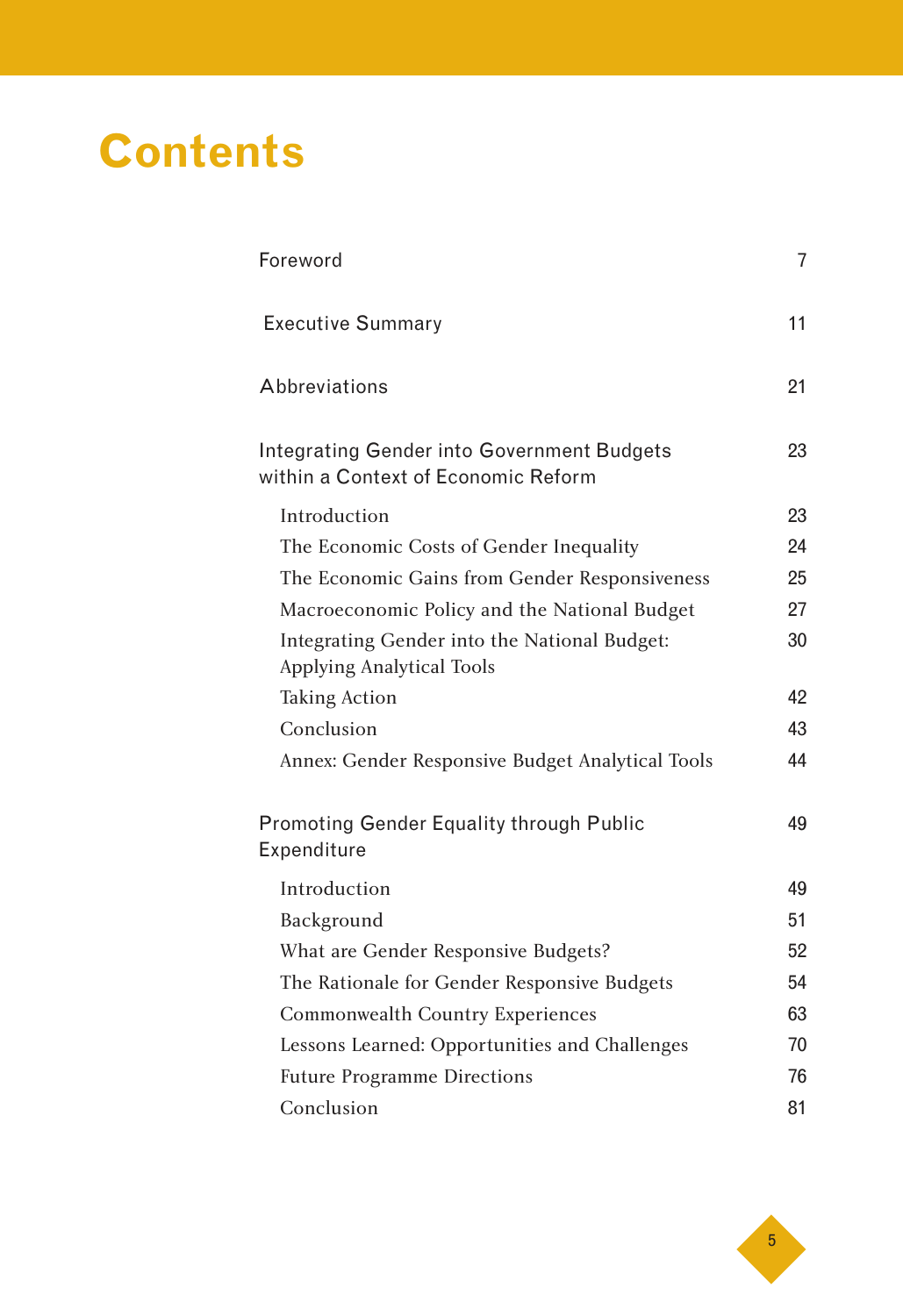| A Global Assessment of Gender Responsive<br><b>Budget Initiatives</b> | 83  |
|-----------------------------------------------------------------------|-----|
| Introduction                                                          | 83  |
| A Strategy to Mainstream Gender into Economic Policy                  | 84  |
| Goals and Objectives                                                  | 86  |
| The Role of International Agencies                                    | 89  |
| The Role of Country-Level Actors                                      | 94  |
| Working at Different Levels of Government                             | 102 |
| <b>Implementation Strategies</b>                                      | 104 |
| Links to other Developmental Initiatives                              | 120 |
| Forward to Sustainability                                             | 123 |
| A Profile of Country Activities                                       | 131 |
| Introduction                                                          | 131 |
| Profiles by Region                                                    | 132 |
| Africa                                                                | 132 |
| The Americas                                                          | 145 |
| Asia                                                                  | 151 |
| Europe                                                                | 157 |
| The Middle East                                                       | 161 |
| Pacific                                                               | 161 |
| <b>Composite Bibliography</b>                                         | 165 |
|                                                                       |     |
| Glossary of Terms                                                     |     |

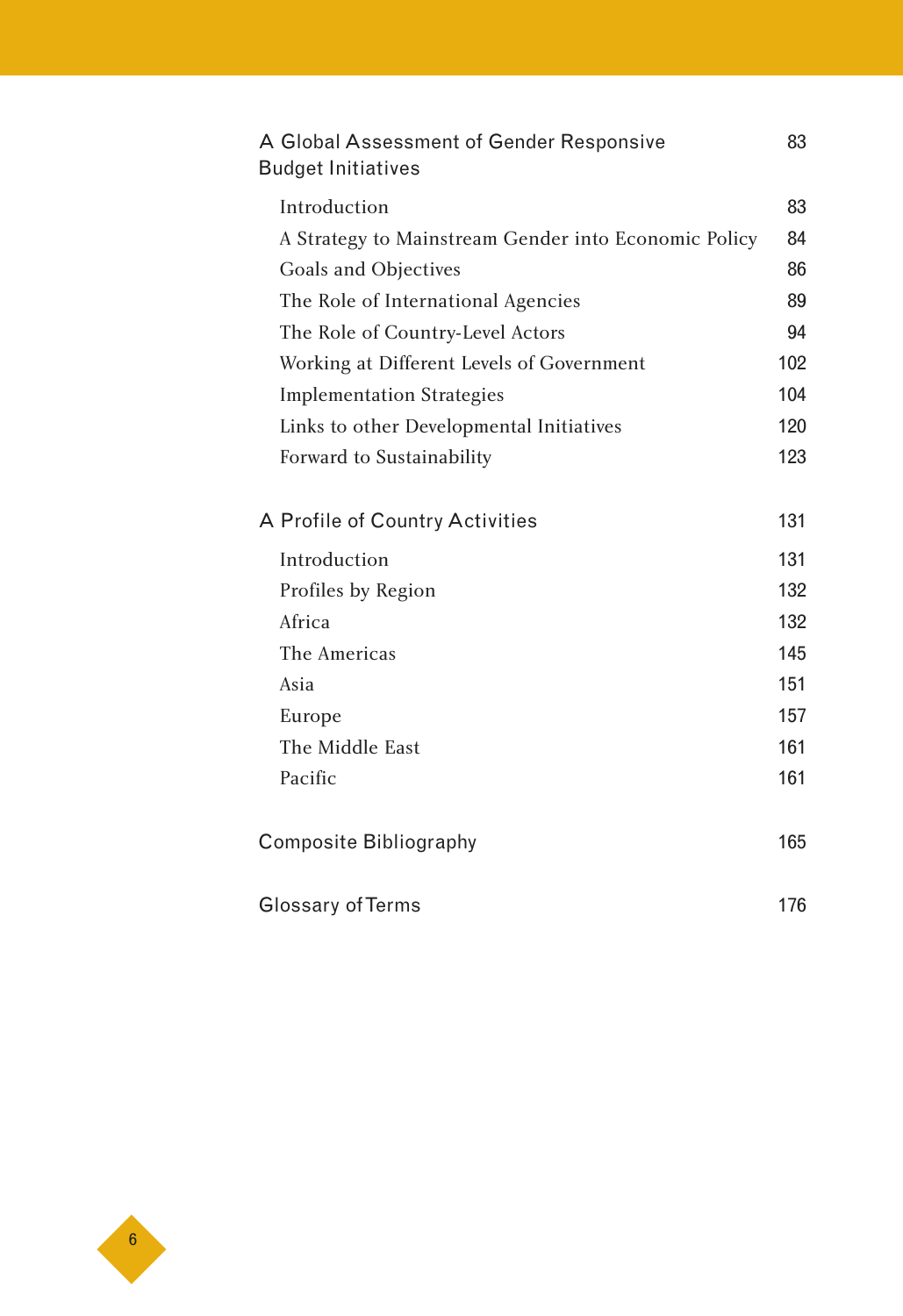### **Foreword**

The involvement of Commonwealth countries in gender responsive budgets is both long and substantial: it began with Australia in 1984 and spread to Canada and South Africa in 1993 and 1994, respectively. The Commonwealth Secretariat's programme began in 1995 and since then nearly half of the forty known country initiatives on gender responsive budgets are in the Commonwealth. The issue has been discussed in depth at the Fifth and Sixth Meetings of Commonwealth Ministers Responsible for Women's Affairs and it was on the agenda of the September 2001 Commonwealth Finance Ministers Meeting which, like a number of other international meetings, was cancelled following the tragic events in the USA.

The Commonwealth's involvement in gender responsive budgets takes its genesis from a number of discreet but interconnected factors:

- ◆ The Commonwealth's commitment to the fundamental principle of equality and non-discrimination, first affirmed in the 1971 Singapore Declaration and reaffirmed in the 1991 Harare Declaration, which creates the need to develop public expenditure tracking systems to measure how consistent national decisions on resource allocation are with these and the other fundamental principles of the Commonwealth.
- ◆ Reaffirmation of the commitment to gender equality by Heads of Government when they endorsed the *Ottawa Declaration* (*on Women and Structural Adjustment*) at Harare in 1991, the 1995 *Commonwealth Plan of Action on Gender and Development* and its 2000–2005 Update in 1999.
- ◆ Exploitation of the Commonwealth's comparative advantage in the area of encouraging governments to integrate gender concerns into economic policy dating from the report of the 1989 Commonwealth Expert Group on Women and Structural Adjustment, *Engendering Adjustment for the 1990s*, a pioneering work that advocated incorporating gender

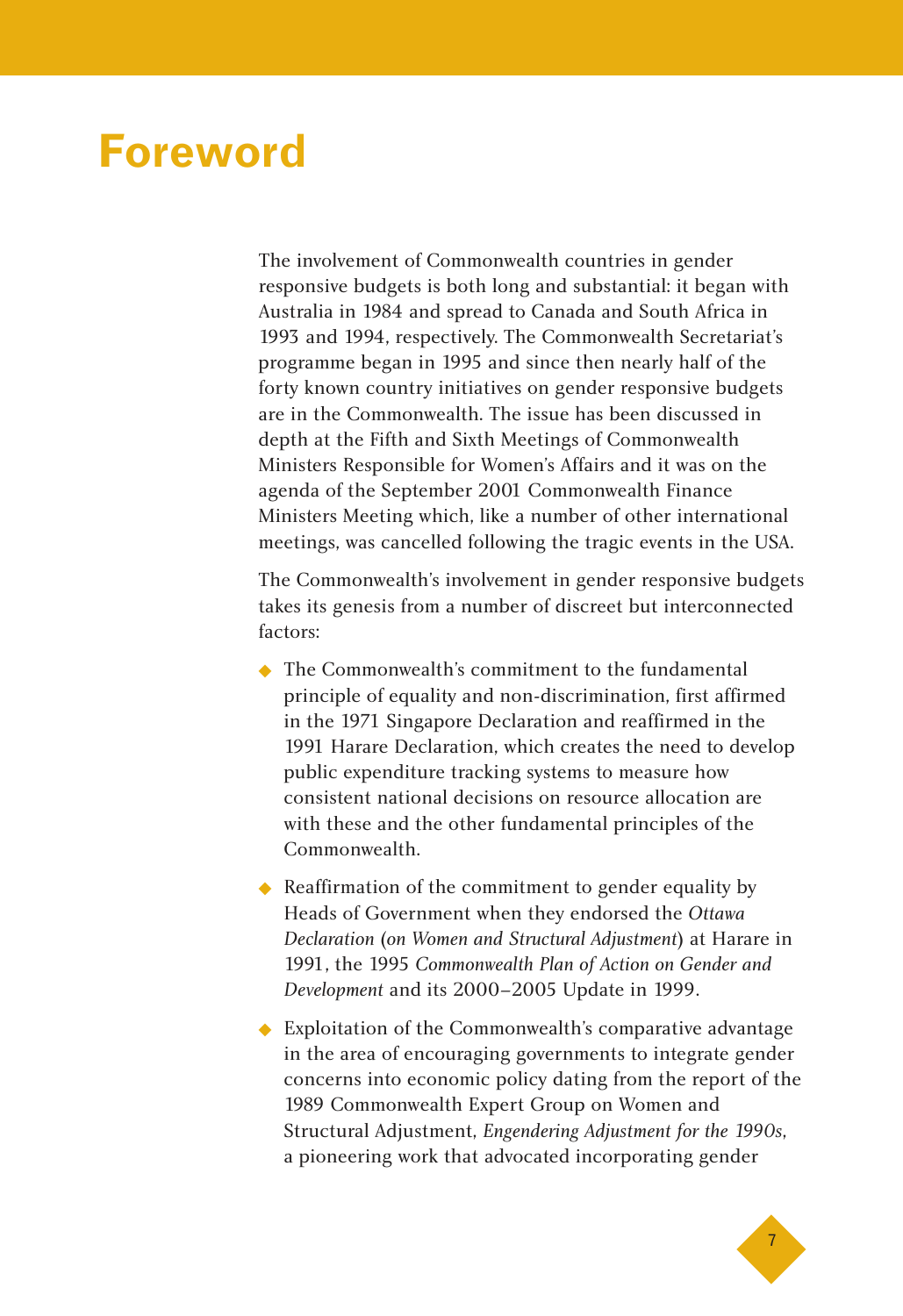concerns into a broad range of economic policy areas: public expenditure, taxation, credit policies, exchange rate policies, pricing policies, wage policies, trade liberalisation and privatisation.

*Gender Budgets Make Cents* provides the conceptual framework for the Commonwealth's work on GRB initiatives, the outcomes to date of work in the Commonwealth and beyond and an assessment, based on practical experiences, of what has worked. The contributors draw on initiatives that have been undertaken at national, provincial and local levels. This publication will be of use to anyone interested in strengthening the linkages between economic policy and social outcomes. It is our hope that it will be used by government officials, policy-makers and planners, multilateral and bilateral agencies and civil society groups, especially women's organisations.

The work done by the Gender Affairs Department in the area of gender responsive budgets has been a collective effort among many individuals and groups. Their contributions to the conceptualisation and implementation of this programme are gratefully acknowledged. In particular, I wish to thank the following: the Commonwealth member countries who have sought to implement gender responsive budgets, especially the five 'pilot' countries; Commonwealth Ministers Responsible for Women's Affairs for their leadership; the Commonwealth Fund for Technical Cooperation (CFTC) for funding this work and also the Department for International Development (DFID) and the Australian Agency for International Development (AusAID) for their contributions to this programme; Debbie Budlender, Diane Elson and Rhonda Sharp, our primary consultants and subsequent friends, for their continuous involvement and invaluable inputs; colleagues in the Commonwealth Secretariat, especially Ranee Jayamaha; and the staff of the Gender Affairs Department (including Eleni Stamiris and Sabhita Raju), particularly Guy Hewitt, the programme manager, who has coordinated this work from its inception. Finally, I would like to recognise the significant contributions of our new programme partners: the International Development Research Centre (IDRC) and the United Nations Development Fund for Women (UNIFEM).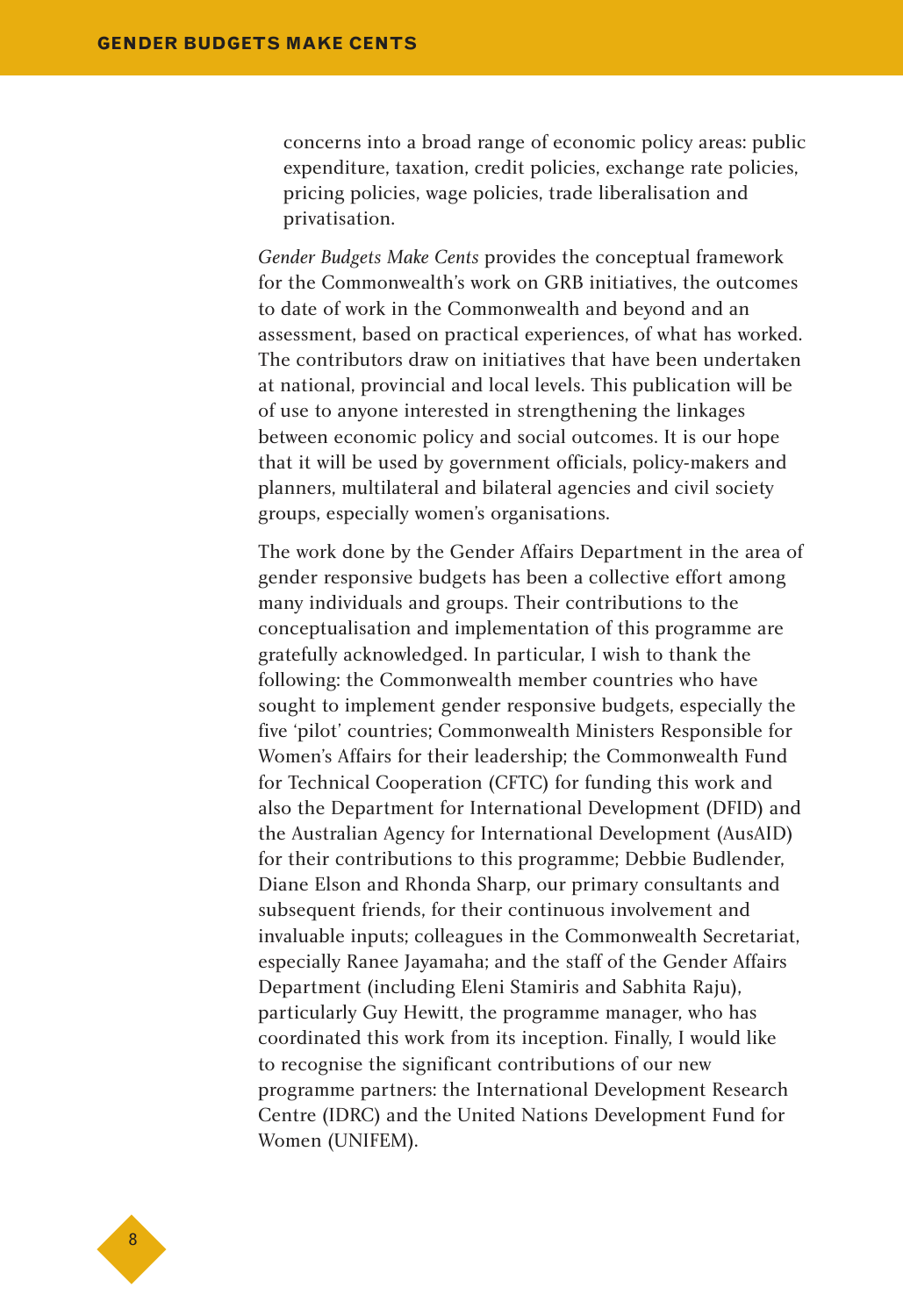This publication is part of the Commonwealth's contribution to the global agenda of attaining gender equality and the Commonwealth vision of 'a world in which women and men have equal rights and opportunities at all stages of their lives to express their creativity in all fields of human endeavour'. We hope that it will provide inspiration and guidance to those already involved in or considering work on gender responsive budgets.

#### **Nancy Spence**

*Director, Gender and Youth Affairs Division Commonwealth Secretariat*

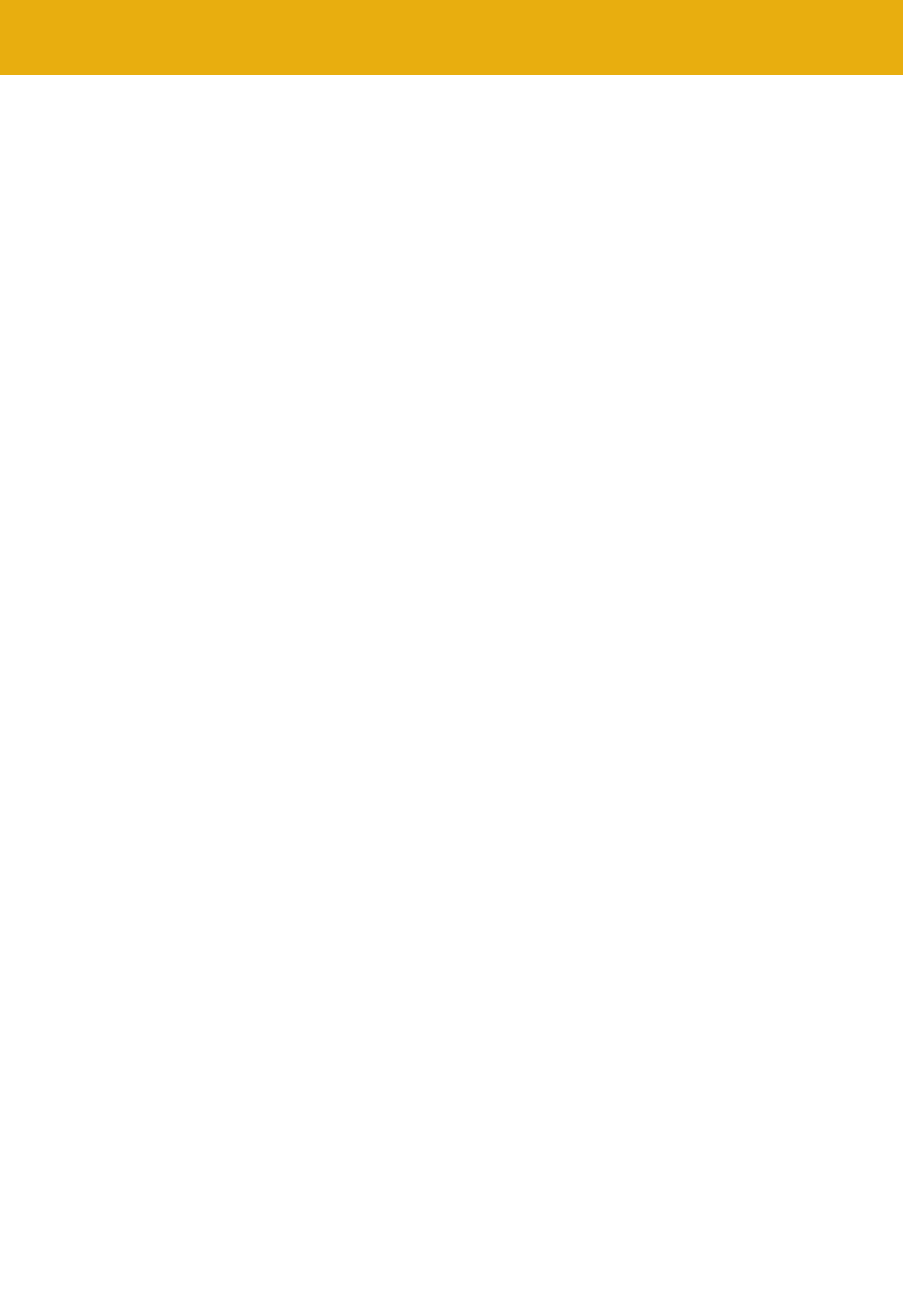## **Executive Summary**

This publication was compiled to provide the reader with a comprehensive understanding of gender responsive budget (GRB) initiatives. Divided into four sections, it provides a conceptual and theoretical framework, traces the evolution of work in this area, assesses the role of different stakeholders and highlights lessons learned to date. A profile of known activities at the country level shows how gender responsive budgets are being used as a pivotal tool with which to assess budgetary performance and impact.

GRB initiatives are intended to afford a mechanism by which governments, in collaboration with lawmakers, civil society groups, donor and other development agencies, can integrate a gender analysis into fiscal policies and budgets. A gender responsive budget is not a separate budget for women but an attempt to disaggregate expenditure and revenue according to their different impacts on women and men.

The idea of gender responsive budgets developed out of a growing understanding that macroeconomic policy can contribute to narrowing or widening gender gaps in areas such as incomes, heath, education and nutrition and make the living standards of different groups of women and men better or worse. The Commonwealth Secretariat played a pioneering role in fostering this understanding in its work on women and structural adjustment. One of the most important areas of macroeconomic policy is a government budget. Bringing together public expenditure and public revenue, the budget as a policy statement reflects the social and economic priorities of a government. Although the provisions in a budget may appear to be gender netral, they actually affect men and women differently because their roles, responsibilities and capacities in any society are never the same.

In her contribution, Diane Elson argues that national budgets generally underestimate women's contribution to the macroeconomy, discount the unpaid economy in which women perform most of the work of caring for and maintaining the

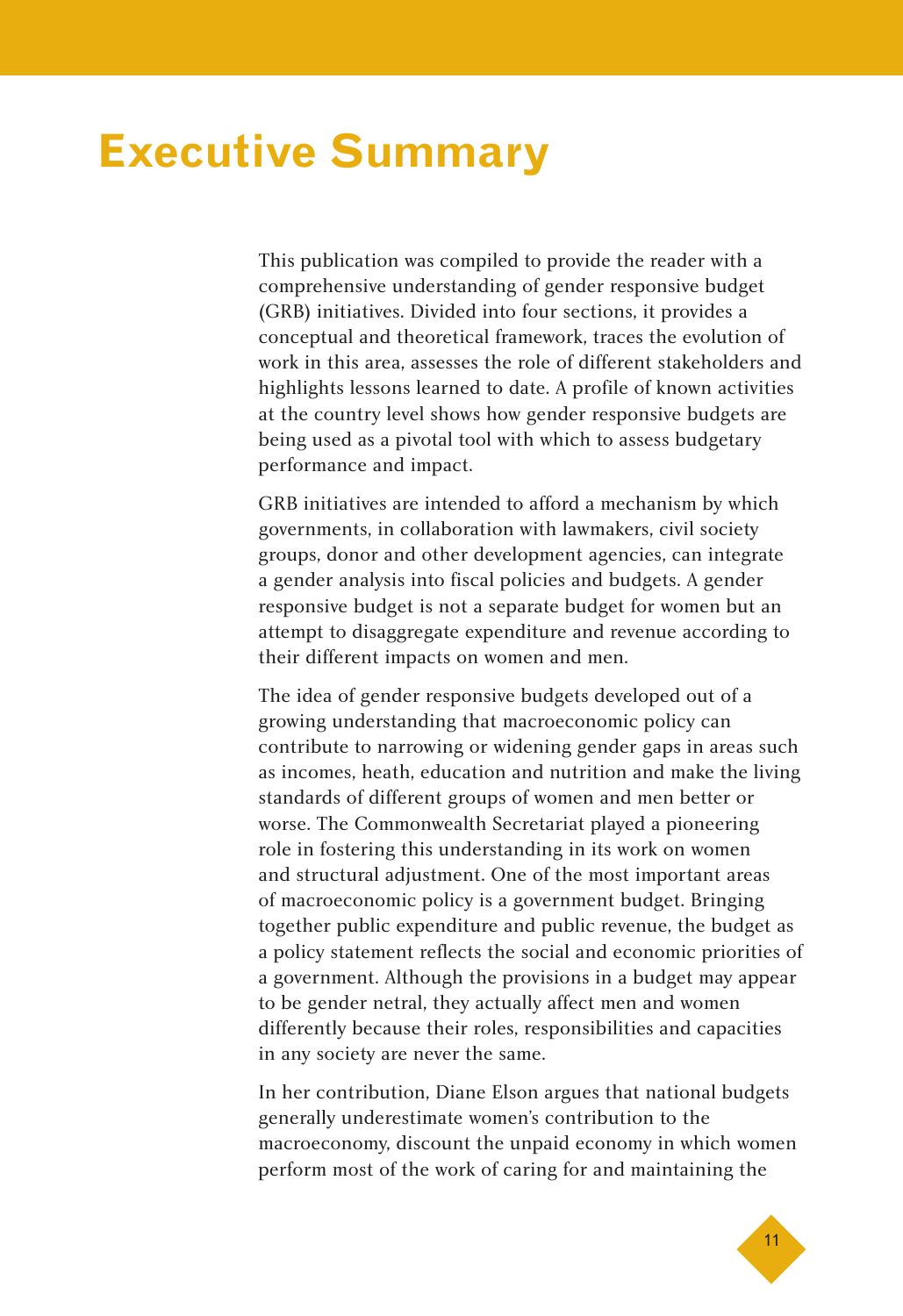#### **Programme Objectives of Gender Responsive Budget Initiatives:**

- To strengthen the capacity of governments to incorporate a gender analysis *in the planning and evaluation of revenue-raising measures and expenditure allocations at all levels;*
- ◆ *To support strategies for women's participation in economic decisionmaking through their engagement in the budget process;*
- ◆ *To improve the mechanisms used by countries to account for action taken on international commitments to gender and development, including the CEDAW; and*
- ◆ *To contribute to the achievement of the International Development Targets (IDTs).*

labour force and the social framework, and disregard the effect that gender relations and the gender distribution of resources have on total production, savings, investment, etc.

Elson points to the economic costs of gender inequality and the growing awareness that such inequality is not only costly to women but to society as a whole. Research has shown that gender inequality reduces agricultural yields, hampers a positive supply response to structural adjustment measures and reduces the productivity of the next generation. Also, failing to invest in female education lowers the gross national product (GNP). On the other hand, eliminating gender discrimination across occupations and in salaries and benefits increases not only women's income but also national income. Other potential gains to society from the reduction of gender inequality include greater output of goods and services, more leisure, increased capability to live a satisfying life and better conservation of the environment.

There is also an increasing recognition that macroeconomic aggregates (and national economic prosperity) do not, as had been assumed, have a 'trickle down' effect. Rather, governments need to explicitly consider human development objectives when formulating macroeconomic policy. Elson contends that gender responsive budgeting can make such policy design more effective as it contributes to the reduction of gender inequality, and hence reduces gender constraints to successful macroeconomic outcomes. This improves economic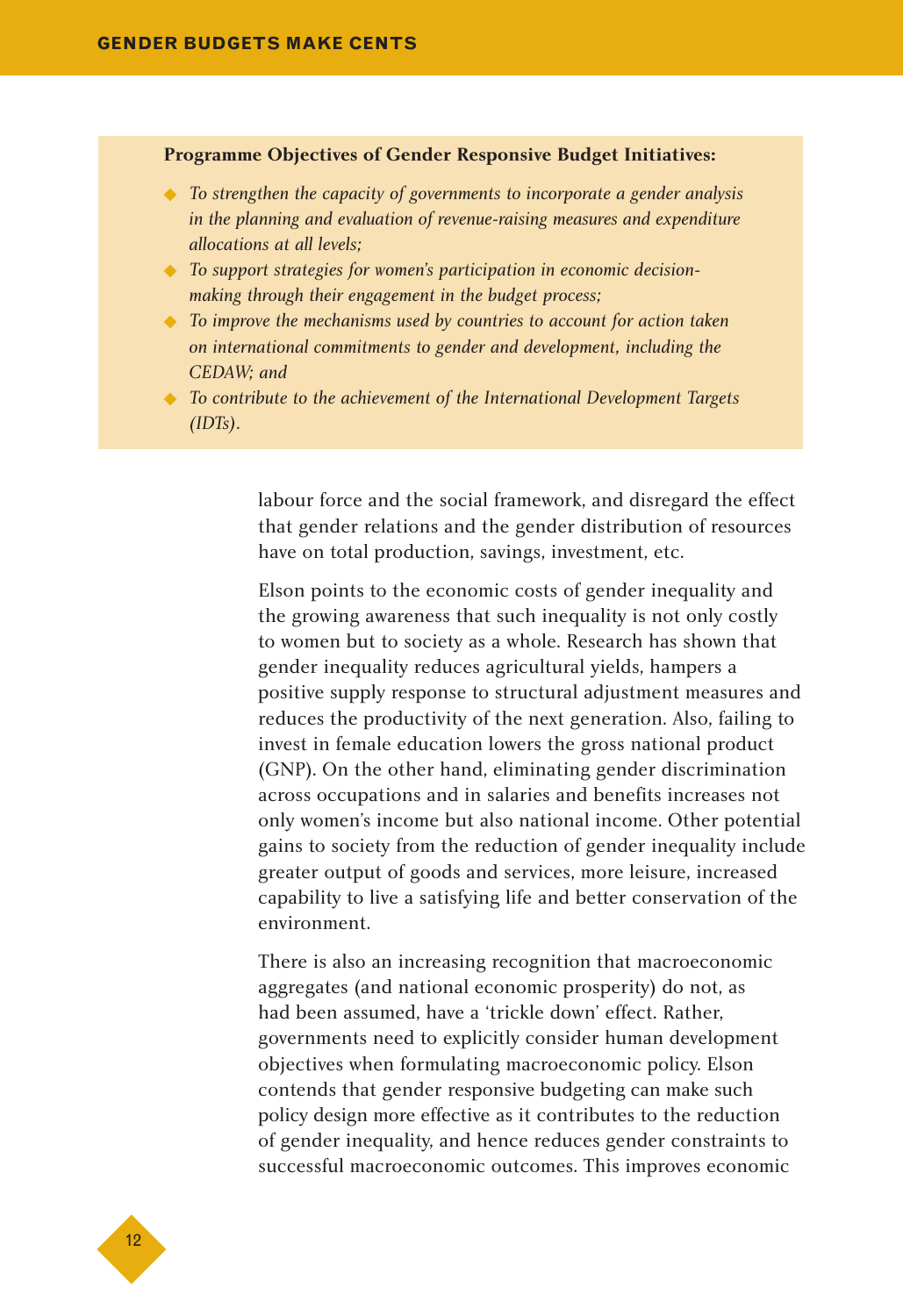growth and human development performance in ways that also empower women.

Elson notes that the formulation of a national budget involves decisions at three levels: aggregate macroeconomic strategy, composition of expenditures and revenues, and effectiveness of service delivery. She offers a wide range of analytical tools for the integration of a gender perspective into these different levels, with an emphasis on public expenditure. These tools can be used individually or in combination and selected according to national circumstances.

When looking at the effectiveness of public expenditure, which is usually judged in terms of achieving the intended results at the lowest possible cost, a gender perspective introduces the questions of 'results for whom?' and 'costs to whom?' Some ways of addressing these questions include needs assessments, analysis of 'quality of service' indicators, beneficiary assessments, assessments of 'invisible' costs and assessments of benefits of equal opportunities in service delivery. Elson emphasises that indicators need to be disaggregated by gender in all these cases.

Expenditure and taxation policies have different implications for women and men and differentially affect their abilities to contribute to production for the market and the care of families and communities. These implications can be revealed through gender-disaggregated incidence analysis of public expenditure and of taxation and income transfers. An analysis can be made of the share of the budget that goes to the Ministry Responsible for Women's Affairs compared to other ministries, and genderaware policy appraisals can be applied to facilities and policies of Ministries that provide collective services. Another important tool, which can bring together information on the implications of government expenditures for women, is a women's budget statement.

A GRB strategy might also include examining women's critical role in maintaining the social framework through the unpaid work that they do bringing up children to be responsible members of society, looking after the elderly and infirm, and strengthening family and community networks and voluntary organisations. Monitoring the time budgets of the country's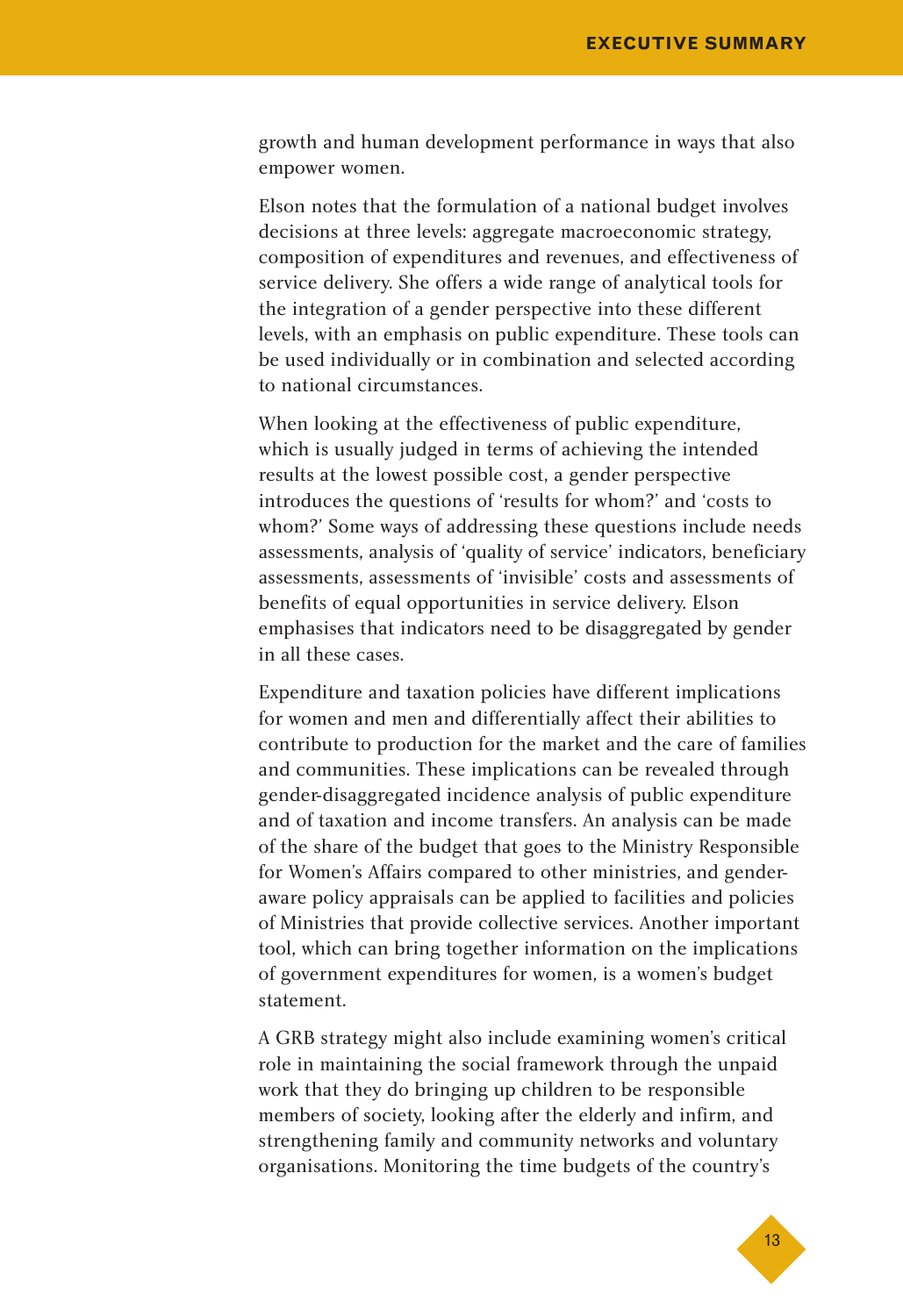citizens can show whether the human resources of women and girls are being depleted by the demands of unpaid work, damaging the social framework and leading to reduced productivity and increased costs. The development of genderaware medium-term economic policy frameworks is another valuable tool.

Decisions on budget policy are usually made by a small group of Ministers and officials in the Head of Government's Office, Ministry of Finance and/or Central Bank. To improve the efficiency gains and equity outcomes, Elson recommends that these Ministers and officials should collaborate with the Ministry Responsible for Women's Affairs and civil society groups. The Commonwealth Secretariat has already taken measures to facilitate such interaction by submitting reports on the gender impacts and macroeconomic policy issues to the meetings of Commonwealth Finance Ministers and Ministers Responsible for Women's Affairs, and through its partnership with IDRC and UNIFEM.

Like Elson, Guy Hewitt and Tanni Mukhopadhyay in their contribution point to the increasing recognition that economic growth is a necessary but not sufficient condition for the elimination of inequalities in society. State intervention in the market is thus needed to ensure that both efficiency and equity objectives are met, and gender responsive budgets can assist in this process. The authors provide a conceptual framework for GRB initiatives, suggesting that public expenditure for gender equality fits within a wider context of promoting economic growth and supporting social inclusion and human resource development. While GRB initiatives differ across countries and regions, the Commonwealth Secretariat has focused on an analysis of government expenditure in three categories: gender specific expenditures; expenditures that promote gender equity in the public service; and general or mainstream expenditures.

Hewitt and Mukhopadhyay argue that there are compelling reasons to ensure greater consistency between economic goals and social commitments and thus for undertaking GRB initiatives. The rationale most often put forward is the efficiency gains, since gender analyses improve targeting and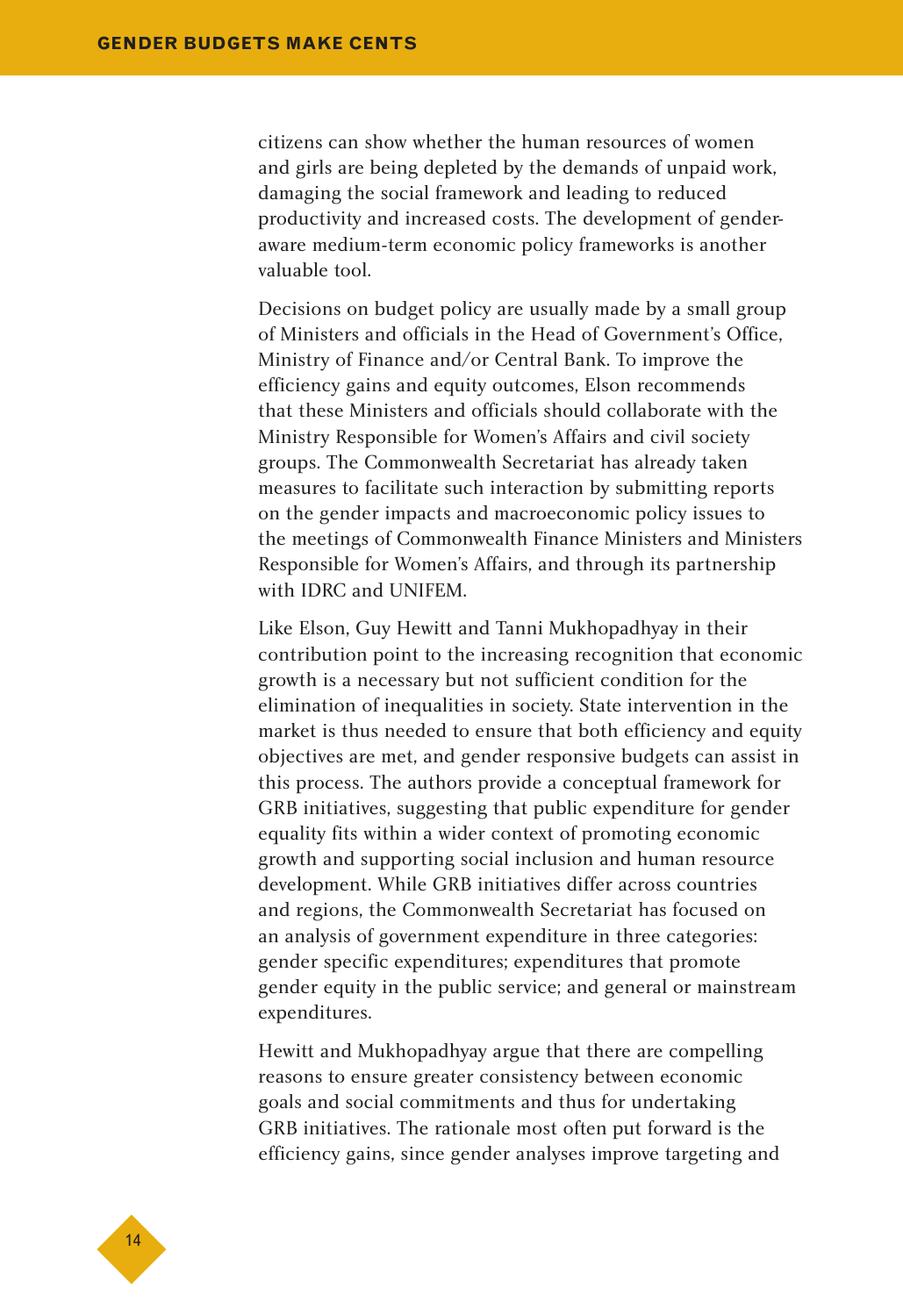result in a more optimal use of limited public resources. Gender responsiveness is also a key feature of good governance which the authors argue, as it promotes participation, accountability and transparency, is a prerequisite for and essential component of sustainable human development. GRB initiatives further these processes of facilitating more open government since they foster dynamic and active partnerships with civil society groups, especially women's organisations, encourage the use of gender-disaggregated data in planning and evaluation, and improve the reporting on the social impacts and outcomes of government actions.

GRB initiatives also assist governments in fulfilling their commitments to international agreements and Commonwealth mandates. They build on the global consensus on the priority of gender equality, and are a practical application of gender mainstreaming, the current international approach to promoting equality between women and men.

The nature of GRB initiatives varies from country to country, and they have been undertaken at national, provincial or local levels. Some were coordinated and led by governments, others by civil society groups. Hewitt and Mukhopadhyay examine the role of different country-level actors and some of the strategies used, providing examples from Commonwealth country experiences. The Ministry of Finance, for example, has a key leadership role for several reasons. The participation of the Ministry Responsible for Women's Affairs is also central. The whole process needs to secure political support from the highest levels of government. Lawmakers also have an important role to play, either through participation in debates or their powers to amend budgets, and civil society should be fully involved.

The authors bring out some of the lessons learned from gender responsive budget analyses and processes, identifying a number of opportunities as well as challenges. The positive benefits that have emerged include an enhanced ability to determine the real value of resources targeted towards gender-specific groups; the challenge to notions of 'gender-neutrality' of many policies and programmes; and the strengthening of the collection and analysis of gender-disaggregated data. They then offer suggestions for strengthening GRB initiatives for implementation on a wider

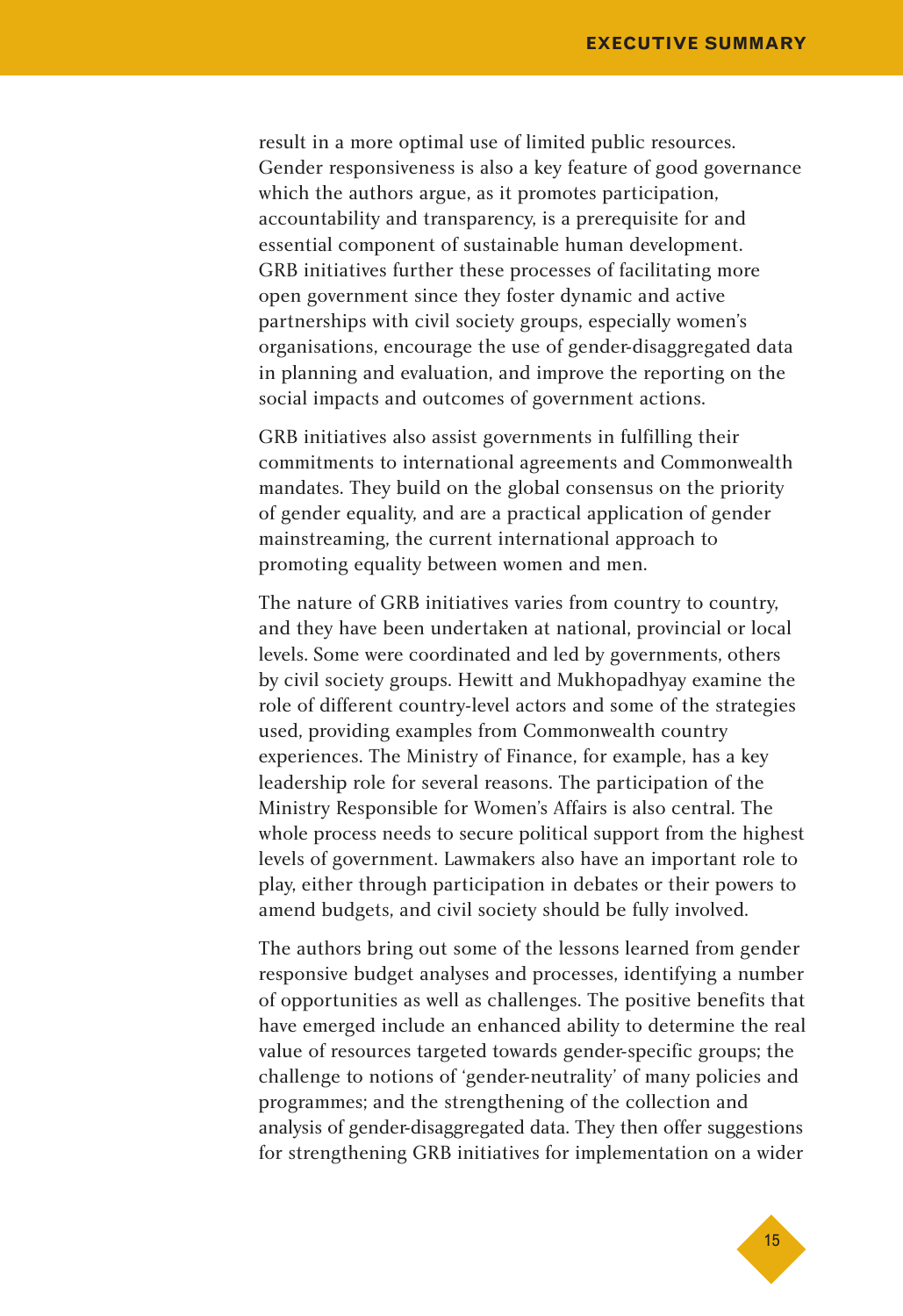scale, supported by the Commonwealth Secretariat and its new inter-agency partners, the International Development Research Centre (IDRC) and the United Nations Development Fund for Women (UNIFEM). Future programme directions include improving the efficacy of GRB initiatives as part of a strategy to increase collaboration between governments and civil society groups, increase the access of vulnerable groups to resources, goods and services, and improve the rate and distribution of the benefits of economic growth. Tools for revenue analysis also need to be developed that look at direct and indirect taxation and at user financing of basic social services.

Debbie Budlender has contributed two sections to this publication. The first is a global assessment of gender responsive budget initiatives, while the second provides a profile of country activities. Having been directly involved in GRB initiatives in more than 15 countries, Budlender is able to offer an overview of how the goals and objectives of the initiatives differ from country to country and illustrate the diversity of activities that have taken place under this heading.

In the global assessment, Budlender explains that the budget has proven a useful place to start work on engendering macroeconomic policy because gender concerns are more visible in fiscal policy than in monetary policy. Since budgets have an annual cycle, this focus also allows the processes of analysis, problem identification, implementation of corrective measures, and monitoring and evaluation of impacts to be completed within a relatively short time. Further, GRB initiatives can be implemented at the country level with a relatively small amount of resources.

The goals and objectives of GRB initiatives differ according to country and the particular stakeholders' interests. One advantage of having varied objectives is that these initiatives appeal to a broad range of actors many of whom would not normally be concerned with gender issues; finance and budget officials are targeted and engaged in a practical way allowing them to understand and respond to issues of gender inequality.

Like Hewitt and Mukhopadhyay, Budlender stresses that there are many potential players in GRB initiatives at the country level. Her recommendation is that, where possible, these

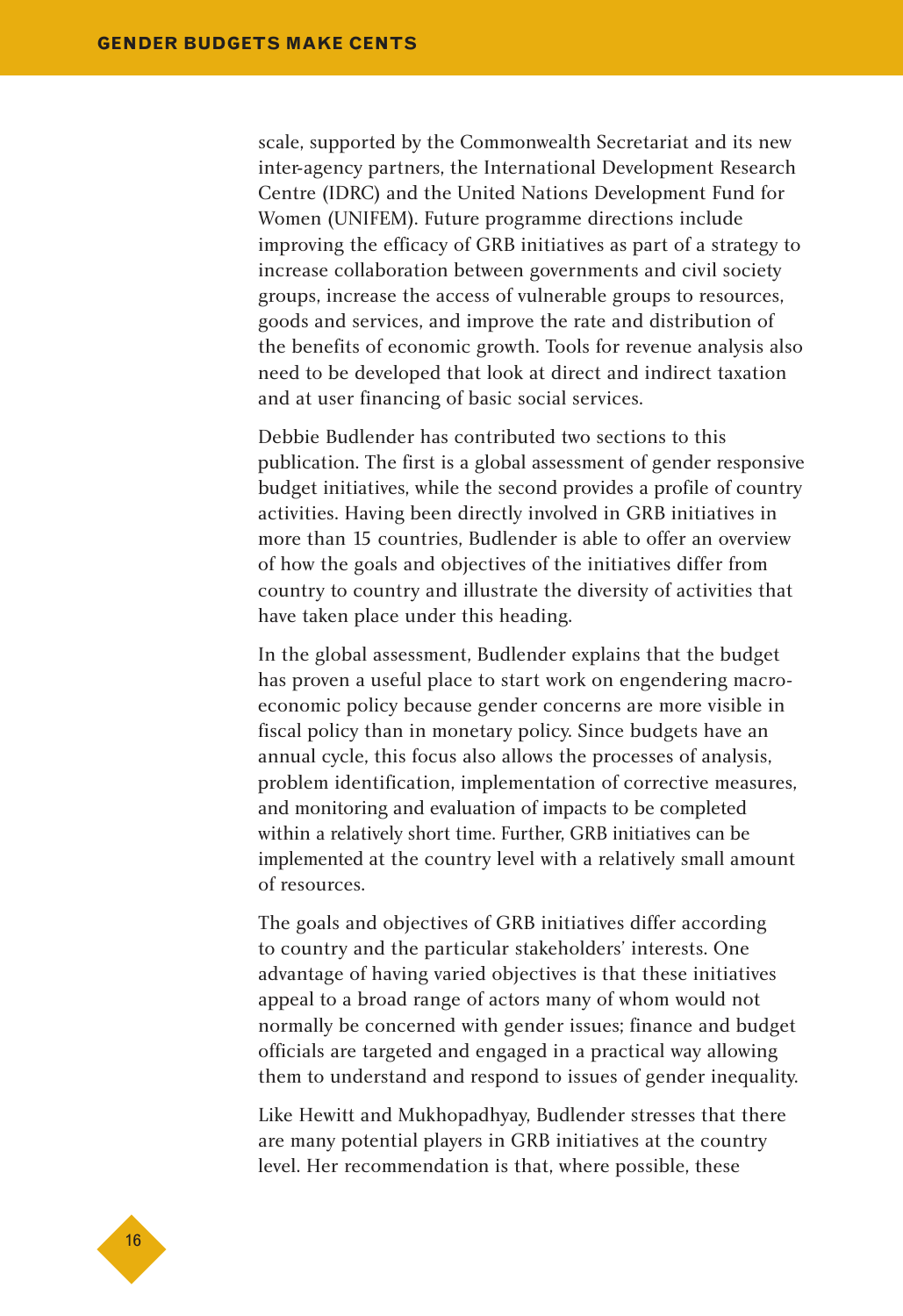initiatives should try to involve all those who can have a significant impact on making government budgets more responsive to gender concerns. The government has been the main focus of the Commonwealth Secretariat initiative and Budlender notes that, along with the Ministry of Finance and Ministry Responsible for Women's Affairs, other ministries such as health, education and agriculture have often played a significant role. The support of senior officials in these sectors thus needs to be gained. It is important for GRB initiatives to target the bureaucracy as well as the legislature in order to change budget policy and outcomes since the budget has usually been finalised by the time it is presented to parliament.

Civil society participation in GRB initiatives is facilitated by a broad common purpose of actors inside and outside government. From within civil society, it is usually NGOs who take the lead. According to Budlender, these NGOs are often comprised of women who are contemporaries of those in government, which facilitates greater collaboration. Men have also played a significant role and featured as the 'target group' for lobbying and training in government initiatives because of the dominant role they play in budgetary decision-making. Some of the initiatives have drawn on academics and research institutions to assist with the research, or even training. Apart from institutions, strategically-located individuals have also been extremely important in ensuring the achievements of the more successful initiatives, although Budlender warns against reliance on individuals in case the initiatives are not carried through when these 'champions' are no longer around.

Research can play an important role in GRB work. It needs to be sophisticated enough to convince those with technical knowledge, while being simple enough to be understood by less technical gender advocates. Most gender responsive budget analysts complain about having too little information, particularly gender-disaggregated data, but even limited information can be useful for advocacy and mobilisation. On the other hand, there can also be a problem of having too much data, particularly when most of it is not organised in a form that is useful for analytical purposes.

A number of analytical tools for budgetary expenditure analysis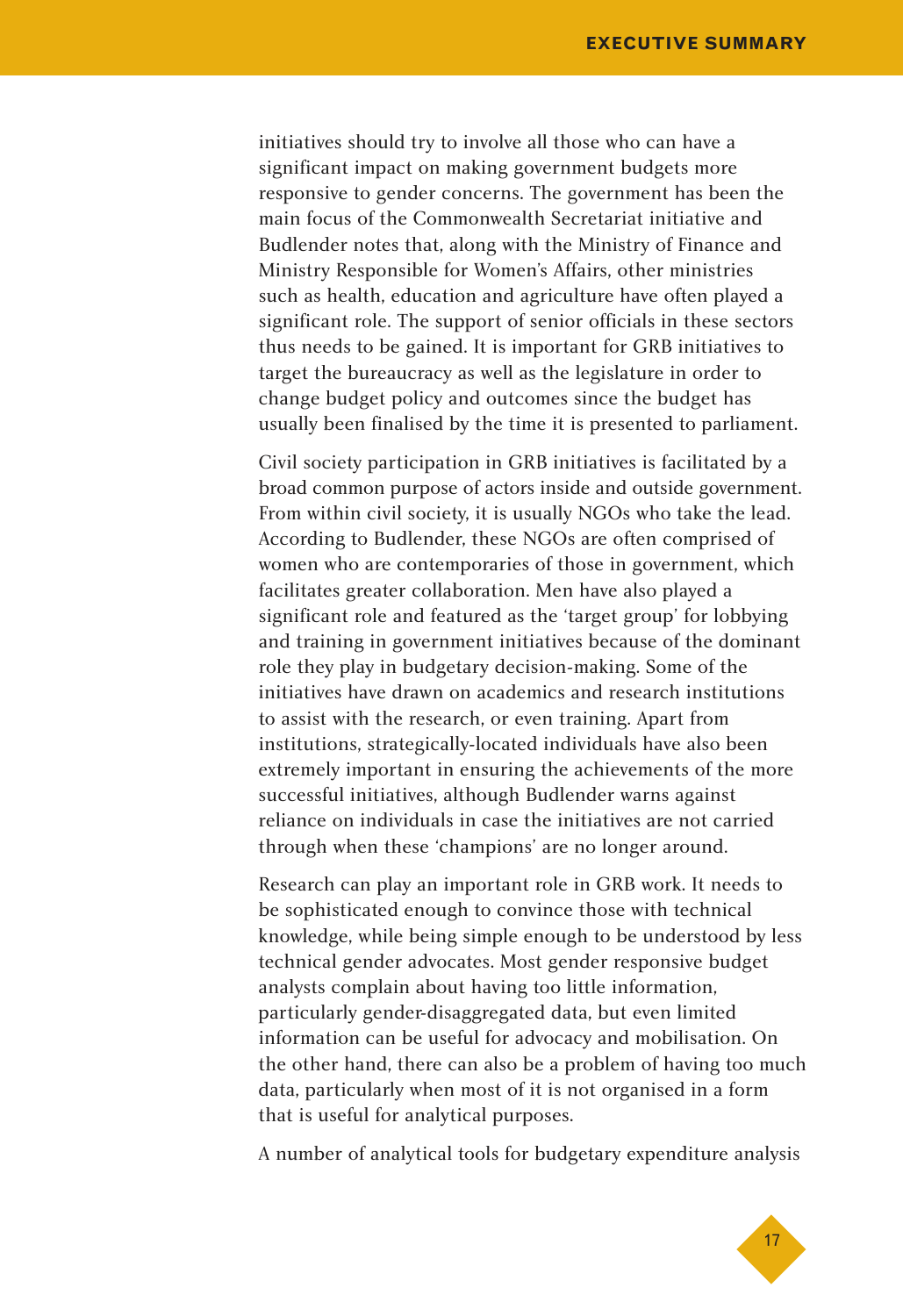are outlined by Budlender, as well as several basic frameworks which, with variations, have served as the basis of many exercises to date. Some GRB initiatives, especially those not undertaken by government, have focused on the budget process itself. An understanding of this process can help identify places where particular groups of actors can have an impact and should be involved. It may also reveal that there is a lack of communication between those responsible for the various steps involved in developing and implementing budgets. This situation can sometimes be helped through workshops that bring the different groups together.

Budlender underlines the importance in any workshop of acknowledging and respecting participants' knowledge as well as of providing the opportunity for participants and facilitators to learn from each other. Almost all GRB initiatives include some element of training or capacity building for researchers, for different types of advocates and for government officials. Such training, especially when directed at government officials, needs to provide clear guidelines and methodologies and be located within a wider implementation strategy and capacity building process. She notes that where training has been organised without the purpose, target group and follow-up being clearly identified, it has proven to be unsatisfactory for both organisers and participants. Since the resources available to support gender and other developmental programmes are limited, it is vital to be clear as to the objectives, strategies and processes of all planned activities.

In terms of international donor participation in GRB initiatives, Budlender notes that a number of multilateral and bilateral agencies have provided support. Sometimes, however, the specific departments involved have reported opposition from their colleagues, particularly from those in the economic affairs sections. Also, the support may be limited in terms of scope and actors. In several countries, there are reports of misunderstanding and even opposition to introducing gender into discussions of macroeconomics, or even poverty reduction strategies. Where gender is introduced, it may only be in a limited way. International NGOs and development agencies are more likely to fund initiatives that focus on civil society, as some bilaterals have been restricted by their need to obtain

◆18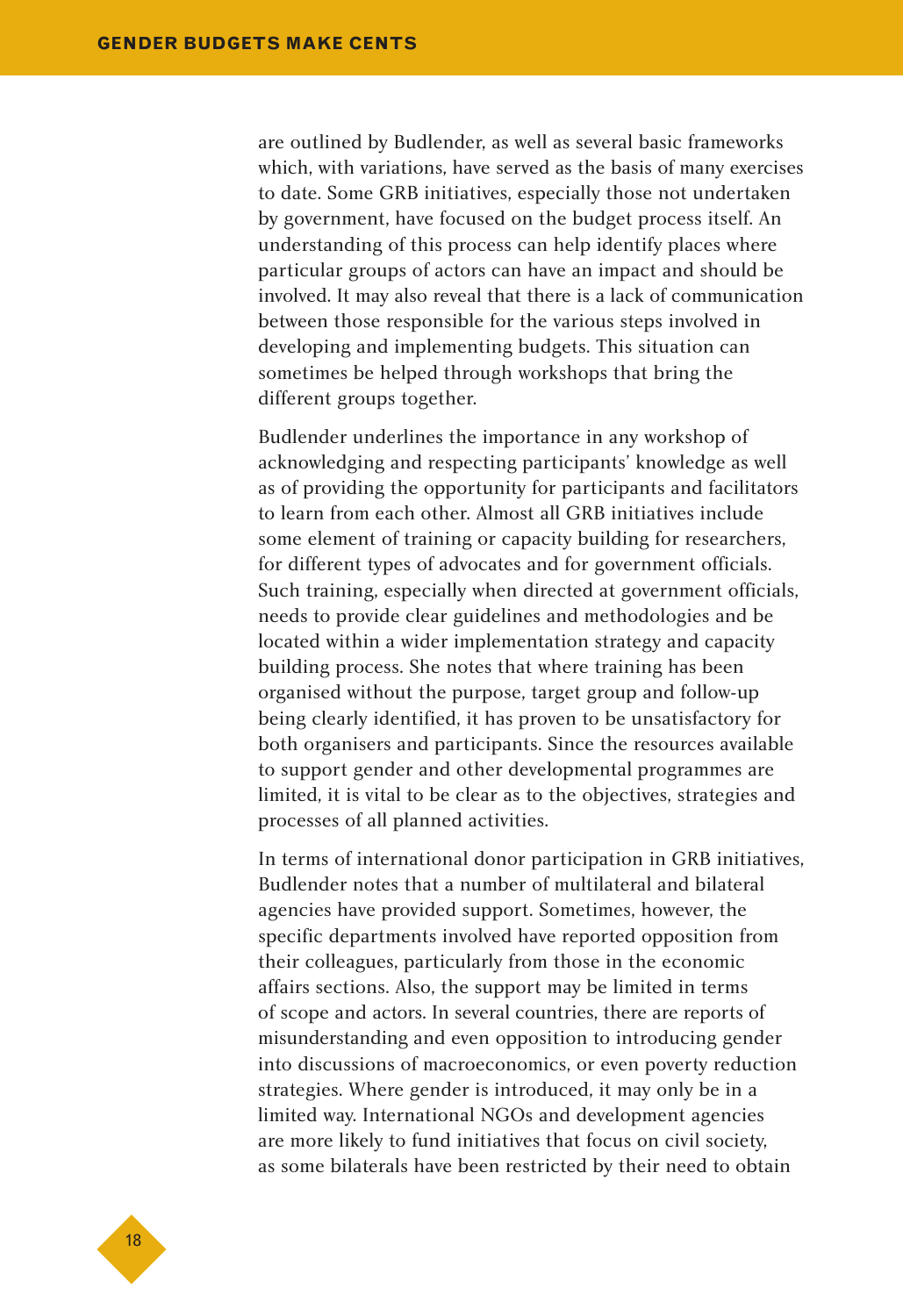permission from the governments prior to providing support to NGO activities.

One of the drawbacks of donor support is financial dependency and the dangers this poses to the sustainability of the project. Budlender notes that there is also some opposition among both governments and NGOs to donor-driven initiatives. Because of the necessity of country ownership, and since GRB initiatives are also about (self) governance and democracy, the author notes that the Commonwealth Secretariat, IDRC and UNIFEM prefer to support initiatives that have been planned and are being undertaken at the country level rather than initiating action.

Several countries have also initiated gender responsive budgets at the sub-national level and Budlender believes that there should be more work at this level. She suggests that local level interventions make sense given that many countries are increasingly decentralising administrative functions and budgets. However, she recommends keeping in mind that, in many countries, national leaders tend to be more aware of and sensitive to gender equality issues than local leaders.

Although the implementation of the projects needs to be country-specific, the author suggests that regional or broader inter-country initiatives might be useful in raising awareness and strengthening capacity. Good practices from elsewhere have and should be used to inspire initiatives in other countries. However, this should mean the application of the idea and objectives rather than simply seeking to replicate the format or approach. In order for those involved in GRB initiatives to learn from each other, it is important for them to highlight and share experiences, both the strengths and weaknesses. No country can claim that its budget is totally gender responsive. Moreover, the success of the initiatives should not be measured only in terms of changes in budgets. Budlender points out that it is an objective in itself to get people – and especially women – involved and doing things. Similarly, building partnerships and changing the outlook of civil servants and other people in positions of power on gender issues may not be immediately visible in budget and policy terms, but can facilitate later changes.

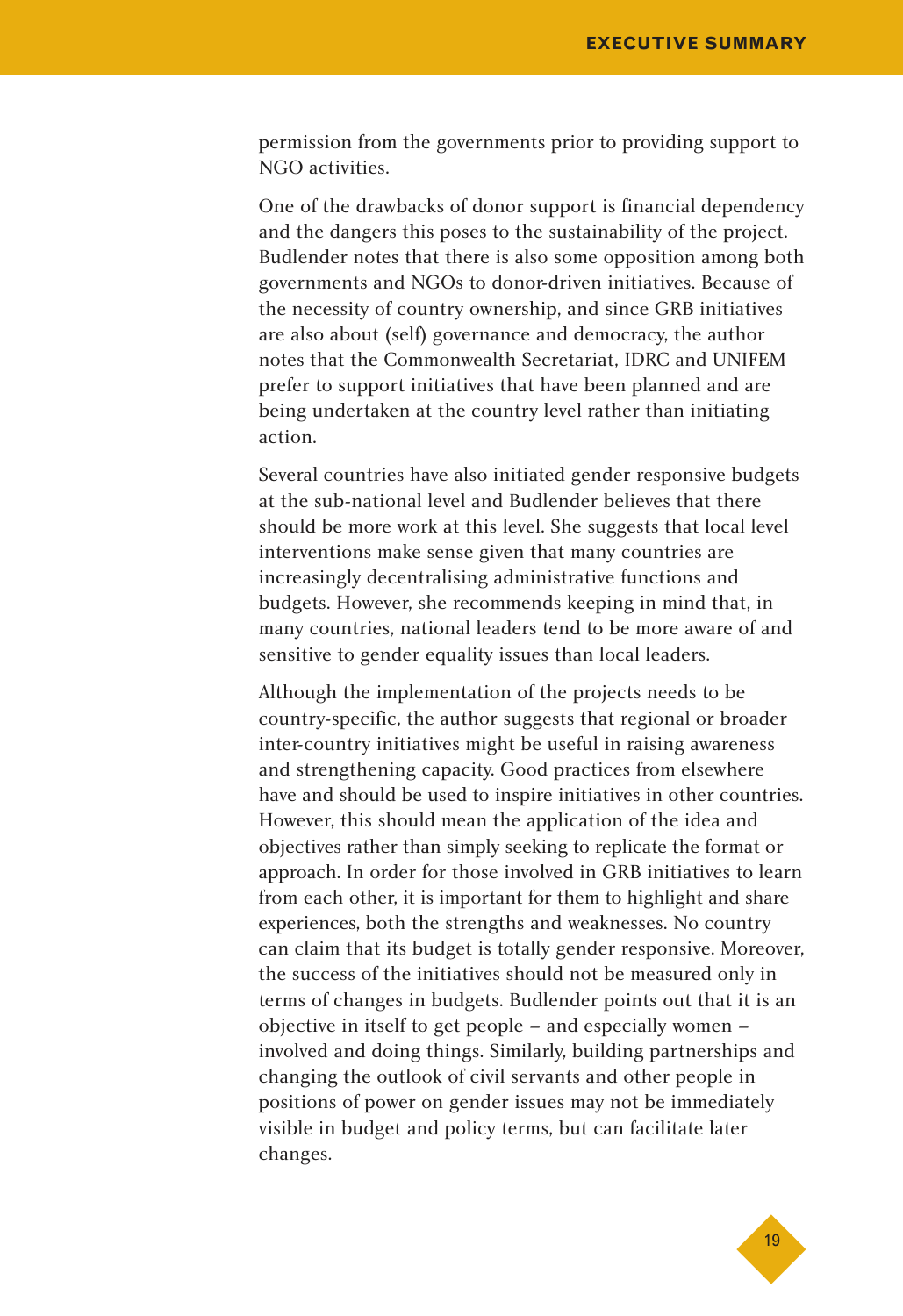The country profiles in section four make apparent the strengths and weaknesses, opportunities and challenges facing gender responsive budgets. In these, Budlender draws on her wide experience to offer an honest assessment of the projects and show both the successes and the failures.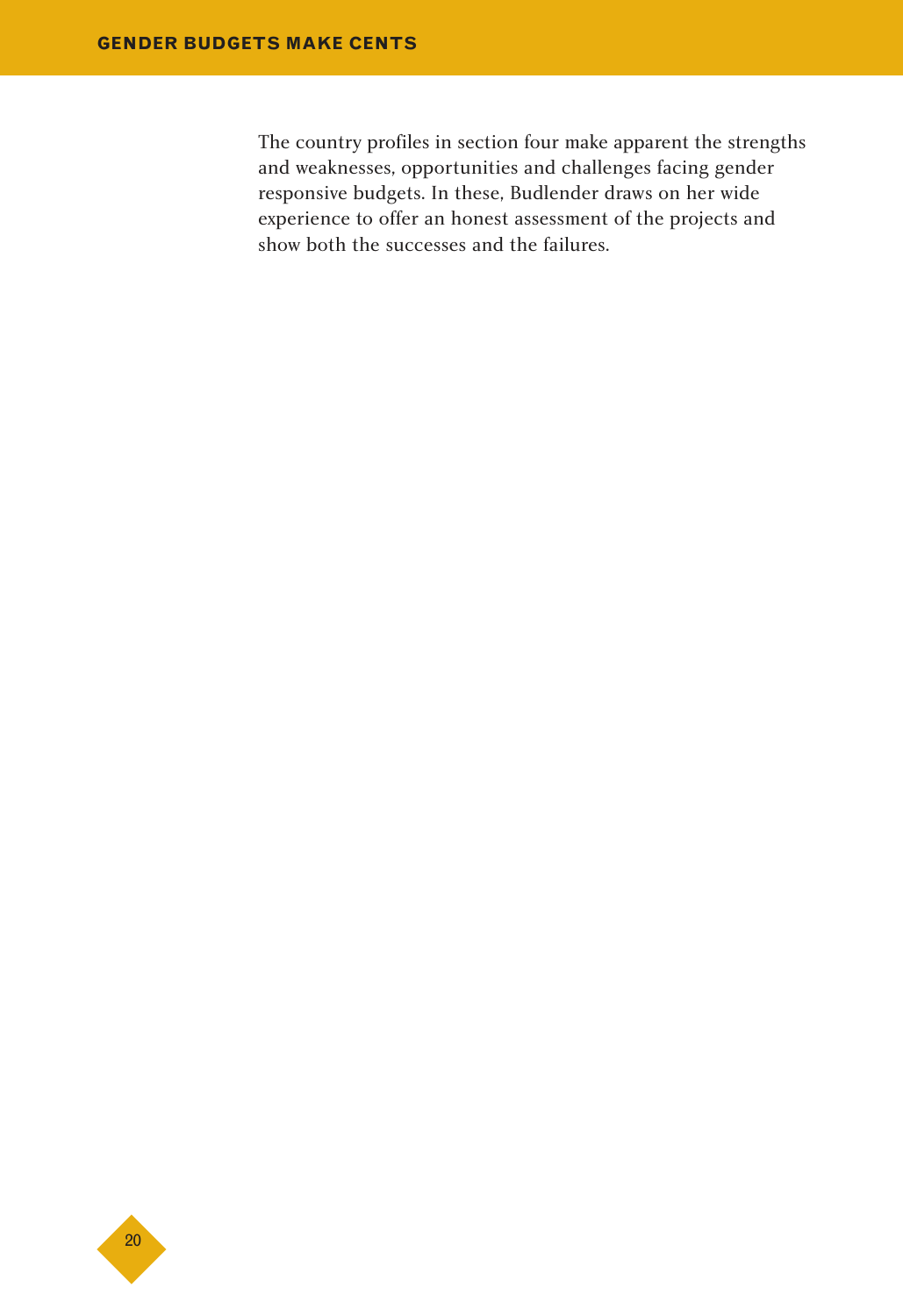# **Abbreviations**

| AFB           | Alternative Federal Budget                                                                     |
|---------------|------------------------------------------------------------------------------------------------|
| <b>AUPWAE</b> | Association of Uganda Professional Women in<br>Agriculture and Environment                     |
| AusAID        | Australian Agency for International Development                                                |
| Bank          | World Bank                                                                                     |
| Centre        | Collaborative Centre for Gender and Development                                                |
| <b>CEDAW</b>  | Convention on the Elimination of All Forms of<br>Discrimination Against Women                  |
| <b>CIDA</b>   | Canadian International Development Agency                                                      |
| CTFC          | Commonwealth Fund for Technical Assistance                                                     |
| <b>DANIDA</b> | Danish Agency for Development Assistance                                                       |
| <b>DAWN</b>   | Development Alternatives with Women for a New<br>Era                                           |
| <b>DFID</b>   | Department for International Development                                                       |
| <b>EEO</b>    | <b>Equal Employment Opportunities</b>                                                          |
| FemAct        | <b>Feminist Activism Coalition</b>                                                             |
| <b>FIDA</b>   | International Federation of Women Lawyers                                                      |
| <b>FOWODE</b> | Forum for Women in Democracy                                                                   |
| GAD           | Gender and Development                                                                         |
| <b>GERA</b>   | Gender and Economic Reform in Africa                                                           |
| <b>GNP</b>    | Gross National Product                                                                         |
| <b>GMS</b>    | Gender Management System                                                                       |
| Group         | Women's Budget Group.                                                                          |
| GTZ.          | Deutsche Gesellschaft für Technische Zusammen-<br>arbeit (German Technical Cooperation Agency) |
| <b>HIPC</b>   | <b>Highly Indebted Poor Countries</b>                                                          |
| <b>IBP</b>    | <b>International Budget Project</b>                                                            |
| <b>IDRC</b>   | <b>International Development Research Centre</b>                                               |
| <b>IMF</b>    | <b>International Monetary Fund</b>                                                             |
| IPU           | <b>Inter-Parliamentary Union</b>                                                               |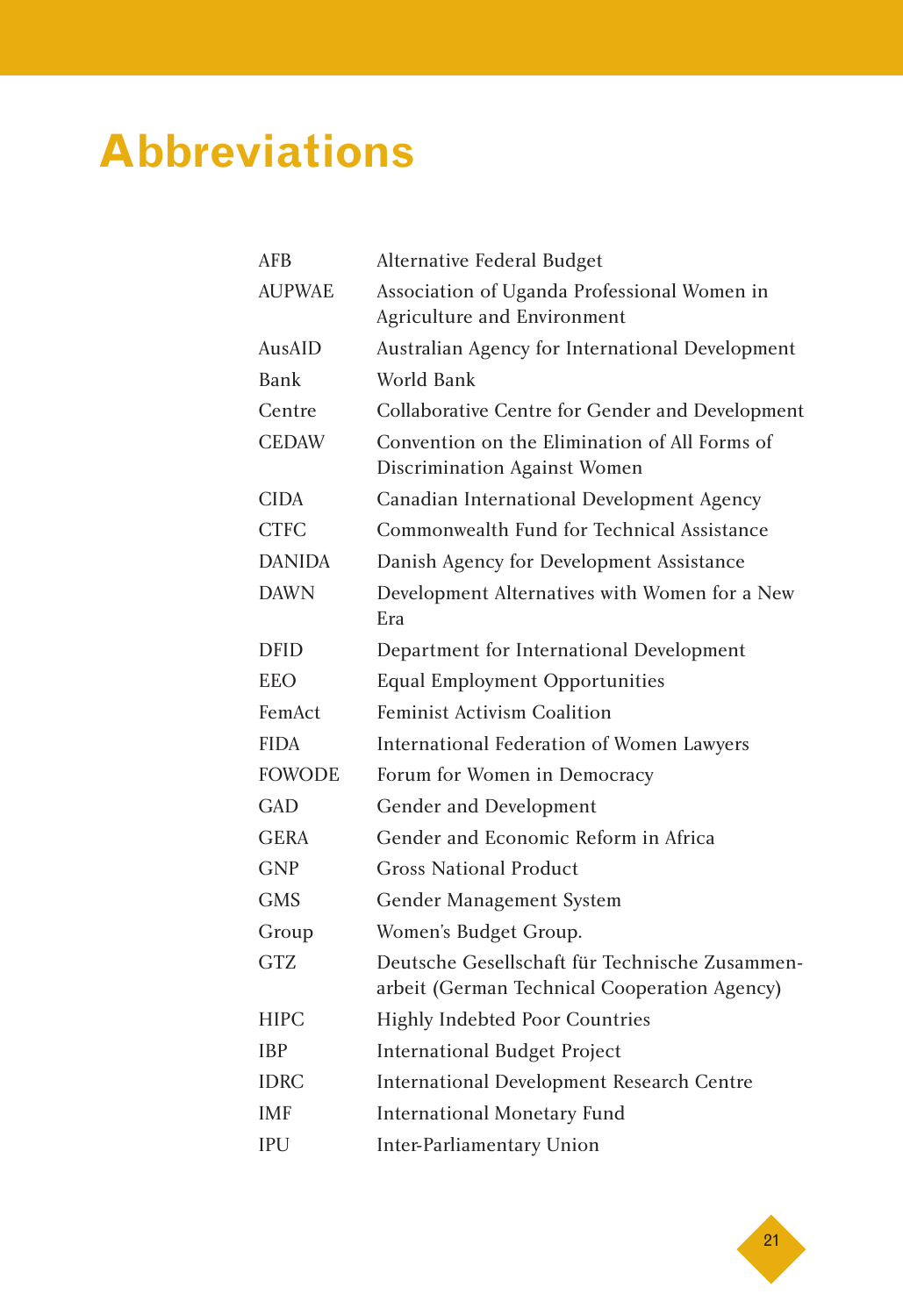| <b>KWIRC</b>  | Karnataka Women's Information and Resource<br>Centre                         |
|---------------|------------------------------------------------------------------------------|
| <b>LGU</b>    | <b>Local Government Unit</b>                                                 |
| <b>MTEF</b>   | Medium-Term Expenditure Framework                                            |
| <b>MP</b>     | Member of Parliament                                                         |
| <b>NACSW</b>  | National Action Committee on the Status of<br>Women                          |
| <b>NCRFW</b>  | National Council on the Role of Filipino Women                               |
| <b>NGO</b>    | Non-governmental organisation                                                |
| <b>NOVIB</b>  | Netherlands Organisation for International<br><b>Development Cooperation</b> |
| <b>PDPW</b>   | Philippine Development Plan for Women                                        |
| <b>PER</b>    | Public Expenditure Review                                                    |
| <b>PIP</b>    | <b>Public Investment Programme</b>                                           |
| <b>PRSP</b>   | Poverty Reduction Strategy Paper                                             |
| <b>SAM</b>    | Social Accounting Matrix                                                     |
| <b>SIDA</b>   | Swedish International Development Cooperation<br>Agency                      |
| <b>SWC</b>    | <b>Status of Women Canada</b>                                                |
| <b>TGNP</b>   | Tanzania Gender Networking Programme                                         |
| <b>UN</b>     | <b>United Nations</b>                                                        |
| <b>UNDP</b>   | United Nations Development Programme                                         |
| <b>UNIFEM</b> | United Nations Development Fund for Women                                    |
| <b>US AID</b> | United States Agency for International<br>Development                        |
| <b>WBI</b>    | Women's Budget Initiative                                                    |
| <b>WID</b>    | Women in Development                                                         |
| <b>WIDE</b>   | Women in Development Europe                                                  |

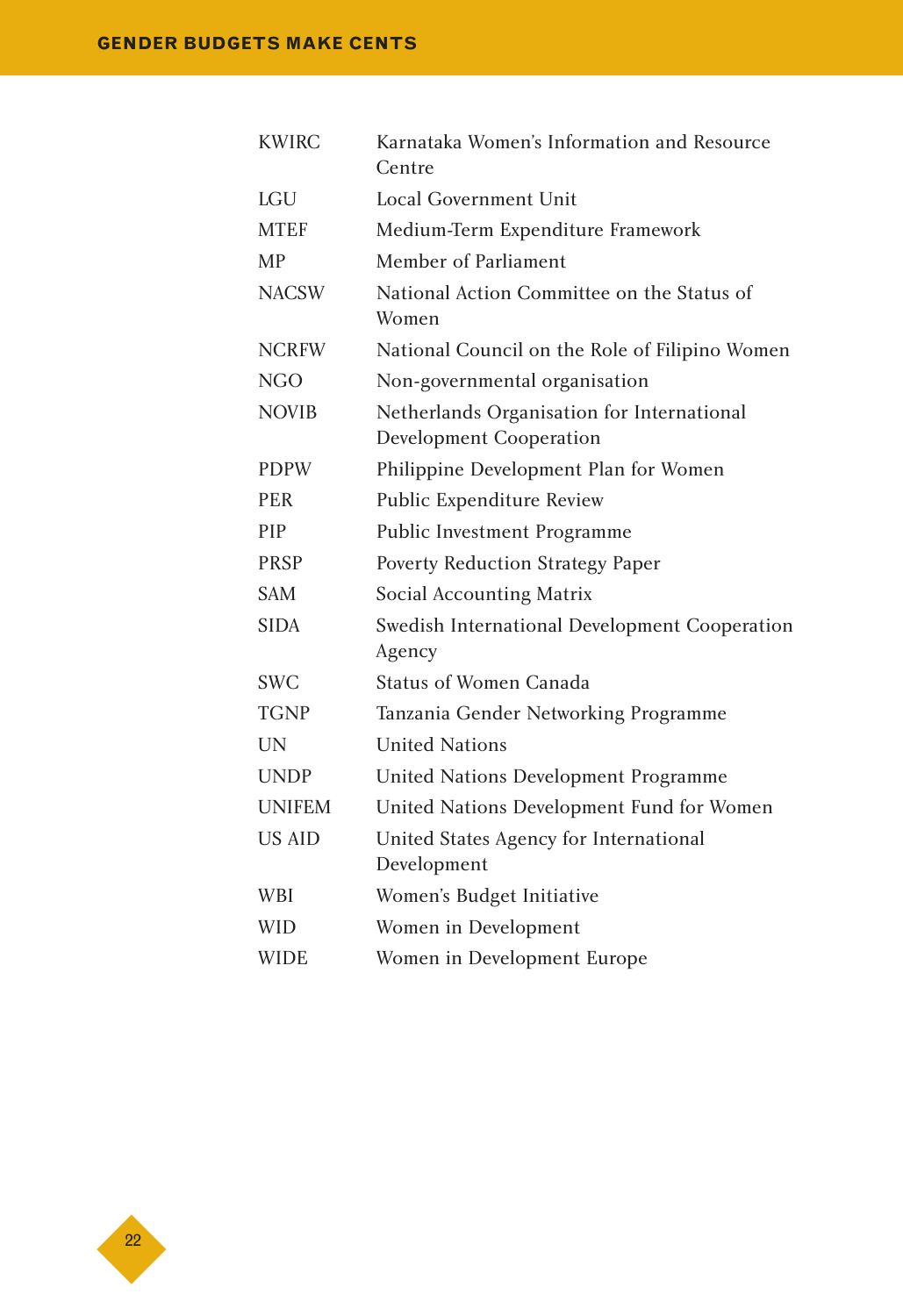## **Integrating Gender into Government Budgets within a Context of Economic Reform\***

*Diane Elson*

### **Introduction**

Over the past decade there has been a growing recognition of the importance of macroeconomic policy in shaping women's living standards and their prospects for economic empowerment. It can worsen or improve the living standards of different groups of women and contribute to narrowing or widening gender gaps in incomes, health, education, nutrition, etc. The Commonwealth, in its work on women and structural adjustment, pioneered this recognition of and investigation into the implications of macroeconomic policy for women (Commonwealth Secretariat, 1989).

There has also been growing understanding of the way in which gender inequality can constrain the outcomes of macroeconomic policy. For example, economic reforms with decreased incentives can reduce women's output, or restricted access to education or training can hamper women's ability to develop their human resources (Haddad *et al.*, 1995; Cagatay, Elson and Grown (eds), 1995; World Bank, 1995; Palmer, 1995).

One of the most important areas of macroeconomic policy is the national budget. The following section provides a rationale for gender responsive budgets. It then offers a wide range of analytical tools for the integration of a gender perspective into national budgets, with an emphasis on public expenditure. These tools should be applied according to national circumstances.

\*Adapted from a paper presented to the Fifth Meeting of Commonwealth Ministers Responsible for Women's Affairs, Port of Spain, Trinidad and Tobago, November 1996.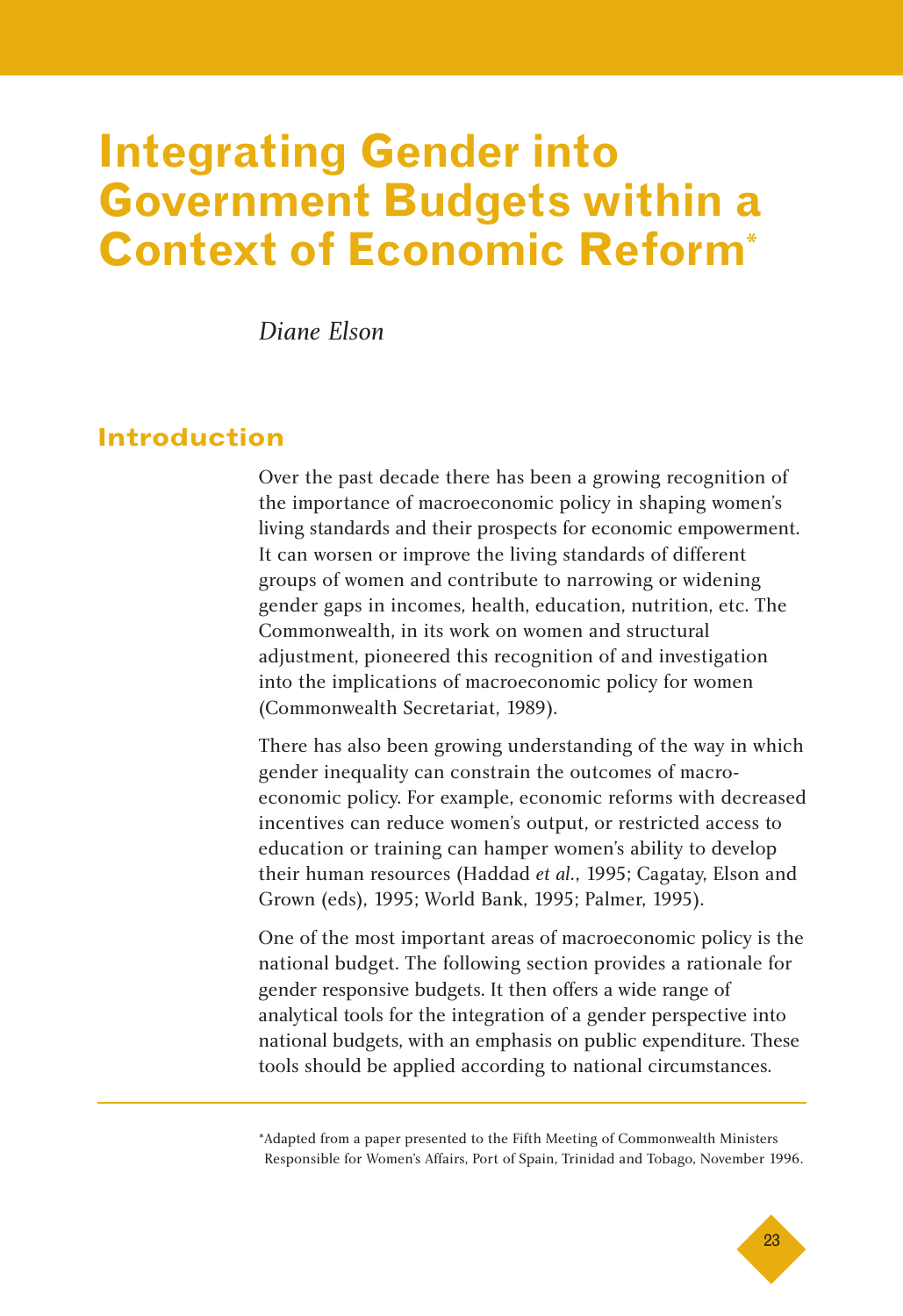### **The Economic Costs of Gender Inequality**

There is growing awareness that gender inequality is inefficient; it is not only costly to women, but it is also costly to children and to many men. It exacts costs through lower output, reduced development of people's capacities, less leisure and diminished well-being. Women's economic empowerment would provide the possibility for all countries to have some combination of increased productivity, improved human resources, less stress and better overall health.

- **1.** Research on agricultural productivity in Africa shows that reducing gender inequality could significantly increase agricultural yields. For instance, giving women farmers in Kenya the same level of agricultural inputs (seeds, fertilisers, pesticides, etc.) and education as men farmers could increase yields obtained by women farmers by more than 20 per cent (Saito and Spurling, 1992 ).
- **2.** Research on economic growth and education shows that failing to invest in female education lowers the gross national product (GNP). Everything else being equal, countries in which the ratio of female-to-male enrolment in primary or secondary education is less than 0.75 can expect levels of GNP that are roughly 25 per cent lower than countries in which there is less gender disparity in education (Hill and King, 1995).
- **3.** Research on gender inequality in the labour market shows that eliminating gender discrimination across occupations and in salaries and benefits could increase not only women's income but also national income. For example, if gender inequality in the labour market in Latin America were to be eliminated, not only could women's wages rise by about 50 per cent, but national output could rise by 5 per cent (Tzannatos, 1991).
- **4.** Gender inequality also reduces the productivity of the next generation, while the World Bank reports mounting evidence that increases in women's well-being yield productivity gains in the future. The probability of children being enrolled in school increases with their mother's educational level, and extra income going to mothers has a

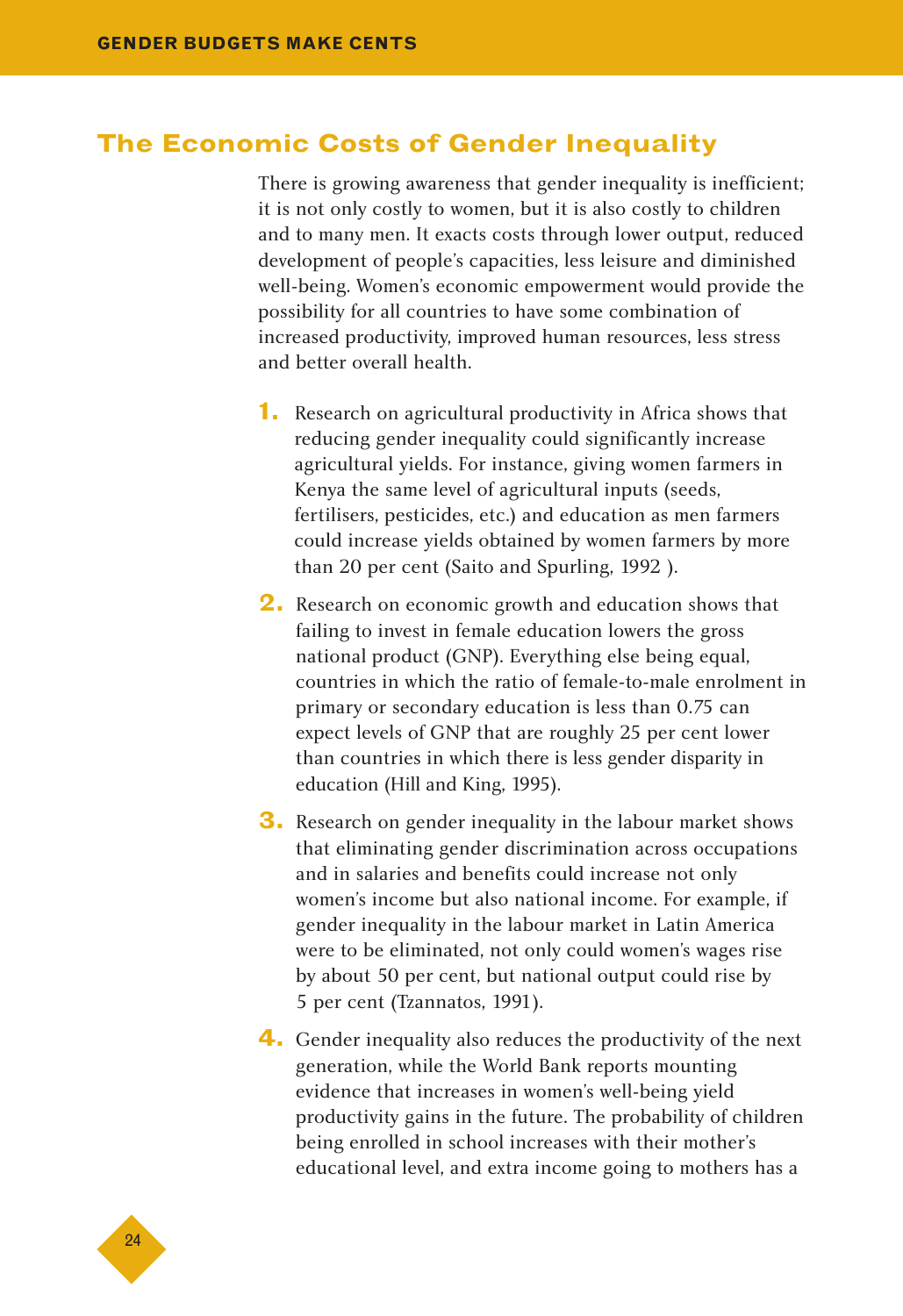more positive impact on household investment in nutrition, health and education of children than extra income going to fathers (World Bank, 1995).

**5.** Research shows that gender inequality hampers a positive supply response to structural adjustment measures. When crop prices rise, economists expect farmers to produce more. But if the payments go mainly into the hands of male farmers, women farmers will not have a direct incentive to produce more. Even if some of the money does find its way to women farmers, they may not have time to produce more for the market because they are already at full stretch producing for their families, collecting water and fuel and looking after their children (Brown, 1995).

Women's time burdens are an important constraint on growth and development – women are an over-utilised, not an underutilised resource. The benefits of reducing this gender-based constraint can be considerable. For instance, a study in Tanzania shows that reducing such constraints in a community of smallholder coffee and banana growers increases household cash incomes by 10 per cent, labour productivity by 15 per cent and capital productivity by 44 per cent (Tibaijuka, 1994).

It is important to be clear that recognising gender inequality as an efficiency issue does not mean seeing women instrumentally as a resource to be used by others for increasing productivity and growth. Rather the message is that if women themselves have more control over resources there will be gains for society as a whole; but if gender inequality persists, there will be continuing losses for society as a whole.

### **The Economic Gains from Gender Responsiveness**

Macroeconomic policy can increase, reduce or leave unchanged the losses to society from gender inequality. This could occur through direct efforts and indirect effects. The examples from the previous section will be used to show how this might happen, through actions that alleviate or exacerbate gender inequality.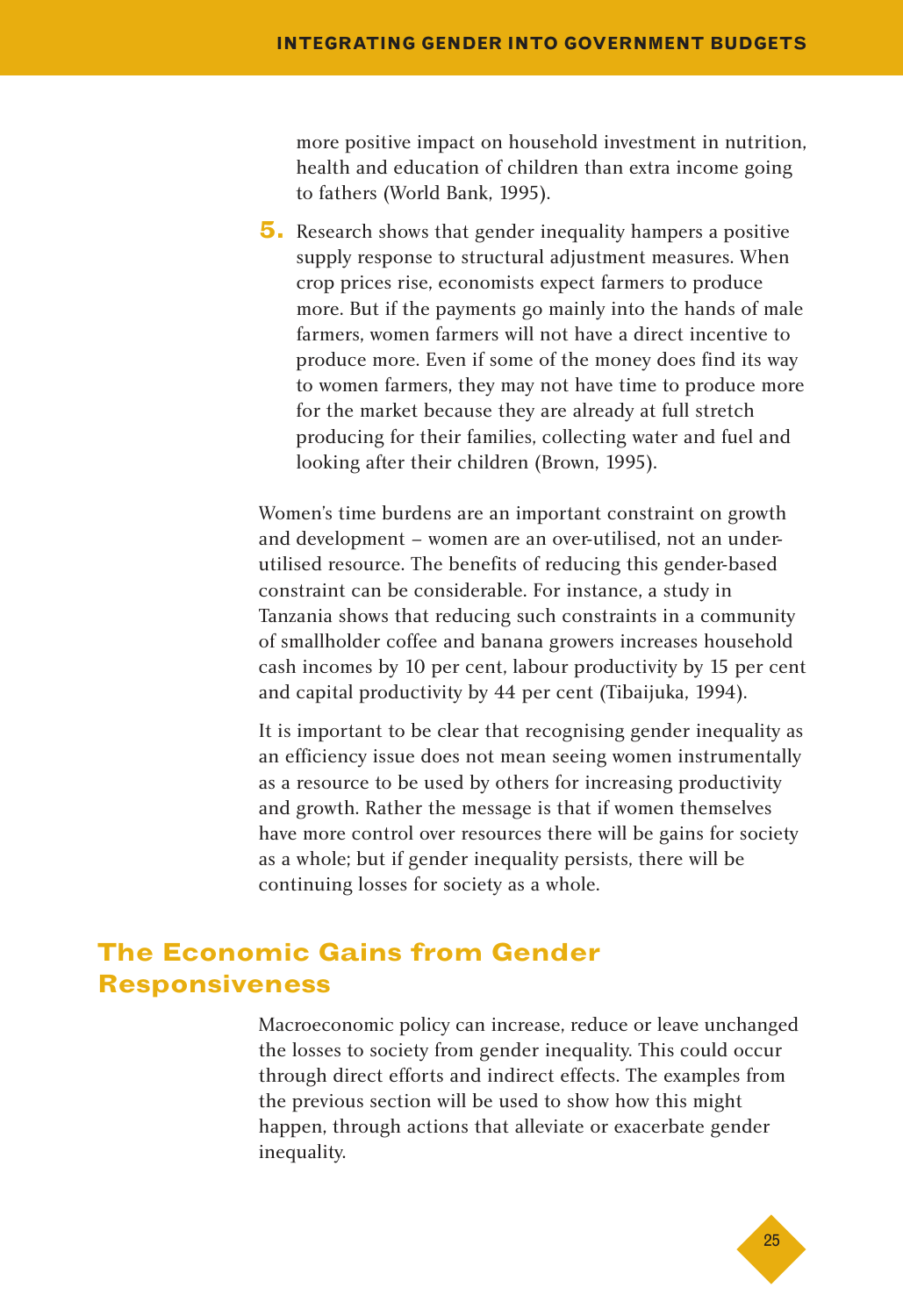**Productivity of women farmers in Africa.** Macroeconomic policy could increase productivity by promoting a higher level of agricultural inputs and education for women or reduce it by lowering levels of inputs and education for women. An increase could occur through direct efforts, for example, by increasing public expenditure on schooling, extension services and credit (and possibly input subsidies) to women. An increase could also occur through indirect effects, for example, if macroeconomic policies promoted increases in family income which lead to families educating daughters to the same extent as sons; or promoted the increased provision of physical infrastructure (like water, sanitation, electricity) which releases more of adult women's time from domestic responsibilities to learn how to use new inputs. However, macroeconomic policy could also result in a lower level of education and inputs for women farmers. This might come directly from reductions in public expenditure on education and restrictions on credit and the abolition of subsidies. It might also come indirectly through policy-induced falls in family income which reduce the ability and willingness to educate daughters; or by promoting reduced provision of physical infrastructure, thereby increasing women's total time burdens so that they are less able to spend time learning how to use new inputs.

**Gender disparities in education.** Macroeconomic policy can increase losses in potential GNP if it increases gender gaps in education. This can happen directly through reduced expenditure on education, and indirectly through increases in family poverty. However, losses can be reduced if macroeconomic policies promote increases in expenditure on education, especially at the primary level, and at the same time reduce family poverty so that families can afford to send daughters to school.

**Labour market inequalities.** Macroeconomic policy can reduce labour market inequality directly by extending public sector employment for women, since gender inequality in employment in the public sector is generally less than in the private sector, or by removing differentials in salaries, conditions or employment opportunities between men and women through employment policies. It can reduce labour market inequality indirectly by promoting forms of economic growth that create new jobs for women, such as an expansion of

◆26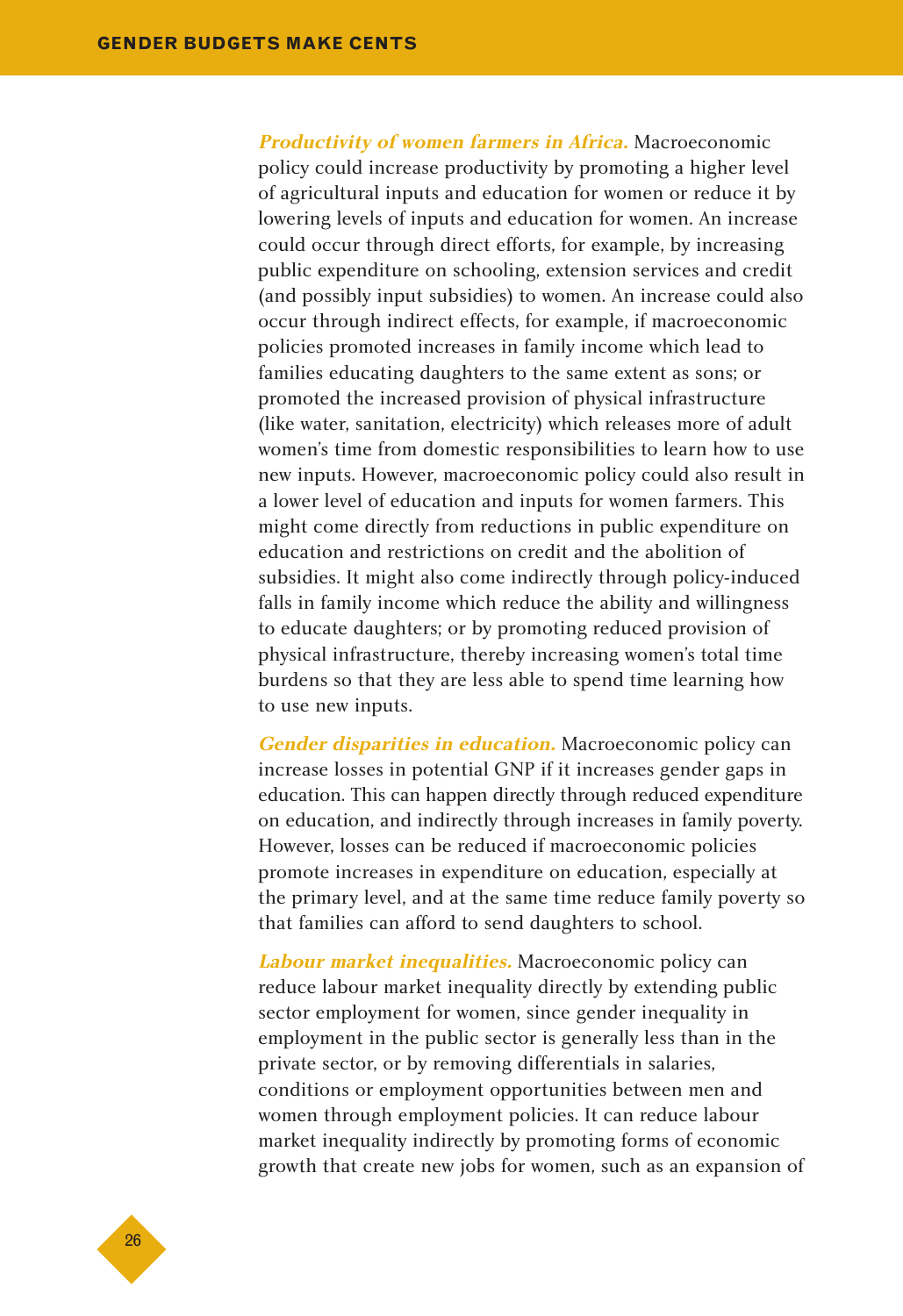the garment or electronics industry. However, care has to be taken that inequalities in total workload – paid and unpaid – are not at the same time increased.

#### **The supply response to structural adjustment measures.**

Macroeconomic policy can intensify rather than alleviate the ways in which gender inequality constrains women's ability to increase production in response to structural adjustment measures. Gender inequality can constrain the supply response (changes in output) if women have many other demands on their time – producing food, fetching water and fuel, caring for children – and if they have the prime responsibility for cushioning their families against insecurity and change. These constraints would be intensified directly if macroeconomic policies reduce the provision of social and infrastructural services that cause an increase in women's time-burdens. They would be intensified indirectly if macroeconomic policies increase the insecurity and change to which families are subject.

These examples demonstrate the importance of analysing whether macroeconomic policy increases or reduces the costs to society from gender inequality. There are clear gains if macroeconomic policy can be designed in ways that reduce or eliminate gender inequality. The gains to society from the reduction of gender inequality can be a combination of impacts, which include:

- ◆ increased output of goods and services;
- ◆ increased leisure:
- ◆ increased capability to live a satisfying life (such as the enjoyment of good health, exercise of skills and participation in decision making);
- ◆ increased conservation of the environment.

### **Macroeconomic Policy and the National Budget**

Macroeconomics looks at an economy as a series of aggregates of goods and services: the GNP, exports, imports, savings, investment, public expenditure on services and income transfers, and public revenue (from taxes and user charges).

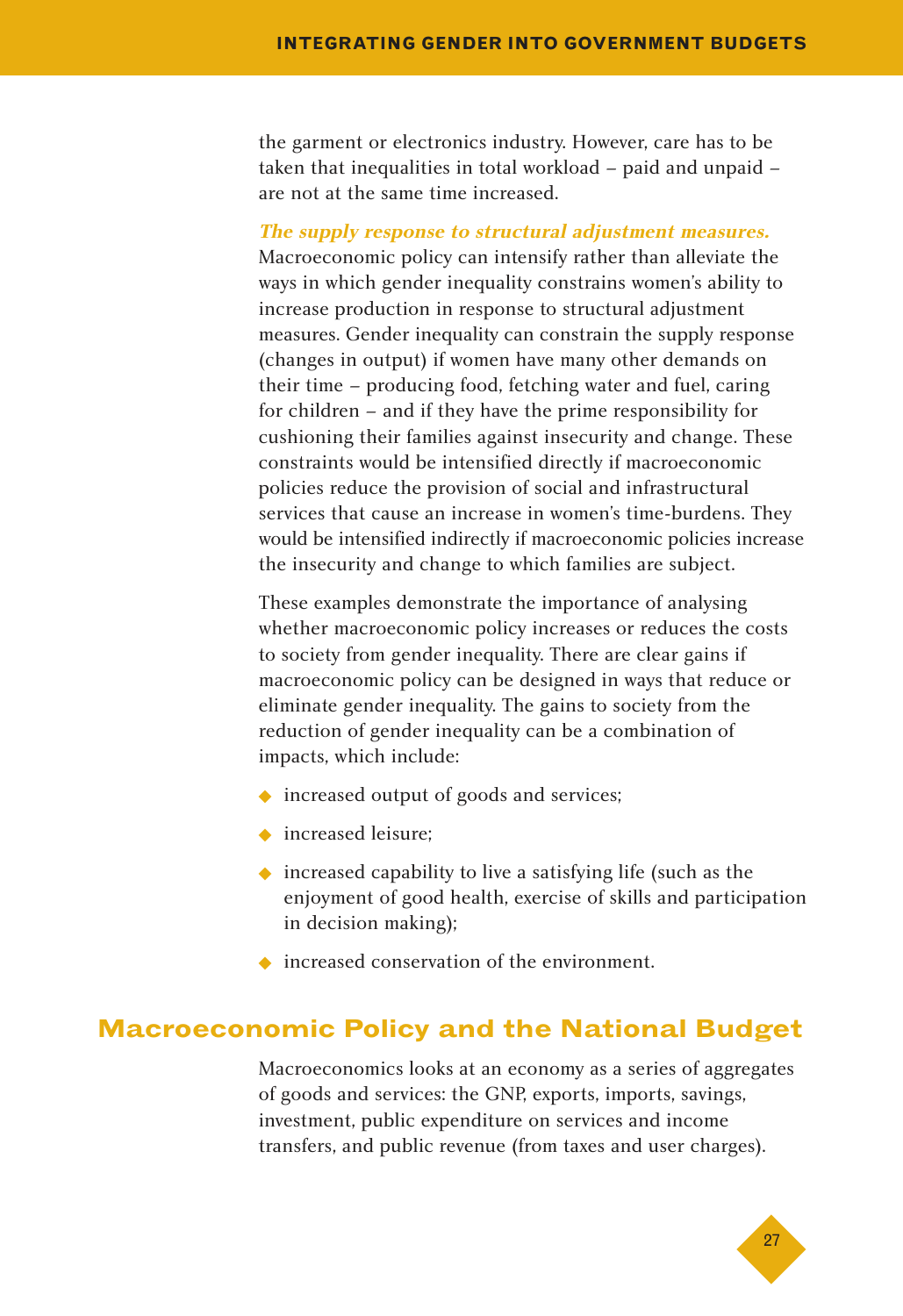Macroeconomic policy generally attempts to steer the economy as a whole towards achieving sustainable improvements in national output and incomes (e.g. full employment, rising incomes, stable prices). However, improvements will not be sustainable if they are based on unmanageable deficits in the balance of payments and in the national budget (which brings together public expenditure and public revenue). So a great deal of attention is focused on these twin deficits, as well as on the rate of inflation, the rate of unemployment and the rate of growth.

There is a tendency to assume that there is no need for macroeconomic policy to pay explicit attention to human development objectives. Problems of poverty and inequality would be resolved by 'trickle down' of benefits from the macroeconomic aggregates (and national economic prosperity). However, there is growing recognition that 'trickle down' is not automatic; rather, concerns of poverty and inequality, including gender inequality, need to be brought directly into the framework of macroeconomic policy.

There are three key forms of macroeconomic policy:

- ◆ exchange rate policy (e.g. currency appreciation and depreciation);
- ◆ monetary policy (e.g. money supply and interest rates); and
- ◆ fiscal policy (e.g. taxation and public expenditure).

These three types of policy are used in combination in stabilisation and structural adjustment programmes and in restructuring economies to meet the challenges of changing international patterns of investment and production.

Fiscal policy is considered to be the most promising entry point for integrating a gender analysis. There are a variety of instruments of fiscal policy, which can be grouped under revenue or expenditure:

**Revenue instruments:** Taxes: e.g. income tax, expenditure tax (e.g. value added tax, or VAT), wealth tax, land tax, tariffs on imports, capital gains tax, inheritance tax. User charges: e.g. for electricity, water, education, health.

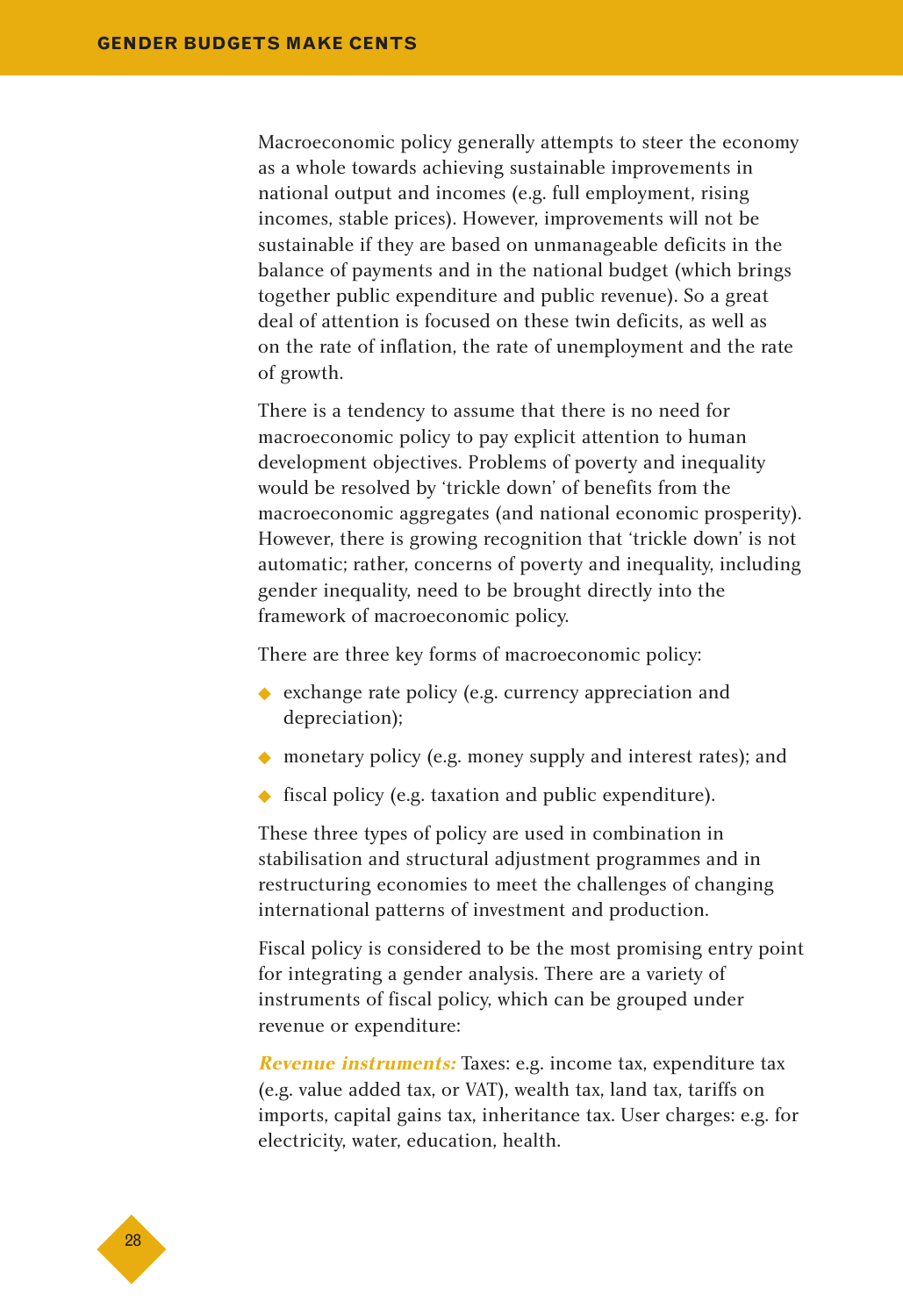**Expenditure instruments:** Transfers: e.g. pensions, unemployment benefits, maternity benefits. Subsidies: e.g. food subsidies, export subsidies. Services: e.g. law and order, health, education, roads.

Typically these are all brought together in a national budget, which is prepared annually and sets out tax and expenditure plans for the coming year. If expenditure is greater than revenue there is a deficit; if revenue is greater than expenditure, a surplus. The budget is often accompanied by a review of budget outcomes and macroeconomic performance in the previous year and, in a 'medium-term expenditure framework', projections of budget outcomes and macroeconomic performance for future years. For countries undergoing stabilisation or structural adjustment programmes, the medium-term expenditure framework will be related to a policy framework paper.

The budget, on the face of it, appears to be a gender-neutral policy instrument. It is set out in terms of financial aggregates: totals and sub-totals of expenditure and revenue, and the resulting budget surplus or deficit. There is no particular mention of women, nor a particular mention of men either. However, this appearance of gender neutrality is more accurately described as 'gender blindness', since the national budget generally ignores the different socially determined roles, responsibilities and capabilities of men and women, and usually overlooks the different impacts that policies have on men and women in the country.

Gender blindness exists in the conceptual frameworks and statistics used to prepare national budgets (see Waring, 1989; Cagatay, Elson and Grown (eds), 1995). They fail to recognise that:

- **1.** Women's contribution to the macroeconomy is underestimated because of biased markets and missing and incomplete statistics;
- **2.** There is an unpaid economy (which has been variously labelled 'domestic', 'social reproduction', 'reproductive') in which women do most of the work of caring for and maintaining the labour force and the social framework or social capital (neighbourhood networks and voluntary

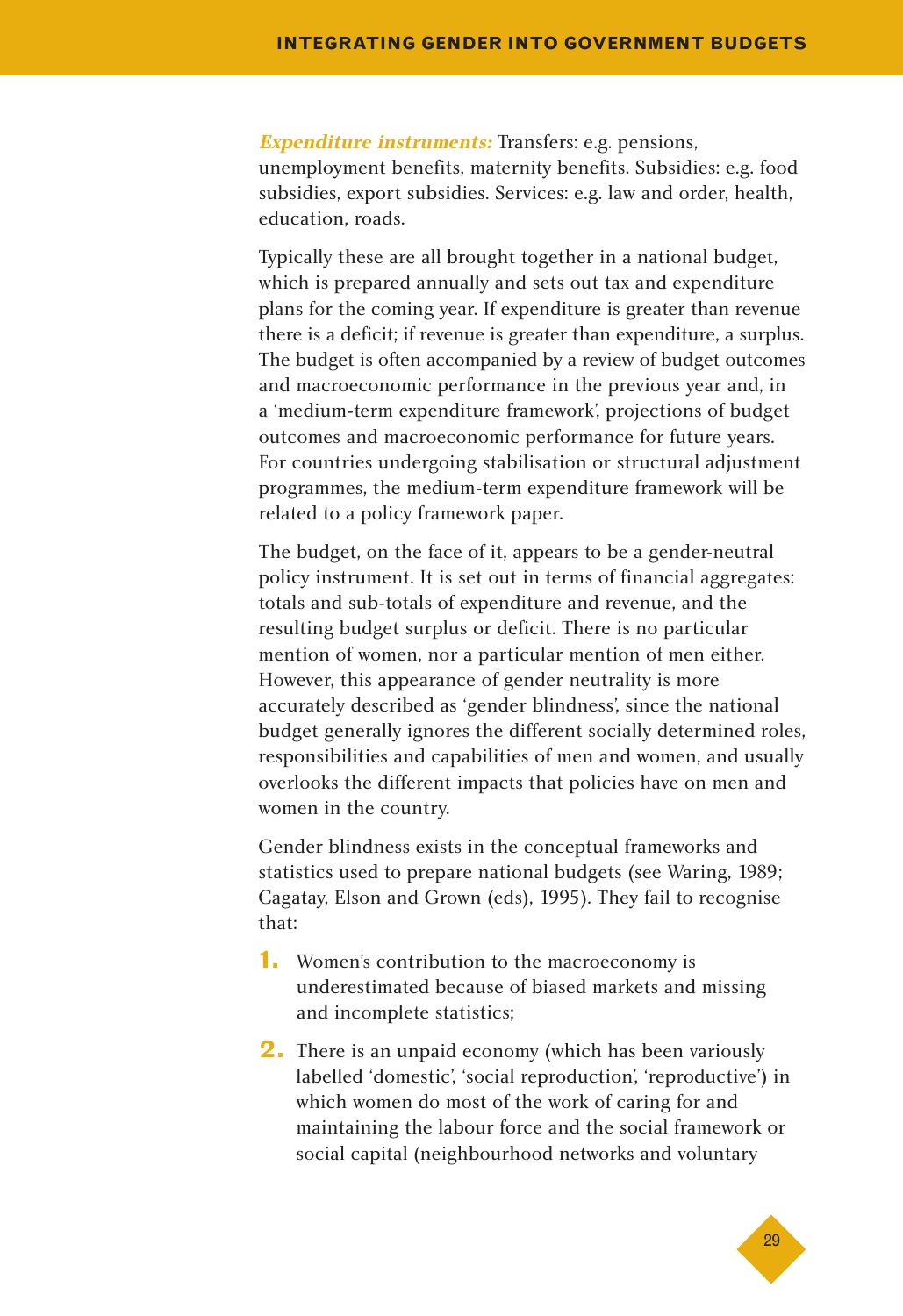organisations, formal and informal), which are vital services for the paid economy; and,

**3.** The parameters of aggregate production, savings, investment, imports and exports in the paid economy may be sensitive to different patterns of gender relations and gender distribution of resources.

### **Integrating Gender into the National Budget: Applying Analytical Tools**

Formulation of a national budget involves decisions at three levels:

- ◆ *Aggregate macroeconomic strategy*. Is the overall deficit or surplus appropriate? Is the medium-term economic policy framework sustainable?
- ◆ **Composition of expenditures and revenues.** Is the mix of spending and taxing appropriate?
- ◆ *Effectiveness of service delivery*. Does the public sector provide the required level and pattern of services to firms, families and communities?

A range of tools for integrating gender into these three levels of decision-making is available. They can be used individually or in combination, depending upon the circumstances of the country. The most readily implementable options relate to efficiency of service delivery and composition of expenditures, but some tools are also available in relation to taxation and aggregate macroeconomic strategy. A comprehensive strategy could use the full range of tools to produce a gender responsive budget (GRB) statement and a gender-aware medium-term economic policy framework, possibly supported by a gender management system (GMS). But more partial strategies can also bring about considerable improvements. Six tools that have proved particularly useful are listed in Annex 1 with examples of their use.

The tools addressed below are mainly concerned with public expenditure, as commissioned by the Commonwealth Secretariat for this programme. It would be appropriate to have a follow-up component which addresses revenue raising measures – transfer payments, taxes and user charges; and to encourage the implementation of this programme in developed countries as well as in developing countries.

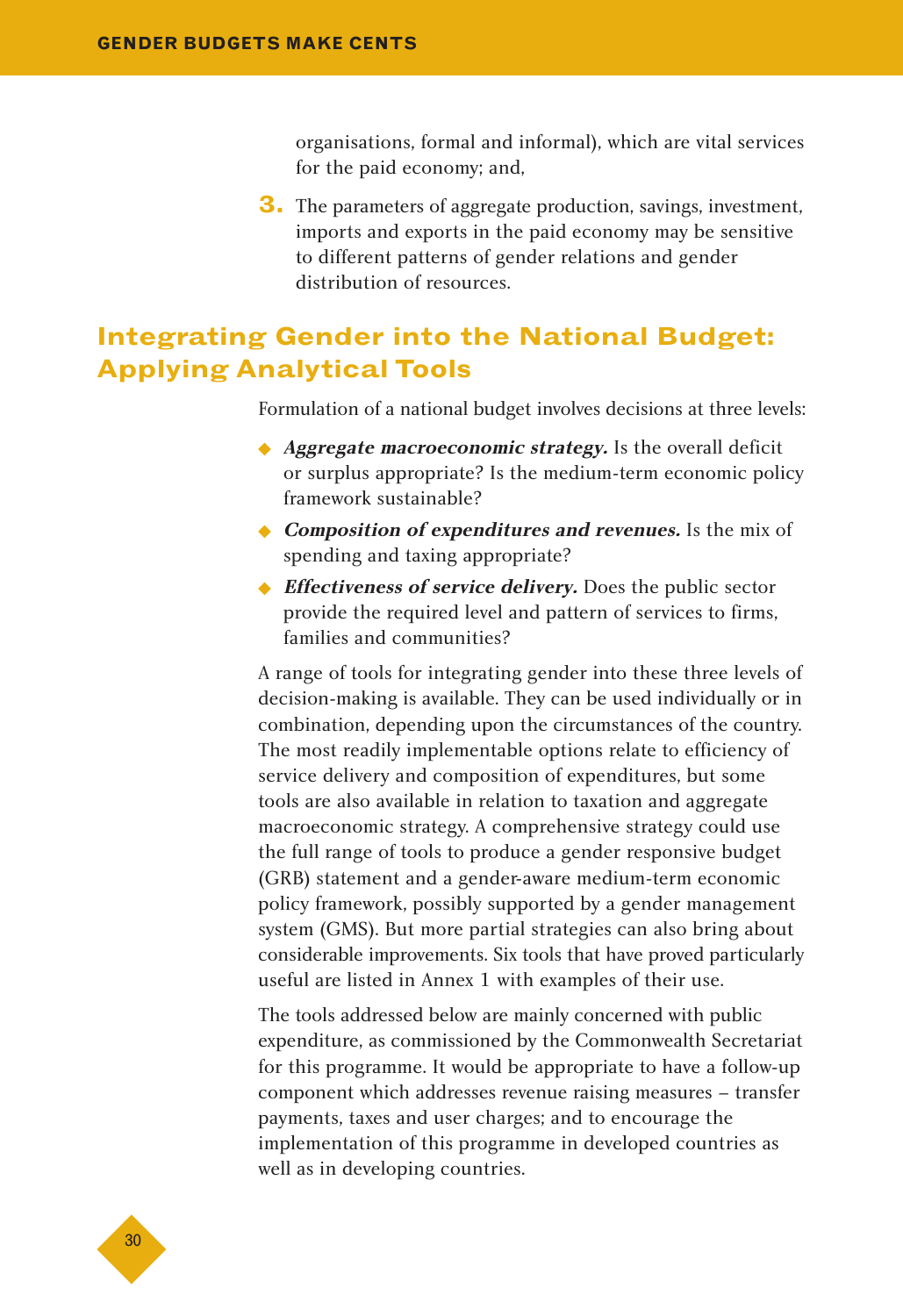### **Integrating Gender into the Appraisal of the Effectiveness of Service Delivery**

The effectiveness of public expenditure is conventionally judged in terms of the achievement of intended results at the lowest possible cost. From a gender perspective, it is important to ask: 'results for whom?' and 'costs to whom?'. Do the outcomes meet the needs of women as well as men? Are men and women equally satisfied with the quality of services provided? Is the quality assessed in ways that take account of the needs of users for 'user-friendly services'? Are the costs and benefits measured in a comprehensive way? Do the intended results include reduction of gender inequality? A range of techniques are available or might be developed for addressing these questions:

- ◆ needs assessments:
- ◆ analysis of 'quality of service' indicators;
- ◆ beneficiary assessments;
- ◆ assessments of 'invisible' costs; and
- ◆ assessments of benefits of equal opportunities in service delivery.

**Needs assessments:** Needs assessments attempt to establish what services are required and where, and are typically carried out by gathering quantitative data on the demographic characteristics, income levels and services available in localities throughout the country and combining these into poverty indicators of various kinds. The problem is that the data is often not disaggregated by gender, and the needs are not defined from the point of view of the users of services. Moreover, the need for time is not generally considered and time-poverty is neglected. However, a useful point of departure is provided by some of the more participatory and gender-aware World Bank Poverty Assessments (e.g. World Bank, 1994), and by a variety of case studies conducted by Women's Studies Institutes and women's organisations, using participatory appraisal methods.

**Analysis of quality service indicators:** An analysis of 'quality of service' is done through constructing a series of quantitative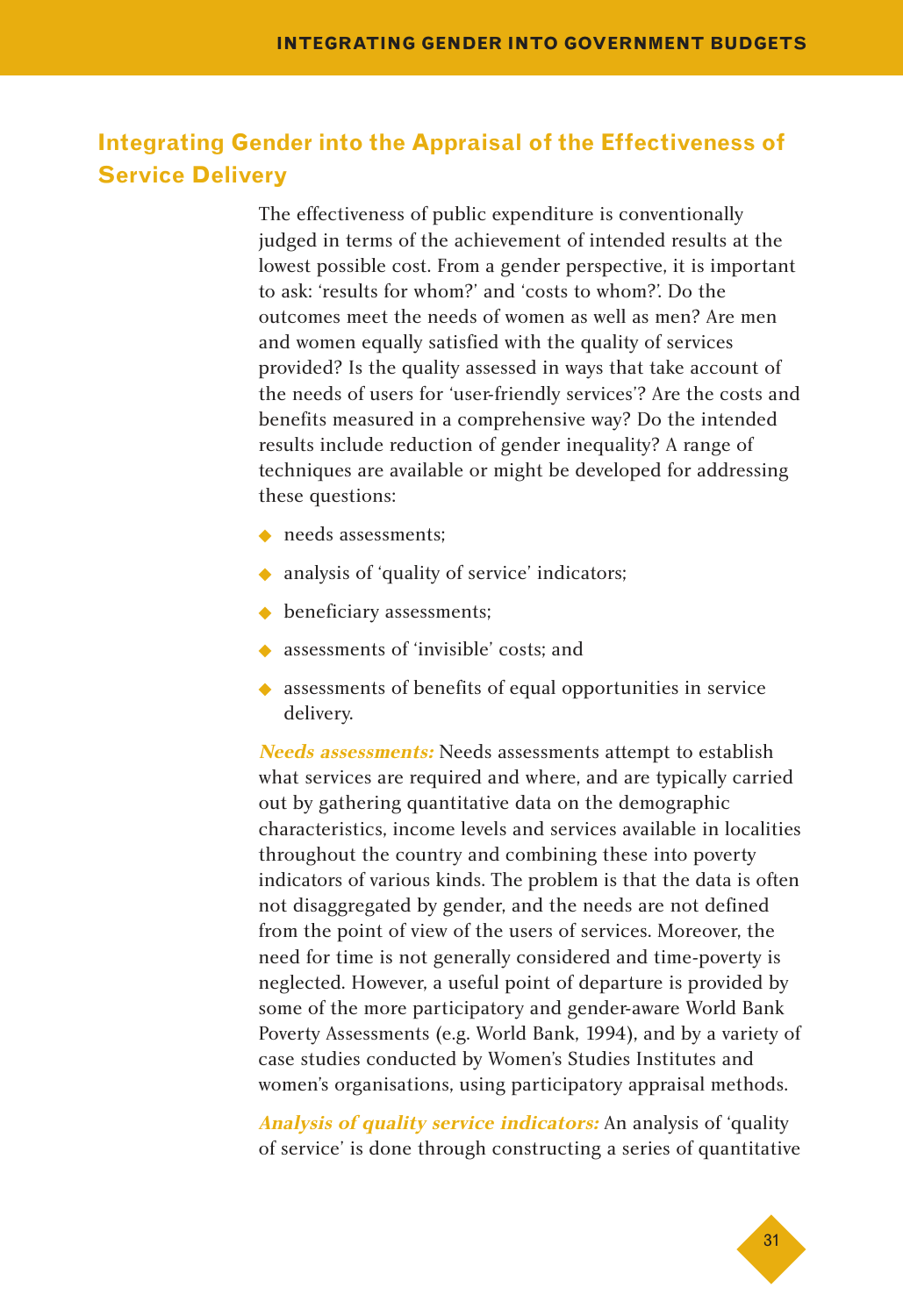indicators (enrolment rates in schools, bed occupancy rates in hospitals, number of connections of households to water and sanitation systems). However, there are well known problems. One is that it is easier to measure inputs than outputs. All of the above measures are actually input measures, but we really need to know how many students passed their exams, how many patients were cured and how many households had reliable supplies of clean drinking water. In addition, the indicators may not measure the qualities that matter most to users of the services. It is obviously essential to make sure the indicators are disaggregated by gender.

**Beneficiary assessments:** A beneficiary assessment tries to ascertain the views of actual and potential beneficiaries, to see how far service provisions meet their own perceptions of what their needs are. Beneficiary assessments are best conducted using qualitative interviewing or focus group methods. Care must be taken to conduct them in ways that permit and encourage women to express their views. It is particularly important to assess whether measures that are supposed to improve effectiveness actually do improve the quality of service from a beneficiary's perspective.

**Assessment of 'invisible' costs:** From a gender perspective it is important to define costs so as to include costs in terms of time as well as money. Many current changes in the organisation of service delivery appear to improve efficiency but in reality transfer costs from the monetary budgets of the public sector, where they are visible, to the time budgets of women in families and communities, where they are generally invisible. Every proposal to improve the efficiency of a service should be scrutinised for the real extent of its 'cost saving' measures. For example, when medical services are reorganised so as to save costs by discharging patients more rapidly from hospitals, does this simply transfer costs of care from paid hospital staff to unpaid women in families and communities? If so, this is not a saving in costs, but a transfer of costs.

**Assessment of benefits of equal opportunities in service delivery:** Public sector employment policies can help to transform gender relations throughout the economy by offering innovative equal opportunities and family-friendly employment

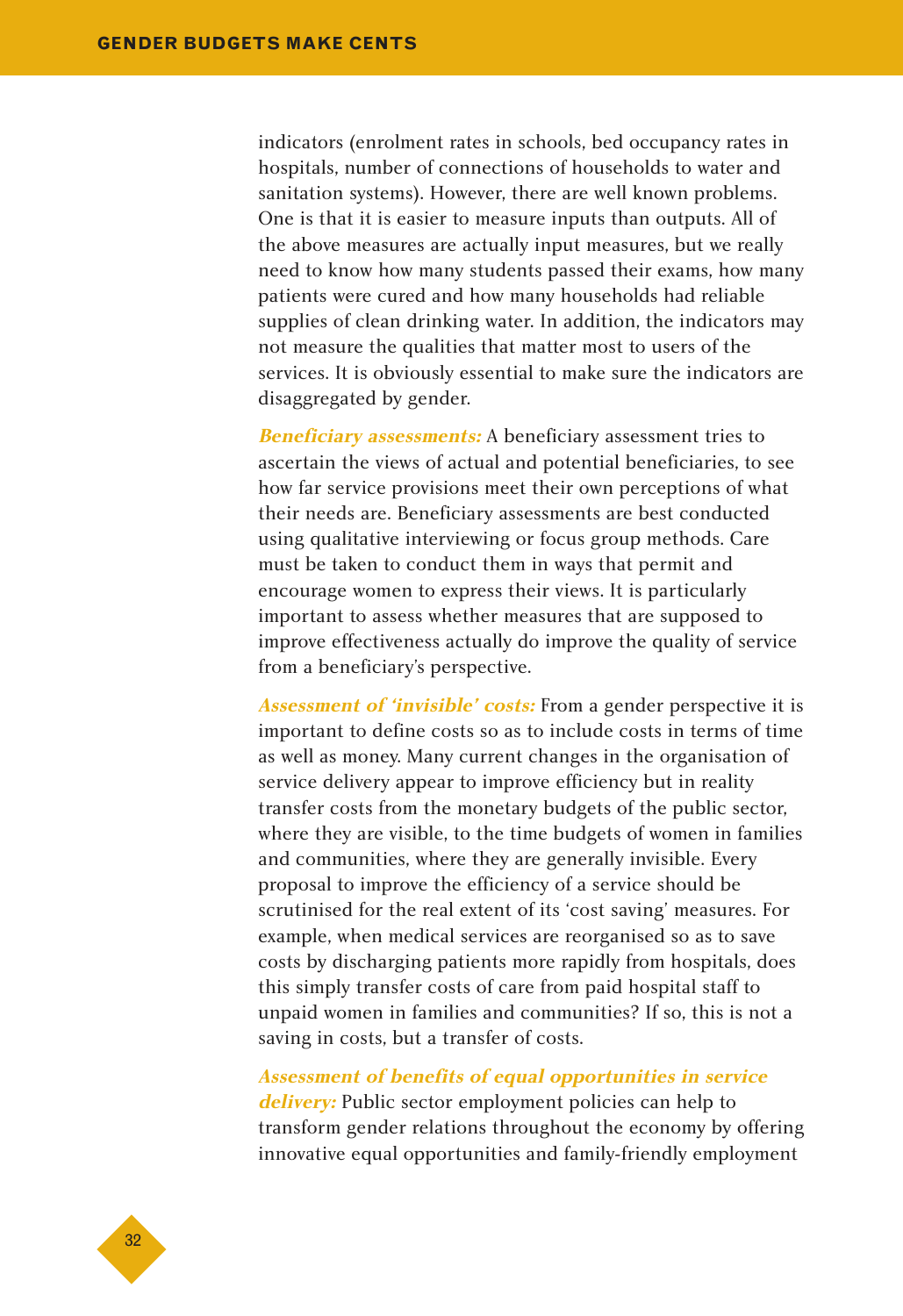practices. A gender-blind cost benefit calculus may see these policies as 'too expensive'. A gender-sensitive cost-benefit calculus will see that such policies set standards and promote better practices throughout the economy, reducing the extent of gender discrimination in labour markets and enhancing women's ability to invest in the human resource development of themselves and their children, with resulting efficiency gains.

Public sector procurement policies can also help offset existing gender disadvantage, producing benefits that ripple through the larger economy. Procurement policies in some countries (such as South Africa) are already linked to equal opportunities policies directed at reducing disadvantages of race as well as gender. Measures include:

- ◆ simplifying the tender process;
- ◆ easier access to tender information: and
- ◆ unbundling of large contracts.

To reduce inequality, consideration may also be given to the use of short-term 'price preferences' and quota or target systems biased in favour of women-owned businesses. Such businesses may be allowed to win a contract at a price which is a little above the lowest bid from a business owned by a man.

### **Integrating Gender into Appraisal of the Composition of Public Expenditure**

Different patterns of expenditure and taxation have different implications for women and men and differentially affect their abilities to contribute to production for the market and the care of families and communities. In the language of economics, these different patterns 'crowd-in' or 'crowd-out' supply responses of men and women to macroeconomic strategies.

Rhonda Sharp (1990), an economist and policy analyst who has worked extensively on the integration of a gender analysis into the Federal and State Budgets in Australia, suggests a conceptual framework for reporting the expenditure of each government department within three categories of expenditure: expenditure specifically targeted at women; equal opportunity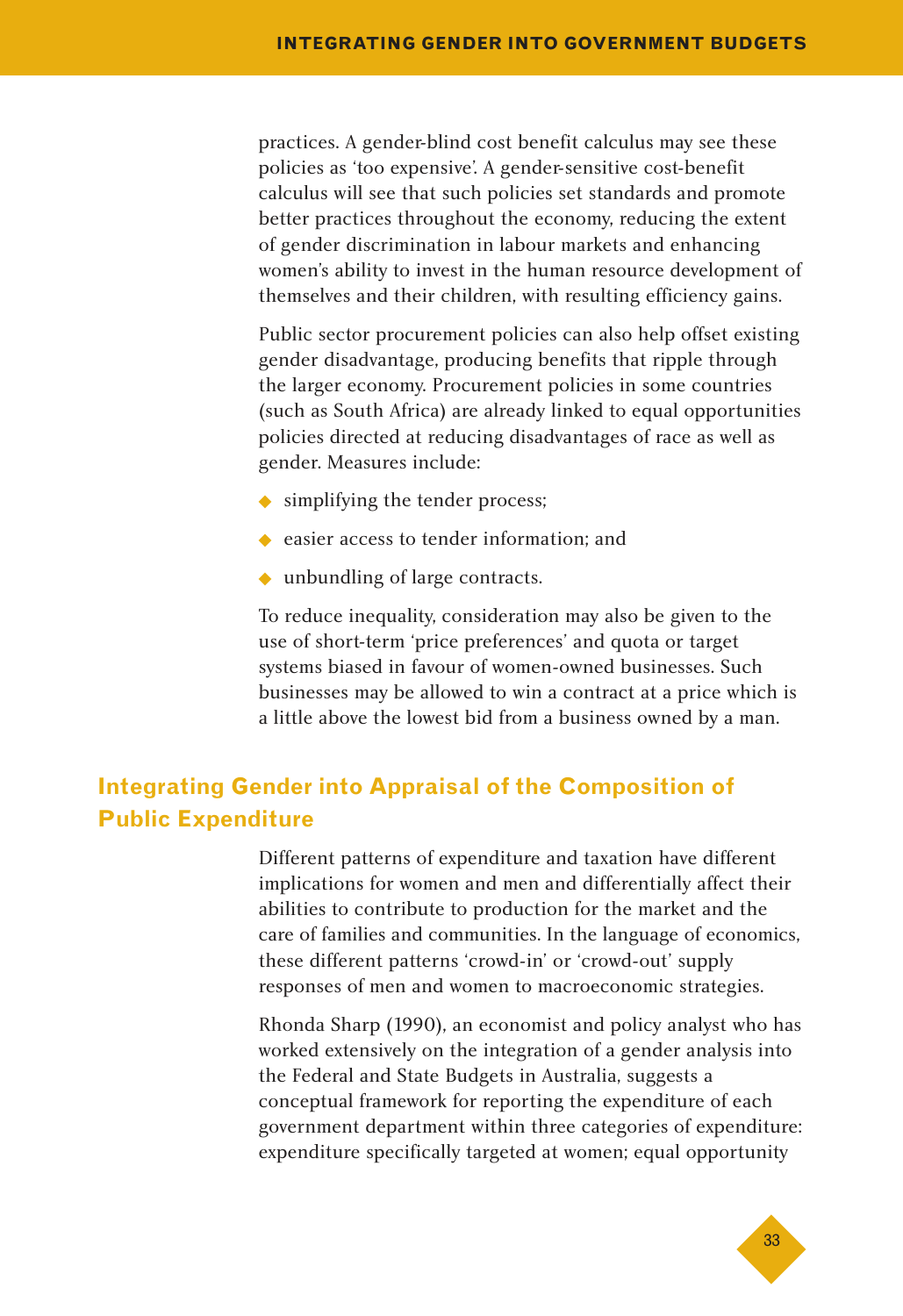initiatives in the public sector; and gender impact of mainstream budget expenditure. Pictorially she presents it this way:

### **TOTAL BUDGET EXPENDITURE = Specifically identified gender-based expenditures of government departments and authorities** ◆ Women's health programmes; ◆ Special education initiatives for girls; ◆ Employment policy initiatives for women; and so on **+ Equal employment opportunity expenditure by government departments and authorities on their employees**

- ◆ Training for clerical officers or women managers;
- ◆ Rewriting job descriptions to reflect equal employment opportunity principles;
- ◆ Provision of crèche facilities:
- ◆ Parental leave provisions;

and so on

#### **General or mainstream budget expenditure by government departments and authorities assessed for its gender impact**

**+**

Does the education budget, minus the above two types of expenditure, reflect gender equity objectives?

Who are the users of hospital services?

Who receives agricultural support services?

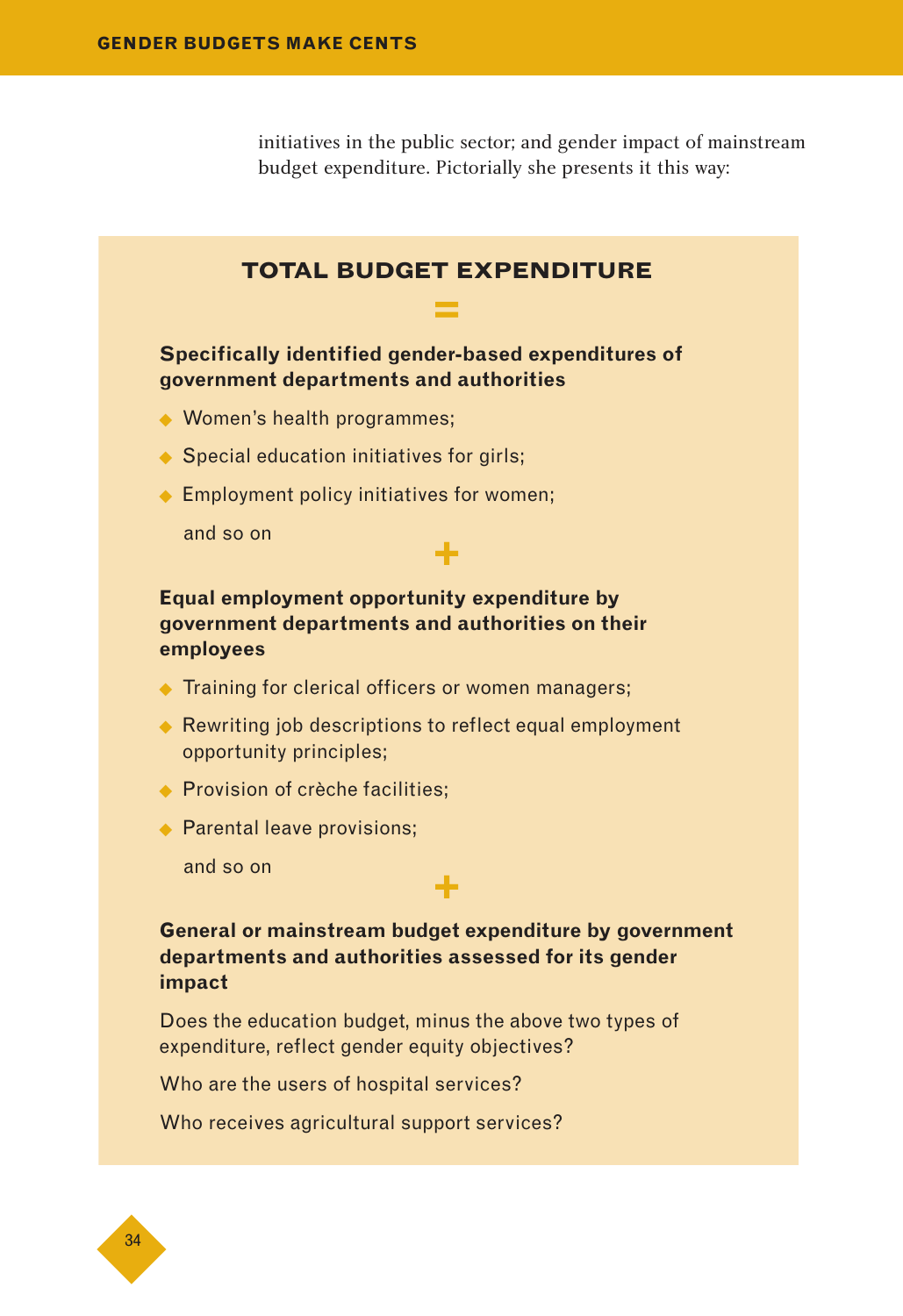Decisions about the allocation of expenditure to different uses are generally made without considering the gender distribution of benefits and costs. A number of tools are available which help to fill this gap and to throw light on the gender implications of 'general or mainstream' expenditure. These are:

- ◆ public expenditure incidence analysis;
- ◆ budgetary institutions;
- ◆ gender-aware policy appraisal; and
- ◆ women's or gender budget statement.

**Public expenditure incidence analysis:** A useful tool for helping to assess the distribution of public spending by gender is public expenditure incidence analysis (or benefit incidence analysis). It can provide one way of assessing how gender-inclusive such expenditure actually is by comparing the distribution of spending between men and women, boys and girls.

The first step is to analyse the net unit costs of providing any service, i.e. the annual total costs of public provision of the service minus the proceeds of any cost recovery measures (e.g. user charges). This total is then divided by the annual number of 'units' of the service provided (e.g. the number of hospital beds or school places). The second step is to analyse the pattern of utilisation of the services, for instance, how many 'units' were utilised by poor households and how many by rich households.

The information on net unit costs of service provision can be brought together with the information on utilisation rates to calculate the level of net resource transfer to poor households and to rich households. This statistic is called the 'incidence of public expenditure by income group'. In principle, this procedure could be extended to measure the incidence of public expenditure by gender, by examining the pattern of utilisation of services by gender, as well as by household income grouping. This has been done for health and education in Ghana (Demetry *et al.*, 1995).

Data, collected from the relevant public service providers, is required on the amount spent at national, regional and local level on provision of a particular service. This is often

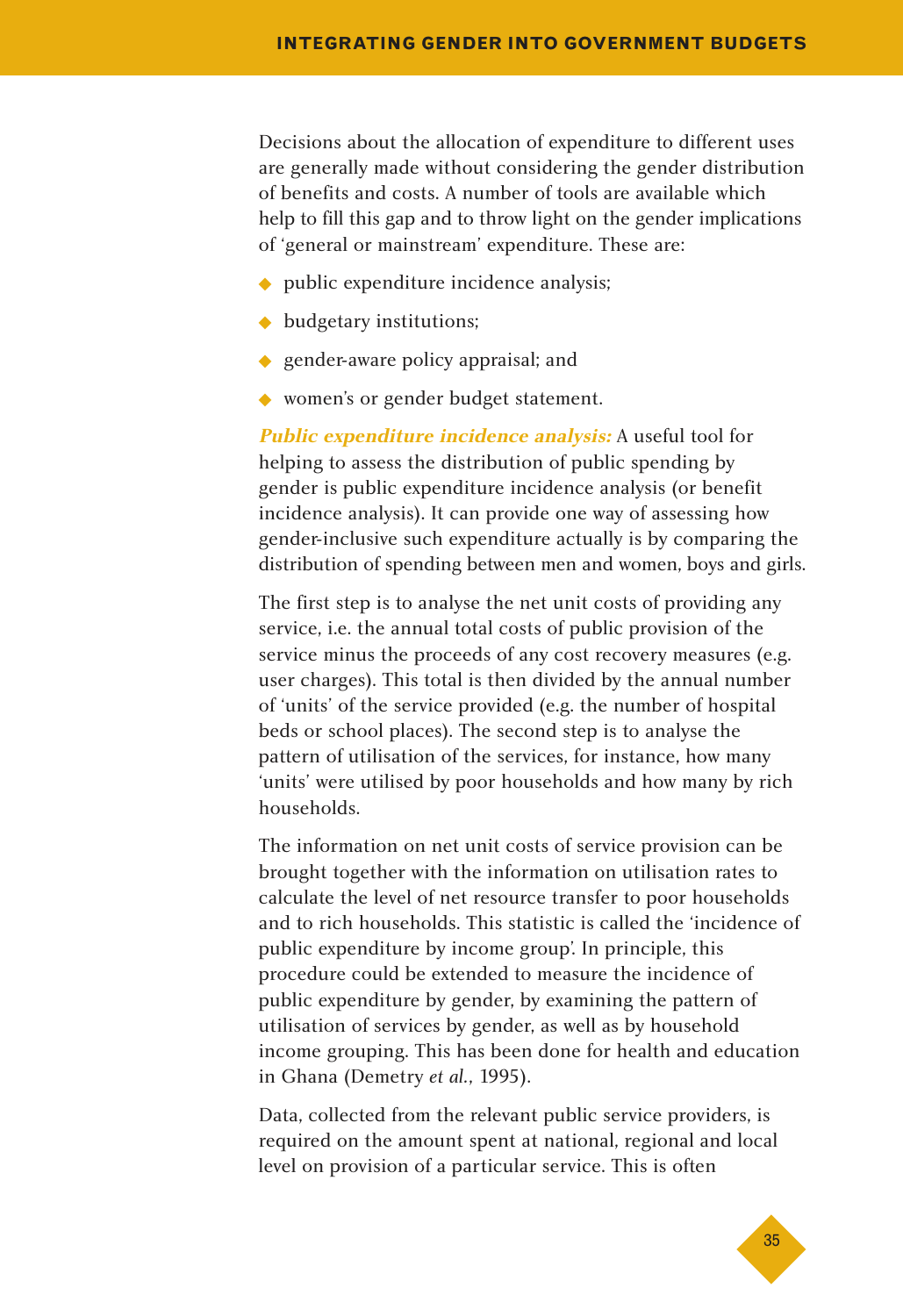surprisingly difficult to assemble and decentralisation of expenditure to lower tiers of government tends to make it even harder. The contracting out of public services may also create data problems. Definition of an appropriate unit of service is relatively easy for some services, such as health (e.g. visits to doctor) and education (attendance at school), but very difficult in the case of 'overhead' type services, such as most physical infrastructure. Data is also required on utilisation rates from regular national household surveys. Unfortunately, not all household surveys collected data on utilisation of public services and the data may not be collected on a genderdisaggregated basis. Thus, it may be necessary to improve the available database in collaboration with the Ministry of Finance, the National Audit Commission (or similar body) and the Office of Statistics.

**Budgetary institutions:** Budgetary institutions play an important role in the determination of patterns of public expenditure and taxation, and economic reform increasingly includes reform of budget processes, with an emphasis on improving accountability and transparency. It is therefore important to appraise the institutional gender-balance in budgetary decision-making and the interface between the Gender Management System and the Budget or Financial Management System. Here, an important tool is an analysis of the share of the total budget which goes to the Ministry Responsible for Women's Affairs compared to other Ministries and, within each ministry/department, the share of its budget controlled by its gender focal point (or comparable unit). Gender cannot be 'mainstreamed' if those who have responsibility for mainstreaming gender are not given budget allocations for this goal.

**Gender-aware policy appraisal:** Gender-disaggregated incidence analysis is not readily applicable to some forms of expenditure, because the services provided are not individually but collectively consumed. For example, much of the expenditure of the Ministry of Trade and Industry or Transport or Power will be difficult to subject to gender-disaggregated benefit incidence analysis. But the types of facilities provided and policies pursued by these Ministries can be appraised from a gender perspective. Here gender-aware policy appraisal can

◆36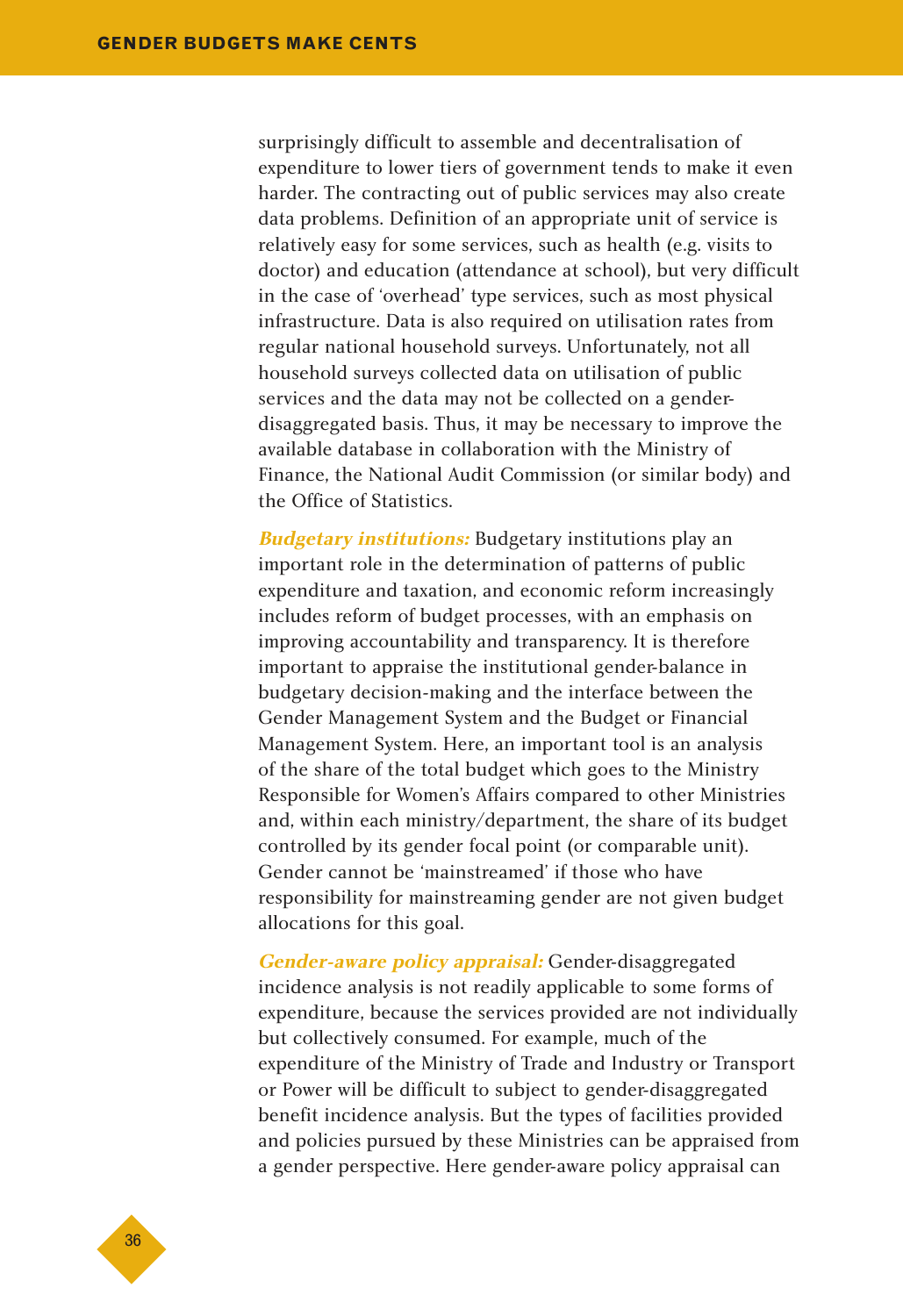be used instead. The key question is whether the policies are likely to reduce gender inequalities and imbalances. The Women's Budget Project in South Africa, a joint initiative of the Parliamentary Finance Committee and NGOs, provides a good example (see country profile).

**Women's or gender budget statement:** A women's budget statement can be an important tool for bringing together information on the implications of government expenditures for women. Such a statement does not produce a separate budget for women. Rather it attempts to disaggregate expenditure according to its impact on women. As pioneered in Australia, participating government departments were required to identify how their proposed expenditure would affect women. A women's budget statement was then synthesised by the Office of the Status of Women. The production of a women's budget statement thus requires a high degree of co-operation and some degree of commitment throughout the machinery of government. The creation of the conditions for this probably requires a substantial and well-organised coalition of supporters both inside and outside of government. A number of strengths and weaknesses of the system used in Australia, have been identified by Australian policy analysts (Sharp, 1990; Sawyer, 1996) (see below).

The effectiveness of a women's budget statement could be improved by making use of some of the analysis and indicators suggested here. Indeed some of these measures have already been introduced in parts of Australia. For instance, for the 1989/90 South Australian women's budget, departments were asked to provide their own internal indicators of progressive changes and to detail the expected future outcomes of current expenditures. However, tackling the issue of overall budgetary strategy requires going beyond a women's budget statement.

# **Integration of a Gender Appraisal of the Overall Macroeconomic Strategy and Medium-Term Economic Policy Framework**

The appraisal of an aggregate budgetary strategy depends on a judgement about how far the budget deficit or surplus is sustainable in the future. This is conventionally judged in terms

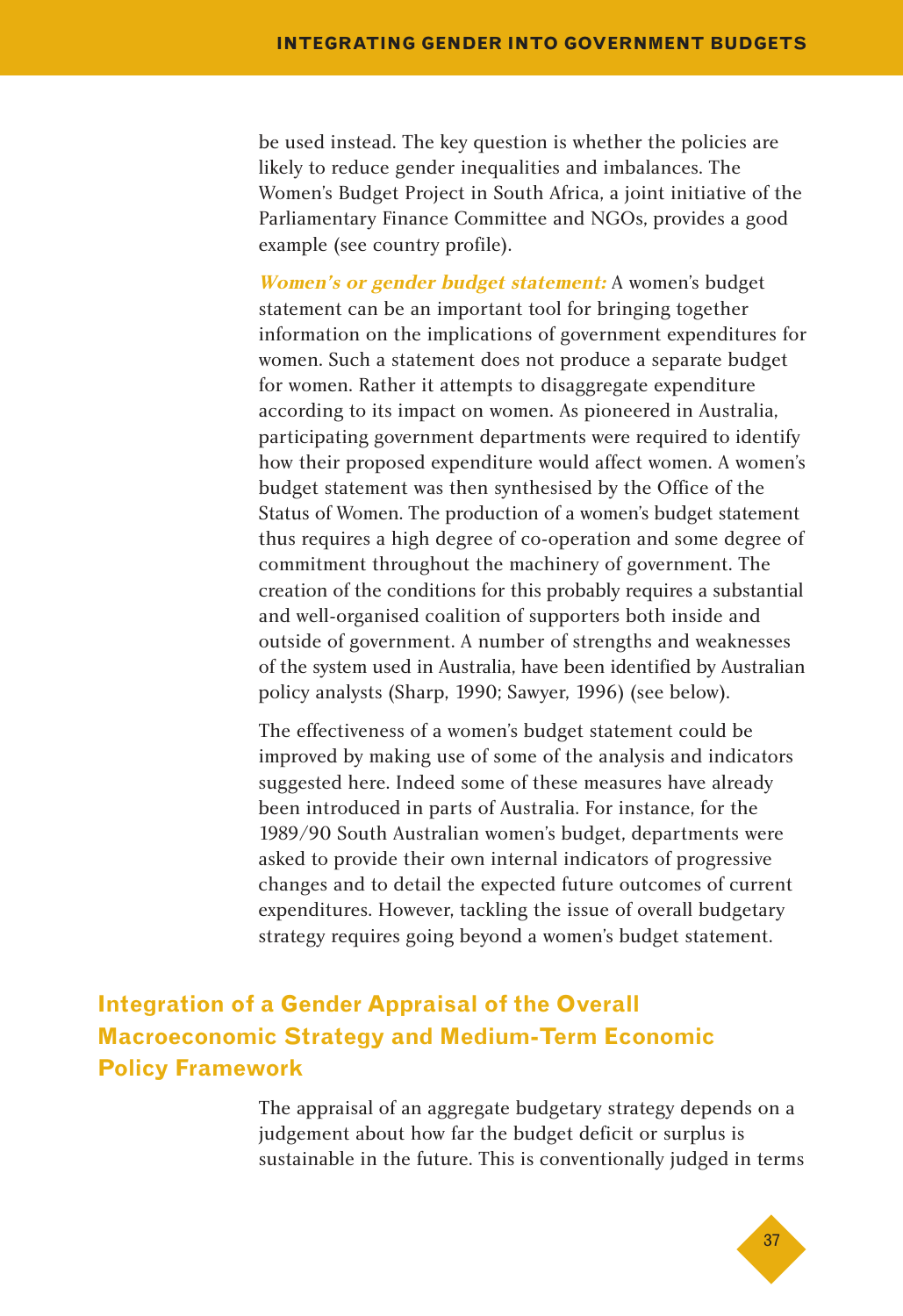#### **Strengths**

**Awareness-raising:** educational role in sensitising ministries/departments to the implications of their policies for women, and helping them to reduce their 'gender-blindness'.

**Capacity building:** lever for the production of genderspecific data.

**Advocacy:** useful resource for women in government for entering into debates about specific budgetary policies.

#### **Weaknesses**

Inability to effectively analyse the impact of 'mainstream' expenditure on women – no guidelines were provided for Departments on how to do this.

Inability to address issues of overall design of budgetary policy – e.g. how much should expenditure be cut; which expenditure should be cut.

Ignores revenue side of budget and interactions between budget expenditure in different Ministries for overall situation of women.

Does not provide quantifiable measures of improvements over time.

of whether a deficit will tend to lead to financial problems, such as accelerating inflation, balance of payments crises or an increasing and unsustainable debt burden. Although a budget surplus that tends not to lead to financial problems is not always judged to be a problem, a deficit that is too low or a surplus that is too high may lead to unemployment, poverty and low levels of capacity utilisation. This overburdens families and communities, with consequent social and economic problems, and intensifies losses due to gender inequality.

The likely sustainability of a budget deficit is often tested by using a computable macroeconomic model to simulate the likely outcomes with a range of different values for variables. But the answers will depend on the assumption built into the model. Negative feedback from overburdening families and communities is not built into such models, nor is negative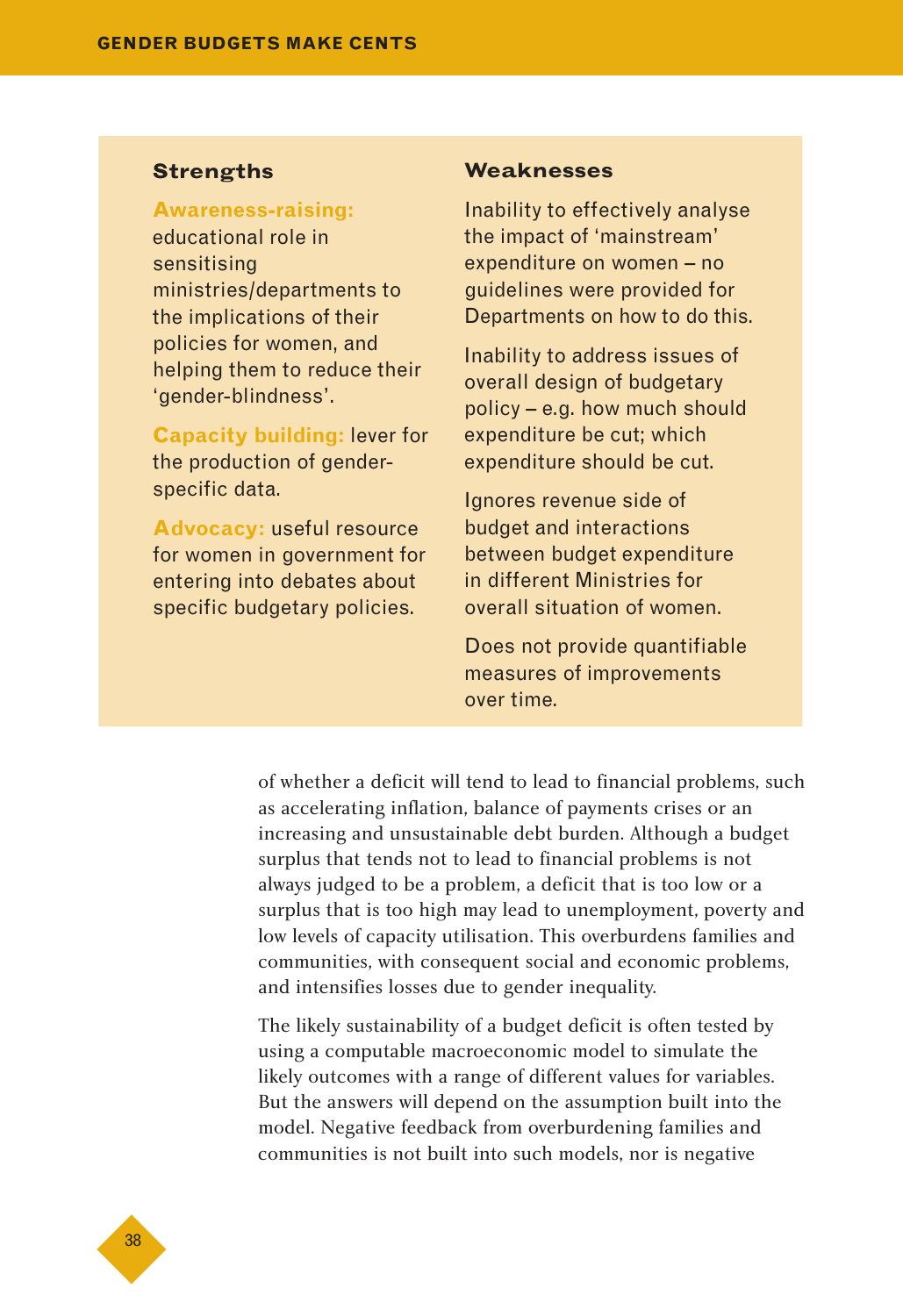feedback due to the efficiency costs of worsening gender inequalities.

One of the factors that is usually assumed to be constant is the social framework of norms, rules and values (what some economists call the 'social capital'). For instance, to work well an economy needs a fund of goodwill, trust and acceptance of and obedience to the law. There should also be some institutions that provide social stability and security, even though the economy is changing, and that can cushion individuals against shocks and see them through times of transition and restructuring. However, the social framework may need not to be at odds with the macroeconomic policy. High and rising deficits that generate hyperinflation will tend to lead the social framework to crumble, but so also will severely deflationary policies in which the deficit is cut rapidly and extensively, creating widespread unemployment and idle capacity. Some economists are now beginning to pay attention to the interrelation between macroeconomic polices and the social framework. They are asking whether in some circumstances too rapid a deflation, as well as too rapid an inflation, runs down to dangerous levels the fund of goodwill and acceptance of social norms that is needed for economies to function well and for the stability of the wider operating environment.

A critical factor in the maintenance of the social framework is the unpaid work that women in particular devote to bringing up children to be responsible members of society, and in strengthening family and community networks and voluntary organisations. Central to the destruction of the social framework is the amount of idle time that young men have because they are denied paid work.

Two tools that are useful for examining feedbacks between macroeconomic variables and gender relations are:

- ◆ gender-disaggregated analysis of the impact of the budget on time use; and
- ◆ gender-aware medium-term economic policy frameworks.

**Gender-disaggregated analysis of the impact of the budget on time use:** A GRB strategy can be promoted by monitoring the time budgets of a country's citizens as well as the financial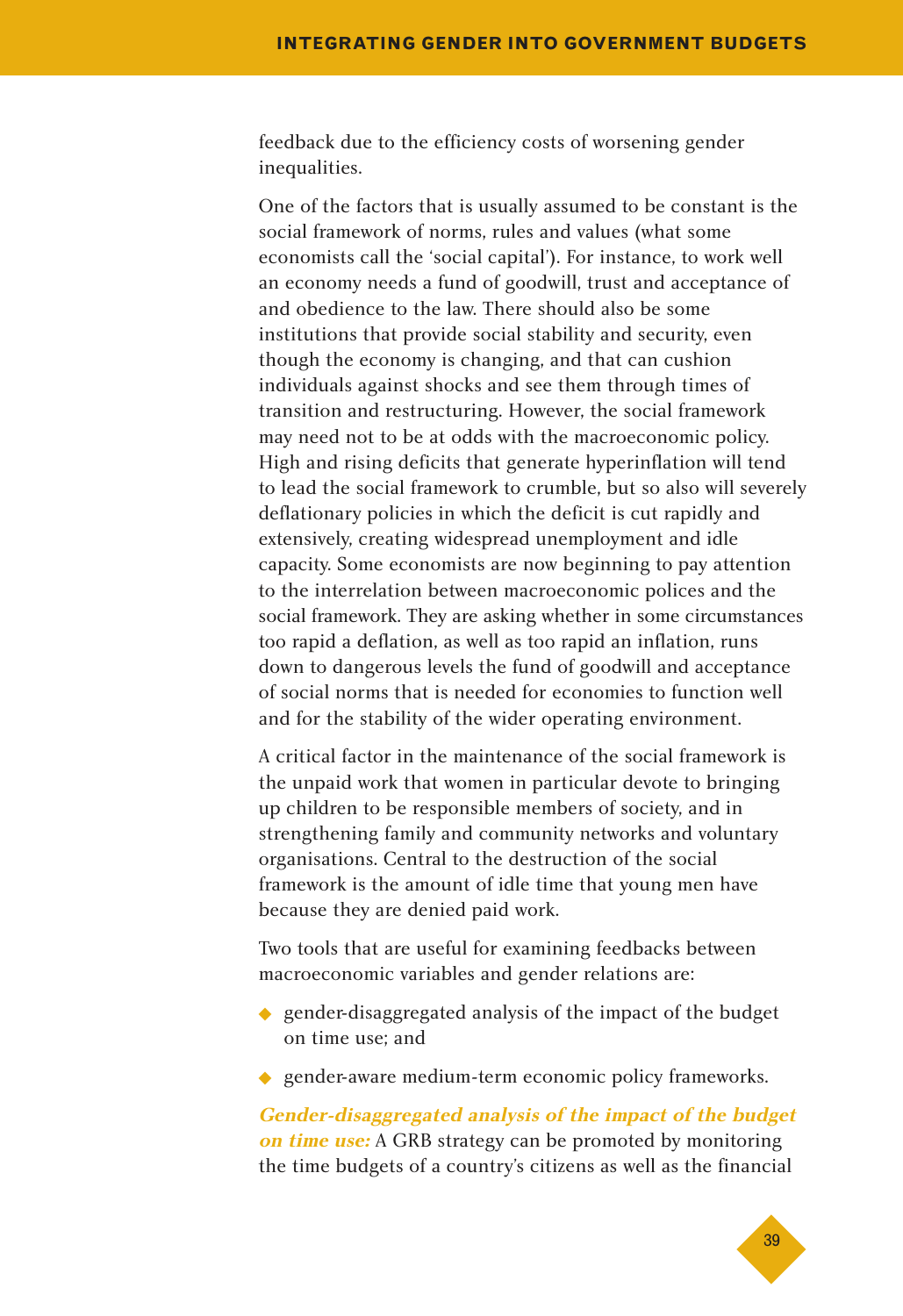budget of the country. This information may be available from regular household surveys. If not, then time use questions, disaggregated by gender and age, will need to be added. In the short run, useful data may be gathered by women's organisations using rapid appraisal techniques at selected sites. Such techniques include holding focus group discussions or asking members to keep a diary of what they did the day before.

Armed with time budgets, it is possible to frame another question to set alongside the question of the sustainability of the deficit in the national budget. This is: 'Is the deficit in women's time budget between the demands of unpaid work, and the time left available for it, sustainable or are the human resources of women or girls being depleted?'

If the time deficit becomes too high, there will be negative feedback effects to the market economy which reduce productivity and increase costs, very often leading to the need to increase public expenditure to repair damage to the social framework. This could include, for instance, expenditure on insurance, policing, social workers or repairs to public property. Ultimately this undermines the sustainability of the budget strategy.

Thus, if the budget deficit has been reduced by expenditure cutbacks that place great reliance on women's reproductive and voluntary work to substitute for public services, while at the same time making men surplus to requirements, then there is a danger that its sustainability will prove illusory in the long run. Certainly, budget policy will not be providing a good foundation for the longer run achievement of growth combined with human development, because it is depleting human and social resources. The same interactions might also occur if budget policy leads to high and accelerating inflation, which can also put too much strain on the time budget of the care economy, using up large amounts of time in reorganising household management in the face of corrosive uncertainties about prices.

The critical point is that a gender responsive approach to the overall budget strategy suggests that the maintenance of the social framework should not be taken for granted in judging the sustainability of budgets. Collecting time budget data is one way of making the connection. If time budgets look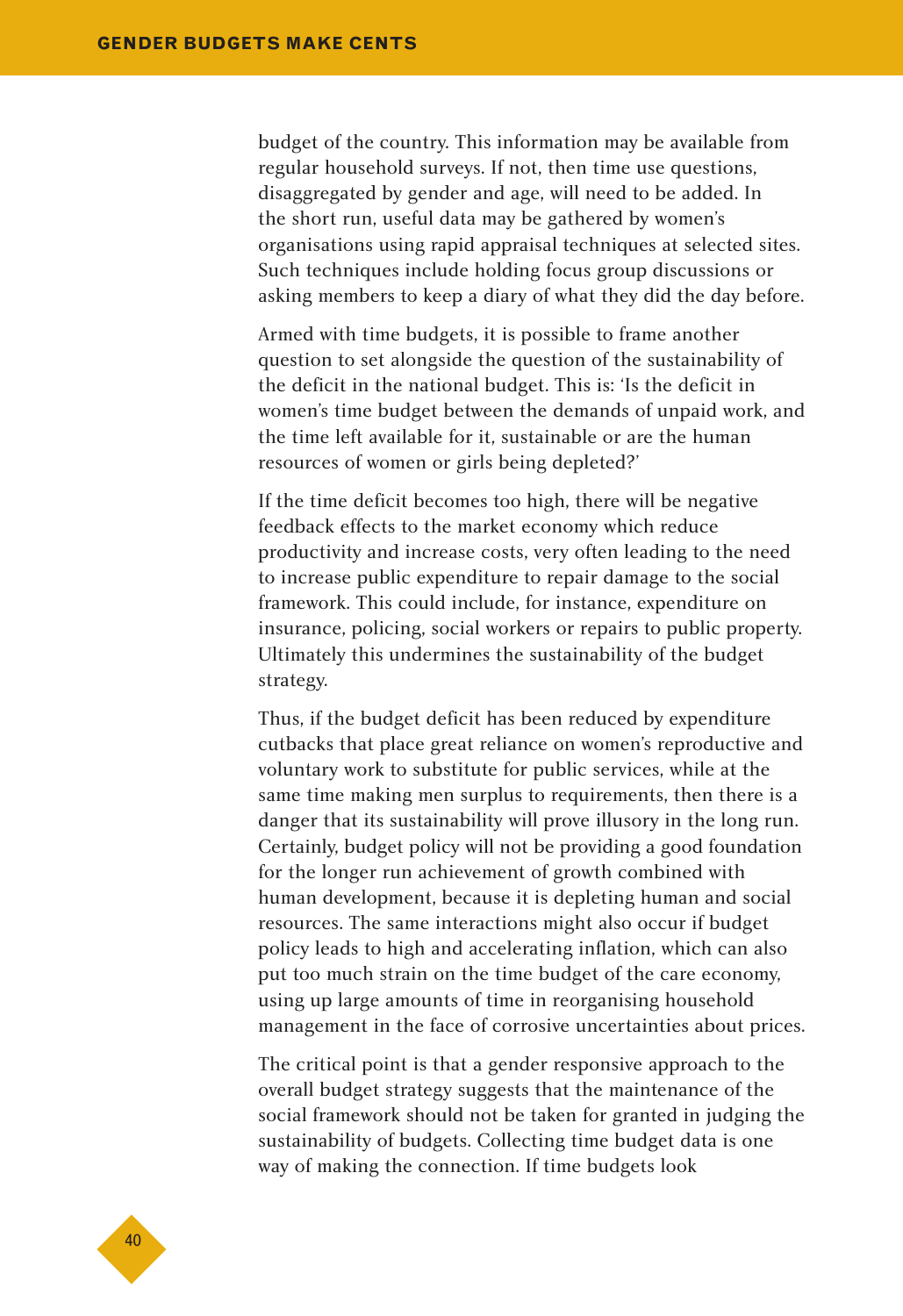unsustainable, then this points to some reconsideration of the size of the national budget deficit, the tax-expenditure mix and the composition of expenditure

#### **Gender-aware medium-term economic policy frameworks:**

Depending on the nature of the model used to simulate budget outcomes, some of the parameters may well be sensitive to the gendered nature of control over resources or the distribution of resources between women and men. For instance, the evidence on gender equality as an efficiency issue suggests that the productivity of investment could be raised by changing the gender distribution of resources in favour of women. Moreover, if women have a greater propensity to save than men, redistributing income towards women would raise the aggregate savings rate. Exploring this possibility requires some technical knowledge of modelling and cooperation with the economists in the Ministry of Finance who work with the models in use in a particular country.

A complementary strategy would be to examine the gender responsiveness of the institutional orientation or social system in which the overall budget strategy is embedded. If women have more voice in the social bargaining that, implicitly or explicitly, impacts on macroeconomic policy-making then more cooperative, less inflationary responses to any given deficit may result. For instance, owing to differences in their roles, women may have a different view than men of the trade-off between wage increases and maintenance or improvement of public sector services that support their caring roles. Women may be more prepared than men to accept limited wage increases in return for maintenance of public expenditure. A greater consideration of women's point of view should, other things being equal, lessen the risk of an inflationary spiral. This is not something that can be brought about quickly, but it should be possible to create opportunities for women to express their priorities through instruments such as attitude surveys, focus groups, public meetings and the media. This needs to be matched by an increase in the representation of women in parliament and in the executive, political and civil service, especially those determining budget policy. The outcome could be a number of different budget scenarios, depending on the gender distribution of resources and the level of empowerment of women.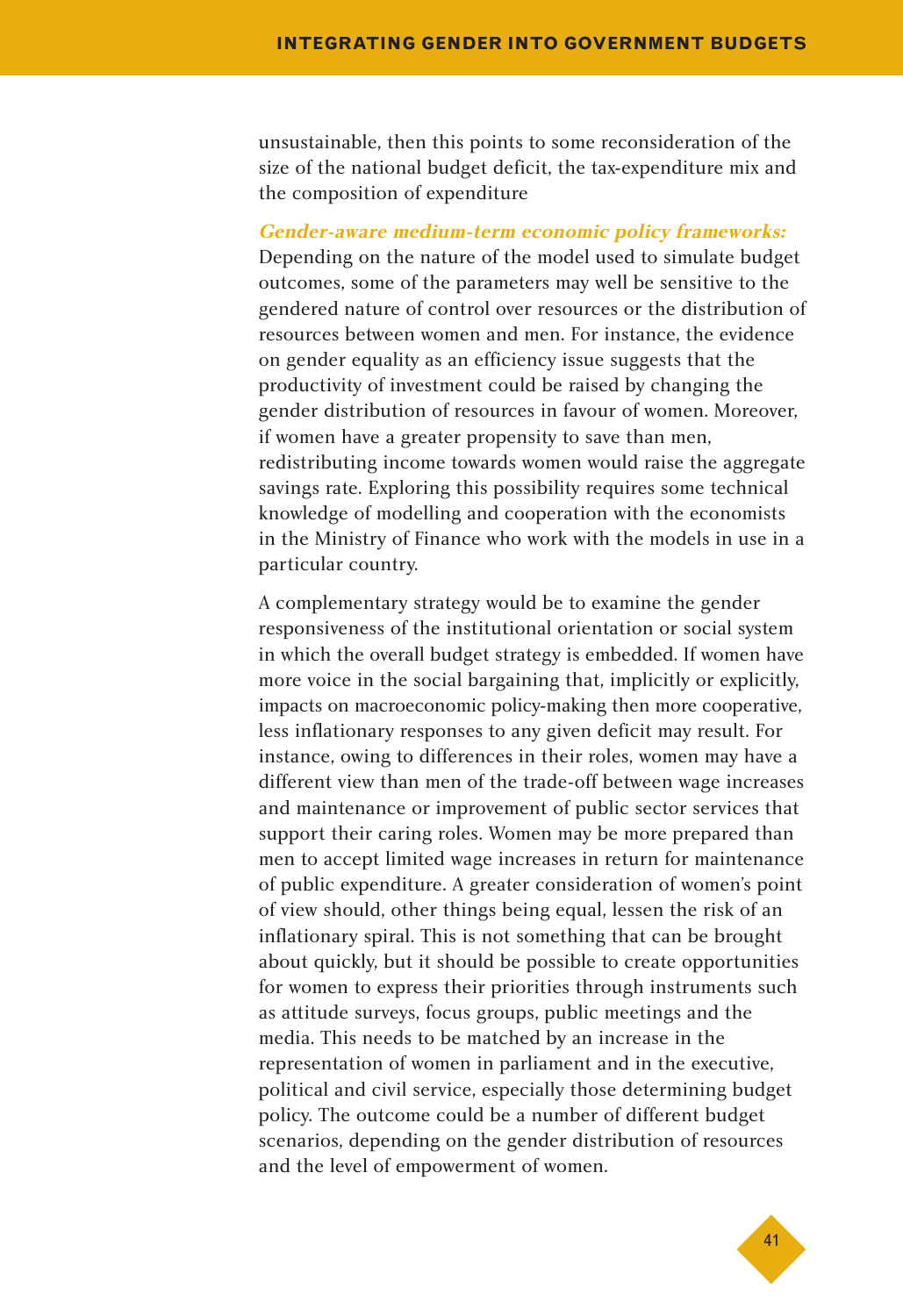The relevance of this last point is that the possibility of budget policy that is 'sound', promoting a human-centred pattern of growth, depends not only on seemingly mechanical economic factors, but also on social and political factors. Successful budget policy does require certain technical skills, and is constrained by available resources, but it is also an exercise in political economy, social bargaining and coalition building and in creating informed consent ('social contracts' or 'social compacts') around a shared vision of development. An alternative GRB and medium-term economic policy framework may be a powerful focus for such a vision.

### **Taking Action**

Decisions on budget policy are usually taken by a small group of Ministers and officials in the Head of Government's Office, Ministry of Finance and/or Central Bank. Ministers and officials in Ministries Responsible for Women's Affairs, who are outside this group, need to engage in policy dialogue with the budget officials to promote the use of the tools identified here to bring about changes in budget policy so as to reduce gender inequality. Policy dialogue needs to be broadened through a multi-pronged strategy to incorporate the perspectives of different actors and interest groups, which could include:

- ◆ ministries/departments which are responsible for major expenditure, such as health, education and agriculture;
- ◆ parliamentarians, lawmakers and women's political caucuses;
- ◆ women's organisations, NGOs and development agencies;
- ◆ researchers, academics and policy analysts; and
- ◆ the general public.

The aim would be to stimulate demand for integrating a gender analysis into fiscal policy and the budget cycle. Ministers Responsible for Women's Affairs have a crucial role in increasing the understanding of 'why' and 'how' budgets can be made gender responsive, by:

**1.** Initiating a process of collaboration among officials from the Ministry Responsible for Women's Affairs,

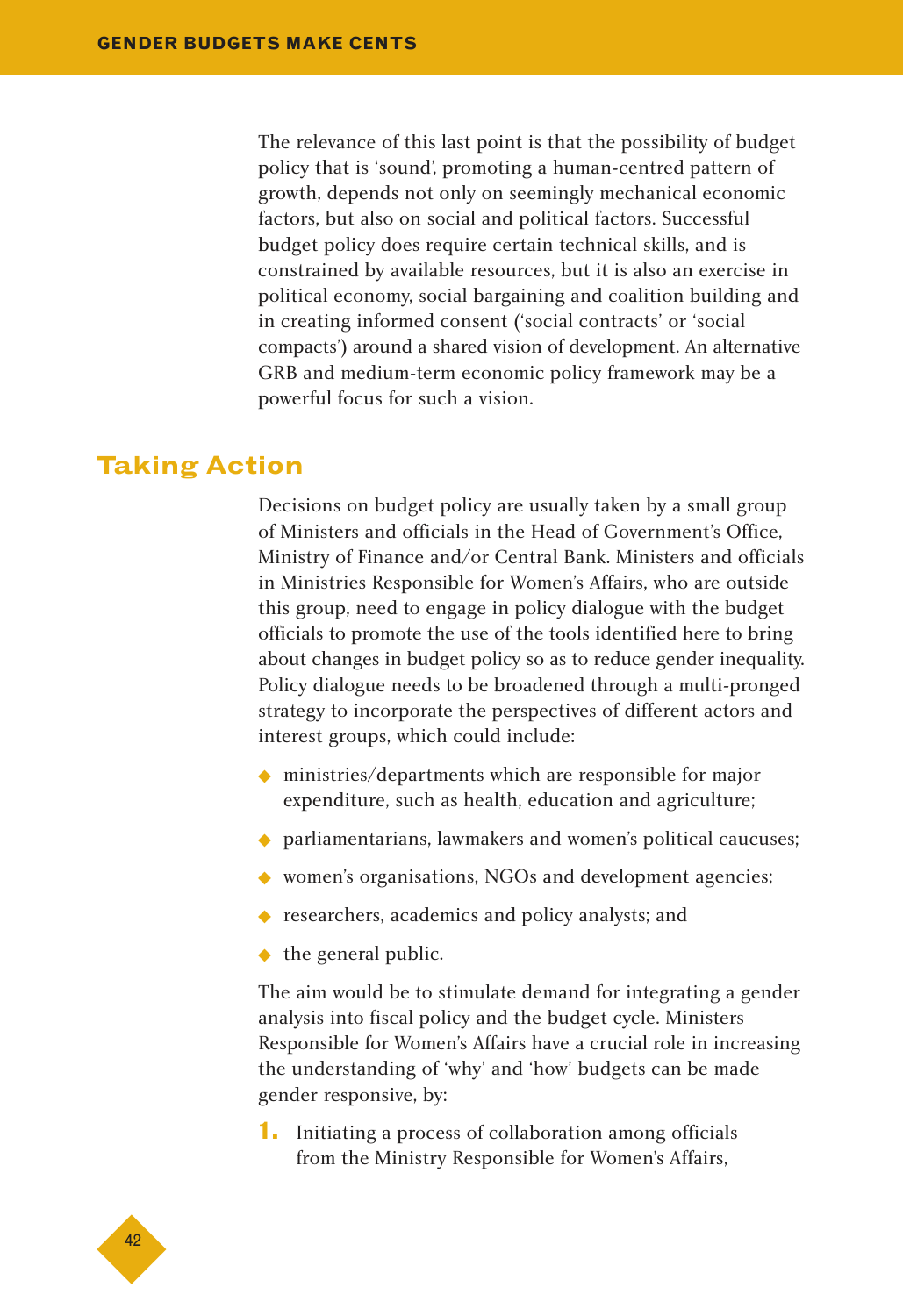the Ministry of Finance and the key spending ministries, together with the relevant civil society groups, to integrate a gender analysis into government budgets.

- **2.** Promoting the development and use of gender-sensitive macroeconomic concepts and models in the design of budget policy, with the aim of producing a number of different GRB scenarios.
- **3.** Supporting 'budget hearings' among women parliamentarians and women's organisations in order for them to voice their opinion on the gender impacts of government budgets.

The Commonwealth Secretariat has already taken measures to facilitate a policy dialogue by including gender and macroeconomic policy issues on the agenda of the meetings of Commonwealth Finance Ministers and Ministers Responsible for Women's Affairs.

## **Conclusion**

The integration of a gender perspective into budgetary policy has both equality and efficiency dimensions, thereby contributing to more effective policy design. A gender responsive budget would create a virtuous circle in which the policy itself contributes to the reduction of gender inequality, and hence lessens gender constraints to successful macroeconomic outcomes. The result is the simultaneous improvement of economic growth and human development performance in ways that also empower women.

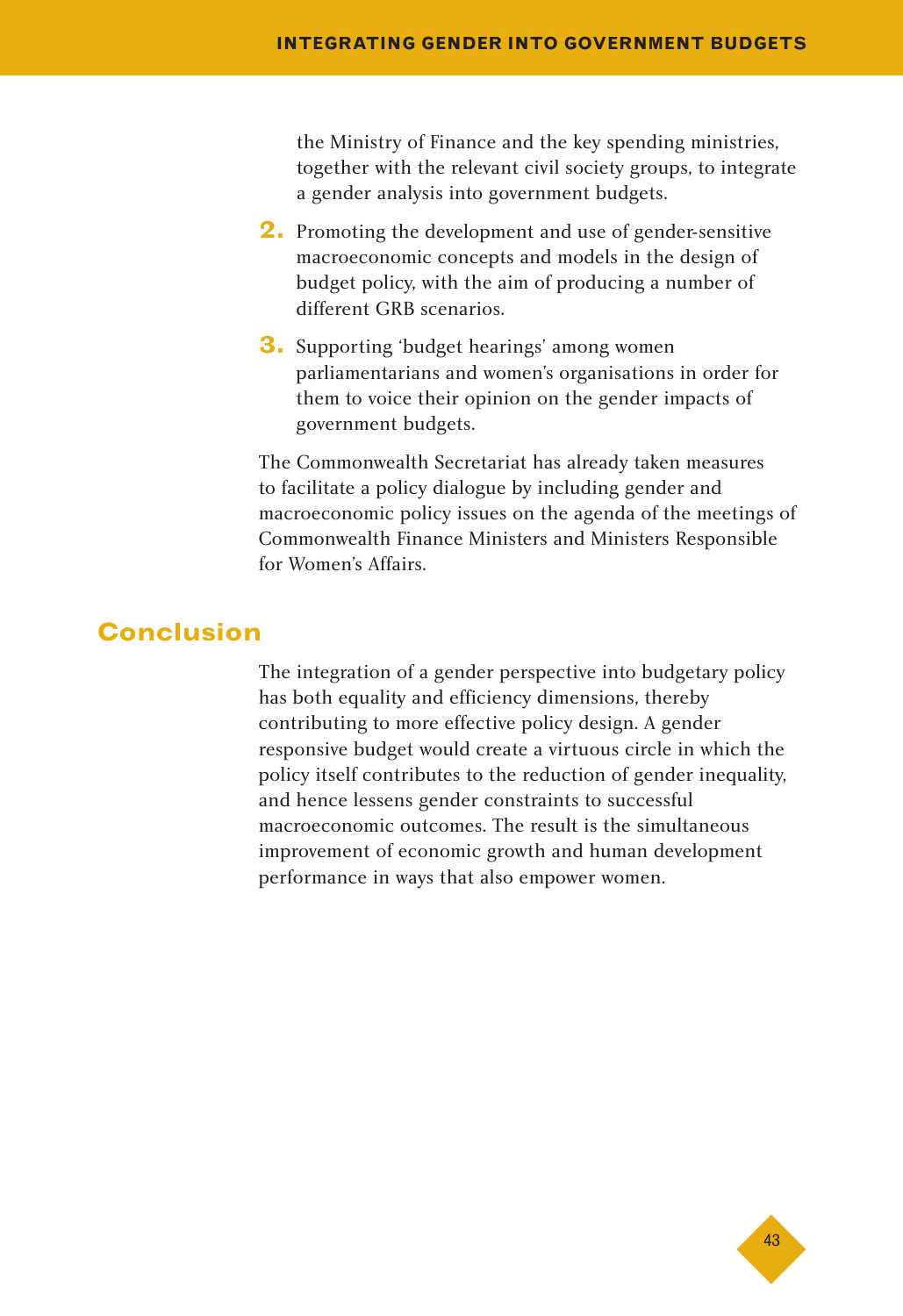# **Annex: Gender Responsive Budget Analytical Tools<sup>1</sup>**

The tools listed below, with examples of country application, are used for carrying out GRB analysis:

**Tool 1: Gender-Aware Policy Appraisal** is the analysis from a gender perspective of the policies and programmes funded through the budget, which asks 'in what ways are the policies and their associated resource allocations likely to reduce or increase gender inequality?'

**Example:** *The South African government's land reform programme is proceeding at an increasing pace, with corresponding increases in expenditure for everything from owner compensation to micro-finance programmes. However, women's access to land as well as to the financial resources necessary for its development is impeded by legal restrictions on women's land ownership and rights to conclude contracts. Women who do have access to land tend to have access to smaller plots with poor irrigation, and women-headed households typically have no wage or salary earners. As a result, women are far less able to benefit from the reform process and related expenditures. The Department of Land Affairs has started to integrate gender concerns into its monitoring and evaluation system and has begun providing gender training for staff.*

**Tool 2: Beneficiary Assessments.** Beneficiary assessment is a means by which the voice of the citizen can be heard. In these exercises, the actual or potential beneficiaries of public services are asked to assess how far public spending is meeting their needs, as they perceive them. This can be done through opinion polls, attitude surveys, group discussion or interviews. Questions focus on overall priorities for public spending or on the details of the operation of public services.

**Example:** *In the United States, alarm over a national debt 'crisis' reached a peak in the mid-1990s, creating pressure to cut government expenditures in order to reduce the deficit. In 1996, the Women's International League for Peace and Freedom initiated a Women's Budget Project, asking women to answer a series of questions about*



<sup>1</sup> Adapted from Elson, 2000b.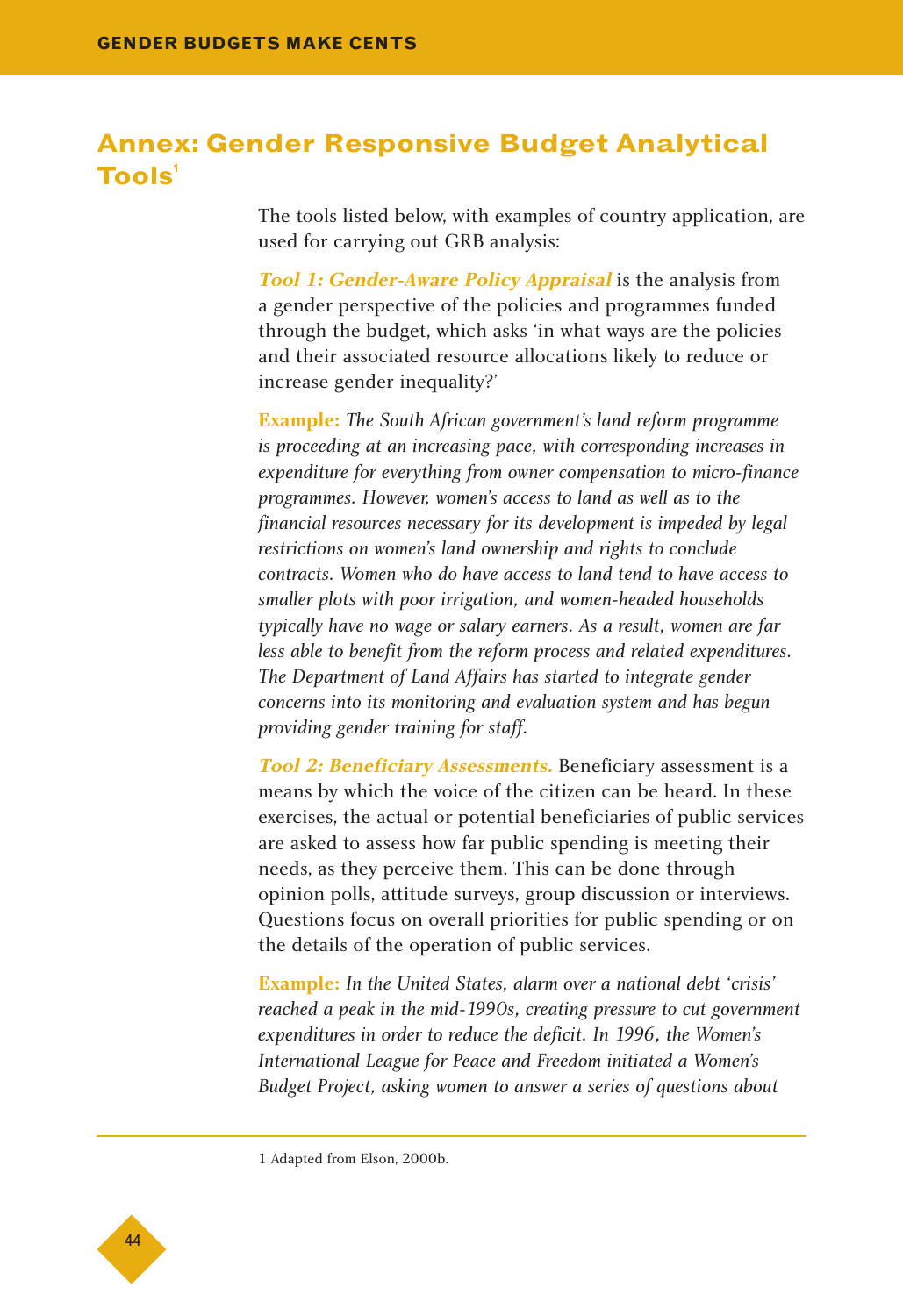*the choices they would make in allocating national budget resources. Pointing out that few women benefit from military spending programmes because they are severely under-represented both in the armed forces and in military contractor jobs, the project calculated the costs of various defence-related programmes and compared them to potential social welfare expenditures. It then asked: Which would you choose? Fund the F-22 fighter plane programme for the current year (\$2.1 billion) or pay for the annual health care expenses for 1.3 million American women? Fund 'Sea wolf' attack submarines for the current year (\$1.7 billion) or provide low-income home energy assistance for 5.6 million households? The project estimated the savings from proposed cuts in military spending and outlined the ways in which such savings could be invested to benefit women, including employment and training programmes, campaigns against gender-based violence and services for the elderly, the majority of whom are women.*

**Tool 3: Gender-disaggregated Public Expenditure Incidence Analysis** estimates the distribution of budget resources (or changes in resources) among males and females by measuring the unit costs of providing a given service and multiplying that cost by the number of units used by each group. Incidence analysis of public expenditure is a useful tool for helping to assess the gender distribution of public spending. It can give a sense of how gender-inclusive such expenditures actually are by comparing the distribution of the benefits of public spending among women and men, girls and boys. Similarly it can suggest the gender impact of supposedly gender-neutral budget cuts.

**Example:** *Changes to Sri Lanka's food ration and subsidy programme in the 1980s revealed that, despite rapid economic growth, the real value of food stamps eroded in the first half of the decade and there was a decline in the real incomes of the poor. A gender-disaggregated analysis concluded that within poor households, girls and women took the brunt of the increasing food deficit, citing higher levels of malnutrition among pre-school and school-aged girls and declining birth weights of babies born to low income mothers.*

**Tool 4: Gender-Disaggregated Analysis of the Impact of the Budget on Time Use** is a calculation of the link between budget allocations and their effect on how household members spend their time, using household time use surveys. Changes in

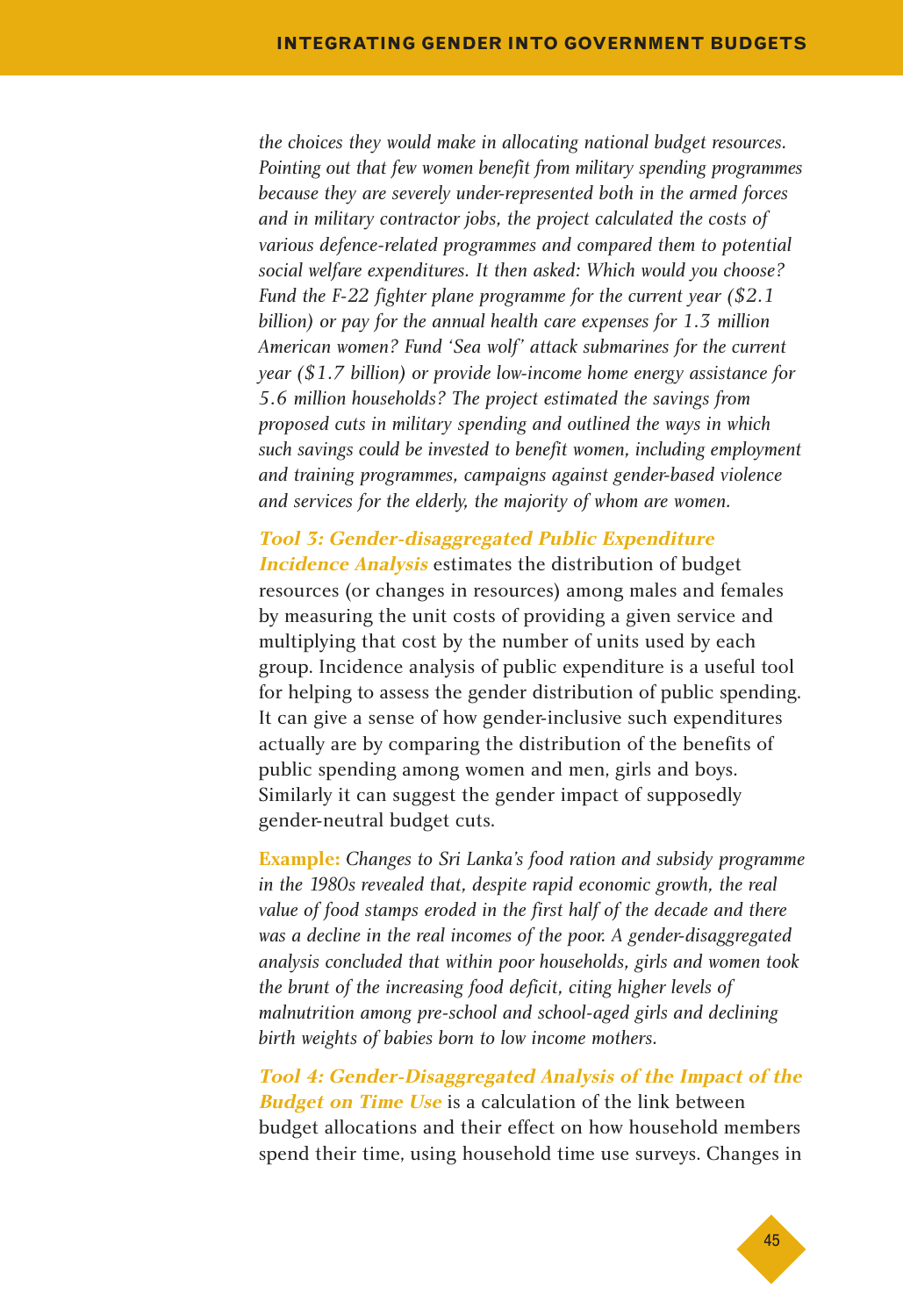government resource allocation have impacts on the way in which time is spent in households. In particular, cuts in some forms of public expenditure are likely to increase the amount of time that women have to spend in unpaid care work for their families and communities in order to make up for lost public services. Thus whenever cuts are proposed, the question should be asked: 'Is this likely to increase the time that men and women spend on unpaid care provision?'

**Example:** *Between 1983 and 1985, real per-capita expenditure on health fell by 16 per cent in Zambia. People had to travel greater distances and wait for longer period of time to get treatment and drugs. Interviewed Zambian women reported having to spend more time caring for sick family members, including time spent with them in hospital providing meals and helping to nurse them.*

**Tool 5: Gender-Aware Medium-Term Economic Policy Framework** is used to assess the impact of economic policies on women, focusing on aggregate fiscal, monetary and economic policies designed to promote globalisation and reduce poverty. The ultimate aim of gender analyses of government budgets is to incorporate gender variables into the models on which medium-term public expenditure planning are based. This can be done by disaggregating, by sex, variables that refer to people (e.g., labour supply) or including new variables to represent the unpaid care economy.

**Example:** *In South Africa the government invited members of the Women's Budget Initiative to address a workshop on the development of the 1996 Medium Term Expenditure Framework (MTEF). The idea was to plan expenditure on a three-year rolling basis rather than on the present year-by-year rolling basis. It is noteworthy that while this did not mean that the MTEF would necessarily be gender-sensitive, it did signal a willingness by the Ministry of Finance to engage with gender-equality issues. In fact, the National Expenditure Survey produced by the Ministry of Finance in 1999 did incorporate more gender analysis. In Tanzania, the Ministry of Finance is seeking to integrate gender concerns into the new MTEF and performance budgeting system.*

**Tool 6: Gender Responsive Budget Statement** is the government report that reviews the budget using some of the above tools, and summarises its implications for gender equality

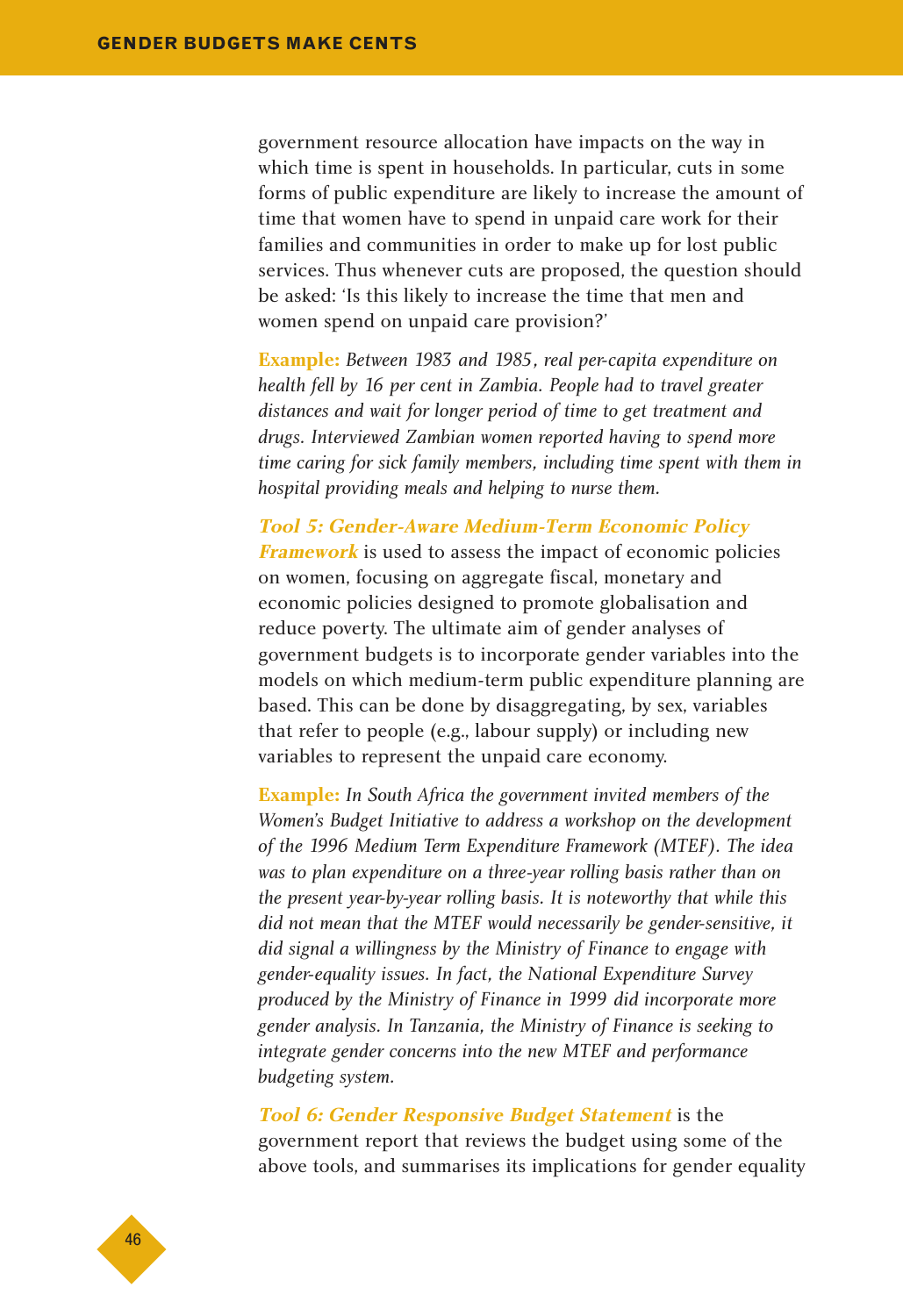with different indicators, such as the share of expenditure targeted to gender equality, the gender balance in government jobs, contracts or training, or the share of public service expenditure used mainly by women. Any government can issue a GRB statement utilising one or more of the above tools to analyse its programmes and budgets and summarise their implications with a number of key indicators. It requires a high degree of coordination throughout the public sector and is essentially an accountability report by government regarding its commitment to gender equity.

**Example:** *The Commonwealth Secretariat Gender Responsive Budget Initiative identified possible indicators that could be used to prepare a GRB statement. These indicators were proposed as starting points for a continuous process of monitoring resource allocations and linking these to government commitments and policies. They included:*

- ◆ *the share of total expenditure targeted to gender equality programmes;*
- ◆ *gender balance in public-sector employment, which looks at the number of women and men at different levels and in different jobs;*
- ◆ *the share of expenditure devoted to women's priority needs from public services;*
- ◆ *the share of expenditure devoted to the national women's machinery and to the gender units within each Ministry;*
- ◆ *the share of expenditure on income transfers devoted to women's priorities, which would include child-support grants that provide monthly payments to care-givers of young children in poor households;*
- ◆ *gender balance in business support, such as the subsidies, training or credit provided by the Ministries of Trade and Industry, and Agriculture;*
- ◆ *gender balance in public sector contracts awarded, including contracts to build houses or for public works;*
- ◆ *gender balance in membership of government committees and other decision-making bodies and fora; and*
- ◆ *gender balance in government training programmes.*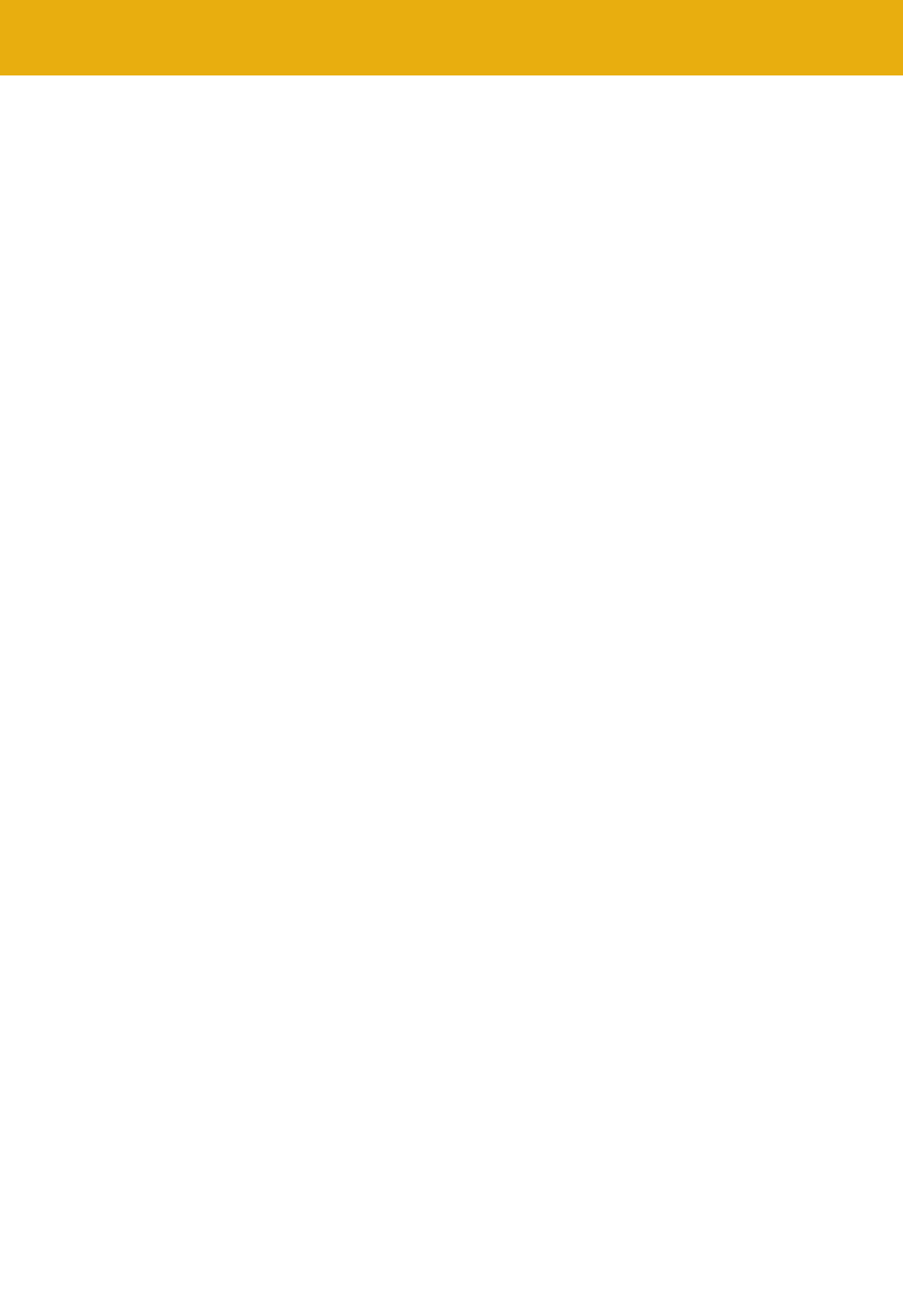# **Promoting Gender Equality Through Public Expenditure\***

*Guy Hewitt and Tanni Mukhopadhyay*

# **Introduction**

The Commonwealth's impetus towards encouraging member countries to integrate gender concerns into economic policy dates back to the 1980s and the report of the Commonwealth Expert Group on Women and Structural Adjustment, *Engendering Adjustment for the 1990s* and the *Ottawa Declaration on Women and Structural Adjustment*, endorsed by Heads of Government in 1991. The Expert Group report called for the incorporation of gender concerns in the areas of public expenditure, taxation, credit policies, exchange rate policies, pricing policies, wage policies, trade liberalisation and privatisation. Gender equality has long been an objective asserted and affirmed by Commonwealth member countries and the Commonwealth Secretariat in various national, regional and international fora.

In the framework of the 1995 *Commonwealth Plan of Action on Gender and Development*, Commonwealth Finance Ministers at their meeting held in Malta in 2000 'reaffirmed the importance of the Commonwealth Secretariat's programme on gender equality'. They also welcomed the Commonwealth Gender Budget Initiative and 'looked forward to the review of the pilot stage of their project'. Such a review is undertaken in this section, which uses a gender analysis, implemented through gender responsive budget (GRB) initiatives, as a pivotal

<sup>\*</sup>This paper was prepared for the September 2001 meeting of Commonwealth Finance Ministers. However, like many other international meetings due to be held that month, the meeting was cancelled following the tragic events in the USA.

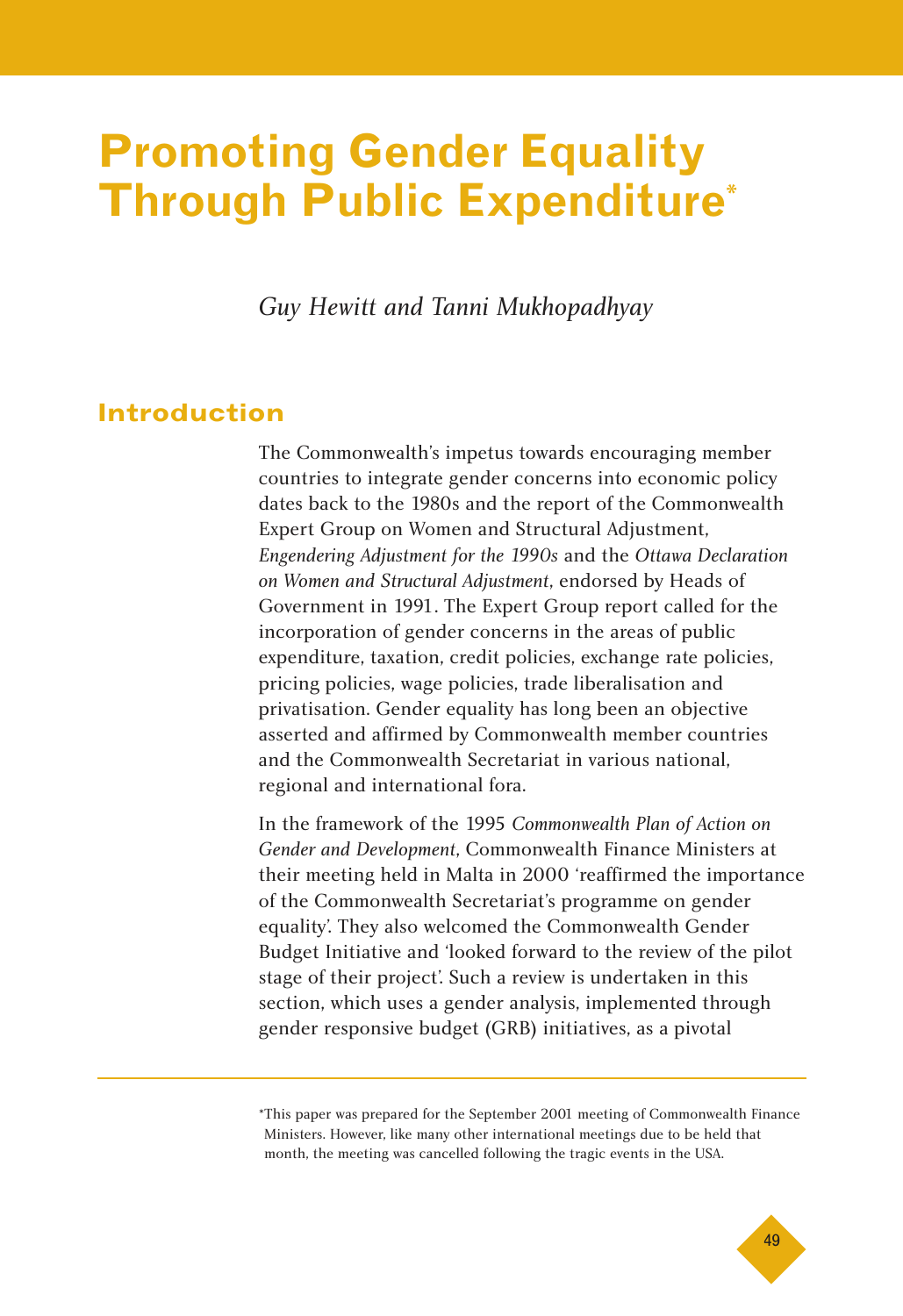We pledge the Commonwealth and our countries to work with renewed vigour, concentrating especially … [on] equality for women, so that they may exercise their full and equal rights. *Harare Commonwealth Declaration, 1991*

Under the Commonwealth Plan of Action governments agreed to the integration of gender issues in all national policies, plans and programmes; and to conduct gender policy appraisals of macroeconomic policies.

*1995 Commonwealth Plan of Action on Gender and Development*

Ministers of Finance [are] requested to endorse the integration of a gender analysis into the national budget.

> *Sixth Meeting of Commonwealth Ministers Responsible for Women's Affairs, New Delhi 2000*

theme and tool with which to assess budgetary performance and impact.

The section outlines some of the issues that have been raised about making the design and management of public finances more gender responsive. It focuses on Commonwealth experiences of GRB work, drawing on those initiatives that have been undertaken at national, provincial and/or local levels and initiated or supported by the Commonwealth Secretariat programme or linked to it through processes of collaboration or information sharing. A conceptual framework for gender responsive budgets is also provided, supplying the rationale for public expenditure for gender equality within a wider context of promoting economic growth and supporting social inclusion and human resource development. Finally, based on these experiences, suggestions are made for strengthening GRB initiatives for implementation on a wider scale.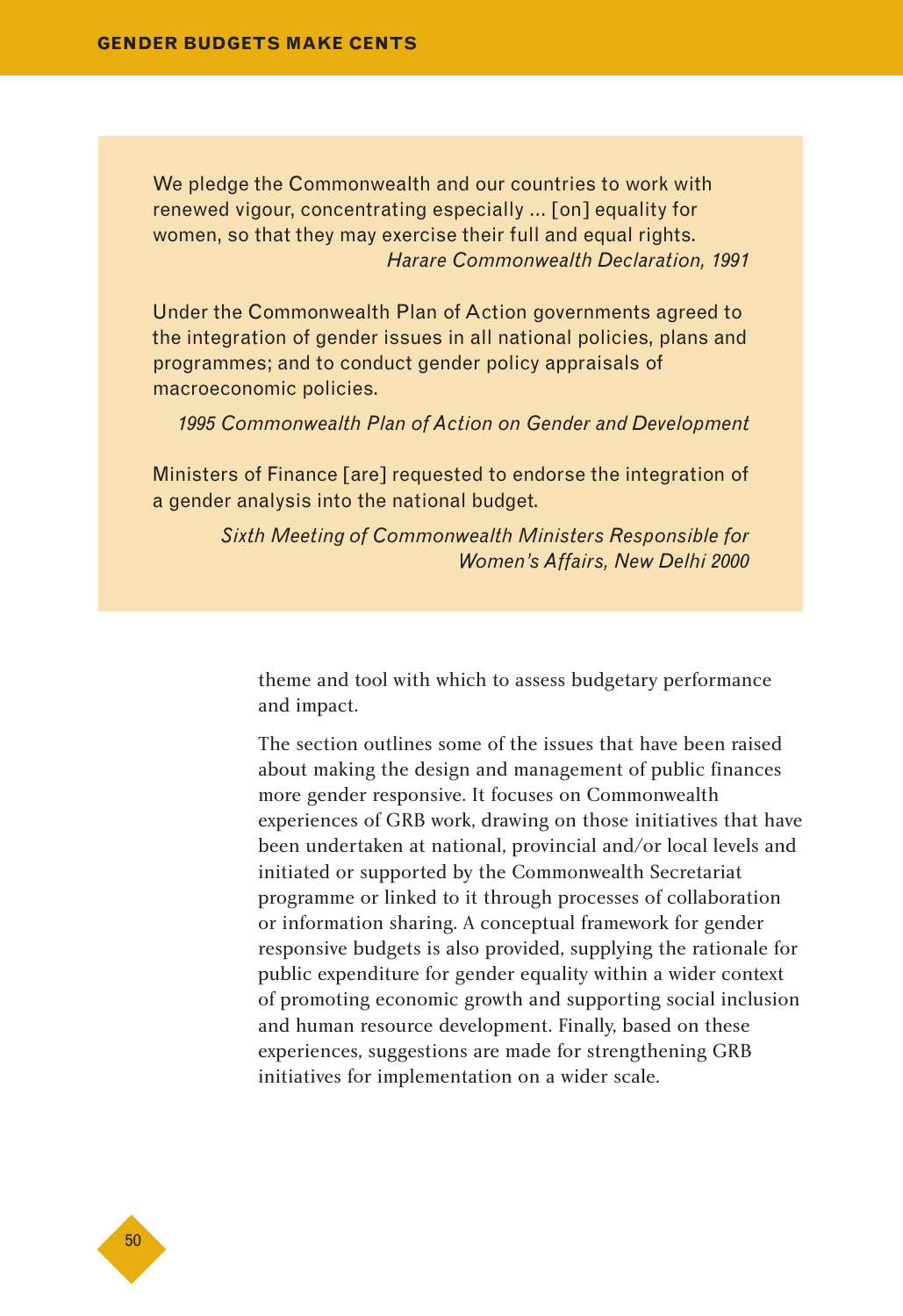### **Background**

States need to take primary responsibility for creating social infrastructure, which is largely beyond the capacity or interest of the private sector. Stiglitz (1996) argues that a vital role of all governments is to establish infrastructure in the broadest sense: *financial, physical, technological, educational, environmental* and *social*. Within these six areas of responsibility, Stiglitz suggests that the State in developing and transitional economies should take on further specific responsibilities due to the greater incidence of market failure in comparison with the developed world.

However, as the human, financial and institutional resources are often limited, particularly in developing and transitional economies, the formulation of development strategies needs to combine both the requirement for governmental intervention and the reality of the limitations to governmental action. This calls for balancing the strengths and limitations of markets and governments and determining how they best complement each other. Such a pragmatic approach needs to be adopted in the development of a framework for determining the specific requirements of countries and the role of governments in promoting socially responsive policies within their particular political and economic contexts.

Sound macroeconomic policy is undoubtedly a necessary basis for sustained and rapid economic growth. Central to this understanding is the recognition that social investments, such as the provision of basic healthcare, education and other essential services, can have prohibitively high social and economic costs if left to chance in the market place. There is also an increasing recognition that economic growth is a necessary but not sufficient condition for the reduction of poverty. Rather, the distribution of resources in a society has a crucial bearing on the manner in which growth impacts on poverty and, consequently, the development strategy pursued by governments in tackling inequalities is crucial (Watt, 2000).

State intervention in the market is therefore necessary to ensure that both efficiency and equity objectives are met. This recognises the fact that inequality not only slows growth but is also socially and politically costly. The reduction of poverty and

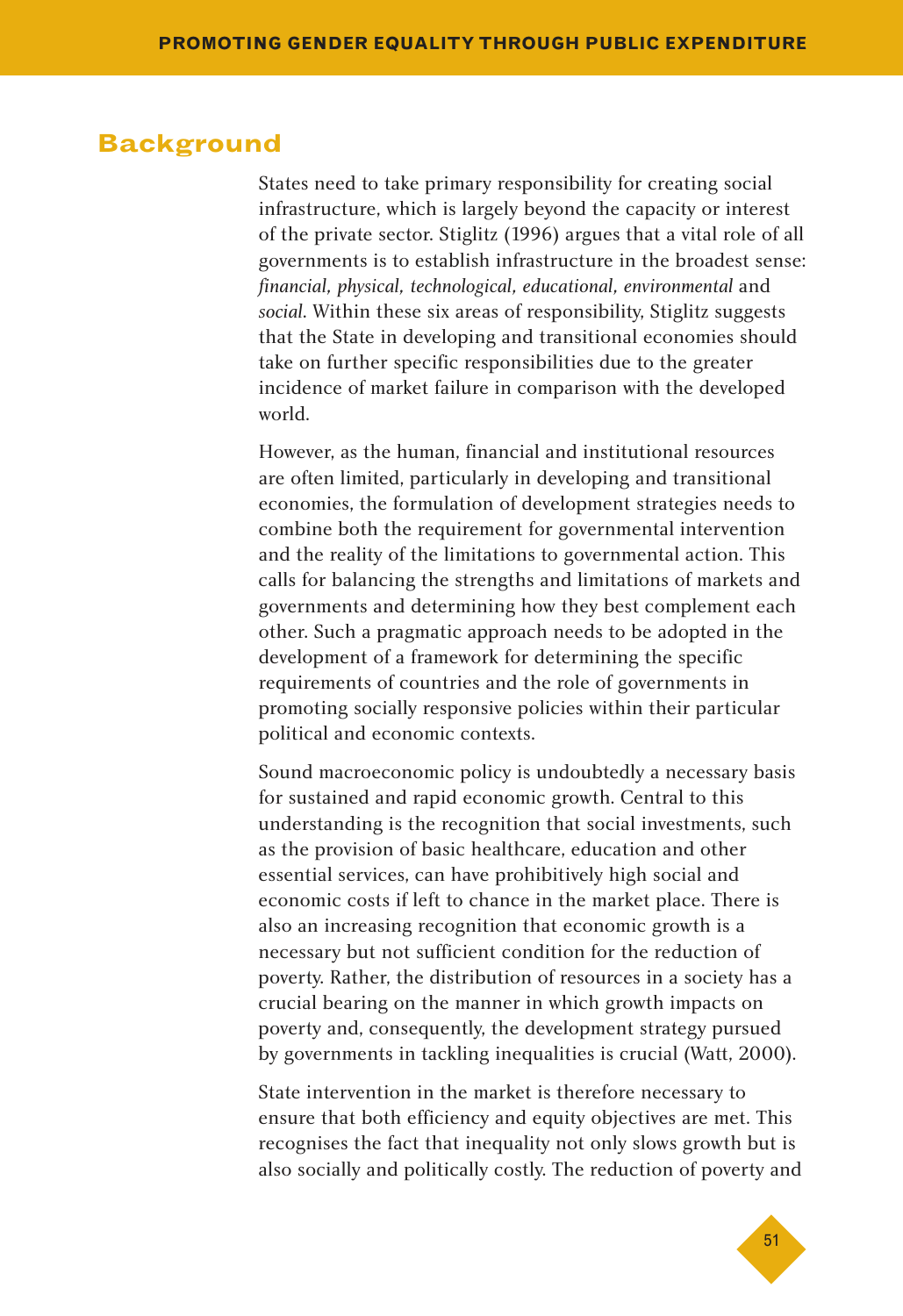promotion of social equity make good economic sense and are also considered to be moral imperatives. The recognition that distributional issues are central to eliminating poverty and inequality has prompted international organisations and countries to pursue developmental goals that redirect resources to poor and marginalised groups. Yet there remains a gap between declarations and commitments to these objectives and actual policy implementation. GRB initiatives are a useful tool to bridge this gap.

Public finance management is increasingly integrating developmental concerns, particularly those relating to social inclusion, human resource development and poverty eradication, within budgetary requirements of fiscal prudence, economic growth and political realism. This is undoubtedly a necessary but difficult task as hard choices have to be made in the face of competing demands, given the limited resources for financing various social priorities.

As the equity and distributional objectives have to be provided within the limited budgets and public funds available to governments, 'targeting' is the most cost-effective way of reaching those left behind or those most at risk. This means the concentration of resources towards meeting the needs of vulnerable groups within society. Undertaking gender responsive budgets helps to provide a more effective strategy for targeting, and a basis for the wider integration of gender analyses in macroeconomic planning.

# **What are Gender Responsive Budgets?<sup>1</sup>**

Gender responsive budgets provide a means for determining the effect of government revenue and expenditure policies on women and men. GRB initiatives can consist of different components and vary considerably across countries and regions given their specific social, political contexts, and the nature of the institution implementing them. These initiatives, led either by governments or civil society groups, involve the examination

1 There are a variety of names for processes aimed at assessing the gender impacts of government budgets (see glossary).

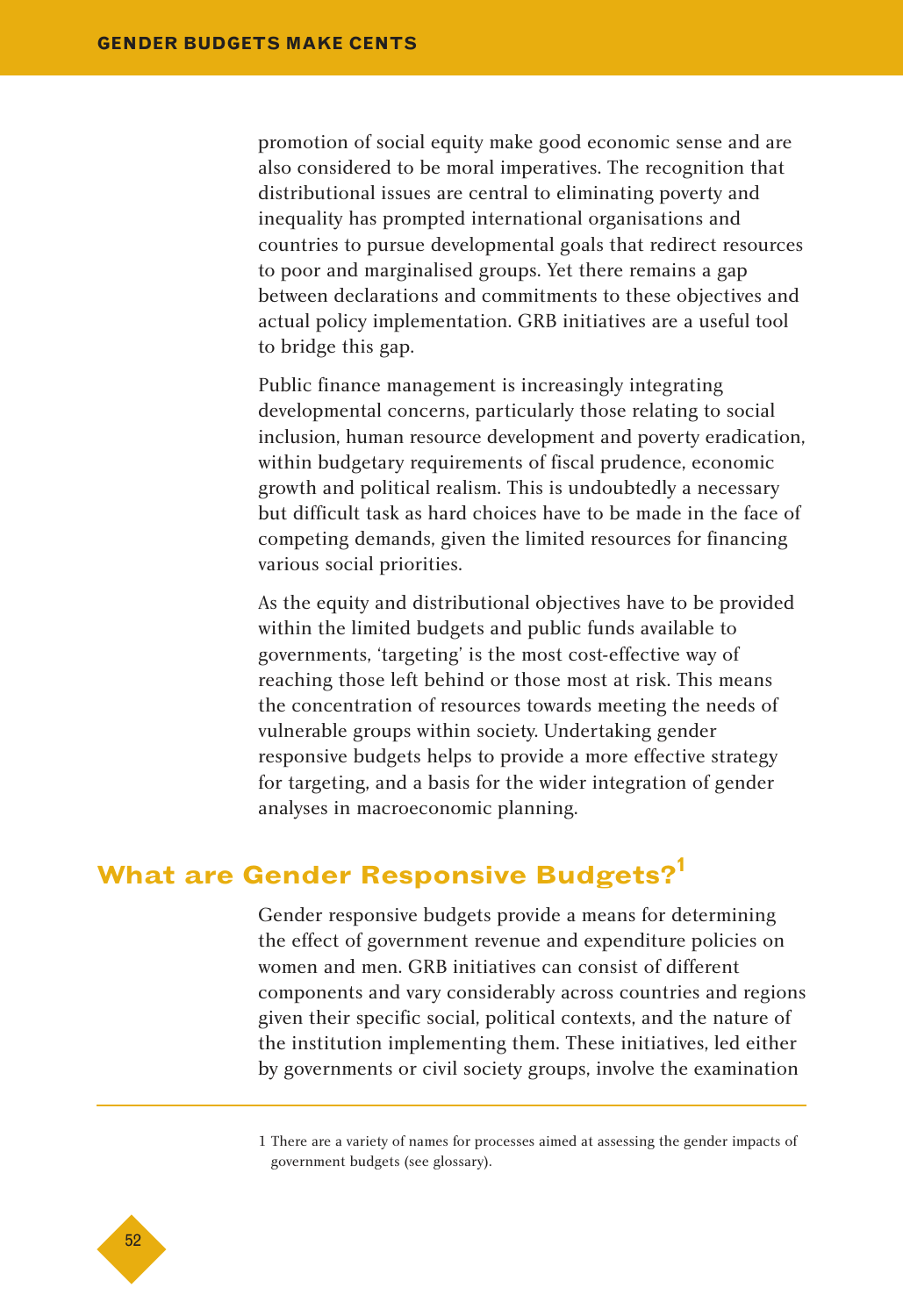of how budgetary allocations affect the economic and social opportunities of women and men. The exercise does not propose separate budgets for women nor necessarily argue for increased spending to women-specific programmes.

GRB initiatives seek to create a direct linkage between social and economic policies through the application of a gender analysis to the formulation and implementation of government budgets. Other categories, such as race and ethnicity, caste and class, age or geography could additionally disaggregate GRB initiatives. For instance, the South African 'women's budget' exercise combined a race analysis with its gender analysis in order to determine the impacts of government expenditure on white men and white women compared to their counterparts in other racial groups. However, because gender relations, that is, the power relations between and available opportunities for women and men, permeate all levels of economic, political, social and cultural life, gender analyses have been the primary focus. A gender analysis can also demonstrate the ways in which social institutions that are seemingly 'gender neutral' do in fact bear and transmit gender biases.

*In Barbados, the exercise sought to incorporate and respond to notions of 'male under-performance' by examining correlations between expenditure and examination performance in the single sex schools. The research indicated higher performance at the girls' school compared to the boys' school, despite lower expenditure. However, the study was not designed to assess the impact of predominately female teachers in both schools.*

Source: St Hill, 2000

The Commonwealth Secretariat exercise, for reasons of resource constraints and the limitations in the existing body of work, focused on the analysis of public expenditure. This involved the separation and examination of government expenditures in the following three categories (Sharp and Broomhill, 1990):

**A. Gender specific expenditures:** these are allocations to programmes that are specifically targeted to groups of women, men, boys or girls, such as programmes on men's health (e.g., prostate cancer) or violence against women.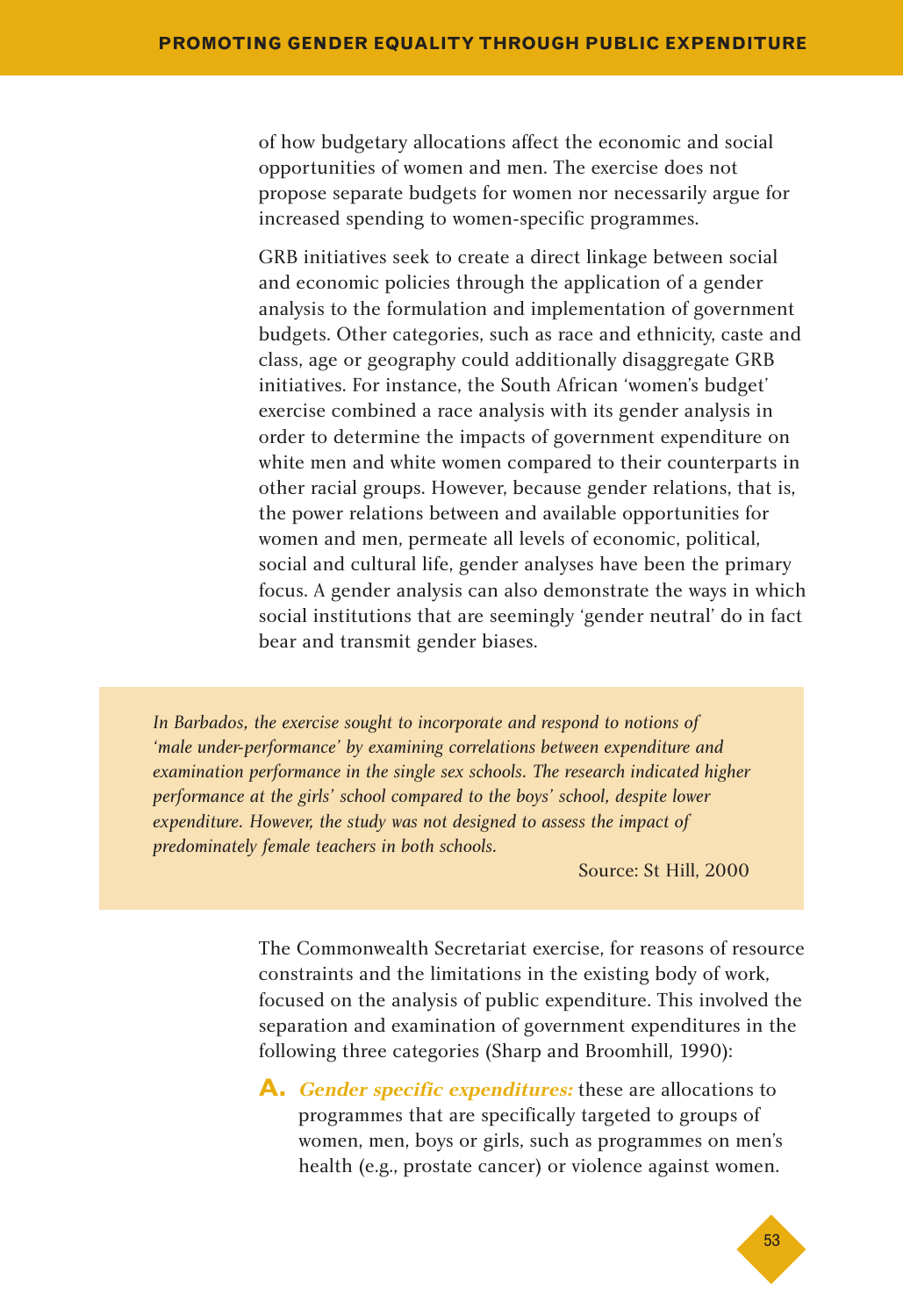- **B. Expenditures that promote gender equity within the public service:** these are allocations to equal employment opportunities, such as programmes that promote equal representation of women in management and decisionmaking across all occupational sectors, as well as equitable pay and conditions of service. This is distinct from programmes that promote the employment of equal numbers of women and men.<sup>2</sup>
- **C. General or mainstream expenditures:** these are allocations that are not covered in the two categories above (A & B). The analysis focuses on the differential impact of the sectoral allocations on women and men, boys and girls. Although the analysis is challenging due to the lack of genderdisaggregated data in many instances, these expenditures are also the most critical because more than 99 per cent of government expenditure usually falls into this category.

The six broad categories of tools<sup>3</sup> that the Commonwealth GRB initiative has used to integrate a gender analysis into the budget are:

- ◆ Gender-Aware Policy Appraisal
- ◆ Beneficiary Assessments
- ◆ Public Expenditure Incidence Analysis
- ◆ Gender-disaggregated Analysis of the Budget on Time Use
- ◆ Gender-Aware Medium-Term Economic Policy Framework
- ◆ Gender Responsive Budget Statement

# **The Rationale for Gender Responsive Budgets**

A gender responsive budget is an important mechanism for ensuring greater consistency between economic goals and social commitments. Some of the more compelling justifications

3 See the Annex to the section by Diane Elson, above.



<sup>2</sup> Having equal numbers of men and women does not prevent a situation where, for example, with 100 employees, the 50 men are managers and the 50 women are secretaries.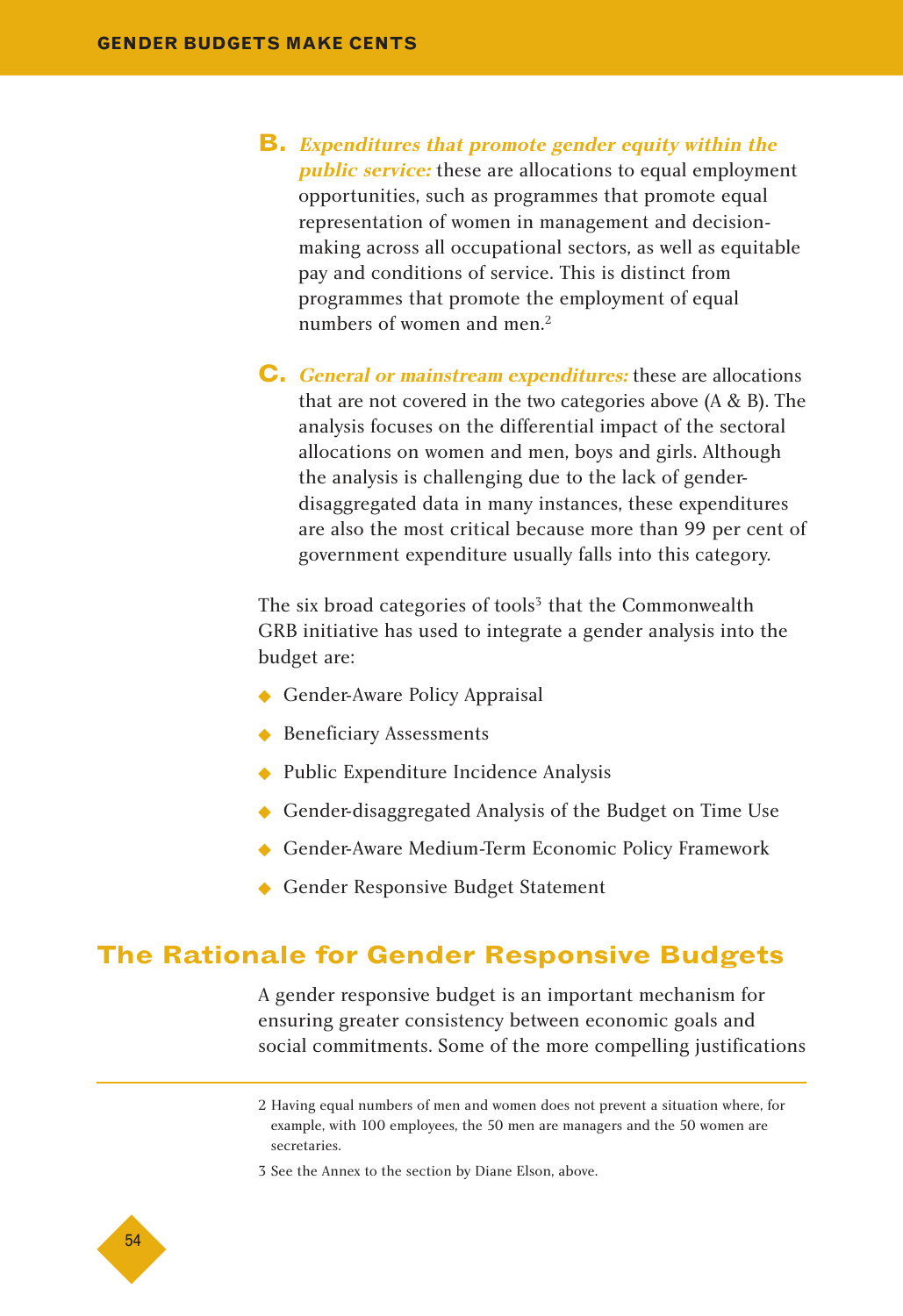are presented below, taking into account economic, political, legal and rights-based factors, including mandates from the various international agreements and declarations to which Commonwealth members and other states are signatories. These justifications have been listed individually below, although the subsequent discussions will indicate that they are often interlinked and mutually reinforcing:

- **1.** Economic Efficiency
- **2.** Good Governance
- **3.** Right to Information
- **4.** International Development Commitments and Commonwealth Mandates
- **5.** Gender Mainstreaming

#### **Economic Efficiency**

The most widely used argument for undertaking GRB initiatives is that they lead to a more efficient use of resources. Gender analyses of government budgets are crucial for improved targeting, thereby avoiding 'false economies', that is, where attempts to reduce or contain financial costs in one sector may transfer or perpetuate actual costs in terms of time use for individuals and groups, and lower their overall productivity (Elson, 2000). In such cases, actual savings do not result for individuals and groups, particularly women. Similarly, growth has to be accompanied by the reduction of inequalities in order for sustained prosperity and human development to occur. The complementarity of efficiency with equity, referred to as 'new growth theory' (or endogenous growth theory), advocates for state investment in broad infrastructure (financial, physical, technological, educational, environmental and social) that supports and 'crowds-in' private sector responses to achieve this (Palmer, 1995). The framework for GRB analysis involves the examination of inputs, activities, outputs and impacts of government interventions and provides comprehensive feedback on the effectiveness and efficiency of public expenditure. This results in a more optimal use of limited public resources and improved budgetary performance.

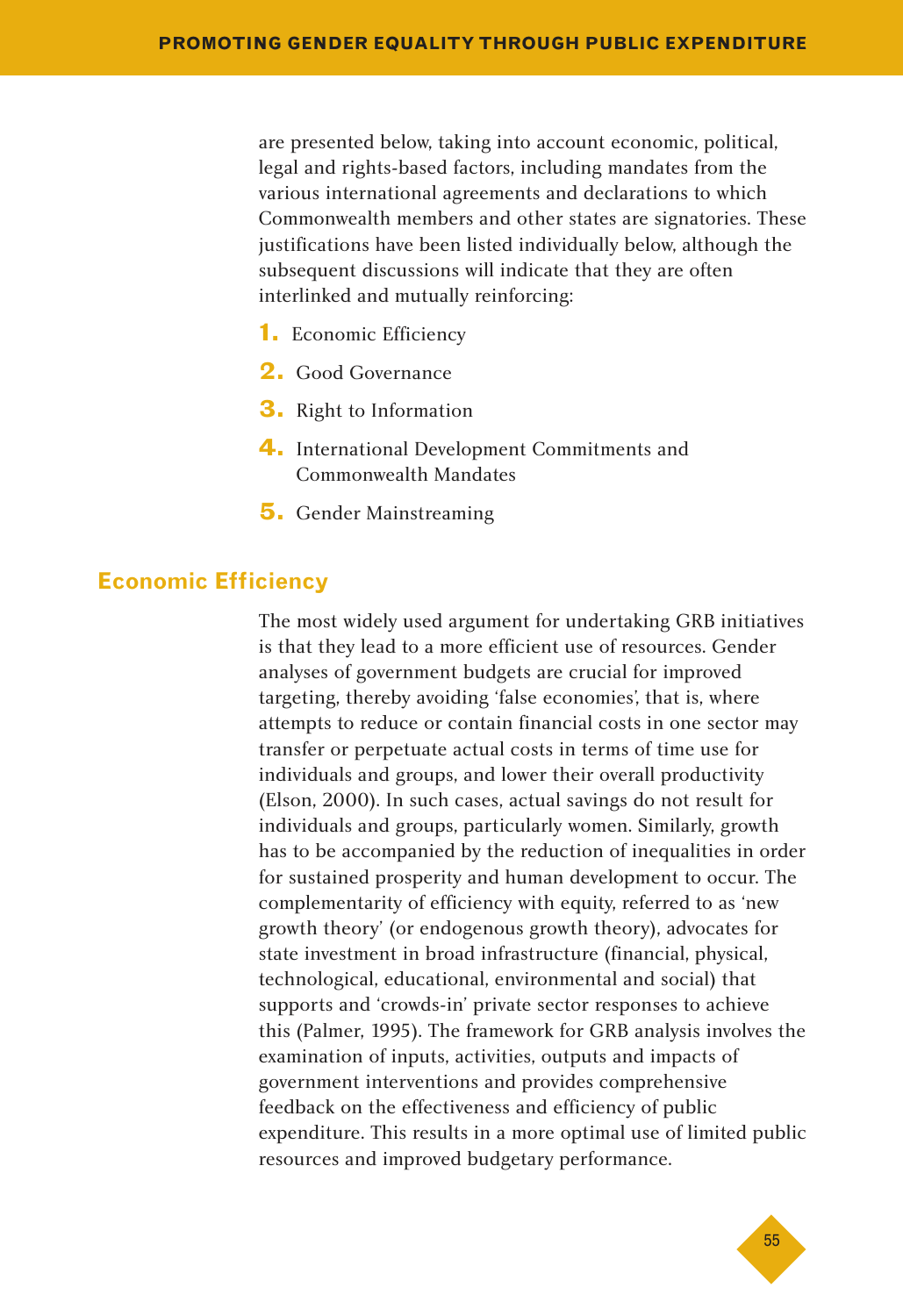*Financial cutbacks in medical services in hospitals may reduce provisions for post-operative recovery, resulting in patients being discharged early from hospitals and into 'community-care'. This transfer of the burden of convalescent care to the community and, in turn, to the women in the home, can have a knock-on effect as it places addition burdens on women, often forcing them to be absent from paid employment and lowering their productivity.* 

Source: Elson, 2000

Research on human development and the reduction of poverty has established beyond doubt that, while distinctions have to be made between rich and poor households, there is a need for assessments of individual well-being within each unit. This is because there are differential impacts of public expenditure on individual members within households, with the more vulnerable having less access to available resources. Crucially, GRB initiatives provide an opportunity to evaluate not simply the nature and extent of the paid economy but also to evaluate the unpaid work, in particular the provision of care which individuals undertake, both in the community and in households. The recognition of this interaction enables policy-makers to avoid 'false economies' and the loss of output.

*The new gender-aware approaches to macroeconomic analyses have three basic underpinnings:*

- ◆ *The recognition that economic institutions may not be intrinsically gender neutral, but instead may bear and transmit gender biases through their assumptions and practices.*
- ◆ *The recognition that the cost of reproducing and maintaining the labour force in a society includes the critical contribution from the unpaid economy and that, to make the value of unremunerated work visible, macroeconomics has to be reoriented and redefined.*
- ◆ *An understanding that gender relations are primary social determinants in the division of labour, and thus that the distribution of employment, income, wealth and productive inputs have important macroeconomic implications.* Source: Elson and Cagatay, 1999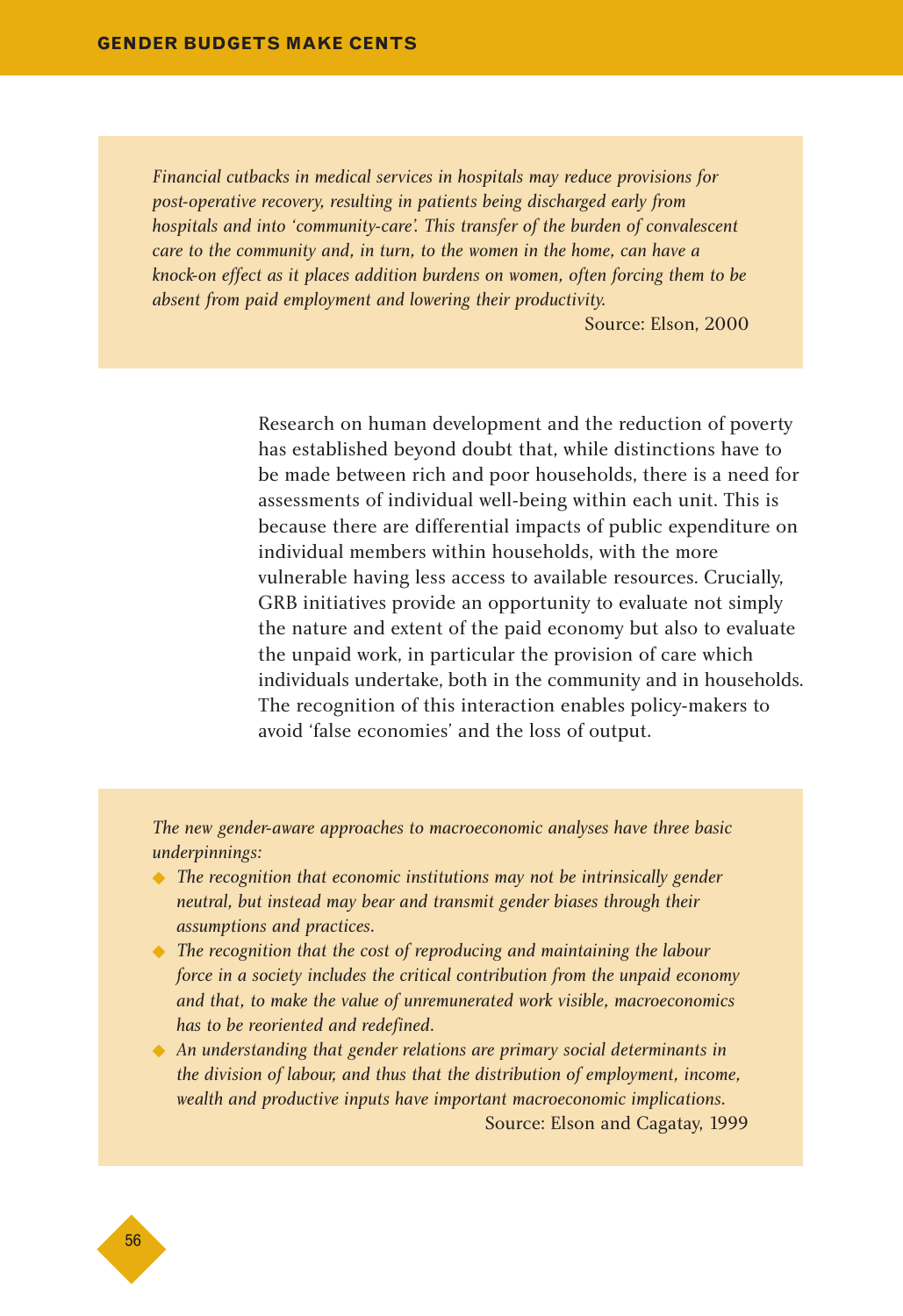There is a large body of research which demonstrates the ways in which macroeconomic policies and institutions which are not gender sensitive not only impact negatively on women relative to men but, through the perpetuation and exacerbation of gender inequality, also impact negatively on the achievement of set macroeconomic goals.<sup>4</sup>

The role of the state, as previously mentioned, goes beyond that of addressing market distortions: It has primary responsibility for redressing inequalities and issues of distributive justice. This position expands on the poverty-reduction framework for pro-poor policies in market operations that Poverty Reduction Strategy Papers (PRSPs) advocate. It also considers the contributions and costs of citizens not directly engaged with the productive economy. When incorporated with gender issues, and those of exclusion and marginalisation, this approach provides a more comprehensive analysis for targeting purposes.

*UK Treasury officials, in a meeting with the Women's Budget Group, expressed an interest in gender responsive budgets in terms of the relationship between the effectiveness of budgetary measures to end child poverty and the budgetary measures that reduce gender inequality.*

Source: UK Women's Budget Group, 2001

To inform policy, it is important to have gender-disaggregated data to show how men and women may be differently affected. These gender differences are important for understanding other policy concerns, such as the characteristics of the poor, in order to enhance efforts to reduce poverty through targeted spending.<sup>5</sup>

<sup>5</sup> There is a large body of literature that demonstrates the ways in which benefit incidence approaches and gender disaggregation exercises can be readily incorporated into a methodology (Demery, 1998).



<sup>4</sup> For a comprehensive discussion, see *World Development*, Vol. 23 (11) (1995) and Vol. 28 (7) (2000); Beneria, L. (1995); Elson, D. (ed.) (1991); Palmer , I. (1991); Sen G. and Grown, C (1988).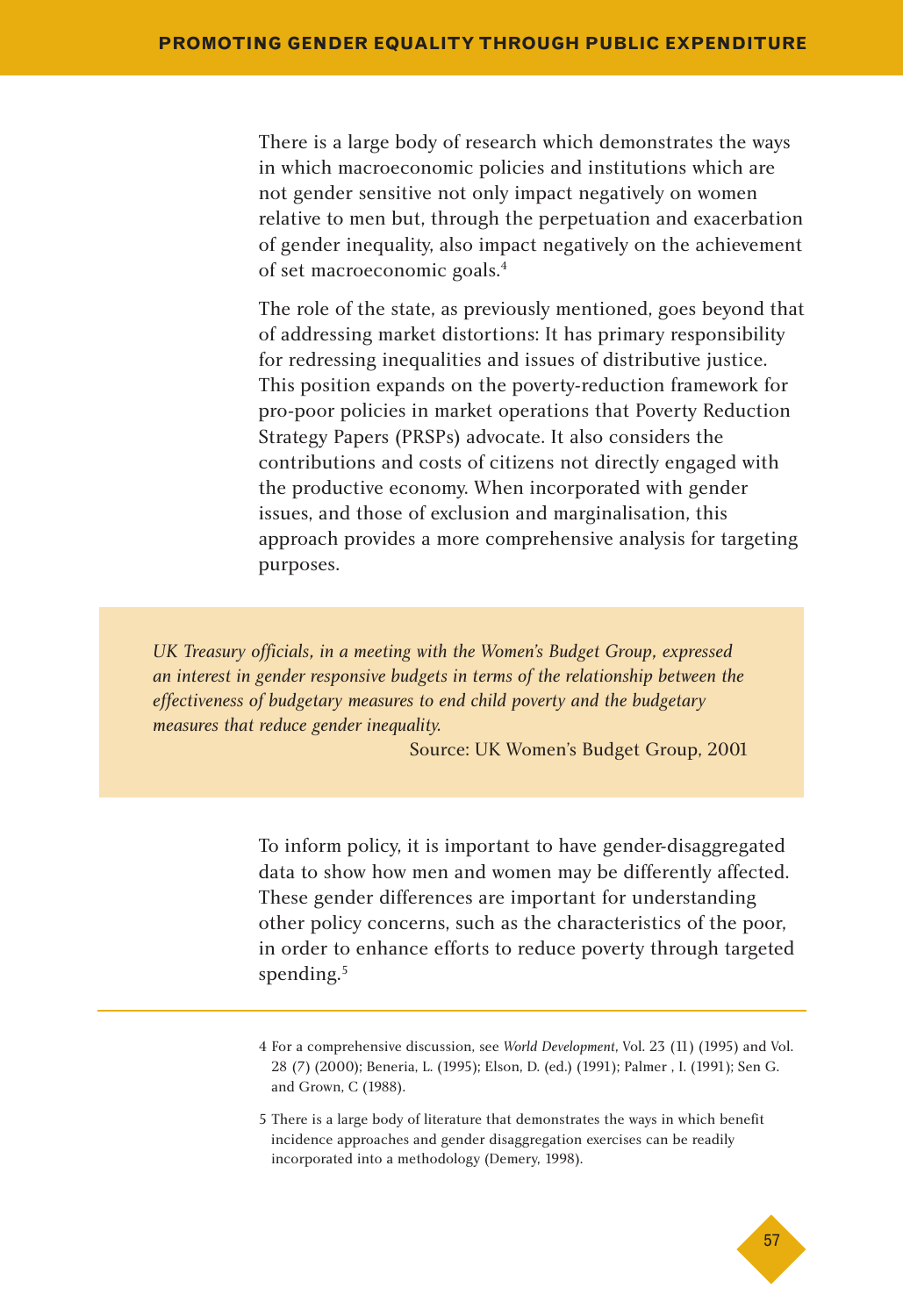#### **Good Governance**

While 'good governance' is defined in different ways, it is primarily considered to be a process of improving opportunities for the delivery of goods and services to the people in a fair, just, effective and responsible way. Gender responsiveness is essential to the key features of good governance: transparency, accountability and participation. The analysis of gender issues, the participation of women as well as men in decision-making processes at all levels and the recognition by institutions of women's rights and needs are all central to good governance and are strong features in GRB initiatives.

Growth and equity need not be contradictory goals. While dominant economic growth models do not emphasise the link between economic growth and human development, evidence suggest that investments in improving skills and meeting basic social needs can contribute to sustained economic growth (Klasen, 1999). However, while there have been examples of countries managing to improve human development in situations of economic hardship, it is usually not possible to sustain human development without economic growth. It is only in instances where the linkages between the two have been reinforced with policies and procedures for good governance that economic growth has effectively improved human development. In this respect, GRB initiatives can be an important instrument of such governance.

Clearly good governance is a prerequisite for, and an essential component of, sustainable human development. By promoting accountability and transparency, it has also had a direct as well as an indirect impact upon the reduction of opportunities and incentives for corruption. Fostering these important aspects and values of good governance in the public domain requires a more participatory approach in the design, implementation and evaluation of projects and programmes. This strengthens the mechanisms for inputs of and reactions by communities and associations of local beneficiaries and users, particularly women in the case of GRB work (Dollar *et al.*, 1999a). GRB initiatives within governments have contributed to these processes.

Gender responsive governance depends upon dynamic and active partnerships in the social and political forums that

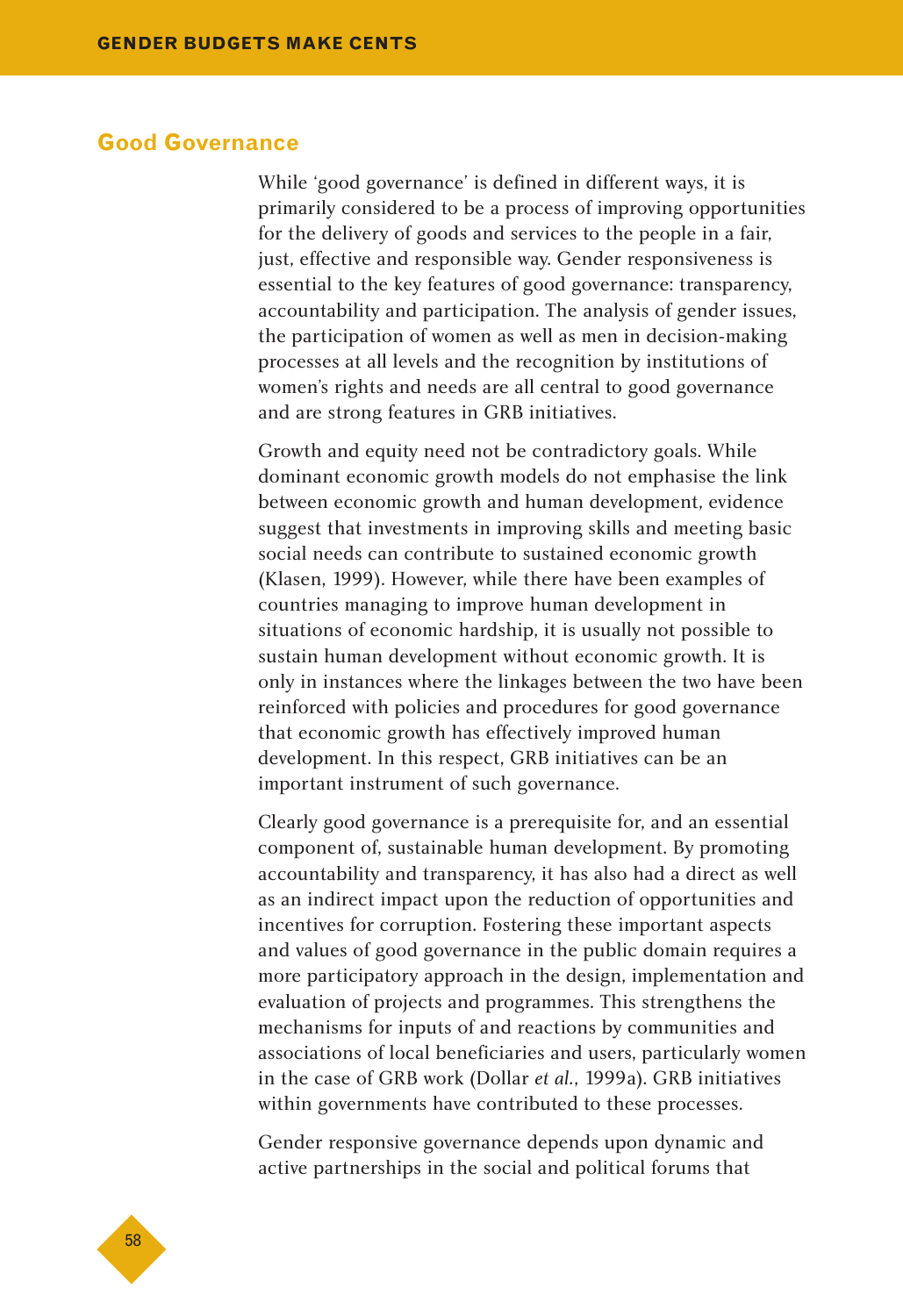elaborate and redefine public policy. If these strategic partnerships are to jointly uphold the right of citizens to participation, information and accountability, they need to include civil society, especially women's networks at grassroot, local, national and global levels. This requires building alliances and includes:

- ◆ Strengthened role of women's groups in negotiation processes at different levels.
- ◆ Identification of new allies and partners, especially supportive men.
- ◆ Enhanced donor and developmental agencies support.
- ◆ Improved access to public information through the mass media and new information and communication technologies.
- ◆ Increased national capacities, in particular national mechanisms for promoting gender equality and the empowerment of women to participate in policy analysis and dialogue.
- ◆ Enhanced accountability and participation at the local level, by giving greater importance to decentralisation processes and decentralised development cooperation.
- ◆ Strengthened capacity for gender analysis and governance.

#### **The Right to Information**

The demands for transparency and accountability have also been articulated in debates regarding the right to information as a global public good. The key idea posed is that knowledge is a critical component in economic production, and the degree of access to it represents one of the main divides between rich and poor. Increasingly too, information and the tools for manipulating and communicating it are 'controlled' or owned by individuals or corporations rather than being public goods available to everyone. It is crucial to recognise that without a strong and sustained demand for public sector information, accountability initiatives and anti-corruption strategies are likely to fail.

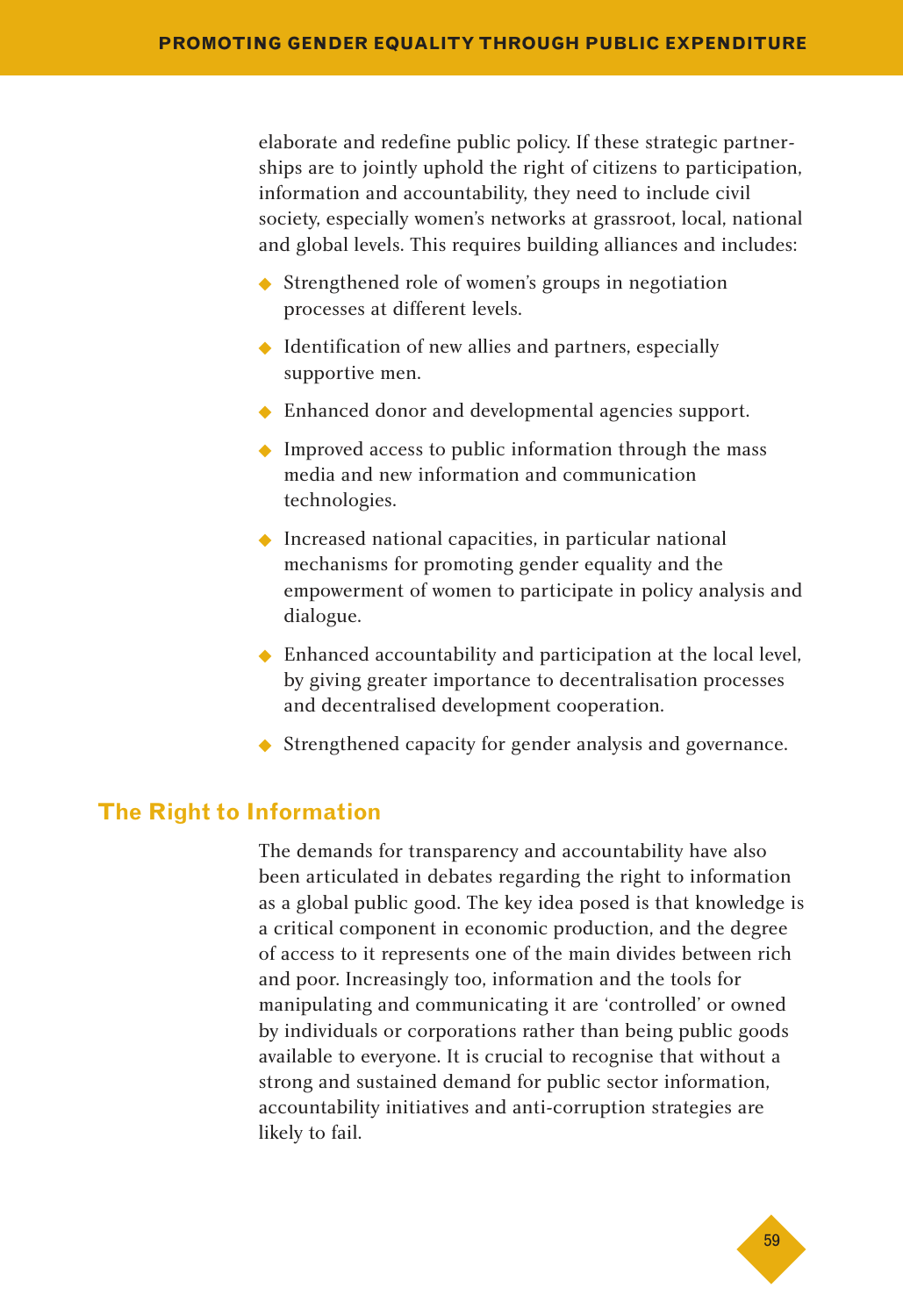The quantity and quality of available information is changing dramatically every day in every country in the world. Citizens are gaining greater and greater access to information, too. And perhaps, most importantly, the spread of information is making accountability and transparency facts of life for any free government. The consent of the governed – the conditions of any free society – must be an informed, enlightened consent. *UN Secretary-General Kofi Annan, Global Knowledge*

Freedom of information – and, more specifically the right to seek, receive and impart information – is a fundamental human right; indeed a prerequisite for many others.

*UNESCO, Many Voices, One World*

GRB initiatives require the availability of accurate records and of gender-disaggregated data, which can help support other measures designed to improve public expenditure accountability. They are, therefore, pioneering experiments for encouraging open government and maintaining an informed civil society. At the same time, they provide a monitoring tool and framework for objective comparison of the developmental achievements of governments gained through public expenditure.

*A mass-based organisation called Mazdoor Kisan Shakti Sanghathan* (*Movement for the Empowerment of Peasants and Workers*) *or MKSS, in one of India's poorest areas, seems to have given new meaning to the demand for the right-to-information in the context of development. Since 1990 MKSS has sought to ensure transparency and accountability in development projects of the government at the* panchayat (*the lowest local government unit*)*. They now convene public hearings* (jan sunwayi)*, which elected officials and local government officials are invited to attend, to address discrepancies in official records of expenditure and villagers' own experiences as labourers on publicworks projects, as applicants for anti-poverty schemes and as consumers in ration shops.*

Source: Jenkins and Goetz, 1999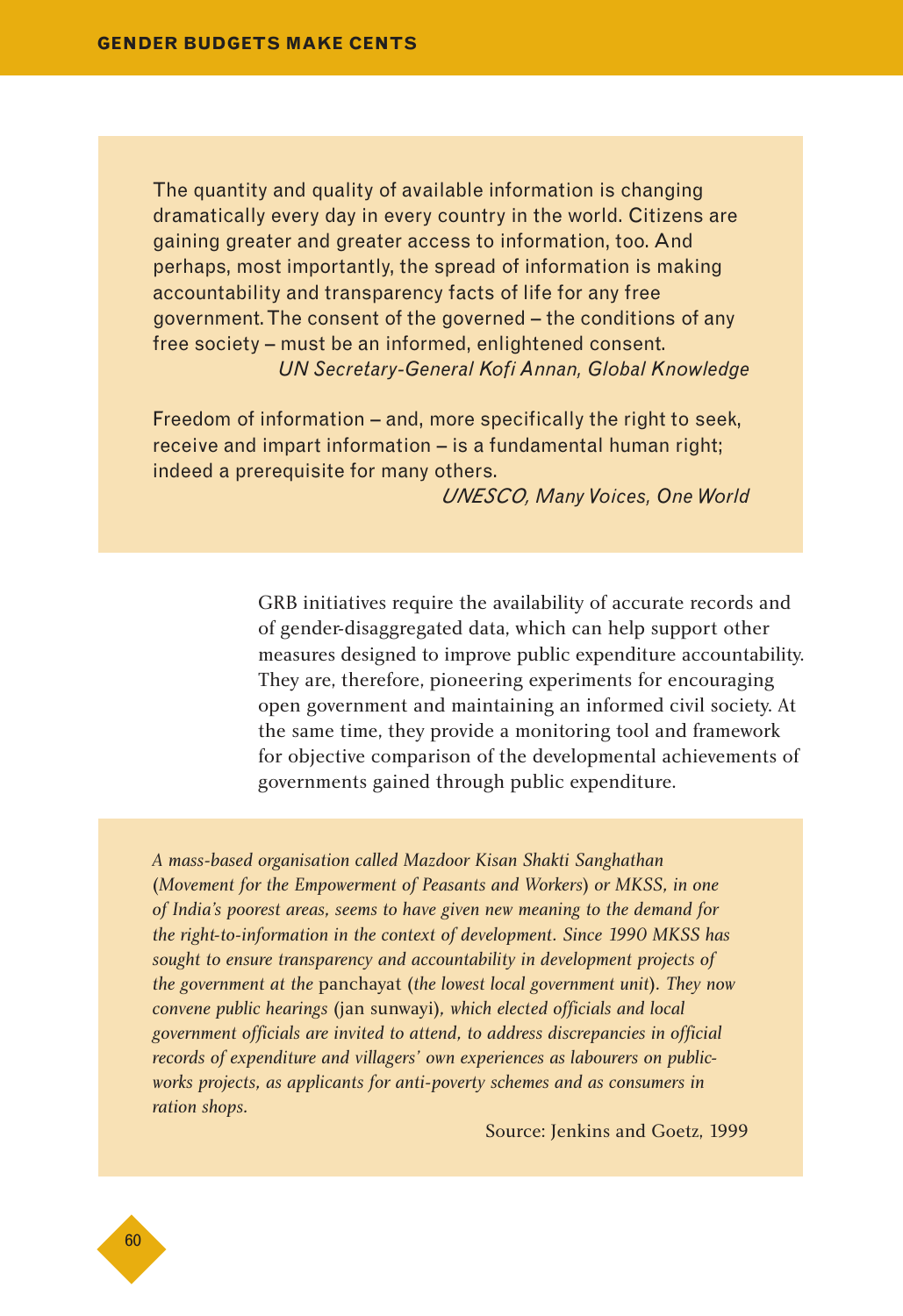#### **International Commitments and Commonwealth Mandates**

There has been growing recognition that the processes of globalisation are having varied impacts upon different groups and communities. Following a decade when stabilisation and macroeconomic adjustment were the dominant priorities, poverty reduction has reappeared on the international agenda and leading multilateral and bilateral agencies have adopted poverty reduction as their overarching objective and the benchmark for measuring performance. The Washington consensus, which influenced much of the thinking in the Bretton-Woods Institutions in the 1990s and the structural adjustment programmes thereafter, was generally unable to restore growth, despite relative success in instilling fiscal discipline. The emerging view is that macroeconomic policies need to be accompanied by a set of social policies that target social and gender equality, poverty reduction, environmental regeneration and basic labour standards, amongst other areas.

The Commonwealth commitment to gender equality was declared by Heads of Government at Harare in 1991 as a fundamental principle. This was reaffirmed by Heads in their endorsement of the *Commonwealth Plan of Action on Gender and Development* (and its update, 'Advancing the Commonwealth Agenda for Gender Equality into the New Millennium, 2000–2005') and the *Beijing Platform for Action* from the UN Fourth World Conference on Women (1995). The promotion of gender equality by Commonwealth member states reflects that governments, as the representatives of the democratic will of the people, the principal architects of development strategies and the signatories to these global declarations, have primary responsibility for implementing initiatives to promote gender equality.

However, there has been a tendency for commitments to gender to flounder for lack of resources. Many governments desire to do more but are restricted by limited resources. GRB initiatives, by supporting the targeting and effective use of those resources that are already available, provide a practical strategy to build upon the global consensus on the priority of gender equality. Gender responsive budgets allow for increasing outcomes within the confines of available resources. They could also

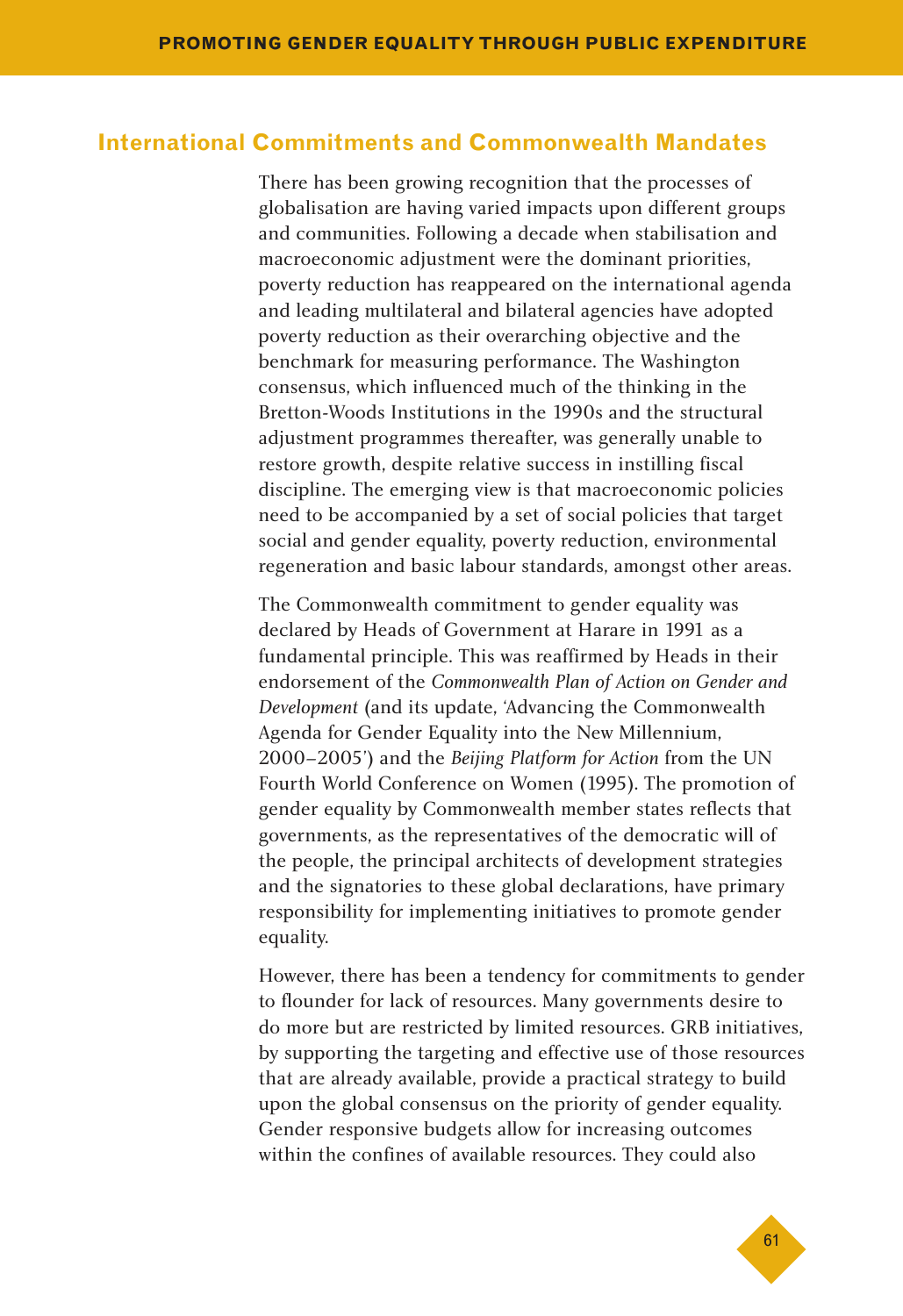provide an initial step in the monitoring of the implementation and impacts of programmes at the local, national, regional and global levels and the nature of participatory decision-making, thereby strengthening accountability and responsibility for upholding the commitments made to goals of poverty reduction and gender equality.

*GRB initiatives, by directly linking stated policy commitments to the distribution, use and generation of public resources, offer a way of enhancing government's ability to respond to gender issues within a context of fiscal propriety. The Women's Budget Initiative in South Africa, a coalition of parliamentarians supported by civil society agencies, provided data on the impact of government programmes on women and has encouraged the introduction of more gender-sensitive programmes in many sectors including education, land distribution, water and sanitation.*

Source: Budlender, 1996

#### **Gender Mainstreaming**

GRB initiatives were designed as an application of gender mainstreaming, the current international approach to promoting equality between women and men. The Commonwealth's unique and innovative contribution, *Gender Management Systems* (GMS), is a holistic and system-wide approach to gender mainstreaming developed by the Commonwealth Secretariat for use in governments in partnership with other stakeholders, including civil society and the private sector.<sup>6</sup> Along these lines, the Organisation for Economic Cooperation and Development (OECD) held a ministerial conference on gender mainstreaming in November 2000 to illustrate how it 'promotes strong economies, competitiveness and growth'.

6 The GMS, a comprehensive network of structures, mechanisms and processes to enable governments and other organisations to integrate gender equality through all policy-making, planning and activities, is being introduced to Commonwealth countries through regional workshops and has been offered directly, through capacity building missions, to 13 Commonwealth governments.

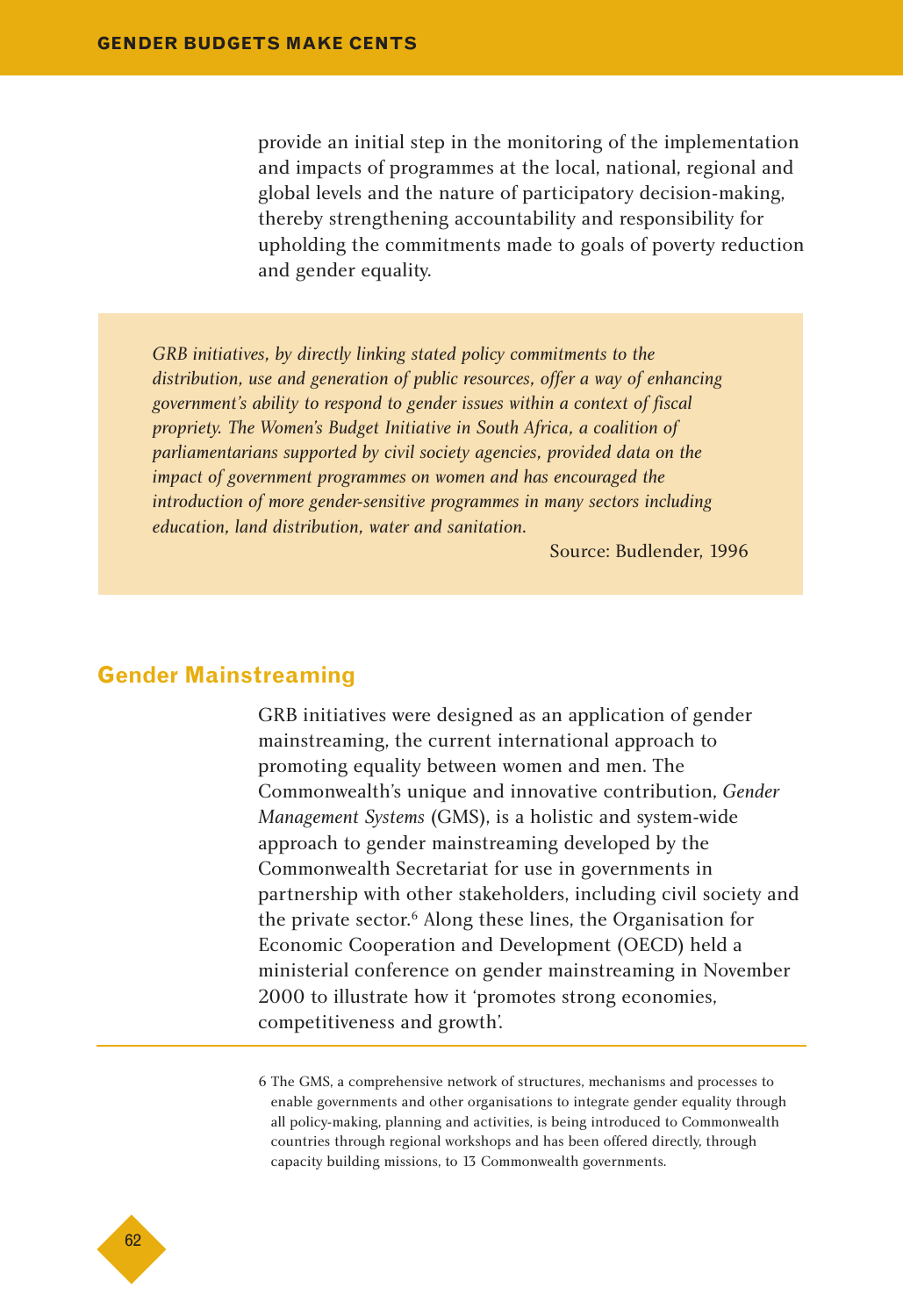As budgets involve all government ministries and departments, GRB initiatives provide a practical opportunity for government officials across ministries to develop skills to apply gender tools to their work programmes. In addition, the focus on engaging Ministries of Finance, given their pre-eminent role in budget management, introduces gender issues into the core of both government operations and finance management.

*The Government of St Kitts and Nevis requested that the Commonwealth Secretariat provide technical assistance to implement a gender responsive budget initiative following the previous implementation of the Commonwealth's GMS.* Source: Ministry of Finance, 1998

> The Commonwealth in seeking to create an environment conducive to its commitments to economic development, gender equality and good governance, advocates for gender responsive budgets to be implemented to further these goals.

#### **Commonwealth Country Experiences**

Attempts to apply a gender analysis to government budgets began in Australia in 1984. The exercise was undertaken by the government and coordinated by the Office of the Status of Women. At its height, it was integrated into the budgetary preparations of the federal and all state and territorial budgets. Canada followed in 1993, with a one-off non-governmental organisation (NGO) exercise which focused on the reallocation of defence spending to social services. The South African initiative began in 1994. In 1995 the Commonwealth Secretariat sought to build on the successes of these pioneering initiatives and began a five-country pilot project.

GRB initiatives have now been implemented in forty countries, nearly half of them in the Commonwealth, at national, provincial or local levels. These Commonwealth countries include Australia, Barbados, Botswana, Canada, Fiji Islands, Kenya, Malawi, Mauritius, Mozambique, Namibia, South Africa, Sri Lanka, St Kitts and Nevis, Tanzania, Uganda, UK, Zambia

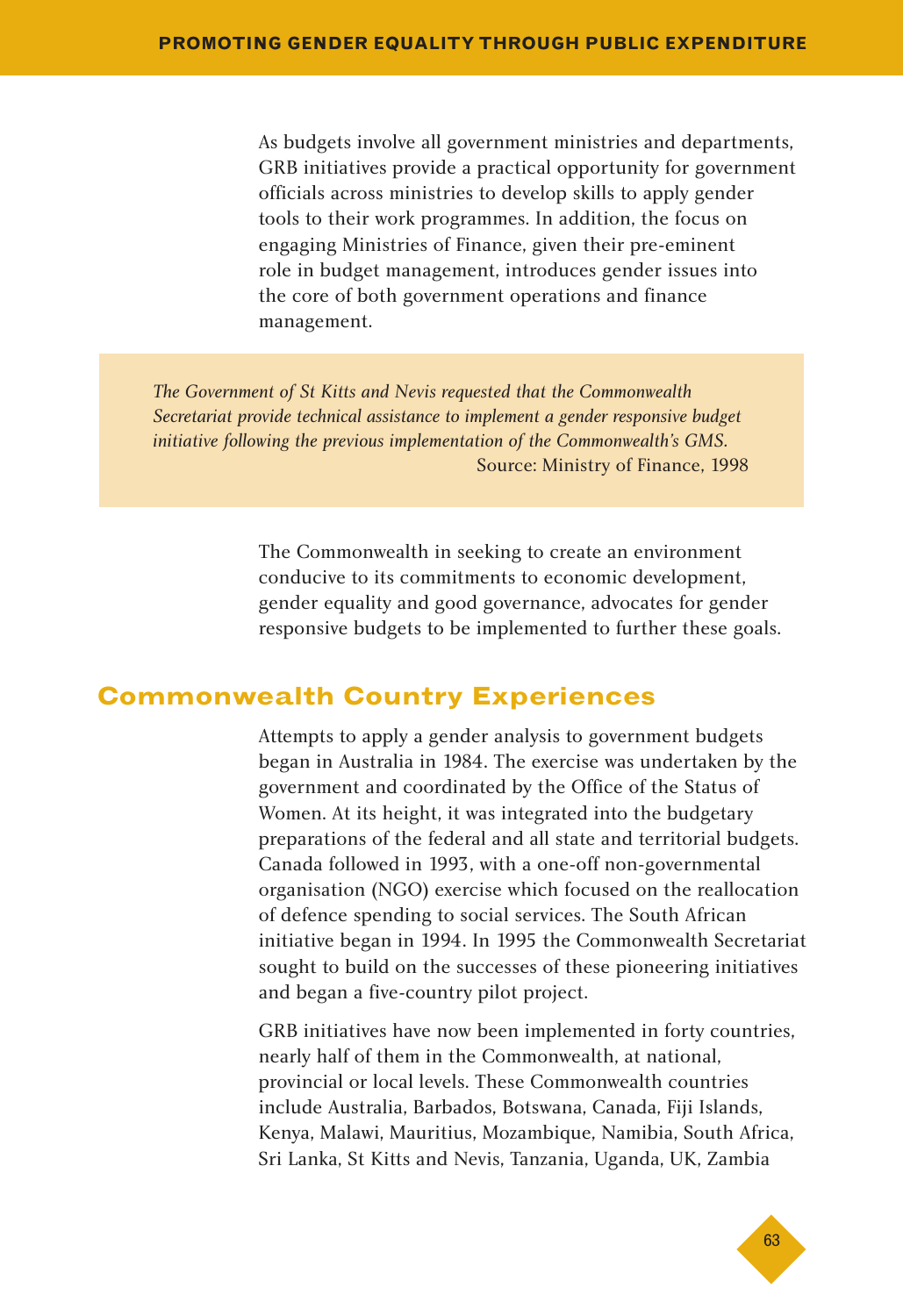and Zimbabwe.<sup>7</sup> Many of these initiatives have been exploratory and, while this evaluation provides a number of lessons that can be used to develop and implement such programmes on a wider scale, the specific economic impacts are still difficult to determine.

The nature of GRB initiatives varies from country to country. Some were coordinated and led by governments and others by civil society agencies. In a small number of countries, a parallel and complementary dual-track approach, both government and civil society activities, was used, with connections between the separate initiatives. Based on the responsibility of the executive and legislative branches for national budgets, the Commonwealth Secretariat promotes government-led initiatives, implemented in collaboration with civil society groups.

The number of participating countries, donor agencies and other supportive actors involved in the programme continues to increase.<sup>8</sup> The groundswell of support is a consequence of the capacity of GRB initiatives to advance the process of gender equality in a tangible and practical way, that is, by linking objectives related to gender equality directly to public resource allocation and use. A further strength of the programme is the central involvement of the state, in collaboration with civil society institutions, in the design and implementation of country initiatives.

The role of different country-level actors and the strategies and

- 7 The Commonwealth Secretariat coordinated the implementation of programmes in Barbados, Fiji Islands, St Kitts and Nevis, South Africa and Sri Lanka. The programme in the Fiji Islands was postponed in light of their suspension from the Councils of the Commonwealth. The Government of Belize has submitted a proposal to the Commonwealth Secretariat for technical assistance and the Government of Malaysia is considering beginning an initiative.
- 8 Initiatives in developing countries have also been supported by a number of agencies and bodies including the Asian Development Bank (ADB), the German Technical Cooperation Agency (GTZ), the Swedish International Development Cooperation Agency (SIDA), the Swiss Development Corporation, the UK Department for International Development (DFID), the governments of Denmark, the Netherlands and Norway, UNDP and UNIFEM. The World Bank has in its gender publications promoted the idea of GRB analysis, and particularly the models used in South Africa and Tanzania. The UN European Economic Commission also has plans to support work on gender and budgets and, in particular, to develop initiatives in Eastern Europe.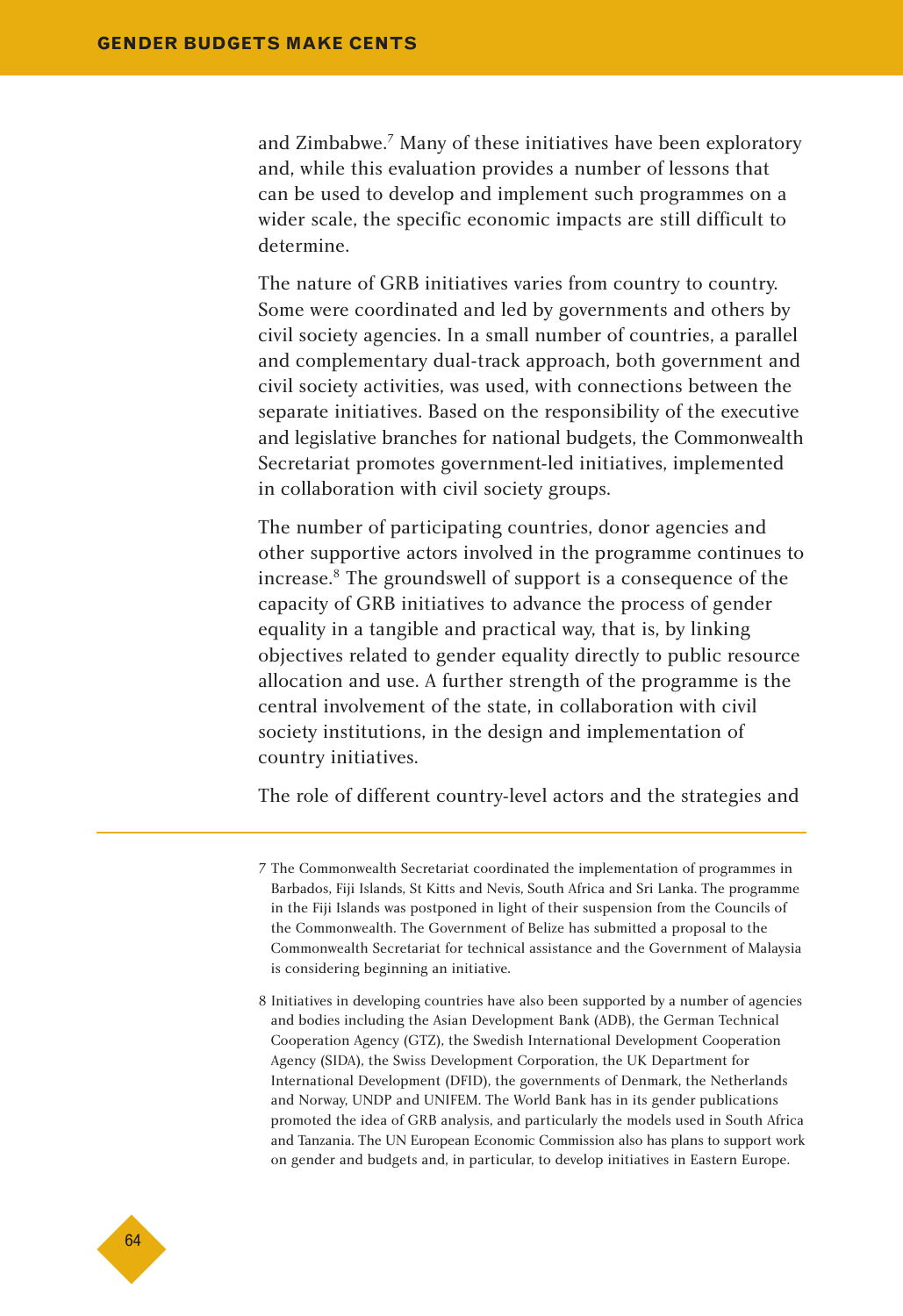components in the programme are examined below in order to identify what worked but also to indicate what changes may be required to ensure greater effectiveness and the sustainability of the programme.

#### **The Role of the Ministry of Finance**

One of the features of the Commonwealth Secretariat's GRB initiative is the direct engagement and coordination of the programme by the Ministry of Finance (incorporating the budget department). The Commonwealth Secretariat's gender responsive budgets in Barbados, the Fiji Islands, South Africa, Sri Lanka and St Kitts and Nevis were led by Ministries of Finance, which provided the most strategic way forward for the following reasons:

- **1.** The Ministry of Finance has the requisite technical expertise to implement this process within the government.
- **2.** For GRB initiatives to be effective, they have to be implemented within the context of the annual budget cycle and the medium-term expenditure framework, which are usually coordinated by the Ministry of Finance.
- **3.** Within a framework of gender mainstreaming, the ministry/department responsible for the programme area, in this case the budget office, is encouraged to take the lead on the implementation of the programme.

*The initiative in Sri Lanka, coordinated by the Department of National Planning in the Ministry of Finance, brought together government officials across a wide range of departments. An Inter-Ministerial Steering Committee, including representatives of the Ministry of Women's Affairs and Department of Census and Statistics, met each month to assess progress. Findings and implications were presented in six sectoral reports at two workshops for officials from key line ministries along with NGOs, research institutes and donor agencies.* Source: Department of National Planning, 2000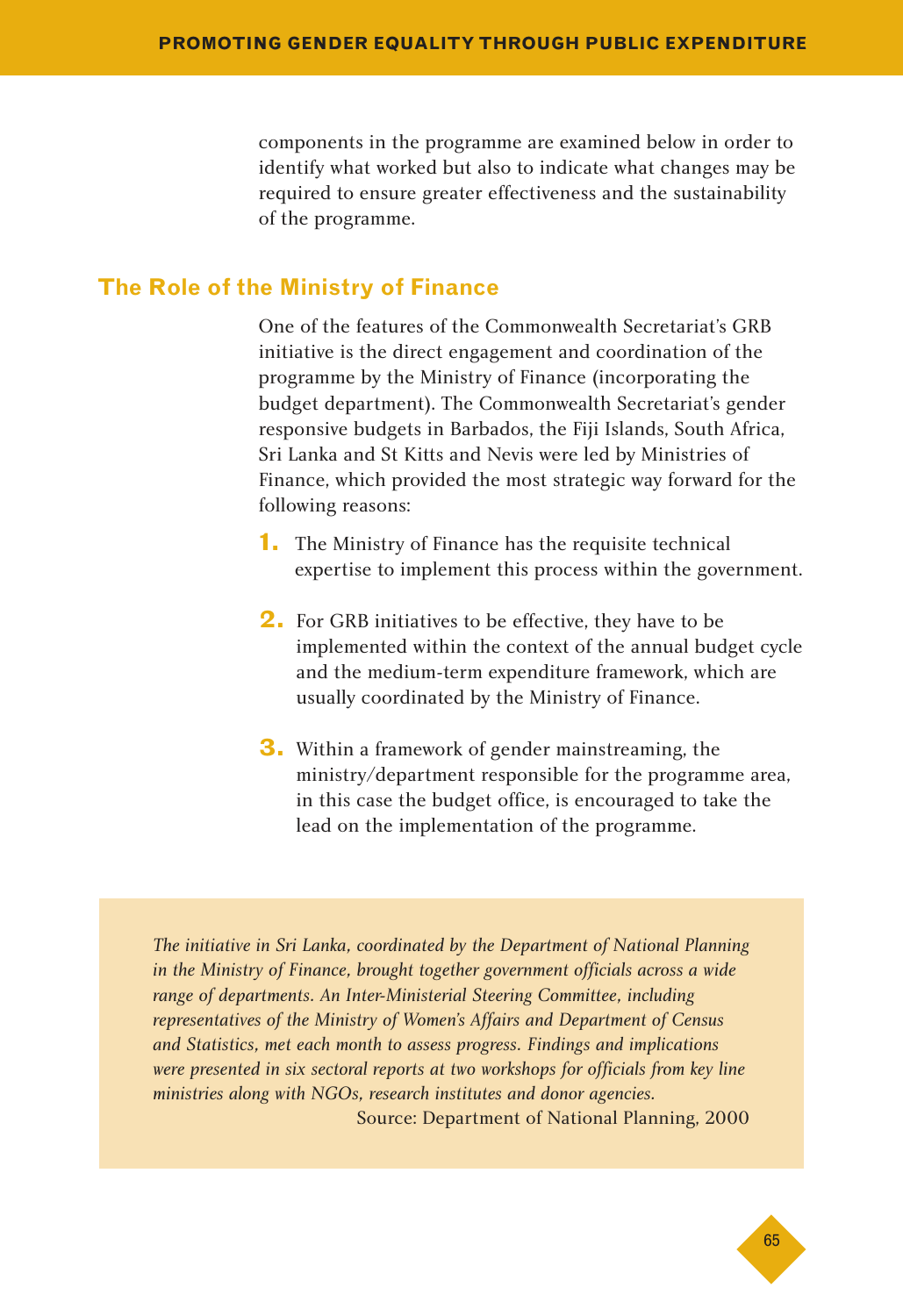#### **The Role of the Ministry Responsible for Women's Affairs**

Although the participation of the Ministry Responsible for Women's Affairs is vital, it will tend to play a supportive rather than a leadership role because of a lack of the requisite technical skills and resources to coordinate the implementation of the programme. Rather than being a criticism, this recognises the severe financial, human and technical resource constraints these Ministries often face.<sup>9</sup> Alternatively, given the cross cutting nature of these Ministries' mandates, instead of programme implementation they may also see their role more as advocates and catalysts to mainstream gender and encourage action within government as a whole on gender equality.

#### **The Role of the Political Directorate**

Budgetary resource allocations are inherently political. Given the scarcity of resources and the competing demands that exist, politicians have to establish strategic priorities based on their understanding of the needs and preferences of their key constituencies. The effectiveness and success of GRB initiatives, therefore, depends on the degree of political support that the process is able to secure from the highest levels of government: from Ministers of Finance and Ministries Responsible for Women's Affairs and, given the cross-cutting nature of the initiative, from their Cabinet colleagues.

*The Minister of Finance of Mauritius, in his endorsement of the initiative's aim 'at influencing resource allocations that reduce gender discrepancies and inequalities', supported the use of the budget 'to translate gender-oriented policies into concrete action programmes'. Mauritius began work on gender responsive budgets in February 2000.*

Source: Ministry of Finance, 1999



<sup>9</sup> The 2000 Report by the Commonwealth Secretary-General to the Sixth Meeting of Ministers Responsible for Women's Affairs, held in India, indicated that the need for additional resources was 'one area which has not shown improvement since 1996 (when the previous Ministerial Meeting was held) where 76 per cent of ministries indicated that their human resources were inadequate.'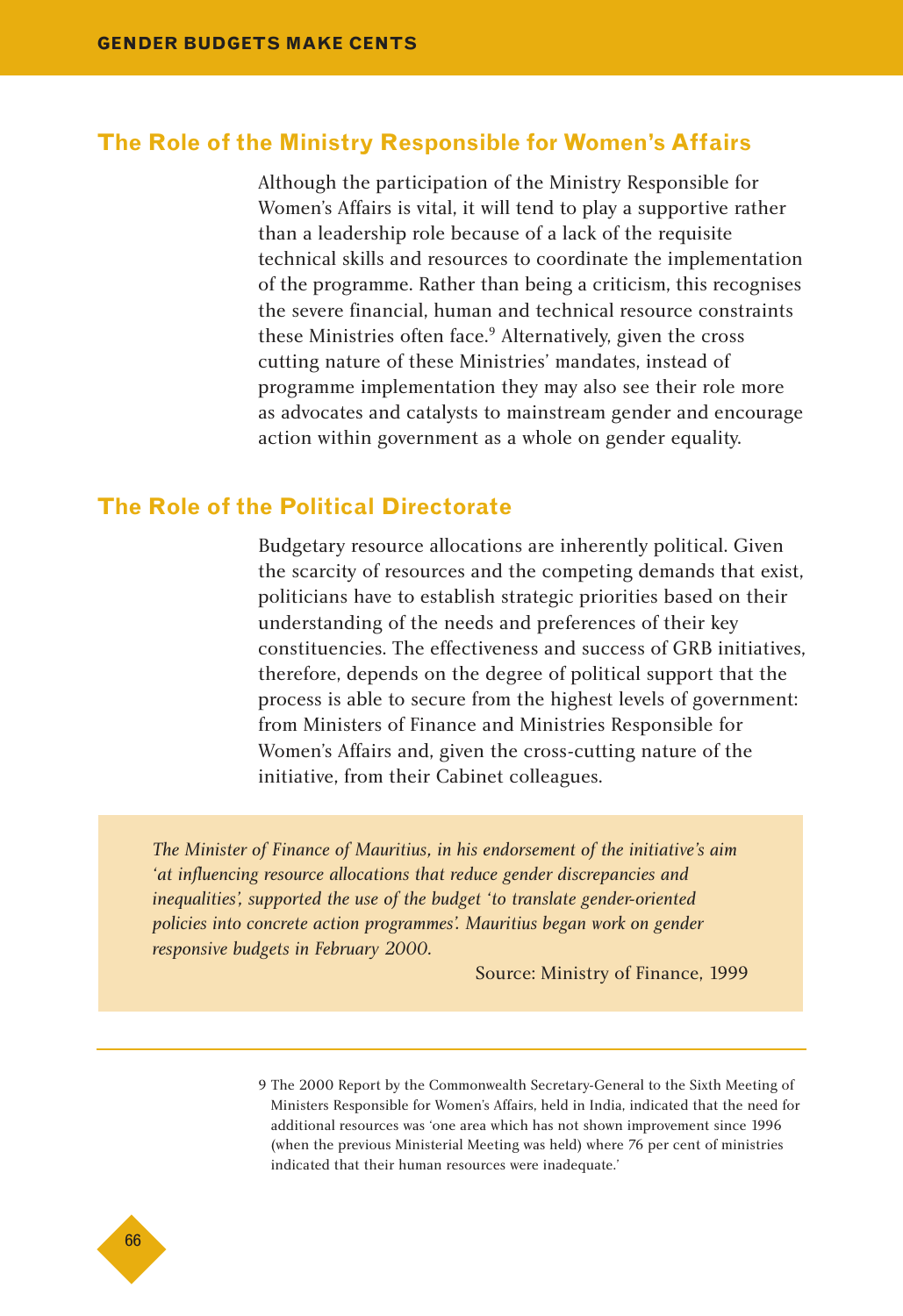#### **The Role of Lawmakers**

Institutional arrangements to maintain fiscal discipline can range from formal constitutional restraints on aggregate expenditure through formal laws to public commitments by the Executive. Within the context of GRB initiatives, the thrust towards incorporating the State has been to engage the Legislative as well as the Executive branch. Although it is ministers and officials of national or sub-national governments who draw up budgets, representative institutions such as parliaments, local councils or district assemblies have an important role to play in the budgetary processes through debates and, in some situations, their powers to amend budgets. The focus on lawmakers is also important given the recent efforts towards strengthening governance through increased accountability and participation. In Uganda, for example, the GRB initiative emerged as an outside government exercise, the result of collaboration between the Parliamentary Women's Caucus and the Forum for Women in Democracy (FOWODE), an NGO. In 1997, the Women's Caucus embarked on a three-year initiative to examine the effect on women of shifts in public expenditure arising out of structural adjustment packages. After the first year, the initiative was extended to the district level.

The formal process of budget formulation may find additional support and greater success through the active engagement of the elected representatives who, using gender sensitive measurements, could support and monitor the attainment of economic and social goals specified in the budget.<sup>10</sup>

#### **The Role of Civil Society Groups**

Civil society participation is important in the Commonwealth. At the 1999 Commonwealth Heads of Government Meeting in Durban, Heads declared that, 'people-centred development implied that people must be directly involved in the decisionmaking process and in the implementation of development plans and programmes through their own organisations'. They

10 International Budget Project (IBP) and the Inter-Parliamentary Union (IPU) are working to increase economic literacy among members of parliaments.

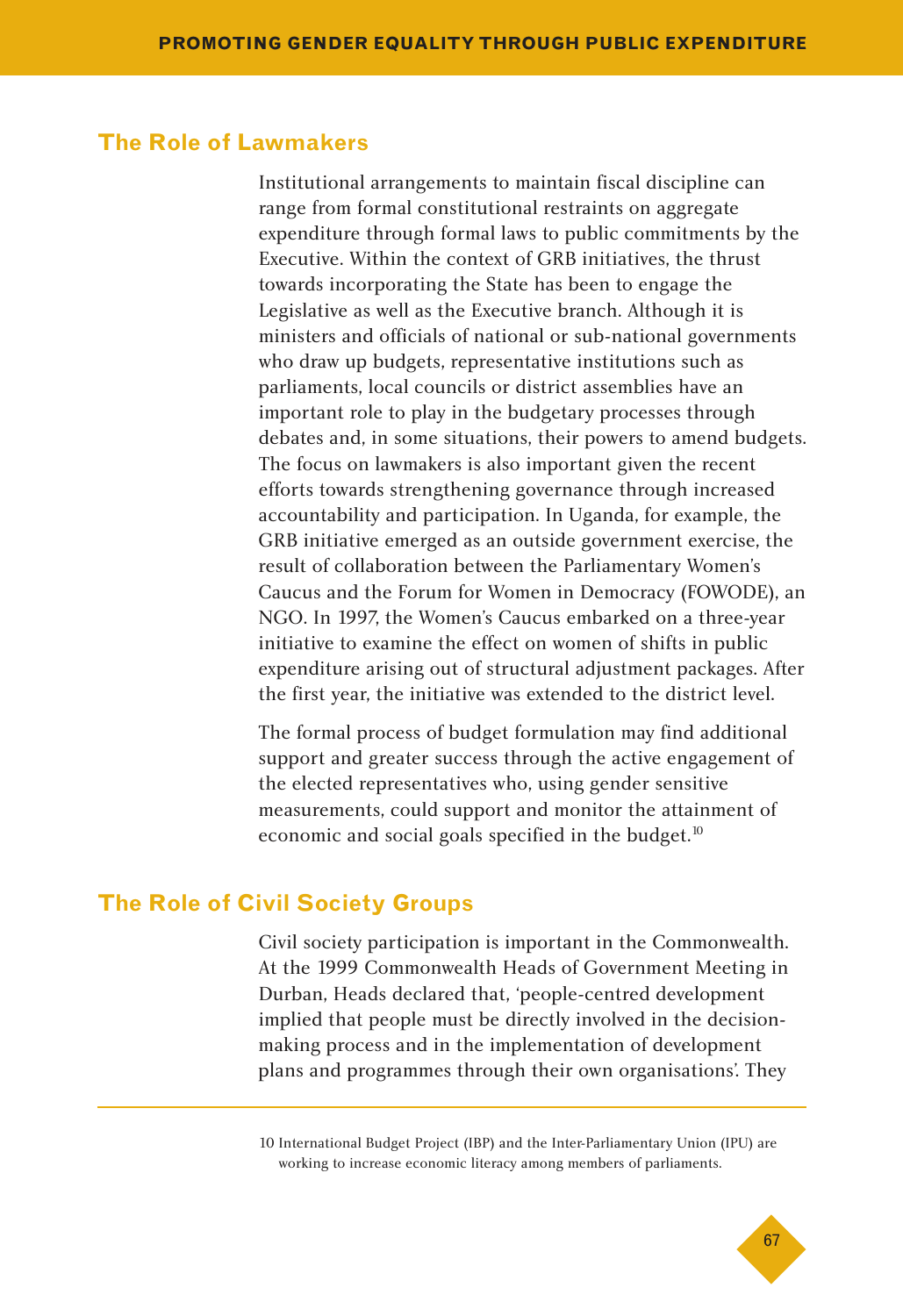*The South Africa Women's Budget Initiative has from its inception been an alliance forged among those parliamentarians who, entering parliament for the first time in 1994, were eager to continue their work on gender and other forms of discrimination. The parliamentarians and members of the Joint Standing Committee on Finance came together with two NGOs who had the expertise and time necessary to collect information, undertake the research and produce the analysis. For their part, the parliamentarians were able to provide access to information, focus in terms of key political issues and a strong advocacy voice.* Source: Budlender, 2000

> noted the significance of civil society involvement in empowering people to benefit from globalisation and in contributing towards the goals of the elimination of poverty, equal opportunity and the fair distribution of resources (Commonwealth Secretariat, 1999).

> Civil society groups engaged in GRB initiatives, primarily women's organisations and NGOs, usually support the process by identifying social needs and by examining the budget in terms of the use of public funds to address social concerns. They have also used the analyses as advocacy tools to encourage governments to create a synergy between their economic policy goals and their social policy commitments. Policy research institutes and academic centres have contributed to research and the development of the tools used in the analysis.

> Since a government's budget directly or indirectly affects the life of all its citizens, it is important for all levels of civil society to be consulted. Frequently, it is people with modest means and little political influence who are most affected by budget decisions. For these groups, income assistance and social insurance programmes are especially important to their family's well-being, and expenditure in areas such as education and health have a considerable effect on their current vitality and future prospects. Given women's social reproductive roles and their over-representation among the poor, there is a direct interest in examining the effects of budget policies, allocations and expenditures on women. In the UK, the Treasury has begun a process of consultation with the UK Women's Budget Group on the impact of taxes and state benefits on women.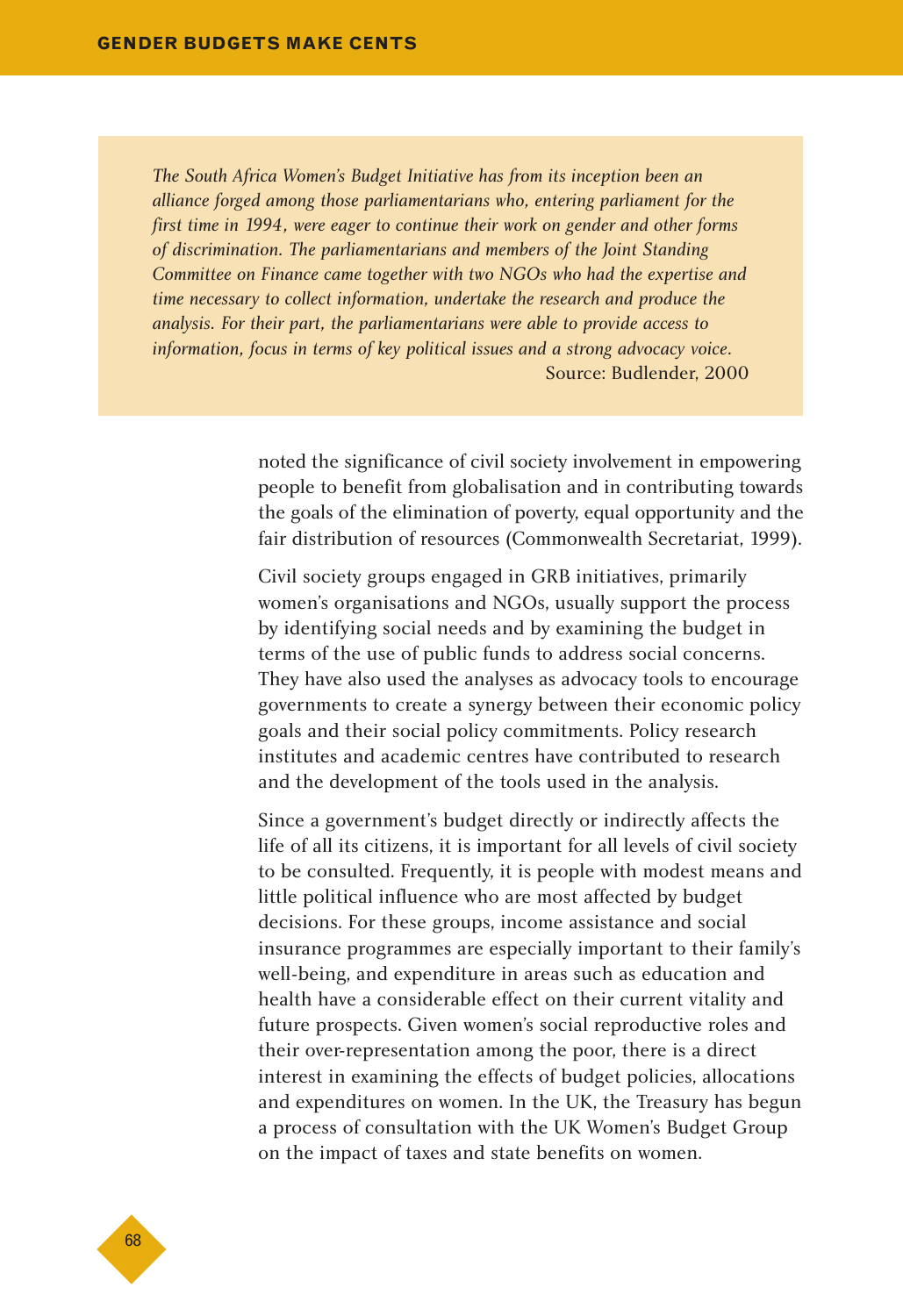*The Women's Budget Group in the UK now has regular meeting with the Treasury to review existing and planned policies and programmes. Such meetings are consistent with the UK Government's commitments to mainstreaming gender and consultation with and involvement of the greater public in policy formulation. The Women's Budget Group has commented on a number of programmes including the Working Families Tax Credit.* 

Sources: Himmelweit, 2000 and Elson, 2000

The *World Development Report 2000/01*, in the section on 'making state institutions more responsive to poor people', speaks of the need to create decentralised mechanisms for broad participation in the delivery of public services. Towards this end, the report underscores the value of engaging civil society and, specifically, working with NGOs. This is because the 'social and educational background of many NGO staff enables them to interact easily with the staff of national institutions, and they can help create bridges between these institutions, external agencies, and grassroots organisations' thereby contributing to transparency and sustainability.

Participatory approaches to budgets – pro-environment, propoor and pro-gender – are being pioneered in some countries, reflecting a new understanding of governance, democracy and policy-making processes. In these exercises, participation means incorporating the voices of those whose needs are often ignored. The Tanzanian Gender Networking Programme (TGNP), a national NGO, is currently providing assistance to the Government to incorporate a gender perspective into their national budget.

*In the 2000/01 budget process in Tanzania, gender concerns were included in the guidelines. All Ministry, Department and Agency* (*MDA*) *budget submissions were mandated to include a gender focus. The Tanzanian Gender Networking Programme was commissioned by the Ministry of Finance to mainstream gender into six sectors of the budget.*

Source: Tanzanian Gender Networking Programme, 2000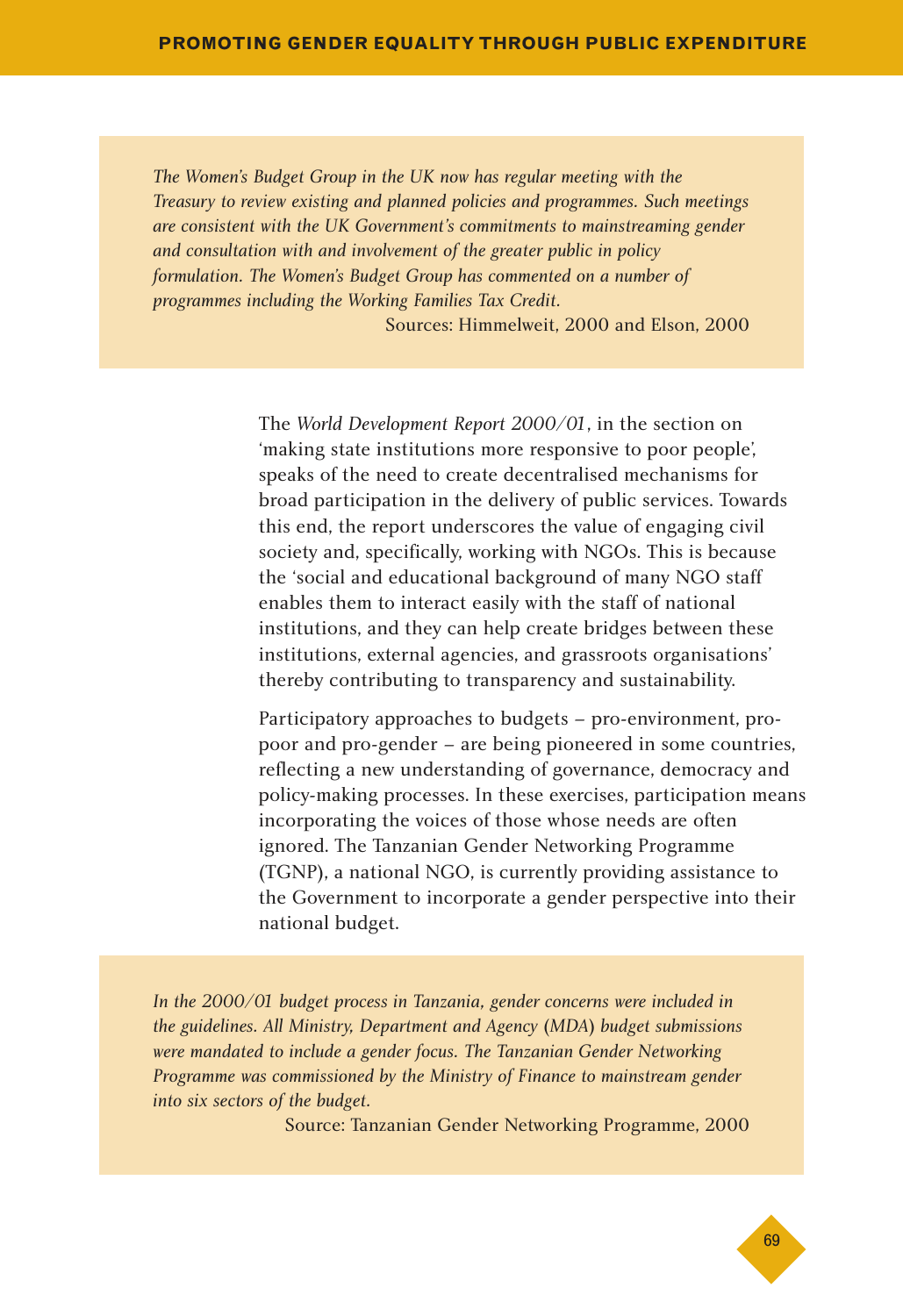#### **Decentralisation and Devolved Management**

The process of budget formulation, monitoring and appraisal has traditionally been a function of the central budget office or the Ministry of Finance. The budget office functioned as a central command and control post, specifying the levels of expenditure, monitoring compliance with regulations, ensuring that the inputs are those agreed in the budget and intervening when deemed appropriate (Shick, 2000; Sen, 1999).

However, the recent moves towards fiscal decentralisation in both developed and developing countries mark a movement towards more broad-based participation and may transform the central governments' decision-making role (Yilmaz, 2000). Recommendations are for shifts in the decision-making authority from central institutions to line agencies and from headquarters to subordinate units and field offices. In order to reorient its managerial role, the central budget office would have to transform some of its approaches towards its basic functions; the ways in which the totals are controlled, priorities established and efficiency sought would have to be conducted in an environment of devolved management. This is a crucial entry point for GRB initiatives that can facilitate ways in which such devolution can be undertaken with mechanisms of participation and accountability in place for public expenditure impact assessments.

Several countries, including South Africa, Tanzania and Uganda, have already initiated GRB work at the sub-national level. Local level interventions are necessary since functions and budgets are increasingly being decentralised, often under advice from multilateral and bilateral institutions.

# **Lessons Learned: Opportunities and Challenges**

The review of the outcomes of GRB initiatives should be seen within the context of the programme having recently been developed and the need to devise new and more sustainable strategies based on lessons learned. Nonetheless, there have been a number of positive benefits, which should be highlighted:

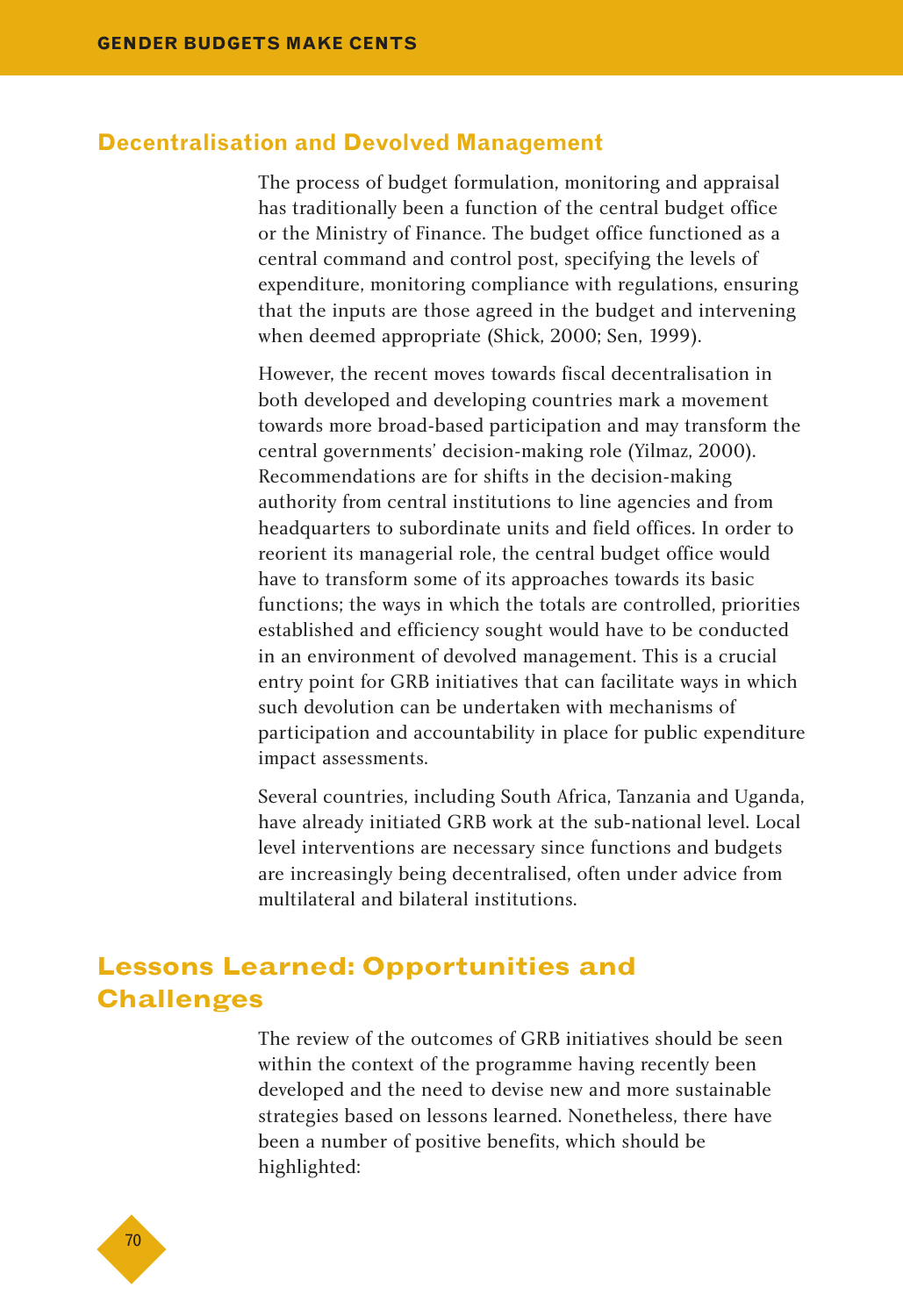- ◆ an enhanced ability to determine the real value of resources targeted towards gender-specific groups;
- ◆ the challenge to notions of 'gender-neutrality' of many policies and programmes; and
- ◆ the strengthening of the collection and analysis of genderdisaggregated data.

Significant factors such as the leading role of the state, especially the budget office and the policy-makers, as well as the incorporation of civil society institutions, are proving of critical significance and need to be focused on in a structured way. Tools for the gender analysis of revenue measures also need to be developed. Gender responsive budgets are proving to be crucial tools for increasing the effectiveness of resource use, strengthening economic management and advancing the pursuit of gender equality.

# **Opportunities**

- **1. GRB analysis provides the opportunity to objectively determine the real value of resources targeted to women, men, boys and girls.** The emphasis is on analysing the mainstream core government programmes. Since budget allocations to gender-specific programmes do not normally exceed one per cent of total government spending, highprofile programmes such as national gender plans or interventions for girl's education or against domestic violence should not be interpreted as evidence of an overall gender responsiveness in a government budget (Budlender and Sharp, 1998).
- **2. The GRB process uncovers the scarcity of genderdisaggregated statistical data and information on the situation of women and men, which is a particular constraint to effective programme design and implementation.** Regarding the gender debate in the Caribbean, a country coordinator of the GRB initiatives in the region noted that 'officials in government are not always aware enough of the [gender] issues nor seized with the empirical data surrounding the subject to make an

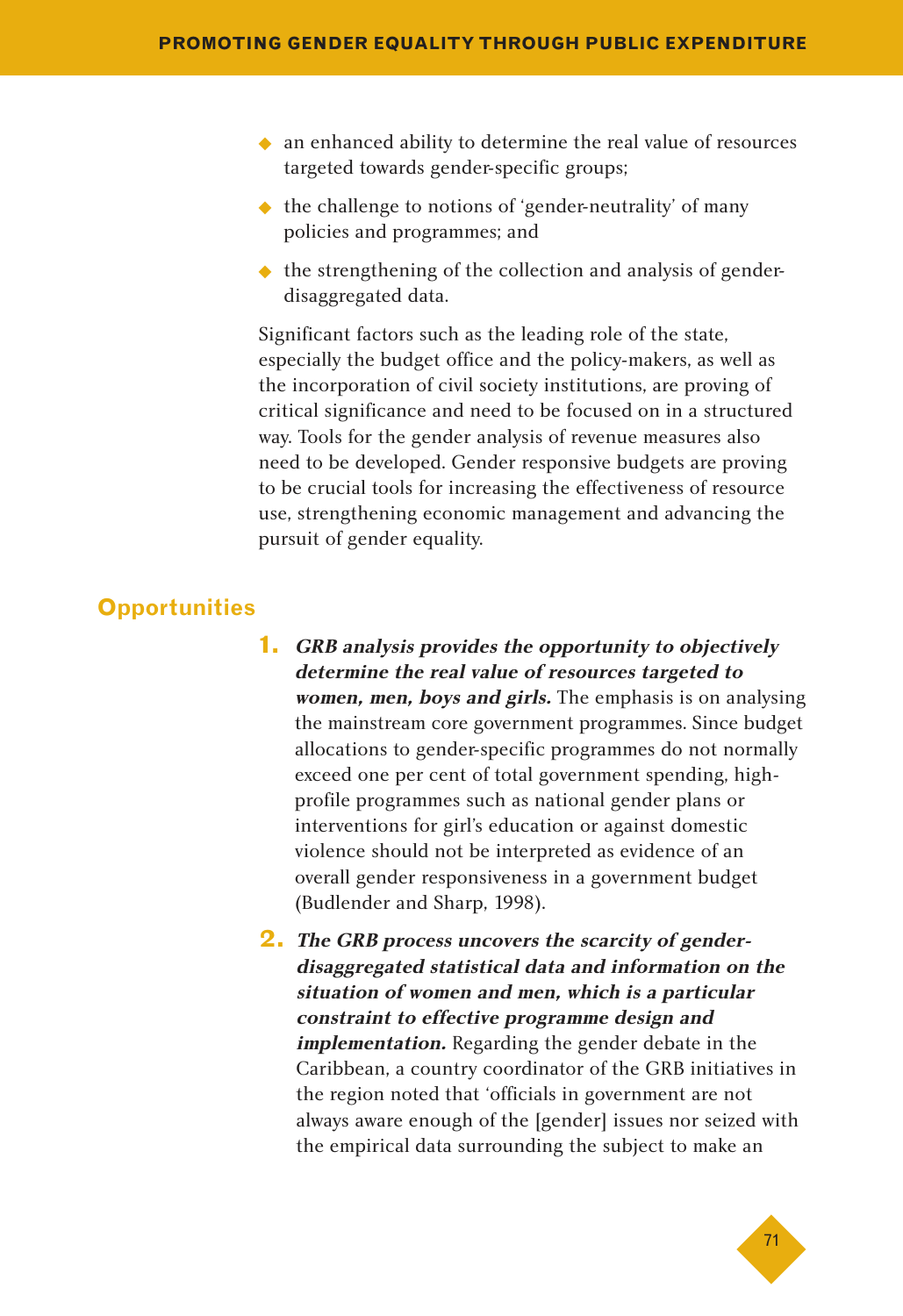informed comment or contribute to the process [of addressing gender concerns]. This not withstanding, comments abound and there is a massive debate' (Dalrymple, 2000).

*The strength of the South African GRB initiative was its linkage to the collection of gender-disaggregated data by the national statistical office. The introduction to the government statistical publication* Women and Men in South Africa*, notes that: 'gender statistics are urgently required. The Office of the Status of Women, the Commission on Gender Equality, and the gender desks within national departments … need information on the situation of women and men. All spheres of government need gender-disaggregated information to fulfil their planning functions, and as time goes by … to measure whether policies and programmes are succeeding in addressing gender inequalities.*

Source: Budlender, 1998

**3. Given that the budget is a paramount, system-wide and participatory process, GRB initiatives provide the opportunity for the key officials in the government to get exposure to a form of easily applicable gender training.** Gender responsive budgets provide the most practical opportunity for government officials to understand that nearly all government policies have gender impacts and that the perceived notion of 'gender neutrality' is very often a result of inadequate information or analysis. The Commonwealth GRB training focuses on individuals considered strategic in terms of their institutional role in programme and budget formulation: senior officials, policy advisers, planning officers, budget analysts and information/data managers.

*A review of the Australian women's budget process indicated that one of the purposes of the initiative was 'to build into each department a clear awareness that everything they do, every dollar they spend, has an impact on women – and that that impact is very often different for women than for men'.* Source: Sharp and Broomhill, 1990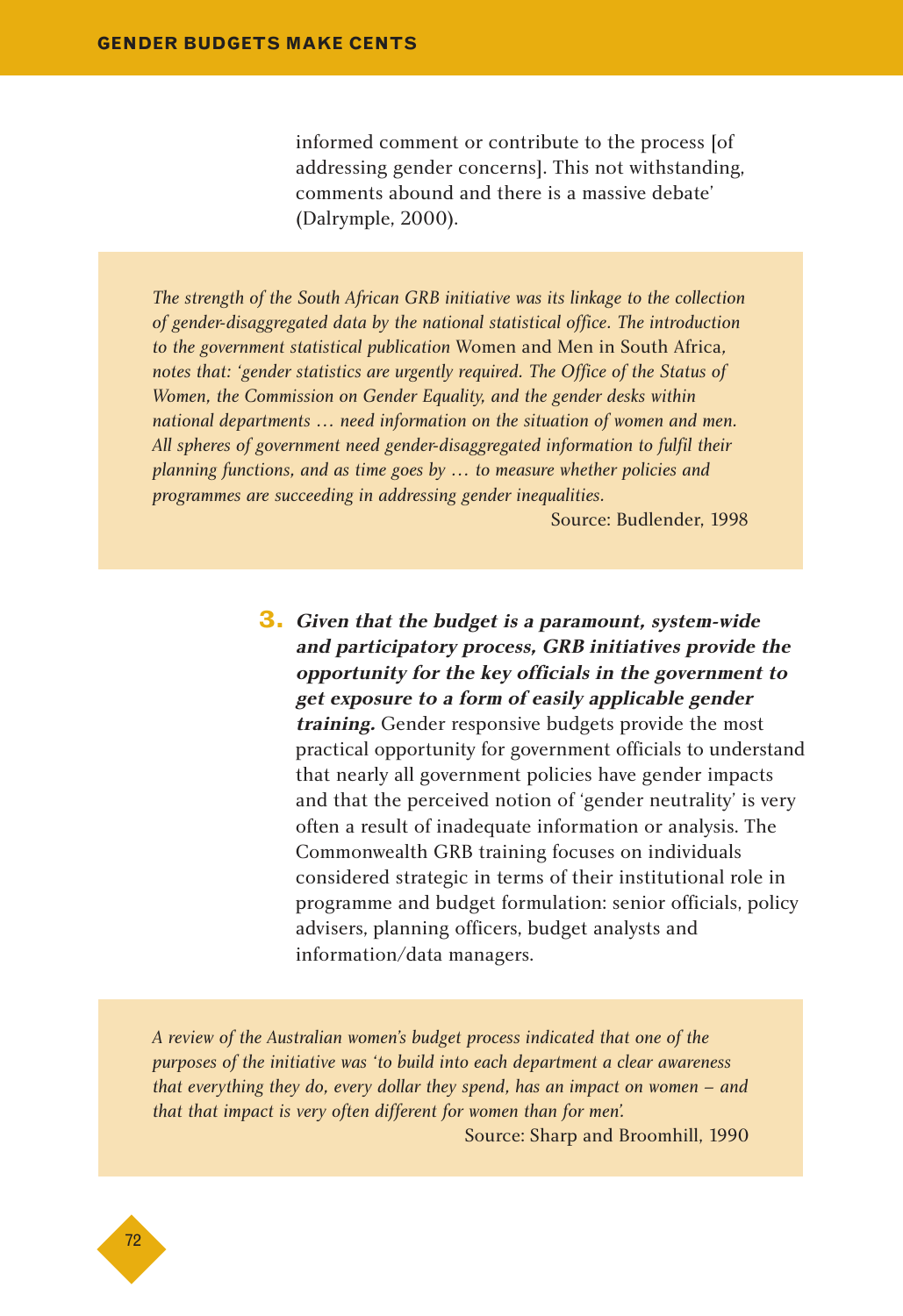- **4. GRB initiatives examine equal opportunities in the public service.** The component of GRB initiatives that examines public sector employment, as a category of budget expenditure, is likely to reveal unequal opportunities in the public service even in countries where women have equal access to tertiary education and strong career prospects in that field.
- **5. GRB initiatives have the capacity to address other social concerns.** In South Africa the research into the impact of budgets and the distribution of resources focused not only on gender, but issues of race as well. Vivienne Taylor (1999) suggests that the annual budget cycle 'could include criteria to measure how the budget responds to race, gender, caste/class [age] and other social disparities'. The process has the potential of promoting greater effectiveness and transparency in decision-making on expenditure allocations or revenue measures as it adds the practical and human dimension of 'who will benefit' to the questions of 'what to do' and 'how to do it'.

# **Challenges**

- **1. The need for political support.** Although the Ministries of Finance approved the Commonwealth Secretariat's initiatives, there has only been a moderate response from governments in terms of political commitment to the process. While Ministers Responsible for Women's Affairs have been strong advocates, their limited capacity to address macroeconomic issues and their lack of political influence in many governments constrains their ability to mobilise the necessary support. There is a critical need for support by the Ministers of Finance and those in the sectoral ministries.
- **2. While the Ministry of Finance is best placed currently to implement GRB initiatives, its staff very often regard gender issues as the remit of social sector ministries. They also find difficulty in making the link between gender and economic policy issues.** This uncertainty among finance officials is possibly the most significant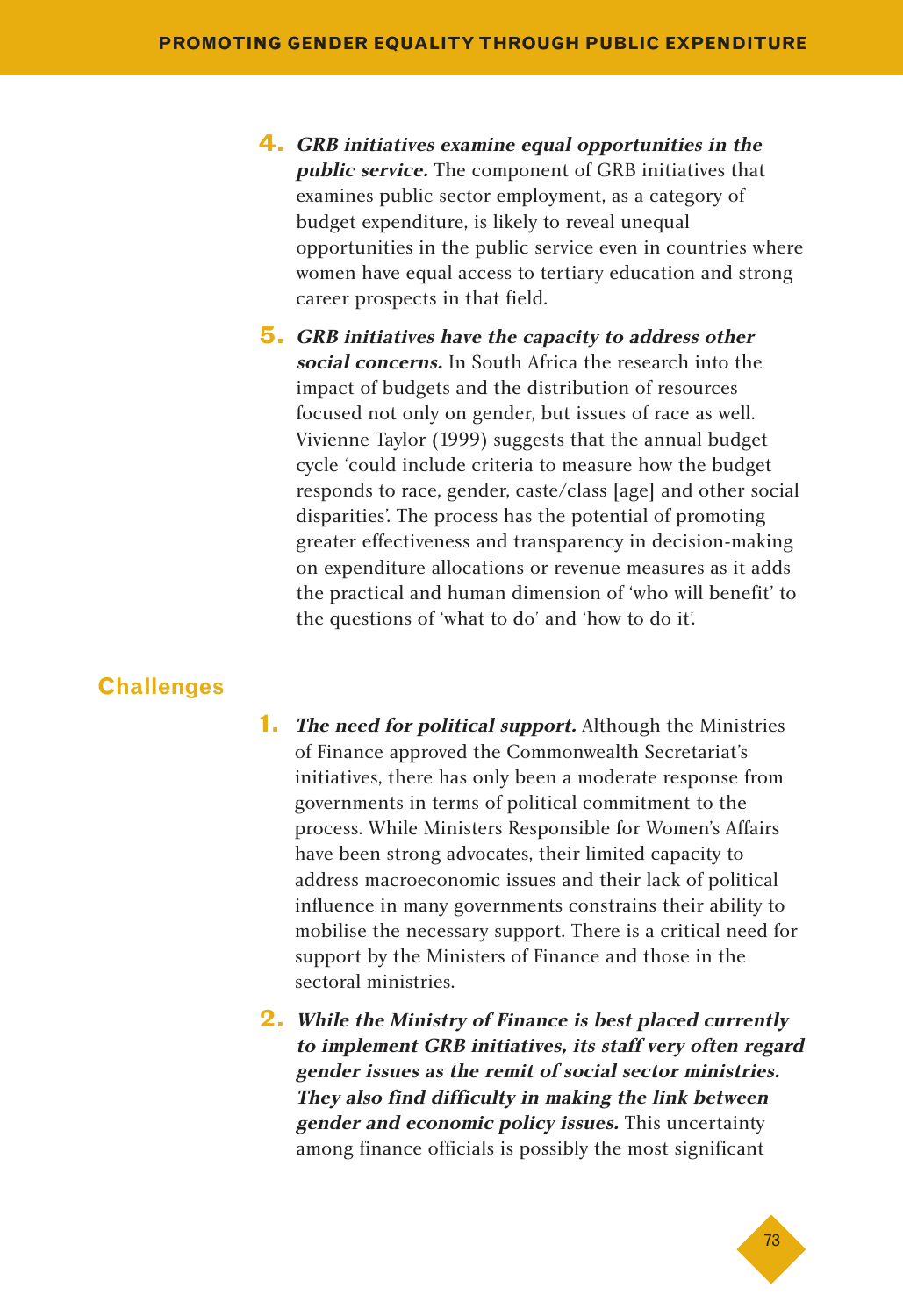factor in determining whether GRB initiatives become a sustainable process within governments. Work towards integrating social policy issues into public expenditure training and management processes needs to be expanded.

- **3. Generally, government officials lack gender knowledge and expertise and require additional gender sensitisation and training.** Although many countries are implementing gender-training programmes, this training is usually generic and lacking in practical application for effective knowledge transfer. The practical outcome is for officials to remain ambivalent and for junior staff to be allocated responsibility for gender related activities. This then has little impact as the latter have neither the experience nor the authority to commit resources to these initiatives. This absence of highlevel commitment is compounded by the rotation of junior staff, which affects continuity.
- **4. The need to analyse revenue impacts.** To balance the expenditure-oriented analysis of GRB initiatives, there is a need to examine the gender impacts of revenue-raising measures. A serious constraint to gender and revenue analysis has been a lack of data. Official statistics reflecting gender breakdowns are not readily available, and although the revenue offices collect gender-disaggregated data on individual personal income taxpayers, data is not collected in most countries when it comes to indirect taxes. Even when data is available, there is usually no perceived need to incorporate a gender dimension into tax incidence analysis.
- **5. The need for effective programme coordination.** The wide range tasks associated with the implementation of this initiative at the country level – training, the establishment of coordination structures and implementation processes, research, monitoring and the sharing of information – requires a significant commitment to coordination. Attempts to add these responsibilities to the existing duties of a government official or group of officials, especially without a sense of priority, has not been effective. Consideration needs to be given to ensuring that country programme coordination is structured in such a way that the necessary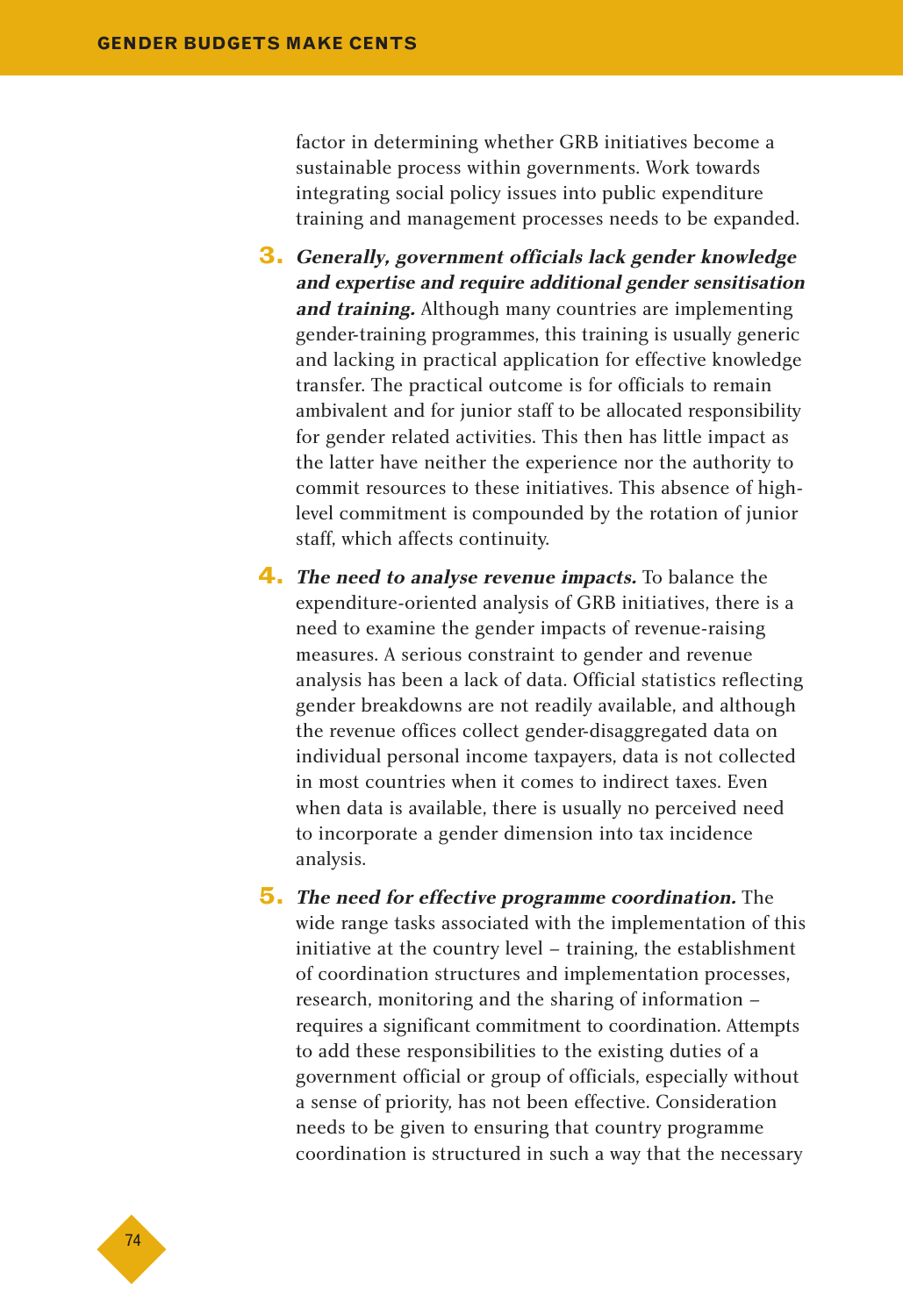skills, time, commitment, participatory mechanisms and decision-making responsibility are available to successfully implement the initiative.

- **6. The issue of continuity is important as the application of a gender analysis to government budgets takes time.** Although the budget is an annual process and therefore results from efforts to integrate a gender analysis can be available relatively quickly, to conduct gender analyses of all ministries/departments and to implement the results of the analyses requires a longer period of time. This is usually to accommodate capacity building, competing demands on staff time and the shortage of available expertise. In South Africa the process of conducting a gender analysis of all the portfolios took three years.
- **7. The minimal budgetary power of many lawmakers has been a limitation.** In many countries, there is an absence of legislative responsibility to amend planned government expenditure or revenue, while in others the situation can be one in which, for political reasons, the budgets are approved without significant critical debate.
- **8. Government and civil society collaboration.** The best condition for a sustainable initiative is a process of dialogue and complementarity between the government-led initiative and civil society activities, ensuring that a synergy occurs between the aims, expertise and capabilities of each group. This enhances the accountability, efficiency and effectiveness of GRB initiatives. Generally, both governments and civil society agencies have reservations about working together. This is due, in many instances, to historical tensions between the two groups regarding perceived differences in goals and objects, issues of mandates and representativeness, concerns over confidentiality, or varying time-horizons. Nonetheless, experience suggests that to ensure effective implementation and sustainability of gender responsive budgets, there needs to be leadership by the government and, where possible, the involvement of civil society agencies in the design and implementation of the programme.
- **9. Identifying the role of external agencies.** Donor institutions and development agencies function best as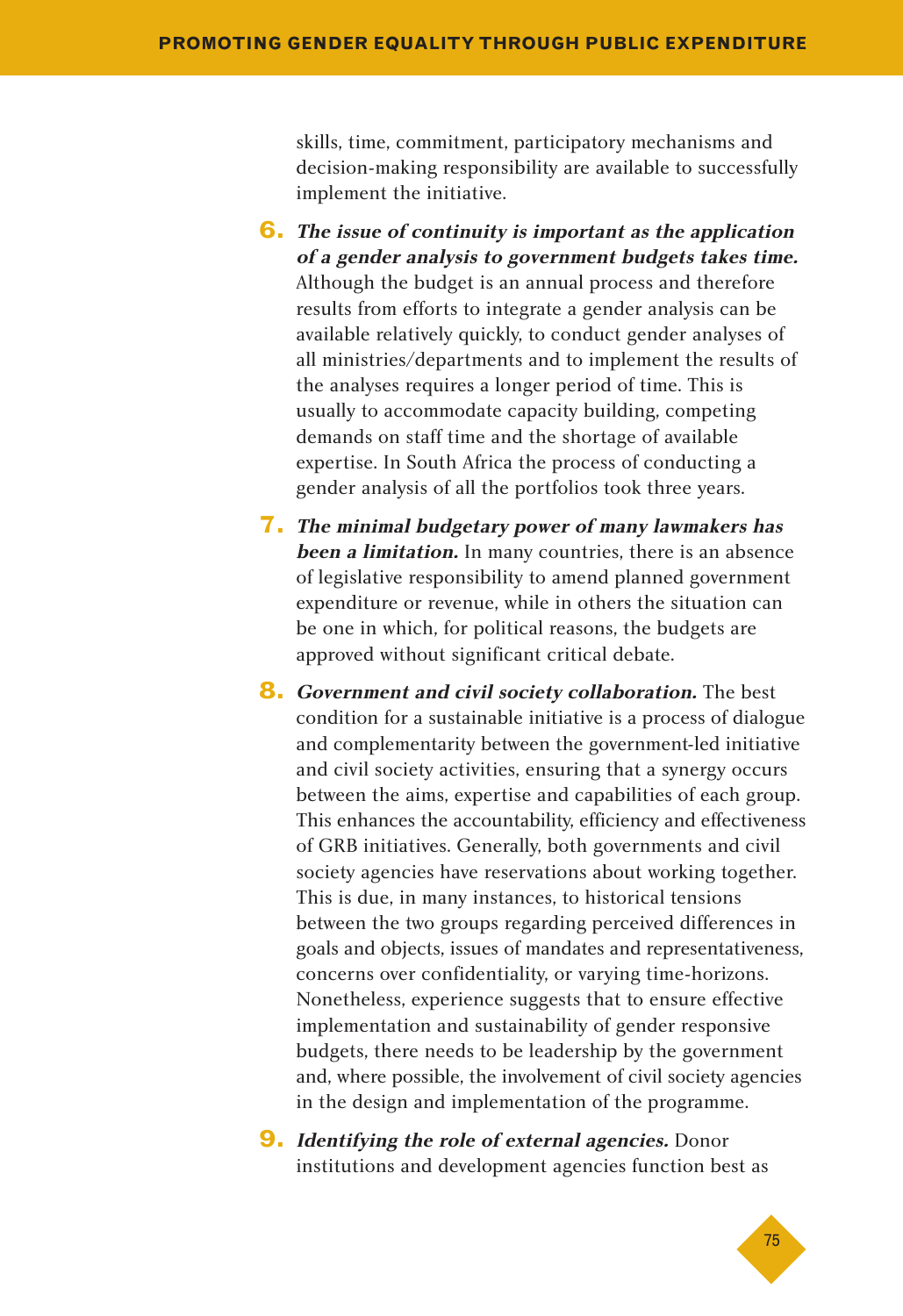catalysts for GRB initiatives, providing technical and logistical support. It is important to reiterate the primacy of local ownership of these initiatives and to highlight the importance of local control in terms of the programme's goals and objectives. In seeking to avoid a dependency on external agencies to implement the programme at the country level, the Commonwealth Secretariat has sought to engage local consultants and ensure that local capacity building and skill transfers takes place.

# **Future Programme Directions**

Efficient and effective processes are being developed to improve the efficacy of GRB initiatives as part of a strategy to increase collaboration between governments and civil society agencies, increase the access of vulnerable groups to resources, goods and services, and improve the rate and distribution of the benefits of economic growth. The new and enhanced programme will continue to promote the following principles:

- ◆ *Country ownership:* government commitment and leadership and broad country ownership are critical for effective formulation and implementation of GRB initiatives;
- ◆ *Participation:* citizens are not only beneficiaries of development but also agents of development. Where development objectives are to be met through the budget, public expenditure management should involve wide participation in the process. This might include local government authorities, traditional rulers, civil society groups, economic and social research institutes, NGOs, community based organisations and donor agencies.
- ◆ *Transparency:* transparency of the consultative, analytic and outcomes processes at the national, provincial and local levels builds trust, ownership and support among civil society and other stakeholders;
- ◆ *Sustainability:* processes that build on existing budgetary and public expenditure mechanisms and experiences arising out of the good practices of GRB initiatives are most likely to be institutionalised and sustained over time; and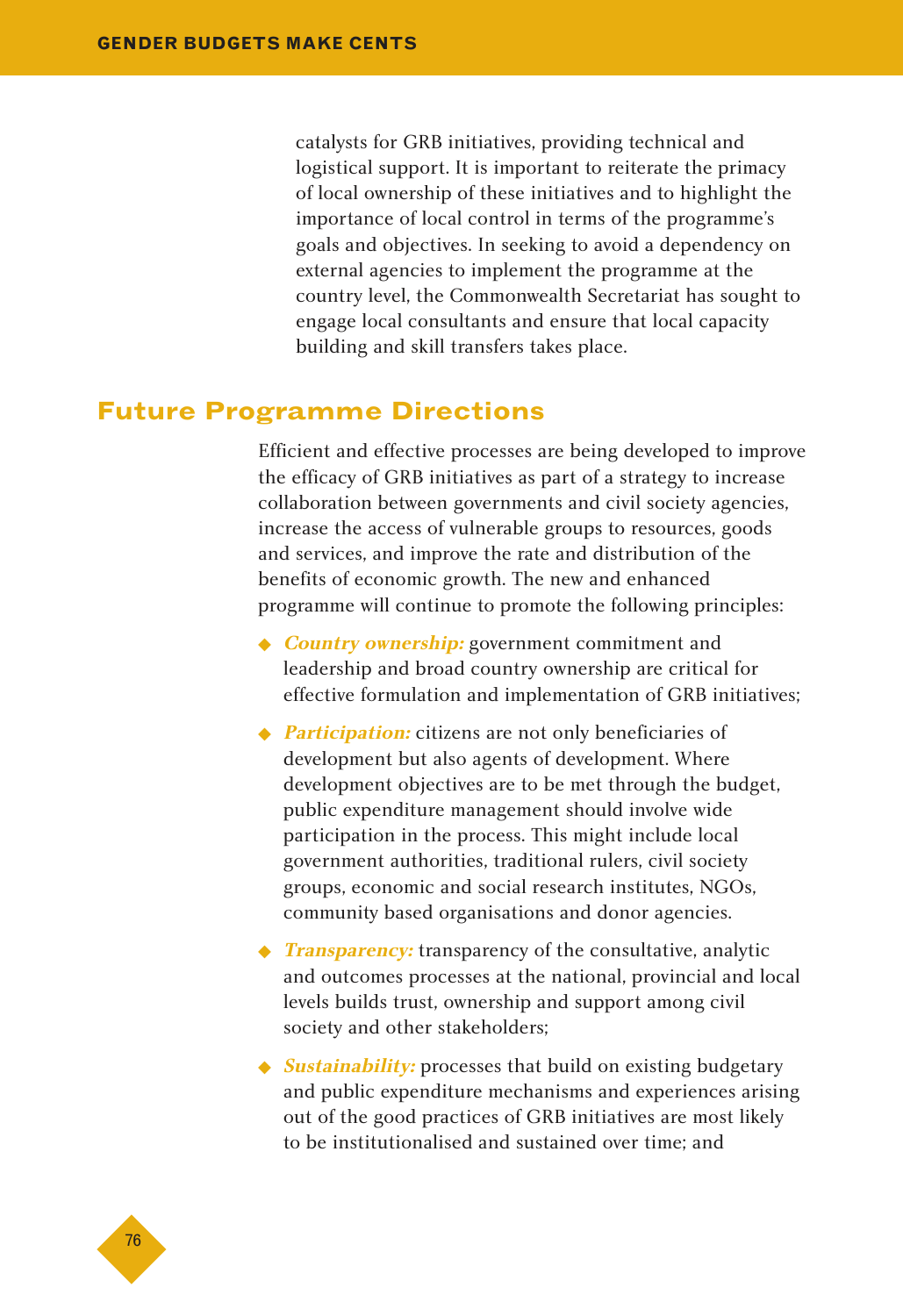◆ **Continuous improvement:** gender responsive budgets are iterative processes of consultation, participation, planning, implementation and evaluation against set goals, objectives, indicators and benchmarks. The regular review and updating of process based on emerging experiences will be a critical factor in improving the design and implementation of the programme and strengthening its impacts.

### **Partnerships**

Following a successful meeting of government representatives and civil society institutions from Commonwealth countries and other development agencies at the Commonwealth Secretariat in April 2000 to evaluate the programme, the Secretariat sought to develop partnerships to strengthen the scope and capacities of GRB initiatives. The new inter-agency partners, the International Development Research Centre (IDRC) and the United Nations Development Fund for Women (UNIFEM), will work with the Commonwealth to support the new thrust of the programme.

The new partners bring unique and critical resources to the work. UNIFEM works towards enhancing the role, capacity and participation of women at all levels: national, regional and international. IDRC seeks to help developing countries find solutions to social and economic problems through research, recognising that equitable and sustainable development requires an understanding of the differential impact of policies on women and men. To support the gender responsive budget analysis, IDRC will be drawing on the diverse capacity of its Micro Impact of Macroeconomic and Adjustment Policies (MIMAP) programme begun in 1990. This connects developing country researchers, policy officials, NGOs and international experts in an effort to design better development policies through research and dialogue.

*The Commonwealth Secretariat, IDRC and UNIFEM as partners, along with the Government of Belgium, the Organisation of Economic Co-operation and Development* (*OECD*) *and the Nordic Council of Ministers, convened a High Level Conference in October 2001 to share lessons learned and to mobilise political and financial support to meet the increasing demand from governments and civil society to carry out GRB initiatives.*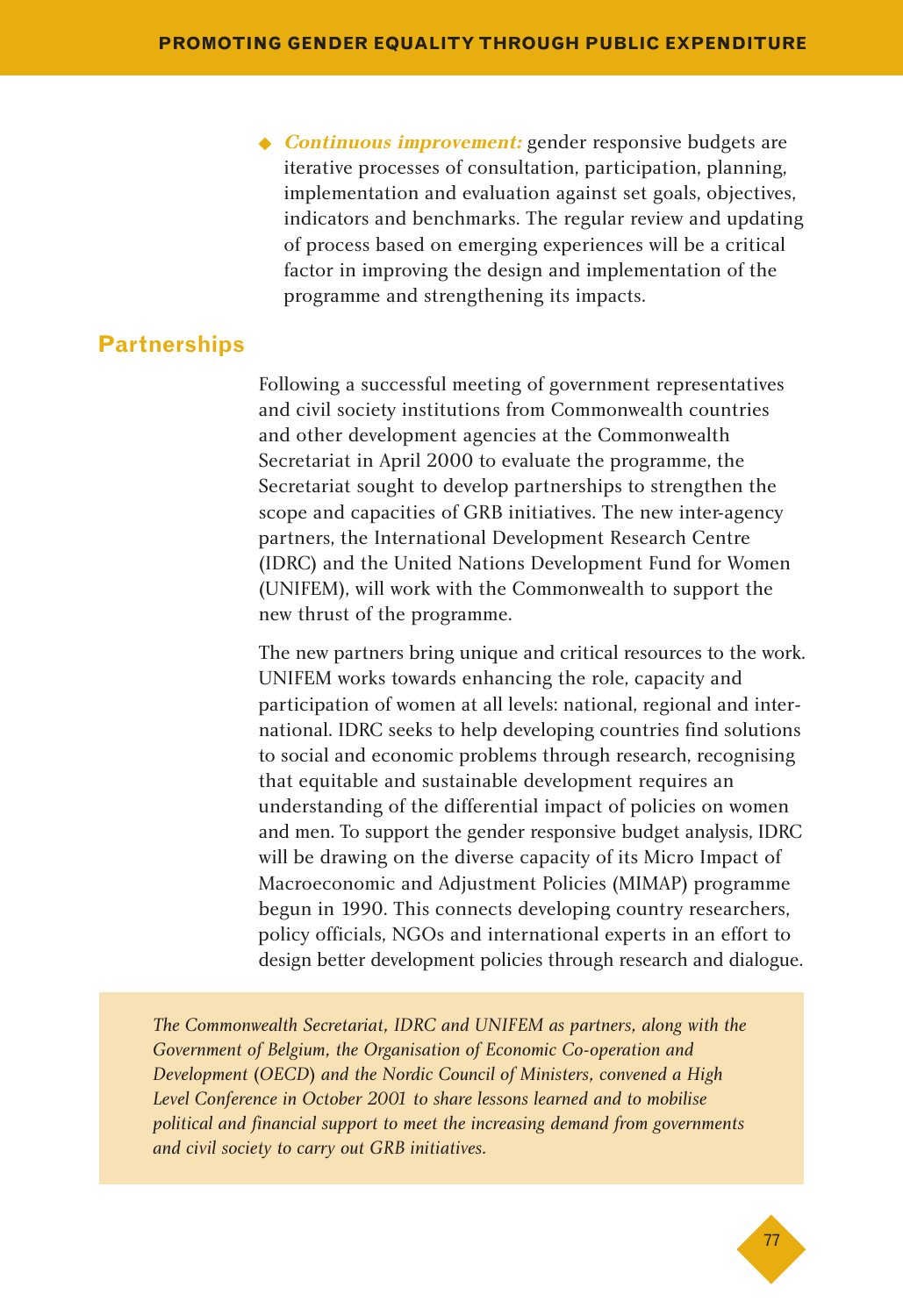#### **Programme Areas**

The programme over the short and medium-term will seek to concentrate on the following areas:

- ◆ **Capacity strengthening for governments** at different levels to enhance their ability to allocate public expenditure and collect revenue in a gender equitable way.
- ◆ *Capacity building for women*, including parliamentarians and local officials as well as women's organisations, to facilitate their understanding of economic issues towards their participation in budgetary processes.
- ◆ **Reorientation of national statistical systems** to gather, compile and analyse gender-disaggregated data for budgetary policy formulation and programme implementation.
- ◆ *Monitoring and evaluation* of initiatives through the selection of targets and indicators to assess budgetary inputs and outputs and their impacts on women and men over time.
- ◆ *Documentation* of the process and its results in an effort to encourage the sharing of good practices in countries across the Commonwealth and beyond.

As part of its international advocacy and inter-agency collaboration, the Commonwealth Secretariat will continue to share information on and solicit support for the programme with multilateral and bilateral institutions.

#### **Developing Tools for Revenue Analysis**

GRB initiatives were conceived as a set of analytical tools, a methodological framework and implementation strategy for use by governments to incorporate a gender perspective into budgetary processes. However, for pragmatic reasons, the initiatives have focused to date primarily on the expenditure allocations. Revenue tools are required for a better understanding of the possible gender impacts of revenueraising measures, as well as to complement work done on expenditure impacts.

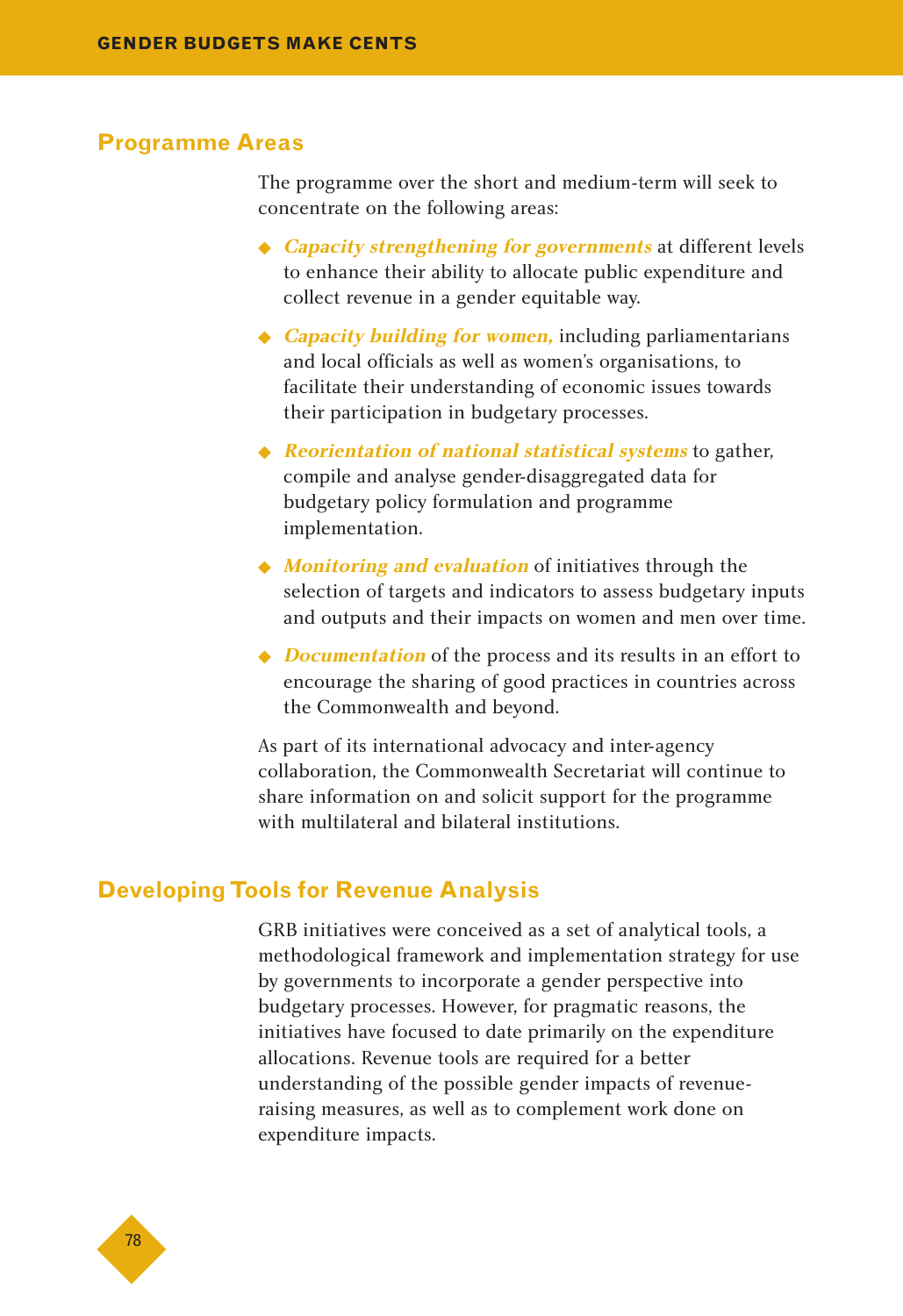Notions of gender in revenue analysis have been confined largely to distributional effects of tax regimes. Direct taxes, essentially personal income tax, fall more on men because of their higher enrolment in the formal labour force, more senior positions and higher incomes. Indirect taxes, such as valueadded or consumption taxes, have a greater impact on poor people, who spend a higher percentage of their income on consumer goods and thus end up paying a larger share of their income on such taxes. Indirect taxes have a greater impact on women because women are disproportionately represented among the poor and make proportionately higher contributions to household consumption budgets.

The development of revenue tools is expected to concentrate on:

**Direct/personal income tax:** Global income taxes are typically the source of gender bias. This can be in the form of marriage penalties, where couples filing joint returns incur a greater tax liability that if they filed as single individuals, or where tax on the second income in a household begins at a higher that the base rate of tax. Gender bias can also occur when all nonlabour income (from assets, savings, property or business) or tax expenditures (subsidies, deductions, exemptions or credits) are allocated to the male spouse only or not available to a married woman who is the sole earner.

*In 1991, Malaysia abolished the practice where the income of a married woman was automatically attributed to her husband unless she elected for separate assessment, and replaced it with a system in which husbands and wives are treated as separate taxable units with an option for joint treatment.* 

*In 1995, South Africa abolished the application of a higher rate for single persons and married women than for married men, and changed to a unified rate.* Source: Stotsky, 1996

> **Indirect/Commodity tax:** The current trends towards reducing trade taxes (liberalisation policies) and a demand for greater ease in collection has led to indirect taxes now constituting a

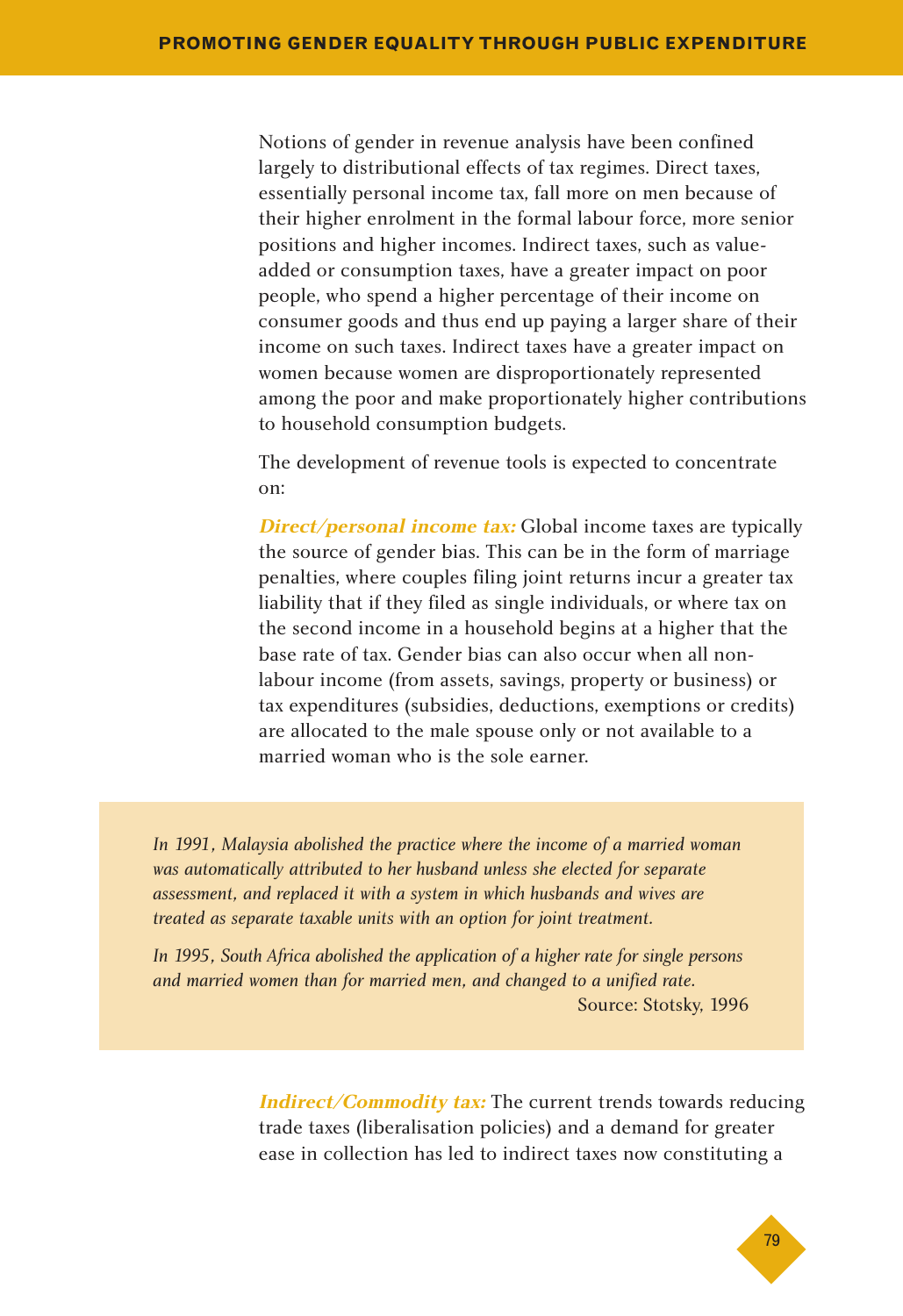larger percentage of tax revenue than direct taxes in many countries. While these taxes may seem to be gender-neutral as they are attached to products and services, they can have significant gender implications, given that women and men tend to use/consume different products/services, and also based on the way in which household income and expenditure is managed and distributed.

**User fees:** Since the 1980s the number of countries having implemented some form of user fee system has grown considerably and user financing of basic social services has become common practice in many developing countries. Governments have come to see user fees as an alternative to tax-based financing for a range of public services. Efficiency, effectiveness and even equity arguments have been made for applying these charges, yet supporting evidence is limited. There are, however, some disturbing indications from studies of the social costs (reduced utilisation of services among the poor and negative effects on well-being and health) resulting from the introduction of user fees (Esim, 2000).

**Other areas:** Other tax issues may be examined for possible gender impacts. These include corporate taxes, primarily the granting of incentives to certain sectors as opposed to others; the impact of globalisation, specifically the reduction in customs and trade taxes; and the debt crisis and the fiscal drain of debt servicing.

*Tax systems contain a wide range of taxes, including those on personal and corporate income, payroll, goods and services, foreign trade, wealth, gifts and inheritances. Several aspects of taxes are relevant to pro-poor and gender responsive budgets, including:*

- **1.** Distributional effects of the tax system: *What kinds of tax reforms are more beneficial for the poor, for women in poor households or other target groups? Does the tax system take a larger share of income from lower income (regressive) or higher income (progressive) quintiles?*
- **2.** The size of the tax base: *The base of taxes needs to be large enough to sustain support for key government programmes. The size and effect of tax cuts should be clearly articulated by governments.*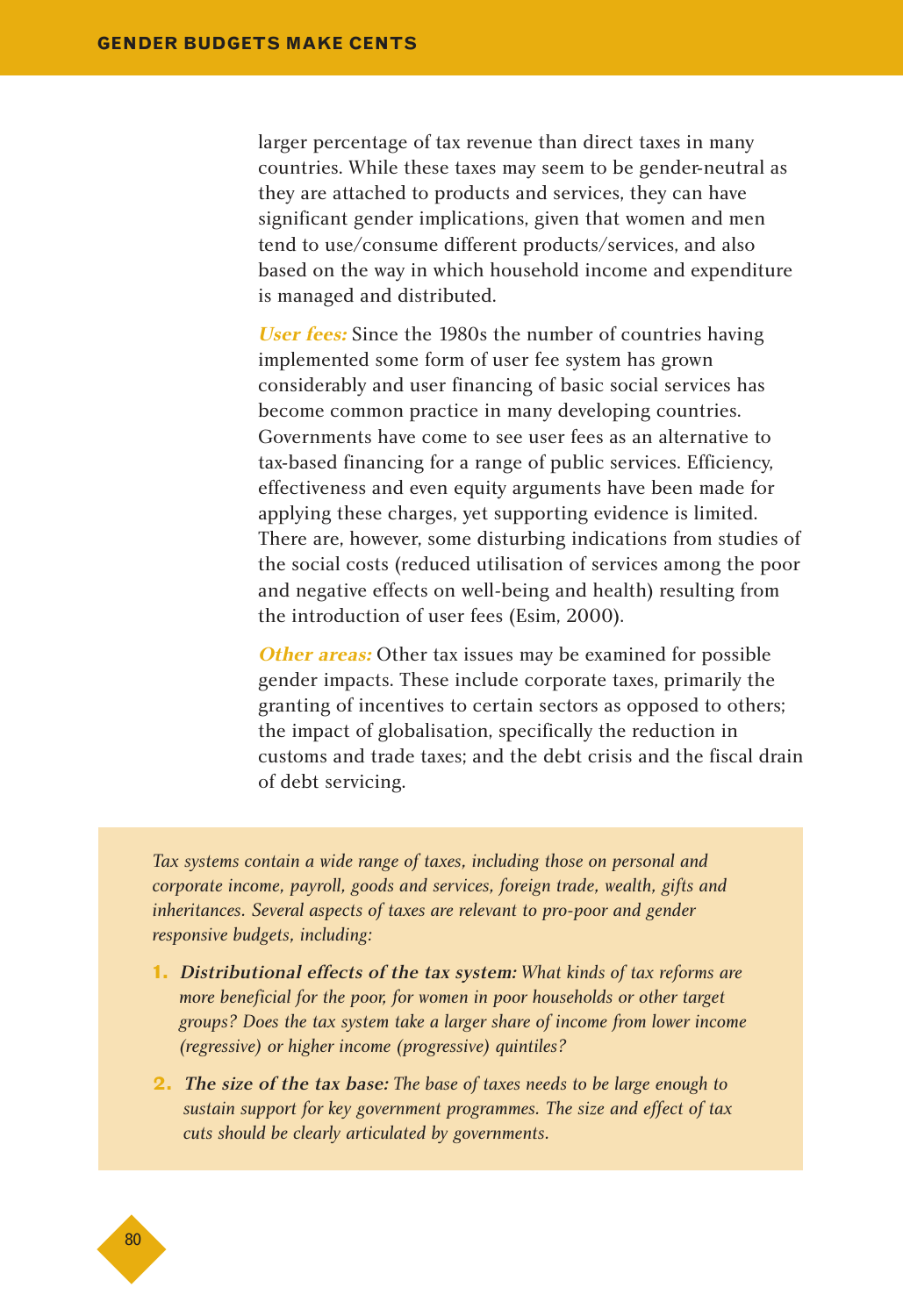- **3.** Tax structure: *There needs to be a balance between direct and indirect taxation and between taxes based on income, expenditure (consumption and investment) and resource use.*
- **4.** Tax administration: *The issues of tax compliance/avoidance/evasion, legitimacy of tax systems/corruption and impact of taxes are also relevant.* Source: Esim, 2000

# **Conclusion**

GRB initiatives provide a mechanism by which governments, in collaboration with lawmakers, civil society groups, donor and other development agencies, can integrate a gender analysis into fiscal policy and budgets. By integrating social and economic development policy, gender responsive budgets promote the complementarity of growth and equity, reducing areas of trade-off between equality and efficiency. They also strengthen governance processes and provide a strategy for promoting efficient and equitable economic policies as an integral component of national development.

Building on the experience gained from the programme in Commonwealth countries, the Commonwealth Secretariat seeks to consolidate the achievements and increase the implementation of GRB initiatives at the country level. It also seeks to complement work already done on public expenditure by developing measures and tools that can apply a gender analysis to taxation and revenue policies and practices within national and provincial budgets. This work needs to be undertaken in close partnership with other intergovernmental and development agencies and, at the country level, in collaboration with civil society groups, especially women's organisations and economic and social research institutes.

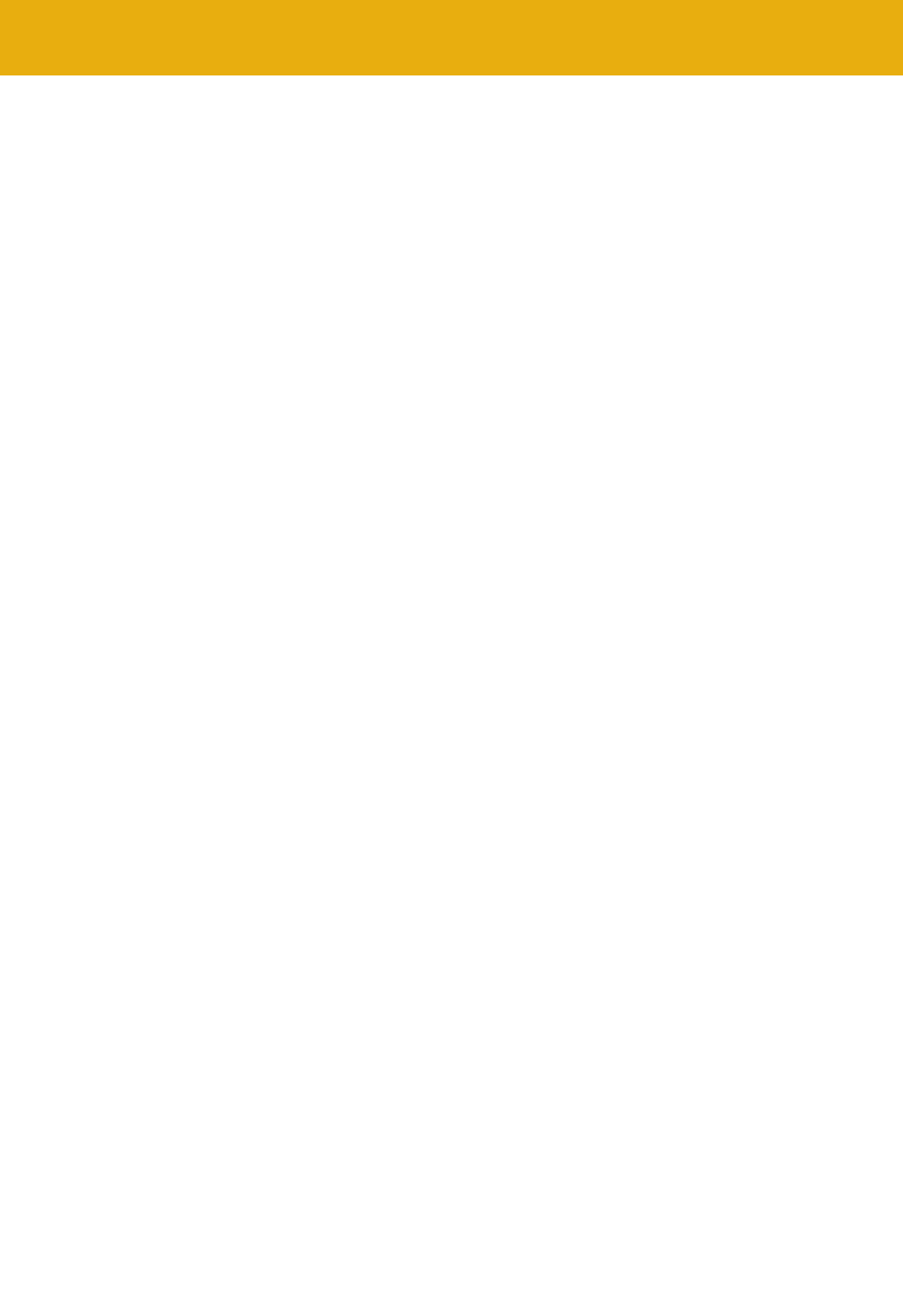# **A Global Assessment of Gender Responsive Budget Initiatives**

# *Debbie Budlender*

*At the time of writing, I had been personally involved in gender responsive budget (GRB) initiatives in more than ten countries, from playing a lead role to making comments on proposals or documents. Given this involvement, I have not attempted an evaluation. Instead, I have tried to provide an honest assessment of experiences and initiatives. The assessment inevitably draws more heavily – particularly in the more nuanced discussions – on the projects I was involved in or on those that have generated reflective material.*

*Many thanks to Diane Elson, Simel Esim, Guy Hewitt, Randy Spence, Imraan Valodia and Lisa Veneklasen for their useful comments on earlier drafts of this paper, to all the participants in the January 2001 inter-agency meeting in Paris for the discussion, and to Guy Hewitt for his never-ending encouragement and energy. I also thank all those named in the case study section who contributed information about different countries.*

# **Introduction**

The following assessment is based on a study of gender responsive budget (GRB) initiatives conducted in over forty countries in different parts of the world by the end of 2000. Pen-sketches of the different country initiatives considered are included as a separate section in this publication. These case studies are referred to in this section to illustrate different points.

The Commonwealth Secretariat commissioned the assessment as a planning document for their partnership with UNIFEM and IDRC. Its structure and the topics covered reflect this origin. It is organised as follows:

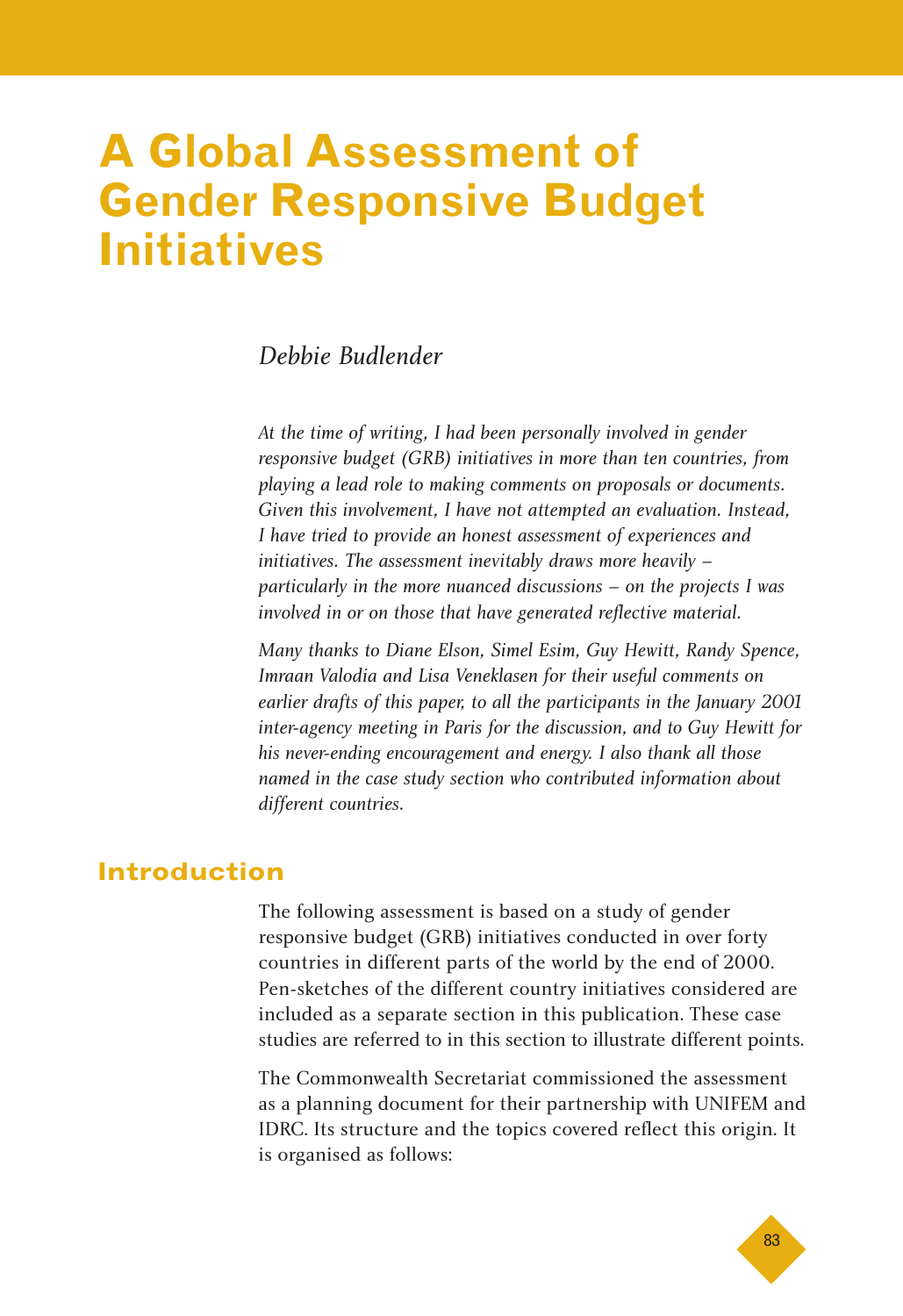- ◆ The first part discusses gender responsive budgeting as a strategy for mainstreaming gender into economic policy.
- ◆ The second part discusses the goals and objectives of different initiatives.
- ◆ The third and fourth parts discuss the roles of international agencies and country-level actors respectively.
- ◆ The fifth part talks about the differences between national and sub-national gender budget work.
- ◆ The sixth part focuses on implementation strategies.
- ◆ The seventh part discusses how GRB work intersects with other developmental programmes.
- ◆ Finally, the eighth part proposes some key considerations for the three commissioning partners and others who plan to support GRB work.

#### **A Strategy to Mainstream Gender into Economic Policy**

GRB initiatives interact with economic policy at two levels: the macro and the micro. On the macro side, budgets, as fiscal policy instruments, are one of the pillars of the macroeconomic policy of any country. On the micro side, the interaction is more a question of how gender is mainstreamed into the policies and programmes of the economic agencies of governments. The division is simplistic to the extent that the micro occurs within the confines of the chosen macro. Nevertheless, the division provides a basis for discussion. Others have written far more competently on broader economics issues from a gender perspective. This review concentrates on the links as identified in gender responsive budgets (see, Grown *et al.*, 2000; Elson, 1999).

Macroeconomic policy does not generally affect people directly. Instead it influences other levels of government policy which themselves have direct effect. The absence of direct linkages is one of the factors that makes dealing with macroeconomic issues difficult. Another is that, in Gita Sen's words, macroeconomics 'carries with it an aura of technical expertise and arcaneness that shrouds its purveyors in a thick veil of mystery'

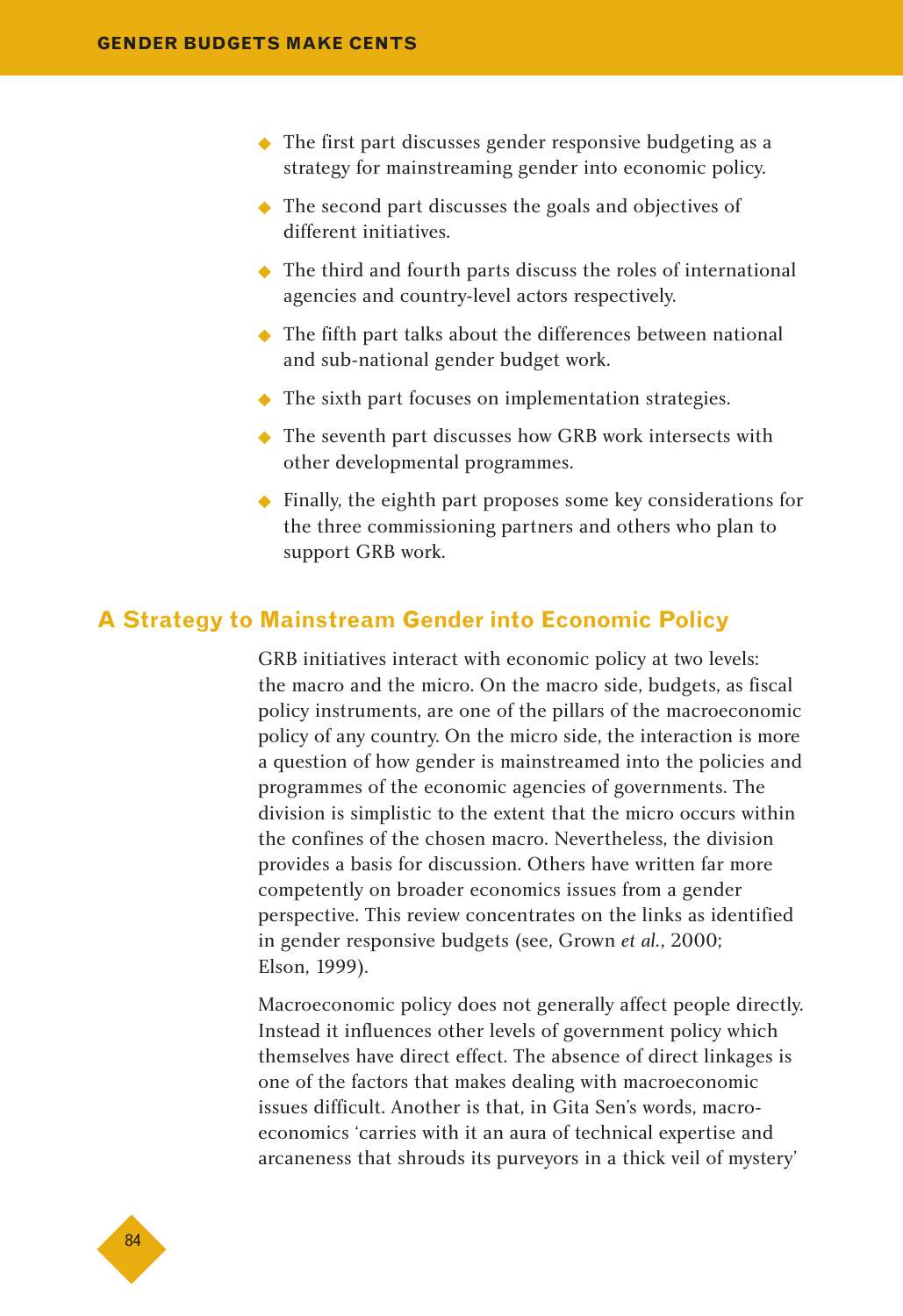(1999:12). This apparent impenetrability is also often associated with gender. Gender responsive budgets thus combine two seemingly obscure areas! Diane Elson (1996) suggests a third factor that makes mainstreaming gender in macroeconomic policy difficult. This is that the range of possible policies and instruments is wider than with other levels of economic policy and potentially more varied across countries than in most subject areas.

It was for some of these reasons that the Commonwealth pilot project on gender and economic policy focused on the budget. The original idea within the Commonwealth was to attempt to engender macroeconomic policy. Later the decision was taken to focus on a 'menu' of budget tools, which would engage economists, finance officials and other economic policy makers in a more practical way. Because the budget takes place annually, this would also allow for completion of the processes of analysis, problem identification, implementation of corrective measures, and monitoring and evaluation of impacts within a relatively short timeframe. Further, the project could be implemented at the country level with relatively modest resources.

The budget was seen as a pragmatic place to start work on engendering macroeconomic policy as gender concerns are more visible in fiscal than in monetary policy. For similar reasons, another body of work has begun to focus on trade as one of the more concrete manifestations of macroeconomic policies. Nonetheless, the GRB approach has been critiqued for focusing too narrowly on budgets without considering the wider macroeconomic picture. One part of this critique is that, by conducting analysis on a sectoral basis, the big picture is missed. A more fundamental critique is that, by not asking questions about the theoretical assumptions underpinning the framing of the budget as a whole, the exercises are reformist rather than transformative. So, for example, the critics would argue that one should rather focus on issues like macroeconomic models, debt, deficits and surpluses before looking at the use of resources within the existing 'envelopes' or sectors. Those involved in GRB initiatives are aware of these problems. In several countries there is an interest in how the parameters of the budget policy and priorities are determined. For example, in Tanzania there are plans to move beyond the budget office and

◆85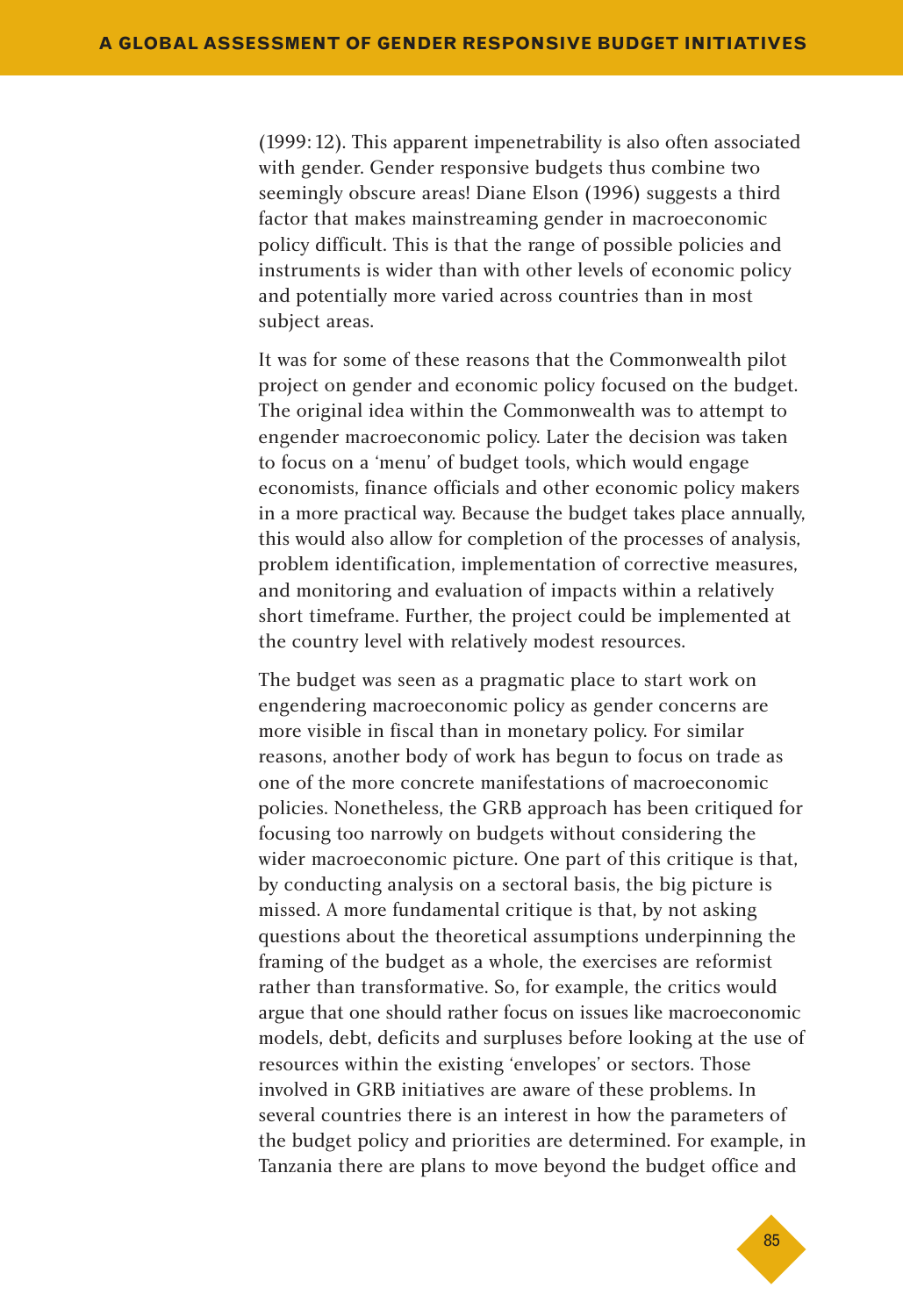to engage with other parts of the central financial agencies on broader fiscal policy issues.

At the micro-level, several of the initiatives have moved beyond the social sectors, such as education and health, to focus on the economic ones. In particular they have focused on agriculture and industry. One of the difficulties most gender specialists face in analysing the policies and programmes of economic agencies is that these agencies are, with liberalisation, more concerned with regulation (or deregulation) than with programme implementation. With this role, it is much more difficult for them to directly respond to gender and other social concerns. To date, little work has been done on the protective services, despite their importance in respect of issues such as gender violence as well as conflict and war more generally.

# **Goals and Objectives**

The goals and objectives of GRB initiatives differ according to country and the particular stakeholder's interests. For example, the Asia Foundation's motivation to support gender responsive budget work in the Philippines has a broad range of motives. After consultation with government and non-government stakeholders in the country, the aims were formulated so as to achieve more than simply ensuring gender responsive budgets. They were:

- ◆ To promote equity, efficiency and effectiveness in government policy and implementation;
- ◆ To promote accountability and transparency on the part of government and public representatives, and to minimise corruption;
- ◆ To inform and enhance citizen participation and advocacy, particularly for women, by strengthening leverage and tools for policy implementation;
- ◆ To encourage citizens' budget literacy and a level of comfort at tracing how much money was allocated to a policy commitment; and
- ◆ To contribute to the quality impact of decentralisation

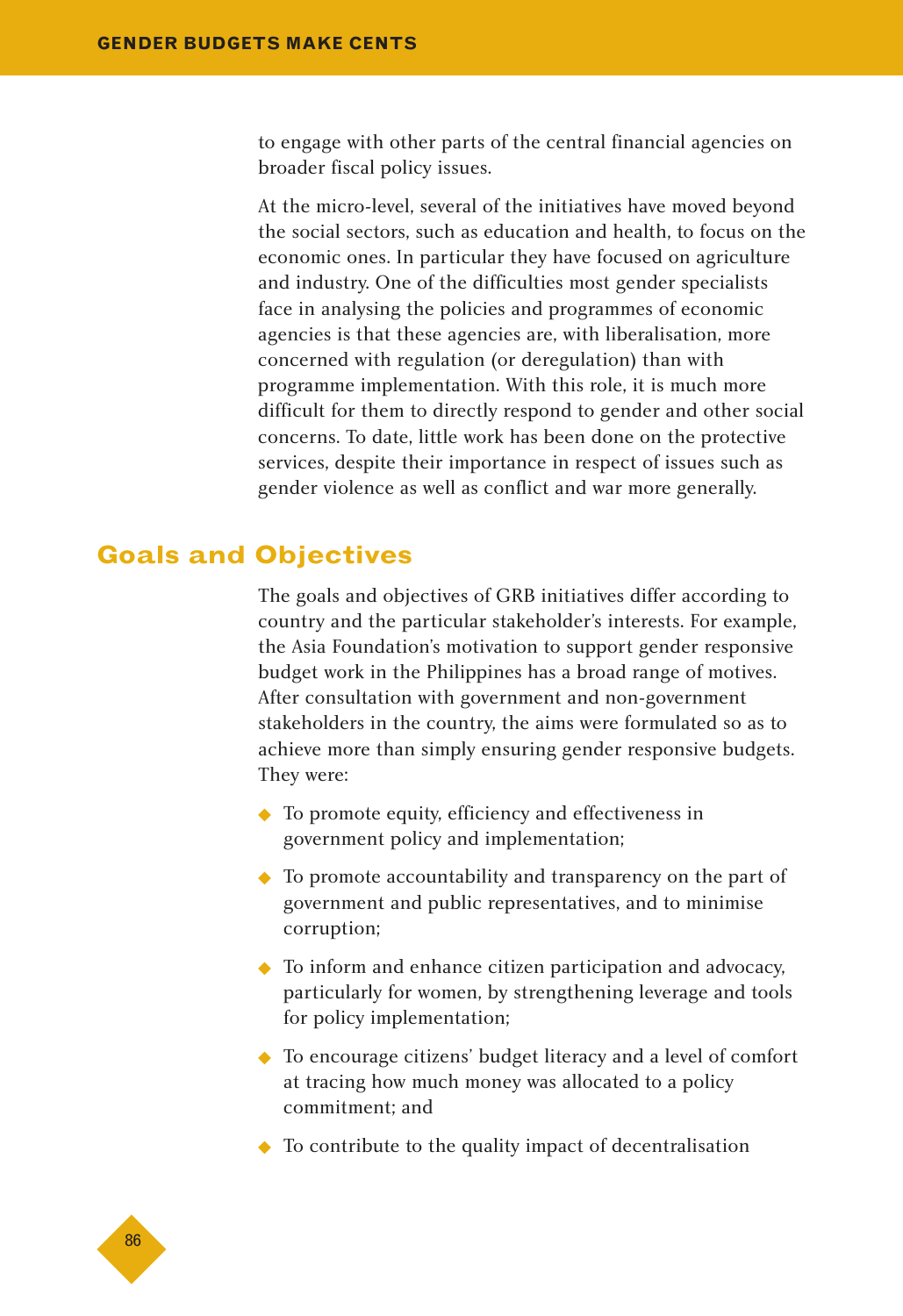through improved capacity by both officials and community groups.

The initial goals of the South African women's budget initiative, on the other hand, were:

- ◆ To develop an alternative set of values and principles which begin to prioritise the socio-economic needs of poor women;
- ◆ To provide a critical tool to monitor spending;
- ◆ To empower the Standing Committee to oversee government spending;
- ◆ To empower government to take responsibility for drawing up gender sensitive budgets; and
- ◆ To empower civil society to engage with issues that it has hitherto been excluded from.

A third example comes from UNIFEM, whose description of its interest in GRB initiatives explains how the work fits into each of the Fund's three priority areas. Initially, UNIFEM's support fell under the umbrella of the economic empowerment programme. Subsequent realisation that much of the work involved efforts to empower women's organisations and civil society to participate in policy-making processes resulted in a transfer to the governance programme. However, UNIFEM also sees the work in many countries as falling squarely within the human and economic rights focus (Carr, 2000).

The objectives of the Commonwealth's programme, to give a final example, are to improve the analysis by governments of the effect that budgetary priorities and allocations have on women, men, girls and boys, and to target expenditure and revenue policies in order to offset any undesirable gender-specific consequences. The project was considered a useful entry point to persuade economic policy makers to adopt a more gender sensitive approach. It was also seen as a way of institutionalising the Commonwealth gender mainstreaming approach to policy development and implementation in government (Hewitt and Raju, 1999).

These are only a few examples, but between them they give an idea of the diversity of approaches. Importantly, these examples

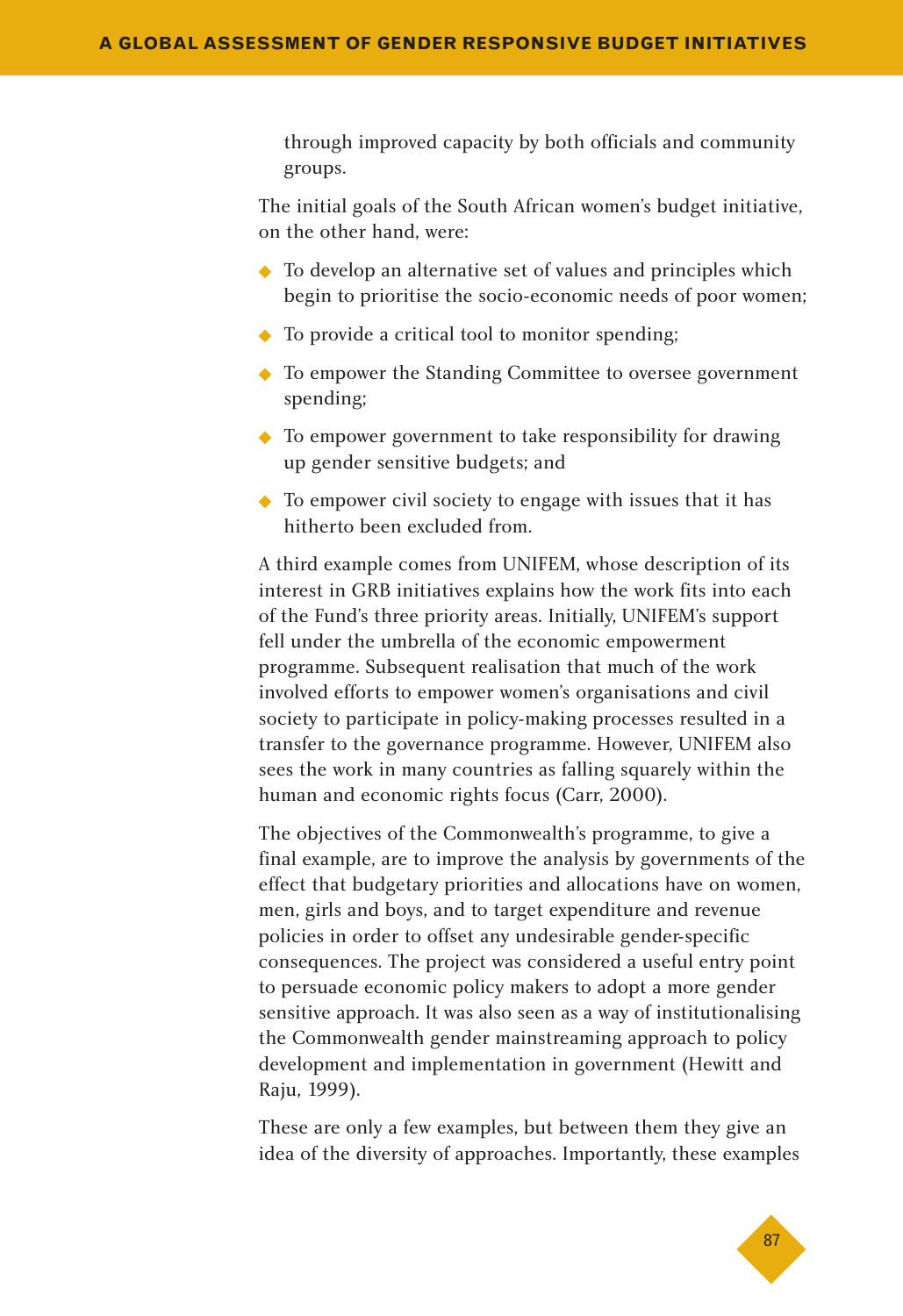emphasise that changing what happens within financial ministries is not the sole objective of the programme. The success of the initiatives should, therefore, not be measured only in terms of changes in budgets. The measures of success must, instead, be multi-dimensional.

Further, there are links – both positive and negative – between the different objectives. On the negative side, success in reaching one objective could retard success in reaching another. All budgets are about politics. Stated bluntly, there are those who gain from gender and other inequalities in society, and who are very satisfied with current patterns of resource allocation. Adding gender to other considerations ups the political ante. At present, some of the support for gender or women responsive budget initiatives reflects a welfarist perspective: It is done out of charity or in support of the vulnerable. So, for example, in some discussions around social security, government officials were quick to see the need for programmes to support widows, but slower to see the need to support younger 'able-bodied' women with their responsibilities of bearing and rearing of children.

On the positive side, the many objectives of GRB initiatives mean that they can be attractive to those who would not normally be interested in gender issues. For example, the initiative is able to engage finance and budget officials in a practical way as to how they can address gender inequality in their work.

Yet the question of determining where opportunities for engagement exist is not simple. For example, non-government objectives such as increasing participation in policy making, empowerment and transparency are far more likely to be achieved if the government is open to these ideas. It is no coincidence that many of the initiatives have occurred at a time of social change in particular countries that created more possibilities for their involvement. It could be argued that concentrating on where there are identifiable opportunities avoids confronting those places where the problems are most severe. On the other hand, efforts in a country like Uganda, where the Ministry of Finance is itself promoting many of the ideas, are far more likely to bear fruit. Pragmatism in this case is perhaps better than idealism.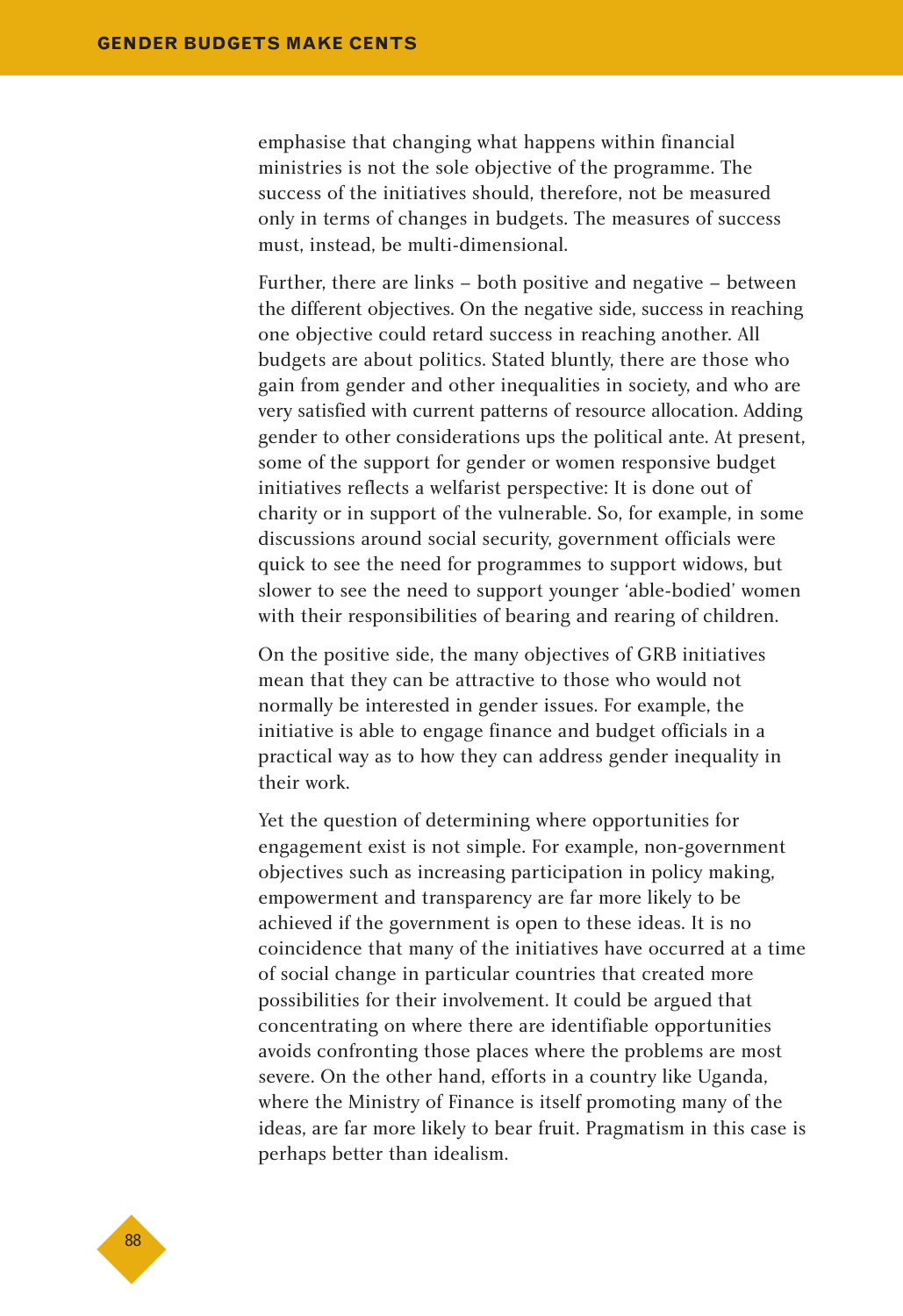Multilateral and bilateral donors have put governance and related issues such as transparency high on their lists of what the developing countries they support should be doing. When governments profess their own interest in these issues, it is not always clear whether they are doing so to please donors – at least verbally – or because they themselves believe in the benefit. In at least some cases, government officials will overtly or covertly resist taking steps to introduce proposed reforms, sometimes for very legitimate reasons. These include a lack of transparency by the same donors about their own operations. The difficulty is exacerbated by the fact that GRB initiatives are being promoted by international agencies.

*In one of the training workshops, when discussing the reasons for undertaking the exercise, an initial response from a participant was the very honest 'because the donors like it'. In another country, a consultant reported that one of the officials had told him that it was not worth spending much effort on gender responsive budget work as it was a passing fad: 'First it was socialism, then performance budgeting, today it is gender'.*

> McGee *et al.* (2000) reports similar cynicism among government officials about programme shifts of donor agencies, such as the World Bank's from the Comprehensive Development Framework to the Poverty Reduction Strategy Papers. For the officials concerned, the steady flow of new ideas and recommendations from the donors and their consultants usually means significant additional work that might well be later abandoned.

# **The Role of International Agencies**

#### **Multilateral and Bilateral Donors**

The country studies reveal that, apart from the partners involved in this initiative (Commonwealth Secretariat, IDRC, and UNIFEM), a number of multi- and bilateral agencies have supported GRB initiatives. These include the Swedish International Development Agency (SIDA), the Swiss Development Corporation, German Technical Cooperation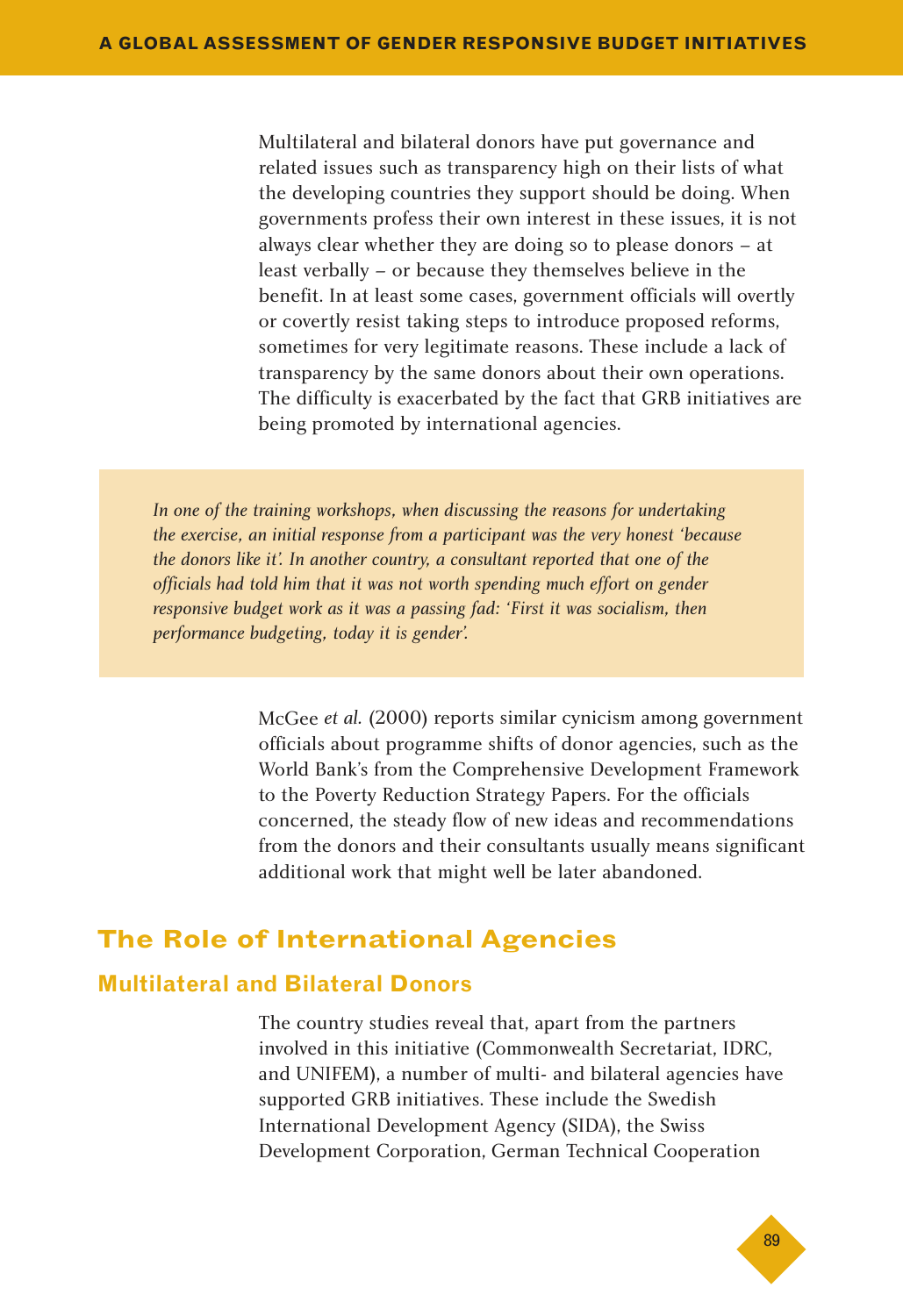Agency (GTZ), the UK Department for International Development (DFID), the governments of Denmark, the Netherlands and Norway, and UNDP. The World Bank has, in its gender publications, promoted the idea of gender responsive budget analysis, and particularly the models used in South Africa and Tanzania. The UN European Economic Commission also has plans to support work on gender and budgets and, in particular, to develop initiatives in Eastern Europe.

These agencies are not monolithic in their support for GRB initiatives. In several cases, the specific departments in the agencies that support such initiatives have reported opposition from their colleagues, and particularly from those in the economic affairs sections. Or, where there is support, it is for work that is limited in terms of scope and stakeholders. Within the World Bank, the new managing director, Mamphela Ramphele, was one of the initiators of the South African project and is keen that the Bank should learn more from the experiences. However, apart from a few exceptional individuals, real support seems unlikely to spread all that far beyond a smallish group of converts. In several countries, there are reports of misunderstanding, and sometimes outright resistance, to introducing gender into discussions of macroeconomics, or even the poverty reduction strategies. Where gender is introduced, it is often – as in the Vietnamese case – 'contained' in terms of sector and ambit.

Experience suggests a difference in the way that multilateral and bilateral agencies work on GRB initiatives. In general, the multilaterals seem keener to share information on the activities they are supporting. The bilaterals, on the other hand, are generally reticent. During the research for this assessment, funding agencies in at least two cases said they could not provide any information as it 'belonged' to those they funded. The argument is attractive insofar as it respects ownership. However, the lack of information sharing prevents the different initiatives learning from each other.

In addition to the bilateral agencies, in many countries international NGOs and development agencies make substantial financial and other contributions to projects. However, their contribution seems to be limited in respect of GRB initiatives.

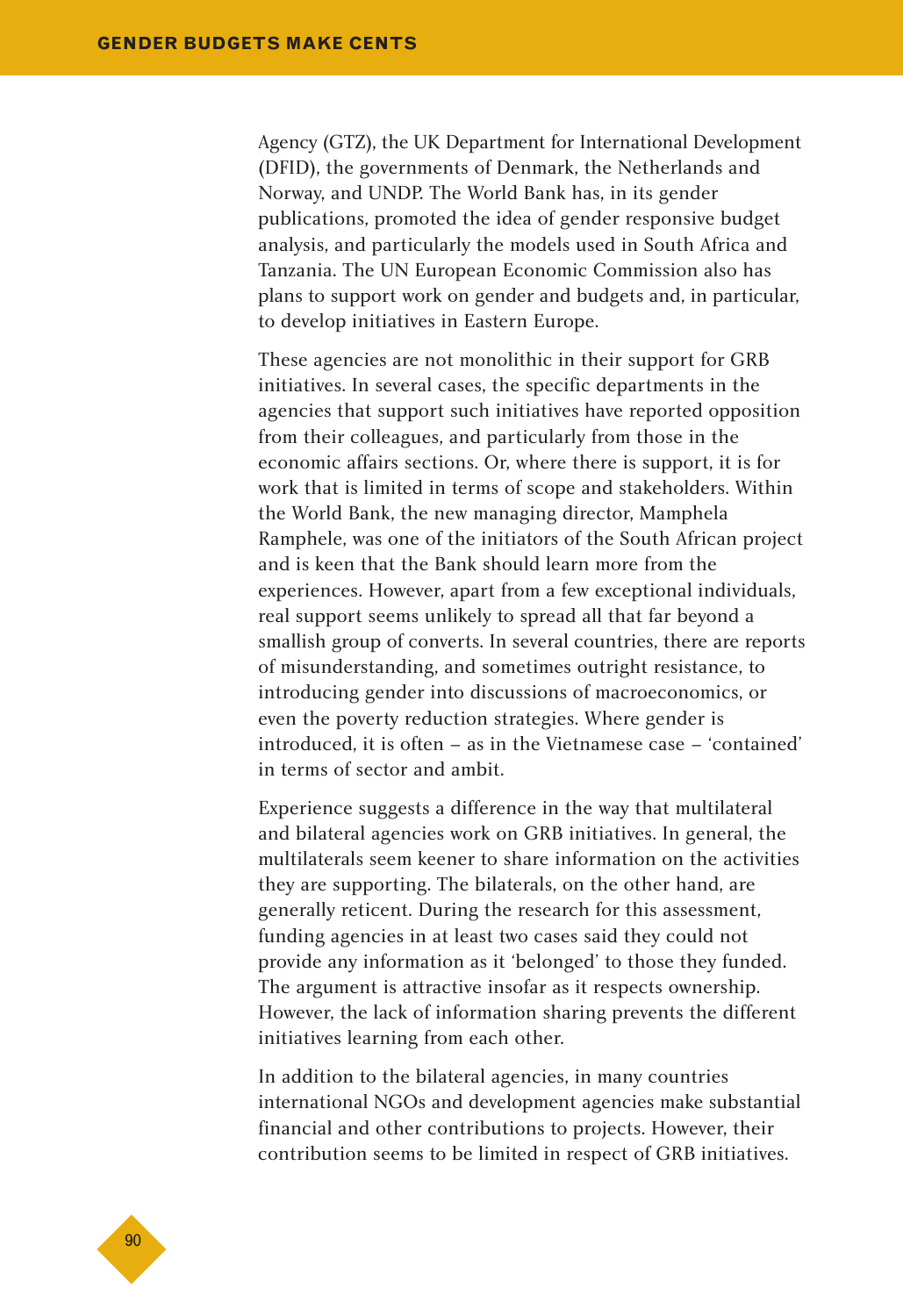The country profiles provide at least four examples. In South Africa, Oxfam/Novib and the Mott Foundation are loyal funders and the Ford Foundation provided support in the first year. In Mexico, the Ford Foundation provides support. In the Philippines, the Asia Foundation recently began a support programme that it hopes to expand to other countries. In Uganda, the Asia Foundation supported the Debt Network's workshop and Winrock International sponsored the agriculture exercise. The Ford Foundation also provides support to a far larger number of countries in respect of non-gender-focussed budget work.

The international NGOs and foundations are more likely to fund exercises that focus on civil society. Some bilaterals, on the other hand, have been fairly resistant to doing so. In some countries the country agreement may state that the donor agency needs permission from the governments to give money to non-governmental institutions.

#### **Challenges in Donor Financing**

Donor support has its drawbacks. One obvious drawback is financial dependency and the dangers this poses to programme sustainability. However, money is necessary if the exercises are to be anything beyond small, one-off interventions. Ironically, developed country initiatives are disadvantaged in this respect as there are far fewer donors active in these countries. But the very extensive role of donors in developing countries also introduces challenges for the budget initiatives. One of these is resistance among both government and non-government players to donor-driven initiatives. For many potential supporters of GRB work, the involvement of the World Bank could discourage participation because their perception of the nature of past Bank activities.

A second challenge arises in respect of methods commonly adopted in donor-funded initiatives. For example, in gender responsive budget exercises and in other interventions, workshops are a popular activity. One reason for this is that they are easily measurable in terms of logical framework planning. Workshops are clearly valid in that they are a good way of spreading new ideas to a group of people. They are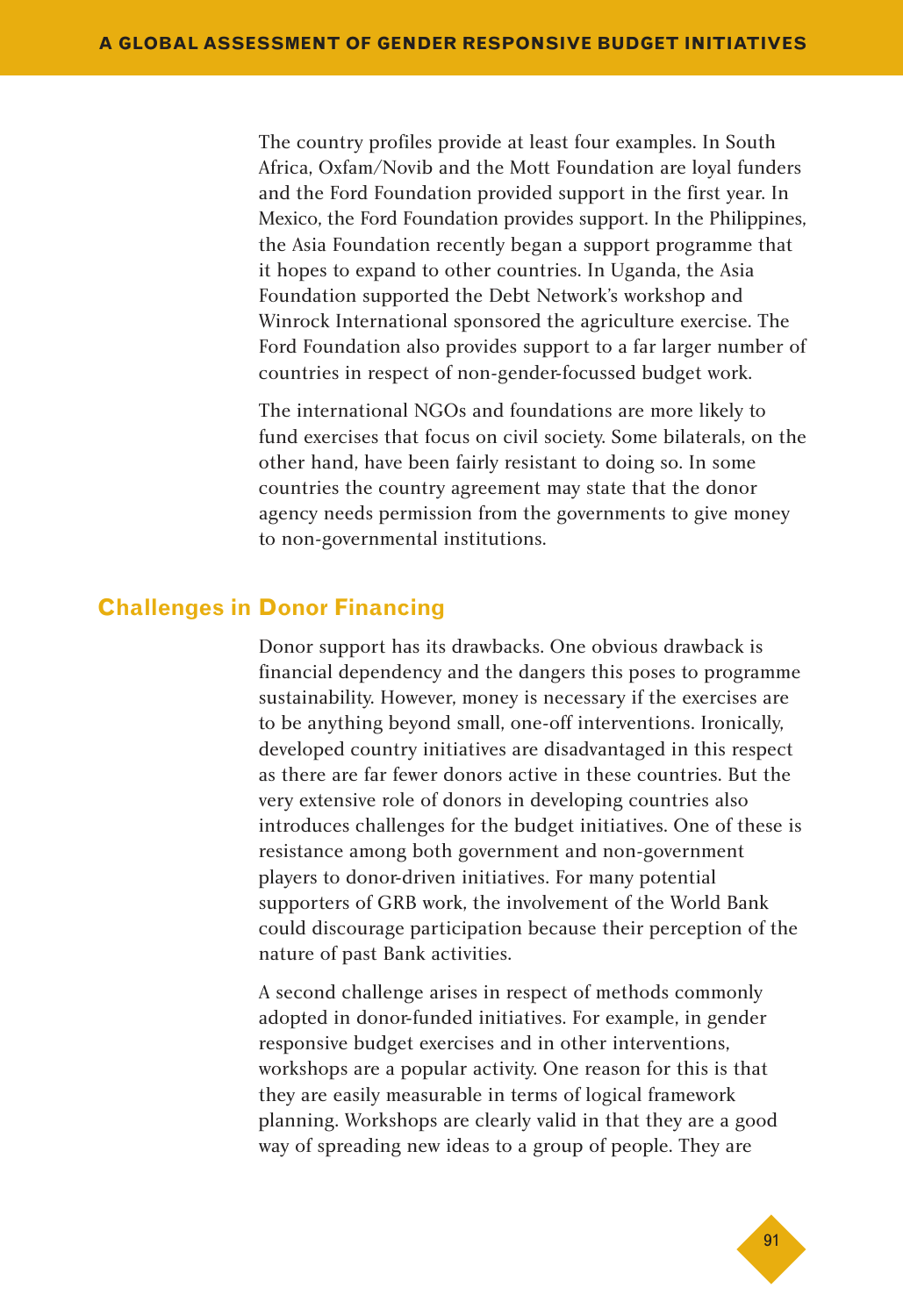particularly valid in the case of GRB initiatives, where one of the important first steps is often basic consciousness-raising around gender issues. However, in many countries the persistence of 'sitting allowances', or other payments to participants, raises questions about the motives of participants in the workshop. Particularly where civil servants earn tiny salaries, participating in workshops can be an end in itself.

There are also questions as to the difference workshops make in relation to what people do in their work. Changing mindsets is the first step, but the ultimate objective is to change what officials do so that things are better for citizens. In at least one country, a supportive high official has stated that it is now time to move beyond awareness rising to empowering officials with concrete tools and practical support.

Many of the GRB training exercises have attempted to respond to the 'output' concern by requiring that there be a concrete 'product', in the form of a report on findings by the different sectors participating and an action plan. In most countries this elicits questions about payment by officials who see this as extra work rather than part of their ordinary workload.

A third challenge arises in respect of consultants. Most bilateral and multilateral funding comes with the expectation that there will be external 'expert' technical assistance in addition to the funds. In some cases there is the further expectation that the experts will come from the funding country. Goetz notes that development agencies generally tend to value information from Western feminists and researchers more than that of women in developing countries. She draws an analogy between this privileging of certain voices and the privileging of economists and economics over development practitioners and theorists (Goetz, 1994:28). Both of these forms of privilege are important to remember in GRB work.

The potential for problems is heightened by the different positions in terms of power and money. On the financial side, the external expert is usually paid substantially more than their local counterpart, if there is one. In terms of power, the external expert will often have divided loyalties, particularly if the employing agency is the funder. But it can also be the case if the government or local partner is the employing agency, as the

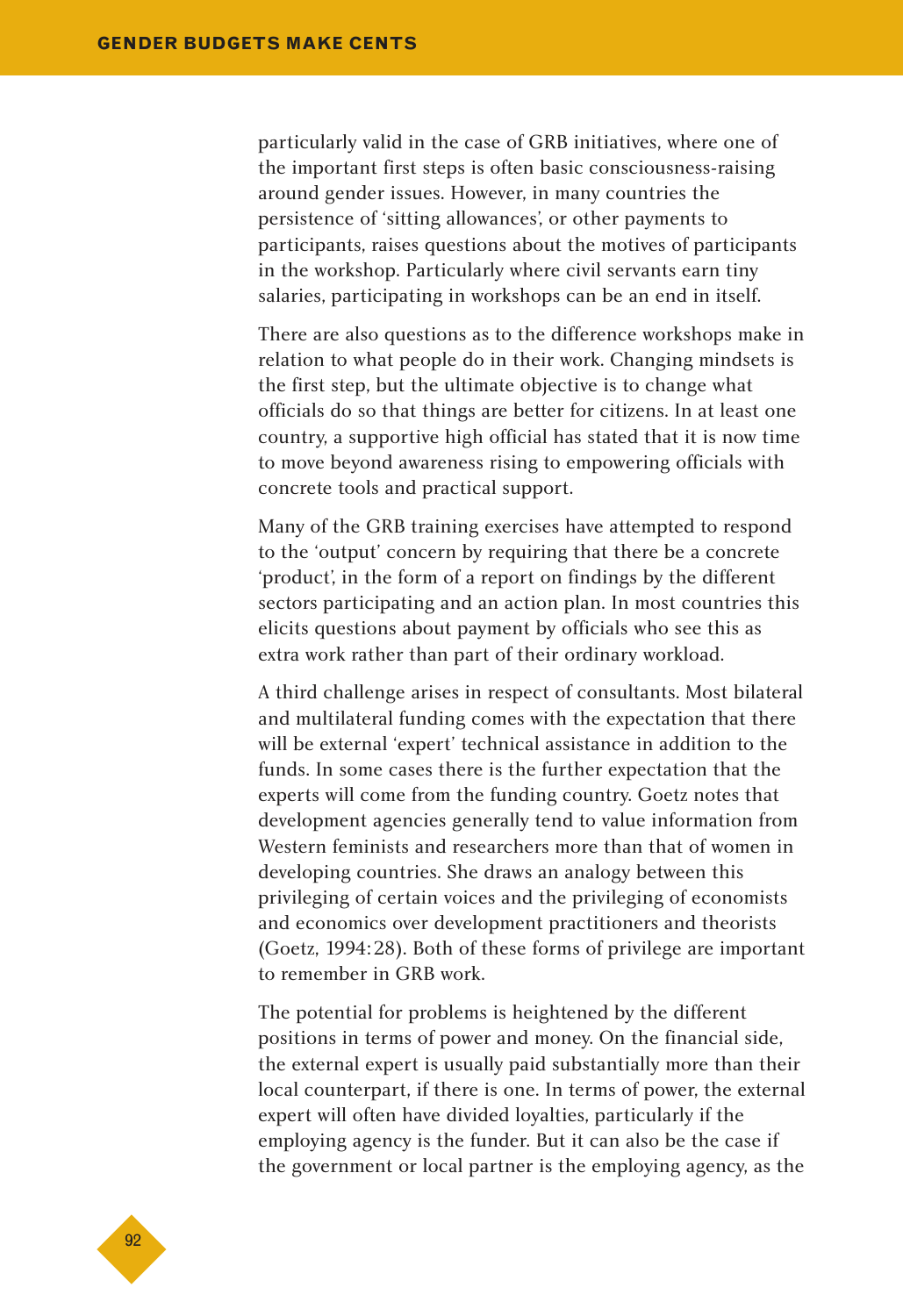influence of the funder may be evident behind the scenes.

There is also the issue of the capacity of the consultant. Evaluating expertise in an area like GRB work is extremely difficult. The work is still largely experimental, so there are no simple rules and tools to pass on. Budget work is also a very 'national' issue. While there are many similarities in the way budgets are prepared across countries, and multilateral and bilateral have attempted to standardise approaches, there are still important differences even in the basic format. There are further differences in terms of both theoretical and actual processes of budget making. Added to that are the political considerations.

An experienced 'expert' might know some of the questions to ask, but could also be blinkered because of exposure to other situations. Admittedly, in many countries few gender activists have knowledge about budget matters. On the other hand, they do have an understanding of the gender and political situation in the country. How to bring these different knowledge bases and experiences together optimally is not simple.

#### **Analysing Donor Funds**

There has been surprisingly little gendered analysis of donor contributions to country budgets. This is particularly surprising in countries where donors are responsible for very large proportions of government revenue. In South Africa, where donor funds account for less than 2 per cent of the government budget, there have been two analyses. The first formed part of the Fourth Women's Budget and the second was commissioned as part of the government's own development cooperation report. In Mozambique the work within government suggested that documents relating to donor-funded projects could be a rich source of information. In Bangladesh, too, budget analysis of donor funds seems easier than of other funds as donors are most interested in promoting new systems that tell them what is happening in respect of their contributions. However, in countries such as Tanzania, donor funds are among the last aspects planned to be included in new budgeting systems. Government officials have real doubts as to whether they will get access to the information they need.

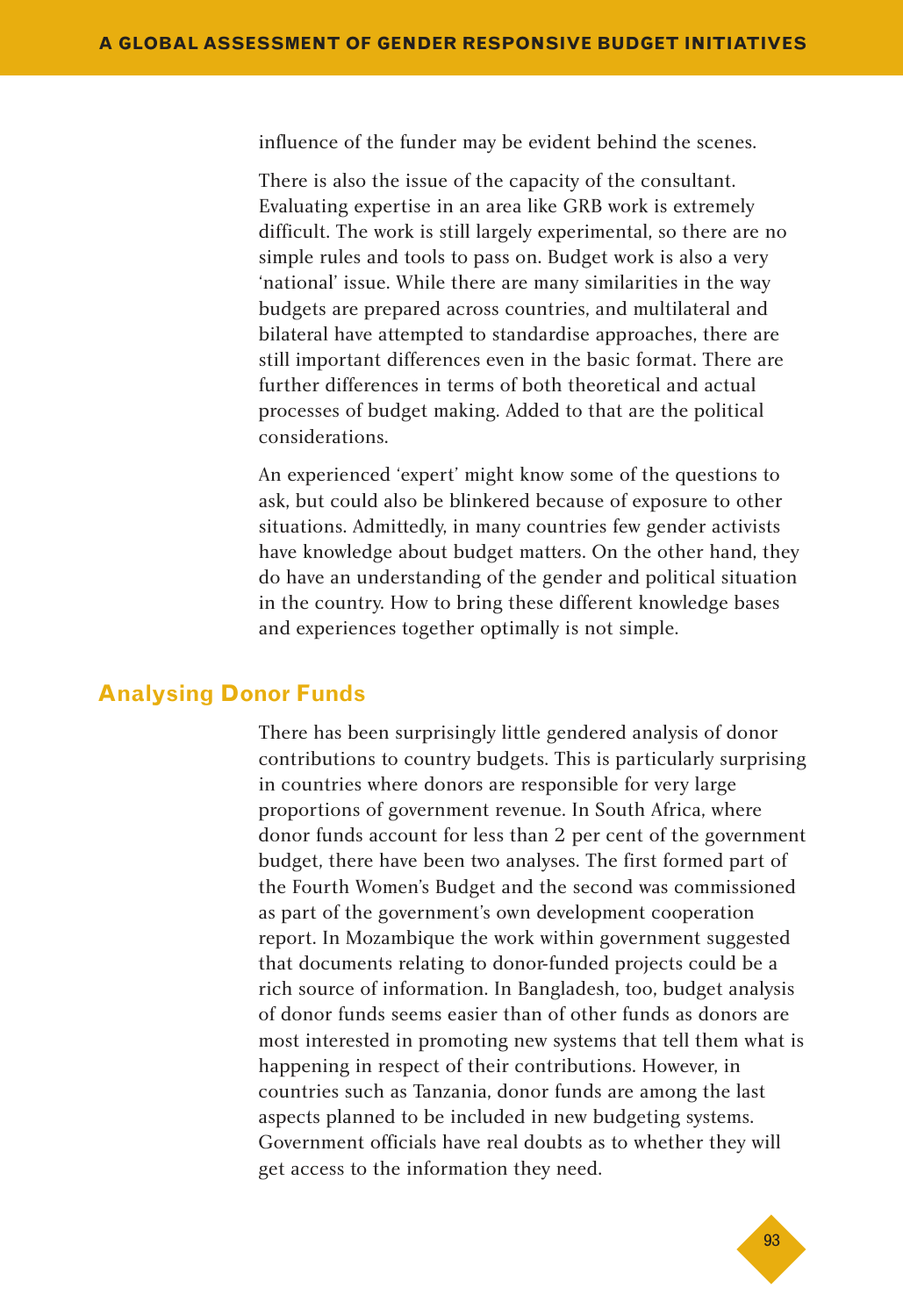The need to investigate donor funds is not simply about turning the tables. It also raises important questions about the government's own approach to budgeting. For example, in South Africa the research revealed that a senior Finance official felt that it was not necessary for government to provide much funding for the gender machinery as this area seemed to be a favourite of funders. More broadly, where donor funds form a significant proportion of the budget, how these are used and controlled relates directly to government and country ownership of their own development path.

#### **The Role of Country-Level Actors**

At the country level there is a range of different possible players and objectives. The following examination of the role of the different actors recommends that gender responsive budget initiatives should seek to engage as widely as possible.

#### **Government**

The government has been the main focus of the Commonwealth Secretariat initiative. And, within governments, the Ministry of Finance – and in particular the budget office – has taken the lead. At the same time, close involvement of the Gender Affairs Ministry has been encouraged in each case. The Ministry of Finance was allocated the lead based on its role in the budgetary process, its overall authority within all governments, and the desire to integrate gender concerns into the mainstream of government activities. The gender ministry usually supported the lead by finance, recognising their own lack of human and technical resources to coordinate the exercises. However, due to the absence of established working relationships between the two ministries, there have been tensions in some countries around a perceived sidelining of the latter. This tension can weaken the initiatives. Firstly, it means that the gender skills located in the Gender Affairs Ministry may not be fully utilised. Secondly, the involvement of this ministry facilitates civil society engagement as in many countries it is the part of government that is more used to working with NGOs.

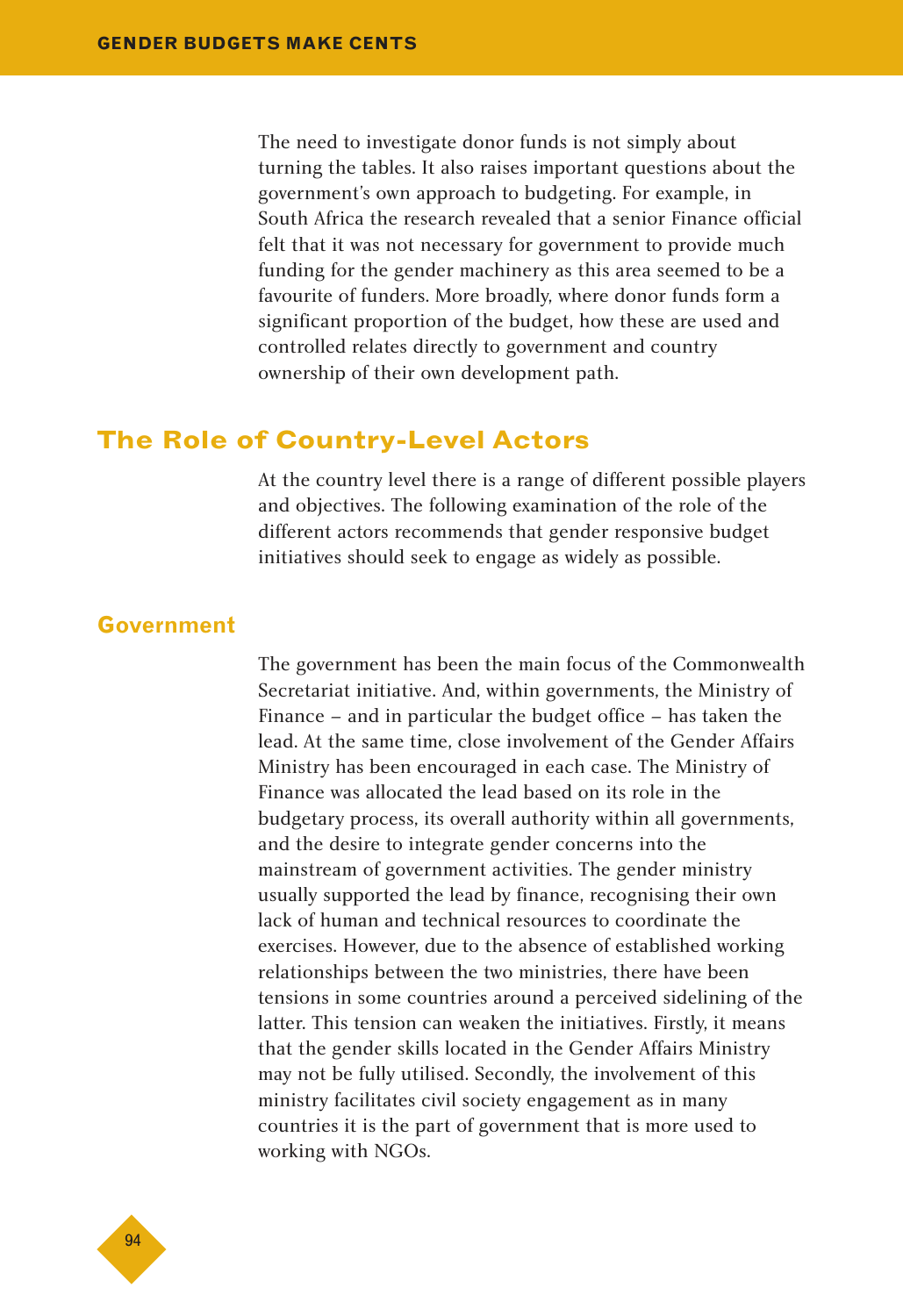*The Philippines is an exception to the general pattern in that their gender ministry, the National Commission on the Role of Filipino Women* (*NCRFW*)*, is the clear leader of the GAD budget* (*see country report*)*. However, even in this case, the NCRFW works hand in hand with the finance institutions. The Philippines experience speaks to the necessity of capacity building for staff of gender affairs ministries if they are to adopt the lead role.*

> Even where the Ministry of Finance plays a lead role, other ministries are often expected to have a significant part to play. Case studies reveal that most countries have adopted a sectoral approach whereby, at least in the early years, they focus on key agencies. Typically these include health and education, with agriculture a favourite third choice. The sectoral strategy is inevitable given that budgets are constructed sectorally. The choice of education and health is sensible. Firstly, they account for a large proportion of government budgetary expenditure. Secondly, they are generally acknowledged as having particular importance for women and poor people generally. Thirdly, there are many indications that these sectors have often been under attack during structural adjustment. Agriculture and industry are useful choices in emphasising that gender is not only important in the 'soft' social sectors.

> Both within the finance institutions and the sectors it is not always clear whom to target. Sen (1999) notes the shift in power from planning agencies to Ministries of Finance. Nevertheless, in some countries the planning agencies are still responsible for key budget decision-making, such as setting the overall budget guidelines. In Tanzania, the Tanzanian Gender Networking Programme (TGNP) recognised this early on and lobbied so as to ensure that paragraphs on the need for gender sensitivity were inserted into the budget guidelines document. Finance ministries themselves will usually be divided into different departments. Thus, although the GRB initiative worked initially with the budget office in Tanzania, there are now plans to extend the work to the departments that are responsible for macroeconomic modelling and for external resources.

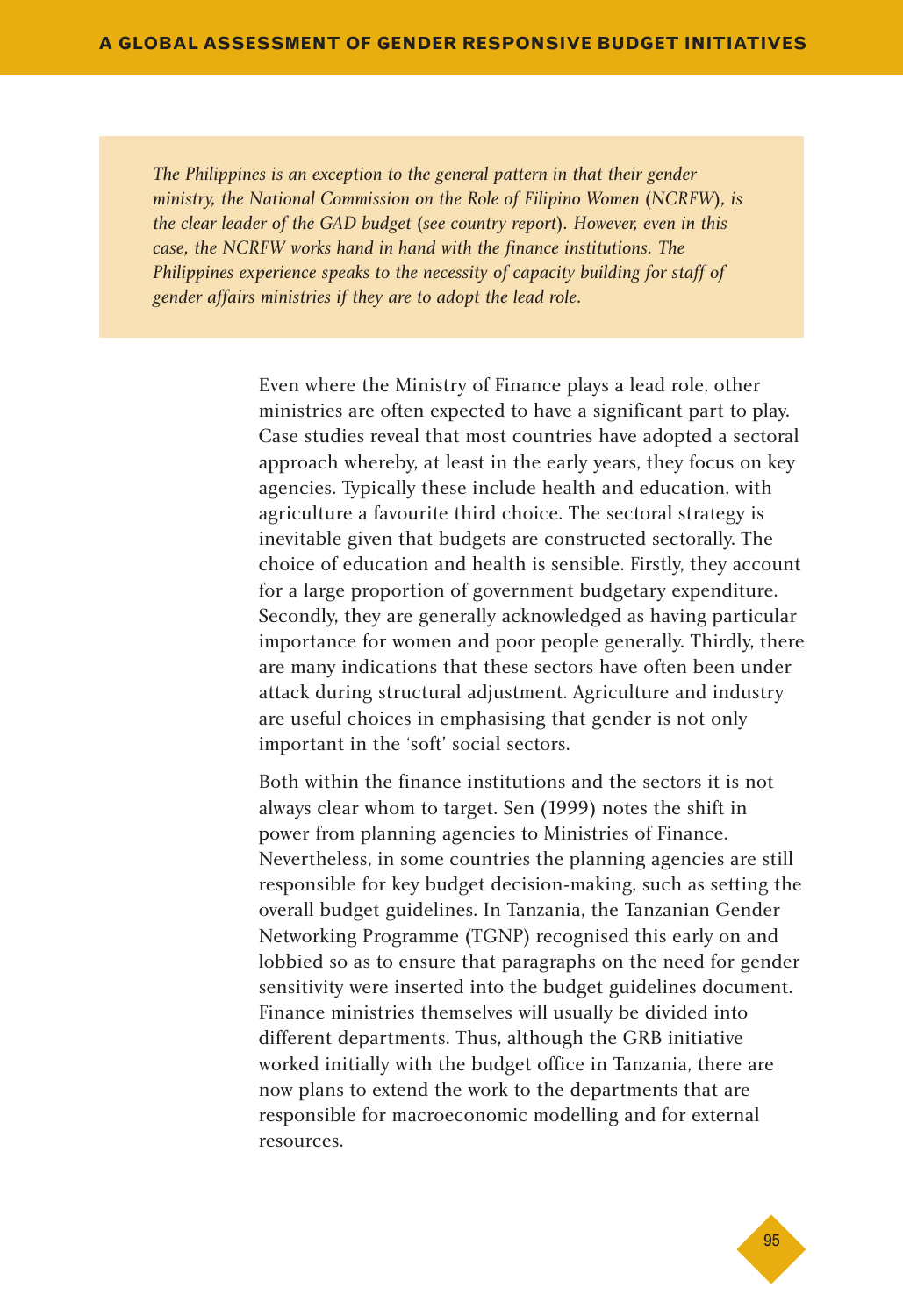Within the sectoral ministries there are variations in terms of who is responsible for budgets. There can also be differences between who has responsibility in terms of compiling figures (budget analysts), developing programme (planning officers) and who has decision-making power (accounting officers). In general, the exercises have mainly involved middle-level technicians such as planners and budget officials. These officials regularly report that, while they fully appreciate the value of a gender responsive budget, as decisions are taken elsewhere, the interventions need to gain the support of more senior officials. In the one hand, this argument almost certainly reflects an effort to pass the buck. On the other, it is invariably true that decision-making takes place in a number of different places. The daunting message for GRB work is the need to target all these different groups in terms of their roles. It may be more helpful to say that the top managers need to understand the need for supporting gender responsive budgets, while the technicians need to understand how to do them.

Further complicating the issue are internal government tensions. With the growing powers of Ministries of Finance, which are often seen as a conduit for restrictions and controls imposed by the multilateral agencies, there can be resistance from sectoral ministries to programmes emanating from Finance. Again, Tanzania serves as an example. In that country, the sectoral officials in many 'non-priority' agencies were unhappy about having to draw up detailed budgets. They felt these were futile because of the cash budgeting and the concomitant centralised decision-making within the Ministry of Finance and Central Bank, under the supervision of the International Monetary Fund (IMF).

### **Parliament**

Many GRB initiatives include among their strategies lobbying and training of parliamentarians, particularly women members, presentations at parliamentary budget hearings and preparation of fact sheets for use by parliamentarians. These strategies might give an appearance of tackling the pinnacle of power but this could be illusory. In many countries, by the time the budget is presented to parliament it is a fait accompli. A

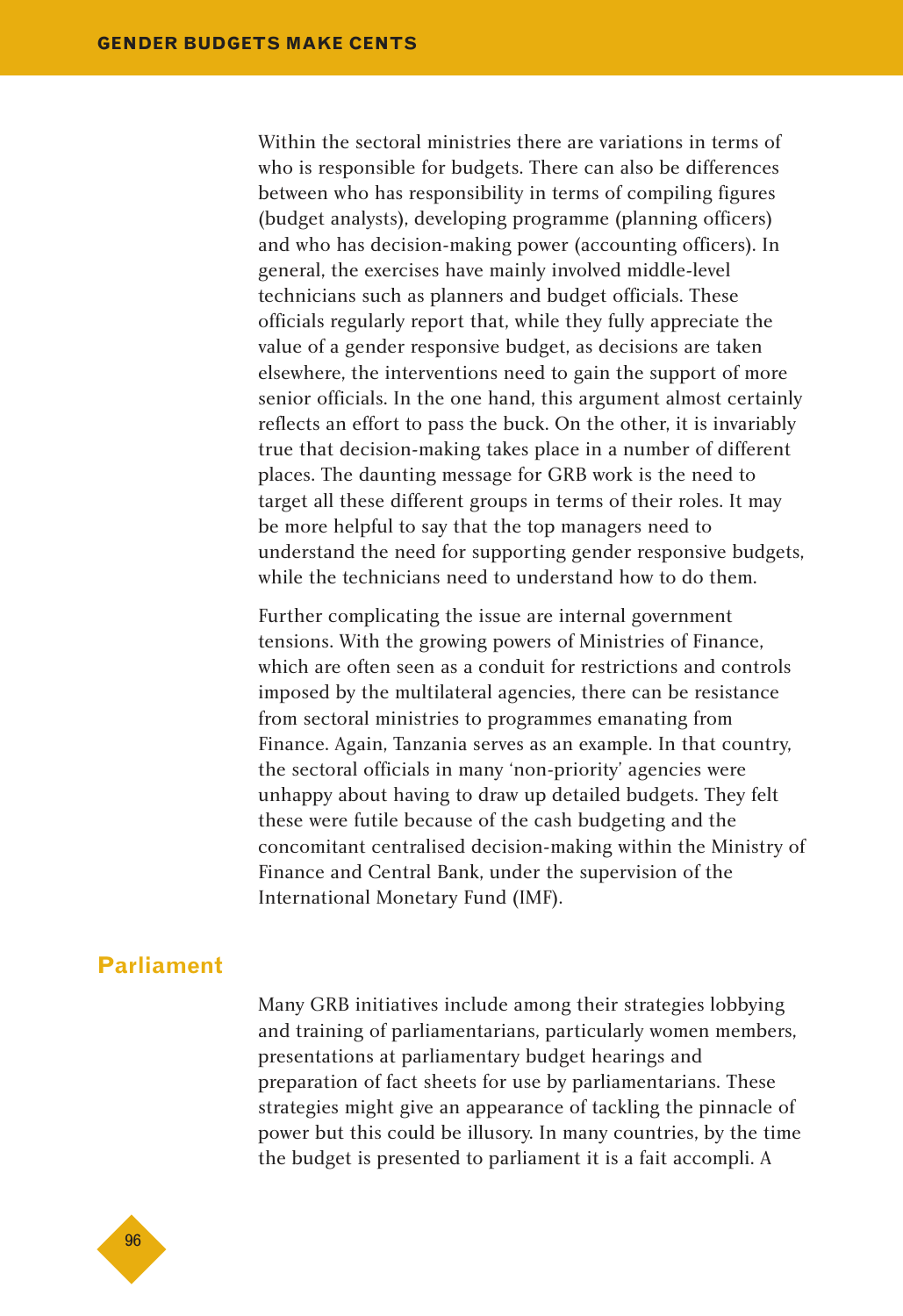1986 study by the Inter-Parliamentary Union (quoted in Krafchik and Werner, 1999) showed that in well over half the countries studied, parliaments did not have powers to reduce or increase expenditure and revenue. In some cases, spending commences almost immediately, if not before, the budget is formally accepted. In others, parliamentary powers to amend budgets are often limited in scope. In the Philippines, Senator Shahani, a gender activist, introduced the GAD budget resolution through Congress but Congress has had virtually no institutional role since.

Parliament has been an important actor in the South African and Ugandan initiatives. However, after initiating the project in South Africa, the subsequent role of parliament has been relatively weak although there has recently been renewed interest at both national and provincial levels. The weak role of parliamentarians in part reflects the power dynamics that result from different electoral systems and that can limit the potential for lobbying by women MPs. Uganda is a special case here in that the special interests caucus, which is dominated by women, represents the single largest organised group within the parliament. But in both the Ugandan and South African parliaments, participation in the budget initiatives depends heavily on a few key individuals.

Switzerland provides an example of a country in which public representatives currently have an exceptionally high level of budgetary power, which is now being severely reduced with the introduction of New Public Management. In many other countries moves to similar systems of public management are increasing the power of officials in exchange for performance contracts. Such systems will work against calls for increased parliamentary powers.

Krafchik and Wehner (1999) describe the tension as one between 'technicality' (i.e. the bureaucrats) and 'democracy' (the legislature). Without going deeper into the argument, the lesson can be drawn for GRB initiatives that they need to target the bureaucracy as much as – if not more than – the legislature if they hope to change budget policy and outcomes. There are some suggestions that the multi-year budgeting being introduced in many countries (for example, in the form of

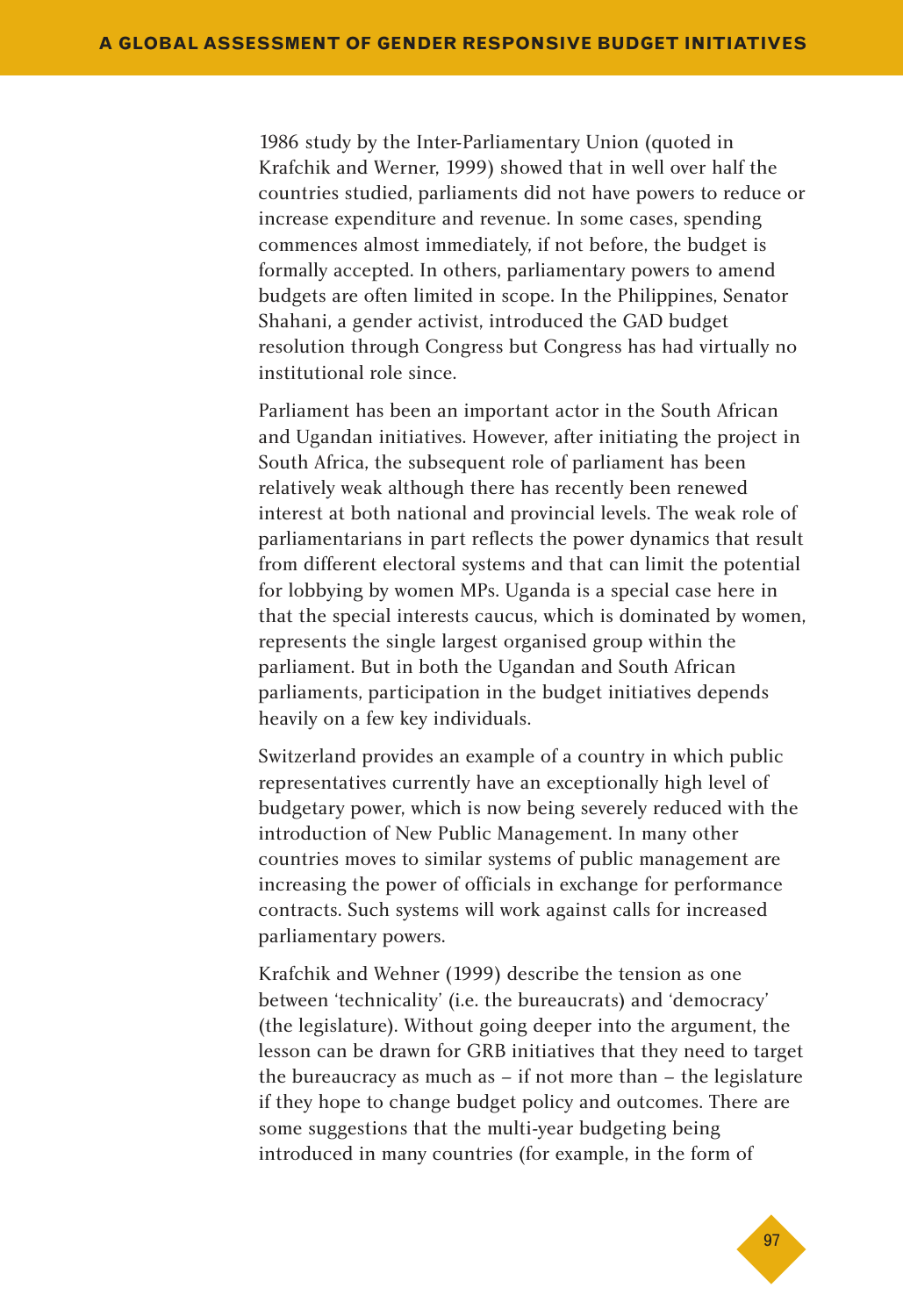medium-term expenditure frameworks) will provide greater opportunity and time for parliament and civil society to influence government budgets. In most cases these initiatives are too new to allow for any judgement of the future possibilities.

#### **Civil Society**

The Australian GRB exercise is often cited to illustrate the limitations of these initiatives if civil society is not involved. Daram Ghai argues that, more generally, a reason for the limited action by states to implement international and other policy commitments to gender and development is the weakness of public pressure (in Goetz, 1995:ii).

Civil society participation in GRB initiatives is facilitated by a broad common purpose of actors inside and outside government. So, for example, in the South African, Ugandan and Tanzanian initiatives the non-government exercises see themselves as supporting their government's agenda, but pushing a little faster and harder in the directions espoused in their policies on gender equality. In the Philippines, the NCRFW was welcomed as a participant in the Asia Foundation exercise as civil society participants see eye-to-eye with the Gender Affairs Ministry officials.

The analytical approach commonly adopted in many GRB exercises also works best when there is broad agreement between government and those in civil society conducting the analysis. The approach moves from:

- ◆ an analysis of the situation of women, men, girls and boys in a given sector, to
- ◆ an assessment of the extent to which a policy addresses the (gendered) situation, to
- ◆ an assessment as to whether budget allocations are adequate to implement the gender responsive policy, and finally to
- ◆ the monitoring of whether and how the budgets are spent and policies and programmes implemented.

This approach will not proceed as far as the budget stage if the policies are found to be inadequate in the second step. When

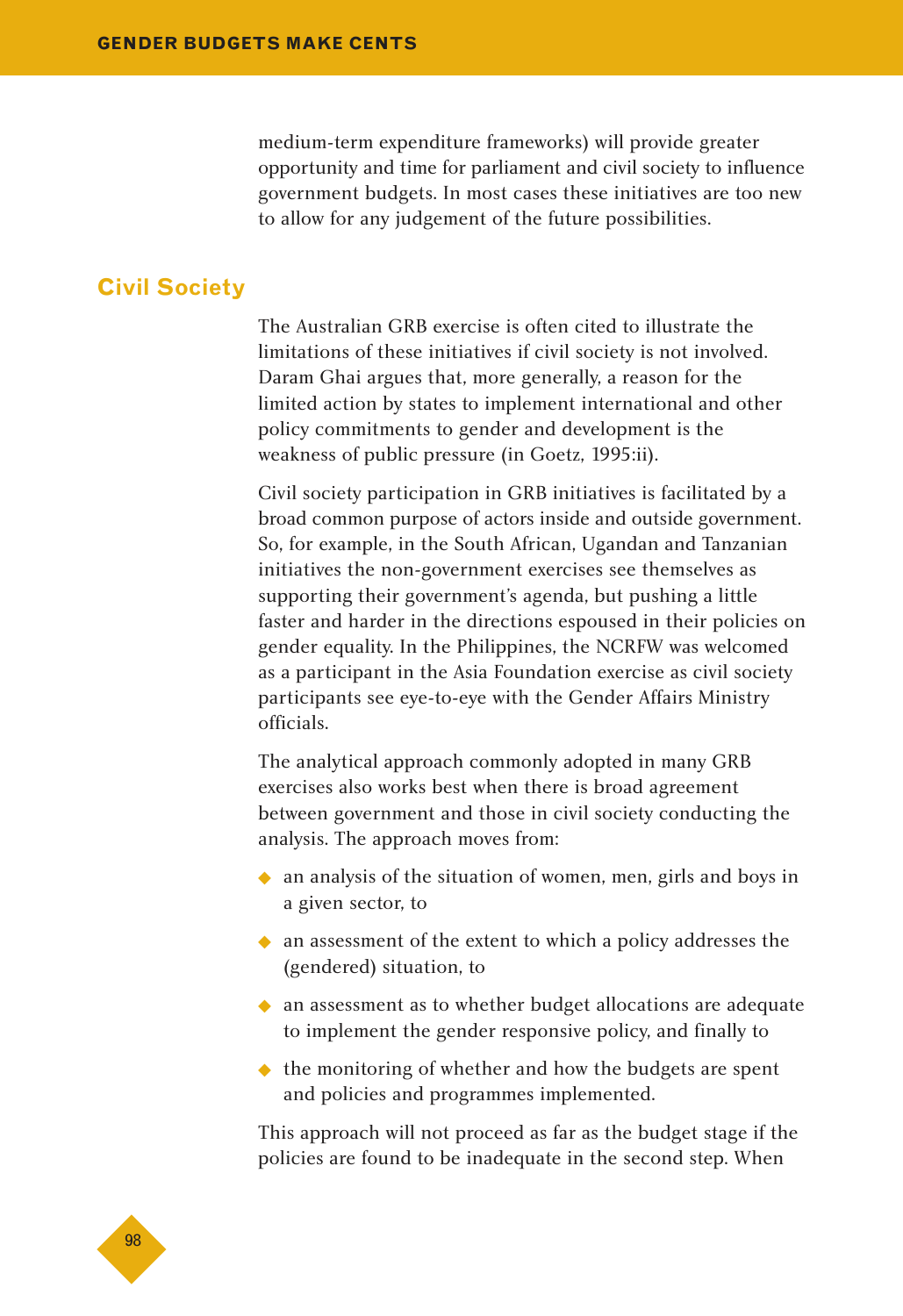those organising an initiative are questioning government policy, a budget focus at this level is inappropriate.

From within civil society, it is usually NGOs who take the lead. Very often these NGOs are comprised of middle-aged women who are contemporaries of those in government. This facilitates partnerships. Some of the initiatives have drawn on academics to assist with the research, or even training.

*The term 'NGO' is broad and obscures important differences between the actors across and within countries. In South Africa, for example, the two core NGOs are policy research organisations. In Mexico, the core NGOs are a policy research organisation and a women's organisation. In Tanzania and Uganda, it is women's or gender organisations that are leading. In the Philippines, the civil society initiative involves two local women's organisations, one 'mixed' people's organisation and a national gender network. Each of the different types of organisations has strengths and weaknesses. Initiatives are probably most successful when the core organisations are able to link up with other 'types' of civil society organisations that complement them.*

> In Tanzania, the NGOs have worked particularly closely with government on the latter's GRB exercise. One of the more strategic decisions was to allow TGNP facilitators to attend the regular training for budget officials on the new medium-term expenditure framework. By being exposed to this training, TGNP gained important knowledge about how government works and were thus better able to design their training to coincide with this. However, such close collaboration of NGOs and government is not found in many countries. In Tanzania it is the result of trust that was built over time. While governments are often suspicious of NGOs, NGOs similarly often have hesitations about engaging too closely with government. For example, Razavi (1997) points to scepticism among some gender activists about the ability of government bureaucracies to address gender issues adequately. Further, NGOs are concerned about cooption, loss of critical distance, and being used by government or donors. The Tanzanian case study notes TGNP's concerns about this issue (see country profile).

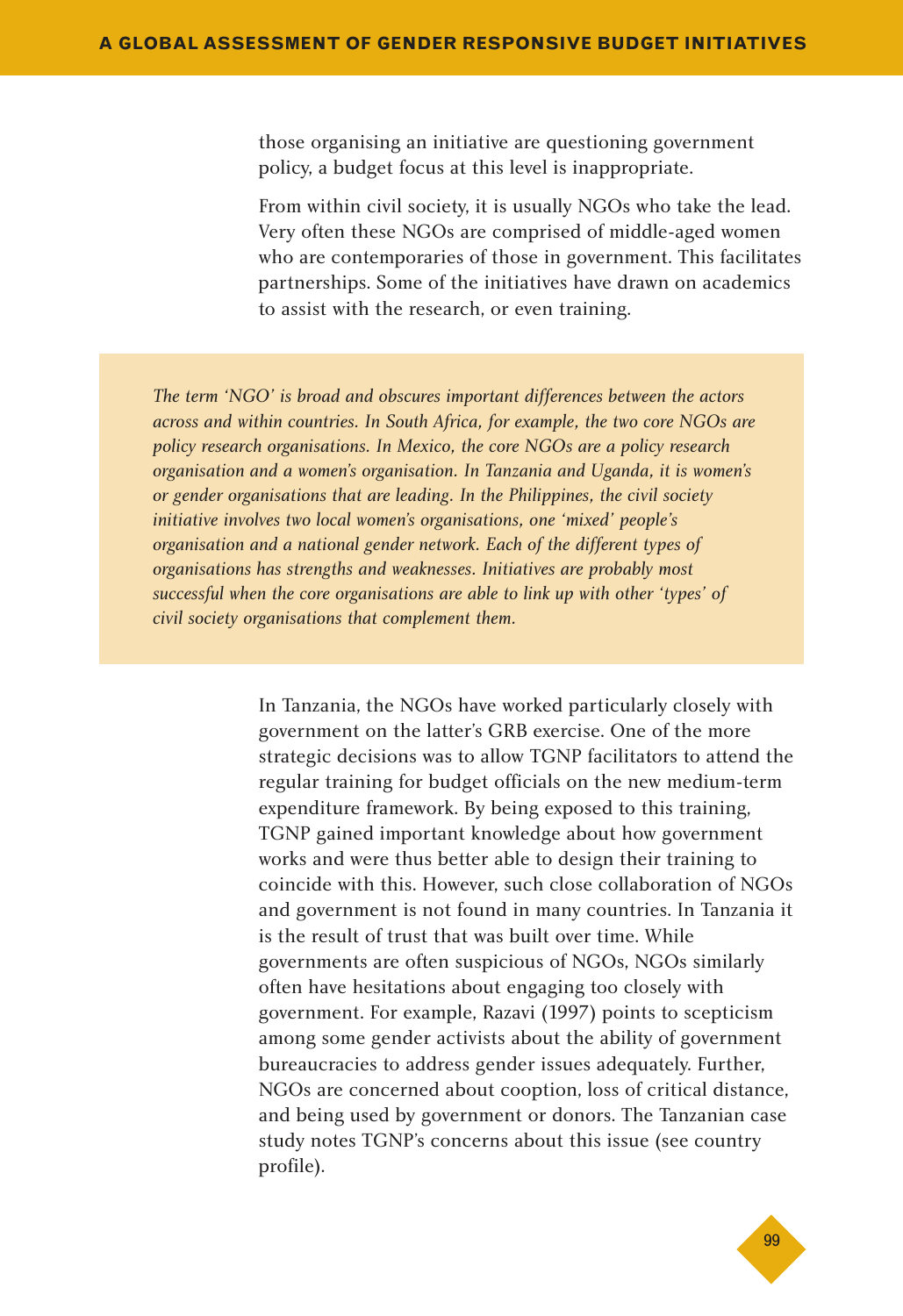#### **The 'Grassroots'**

Few initiatives have succeeded in reaching the 'grassroots'. It is perhaps naïve to expect that grassroots and poor people, usually unorganised or marginalised, can easily be reached and motivated to participate in these initiatives. In general it is the local level initiatives that have gone 'deepest'. The Tanzanian and Uganda initiatives have obtained information from and discussed issues with ordinary people. The proposed Karnataka initiative in India hopes to build on past participatory work, although their direct 'clients' will be local women leaders. Similarly, the Asia Foundation initiative works with locally organised women and leaders. The South African development of economic literacy materials is intended to assist communitybased groups in using the techniques and learning of gender budget analysis and advocacy.

A recently launched People's Budget process in South Africa raises questions about whether one will ever get broad-based support in using the approach of the Women's Budget Initiative. The new initiative is a collaborative effort of the Congress of South African Trade Unions, South African Council of Churches and South African NGO Coalition. The initiators have taken a conscious decision to focus on macro issues such as the basic income grant currently being considered by a governmentappointed committee, land reform and debt. In proposing this strategy the key thinkers argue that focussing on these broad issues will facilitate widespread mobilisation and communication. They feel that the detailed attention paid to individual sectoral policies in the Women's Budget is not appropriate for their purposes. The argument makes sense to the extent that the organisers are contending that mass movements focus more easily on a few single issues. However, to be effective, this form of mobilisation needs a degree of mass support that the women's movement will not often enjoy. In addition, where poor women are concerned, one could well be more successful in mobilising around the 'small', sectoral everyday issues such as the details of education fees for their children, than around bigger, more 'public' issues.

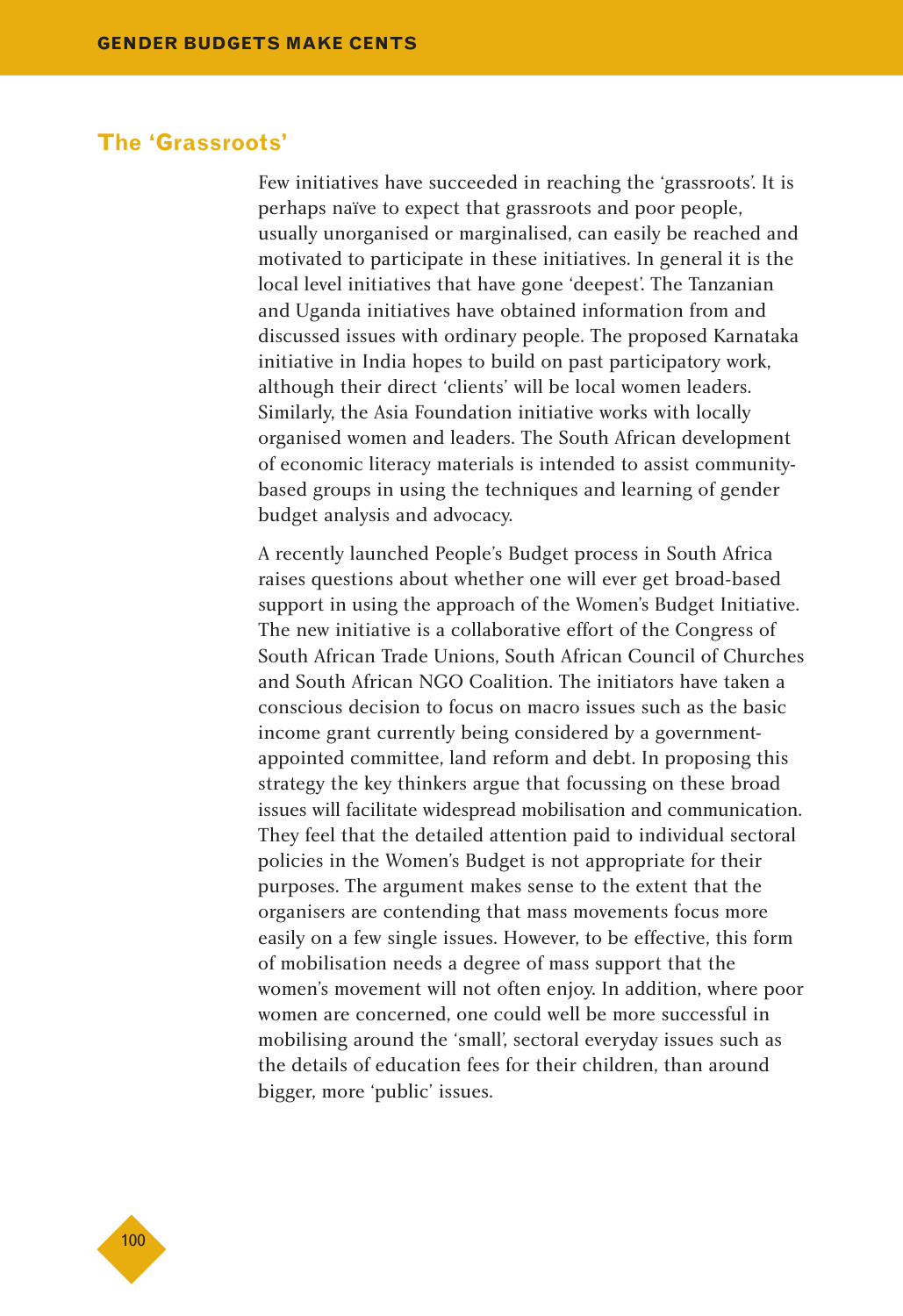#### **Academics**

The country studies indicate that some of the NGO initiatives draw on academics, particularly for research purposes. A few of the initiatives, such as the planned ones in Bangladesh and Italy, have academics at the forefront. NGOs have sometimes had difficulties, especially in the early years, in directing and overseeing the basic research. However, potential dangers of too great a separation of the role of advocate and researcher are that the advocates do not engage sufficiently with the content of the arguments or, alternatively, the researchers do not focus sufficiently on what is useful for practical advocacy purposes. Academic research usually allows for quite a lot of latitude in choosing the topic and shaping it to the readily available evidence and theory. Policy-advocated research, on the other hand, requires that the researcher stick to the topic no matter how difficult it is to find the necessary facts and theory. In Tanzania, TGNP has attempted to address some of these issues by having project teams made up of academics, NGO representatives and government officials.

In training, the use of academics can have both advantages and disadvantages. In some cases government officials respect academics more than NGO representatives. In others the academics are seen as impractical, theoretical and difficult to understand.

#### **Individuals**

If the above discussions seem to highlight in-country players in terms of institutions, it must be noted that individuals have also been extremely important in ensuring the achievements of the more successful initiatives. The Barbadian, Sri Lankan and Namibian cases point to the importance of having networks in key places in order to initiate the interventions. The Philippines example illustrates the importance of having gender activists scattered throughout the bureaucracy and in other powerful positions.

Ideally, however, GRB initiatives should not be reliant on the presence of individuals. The South African and Mozambiquan examples show what happens when key players disappear. The

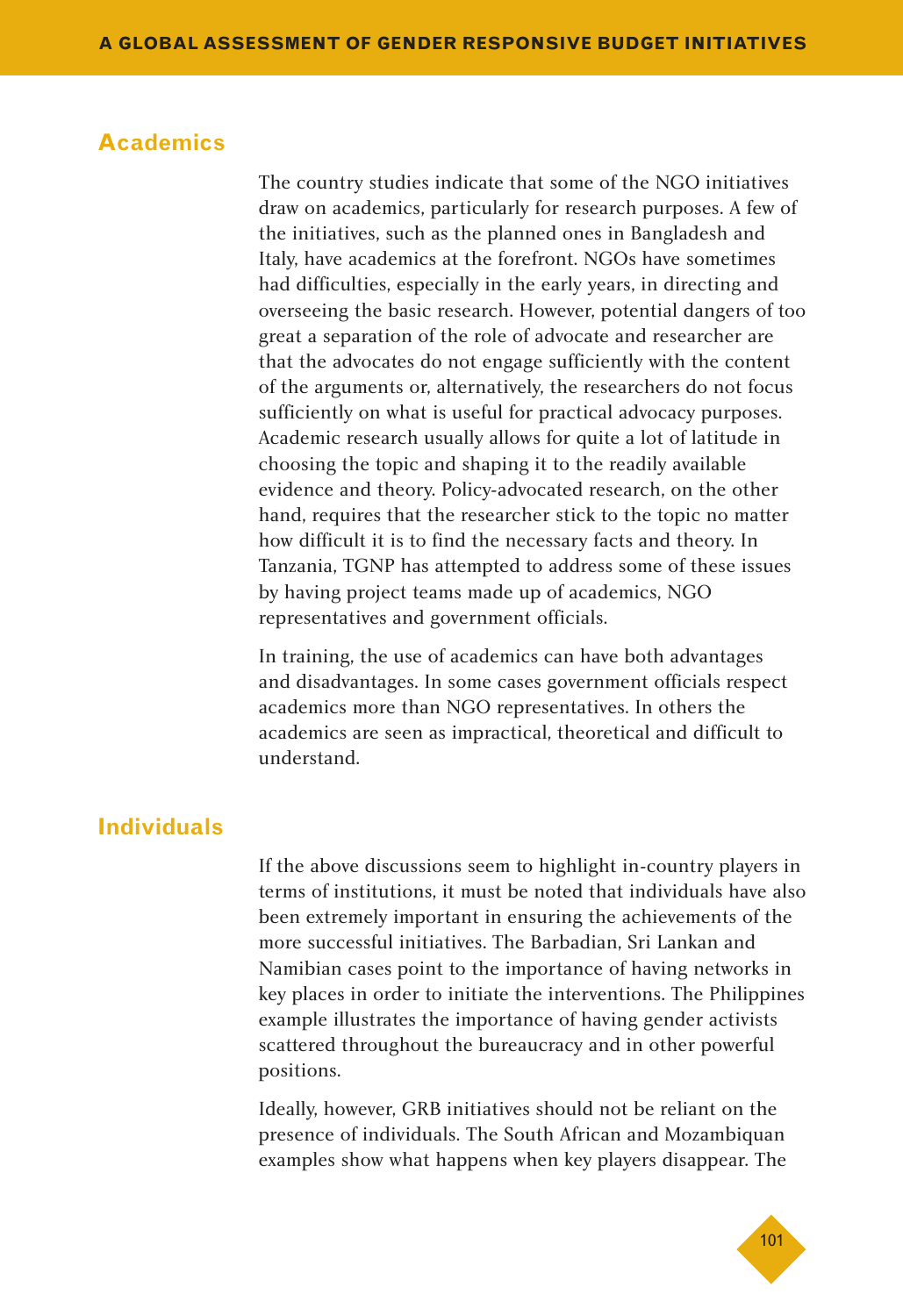Australian example, too, provides evidence of the importance of long-serving advocates in ensuring the survival of government initiatives. The challenge is to build up solid support and institutionalise initiatives while the climate is supportive so that they are less likely to be seen as 'disposable' when the climate changes.

#### **Men**

In Barbados, a man was the key player as project coordinator in the Ministry of Finance. This was particularly useful in a context where the notion of 'male marginalisation' is a common feature in discussions on gender issues. Men have, however, also played a role in many of the other GRB exercises. They have featured quite significantly as researchers, particularly in the African initiatives. Across countries men have also featured as the 'target group' for lobbying and training in government initiatives because of the dominant role they play in budgetary decision-making.

The Ugandan case study, however, raises the question of the extent to which men should be considered 'targets' in nongovernmental initiatives. The Forum for Women in Democracy (FODOWE) argues that working with women separately is often better in order to build confidence and assertiveness.

# **Working at Different Levels of Government**

Chile, Mexico, Peru, the Philippines, South Africa, Tanzania and Uganda are among the countries that have already initiated GRB work at the sub-national level. Projects planned for the future suggest that there will be more work at this level in the coming years.

Local level interventions are appropriate given that many countries – often under pressure from multilateral and bilateral institutions – are increasingly decentralising functions and budgets. Pragmatically, then, it makes sense to follow the money and decision-making power. So in Mexico, for example, Fundar and Equidad focus on the sub-national level, motivated by the shift in budget responsibility, particularly in social spending, to

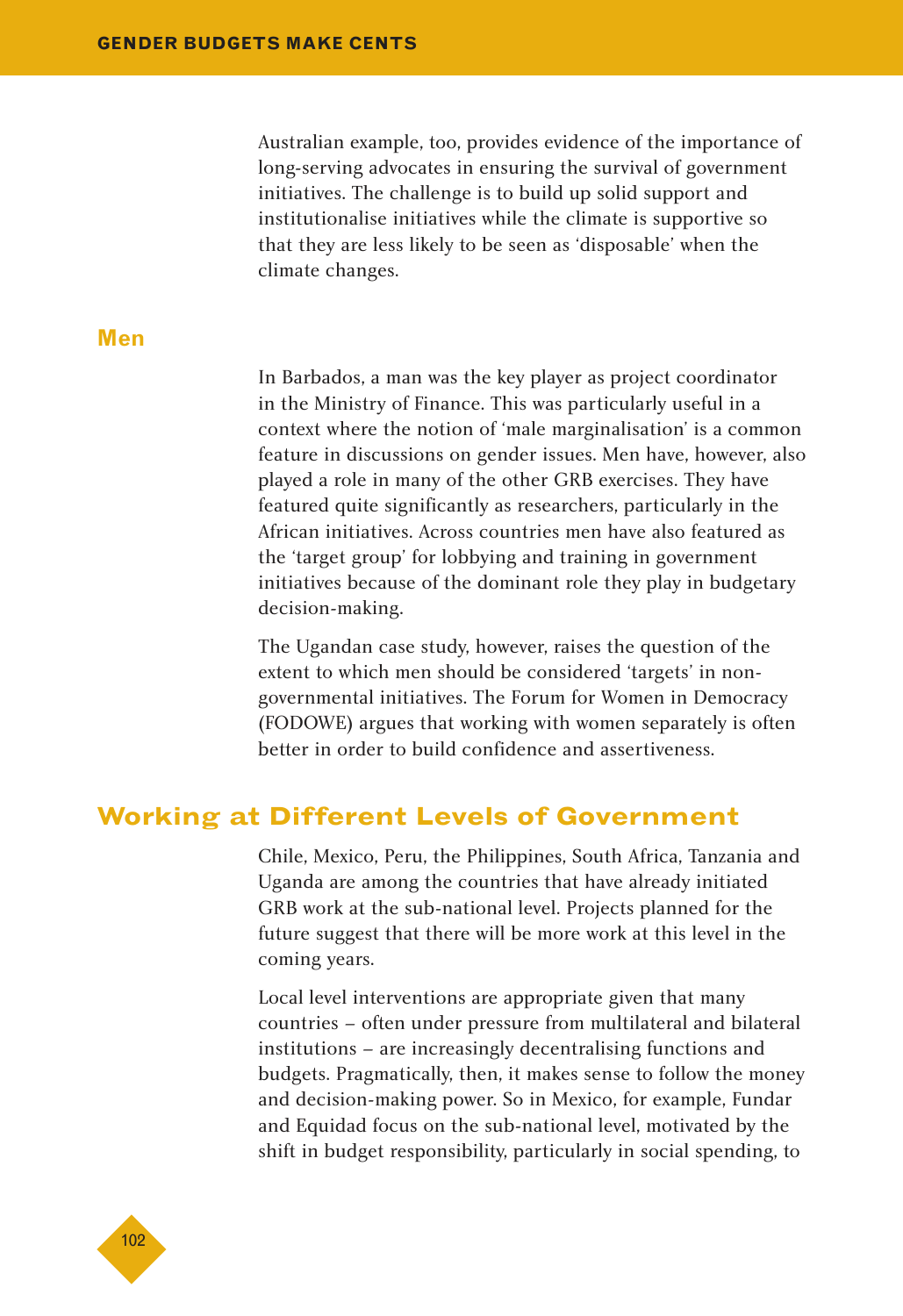states and municipalities. They note that the decentralisation process has made 'controversial local budget decisions the centre of publicised political debates for the first time ever' (Fundar and Equidad de Genero, 1999:2).

The shift of focus to sub-national level should not be done unthinkingly. There may be a need to question decentralisation trends where, for example, this is accompanied by increasing inequality between the decentralised units or where functions are delegated but not money. Too often decentralisation can mean that the state is absolving itself of responsibilities, but attempting to do so in a way that is less visible. Often decentralisation will be justified by arguments that this promotes local 'ownership' and increases accountability whereas, in fact, local areas are simply being left to rely on their own meagre resources. So, for example, decentralisation is often accompanied by an increase in user fees for services. All of these aspects of decentralisation have gender implications. A local level focus needs to look at both what is happening in individual locations as well as the intergovernmental fiscal relations as a whole. The Third Women's Budget in South Africa provides one example of the latter aspect (De Bruyn and Budlender, 1998:50–88).

In Uganda, the Forum for Women in Democracy (FOWODE) argues that local level interventions are sensible in that poor women are unlikely, due to resource limitations, to be able to exert influence outside of this sphere. Interventions at this level may not, however, be easy. In many countries, traditional and potentially oppressive gender relations will often be more entrenched at local levels, while national leaders tend to be more aware of gender equity issues. The more blatant power relations – both in terms of gender and other factors – are directly reflected in local budgets in some countries. In the Philippines, for example, the Local Government Units' budgets usually contain a sizeable mayoral allocation over which the mayor has virtually complete discretion.

Where local government bodies are relatively small, the relationships between the key actors are often more direct and personal. The nature of these relationships needs to be taken into account in devising strategies. FOWODE's local initiative

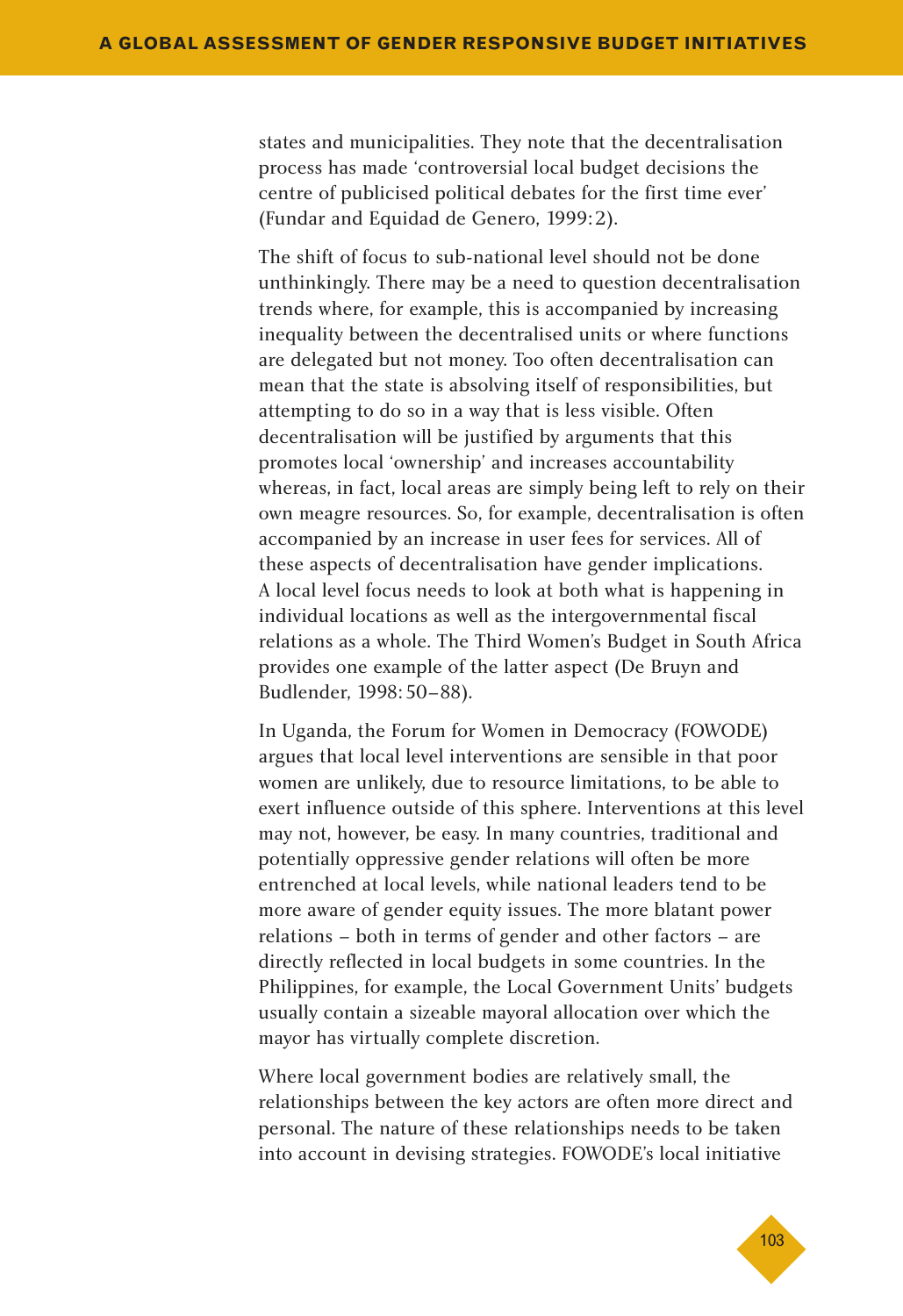has engaged directly with the relationship issue by involving a wider range of players than at national level. So, for example, the first workshop brought together the mps elected in the districts, local councillors, local government officials and NGOs. One of the most heated debates during the training occurred when councillors' allowances were discussed.

Given the fluidity and changes in decentralised structures occurring in many countries, local level GRB initiatives which are directed at civil society or public representatives need to incorporate an explanation of the functions of different levels of government. This is important for advocacy purposes to prevent effort and resources being spent in lobbying those who have no power to address a particular problem. The differences across countries in the distribution of functions at different levels requires that special attention be paid to this when engaging in cross-country work.

### **Implementation Strategies**

The term 'gender responsive budget' covers a number of distinctive activities or aims. In particular, it is used sometimes to refer to gendered analysis of budgets, and other times, to the creation of a gender-sensitive budget. Elson makes a slightly different distinction between the appraisal and planning stages of a budget, and the evaluation or auditing phases (personal communication). Logically, analysis of the budget must precede the creation of a gender-sensitive one, but there is also a difference in which of the activities different actors (typically government, parliamentarians and civil society) would focus on. Most of the strategies and techniques discussed in this section could be used for both analysis and actually making budgets.

# **Making an Impact on Expenditure Allocations and Revenue Measures**

GRB exercises are not academic. They have the objective of influencing budget decision-making (Byanyima, 2000). As noted above, changing budget allocations is not their only objective. Nevertheless, it remains a central aim. Many of the initiatives can probably point to some changes in budget

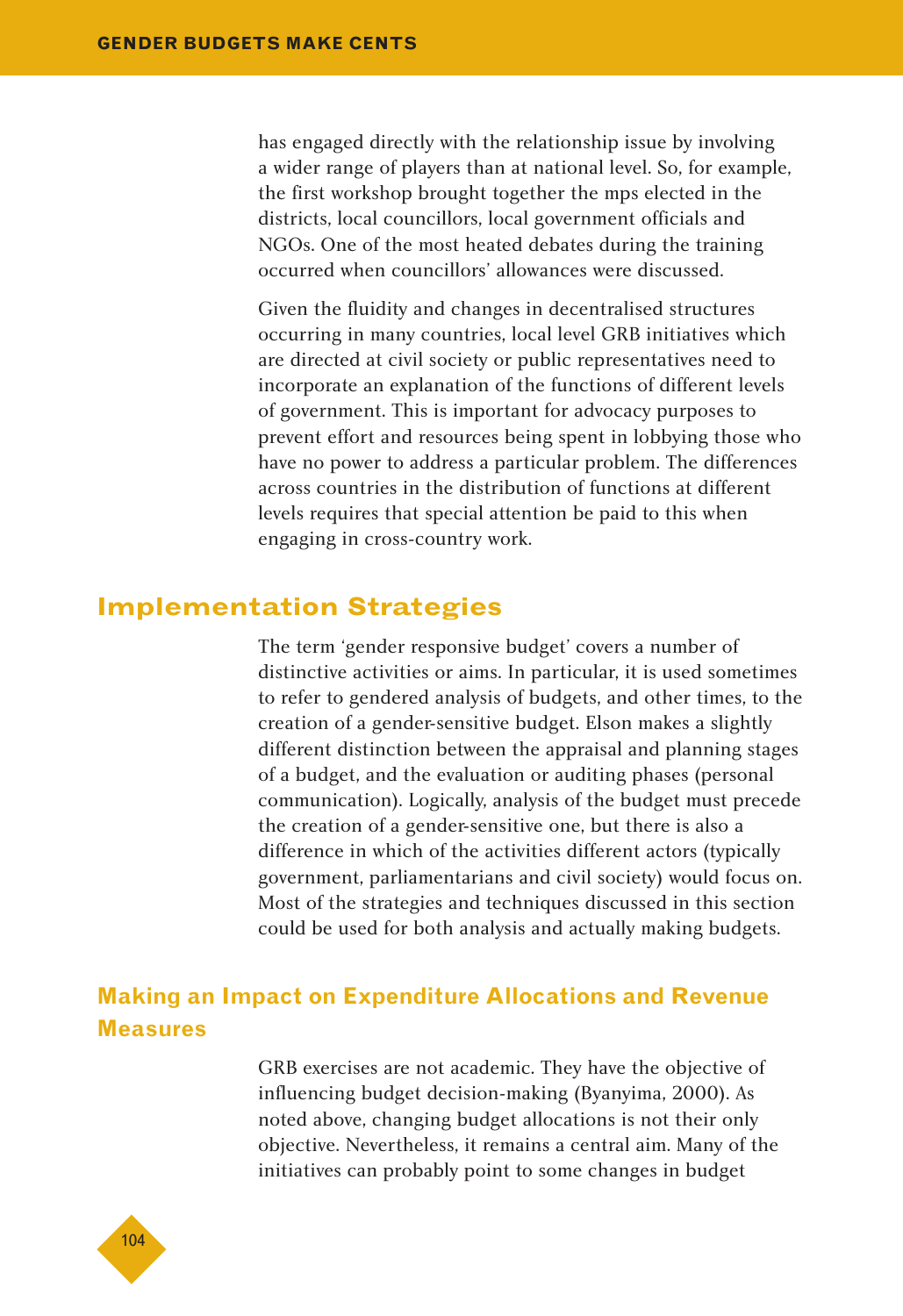allocations for which they can claim partial credit. However, the impact on expenditure is usually limited.

A problem in terms of impact arises in the potential mismatch between allocations and expenditure. Those who engage in GRB analysis soon realise that allocations bear little resemblance to actual expenditures. Sometimes expenditure exceeds allocations. More often – and particularly in relation to gender responsive items – there is under-expenditure.

Sometimes the under-expenditure reflects outright lack of concern about gender or other important issues. More often the under-expenditure reflects deeper problems in the budgeting or other systems, such as limited revenues (many countries!), cash budgeting (Tanzania), delayed sanctioning of expenditure (India) or unforeseen expenditures on wars, natural disasters or debt repayments (Mozambique). The poverty alleviation funds in South Africa provide an example where under-expenditure can be partly explained by insufficient attention having been paid to how the allocations were to be managed and implemented.

An examination of actual expenditure can capture this problem of under-expenditure in asking how much was spent and on what. Unfortunately, in many countries this information is not readily available or is only available in subsequent budget years. The problem can then be written off as an historical one, whereas problems reported sooner could more easily result in corrective action. Few GRB initiatives to date have paid much attention to the discrepancies between allocations and expenditure. One suggested way of tackling the problem is to identify services which do reach (poor) people and then identify, service by service, the relevance of the services in meeting women's needs and the costs borne in obtaining them (Goetz, 1995). The gender budget audit referred to below also promises opportunities.

#### **Research**

Research can play an important role in GRB initiatives. Firstly, knowledge of technical 'facts and figures' can make those in power take arguments about gender seriously, rather than

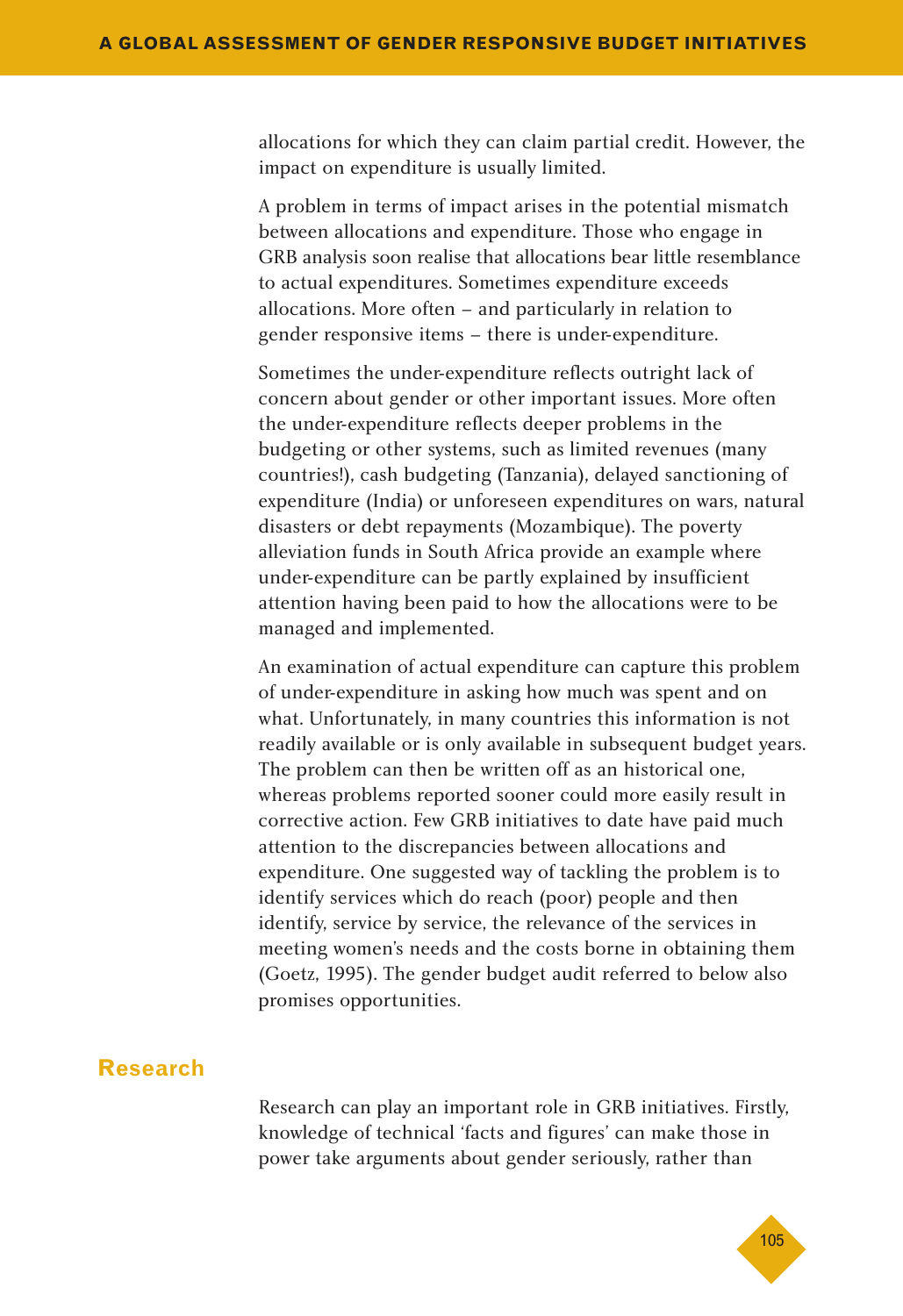dismissing them as simply emotive or moral issues. Secondly, knowledge of the facts and figures can give gender advocates the confidence required to push forward with their arguments rather than be intimidated. Thirdly, a large part of what is referred to as 'research' in the GRB initiatives could more accurately be described as finding out how systems work. In particular, it is about how decision making around policy and budget functions and where it could be useful to intervene.

One important difference between budget research and some other research is the importance of timing. So, for example, both the South African and Ugandan initiatives timed the dissemination of their research to coincide with the day on which the national budget was presented. In both cases, the organisers were aware that at this stage there was little hope of changing any budget figures. However, they also knew that research released at this time would be more likely to get the attention of parliamentarians, who could utilise it in their budget speeches, and of the media. Information is crucial to any successful advocacy strategy.

Most GRB analysts bemoan the paucity of information, particularly of gender-disaggregated data. The reasons for these problems include the format of most budget documents and a high degree of aggregation of figures. Goetz (1994) suggests that policy makers often overstate the lack of gender-disaggregated information to explain the absence of gender equity policies or programmes. Krug and van Staveren note that the official auditing institutions are usually also affected, as it is the bureaucrats who supply the auditing institutions with data. They refer to this particular problem as 'asymmetric information' or 'selective inattentiveness'. In such a situation, independent research can be important in placing the information in front of those who do not 'want to know'. Even limited information can often be sufficient to illuminate important points for advocacy and to start mobilisation.

Simkins (1999), discussing non-gender-specific policy work, points to the opposite problem: one of having too much data. This is particularly acute when the bulk of available data is not organised in a form that is useful for analytical purposes. This second problem has presented a challenge in several of the

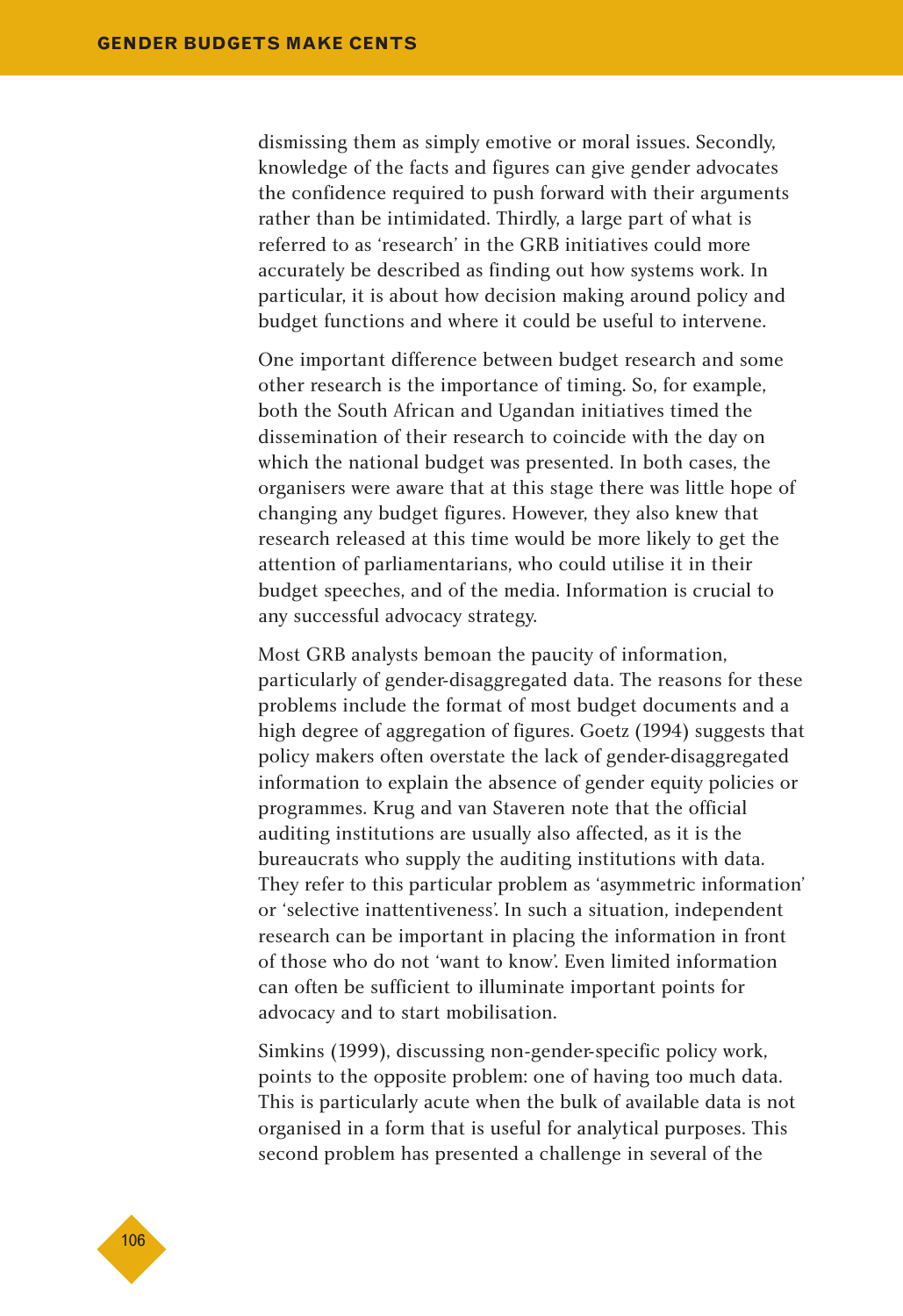existing initiatives where the budget documents are large, old-style computer-formatted lists of numbers under unclear headings. The problem is exacerbated when one discovers computation and other errors among the many numbers. The move towards output, performance or programme budgeting in various countries suggests that an over-abundance of information may soon become a more common problem.

One tension with research is how to reach sufficient sophistication to be able to convince and argue with technicians, while keeping it simple enough to be understood by less educated or less technical gender advocates. Some of these 'popular' versions of materials have being criticised for being 'condescending'. However, parliamentarians and others have often utilised these materials to a greater extent than the 'more substantial' versions for reasons of brevity and convenience. South Africa has produced separate materials with simplified language and concepts for advocacy and training, such as Money Matters. Programmes in Tanzania and Uganda have also produced shorter and 'popular' versions of their materials. Uganda has also supplemented this with short issue briefs for parliamentarians that focus on key issues.

*A research challenge is that most people feel intimidated when they embark on gender responsive budget analysis as the field is new and there are no set recipes. However, when the research is complete, these same researchers generally feel a sense of real achievement. For planning purposes, this means that a mechanism for support and encouragement should be built into the process.*

> Another potential problem is that the research and fact-based empirical approach that underlies most GRB initiatives often assumes that policy and budgets, and related changes, are based on rational analysis. Yet a study which looks at the largely US-based literature on the utilisation of social science research in policy making argues that this is seldom the case (Glover, 1993). Generally, it is probably true that research which supports a popular option will be listened to, but that which opposes it will be ignored. Stated more bluntly, it is politics and power than determine policy more than anything else. Further, Glover also argues that policy makers tend to emphasise distributional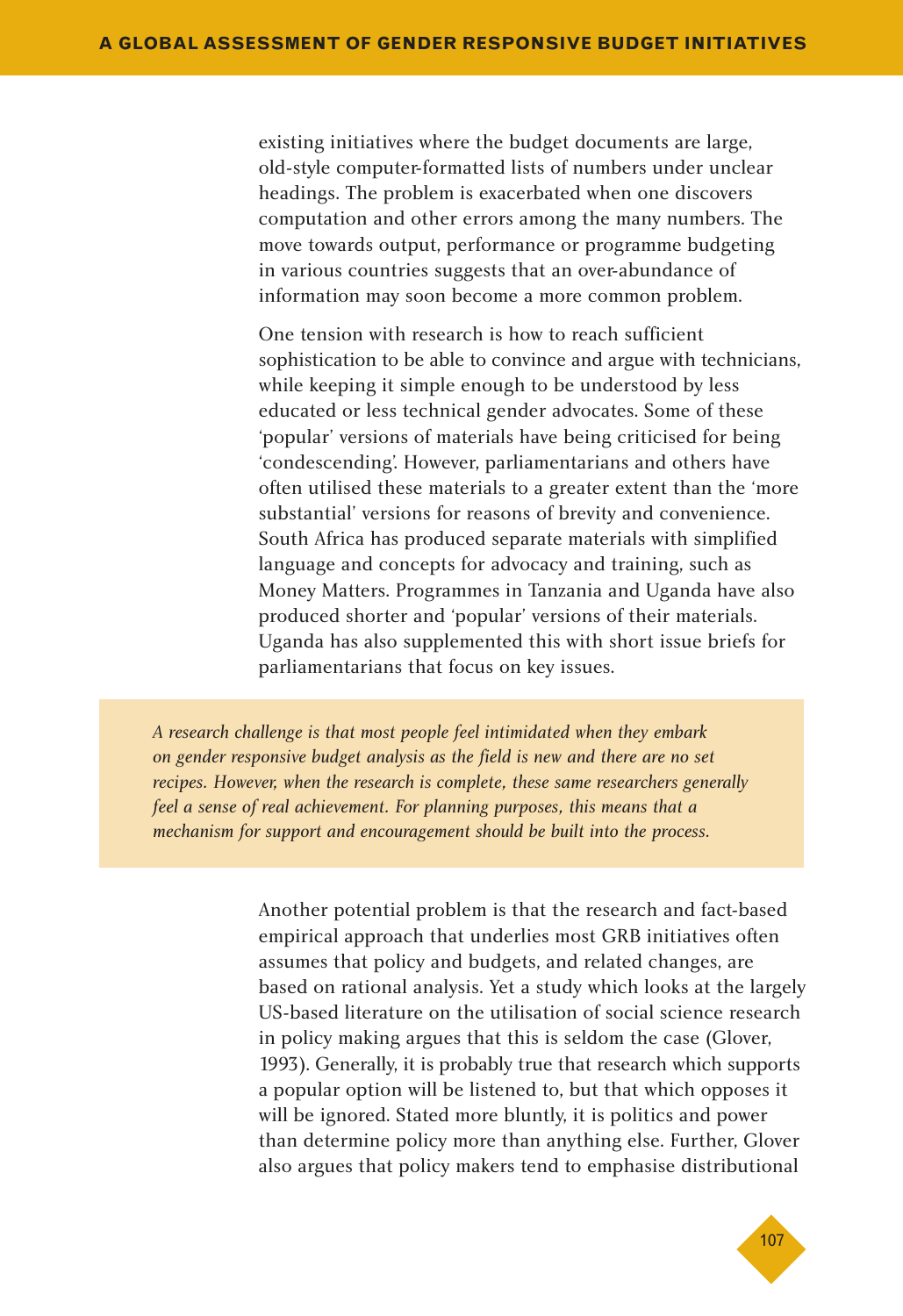concerns, 'to assess costs and benefits in terms of the number of people affected, rather than financial costs and benefits [while] economists emphasise efficiency'. This begs the question, with respect to budget policy, as to what happens when economists predominate among the policy makers.

#### **Analytical Tools**

From the outset, one of the aims of the Commonwealth Secretariat initiative was to create a set of analytical tools for budgetary expenditure analysis that could be used by different governments. Diane Elson did important conceptual work in delineating six broad categories of tools:<sup>1</sup>

- ◆ Gender-Aware Policy Appraisal
- ◆ Beneficiary Assessments
- ◆ Public Expenditure Incidence Analysis
- ◆ Gender-Disaggregated Analysis of the Budget on Time Use
- ◆ Gender-Aware Medium-Term Economic Policy Framework
- ◆ Gender Responsive Budget Statement.

The first four were intended for testing in the pilot countries, and the country profiles in the next section give examples of the use of all four, although to varying extents and with different understandings as to what they mean. The last two were seen as requiring further development and data before they could be implemented. The Commonwealth Secretariat and AusAID also commissioned the development of a training manual based on the application of these tools in country-level programme implementation (Budlender and Sharp, 1998). In practice, while the list of Elson tools is widely quoted, the step to implementation is not easy and the demand for tools continues.

Simel Esim (1995), in an early paper for the World Bank, categorises the different methods of analysing expenditure as follows:

1 See Annex to the Elson article.

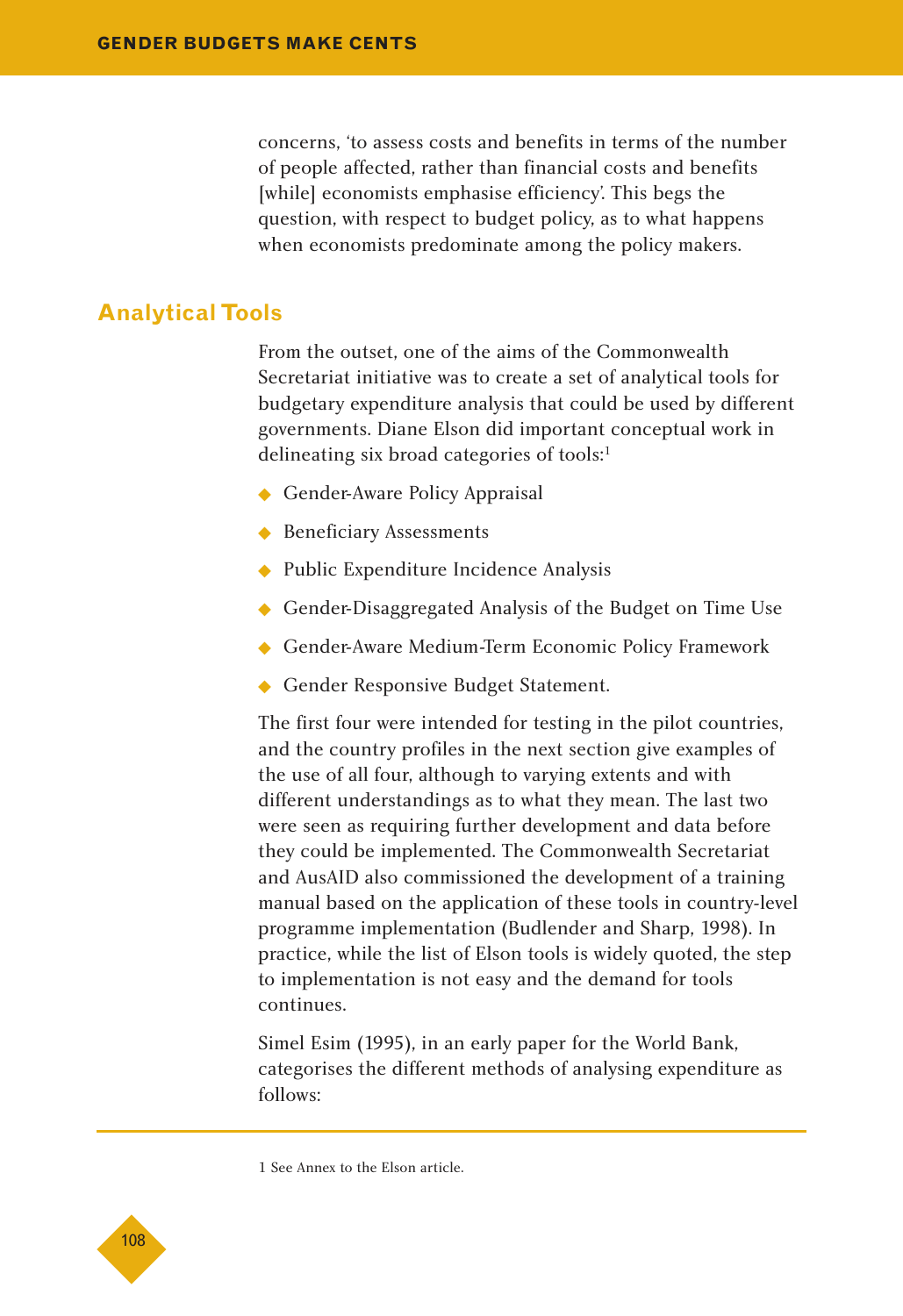- ◆ Classical Economic Analysis:
	- Evaluation of public expenditures aggregate level, composition of goods government needs to provide
	- Evaluation of functional composition of expenditures inter- or intra-sectoral
	- Evaluation of economic composition within and across sectors – capital, current, wages and other
- $\blacklozenge$  Institutional analysis improving ability to make effective use of resources
- $\triangle$  Analysis of delivery mechanisms including alternatives to government provision
- ◆ Analysis of quality of services
- ◆ Stakeholder analysis explores opportunities and impediments
- ◆ Public expenditure incidence analysis depends on allocation of spending and household behaviour
- ◆ Oualitative methods
	- Beneficiary assessment
	- Participatory Poverty Assessment

The list is useful in showing the number of potential methods. However, as it stands it does not explain when and how these methods need to be adapted so as to provide gender-sensitive analysis. For example, simple beneficiary incidence analysis (public expenditure incidence analysis) provides a partial view if it does not incorporate some measure of the differential need of women and men, girls and boys rather than simply who is reached.

In Tanzania TGNP responded to the demand for tools by developing a checklist that planners and budget officers can use alongside the other manuals in ensuring gender mainstreaming. But the Commonwealth/AUSAID manual at several points stresses that the notion of 'tools' should not be understood mechanically. In particular, it stresses that gender analysis itself is probably the most important tool for gender mainstreaming.

◆109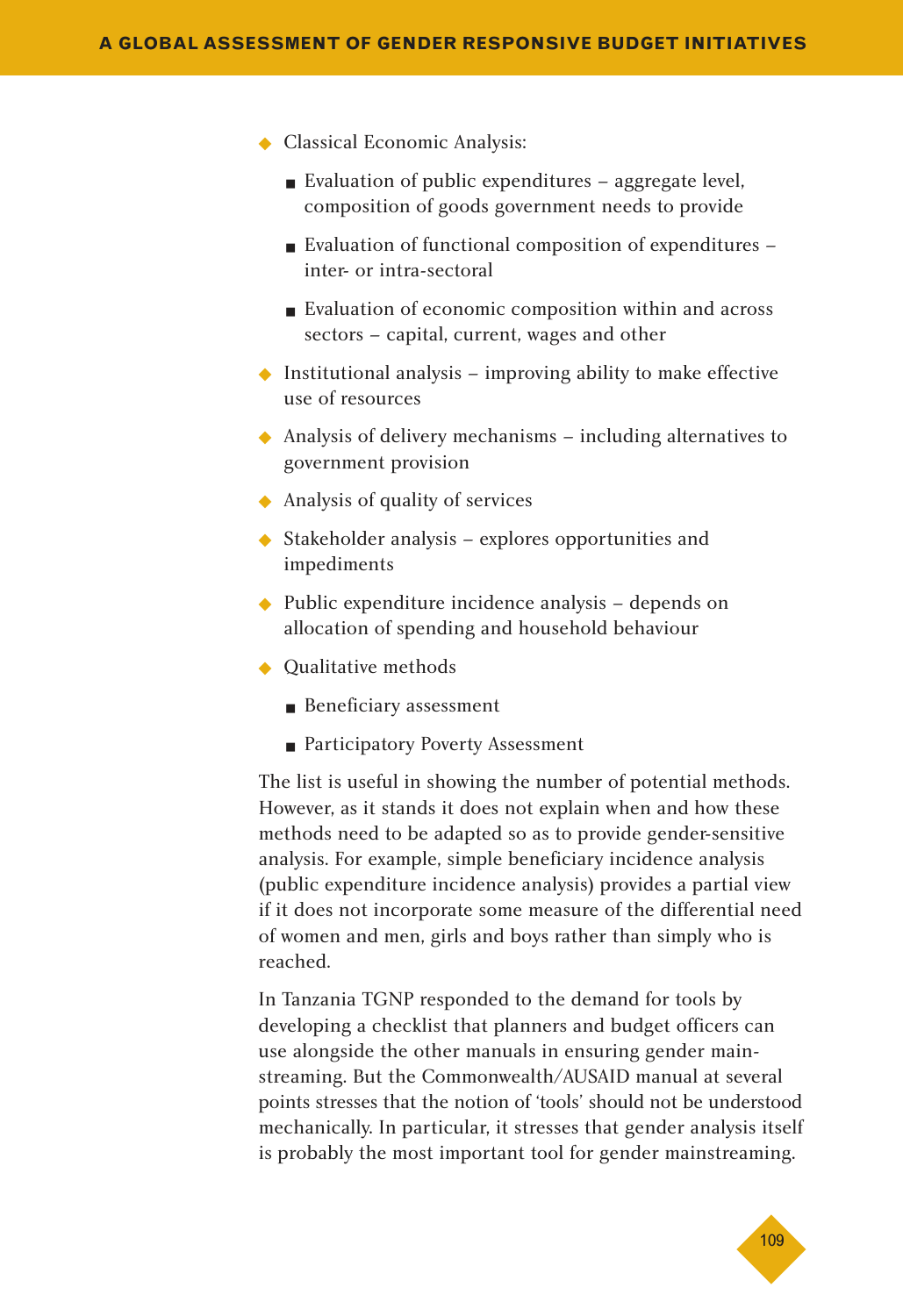#### **Analytical Frameworks**

There are a number of basic frameworks, which, with variations, have served as the basis of many exercises to date. These include: 1. Rhonda Sharp's three-way categorisation of expenditure; 2. the South African four or five step approach; and 3. the Australian-type format proposed in the Commonwealth/AUSAID manual.

**1.** The three-way categorisation distinguishes between (a) gender-targeted expenditure; (b) equal opportunity expenditure for civil servants; and (c) mainstream expenditure (the rest) considered in terms of its gendered impact (the Elson article has a pictorial representation). The classification is based on that used for the South Australian Women's Budget when it was framed in terms of 'women' rather than 'gender'. The classification has proved useful in pointing out that a focus on the limited funds usually allocated to category (a) misses the point of the exercise. It has also proved useful when working with government officials, in highlighting the need to move from a focus on opportunities for women civil servants (category b) to how government expenditure delivers to the general public.

One weakness of this framework is the confusion between women and gender. In particular, expenditures that are targeted at women may not necessarily advance gender equity. For example, family planning expenditures that focus only on population control through control of women's bodies would usually not be regarded as gender-sensitive. A second weakness is that the framework only applies to expenditure, while a parallel framework for revenue has not proved as popular. This may be because of lesser attention to revenue but perhaps also because of the vast differences in revenue issues between developed and developing countries.

**2.** The four- or five-step approach is the situation analysis, policy, budget, and implementation method described above (under civil society). The number of steps expands to five if one distinguishes between short-term outputs of expenditure (or revenue) and longer-term outcomes. This framework forms the basis of the policy appraisal that is one of Elson's six tools. It is also very similar to the inputs, activities, outputs and impacts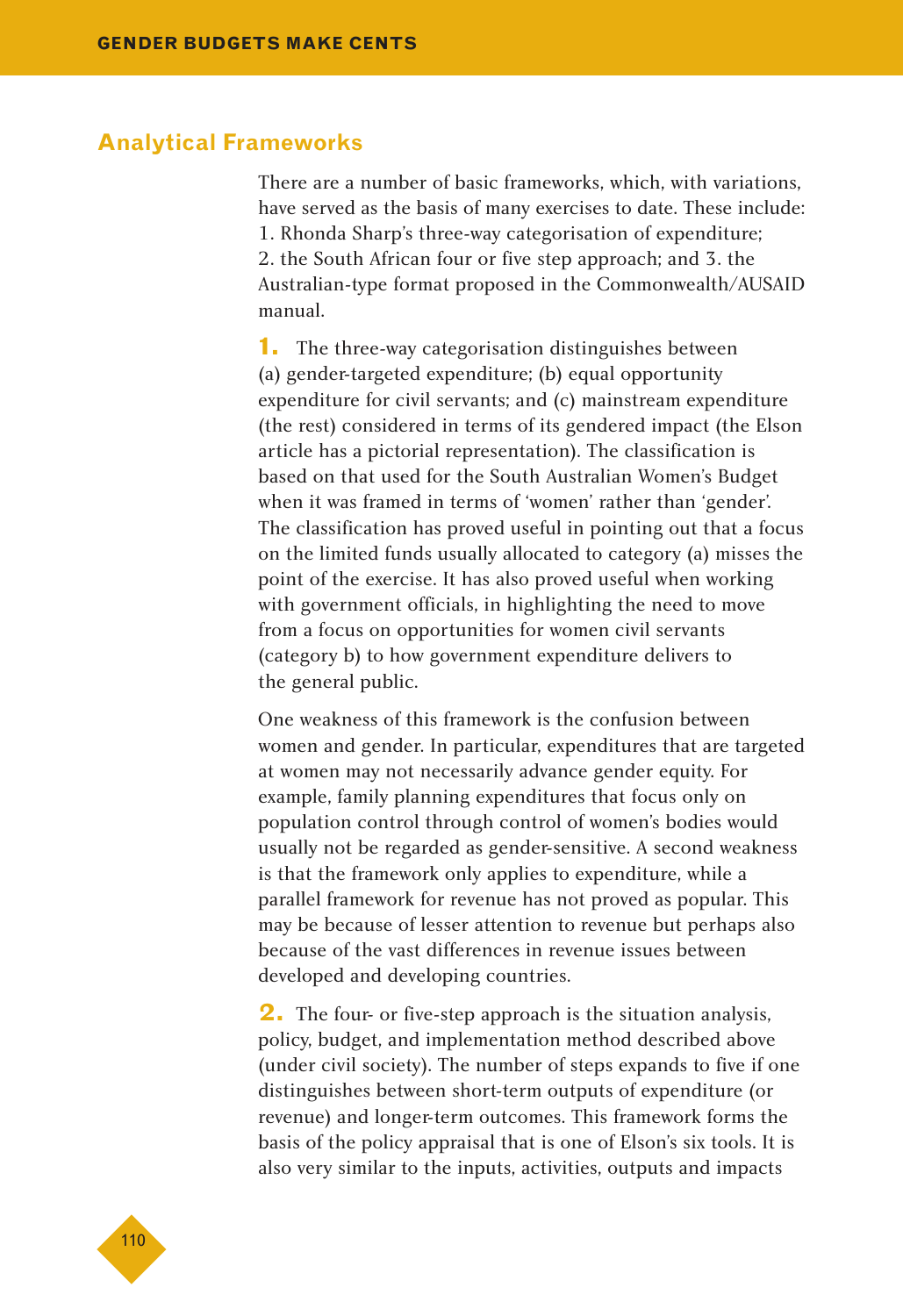framework, which she has used in her more recent work. The framework has been used for outside-government initiatives such as those of South Africa, Tanzania and Uganda. It has been used more often for expenditure than revenue but can be easily adapted for the latter.

In practice, the main weakness in the use of this approach has been a limited ability to move beyond the second step. Generally the researchers involved are practised in describing the situation and discussing policy, but the sections on budget are brief and often weak. The blame does not always lie with the researchers. Often the necessary data are simply not available.

However, in many cases the facts are there for those who look. While many complain that budgets tell very little, even the simplest tables sometimes expose serious imbalances. The documents that accompany the budget figures can also be revealing. The quote below is an extract from a local government budget speech. The contradiction between the concern with the poorest and a first priority that involves transport for councillors and officials will be clear to most readers without sophisticated analysis:

*'During this year we shall strive to ensure that our people and in particular the poorest members of our community benefit from council's development initiatives. To ensure that this happens council intends to focus its spending on three objectives:*

*Strengthening Public Administration and other good governance institutions … In relation with this important aspect funds are being provided in this budget to enable Honourable members of council to be facilitated to acquire reasonable means of transport to help them with mobilization in their constituencies. In the same vein Honourable members will this afternoon be requested to approve a Co-ownership Scheme that will enable 5 Secretaries of the District Executive Committee to pay back to council 40% of the net cost of their motorcycles and thereafter own them …'*

**3.** The Commonwealth approach was designed for training of civil servants. It is similar to the step model, but more tightly specified. The standard format is suitable for the bureaucratic environment. One weakness of the method is that it can be boring for both the compiler and the reader if it is applied

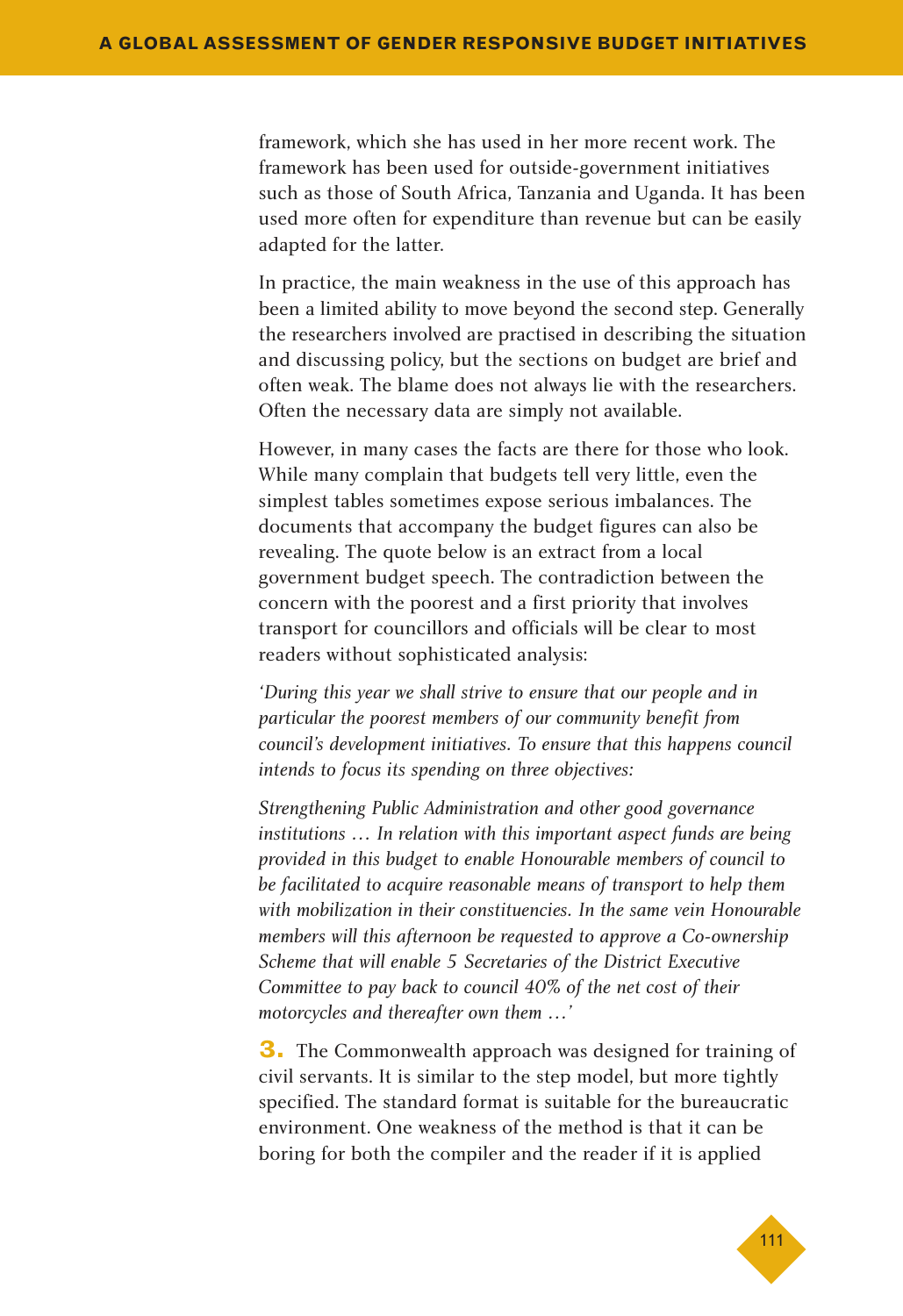across all programmes and policies. Yet it is precisely this comprehensiveness that is necessary in a full audit. Another weakness is again the absence of data. But because the method is used largely in government, exposing these gaps has a greater chance of generating corrective action. The Sri Lankan exercise, where sectoral officials initiated special surveys to collect the necessary gender-disaggregated data, is very encouraging here.

The distinction between the third, more formal method and the two looser, more experimental ones is presented above as matching the government-NGO divide (governments should use the more formal method and NGOs the looser one). In South Africa we have explicitly argued that the two groupings have different roles to play in terms of gender responsive budgets. We see governments using GRB techniques for internal management purposes and for reporting and accountability purposes to parliament and the public. We see civil society and parliament using GRB techniques to hold government to account. We argue that civil society is more suited for the methodological experimentation that is still necessary to uncover the many implicit and hidden ways in which gender bias occurs.

Besides the standard approaches, there are several welcome examples of experimentation with various types of modelling. For example, Joseph Tumushabe (forthcoming) has modelled the costs and savings that a series of educational reforms could introduce in the education budget of Uganda. In Malawi, Naomi Ngwira is attempting to link macroeconomic policy analysis and gender responsive budgets through a gender financing gap model. Modelling exercises are unlikely to reach a wide audience, but are important in developing the sophistication of analysis.

## **Understanding Budgetary Process and Procedures**

Several of the GRB exercises have focused some attention away from budgetary policy, programmes and allocations onto the budget process itself. This is especially common in exercises outside-of-government. Most descriptions document the paucity of women among the top decision-makers. But they also go further in describing the key actors, their respective roles and at which stage they participate.

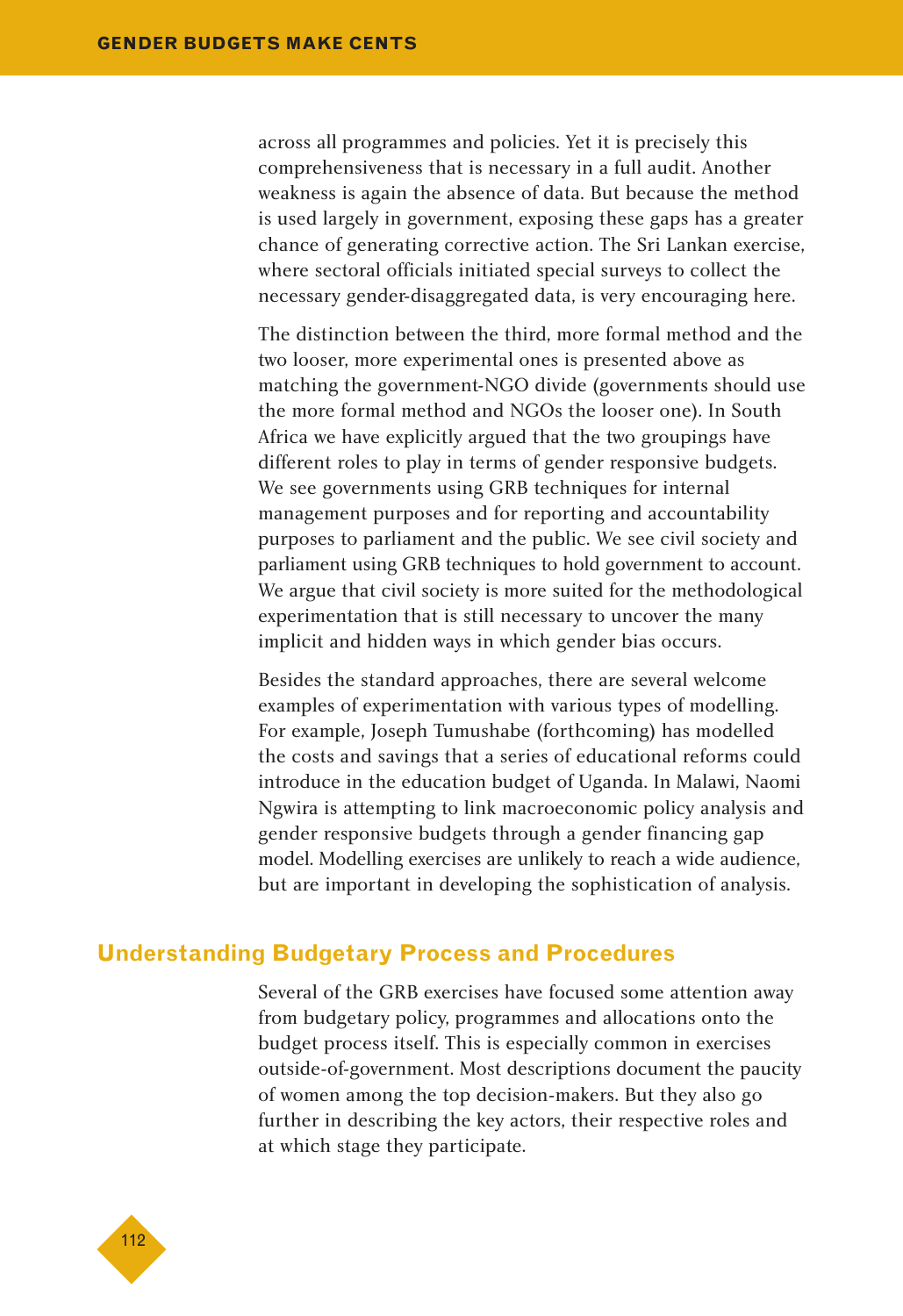An understanding of the budget process allows activists to determine where and when to place their efforts so as to have the greatest likelihood of success, i.e. it helps identify the 'strategic entry points'. Understanding of the process is also important for training and implementation purposes, in terms of where and in what way particular groups of stakeholders and participants can have an impact and should be involved in the initiative. Too often, the responses in evaluations of workshops include a complaint that the key groups have been omitted from the training.

In any country's budget process, there are usually multiple decision-making points and players. Some are formally acknowledged and visible, while others are informal and not easily recognised. For example, during research in South Africa into a local government budget, the researchers were informed that the draft budget was routinely discussed with the chamber of commerce before presentation to the council. Yet this was not part of the formally documented process. In a local government workshop in Uganda, a somewhat similar phenomenon was found. Participants from four districts were asked to describe the budget process in their area. Each of them included in the description preliminary discussions with the community about their needs. Yet this step is not included in the official guidelines of the central Ministry of Financial Planning and Economic Development.

Examining only the formal procedures may fail to indicate who really has power, or which actors are fully participants as opposed to those who are involved simply as a formality. One advantage of involving a wide range of stakeholders in GRB initiatives is that within this multiplicity there are likely to be some who engage meaningfully with and can speak about, rather than speculate on, the actual budgetary processes and powers.

At the micro-level, attention to process will often reveal a disjuncture between those responsible for the different steps implicit in developing and implementing budgets, that is, situation analysis, policy, budgets, implementation and auditing. For example, it could be the information systems people who are responsible for situation analysis, planners for

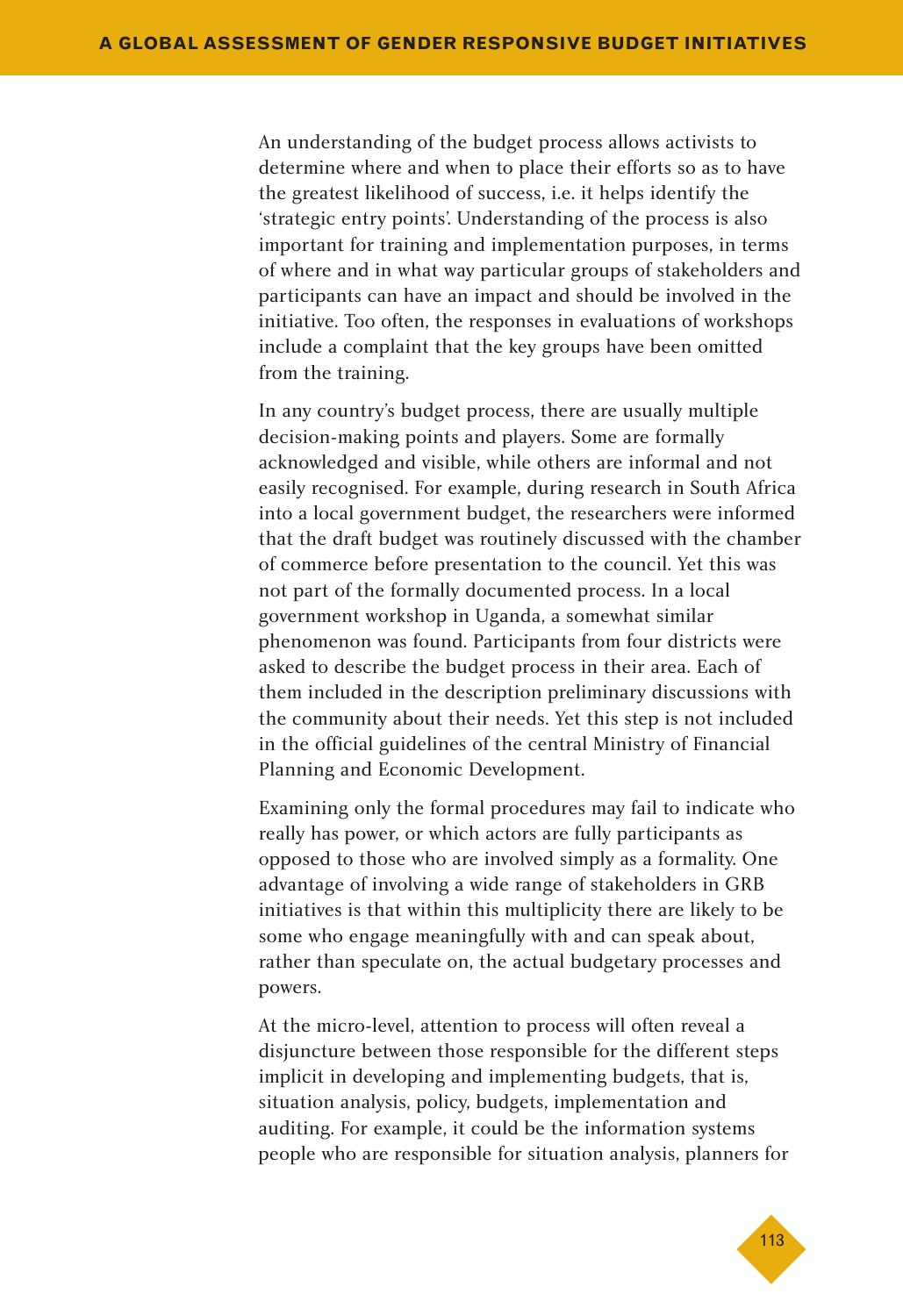making policy, budget officers for budgets, fieldworkers for implementation and an internal or external accounting group for auditing. Here it is not only a question of whom to lobby to get change, but also of getting the different groups to communicate with each other. Workshops bringing them together are one step in this direction. However, these are unlikely, without a lot of further effort, to ensure that the different groups continue to work across their bureaucratic and functional boundaries.

In stable situations planning and budgeting processes become routine processes that change little from year to year. This very stability can lead to an inertia that sometimes makes any changes very difficult. Fluid situations offer greater opportunities for innovation, but also a strong possibility that the next round of inevitable reforms will negate any progress made.

*In South Africa there are at least two instances where gender innovations in fiscal policy were overridden by subsequent changes in the process. At the national level, the gender-related discussions introduced during the Commonwealth Secretariat gender responsive budget initiative do not fit as easily into the new format budget to be used for 2001/2 as they did previously. At the provincial level, one of the reasons that detailed work by departments on engendering the 'key measurable objectives' diminished in the subsequent fiscal policy document was the change in authority structures under the new Public Finance Management Act. A second reason was the failure to achieve sufficient consensus among all the necessary top policy-makers that gender responsive budgets were important.*

## **Training**

Virtually all initiatives include some element of training or capacity building. This includes training for researchers, for different types of advocates and for government officials. Types of advocates can include public representatives such as MPs and local councillors, NGOs and other civil society activists. In a Ugandan workshop, a Ministry of Finance official also argued strongly that she, herself, was an internal advocate. Many

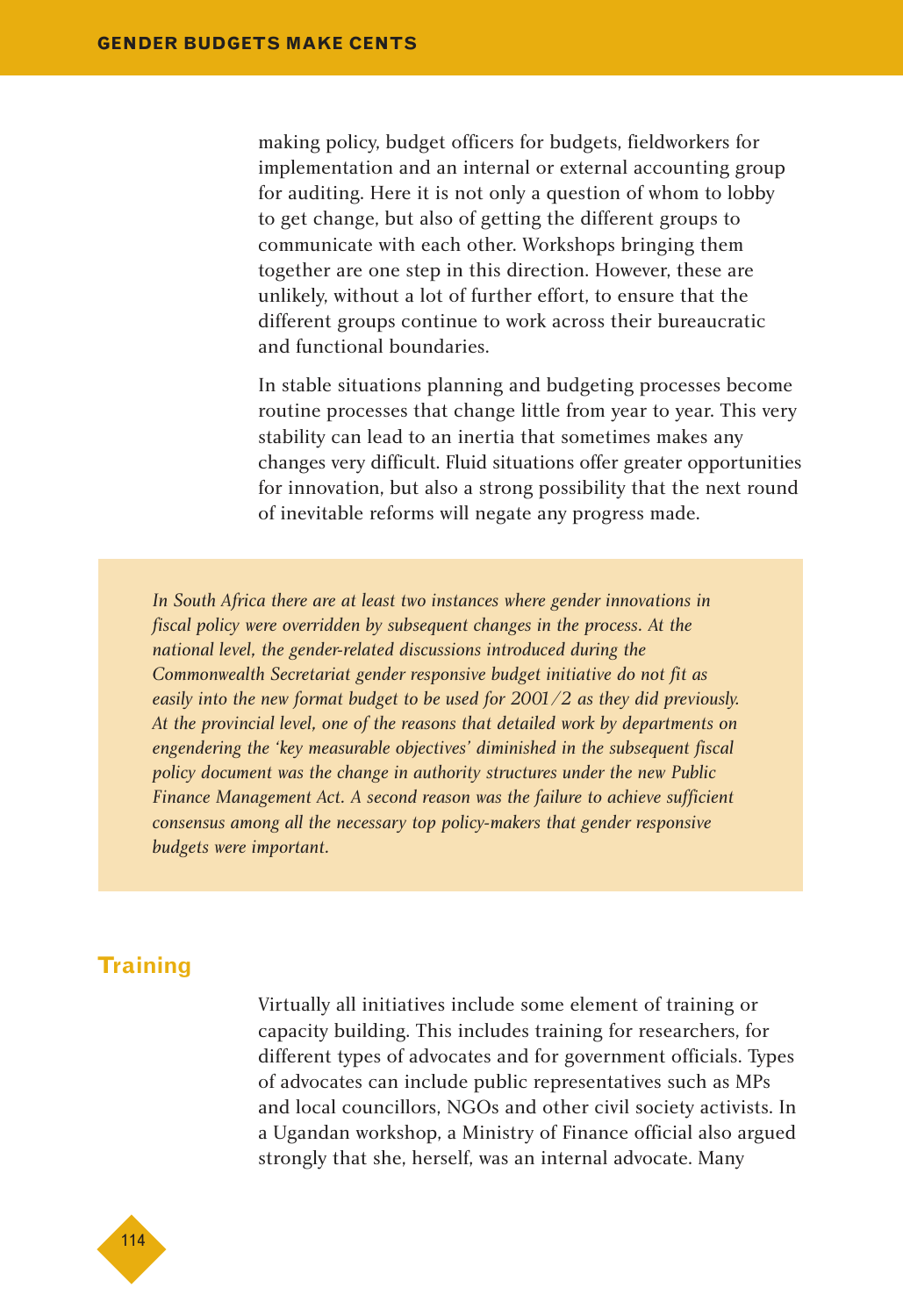officials from Gender Affairs Ministries would support this view.

In terms of subject matter, there are big variations in training programmes. Most GRB workshops will devote some time to awareness raising in respect of gender. Those directed at civil society will probably devote some time to advocacy and lobbying skills. Workshops for researchers and bureaucrats will probably concentrate more on technical skills. However, if they are to be effective, they will also need to include awareness raising and some discussion of power and decision-making. South Africa's workshop materials attempt to cater for different needs by adopting a modular approach where workshop designers can choose which inputs and exercises are appropriate for different audiences.

Many of the workshop facilitators come from outside government. This poses special challenges when running workshops for government officials, many of whom may be wary as to what those outside can teach them, in addition to being suspicious about motives. A report on a training initiative on gender and macroeconomics which brought together economic planning ministries and women's bureaux notes the need to validate the skills and expertise of participants so as to allow them to learn from each other (Pearson, 1995). Sen (1999) makes a similar point in relation to training for Ministry of Finance officials. We can extend these two observations and state that in any workshop there should (a) be respect for and acknowledgement of the knowledge participants bring and (b) the opportunity for participants and facilitators to learn from each other.

#### **Cross-country Work**

In cross-country work there is always a tension around whether to use examples from countries other than the one you are working in. The tension is particularly acute in respect of work on gender. Firstly, there is the possibility that the examples can be dismissed on the grounds that gender is a 'cultural' issue that is country-specific. As a (white) resident of the dominant country in the Southern African region, I am very aware of possible resistance to over-use of South African experts and

◆115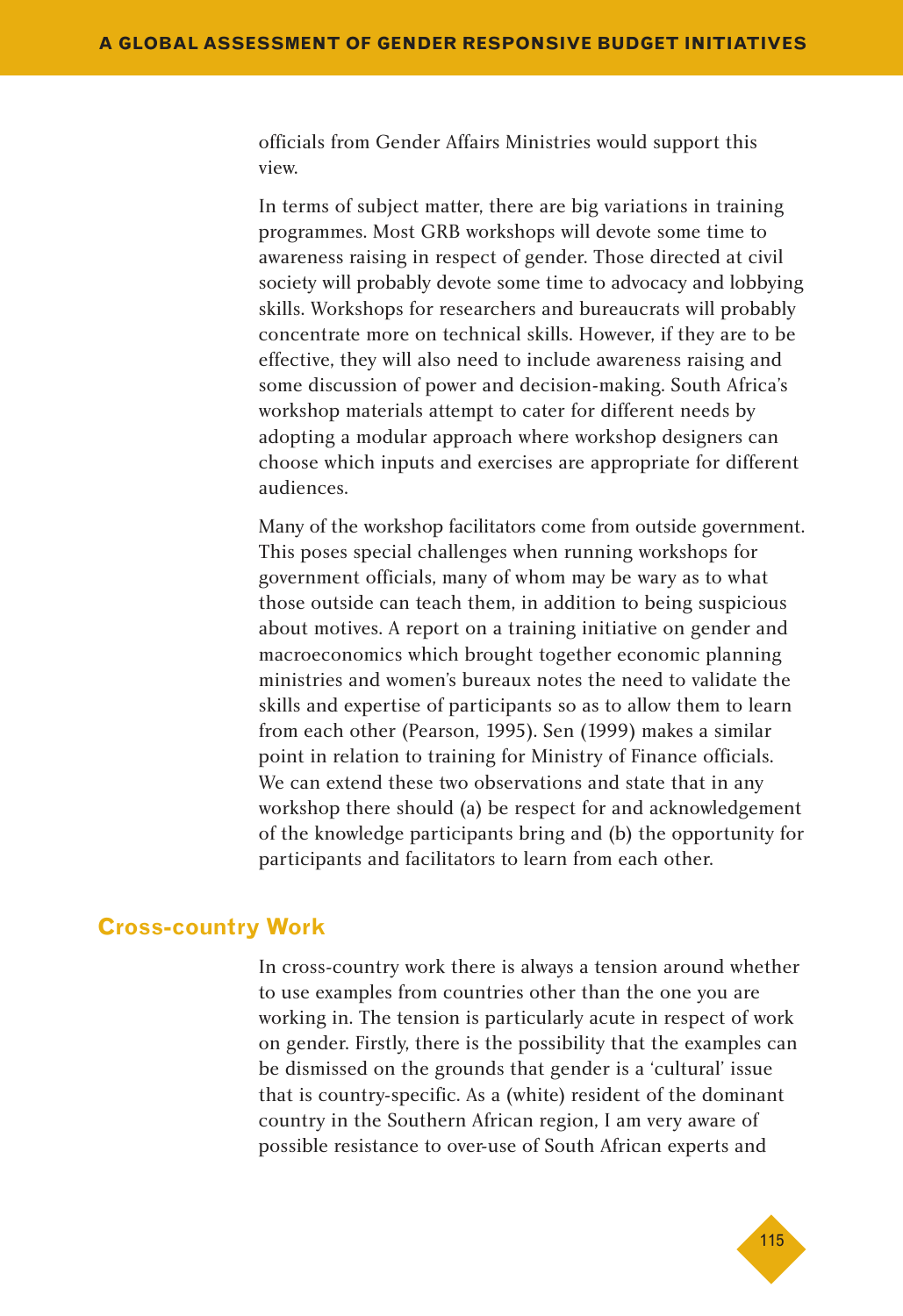South African examples. There would probably be similar tensions in other regions in respect of specific countries. Secondly, where participants have difficulties in understanding their own budgets, adding examples with different formats, structures and context increases the complexity.

On the other hand, examples from other countries allow distance, which can make participants less defensive and thus more critical in their observations. Exercises such as the comparison of the South African government and civil society views on community care seem to work well across countries with very minor changes. They can also open eyes to what might seem inconceivable possibilities. Certainly, South Africa's constitutional provision in respect of non-discrimination in terms of sexual preference, Barbados' VAT-exemption for cocoa, Tanzania's breastfeeding leave of two hours a day, and Uganda's university admission policy whereby young women need fewer marks than men, always help people to recognise that the boundaries can be pushed quite far.

Language is also an issue since at this stage most of the material on gender responsive budgets is in English. Even at the non-popular level, there is limited material available in other languages, including those used across many countries, such as Spanish.

#### **Adding the Time Dimension**

Reproductive work, or the care economy, is a central concept in most GRB work. It is often mentioned in reports and analyses. Yet the Swiss study is one of the few to attempt serious quantification of the budget's impact on reproductive work. Even here, those responsible acknowledged that this aspect of their work was the one that needed the most development if it was to be taken seriously.

Time use studies can provide important base data for taking this type of analysis forward. Until recently, there were very few time use studies in developing countries. However, between 1995 and 2000 there were dedicated or modular-type time use studies in over twenty: Benin, Chad, Cuba (pilot), Guatemala, Honduras, Ecuador, Dominican Republic, India (very large

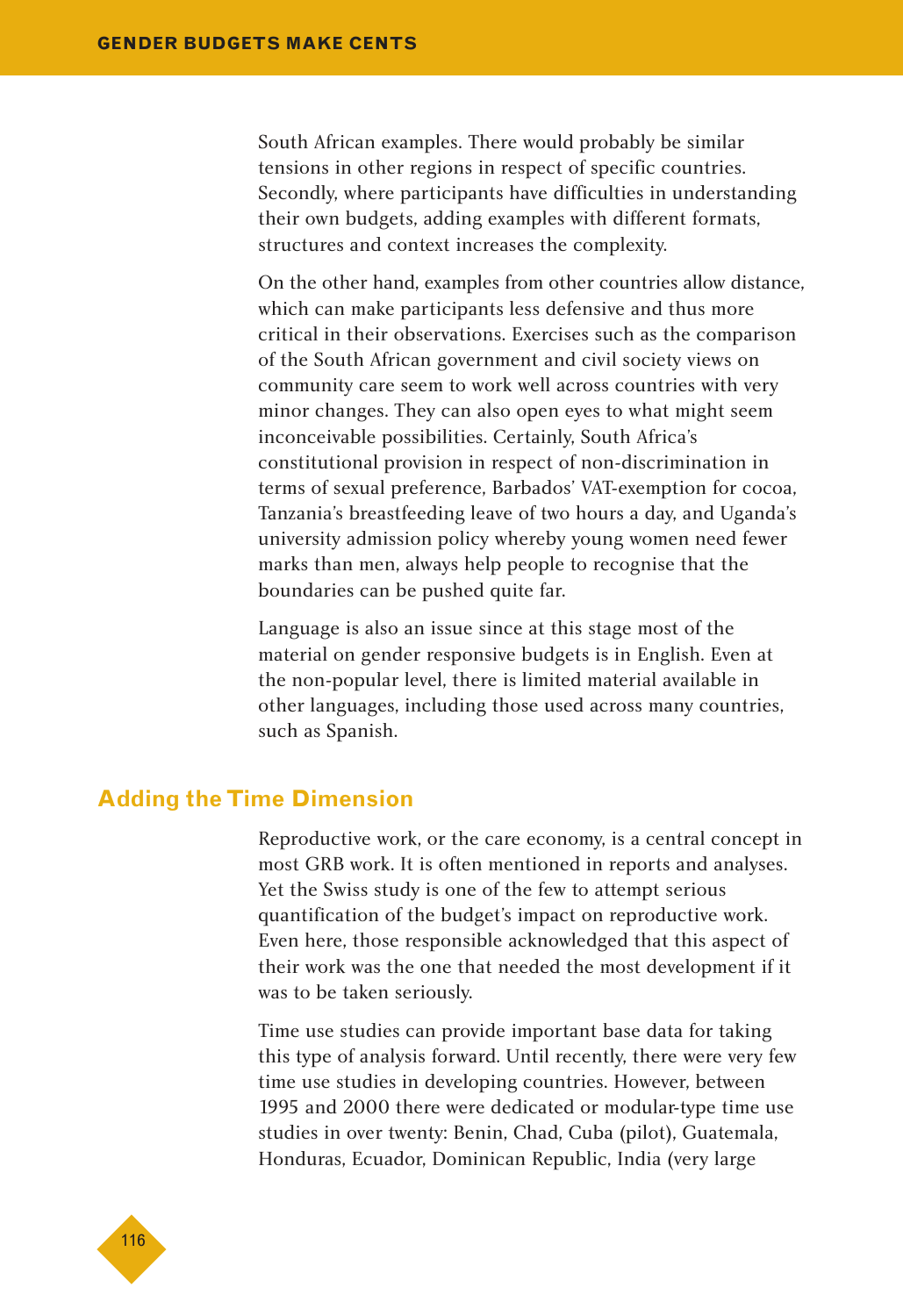pilot), Indonesia (pilot), South Korea, Lao People's Democratic Republic, Mexico, Mongolia, Morocco, Nepal, Nicaragua, Nigeria, Oman, Palestine, Philippines (pilot), South Africa and Vietnam. Thus far, though, the data has not been used in GRB initiatives.

Grown *et al.* (2000) suggest that there are four ways in which gender can be incorporated into macroeconomic modelling. Goetz (1995) suggests, in particular, that gender-sensitive social accounting matrices (SAMs) could be used to measure the impact of fiscal policy. Gender can be relatively easily incorporated into SAMs on the factor side as most countries have gender-disaggregated information about (paid) labour. A more exciting possibility is to add flows of unpaid labour into the models. Again, this is an area in which there is little work at present, although some is planned in the near future. The January 2000 regional UNIFEM workshop in Cuba focused on household and time use surveys as well as national budgets and has, hopefully, stimulated interest in that region.

## **Gender and Women**

Virtually all presentations of the South African Women's Budget Initiative provoke a question from the audience as to why the name includes the word 'women' rather than 'gender'. While the simple answer might be that it copied the Australians, a more thoughtful response is that the unashamed use of the word 'women' is reflected elsewhere in South Africa, for example in the naming of many parts of the state's gender machinery. Most of the people inside this machinery would, nevertheless, support 'gender analysis' and a GAD rather than wid framework. The choice of 'women' partly reflects an emphasis on the empowerment of women, and partly an understanding of gender relations that sees women, in most cases, being the ones adversely affected by gender bias.

The women-gender issue is not confined to South Africa. In many of the GRB initiatives there is slippage between the use of 'women' and 'gender'. In some cases the slippage is unconscious. In others it is intentional, in that those responsible are trying to build a broader base of people who promote GRB work.

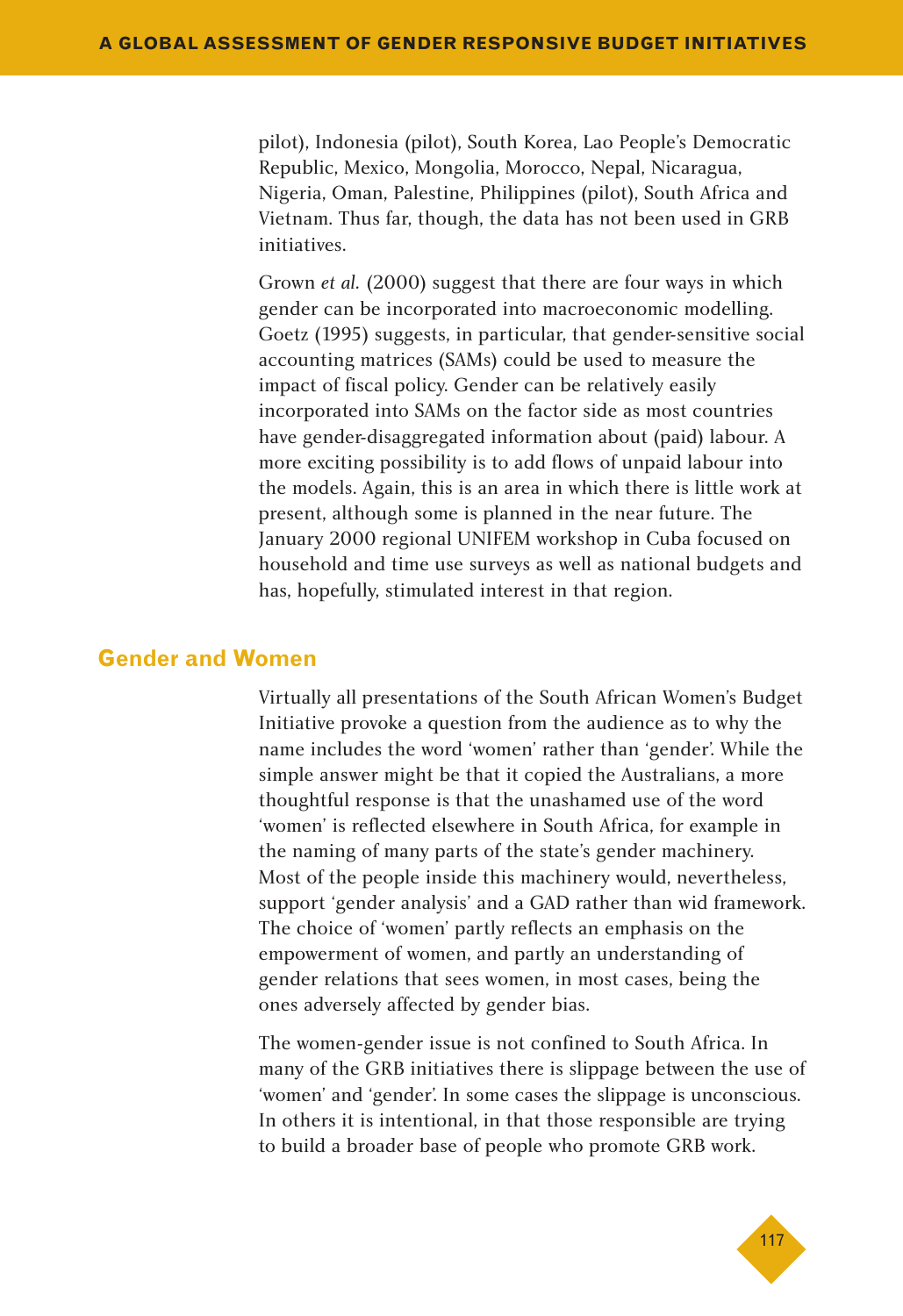Many gender analysts may balk at this cautious approach and it can also easily lead to projects and programmes that are suboptimal in terms of promoting gender equity, or which even reinforce inequalities. Nevertheless, the pragmatism of the careful approach might in some cases prove more sustainable than a 'purer' stance.

Use of the word 'gender' does not, in itself, guarantee that there is gender analysis. In many initiatives there are frequent references to 'women and poor men', or 'women and poor people'. In Uganda, people with disabilities are often appended, reflecting their presence in the parliamentary interest group caucus. The 'poor men/people' approach emphasises economic disadvantage, which is certainly important. However, the phrase could be taken to suggest that all women are poor or that all women are equally disadvantaged. More nuanced analysis would distinguish between different types of women in different positions. These differences influence their needs and the extent to which they should be a priority for government intervention.

The South African initiative, because of our apartheid past, is particularly insistent on distinguishing between black and white women and between those who live in the former rural 'homelands' and those who live in former 'white' South Africa. In some other initiatives, there is scope for paying more attention to the different roles, needs and interests of different categories of women. In the Caribbean context, the Barbados report notes that a focus on gender 'is often taken to mean that men will be included where they have been neglected in development strategy and public policy' (St Hill, 2000:4).

#### **Equity or Efficiency**

Goetz notes that efficiency arguments are powerful in developing countries, given the emphasis most agencies place on modernisation and increasing productivity. However, she also notes the dangers of too heavy a focus on efficiency. Firstly, she asks what one then does when there is counter-evidence that suggests that measures that promote gender equality have a cost. Secondly, she argues that 'the productivist paradigm …

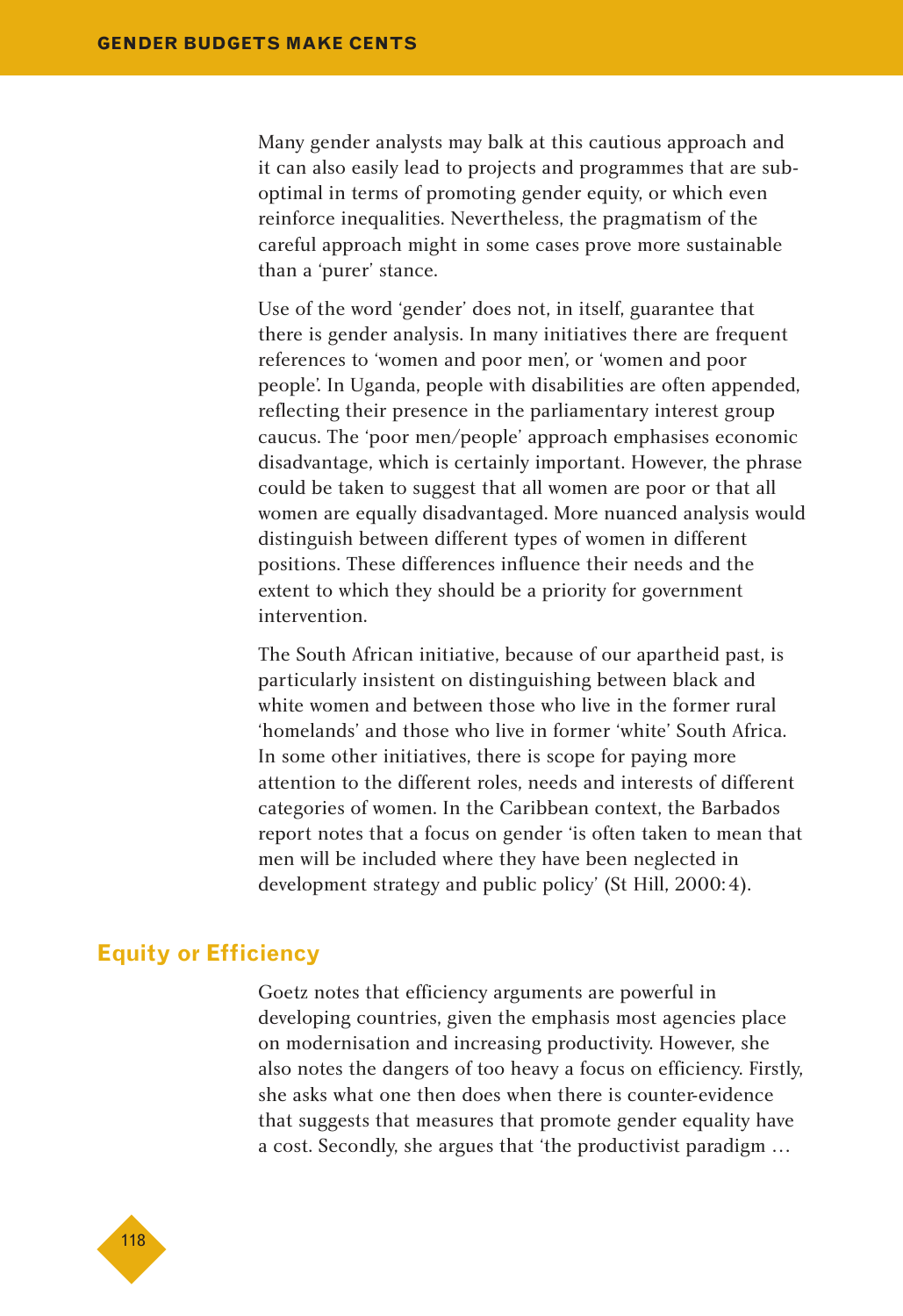does not challenge the ideologies and practices of development bureaucracies. It conforms to a utilitarian penchant for measuring worth, or 'equality', in terms of money or a close substitute' (Goetz, 1994:32).

The United Kingdom country profile notes the Women Budget Group's use of efficiency arguments rather than arguments of equity. But it also notes that the Group stresses that 'efficiency' needs to be broadened beyond the traditional economic meaning. This approach addresses the second point raised by Goetz.

While there are dangers in focusing too much on efficiency, equity arguments also have their weaknesses. In particular, arguments based on the fact that a particular country has signed the Convention on the Elimination of All Forms of Discrimination Against Women (CEDAW), or some other international or national instrument, usually carries more weight with gender advocates than those in top decisionmaking positions. Pragmatically, one can say that both types of argument can be useful in the right place and for the right audience. Both are 'tools'

## **Gender Audits**

The Australian country profile notes that New South Wales moved 'beyond' gender responsive budgets to gender audits. In this case, the term gender audit was used to indicate that the assessment included more than budgets. However, terms are used in different ways. Firstly, most GRB initiatives look at more than budgets; and secondly, some commentators, such as Krug and van Staveren, use the term 'gender audit' explicitly to refer to the scrutiny of government budgets (1999).

Right within budget work there is an explicit audit function. In most countries the main responsibility for auditing the budget will be vested in an agency separate from the Ministry of Finance. There has been little gender work in the auditing agencies to date. However, there is a relatively new regional initiative in South-East Africa, driven by Kenya and funded by SIDA, which has conducted a number of workshops. Officials of the Tanzanian Office of the Controller and Auditor-General have also recently completed materials.

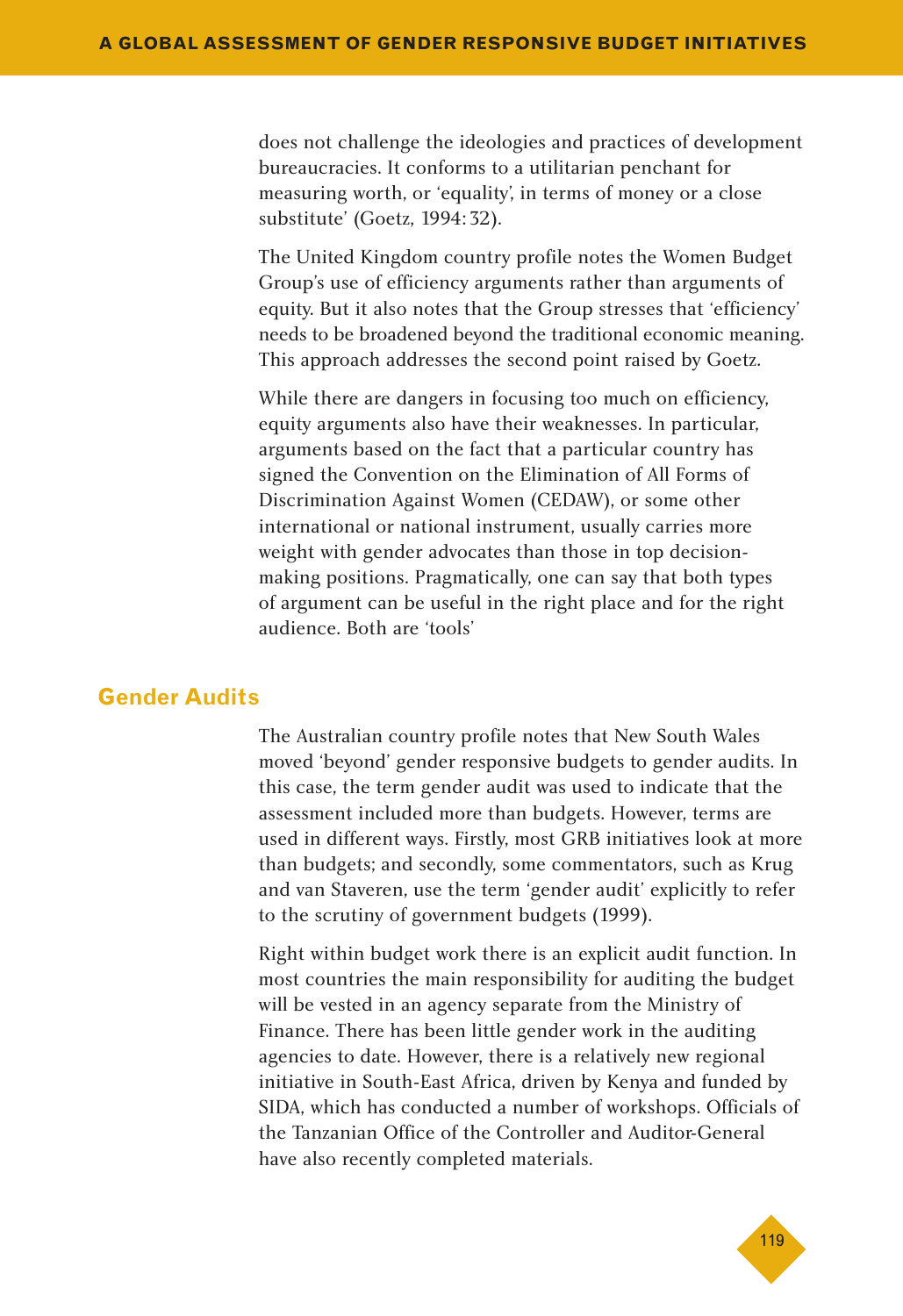## **Links to other Developmental Programmes**

While often inspired by broader global and macroeconomic developments such as structural adjustment programmes and levels of indebtedness, most gender responsive budgets have focused more on sectoral level impacts. However, either implicitly or explicitly, many of the initiatives are targeted at the wider or 'big' issues and their impacts. For example, the most popular choices of focus, education and health, reflect the fact that the social sectors were often constrained by structural adjustment programmes. Similarly, within the focus on agriculture, initiatives usually discuss the gendered impact of the focus on modernisation, commercialisation and globalisation rather than subsistence production.

#### **Debt and Poverty**

In Uganda and Tanzania there have been links between the GRB initiatives and the highly indebted poor country initiative (HIPC) processes. In Uganda in late 1999, the Uganda Debt Network, as the central NGO player on the debt issue, together with the Asia Foundation's Global Women in Politics Programme, organised a workshop on budgets and gender. The Network has focused its attention on the special poverty-related allocations that HIPC releases and participates in government forums on this issue. The newly constituted Poverty Working Group identified 'specific concerns of women' as one of the five themes to be investigated through quantitative and participatory analysis in preparation for the 2000 budget process (McGee, 2000:43). At the GRB workshop, the Network expressed interest in maintaining contact and stimulating interest in budget work by other organisations. To date, it seems that FOWODE, which participated in the workshop, has continued to be the main actor in respect of gender responsive budgets. In its work FOWODE has chosen to focus on the budget as a whole rather than the HIPC related allocations.

In Tanzania, both the government and TGNP are keen to ensure that budgets reflect the priorities stipulated in the Poverty Reduction Strategy Paper (PRSP) and other macro policy frameworks, TGNP participated in the PRSP process but was

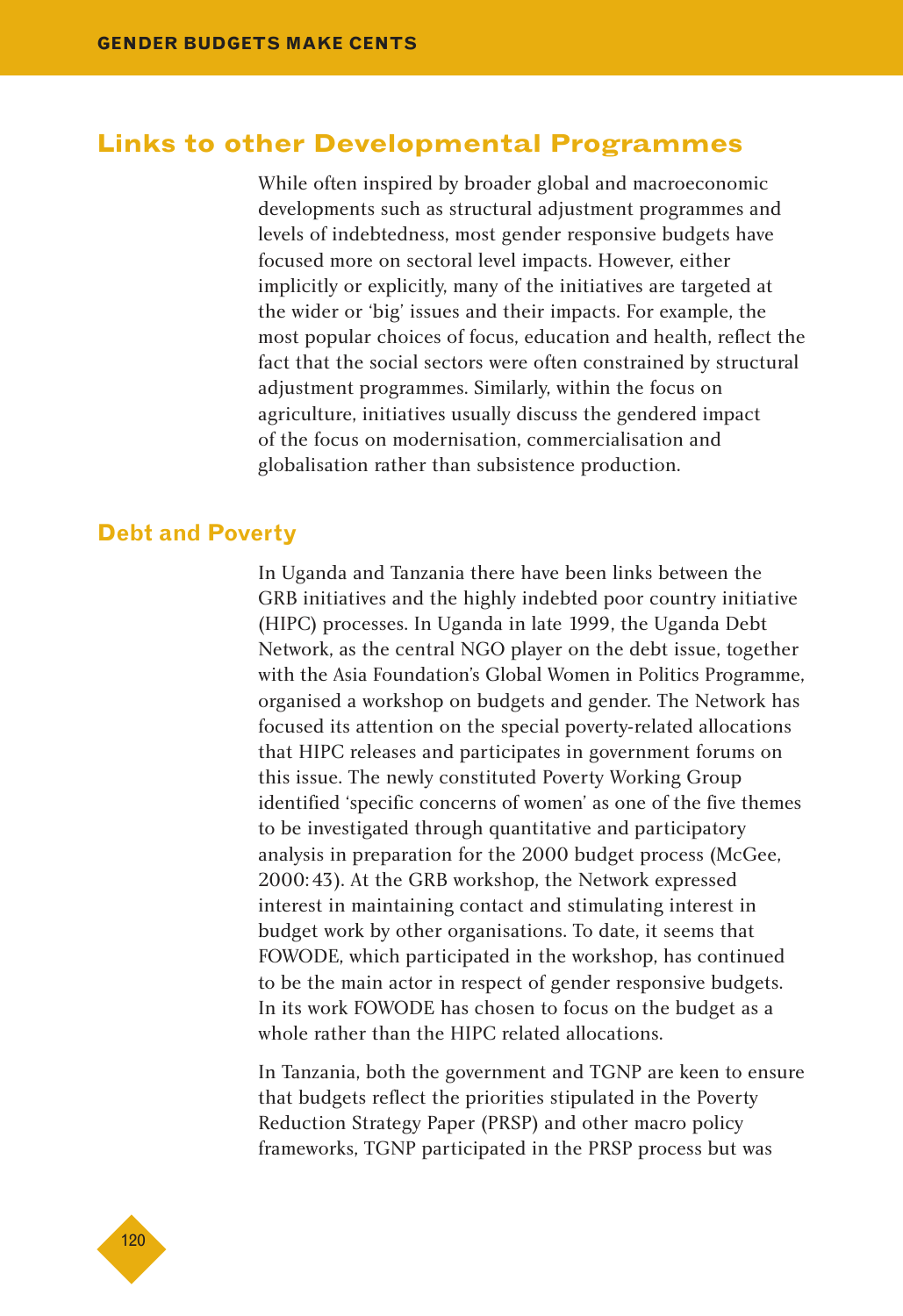not happy with either the process or results. One problem is that the PRSP logical framework has not carried through the gendered analysis reflected in the discursive parts of the document.

The World Bank specifies that public participation is a prerequisite for acceptance of the strategy papers. However, there is some scepticism among observers as to how genuine the Bank's interest in participation is. A World Vision booklet notes that 'although proclaimed as a new degree of local control and poverty focus, the PRSPs could be seen by critics as no more than a route to buy off criticism for the Bank and the IMF. They are therefore, potentially more suited to meeting the needs of global institutions than to serving the needs of the poor' (quoted in Bretton Woods Update, December 2000). In Tanzania, the consultants responsible for the final PRSP document responded to the criticism of gender advocates with the argument that there was not sufficient time to mainstream gender in the logframe as they needed to meet the IMF and World Bank deadlines. They suggested that the strategy was a multi-year one and that there would therefore be room for amendments as it progressed. Despite the problems, the PRSP process could offer an opening for strong groups in countries with progressive governments. In Tanzania, after lobbying, the PRSP drafters agreed to a special meeting with gender advocates.

#### **Public Expenditure Reviews**

Another potential area for intervention is the public expenditure reviews (PERs). The World Bank coordinates about 25 of these country-level reviews each year. Usually bilateral donors are also involved. In many countries governments have been unhappy with how these reviews have been conducted in the past, seeing them as judgements and impositions by the multilateral and bilateral agencies more than anything else. Elson and Cagatay suggest that the purpose of the reviews is more to impose fiscal restraint or efficiency than about eradicating poverty (1999:10). In recent years governments of countries such as Vietnam and Tanzania have attempted to take more control of the exercises. In Vietnam there was an attempt to incorporate

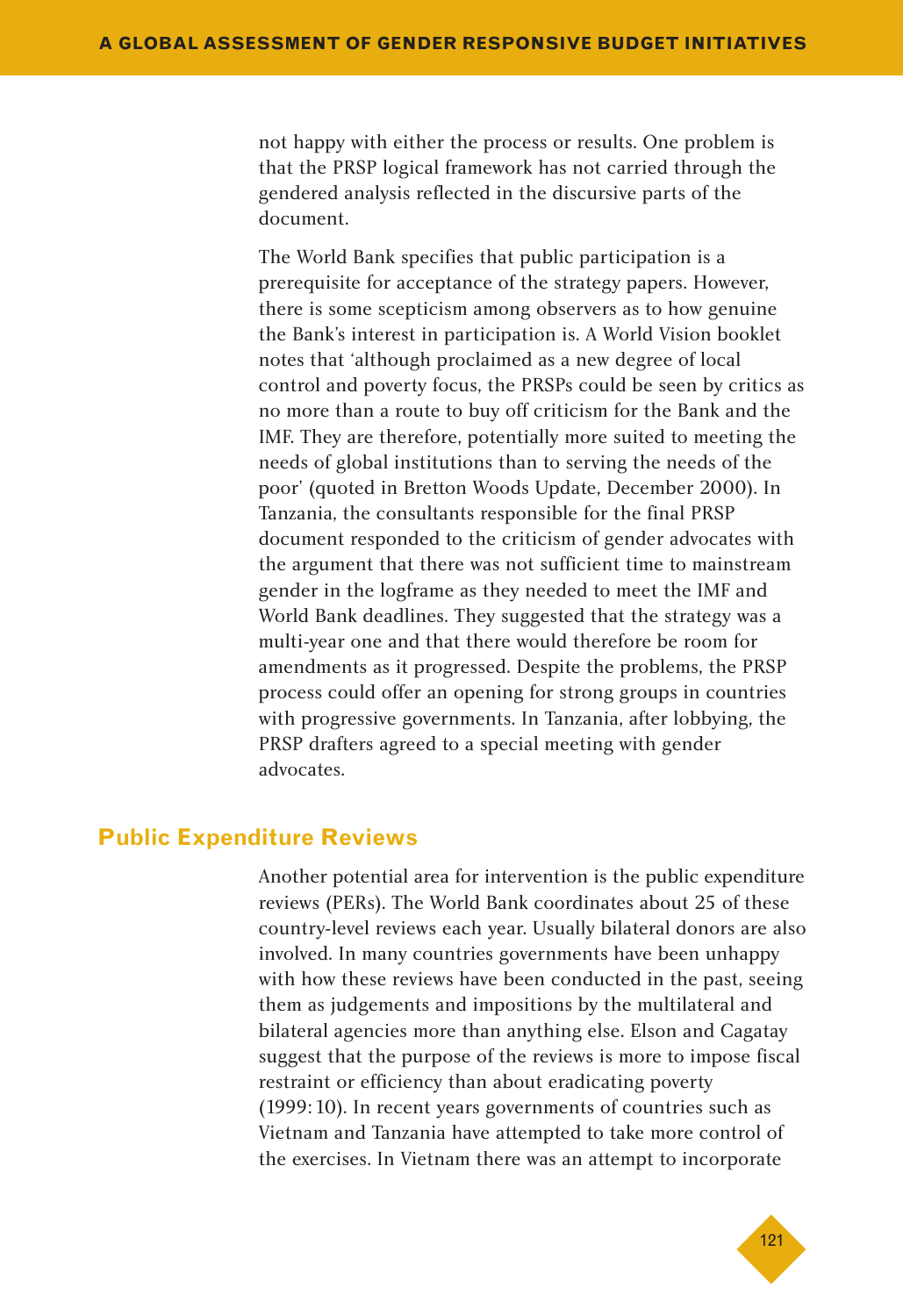gender within the review but, as noted in the case study, the result was limited by inadequate conceptualisation of what this would mean on the part of the Bank. In Tanzania, TGNP has participated in the PER meetings but has been less directly involved in the core analyses.

#### **Medium-Term Expenditure Frameworks**

The country profiles indicate that Ireland is attempting to incorporate a gender perspective into its National Development Plan, which is a multi-year expenditure plan. Many developing countries are also currently moving to multi-year budgets. These could provide opportunities, particularly as gender equality is a longer-term goal that cannot be achieved in a single year.

For those in authority there may be other reasons for introducing multi-year budgets than allowing broader input into development goals and direction. The South African Department of Finance explains that the main benefits of medium-term budgeting are as follows (Department of Finance, 1998: 1):

- ◆ 'enabling spending agencies to consider how best to deliver public services and transformation within realistic projections of their budgets;
- ◆ establishing a framework for assessing new policy proposals;
- ◆ fostering medium-term planning by spending agencies;
- ◆ allowing agencies to enter into forward commitments without requiring rollovers of unspent prior allocations; and
- ◆ improving the credibility of fiscal policy'.

What is noteworthy is that this description has no mention of participation by parliament or civil society.

## **Output and Performance Budgeting**

The introduction of medium-term expenditure frameworks often goes hand in hand with the introduction of output, programme or performance type budgeting systems. Here, again, it seems there might be possibilities for gender advocates

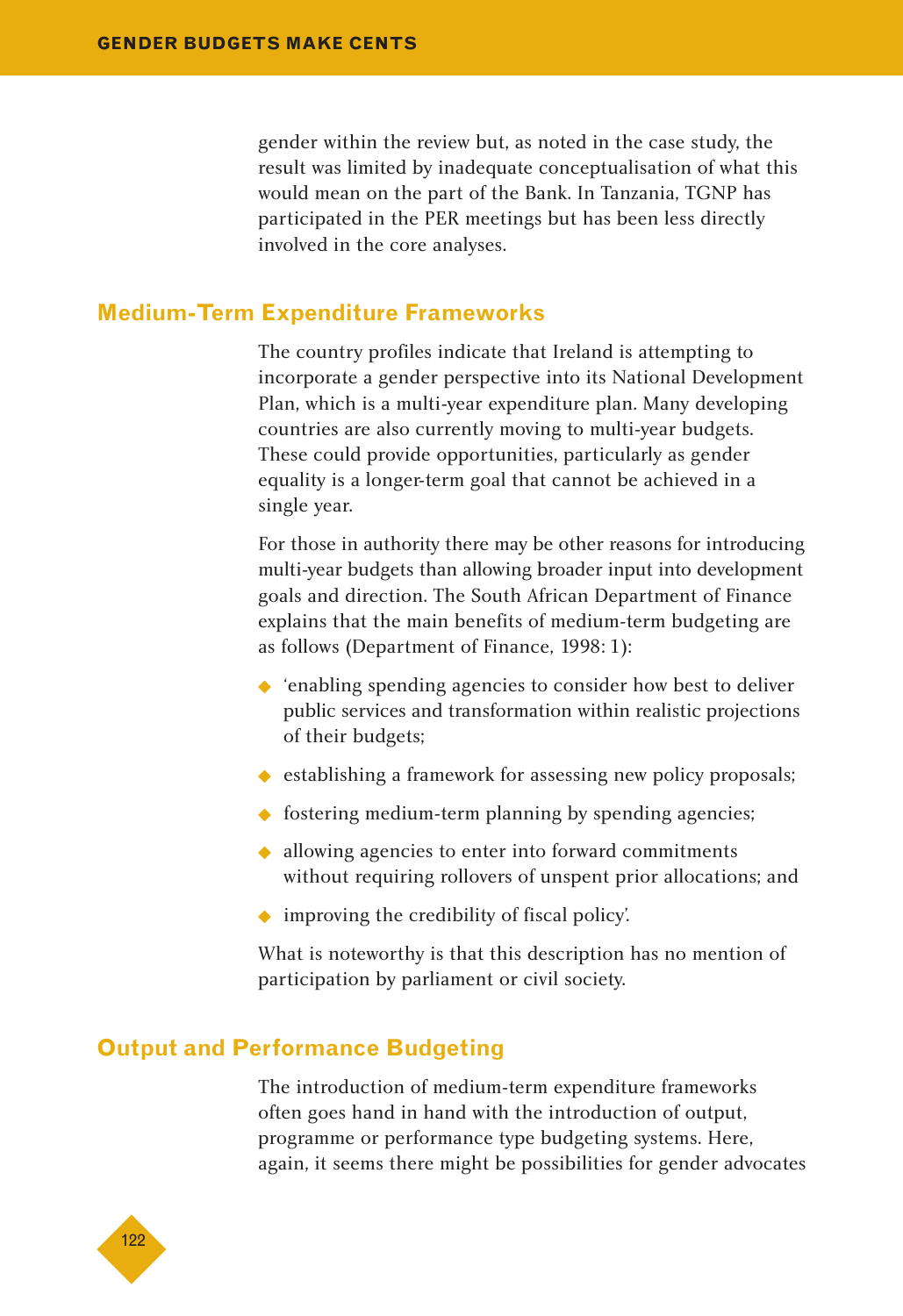in that each of these budgeting systems introduces indicators that should measure concrete delivery. In the case studies, this point is noted, historically, for Australia and as a future potential for Switzerland. The South African and Tanzanian government initiatives are among those that have focused on developing gender-sensitive indicators.

Again, there are challenges. The introduction of indicators is often motivated by a desire to make officials accountable in terms of new forms of performance contracts. This form of accountability does not necessarily include accountability to citizens or even parliaments. Further, the standard way of approaching indicators is to argue that they must measure the three 'E's – efficiency, economy and effectiveness. With the exception of Tasmania, the ministries appear to forget the fourth 'E' – equity.

# **Forward to Sustainability**

This overview and the country profiles in the next section give some idea of the diversity of activities that have taken place under the guise of 'gender responsive budgets'. However, these do not cover either all the possible considerations, or all the complexities of each individual consideration. The situation is complicated by the fact that the Commonwealth Secretariat, IDRC and UNIFEM will rarely, because of the necessity of country ownership, be initiating action in the absence of recognised in-country capacity and commitment. Their preferred role will be to support initiatives planned and undertaken by others. Bearing this in mind, the following presents some suggestions as to principles that the programme might embrace in moving forward. It also provides a checklist that could be used as a starting point in evaluating requests for assistance, and in evaluating what initiatives have achieved at the end of the support programme.

## **The Triangle of Players**

The Asia Foundation's GRB work is based on the idea that gender responsive budgets that focus on good governance involve 'the informed participation of three interconnected

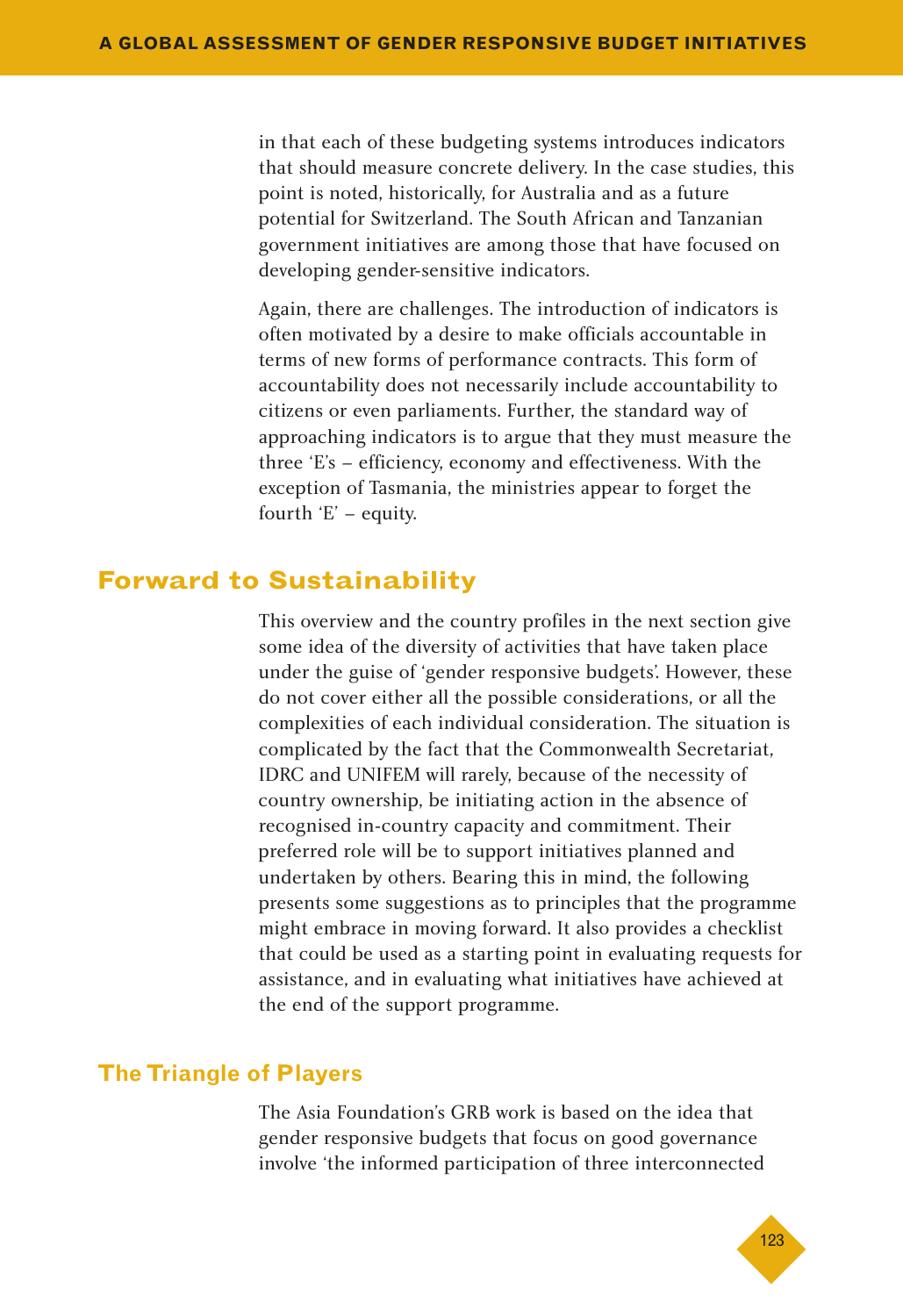sets of stakeholders – progressive elected officials at the national and local levels; effective government institutions staffed with technically qualified individuals; and active, well-informed coalitions of NGOs and people's organisations capable of articulating demands based on felt material needs and basic human rights' (quoted in Carr, 2000). This formulation serves to emphasise that, in any single country, there are many different players to address and many ingredients that are necessary for GRB initiatives. Any single project will probably not be able to tackle all these components, but each project should be aware of what is happening in each corner of the potential triangle.

#### **Claim Victories but Admit Weaknesses**

GRB initiatives need both to claim victories and acknowledge weaknesses. Both aspects are important if the initiatives are to learn from each other. For every country profile included, there would be another possible rendering which could portray it as much less or much more successful. All the initiatives have their weaknesses and there is not a single country in the world that can claim that their budget is totally gender responsive. However it is too easy to be cynical, and this can lead to abandoning any attempts at intervention.

One of the objectives of gender responsive budgets is to get people – and especially women – involved and doing things. This is an objective in itself. Similarly, changing the outlook of civil servants and other people in positions of power may not be immediately visible in budget and policy terms, but can facilitate later changes. Further, preventing 'bad' changes in budget lines, while less visible than adding 'good' lines, is often as difficult to achieve in a context where there are strong forces working against gender equity and social-responsive programmes and expenditures.

Overall, then, building partnerships between governments and civil society and other process-related outcomes can be as important a result as changing budget lines, although less easily measurable. As Blair (2001: vii) notes in respect of US support for civil society participation, it perhaps makes 'sense

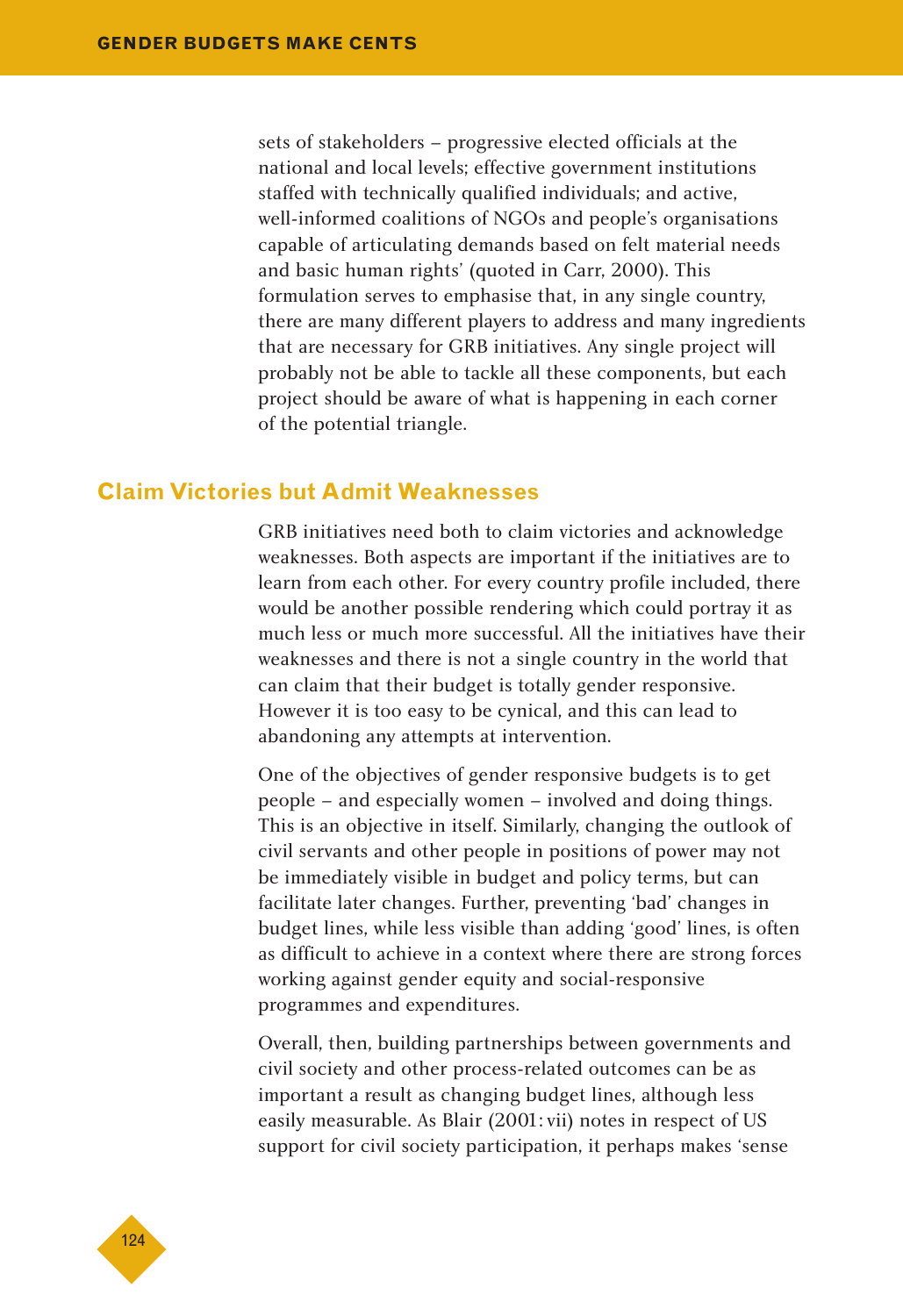to say that success occurs when civil society organisations were able to make the discourse robust enough, and the media coverage vigorous enough that decision-making was reasonably transparent'. Only then will the 'major stakeholders feel they have been taken seriously, and (most important) will they stay in the game'.

#### **Learning From Others**

While often heavily influenced by international financial institutions, ultimately budgets are devised and implemented at the country-level. This must influence the planning of gender responsive budgets as, for the most part, the activity will need to focus on one country at a time. Regional or broader intercountry initiatives might be useful in raising awareness and strengthening capacity, particularly where countries have similar socio-economic and gender situations, and similar forms and processes of budgeting and governance. Further, examples from elsewhere have sometimes inspired initiatives in countries very far from the original country. However, in practice it is usually the copying of an idea rather than the format or approach. So, for example, while South Africa and Philippines both say they borrowed the idea from Australia, they are very different both from each other and from Australia (see country profiles). Ultimately, the initiative has to be fought out on the country terrain.

#### **No Micro-Management**

Gender responsive budgets are difficult to plan. Firstly, they are still experimental. Secondly, and more importantly, they operate in an intensely political arena. If logical framework planning is used, the 'assumptions' column will be fuller than usual. If we compare what was planned with what was actually achieved in country initiatives to date, there would almost certainly be variances – some positive, some negative.

Most external agencies are aware that their programme will not be successful if they micro-manage what happens in different countries. Indeed, this would go against the ethos of a project that is also about (self) governance and democracy. On the

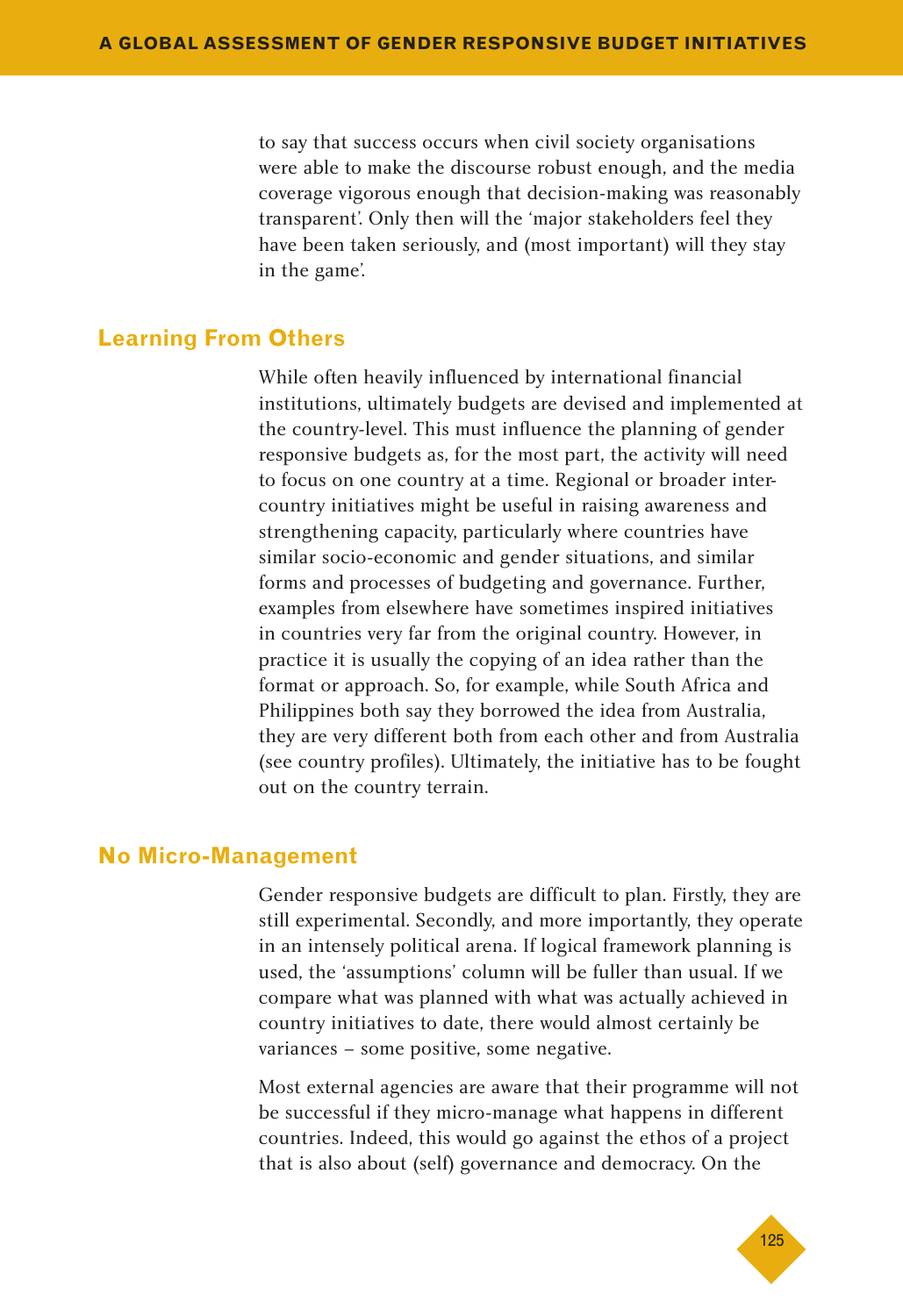other hand, agencies which provide support will of course need to have sufficient planning and reporting from those they are assisting to ensure that the project itself is accountable and is implemented well. That balance will not be easy to establish but is important to maintain.

#### **Tempering the Search for Universal Tools**

Porter and Smyth observe that experience has shown that the search for universal frameworks and tools for doing gendersensitive work was somewhat misguided (1999:329). Elson, too, suggests that there is no 'blueprint' in terms of tools for GRB analysis (Senapaty, 2000:6). This point could be made even more strongly if we talk about tools for GRB work as a whole, rather than only analysis. That said, GRB training, especially when directed at government officials, needs to move beyond gender sensitisation to provide the officials with clear guidelines as to how to give effect to their new-found sensitivity in their job.

#### **Training with a Purpose**

Given the current popularity of GRB initiatives internationally, there may be a tendency among multi-and bilateral agencies or country-level stakeholders to want to organise training workshops. However, this ambition needs to be linked to a concrete situation if the outcomes of the training are to be meaningful. Experience has shown that where training has been organised without careful consideration of the purpose and the target group and a clear sense of follow-up, it has proven to be of limited value for the organisers and participants. Given the scarce resources available to support gender and other developmental programmes, clarity on the objectives of all planned activities is imperative.

#### **What constitutes an initiative?**

Gender budgets are a tool. They are not an end in themselves. The country profiles largely reflect stand-alone initiatives where the focus is firmly on gender budgets. But gender budget

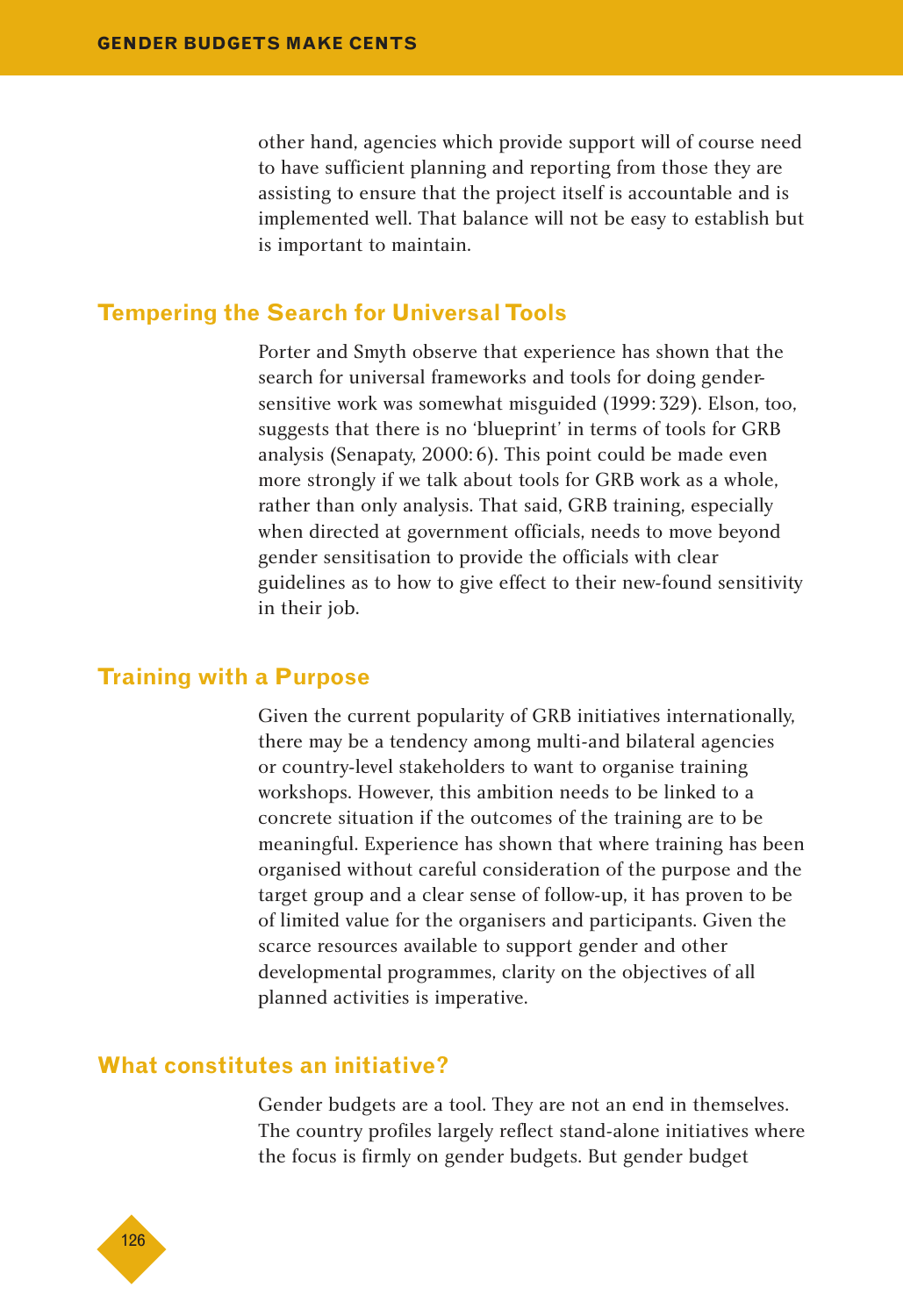analysis or advocacy can also be part of other initiatives and, ideally, should be if mainstreaming is a serious objective. The Commonwealth Secretariat GRB project will need to decide whether it will provide support only to focused initiatives, or rather be open to the possibility of providing support to cases where gender budget work is part of a larger project.

#### **Seizing the Moment**

Several of the case studies suggest that GRB initiatives have most chance of success in situations of change, for example, when there is a new government or a shift in policy. As noted, in most countries budgets are rather stable instruments with minor changes from year to year. Where there are political, policy or other shifts, government officials might be more disposed to taking on board new ideas, and advocates might be more excited about working on issues. Many changes are not predictable, so planning interventions on this basis is not always possible. Strategically, though, a focus on change might help in selecting countries for intervention, as well as selecting what issues to focus on within countries.

#### **Building Linkages**

GRB initiatives are strengthened when they make linkages. To date the extent to which this work has been taken up by 'general' or 'mainstream' stakeholders varies from country to country. For example, the International Budget Project, which is an international think-tank promoting budget reform, generally refers to the gender components in a few paragraphs or a case study rather than seeing it as integral to other budget work. Yet the number of times that gender or women are mentioned in the case studies suggests that there are a range of groups that would be interested in more focused GRB work.

A similar point can be made about the Alternative Federal Budget process in Canada. Publications such as 'A Taste of Success' (The International Budget Project, 2000) or 'Show Us the Money' (Loxley, 2000) also have rich experiences that GRB initiatives could draw on in terms of approaches and strategies. Similarly, the links with other advocates for transparency,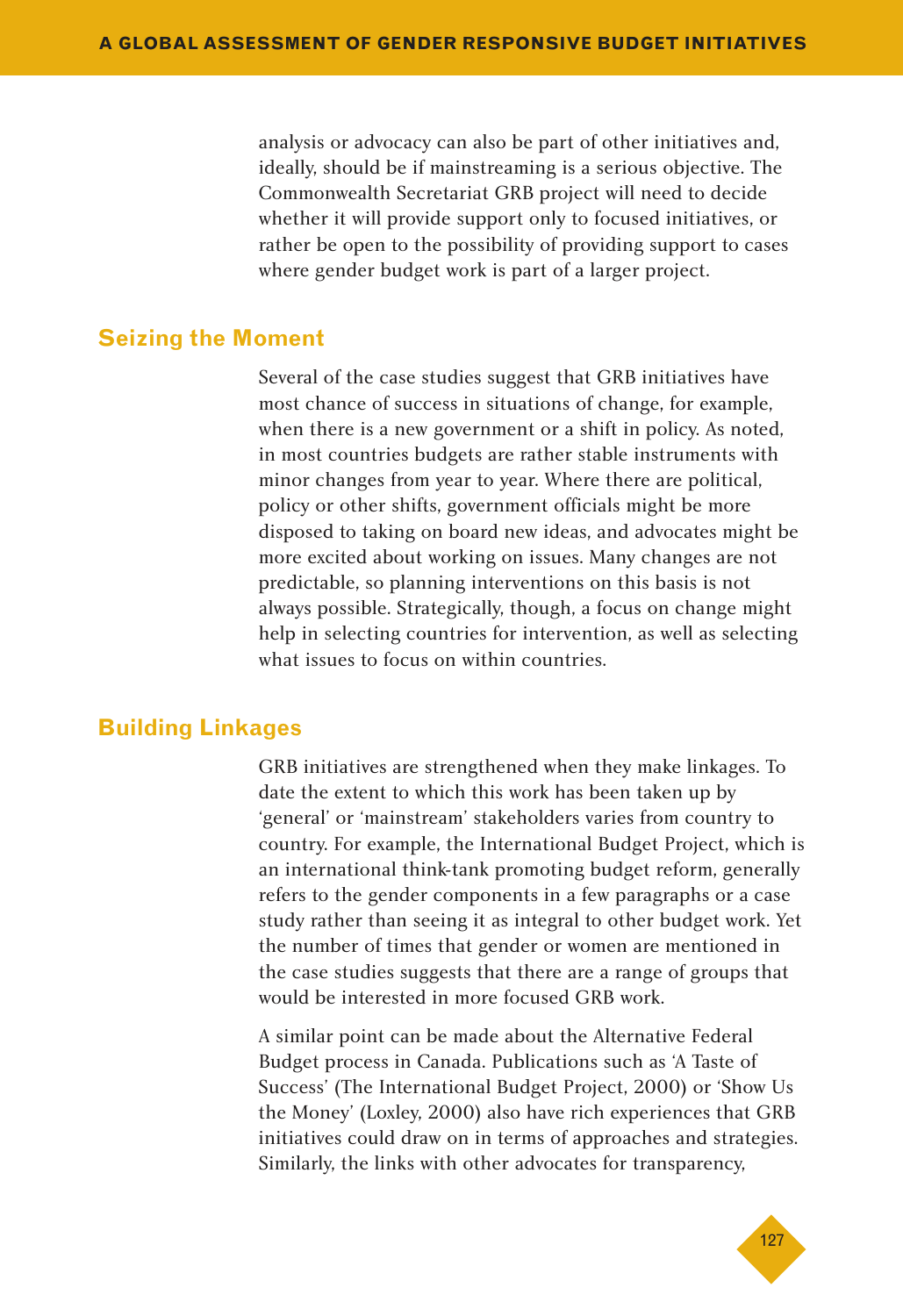accountability, and public participation are often not as strong as they should or could be. The lack of linkages lessens the impact of GRB work, and lessens the effectiveness and equity of non-gender-specific work.

#### **Driving an Initiative**

None of the many initiatives described in the country profiles appear to have anyone working full-time on them. Further, in each of the projects there are probably only one or two people who see themselves as centrally responsible for the work. While appropriate for arranging a one-off workshop or conference, this limited human resource configuration does not lend itself easily to sustaining longer-term work. The latter requires ongoing commitment from the key stakeholders, and a capacity to research, coordinate, inform and to motivate, nag, nudge and drag other players to commit time to a GRB exercise when they are being pulled in many other directions. This will need to be considered in planning institutional arrangements for initiatives.

#### **This is Politics**

Gender responsive budgets are political. While many components of the work, or indeed of budget work more generally, are technical, the discussion above points to ways in which this technicality obscures crucial political and ideological positions. Further, even within a particular framework, technical knowledge alone will not produce significant change or sustainable results. The project needs to think through all the implications of the political economy of the exercises. These include the choice of actors, how to work with or around key decision-makers, how to present the work to different groups and the arguments, where and how to build in advocacy, and so on.

## **A Checklist**

The checklist below is intended as a guide in determining the nature of a particular initiative. The items on the list below are not intended to have a judging function, i.e. one particular

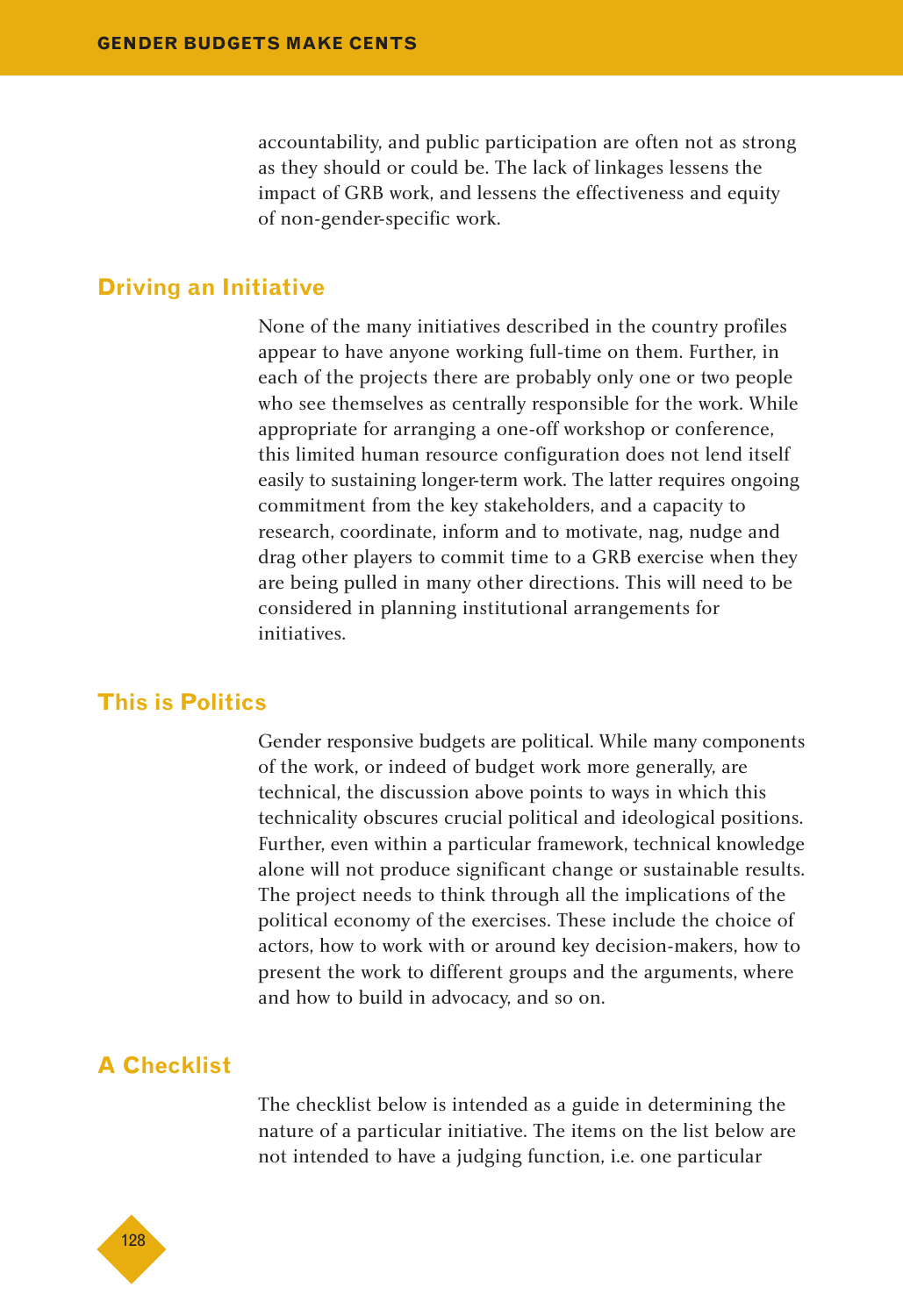answer to any of the questions is not intrinsically 'better' than another.

- ◆ Who are the key drivers in the initiative? Are they in government, parliament, or civil society?
- ◆ What links do the key drivers have with other players? Have they worked together on other projects? Do government and the outside government players regard themselves as allies or in opposition?
- ◆ If government is involved, which agencies Ministry of Finance, Planning, Statistics, gender machinery, delivery agencies?
- ◆ If civil society is involved, what type of organisations – women's organisations, mixed organisations, sectoral organisations, research and policy groups, academics?
- ◆ Which level of government does the initiative focus on – national or sub-national? If sub-national, how are subregions chosen?
- ◆ Which aspects of the budget does the initiative focus on – expenditure or revenue?
- ◆ Which parts of the policy-making process is the initiative targeting – planning, implementation, monitoring and evaluation?
- $\blacklozenge$  What activities are planned research, publication, materials development, advocacy, training?
- ◆ Who is the 'audience' for the initiative?
- ◆ What expertise do the key drivers have in terms of discipline, experience in public administration, research, training, materials production, advocacy?
- ◆ What previous work has been done by the initiating group and others on budget analysis?
- ◆ What previous work has been done by the initiating group and others in the field of gender?
- ◆ What are the other important axes of disadvantage, in addition to gender, in the country? To what extent does the initiative address these?

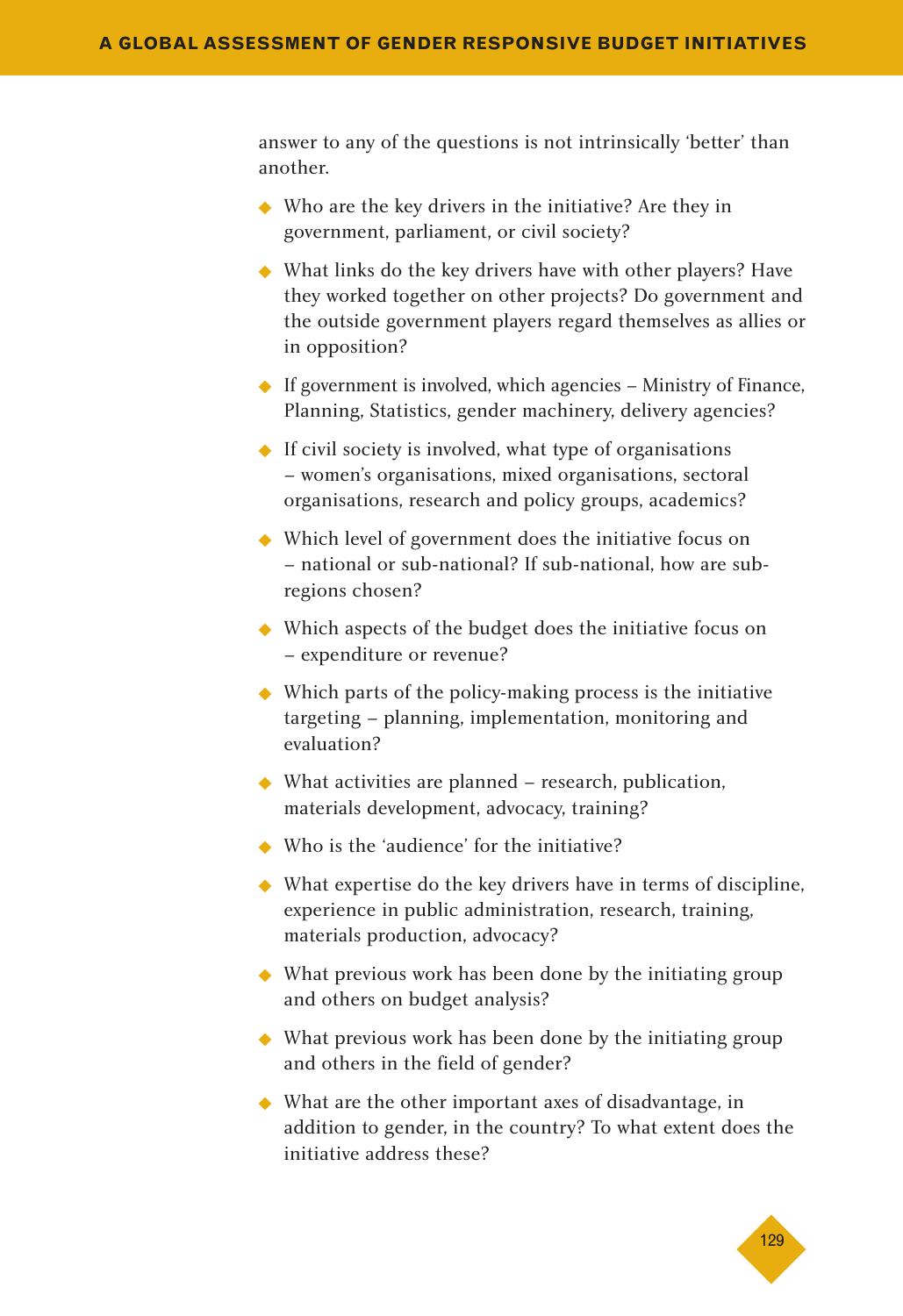- ◆ What is the government stance, policy and record in respect of gender?
- ◆ What are the key policy and development-related activities in the country at present, and how – if at all – does the initiative link up with these?
- ◆ What is the overall political situation in terms of political stability or change, levels and processes of political participation, and progressive or otherwise orientation of government?
- ◆ Who currently participates in the budget process in the country?
- $\triangle$  How transparent is government how easy is it to obtain information about budgets and related issues?
- ◆ What roles do the multilateral and bilateral agencies play in determining policies and budgets in the country? What roles will these agencies play in the initiative?

## **Final Words**

Work on gender responsive budgets can and should be both immensely satisfying and fun.

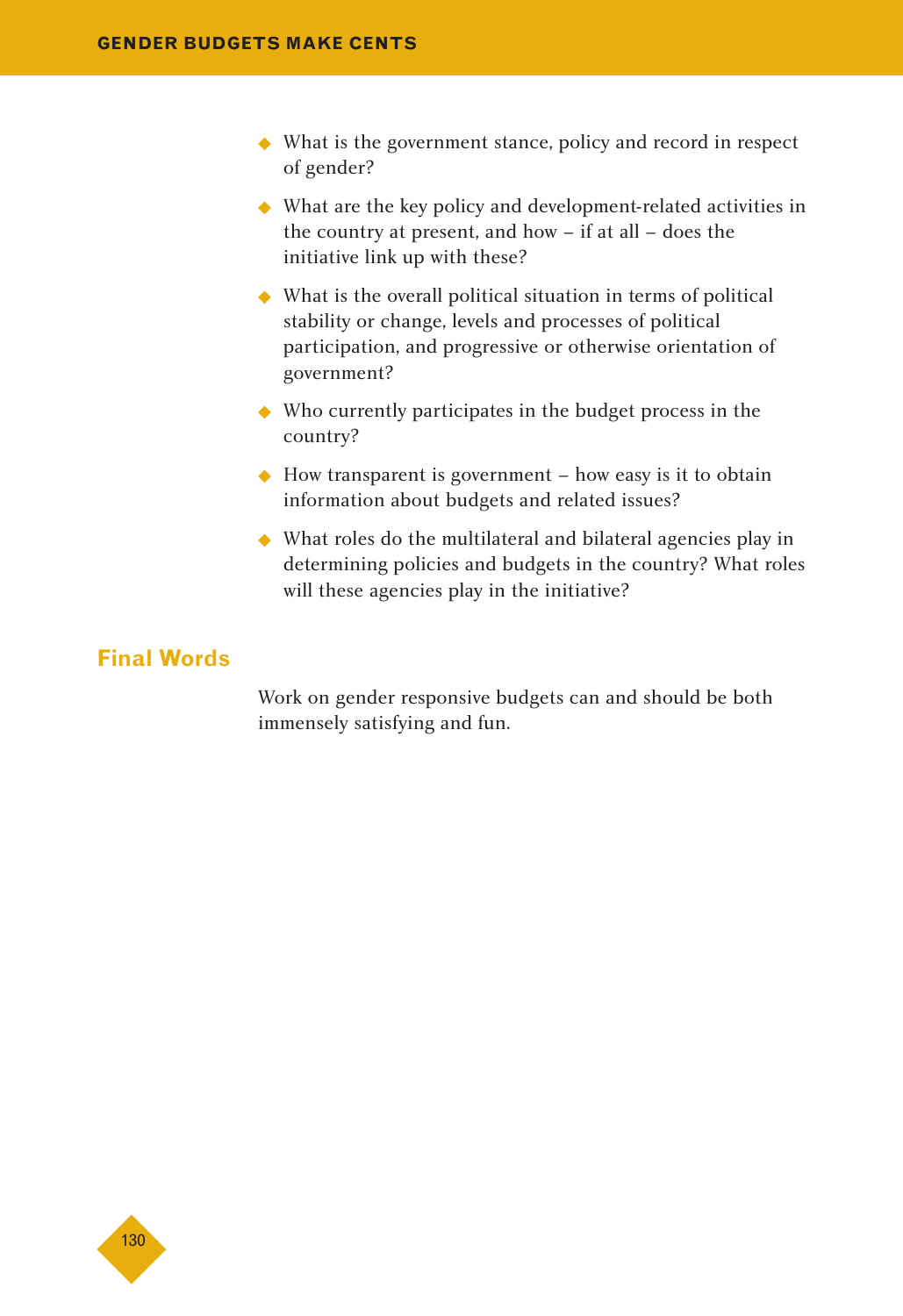# **A Profile of Country Activities**

## *Debbie Budlender*

*When writing these country profiles, I endeavoured to contact people involved in all the initiatives I heard or read about. If the report contains errors of fact or errors of judgement, I apologise for these. Many thanks to Alcinda Abreu, Haroon Akram-Lodhi, Pat Alailima, Melanie Beresford, Letty Chiwara, Lorraine Corner, Diane Elson, Simel Esim, Barbara Evers, Regina Frey, Pregs Govender, Marge Guerrero, Guy Hewitt, Sue Himmelweit, Helena Hofbauer, Kareen Jabre, Wanjiku Kabira, Joanna Kerr, Jennifer Klot, Ann Lehman, Mascha Madorin, Gabriele Michalitsch, Rebecca Pearl, Mary Rusimbi, Donna St. Hill, Manju Senapaty, Elizabeth Stiefel, Rhonda Sharp, Shirin Shukri and Kaniz Siddique for the invaluable information they provided.*

## **Introduction**

The methodology used to prepare these country profiles was primarily a desk review. The review included both official and unofficial documents collected during a lengthy involvement in the area, as well as documents provided by the Commonwealth Secretariat and UNIFEM. Information was also sought from people involved in the different initiatives.

In many cases the information received was about planned activities rather than activities already carried out. These profiles concentrate on what has been done rather than what is planned. It is important from the outset to be aware that there is often a significant gap between plans and achievement. Although this occurs in many areas of development activity, it must be especially factored in when the activity is in an intensely political area where powerful stakeholders, and political events more broadly, often determine what can be achieved and when. This is an important consideration in planning. It should be noted that the profiles were written at the end of 2000 and, in some cases, there may have been developments since then.

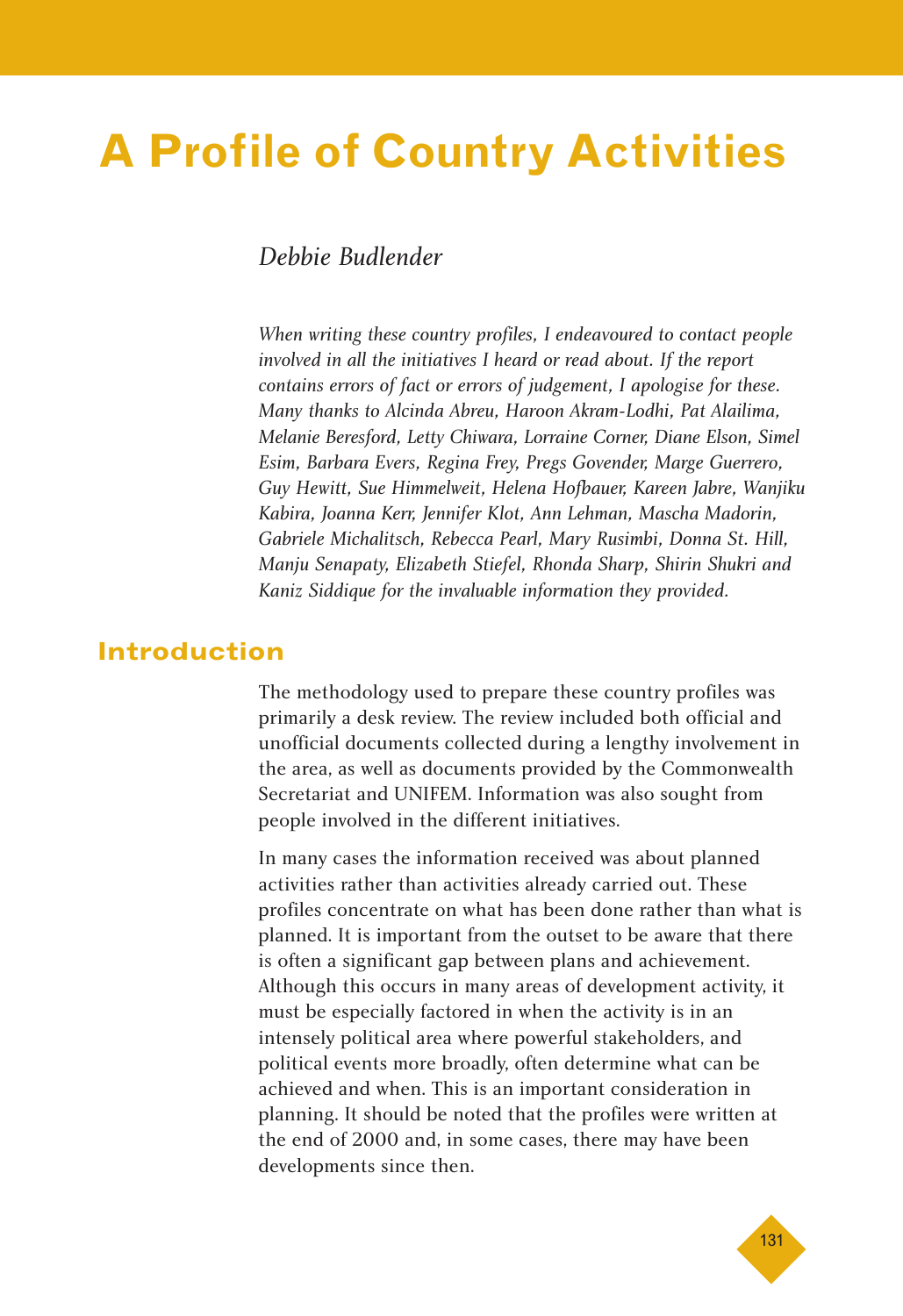These profiles also focus quite narrowly on initiatives that explicitly involve both gender and budgets. There are clearly lessons to be learnt from budget initiatives without a specific gender focus. Nilufer Cagatay *et al.* (2000) discuss some of these lessons in their report of the proceedings of the workshop on pro-poor, gender- and environment-sensitive budgets. There are also lessons to be learnt from gender initiatives that do not specifically focus on the budget. In the confines of this review, however, the gender responsive budgets on their own present sufficient challenge.

## **Profiles by Region**

## **Africa**

**BOTSWANA** A representative of the United Nations Development Programme (UNDP) in Botswana attended the 1998 Southern African workshop organised by UNIFEM in Harare. Subsequently, together with the Botswana Gender Ministry, UNDP Botswana organised a workshop on gender and budgets for local level planners, researchers and statisticians. This was part of a series of gender sensitisation workshops organised by the Gender Ministry for different groupings. GRB analysis was probably not included in any of the other workshops.

**KENYA** The Canadian International Development Agency (CIDA) provided funding for a three-year initiative in key Kenyan ministries aimed at mainstreaming gender in public investment plans and recurrent expenditure, gender responsive planning, collecting gender responsive data, developing ministry-specific tool kits and translating the Beijing Platform for Action into a policy matrix. The Collaborative Centre for Gender and Development has played a key role in the exercise. The legal NGO, International Federation of Women Lawyers (FIDA), has also played a role.

University lecturers who are members of the Centre served as consultants and coordinators of the project. The NGO coordinator was a specialist in gender and education and learnt the importance of identifying and networking with specialists from other institutions. Those the project has worked with include planners, economists, analysts, statisticians, researchers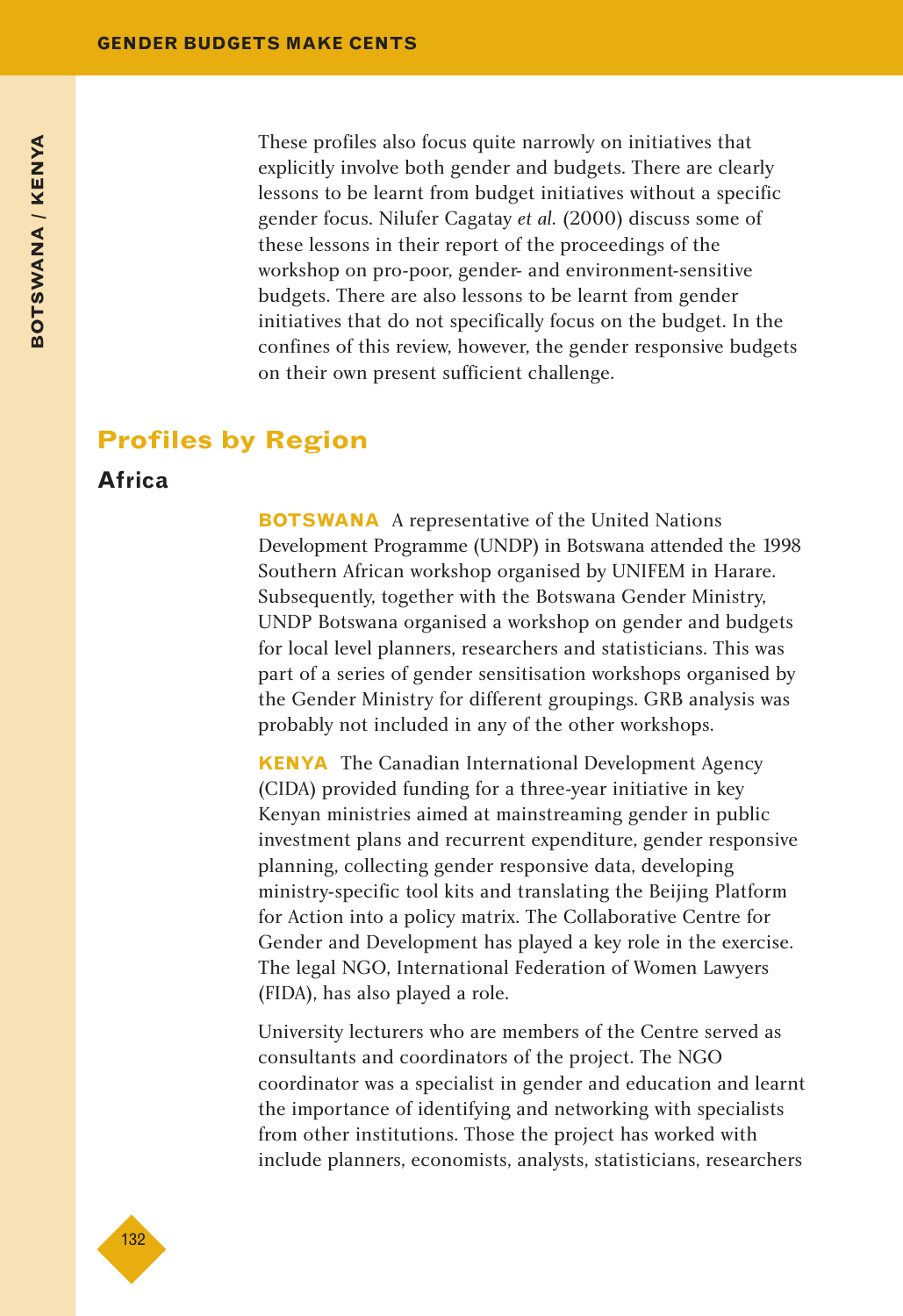and professionals in a variety of disciplines. To date the work has focused on expenditure at the national level. DFID, SIDA and the Royal Netherlands Embassy have expressed interest in funding a further three-year programme that will look in more detail at engendering the national (and perhaps sub-national) budget/s and the Poverty Reduction Strategy Paper (PRSP).

The chosen ministries for the first three years were Agriculture, Health, Education, Public Works, Industrial Development and Local Authority. The entry points were the ministries' gender focal points but the economist planners in target ministries together with a researcher did much of the analytical sectoral work. The list of issues covered suggests that the gender responsive data element focused mainly on internal issues such as participation of women and men in ministries, training opportunities, use of skills, remuneration and benefits. However, the broader analysis is more externally focused.

The Centre and FIDA-Kenya together produced a concept paper entitled 'Translation of the Beijing Platform for Action into the 1998/99 Kenya National Budgetary Process'. Gender trainers from the Centre developed frameworks for engendering the public investment programme (PIP) and ran a half-day workshop for officers responsible for the PIP. The Centre also developed a concept paper on restructuring the civil service, salaries for which account for 80 per cent of the budget in most sectors.

The initiative received strong support from the previous director of planning and current permanent secretary. However, at a lower level already overworked civil servants were often unavailable when the Centre needed them. Another reported obstacle was that the targeted officials had to consult their superiors before they could release information or participate in other ways. There were further difficulties with some senior officials when draft reports were submitted.

Despite these difficulties, in the first year there were already substantial achievements. These included the incorporation of some aspects of the project's concept paper in the 1998 budget and workshops with people from outside government. Later, the Centre lobbied to ensure that a gender expert was seconded to the team responsible for developing the PRSP. As a result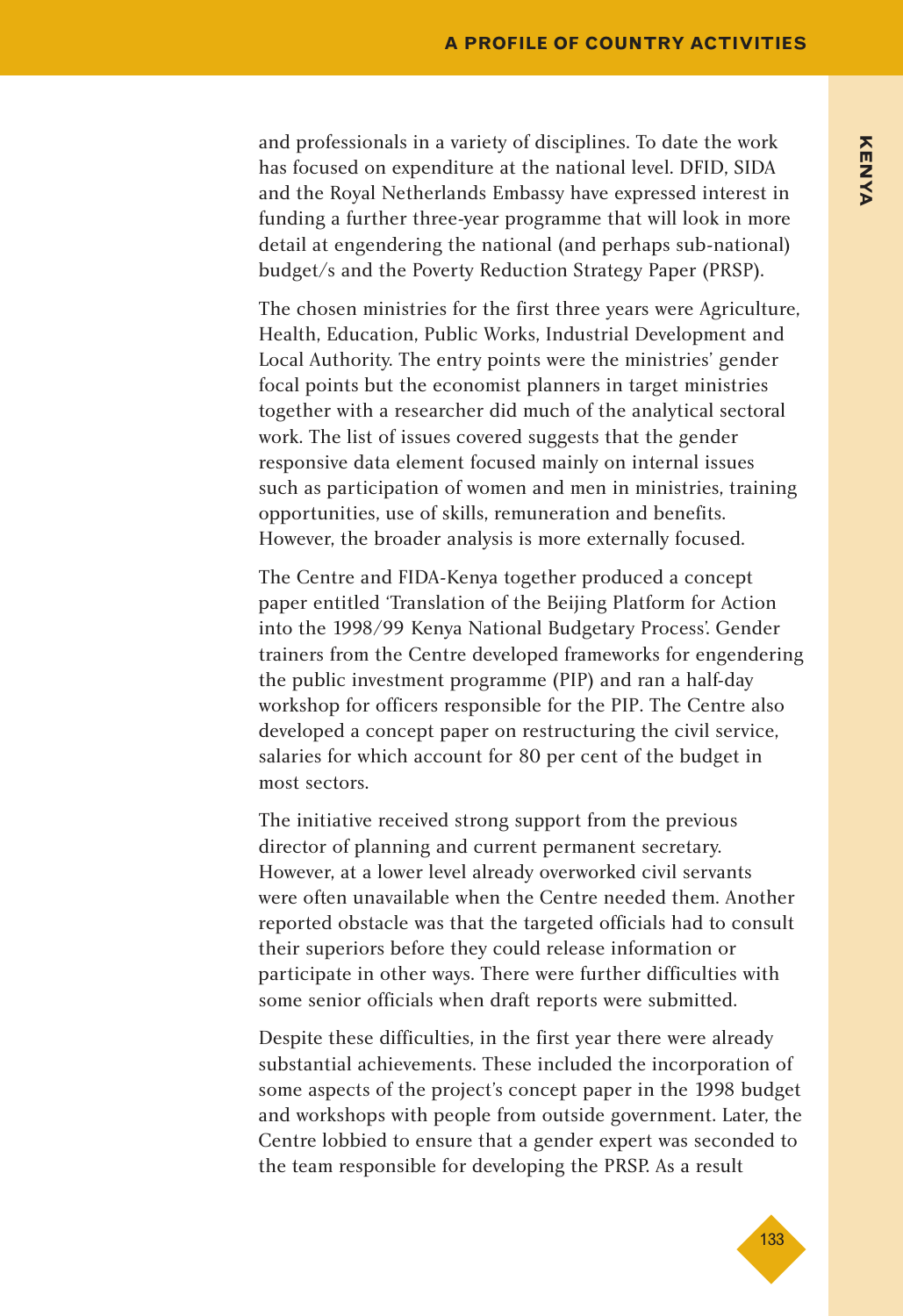gender was identified as one of the thematic areas and the Centre was asked to provide expertise and to house the Nairobi District PRSP secretariat. The Centre is also working with other women's organisations to ensure women's participation at all stages and levels of the PRSP process.

As is clear from the above, activity has not been confined to civil servants. The Centre, together with the women's organisation Friends of Esther and Deborah, organised a workshop on behalf of the Kenya Women's Political Caucus in June 1997 shortly before presentation of the 1997/98 annual budget estimates. In 1998 members of the Women's Political Caucus participated in a post-budget day group analysis of the gender responsiveness of the national budget. Members of the project participated in and distributed materials at the Economic Reform Forums organised by government.

In a separate venture, the Inter-Parliamentary Union organised a regional workshop on 'Parliaments and the budgetary process including from a gender perspective' in Nairobi during May 2000. The workshop was organised in collaboration with UNIFEM and the Commonwealth Parliamentary Association and participants were invited from some 20 countries in Anglophone Africa. Of these countries, at least nine have a GRB initiative of some kind. Marilyn Waring of New Zealand and Mbaye Diouf of the United Nations Economic Commission for Africa (UNECA) dealt with the gender aspects. The regional seminar was preceded by a three-day workshop for Kenyan MPs. The three-day workshop did not specifically focus on gender issues although the summary of proceedings notes that the budget 'should also provide adequately for marginalised groups such as women and the handicapped. Some participants felt this was not currently the case' (Inter-Parliamentary Union, 2000b).

**MALAWI** CIDA is driving the very new GRB initiative in Malawi. The initial idea was that the initiative should be situated within government, which is CIDA's primary partner in Malawi. The first step was to commission a Malawi Gender Aware Country Economic Report, based on Diane Elson's theory. The next step occurred in August 1999 as part of a multi-donor consultancy on macro financial support to the country. The gender component, although seen as peripheral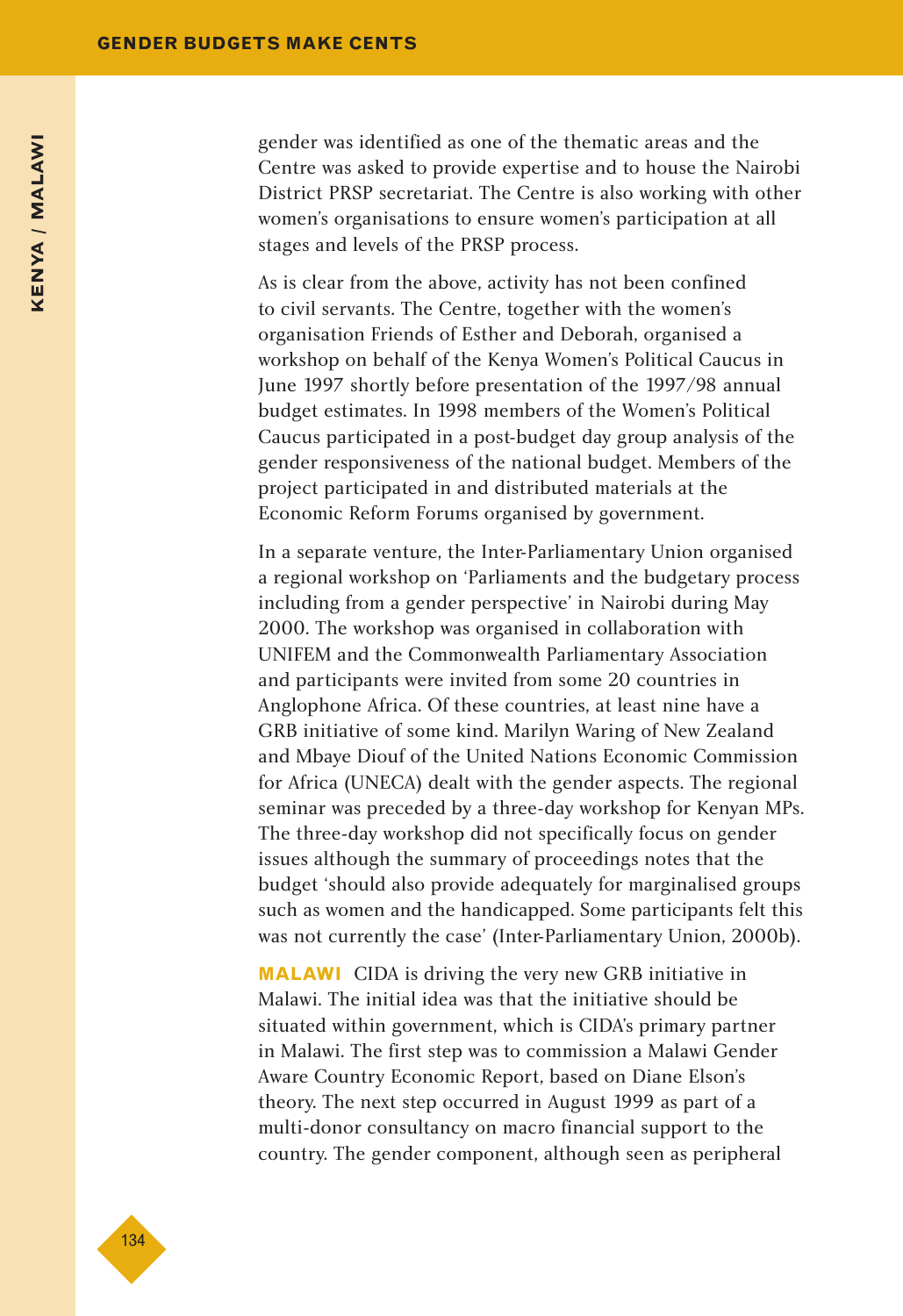to the main focus by almost all the agencies, provided the opportunity to test the feasibility of conducting GRB analysis across key ministries through documentary and interview techniques. The report suggested that such analysis was definitely feasible, but that CIDA's initiative should focus on non-governmental rather than government players in the first stages. This recommendation arose from a feeling that introducing yet another donor-driven change in the midst of the many other reforms happening in government at that time would hinder interest and sustainability.

The recommendation received support in further consultations with both NGOs and government. These consultations revealed that neither side felt comfortable about working together. From the government side, as in many other countries, there was some suspicion about NGO intentions. From the NGO side, there was a fear of being stifled and threatened.

The project has been fairly slow to get off the ground, but is still on the agenda. A planning meeting was held in mid-2000 and a shorter, simpler and updated version of the 1999 research has been prepared to popularise the idea. The South African workshop materials (see below) have also been partially adapted for use in planned training activities.

The Ministry of Gender Affairs, Youth and Community Services is very interested in the initiative. Indeed, the recently developed National Gender Policy commits government to developing a GRB initiative. There is interest from players in parliament, including the Finance Committee that had sight of the 1999 report. From the side of the Ministry of Finance there is support for the usual non-gender-specific budget reforms, including public participation in the budget process. To date the main form of public participation appears to be the Budget Breakfasts that occur shortly after the budget is announced. Participants in these breakfasts complain that they serve little real purpose as they occur too late in the process to have an impact.

**MAURITIUS** In February 2000, UNDP Mauritius organised a workshop on gender responsive budgets for Mauritius, Seychelles, Comoros and Madagascar. The initiative was inspired by the two regional workshops organised by UNIFEM

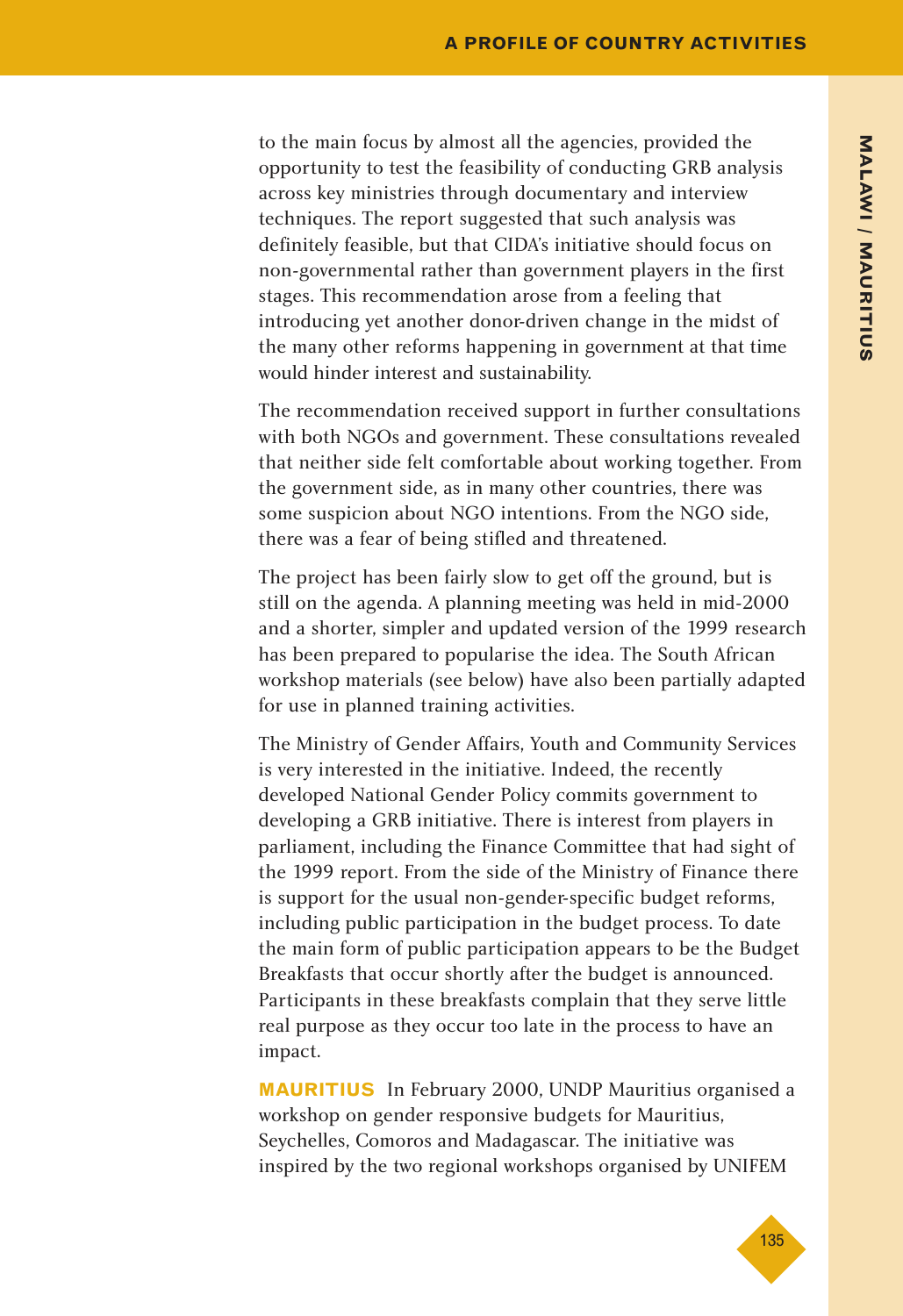in Harare in late 1998 and late 1999. However, unlike the Southern Africa workshops, participants in the Indian Islands workshop were primarily from government.

In Mauritius, the Ministry of Women, Family Welfare and Child Development took the initiative further. Initial work has been done on four sectoral ministries – Education, Social Security, Health and Agriculture – using the Commonwealth manual method as the basic format. Small teams from each of the ministries compiled draft reports on this work.

**MOZAMBIQUE** The Swiss Development Corporation provided financial support for the Mozambique initiative. One of the first steps was the translation by Gedlide, a gender NGO, of most of the chapters of the first South African *Women's Budget* book into Portuguese. A second step was the organisation, together with the Ministry of Finance, of a two-day workshop for Finance officials. Organisation of the workshop and subsequent work was greatly facilitated by the fact that the two top officials in the Budget Office were women, and both were keen to integrate gender in the government budget.

After the workshop the head of the Budget Office collected statistics on the numbers of women and men in the public service. These were included in the public documentation for the budget tabled in 1998. In September 1998, the Ministry officials sought to develop a gendered analysis of budgets in four key ministries – Education, Agriculture, Health and Labour. One challenge was the very different levels of detailed and disaggregated data available in different ministries. A second challenge was the very limited information available on donor funding. This problem was particularly serious given that donor funds account for such a large percentage of the government's budget in Mozambique.

At present there appears to be limited activity within government. At least part of the reason lies in the departure of the two top women in the Ministry of Finance. Gedlide has continued to work with civil society. Activities include hosting a seminar with parliamentarians who are members of the Commission on Social Issues, Gender and Environment, and general work on gender within the Ministry of Health at national and provincial level. In 2000 the Ministry of Agriculture and Rural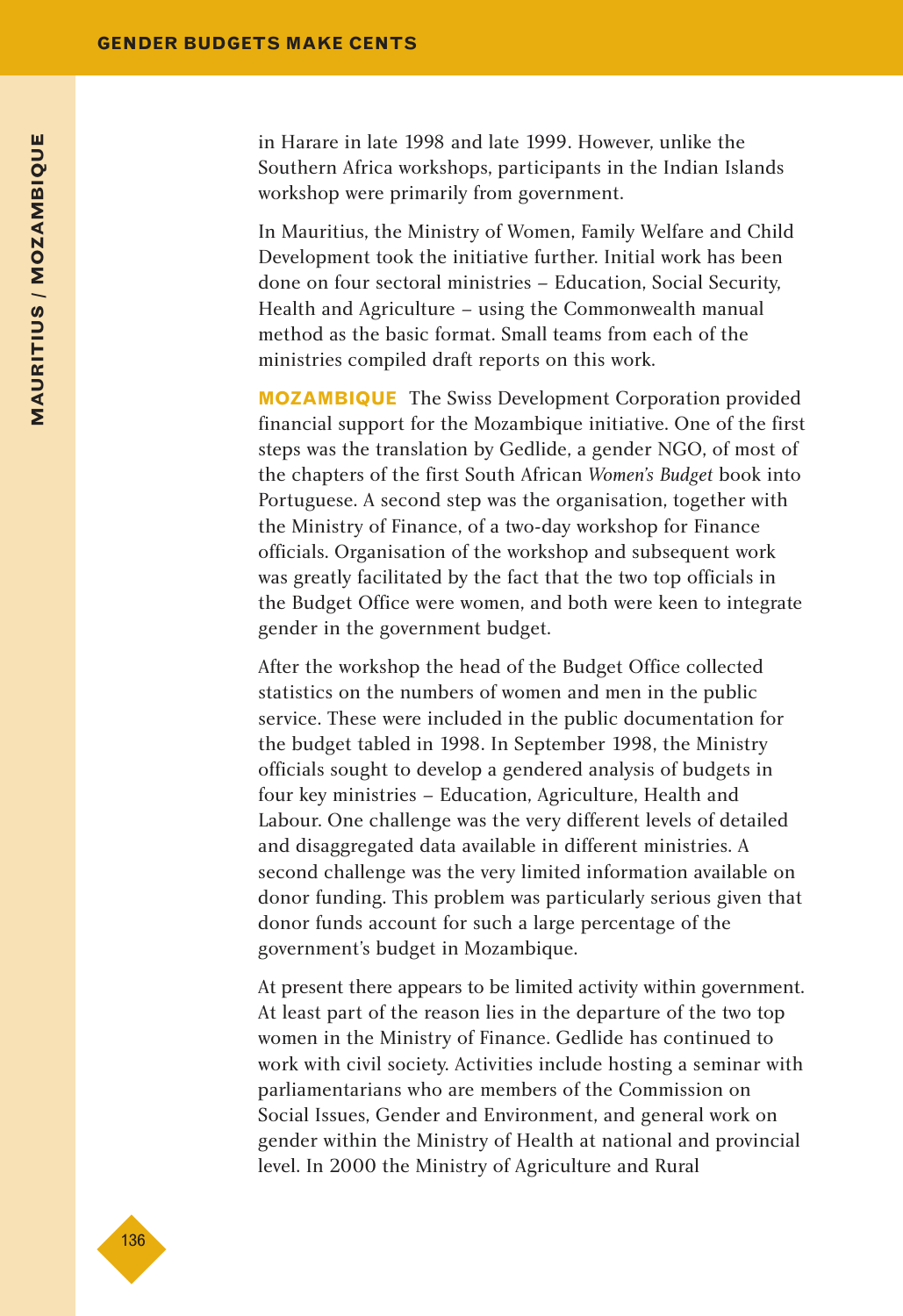Development for the first time allocated a specific budget for activities related to gender issues.

**NAMIBIA** Namibia's Gender Policy of November 1997 states that gender should be integrated into all government policies, processes and programmes. This statement provided the opening for the idea of gender-sensitive budgets. The Swedish International Development Cooperation Agency (SIDA) supported the process on the basis of their existing programme of support to the Namibian Ministry of Finance and the presence of a long-term consultant in the ministry.

The analysis in Namibia focused on two ministries: Education and Culture, and Agriculture, Water and Rural Development. The report also included a chapter on gender and economics which spoke about the shift from women in development (WID) to gender mainstreaming; paid and non-paid work; equality and efficiency; gender and macroeconomics; and gender and state budgets.

The initiative does not appear to have gone further than introducing the concept of gender responsive budgets. However, towards the end of 2000 the Namibian Ministry of Women Affairs and Child Welfare was looking for a consultant to conduct training for around 30 financial advisors in the different ministries and departments of government.

**RWANDA** Following the establishment of a UNIFEMsupported Gender Desk in the Rwanda Parliament, a seminar on gender responsive budgets was organised. The seminar resulted in specific budget allocations for women's activities in the most recent budget. There has, to date, been no analysis of the extent to which the rest of the budget is gender-sensitive.

**SOUTH AFRICA** The South African initiatives are closely linked to the end of the apartheid era, and the introduction of a Constitution and ethos that put race and gender discrimination among the most important issues to be tackled. The idea of examining budgets from a gender perspective was raised during the negotiations that preceded the first democratic elections. It was introduced officially when Pregs Govender, one of the more than 100 new women MPs, proposed it during the budget debate that followed soon after the elections in 1994.

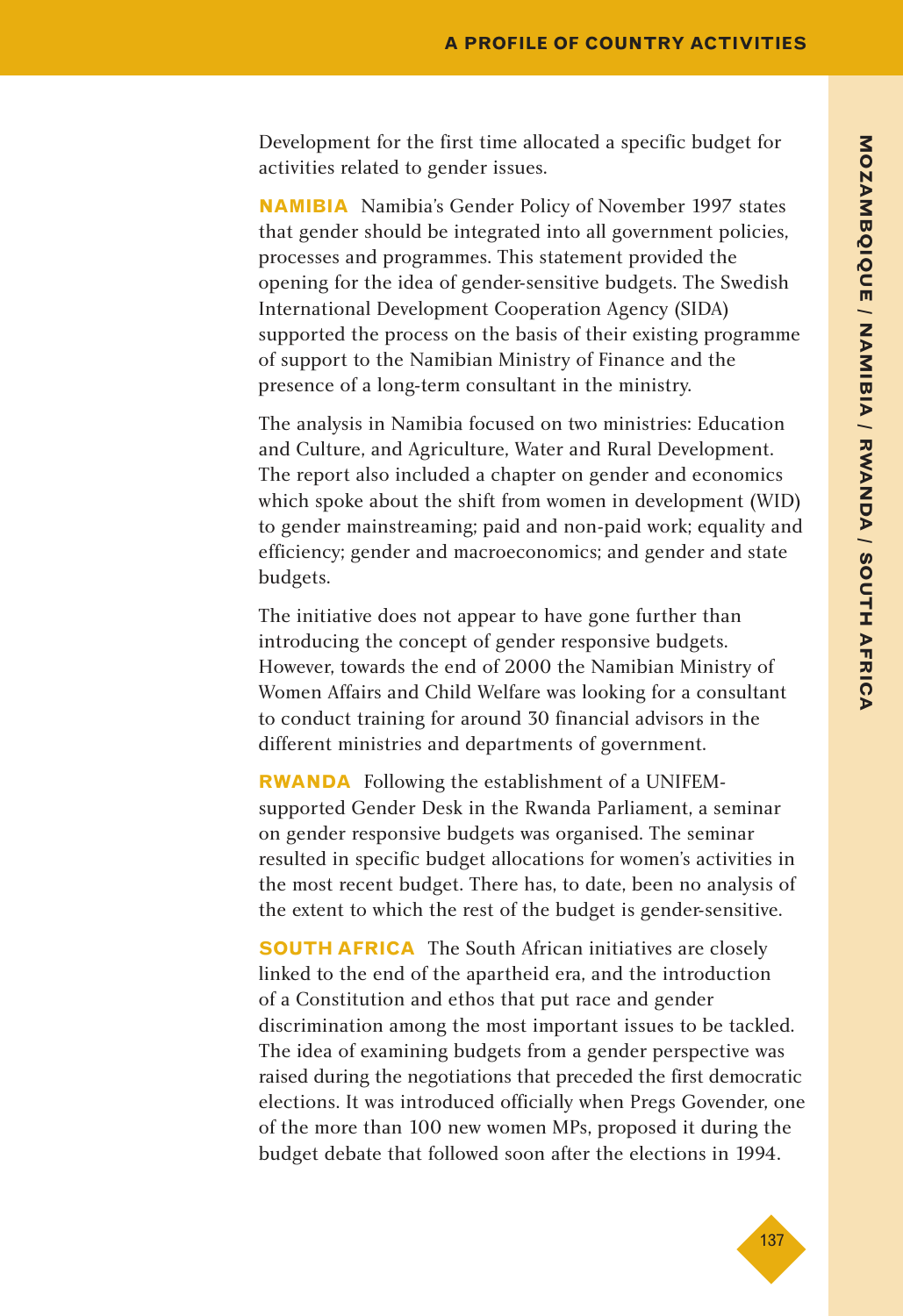The Women's Budget Initiative (WBI) was established in mid-1995. It was a collaborative venture of the Gender and Economic Policy Group of the parliamentary Committee on Finance and two policy-oriented research NGOs. The initiative was seen as non- or extra-governmental on the understanding that MPs are meant to represent civil society and monitor and direct government. The organisers hoped that by linking researchers and MPs, the researchers could be assured that their work would be taken forward into advocacy while the MPs would have a solid basis for their advocacy. In addition, the approach from the start was for the core WBI members to draw in others to participate as researchers and reference people. Further, they did not restrict themselves to economists, but rather promoted an inter-disciplinary approach and as wide as possible spreading of the skills and ideas.

The South African group was aware of the Australian and Canadian initiatives, but drew also on trade union experience of analysing budgets from a worker perspective during apartheid. From the outset, there was a clear policy of integrating gender analysis with an analysis of race, class, geographical area and other axes of disadvantage.

In the first year the initiative was funded through the core funding of one of the NGOs, sourced from the US Agency for International Development (USAID) and Ford Foundation. In subsequent years the Initiative has received support from the Netherlands Embassy, Commonwealth Secretariat, Ford Foundation, UNIFEM, Charles Stewart Mott Foundation, Oxfam-Canada/NOVIB Gender and Development Fund, and GTZ Pilot Project Gender.

In the first year the WBI analysed a limited number of national votes, public sector employment and taxation. The votes were chosen so as to span both social and economic sectors to make the point that there were gender issues everywhere. By the end of the third year all 26 votes of the national budget, as well as some related issues, had been covered. In subsequent years, the analysis extended to local government, donor funding, revenue and intergovernmental relations.

The original research was published as a series of books. A *Money Matters* series then simplified and shortened the material

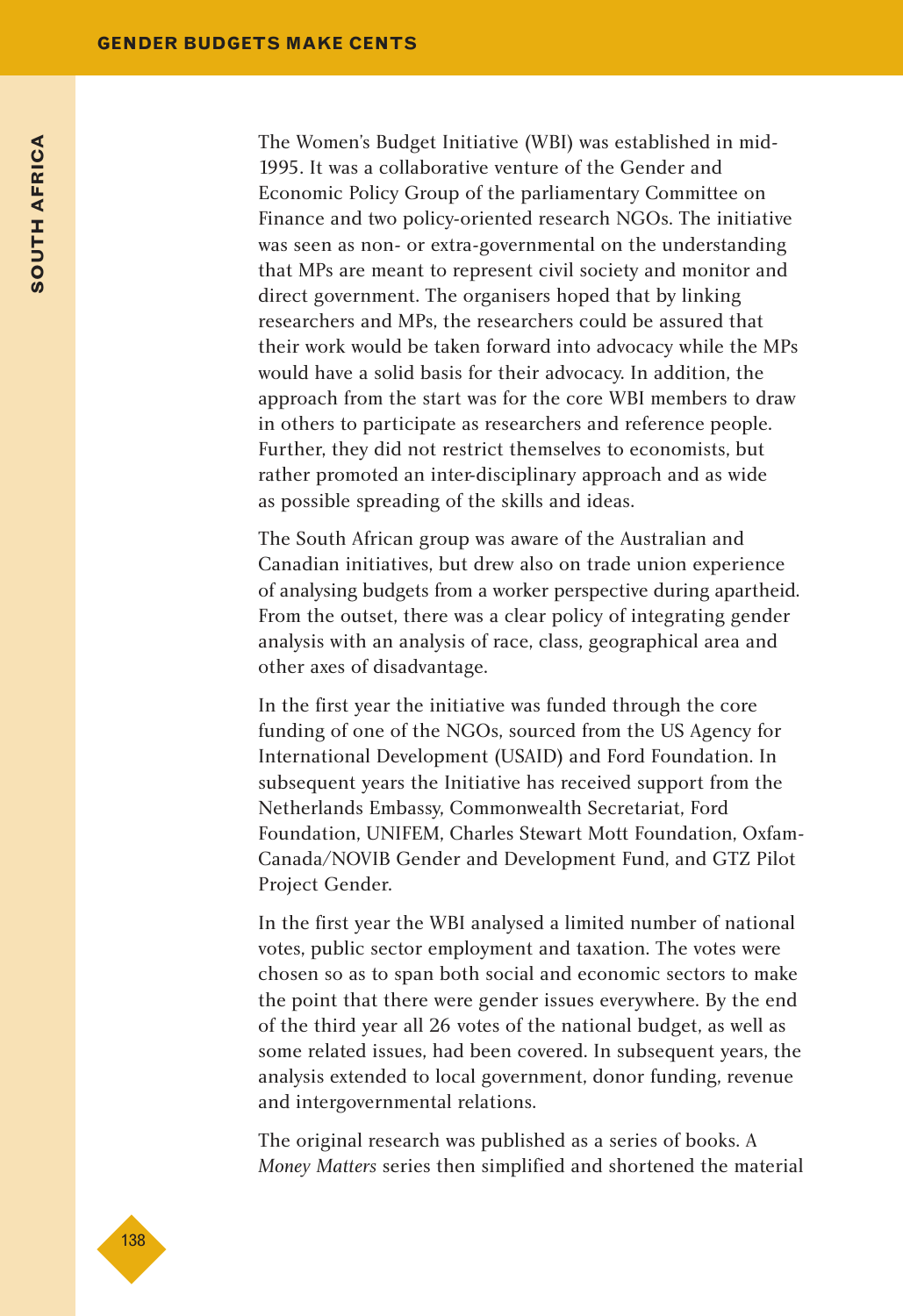to make it accessible to a second-language speaker with about ten years of education. A set of workshop materials was also developed in order to reach those who seldom read. The WBI developed these materials together with the Gender Education and Training Network. The partners have recently signed a contract with UNIFEM to work with people from other Southern African countries to adapt the materials for regional use.

In addition to the extra-governmental WBI, South Africa served as the first pilot for the Commonwealth Secretariat initiative. For two years, a consultant worked with the Department of Finance preparing gender-related material, which was incorporated in the budget documents tabled on budget day. The Commonwealth Pilot also included some other activities, such as input on gender at meetings, training in one of the provinces and preparation of a discussion on gender responsive budgets. Subsequently, another province independently took up the idea of gender responsive budgeting and organised input for their most senior decision-makers and training for middlelevel officials in all departments.

At present, the government initiatives are either dormant or dead. There is a range of reasons for this, some of them not directly related to gender responsive budgets or even gender. However, one of the more direct reasons has been the departure of supportive key players during the early months of 2000.

More generally, possibilities of influencing government are more limited in 2000 than they were in the early years of the new democracy. In another context, Marion Stevens (2000) uses the term 'soft boundaries' to refer to the easy access which South African activists had to people in government and parliament after the 1994 elections given that all had so recently been together in the struggle against apartheid. Several years later the boundaries have hardened, and government itself is no longer so ready to do everything differently. Further, as in many other countries, central government officials are struggling to cope with implementing a number of other new procedures and many have no time for what they see as 'extras'.

The idea of GRB analysis has, however, become quite well known in the country. Some organisations without direct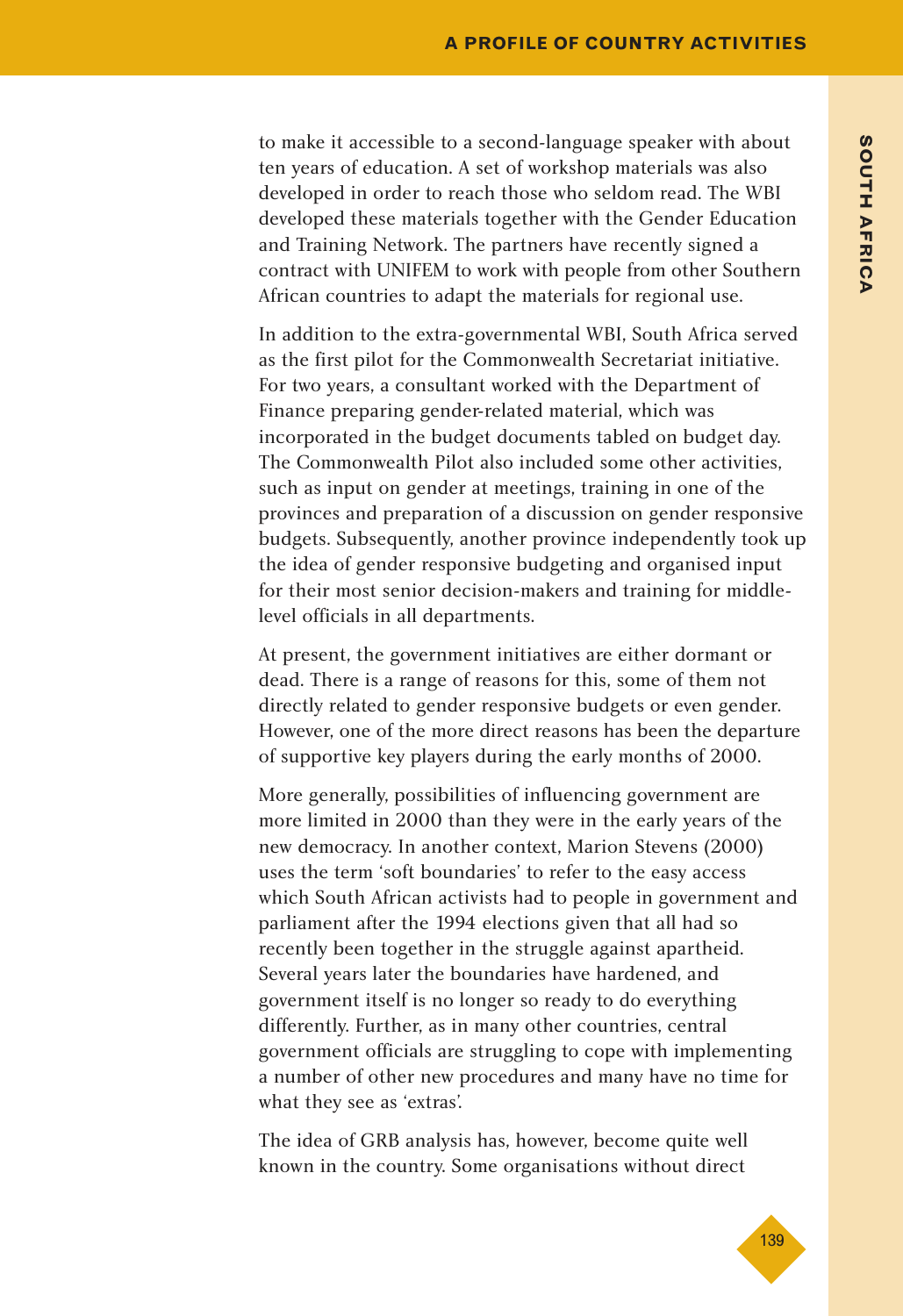connections to the WBI players have established their own initiatives or called on the WBI to provide assistance. The WBI has also inspired initiatives that look at the impact of the government budget on other groups, such as children and the disabled. One big difference between these initiatives and the WBI is that they employ a simple 'special interest group' argument whereas the WBI argues that it is the conventional approach to economics, and in particular the blindness to the care economy, that is responsible in large part for policy and budgets not being gender responsive.

**TANZANIA** The Tanzanian GRB activities were initiated by an NGO, the Tanzanian Gender Networking Programme (TGNP). The NGO drew inspiration from both the South African and Australian initiatives. At this stage it is one of the most developed initiatives with activities spanning government and civil society.

Work began in September 1997 at a workshop which brought together TGNP's allies in the other organisations that form part of the Feminist Activism Coalition (FemAct) as well as a few gender activists from government. Over the ensuring years TGNP has undertaken or commissioned research on four national sectoral ministries (Education, Health, Agriculture, and Industries and Commerce), on the central Finance Ministry and Planning Commission, and on the budget process. It has also done some research in selected districts. For most of the sectors TGNP teamed a government official from that sector with a non-governmental researcher. This approach was part of their strategy of reaching key actors, creating openings and building alliances. The findings of the research have been distributed as mimeos and should appear shortly in book form. TGNP has also produced a more popular and shorter version of some of the research in 'Budgeting with a Gender Focus'. The booklet is currently being translated into Kiswahili.

Approximately a year after TGNP embarked on their project, SIDA started funding a parallel exercise in the Ministry of Finance. In 2000, SIDA and the government recognised that TGNP was well placed to act as ongoing consultant to the Ministry in respect of gender responsive budgeting. Six pilot ministries were chosen, many of them matching those in which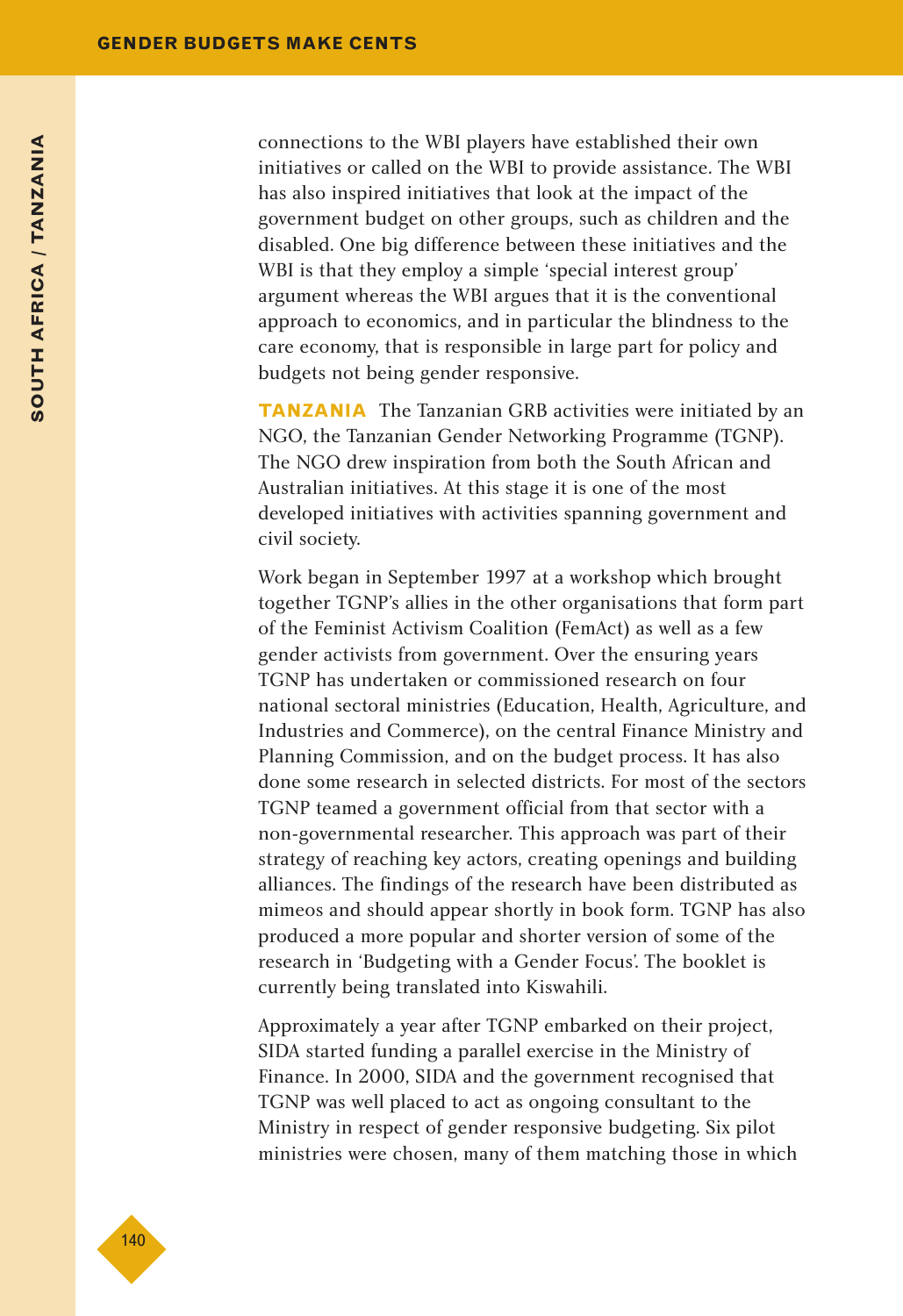TGNP had conducted research. Training workshops and backstopping centred on the newly introduced medium term expenditure framework (MTEF). Budget officials in selected ministries were already receiving general training in how to follow the steps needed for this type of activity. TGNP was invited to attend the initial training. On the basis of that experience they designed and delivered workshops that showed how to integrate gender in each step. This was later formalised into a 'checklist' in response to constant demands for 'tools'.

The collaboration seems set to continue and expand. In October, UK consultants were commissioned by the Ministry of Finance to plan a three-year Public Financial Reform Management Programme which would span all the institutions involved in financial management, not only the budget office. TGNP was commissioned to contribute their gender expertise and found openings for gender-related work in virtually all the institutions concerned. TGNP had also been invited in to related government processes such as the public expenditure review (PER) and the Poverty Reduction Strategy Paper (PRSP).

The relative success of the Tanzanian initiative can be partly explained by TGNP's approach of building alliances from the start. The fact that NGOs and government are now working together is no small feat given past mistrust on both sides. It is particularly remarkable given that the Ministry of Finance is a key player.

One of the problems in Tanzania is the weakness of the budgeting process. The budget office is currently pushing the mtef with some force, and the exercise is extremely detailed. Yet there is some cynicism among budget officials, which can result in a lack of energy in taking the whole exercise, including the gender elements, seriously. Firstly, the country operates according to a cash budgeting system where most Ministries get far less than they have budgeted for in that they are allocated each month only as much as has been collected in revenue. Secondly, there is a sense that the MTEF, alongside performance budgeting, may be yet one more passing fashion imposed by donors and consultants.

TGNP did not plan the current path at the outset. The documents and speeches of the first year speak of the budget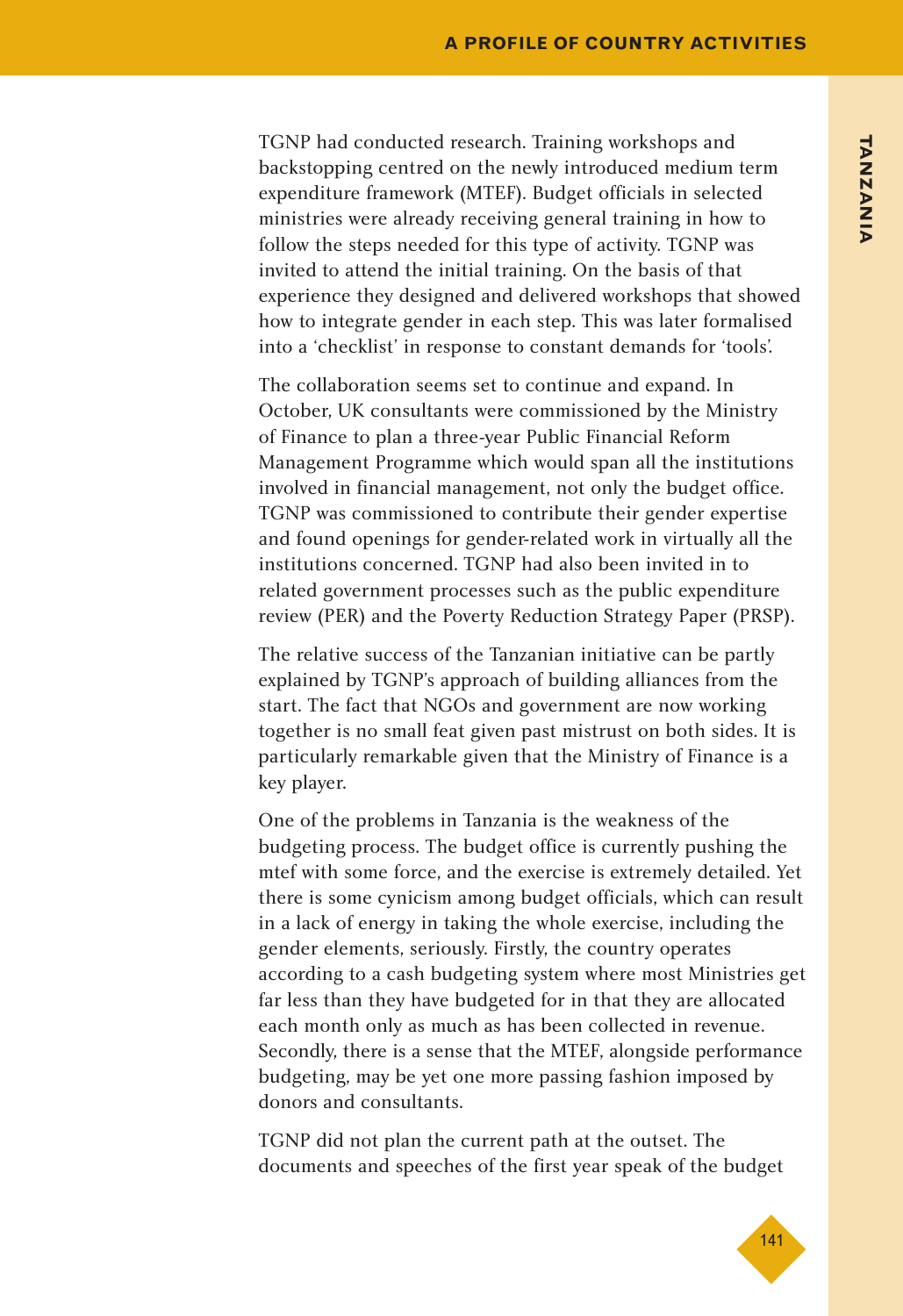initiative more as a lobbying programme situated in civil society. The outside government initiative has, however, encountered some problems. For one thing, the other FemAct partners have tended to leave the initiative to TGNP and to concentrate on their own activities. For another, some gender activists have criticised TGNP for getting too close to government, and for failing to address the larger macro-economic issues.

The potential for cooption was seen from the start. Already in 1998 a TGNP representative reported that 'the strategy is to work together with actors in the government machinery, while keeping a distance so that they do not hijack our agenda and our course of action' (Adelstal, 1998:6). The success of collaboration to date and TGNP's apparently ability to maintain its independence have persuaded some of the critics that TGNP has chosen the correct path

Another important aspect of the Tanzanian initiative is its recognition that equity is not only about women. The initiative aims for a 'more people-oriented development strategy and equitable allocation of resources'. The materials and approach speak repeatedly about 'women and poor men'.

The Netherlands Embassy funded the initial TGNP initiative. Most of the government work is funded by SIDA. TGNP is now paid for most of its government-related interventions.

**UGANDA** The Ugandan initiative has been spearheaded by the NGO, Forum for Women in Democracy (FOWODE). FOWODE was established by women MPs and has strong links with the special interest groups caucus in parliament which brings together those occupying reserved seats for women, people with disabilities, youth and workers as well as women who have won 'open' seats. The GRB project started in mid-1997 with input and a practical session at the Women's Caucus meeting to review its first year in parliament. Already at this stage FOWODE had undertaken activities in the area of gender and macroeconomics, for example through training, policy dialogues and the publication of short 'issue briefs'.

Since 1997 FOWODE has commissioned two rounds of research at the national level, as well as a first round of research in two districts. The national research focuses on Education, Health,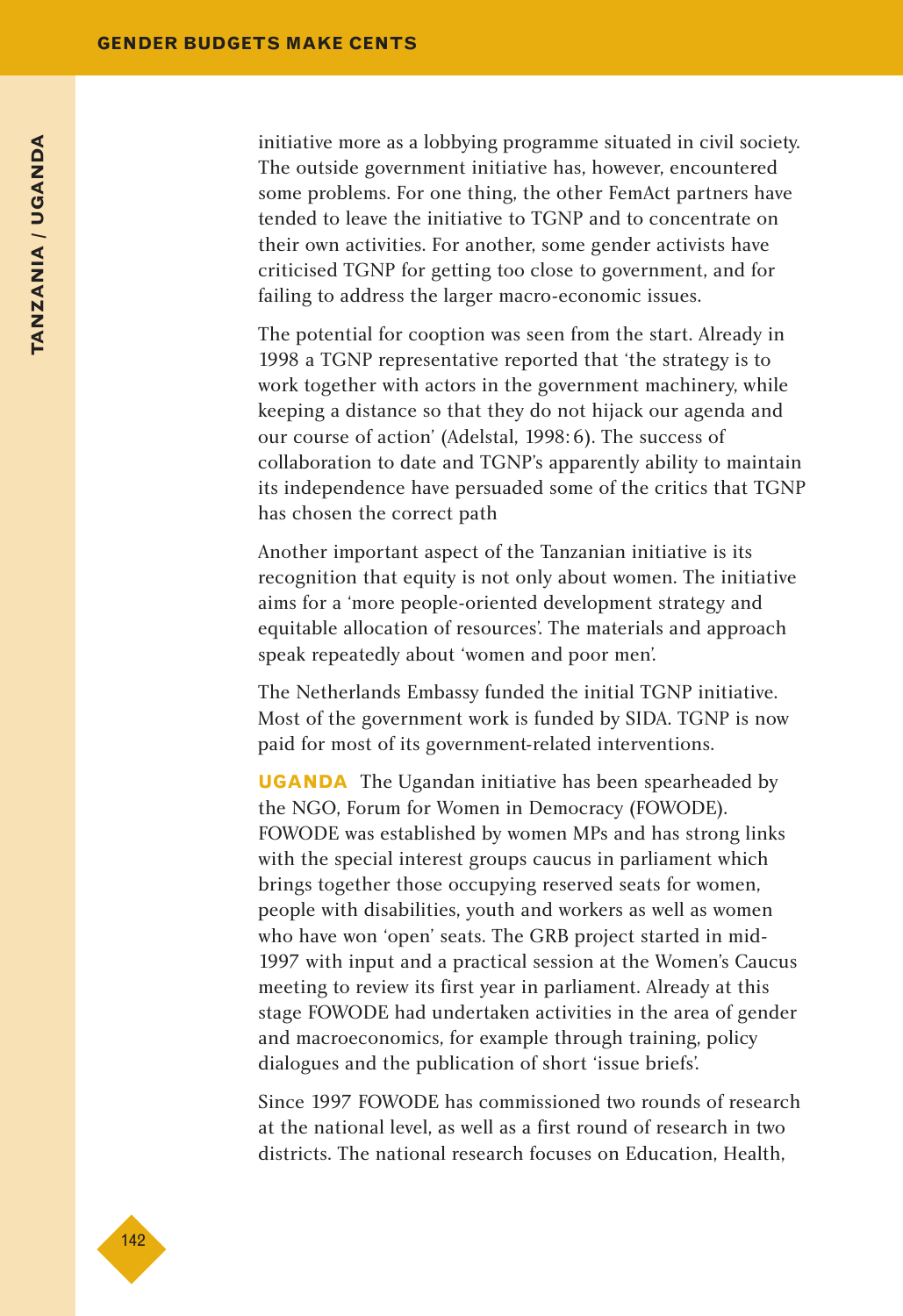Agriculture and the Ministry of Finance and Economic Planning. Gender researchers from Makerere University have done the research with support from reference people from the ministries concerned. This has established a new relationship between activists and government in place of the previous suspicion. The findings have been fed directly back to politicians in the form of issue briefs, memos and papers which have given gender issues 'credibility and respect', rather than having them discussed only as 'sentimental or moral issues' (Byanyima, 2000). The national research will soon also be published as a book. Meanwhile, a simplified version of the first report, 'Sharing the National Cake', is being used by NGOs to spread gender analysis ideas.

The FOWODE initiative has been facilitated by ongoing changes in the government process that attempt to increase inclusiveness and transparency. The process now provides for significant involvement of sector working groups that include civil society representatives. There is widespread acceptance of the need to focus on poverty alleviation and strong attempts to ensure widespread public participation in determining povertyrelated objectives. There are also initiatives to increase the decision-making powers of parliamentarians in respect of budgets. However, the draft expenditure estimates and policy recommendations continue to be subject to approval by the World Bank and International Monetary Fund before presentation to cabinet and parliament.

For the research at the local level, FOWODE has, as at national level, gone for an inclusive approach. The workshop that laid the basis for the first research brought together local government officials, MPs, councillors, NGOs and researchers. The district-level research is part of FOWODE's support for women elected at this level. The founders of FOWODE were members of the Constitutional Assembly where they succeeded in achieving a one-third quota for local government. The current support activities are intended to ensure that the women elected have the necessary skills to influence local government decision-making. FOWODE also sees the current moves to decentralise as potentially advantageous to women in that the majority will not, because of poverty and illiteracy, have a direct influence beyond the local level.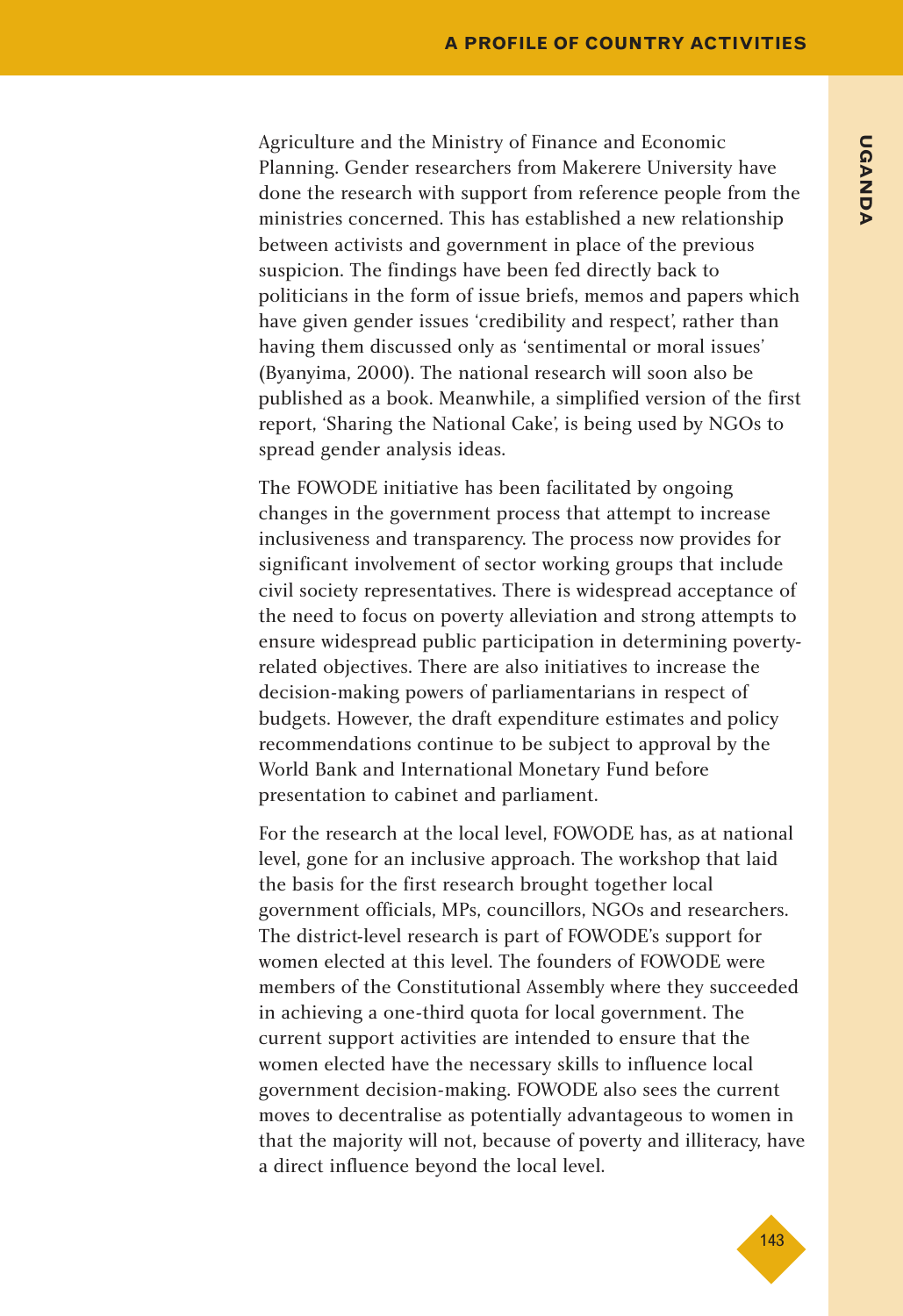FOWODE's training and support provides local councillors with strategic skills to ensure that, while still a minority, they can influence the majority. It also attempts to move them beyond a frame of mind where they see themselves as personally responsible for solving constituents' problems to the realisation that their role is to ensure that government is transparent, accountable and delivers according to citizens' needs. There have been discussions as to whether this training should be women-only or instead include men so as to avoid being 'confrontational'. Overall, FOWODE tends to support women-only or womendominated training so as to build self-confidence and assertiveness.

In terms of the budget, in the first round of training women councillor participants focused their attention on the women's vote, and a discrete amount of money which many councils set aside for women. In further training FOWODE hopes to move them to see this vote as a 'diversion' and to concentrate instead on looking at the impact of all other expenditures and revenue.

Surprisingly, given the strength of the initiative and the receptive environment, FOWODE experienced some difficulty in obtaining funds. Some of the early work was sponsored by UNDP. The current district level work is supported by DANIDA.

Beyond the FOWODE initiative, the Association of Uganda Professional Women in Agriculture and Environment (AUPWAE) carried out studies on resource allocation at institutional and family level in four sub-national areas. Winrock International Program funded this as part of a broader East African project. Methods included focus group discussions; interviews with representatives of women in local councils, disabled and a few others; secondary data collection; participatory rural appraisal; and other techniques. Further, in October 1999 the Ugandan Debt Network organised a workshop on gender advocacy and budgets that brought together representatives of several NGOs, including FOWODE and AUPWAE.

**ZAMBIA** The UNIFEM workshop on gender responsive budgets held in Harare in late 1998 was attended by a team of Zambians, primarily from government. Before the workshop the gender machinery discussed the idea with the Ministry of Finance. The process was facilitated by the inclusion in the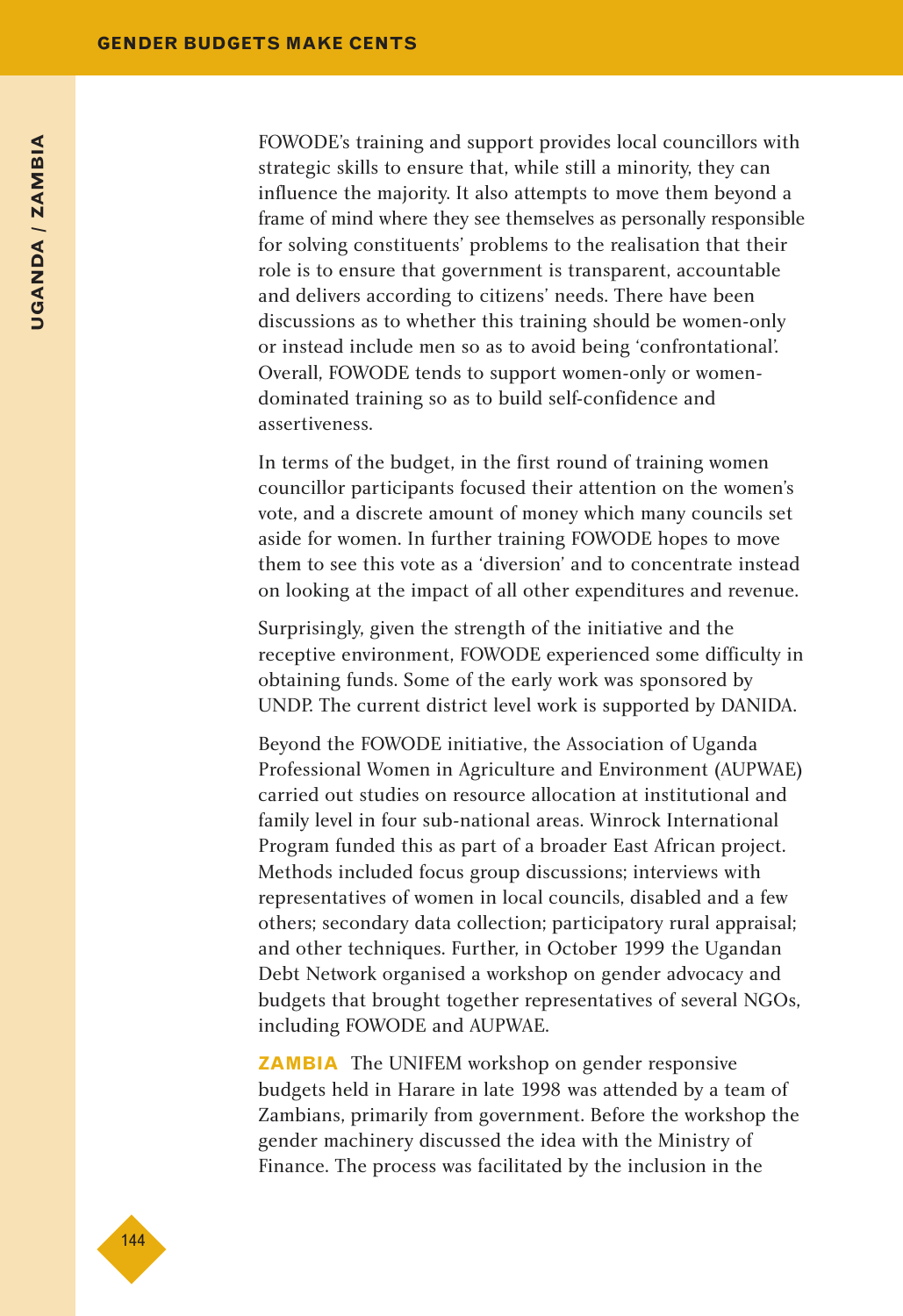macroeconomic policy framework of a directive on gender equity in development and poverty alleviation.

Activities since the workshop have included training for gender focal points, planners in sector ministries and women parliamentarians. Outside of government, the NGO Coordinating Committee held a workshop to discuss how gender issues could be addressed in the 2000 budget. At this stage there is a perception on several sides that the key need is for capacity building. The Netherlands Embassy has committed itself to supporting the initiative. The first workshop, planned for early 2001, will focus on the health sector.

**ZIMBABWE** A team of Zimbabwean researchers was funded as part of the Gender and Economic Reform in Africa (GERA) initiative to conduct GRB analysis. By mid-1999 the team had done preliminary fieldwork in the form of beneficiary assessments in rural and urban communities on the actual and potential benefits people saw from the national budget process. The team was also interested in the 'invisible' transfer of costs imposed by changes in education and health policies. The final report has not yet been submitted to GERA.

Currently the most active player is the Women's Action Group, which has been trying to ensure that gender concerns are considered in the 2001 budgeting process. The Group is particularly concerned about allocations for the health and education sectors. The regional UNIFEM office has been participating in this initiative and one of the UNIFEM staff members presented a paper at the parliamentary pre-budget seminar. The Women's Action Group and the Gender Forum plan to conduct an analysis of the 2001 budget in the hope that this will stimulate a bigger lobby for gender responsiveness in the 2002 budget process. The Gender Forum was initiated by the UN Gender Working Group and provides the opportunity for individuals and representatives of NGOs, government, UN agencies and other donors working on gender and development to discuss current issues and share experiences.

#### **The Americas**

**BARBADOS** Barbados was the third of the Commonwealth Secretariat pilots. One of the important enabling factors in this

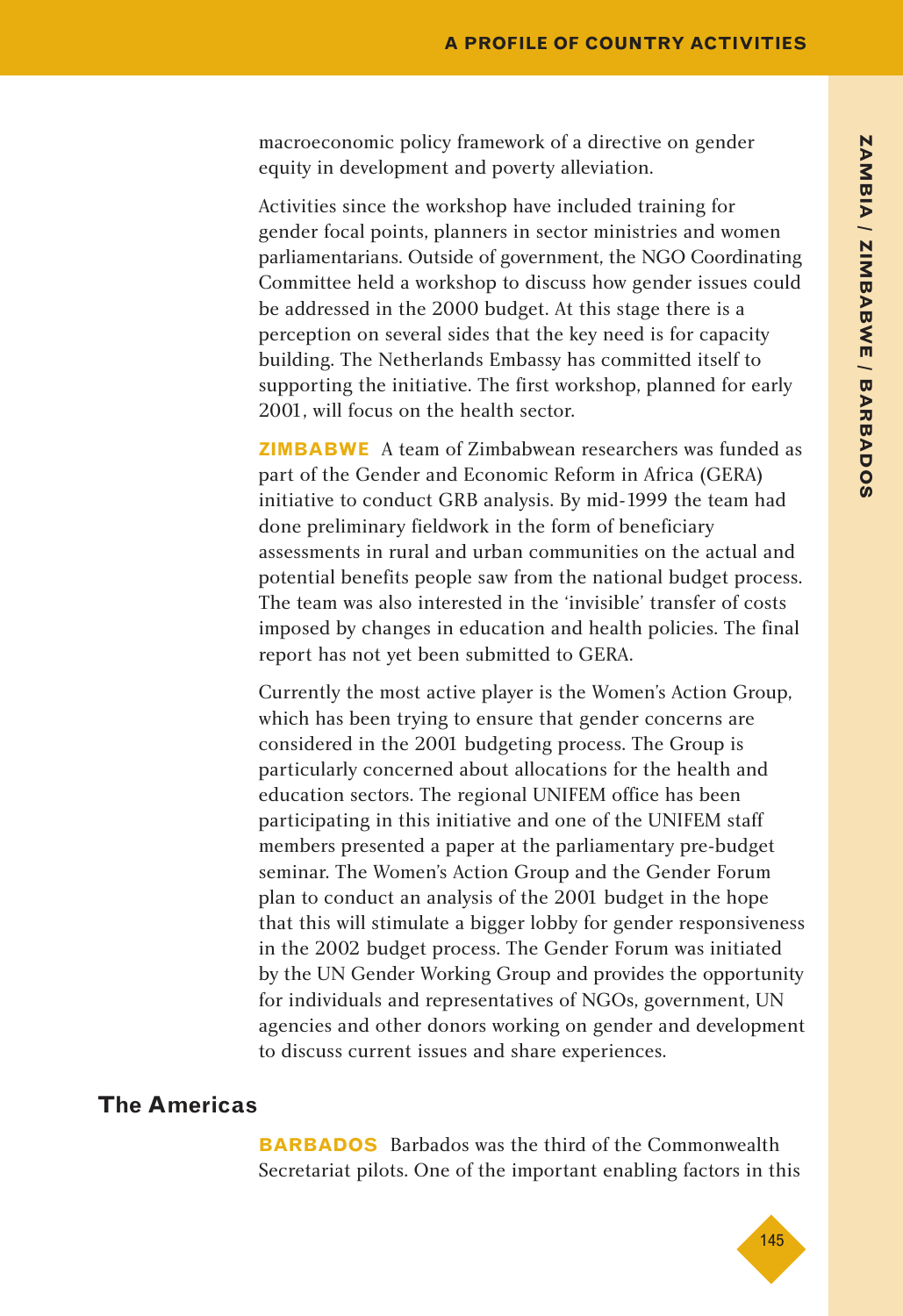country was the coordination by a senior level official in the Ministry of Finance. This person spearheaded the initiative in the country. Ultimately, however, his position as secondee could have brought some weaknesses in that he could too easily be labelled as an 'interfering outsider'.

The initiative began with a visit by a Commonwealth delegation to meet with key players. The second step was a workshop in April 1999 involving about three representatives each from the Ministries of Agriculture and Rural Development, Health and Environment, Social Transformation, Education, Youth and Culture, and the Attorney General. The workshop used the basic methodology developed during the Sri Lanka training and reflected in the Commonwealth manual. Participants thus developed the skeletons of reports for each sector on the basis of gender-targeted, employment equity and mainstream expenditures.

Participants were expected to complete their reports after the workshop so as to produce a composite publication. After concerns around time and work pressure, the Commonwealth Secretariat commissioned a Barbadian based in London to complete the report. The final product is a solid piece of research that elaborates at some length on the skeleton produced in the workshop. However, the Attorney General section, which covers the police and thus gender violence, is missing from the report. This is disappointing as it is one of the few exercises to include the policing agency.

The report was written by the consultant, but with support from the ministries. Its tone is fairly academic and probably more attractive to the sophisticated gender analysts in the country than to government officials. There was some attempt to involve or inform gender activists about the initiative, but with limited success. At least one of the activists seemed to think it more useful to engage in this type of analysis within networks such as Development Alternatives with Women for a New Era (DAWN) rather than engaging with government.

**BRAZIL** Agende, a Brazilian organisation, has worked on policy and budgets with central and federal government in the country, focusing on the ministries of Justice, Health and Work and Employment. The methodology which government uses to

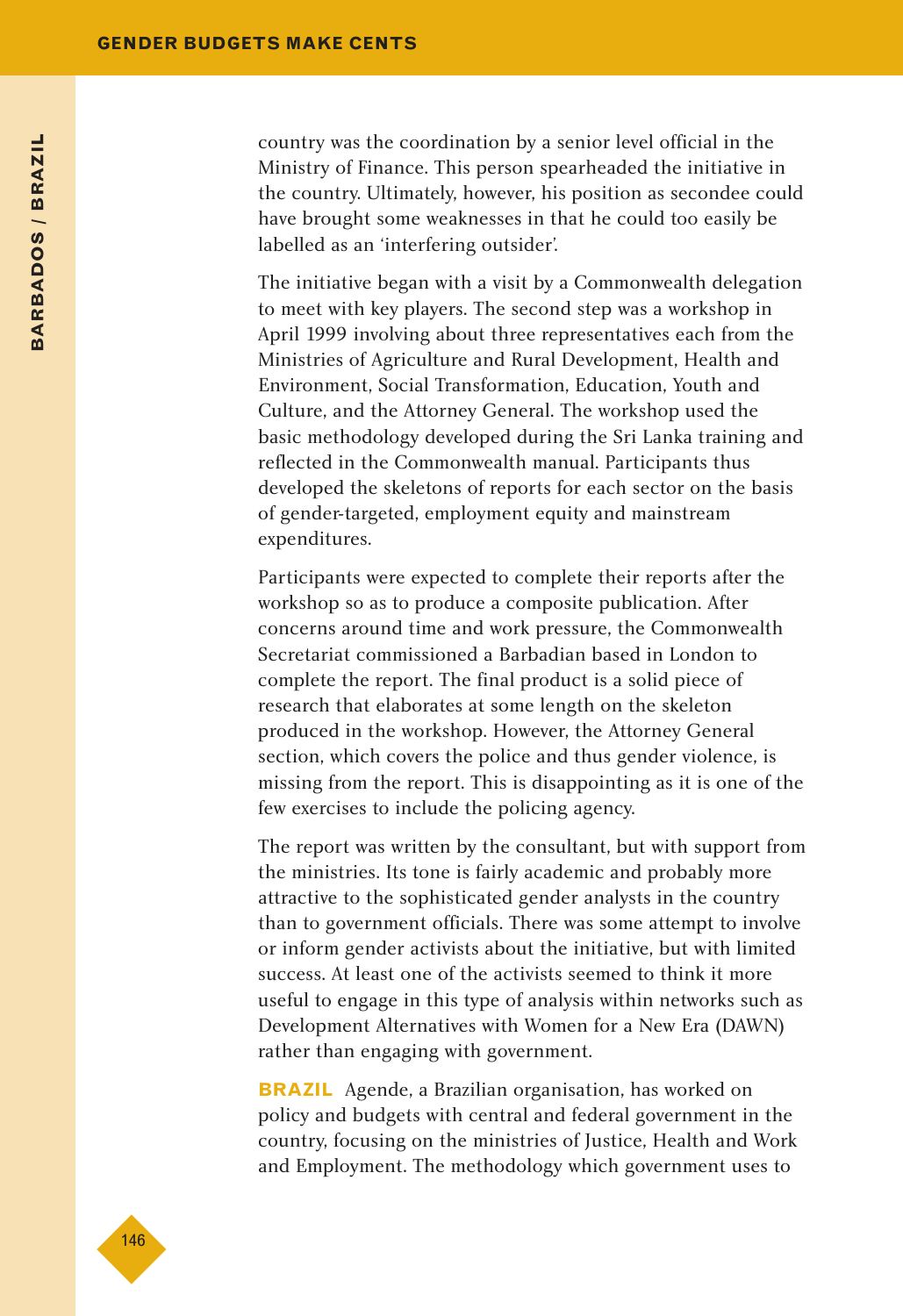formulate budgets has changed over the life of the project. This has added to the usual challenges of budget analysis and has resulted in a special focus on process issues. Agende has not focused specifically on gender, but has raised gender-related issues in the course of its policy and budget analysis.

**CANADA** In 1993, the Canadian branch of the Women's International League for Peace and Freedom developed a women's budget in celebration of the League's 75the anniversary. The publication is based on five principles, all of which have a clear link with war, the military and defence.

The Canadian government does not have a formal GRB initiative. However, in the early 1990s the Status of Women Canada (SWC) identified the taxation of child support as a gender issue. The institution worked with taxation and family law experts to develop guidelines and options for new policy and consulted with outside groups mobilising around the same issue. Eventually a legal challenge resulted in an official task force. swc itself and outside organisations did not have the data and capacity to model the different options. However, by working with line departments, they were able to come up with a woman-friendly option that was accepted as policy (Karman, 1996:10-1).

Although it has not consistently focused on gender, the outside government Alternative Federal Budget (AFB) in 1998 included a review of how, analytically and practically, gender could be incorporated in budgets. The review did not examine to what extent the AFB had achieved such integration in the past. The initiative itself acknowledges weaknesses in this respect but notes that there have been 'considerable efforts' to bring in a gender perspective. Thus, one of the eight basic principles underlying the AFB is 'economic equality between men and women' (Loxley, 2000). Up until recently, there was a conscious decision not to have a separate discussion on gender, but rather to insist that it be integrated in other policy sections. There have also been ongoing attempts to ensure that sufficient women participate in the project.

In an attempt to address past weaknesses in respect of gender, AFB is planning the first major steering committee for 2001 to coincide with the National Action Committee on the Status of

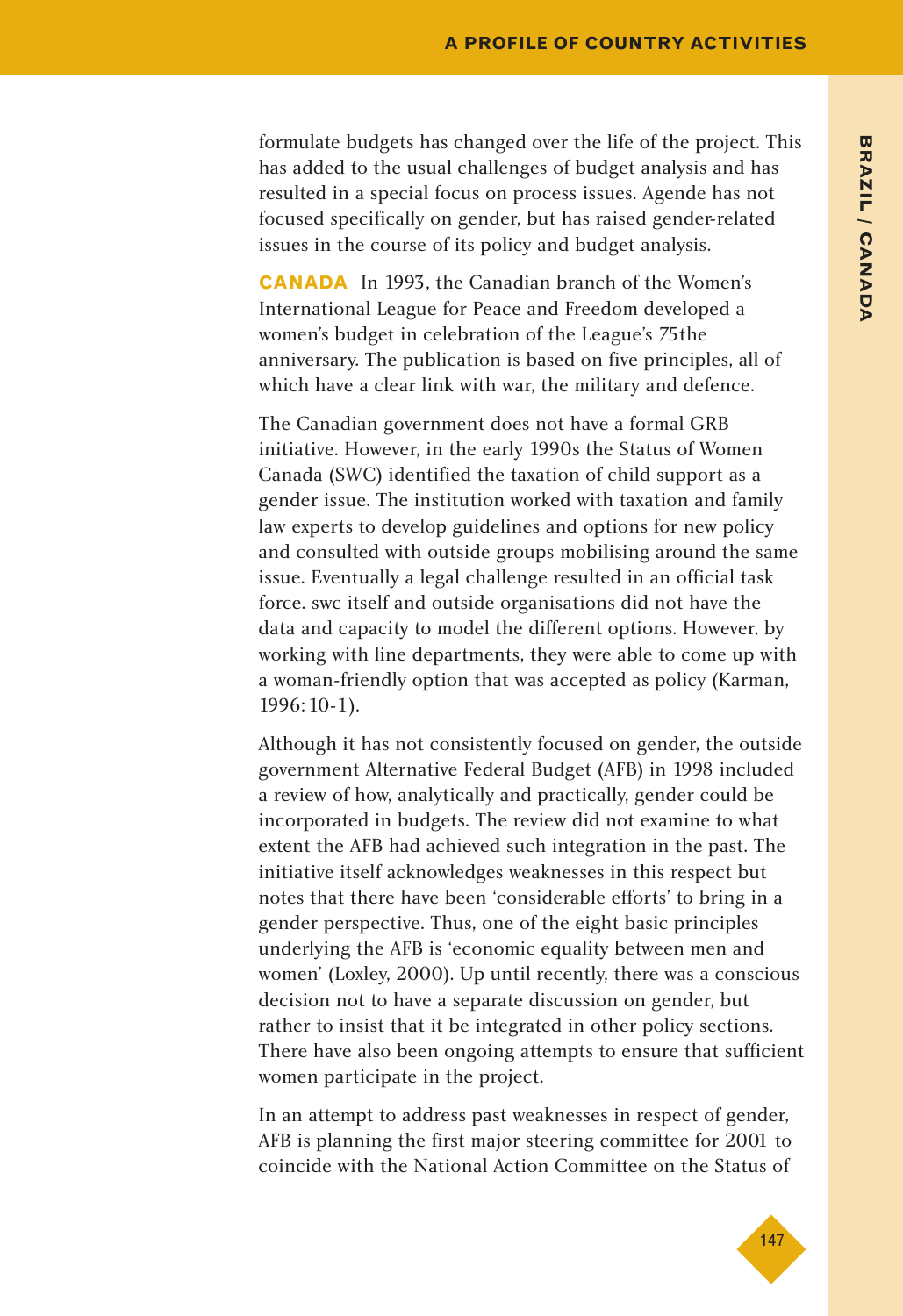Women (NACSW) meeting. The 2001 publication will also, for the first time, include a section that focuses specifically on gender-related issues and proposals.

**CHILE** Chile has GRB initiatives in both civil society and government. The inside government initiative is coordinated by SERNAM, the country's gender machinery. SERNAM, together with the budget directorate of the treasury and with the assistance of the Inter-American Development Bank, organised a seminar for public servants on mainstreaming gender in projects and programmes. Gender analysis of the budget is planned for 2001.

UNDP is meanwhile supporting a GRB initiative in municipalities in coordination with the regional subsecretary for development. As in other countries, UNDP's initiative was motivated by the increasing powers given to the sub-national level and the hope that this could provide the basis for democratising the relationship between municipalities and the people who live in them. UNIFEM is providing support to a reference group of experts. The work is based on a previous project in 12 communities that utilised four indicators of gender equality: organisation, exercise of rights, social control and access to decision-making and public voice to defend rights. The current initiative is looking at nine municipalities in four regions of the country. The municipalities were chosen on the basis of size, poverty, rurality and existing initiatives around gender equity.

**EL SALVADOR** Movimiento de Mujeres Melida Amaya Montes, a women's organisation, is working on budget issues in El Salvador.

**MEXICO** In 1999 a group of women NGO leaders and researchers in Mexico City conducted a study of federal programmes and expenditure in the area of reproductive health. They used the Programme of Action of the International Conference on Population Development (ICPD) as a basis. Subsequently, the NGO Equidad de Genero (Gender Equality) held budget workshops that focused on the needs of poor people. Fundar Centre for Analysis and Research, a relatively new policy research NGO established in January 1999, partnered with Equidad to provide the background research

◆148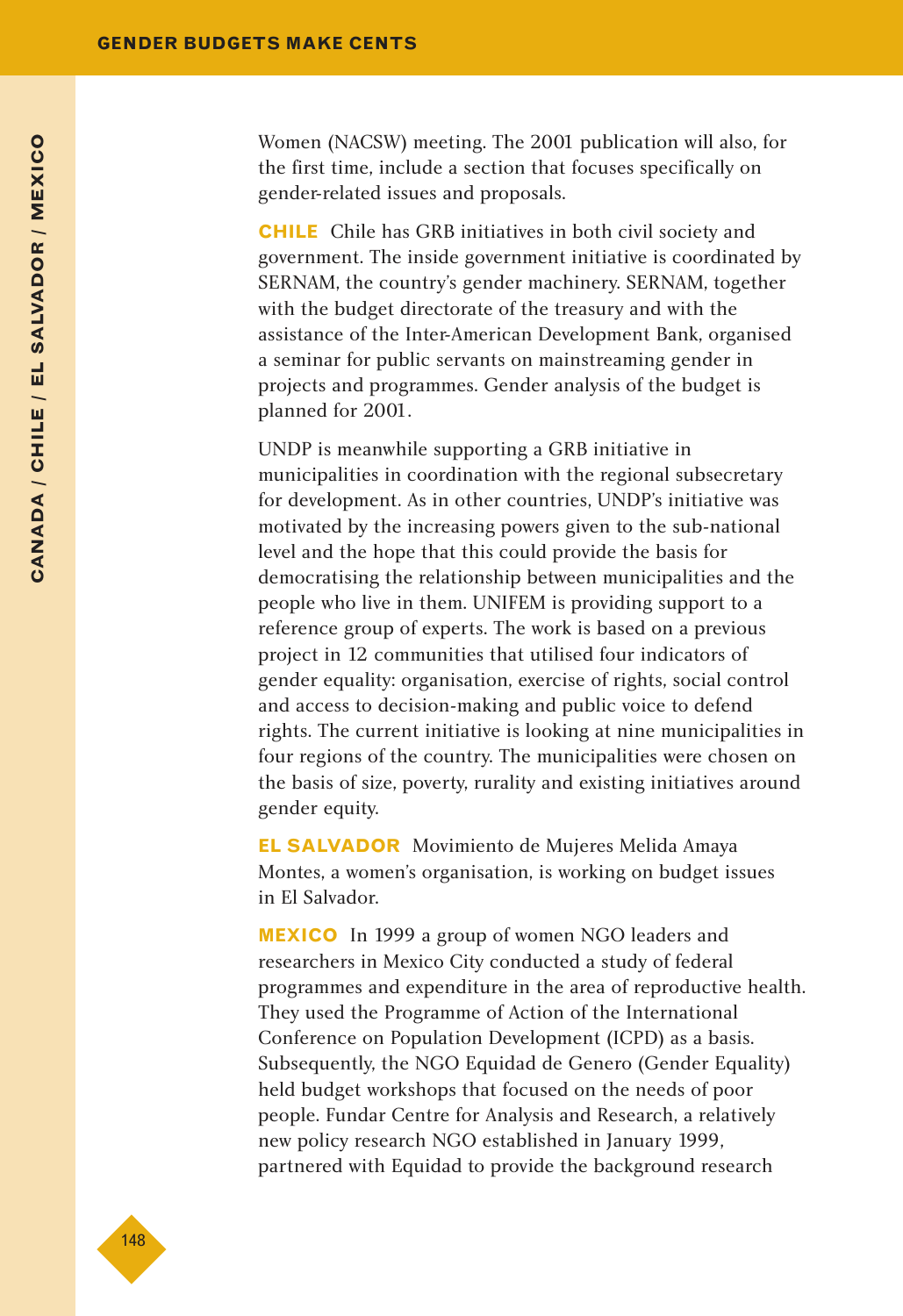and analysis. By 2000 the two partners had drawn in about 45 women NGO leaders, many of whom wanted to develop similar budget research projects within their own states and municipalities.

Equidad and Fundar have a two-year project plan, funded by the Ford Foundation, to support women leaders in researching and understanding local budgets and using their knowledge in advocacy. The initial phase involves one research team in Mexico City and three teams in states. The project plan provides for a bimonthly email bulletin, two annual public budget workshops and four manuals. The focus will be on both social spending and citizen participation in budgets.

2000 was the first year of the project and was dedicated to research. Advocacy will begin in the later part of the project. During 2000 Fundar was also researching the government's poverty eradication strategy from a gender perspective. In addition, they have started discussions with a government initiative to analyse how public programmes affect women, and hope to work with UNIFEM on building this into the strategy of the government that comes into power in December 2000. The work will include interaction with the statistical bureau.

The National Women's Commission is responsible for a second Mexican initiative, which is located at federal district level. The objective of the programme is to increase awareness among public servants of the administration's responsibilities in respect of inequities resulting from their programming and budgeting processes. While the target is the government, civil society organisations have also participated. As a result of the initiative, the Ministries of Health, Education, Work, Governance, Social Development and Agriculture have signed a convention. A number of programmes and budgets within the different sectors have also been revised.

**PERU** There are two GRB initiatives in Peru. The first is part of a bigger project on 'Budget transparency for better governance' supported by the Ford Foundation. The gender aspect of this project focuses on the Ministry of Women and Human Development, which is the national machinery for women. A university-based team collected information both from the Ministry of Economics and Finance and from the

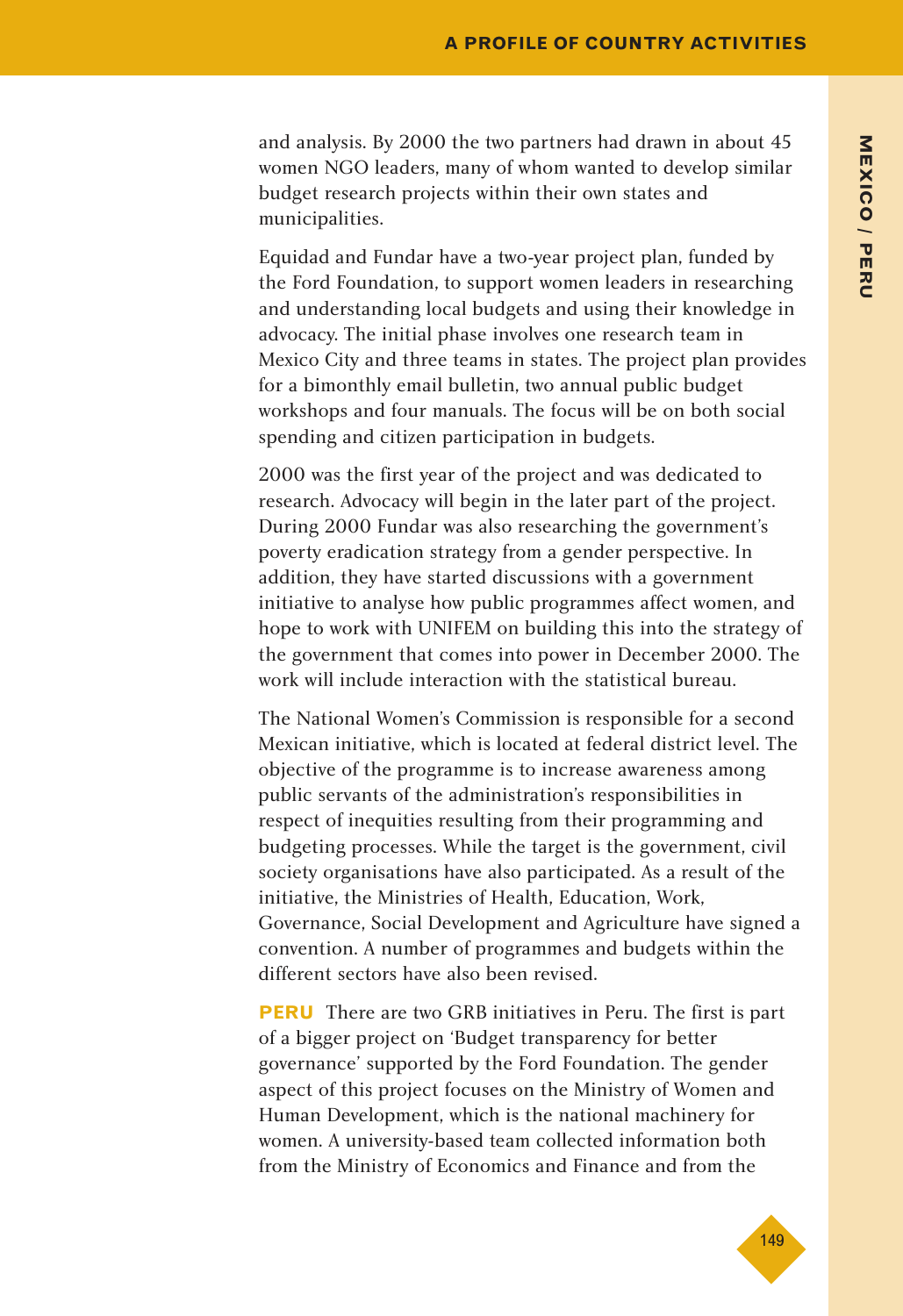various institutions that participate in programmes and activities relating to women. Expenditures were classified into different categories: generation of income, literacy, reproductive health and nutrition, gender equality, and institutional development. Other aspects of the overall project focus on environment, youth and defence.

The second project is a pilot being carried out by Centro Flora Tristan with the support of Diakonia and UNIFEM. The project focuses on municipal budgets and is targeted at women councillors in provincial municipalities and districts in urban and rural areas. To date, the initiative has involved 40 municipalities in the coastal, mountain and forest regions of the country.

**ST. KITTS AND NEVIS** St Kitts and Nevis was the second Commonwealth Secretariat pilot in the Caribbean. It was included to explore practical linkages with the previous work by the government on implementing the Commonwealth gender management system (GMS). One result of the intervention was that the Ministry of Community and Social Development and Gender Affairs was able to argue successfully for a six-fold increase in the allocation for the gender unit.

**UNITED STATES OF AMERICA** The United States of America (USA) is one of the few countries in the world not to have ratified the Convention on the Elimination of All Forms of Discrimination Against Women (CEDAW). At the sub-national level, several states, counties and cities have passed resolutions urging ratification. San Francisco has gone further by enacting its own ordinance incorporating CEDAW principles. The city's Commission on the Status of Women was given responsibility for implementation with oversight from an eleven-member CEDAW task force that included elected officials, government employees, organised labour and community advocates.

The first step in implementing the new ordinance was to develop a set of guidelines that would assist in gender analysis of two departments for discrimination in respect of employment practices, budget allocation and provision of direct and indirect services (see http://www.ci.sf.uf/cosw/ cedaw/guidelines.htm). The Department of Public Works was chosen because of its size, because traditionally it has provided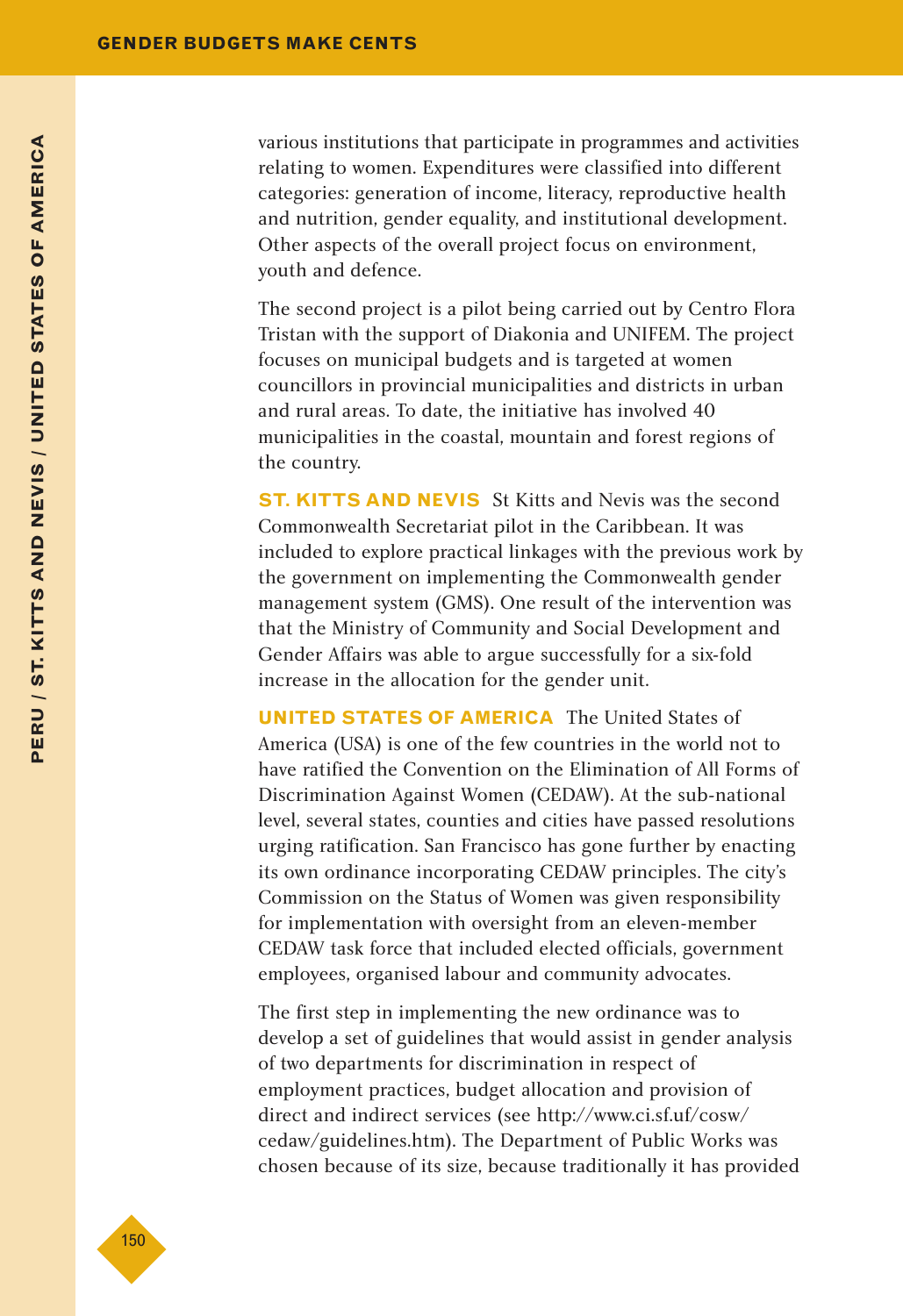few jobs for women, and because services are provided indirectly rather than to individuals. The Juvenile Probation Department was the second choice as it provides services to an increasing number of women who are also very diverse. The Commission worked with the international consulting group, Strategic Analysis for Gender Equity, in developing the gender analysis guidelines. It completed its first report during 2000. It is currently looking at four more city departments and also at city-wide practices, such as work-life policies and practices.

In a separate initiative, Jane Midgley has done work on women's budgets in the USA and is currently writing *The Women's Guide to the US Budget*.

#### **Asia**

**BANGLADESH** A new GRB initiative, which will be based in a university, is expected to begin in January 2001. The exercise will be conducted in collaboration with the World Bank and will receive funding from both Norway and the Netherlands. The first phase will involve a beneficiary assessment and incidence analysis, to serve as a baseline study. The second phase, planned for around 2003, will involve work with government on a gender-disaggregated budget.

Related, but less overtly labelled as a GRB exercise, the Policy Research Unit in the Ministry of Health in Bangladesh has been doing pilot work linking gender-disaggregated beneficiary assessment with local service delivery. After exploratory discussions, it was agreed that the pilot would focus on three aspects related to delivery of the Essential Package of Services.

The work is being done in the context of the new sector-wide programmes being introduced in Bangladesh as well as many other developing countries. Barbara Evers of Manchester University has acted as consultant in respect of the health sector. At this stage the outputs and targets are linked to donor appraisal processes rather than directly to government processes. Thus while the country is moving – or being pushed – to output budgeting in respect of the full budget, at present this exercise focuses only on donor supported sector programmes. Evers' reports also point to the human resource,

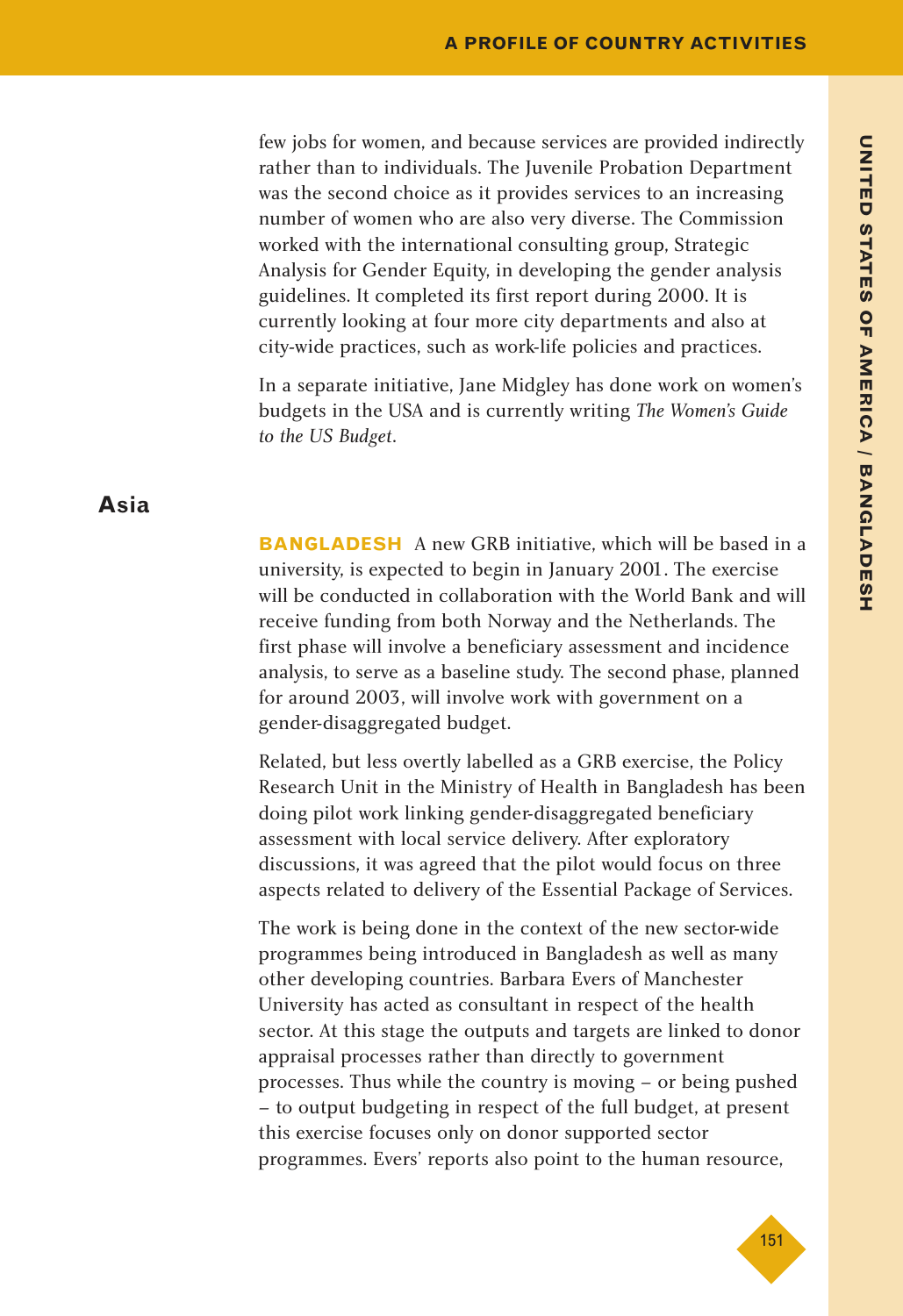computer and other constraints on extending the exercise to the different levels responsible for health delivery.

The health work draws on a beneficiary assessment that took the form of a large sentinel survey of public perceptions of government services intended to serve as a baseline. There were, apparently, some questions raised as to why an international organisation was doing this work when there were competent local institutions. A weakness of the assessment in gender terms is that virtually all respondents were women. Comparison of women's and men's preferences and perceptions is thus impossible. A further weakness of beneficiary assessment more generally is that it usually ignores non-users. Evers suggests that gender-aware analysis would be useful in this respect in identifying gaps in the current approaches to service delivery. Evers' report is also useful in its discussion of how each of the Elson tools (see Annex to Elson article) might be applied in a particular sectoral context (Evers, 1997:5–6).

**INDIA** At the local level, the Centre for Budget and Policy Studies and Karnataka Women's Information and Resource Centre (KWIRC) in Bangalore is planning a separate initiative entitled 'Building budgets from below' that is based on KWIRC's previous participatory district level gender audit. The partners have so far formed an association of elected local women politicians in four districts and consulted with 30 organisations around building a coalition. The project proposal explains that the group will work in the areas of (a) skills for planning utilisation of earmarked funds; (b) understanding the existing budget; and (c) drafting a dream budget. The project will, as a first step, look at how to utilise Danish funds that have been allocated for utilisation by rural village women.

There are also some developments within government. In mid-2000 UNIFEM organised a workshop on GRB analysis that was attended by government officials, researchers and gender activists. Since the workshop, the government has agreed that the Department of Women and Child Development, with UNIFEM support, will prepare an annual chapter for the National Economic Survey. A local institute has been commissioned to prepare the chapter with inputs from key gender analysts.

◆152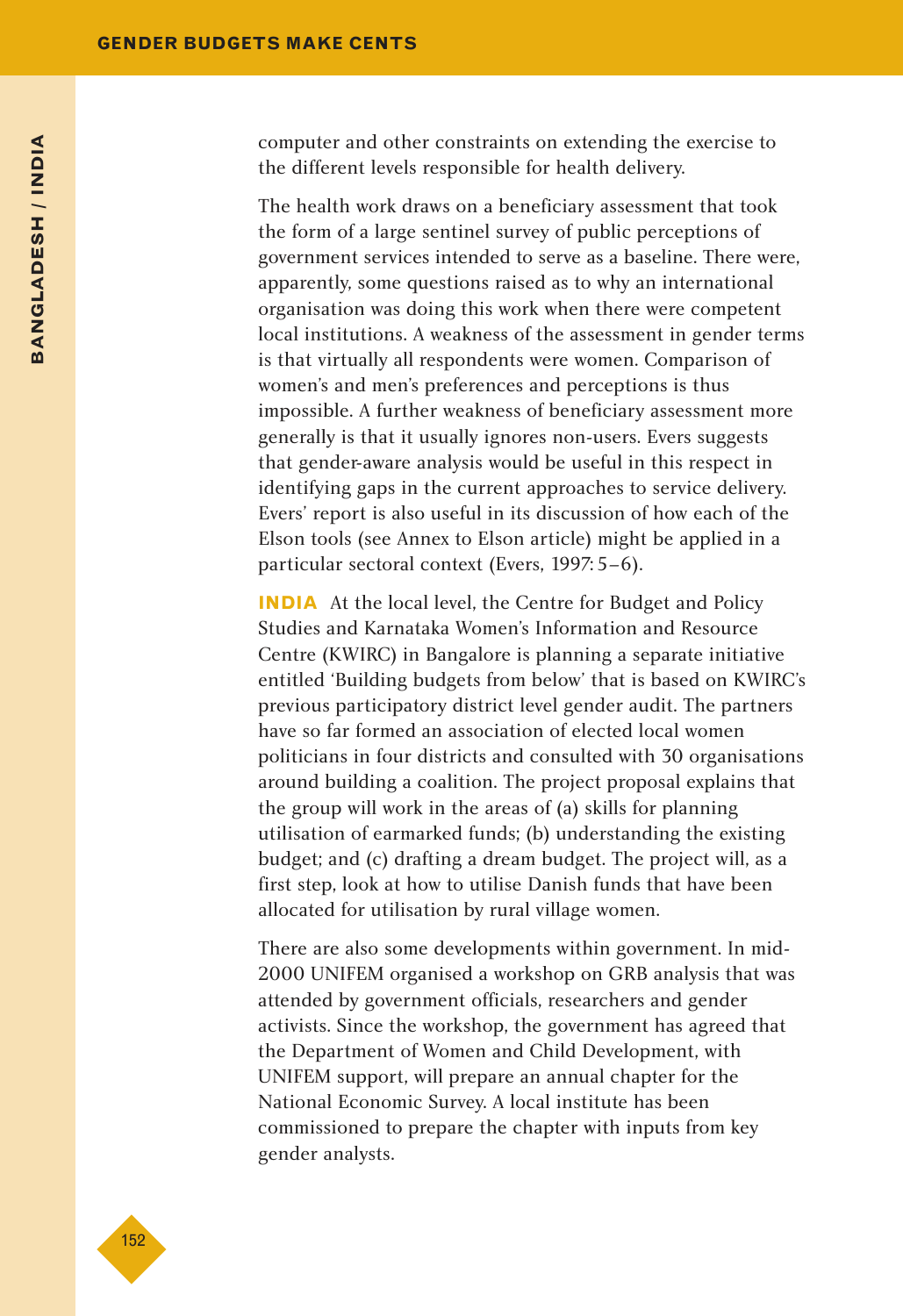**THE PHILIPPINES** The Philippines gender and development (GAD) budget, like many others, was inspired by Australia's women's budget. It is probably the most institutionalised initiative after that of Australia. Like Australia's, the initiative is centred inside government and led by the gender machinery in the form of the National Commission on the Role of Filipino Women (NCRFW). But unlike initiatives elsewhere, the GAD budget as introduced in 1996 is very specific as to what is required. It states that every government-related agency must allocate at least five per cent of its budget for gender and development. Proponents were aware of potential criticisms that specifying a percentage as small as five per cent could reinforce women's marginalised access to resources, but proposed a specific amount to avoid vague and immeasurable implementation. The GAD budget was introduced with support from the top, including President Ramos himself.

The GAD budget was seen as a strategic way of ensuring funding for the Philippine Development Plan for Women (PDPW). This Plan should, ideally, have been presented to Congress for approval and allocation of a related budget, but there were fears that Congress was not sufficiently gendersensitive to give this support. Without the GAD budget, implementation of the Plan would thus have been largely dependent on donor funding. In fact, the first GRB related legislation, Republic Act (RA) 7192 of 1992, specified only that a certain portion of official development assistance was to be spent on women-related programmes and projects. The 1996 measure extended this to all government agencies.

Further developments have subsequently taken place. Since 1998 all agencies have been required to formulate GAD plans and submit these to the ncrfw for approval. NCRFW Management Committee members now sit in on the technical budget hearings conducted by the Department for Budget Management. They also sit in on Congress meetings where agency officials defend their budgets. The GAD budget requirement has also been extended to local government units (LGUs), although there is some controversy as to whether it covers the full budget there or only part of it.

NCRFW monitoring of the GAD budget revealed that in the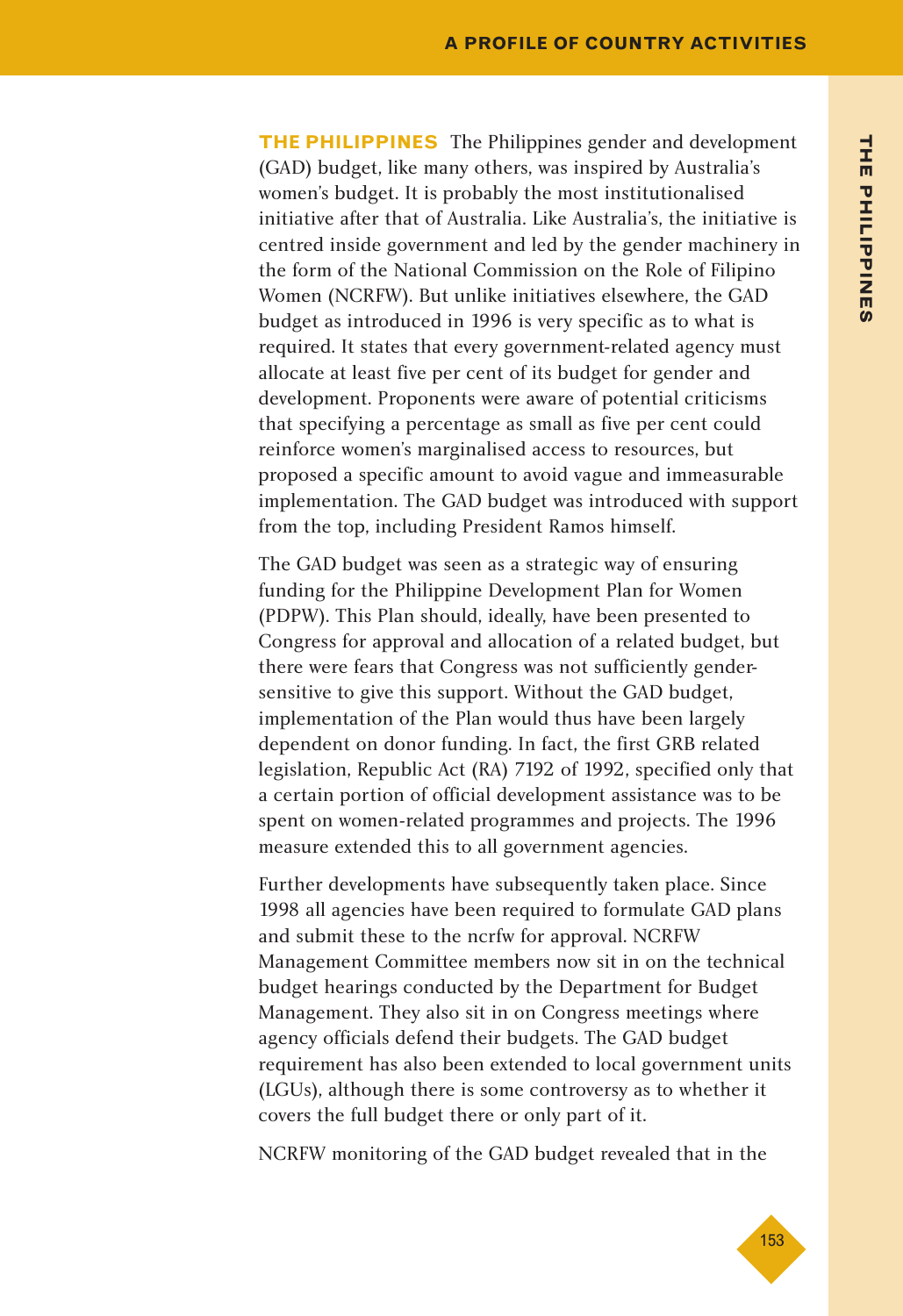early years a large portion of the GAD allocations was spent on women-specific projects responding to practical needs. The second most popular type of allocation was for setting up institutional mechanisms for GAD. The smallest amounts were spent on mainstreaming. Further, while the number of agencies observing the GAD budget requirements has increased over the years, many of the over three hundred national agencies still do not report and even more do not reach the 5 per cent minimum. By 1997 the GAD budgets accounted for less than 1 per cent of total appropriations. The bulk of the amount was accounted for by Health and Agriculture. Finally, some of the allocations are somewhat bizarre, the most notorious relating to ballroom dancing lessons for female officials of the department concerned.

The NCRFW has tried several different ways of assisting agencies to understand what is required, in particular in respect of mainstreaming and ensuring that existing programmes are gender responsive. Some of this work has been funded through CIDA's broader programme of support to the agency. One attempt involved a question-and-answer booklet. The booklet takes a fairly gentle line. It states: 'While activities such as ballroom dancing and livelihood skills training for the agencies' or LGUs' women workers may benefit women, they may not respond to the priority gender issues being addressed by the agencies or LGUs'. A more recent directive that takes a harder line in stipulating unacceptable allocations has reportedly met with some resistance.

Within the NCRFW there is a recognition that the 5 per cent itself is not all that important. The important thing is that the agency should have a GAD plan and see the GAD budget as the means to implement the plan rather than as an end in itself. Ultimately, when the agency's entire operations and budget are gender responsive, they can claim that their GAD budget is 100 per cent.

The NCRFW provides technical assistance to agencies in devising their GAD plans and budgets. It is a larger and stronger organisation than the gender machinery in many other countries. Nevertheless, it is far from large enough to service all the hundreds of central agencies, let alone the LGUs.

◆154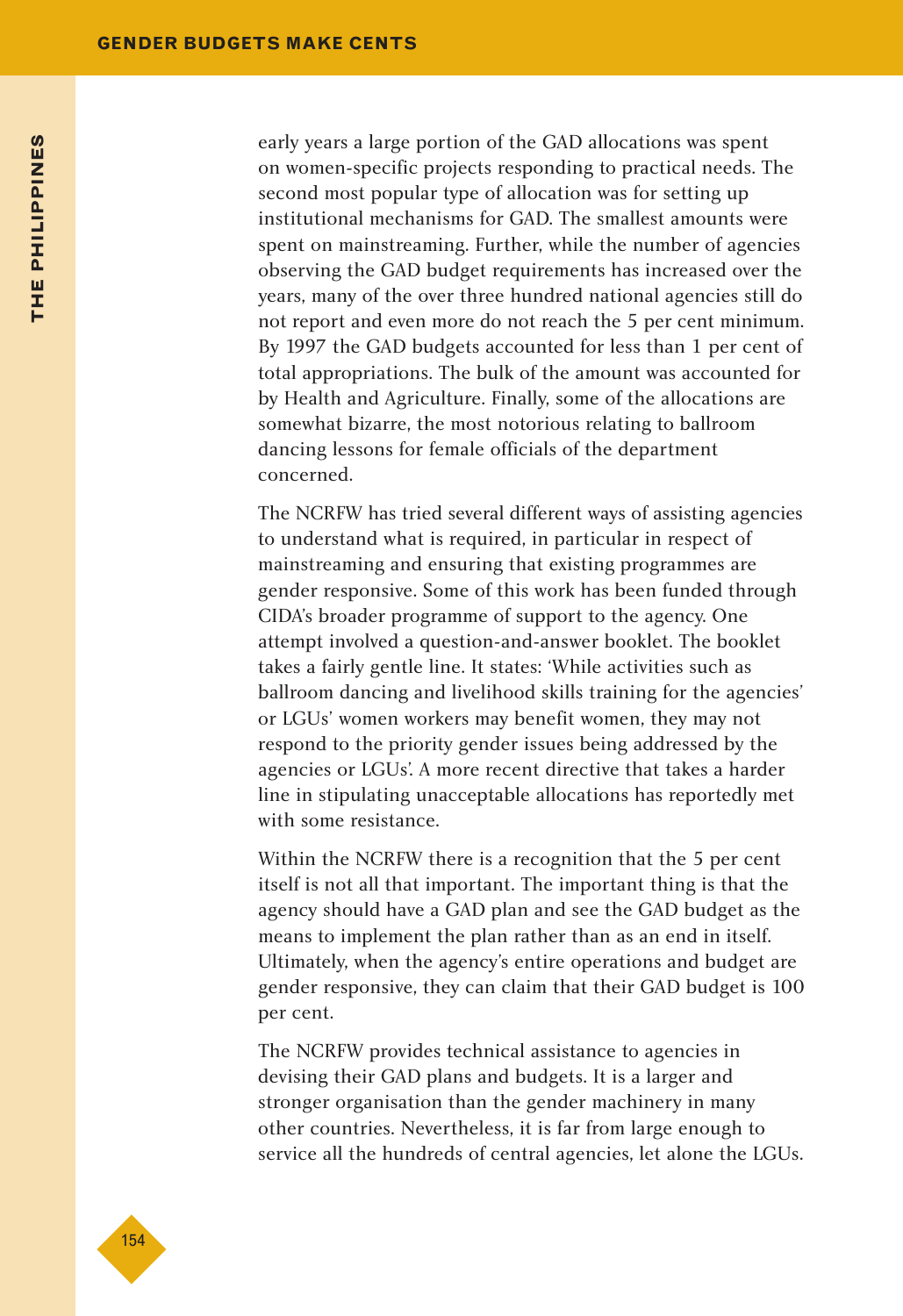In at least some LGUs, women councillors have latched onto the idea and pushed for their own area-specific GRB ordinances. But there are many others where little has happened.

As noted above, the GAD budget is primarily a withingovernment exercise, although the NCRFW has called on civil society partners for assistance, for example with evaluation. A more recent exercise, initiated by the Asia Foundation, focuses more on civil society. It also focuses on the local level. During the preparatory phase, this exercise was discussed with the NCRFW, who were supportive for a number of reasons. Firstly, by focusing on the local level, the new exercise will provide support where the NCRFW has limited ability to reach. Secondly, the Asia Foundation exercise introduces ideas from GRB exercises elsewhere in the world. It asks what happens to the other 95 per cent of the budget and argues that, until one understand the answer to this, it will be difficult to plan to use the 5 per cent GAD budget effectively. This approach ties in well with the NCRFW's understanding of what the GAD budget is about.

In the first phase the Asia Foundation exercise involved action research in three local governments, plus a background paper discussing the context for gender responsive budgets at local level. Two of the pilot LGUs are ones in which there is a strong woman councillor, based in a local NGO, who has already been active in pushing gender issues. The partner in the third LGU is a people's organisation that has done participatory training around budgets for local officials and citizens. One key aspect of the next phase of the Asia Foundation project will be capacity building around advocacy on the basis of the research findings.

The regional UNIFEM office hopes to work on a parallel initiative with the NCRFW, Department of Budget Management and National Economic Development Authority to investigate possibilities of institutionalising a GRB initiative approach that moves beyond the 5 per cent GAD budget. An initial one-day seminar during June 2000 introduced the '95 per cent' approach to NCRFW and other officials.

**SRI LANKA** Sri Lanka was the second Commonwealth Secretariat pilot. The choice was useful in illustrating the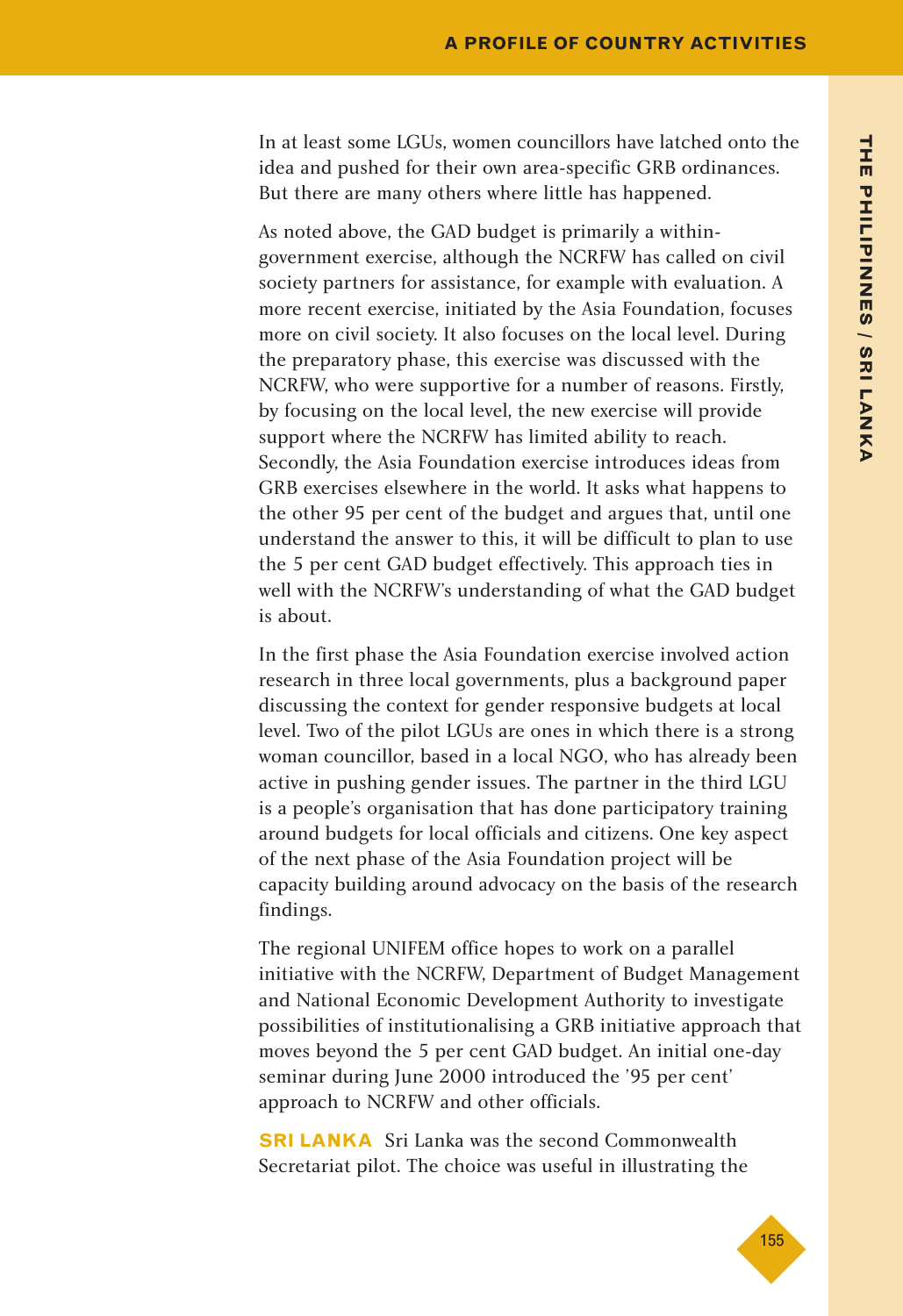benefits of a social services-friendly government policy for poorer women and men even where gender is not an explicit aim at the outset. It was agreed that the Ministry of Finance would be the lead agency. The Ministry of Women's Affairs was happy with this position given the resource constraints of their ministry.

Training of government officials took place during April 1998. Participants consisted of a team of officials from Education, Health, Agriculture and Lands, Social Services and Industrial Development. The initiative as a whole was coordinated by the Budget Department of the Ministry of Finance under the leadership of a committed gender activist and economist.

For the Commonwealth team, Sri Lanka served as the testing ground for the approach that was later formalised in the Commonwealth manual. The process included a preliminary mission and capacity building workshop, supported by followup visits by the Commonwealth Secretariat. A consultant coordinated the activities of the teams working on the gender analysis of the agriculture, education, health, industry and social services sectors. The final report, prepared by the Department of National Planning, includes special surveys to obtain gender-disaggregated data on service delivery. It focuses on recurrent spending in 1996 but also examines later budgets to a more limited extent. The report also looks at public service employment.

One immediate concrete output of the Commonwealth initiative was specific reference to women's contribution to the economy in the 1999 Budget Speech. Another was the development of a long list of indicators. There was some discussion about introducing the GRB analytical tools into the curriculum of the Sri Lanka Institute of Development and Administration and of introducing gender analysis into appraisal for the Public Investment Programme.

**THAILAND** The World Bank has initiated a small project in Thailand involving gender analysis of the wid budget within two agencies.

**VIETNAM** The 1999/2000 Vietnamese public expenditure review coordinated by the World Bank, bilateral donors and the

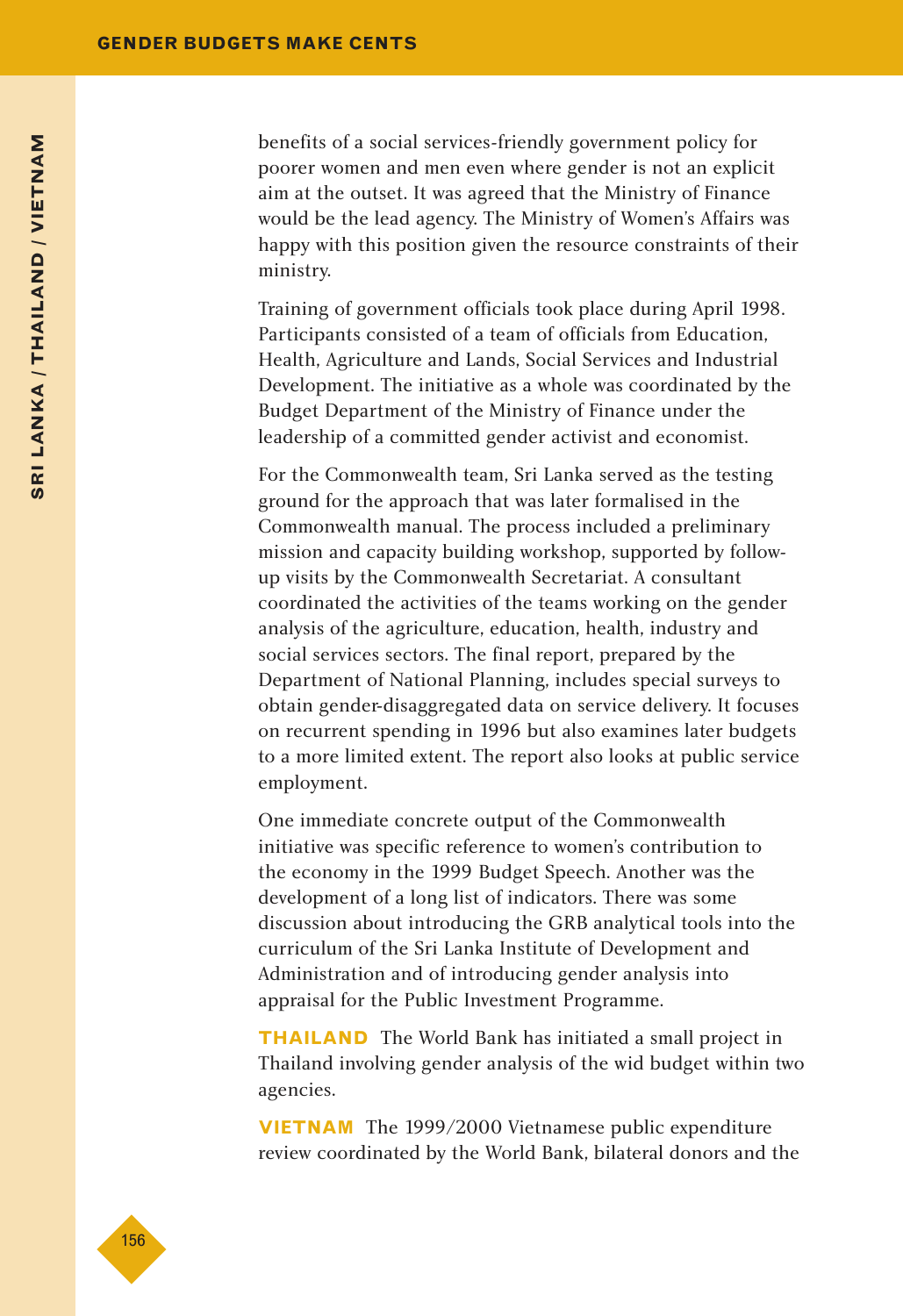government explicitly gave some attention to gender issues. The Netherlands Embassy played a key role in ensuring that this was done and providing support for the innovation. During the exercise there were ongoing tensions as to what mainstreaming of gender into a PER should entail. The Bank interpreted it as largely confined to the impact of expenditure, particularly in the social sectors. Others argued for a broader analysis that included examination of imbalances at the institutional level. During the research stage there were problems when the 'nongender' specialists had difficulty in understanding how to incorporate gender into their analysis. Despite these difficulties, the initiative should bring some concrete results as the Bank and Ministry of Finance have agreed on a timetable for implementation of some of the recommendations, including some gender-related ones.

#### **Europe**

**AUSTRIA** Gabriele Michalitsch of the Institut für Volkswirtschaftstheorie und -politik has written articles and conducted lectures and workshops on gender bias in Austria's financial policies, including the national budget. Her work focuses on changes in policy since the take-over of the new government in February 2000.

**FRANCE** The French government produces a gender impact statement that it issues together with the budget.

**GERMANY** A small group within Frauenforum, an NGO which is (or was) a member of Women in Development Europe (wide), has been working on gender responsive budgets. A GRB working group of women, mainly from Berlin, was formed in October 2000.

**IRELAND** Gender impact assessment is incorporated in the implementation of the National Development Plan, which is a multi-year expenditure plan for the period starting in 2000. The government has drawn up gender impact assessment guidelines to guide the exercise.

**ITALY** In September 2000, the Equal Opportunity Commission of Italy sponsored an international workshop on gender

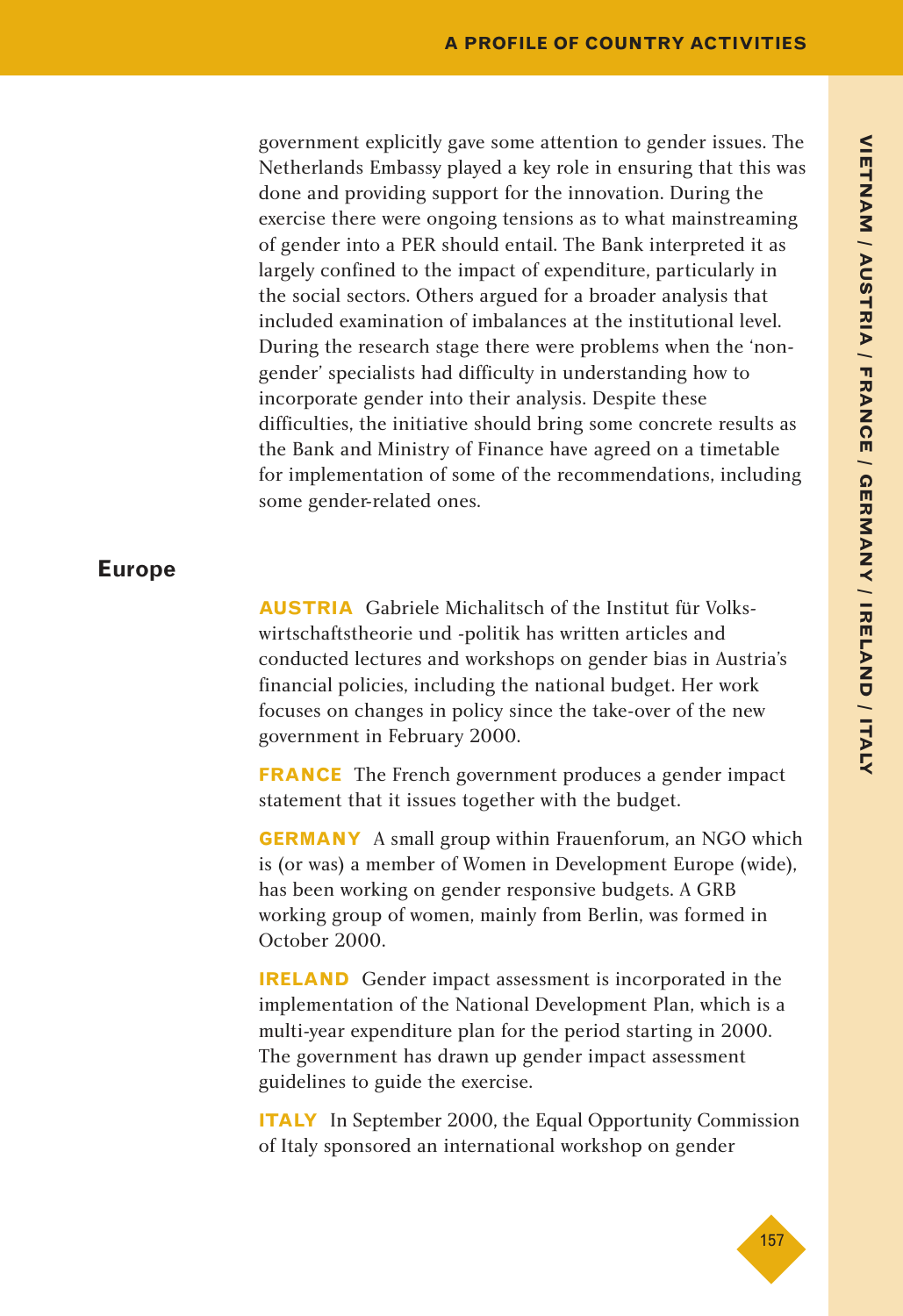auditing of government budgets. The main sessions focused on experiences in Australia, the United Kingdom, the European Union and three African countries (South Africa, Tanzania and Uganda). The event included a round-table debate with the participation of Italian government authorities and consultants in charge of drafting or analysing budgets at local and national level. It was intended primarily as an opportunity for information-sharing.

**NORWAY** In Norway the Ministry of Children and Family Welfare has done some gender analysis of the budget.

**RUSSIA** The Open Society Institute is supporting a GRB initiative.

**SCOTLAND** After nearly a decade of publishing an annual report on the position of women in Scottish life, the information research and networking organisation, Engender, was invited to a meeting with the Minister of Finance to discuss the relationship between policy and budget. In late 2000, the government agreed to employ someone within the Finance Department to advise government on how to initiate gender impact analysis. Government also agreed to establish a gender advisory group with representation from Engender, other NGOs, the Equal Opportunity Commission, civil servants and politicians.

**SPAIN** The government of the Basque Country has shown interest in introducing a gender sensitive budget approach. In 2000 there were two initiatives which moved the process forward. The Basque Country's women's office, Emakunde, in partnership with an education information technology company, Infopolis, established a virtual library of materials on gender responsive budgets. These materials are available on the web (www.infopolis.es/usuarios/bibliotec.htm). In addition, Rhonda Sharp was invited to provide a briefing on gender responsive budgets to the President of the Basque Country, his Finance Minister and senior government officials.

**SWITZERLAND** In March 1994 the trade union of public employees commissioned a study on the direct and indirect impact of cutting the budget deficit on women. The study, published in both full and more popular form (Bauer and Baumann, 1996), was undertaken by a social and labour studies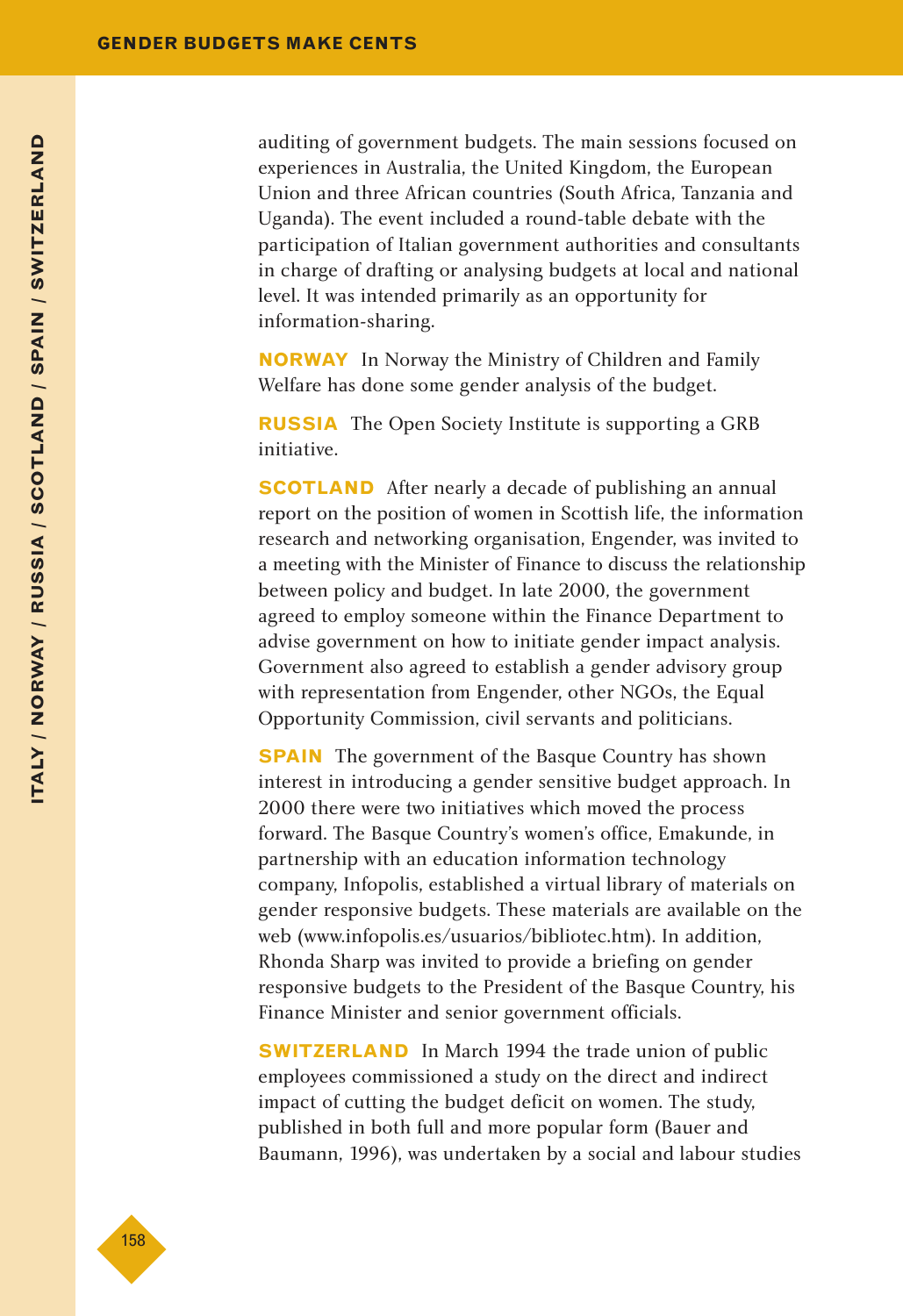unit and co-financed and co-edited by the trade union and the Swiss Conference of Equal Opportunity Officers (EOO).

The study analysed three issues in respect of public funding:

- ◆ Effects on employment of women and men both in the public sector and beyond;
- ◆ Effects on women and men as beneficiaries of state services; and
- Effects on non-paid work of women.

The study was disseminated through meeting at cantonal and communal level, within parties and trade unions and at EOO meetings. Since the first study, there has been a range of national, cantonal and communal level initiatives started by women's groups, EOOs, MPs and trade unionists. Basle is most advanced, and the parliament there has instructed the government to take forward the analysis. Motions similar to the Basle one as well as other initiatives exist in Zurich, Aargau and St Gallen.

The Swiss gender responsive budgets are strongest where there is support from progressive political parties and parliamentarians, collaboration with and lobbying by women's organisations, and strong EOOs. The church, and women's groups within the church, have also become advocates of GRB analysis.

One of the problems for Swiss activists in this arena is that the system of budgeting differs between the levels. This has made it more difficult to take the experimental work done at national level to the sub-national level A second challenge is the shift to New Public Management. This shift will change the way budgets are made and drastically reduce the unusually high level of budgetary decision-making power which public representatives and even the general public enjoy in Switzerland. A third problem is the time lag in statistics, which leads to arguments that the research is of no use for policy- or budget-making.

**UNITED KINGDOM** The key player in the United Kingdom is the extra-governmental Women's Budget Group. This is a loose and small, but impressive, group of gender activists from different sectors. The Group has managed to raise a limited amount of funding, but nothing like the scale of some of the

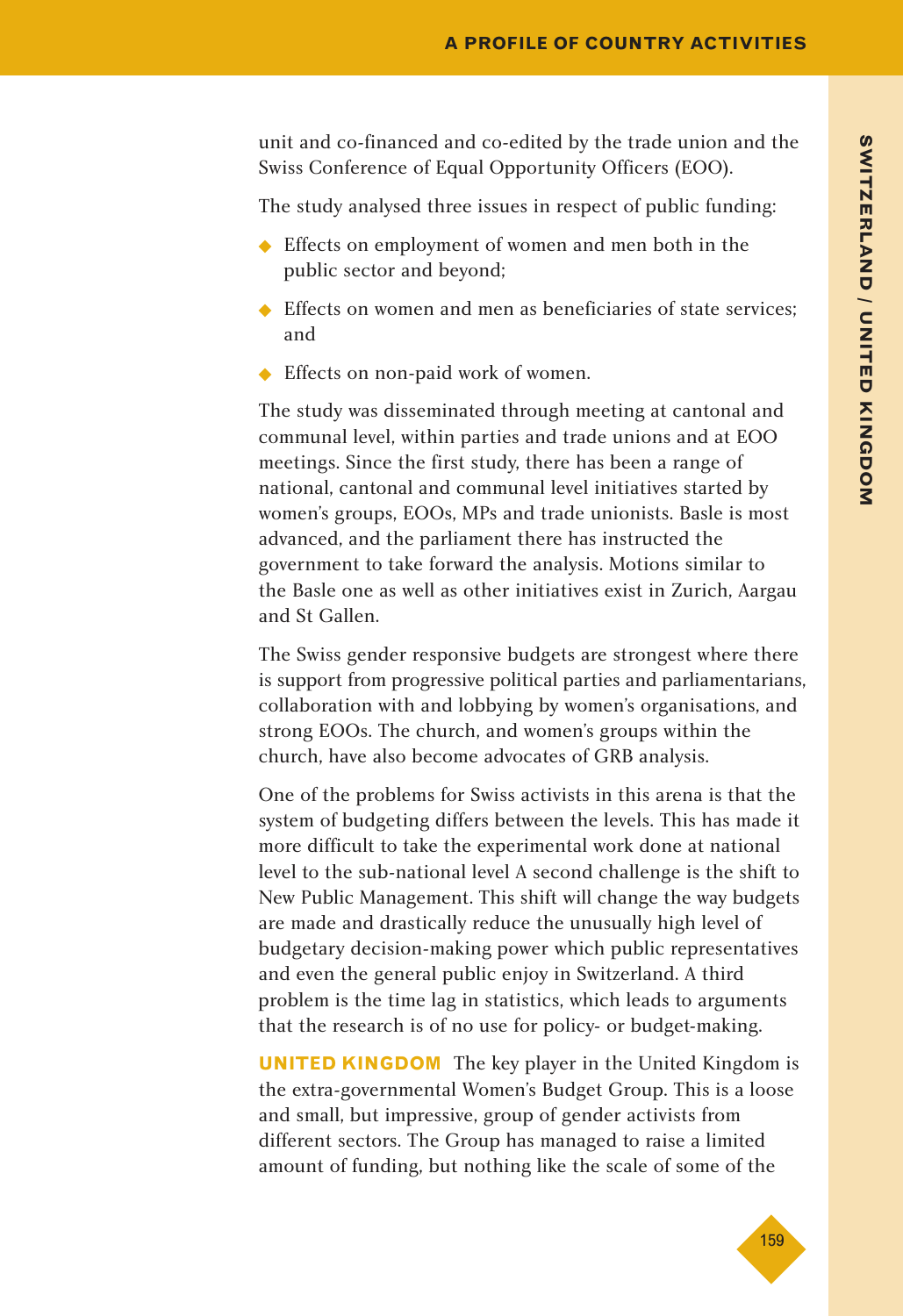developing country initiatives, and certainly not enough to employ full-time staff.

The Group's potential increased dramatically when the Labour Party was elected in the mid-1990s. This was a result both of personal contacts with those in power and because the new government was more open to addressing disadvantage. It is also more open to consultations, to the extent that it now produces a pre-budget consultation paper in November each year that outlines the main policies and proposed changes. This innovation has allowed the Budget Group and others to make formal submissions that should, theoretically, have more chance of influence (Himmelweit, 2000).

In November 1998 the Treasury and the Women's Budget Group co-hosted a one-day workshop which included inputs on the Canadian, Norwegian and South African experiences of genderrelated budget, policy and time use work. Since then, besides submissions at critical points, the Group has had regular meetings with the Treasury.

There is some scepticism within the Group as to whether these meetings really influence the thinking of the Treasury or are rather an opportunity for the Treasury to use them as sounding boards. Yet the Treasury publications, including those issued on budget day, suggest that it is aware of some of the issues, even if not at some of the more profound levels put forward by the Group. For example, Treasury paper 9 of 1998 on 'Women and the Budget' quotes the Chancellor as acknowledging that women predominate in 'workless households, low earners, parttimers, and people with caring responsibilities', all of which 'have often been ignored' (Her Majesty's Treasury, 1998).

The Women's Budget Group's own publications attempt to go deeper in questioning the economic framework implicit in the approach of the Treasury (and general society). So, for example, there is a lot of emphasis on the care economy and on time. The Group's writing, while acknowledging that the government has a stated commitment to poverty eradication, particularly among children and their carers, questions whether this commitment will be honoured if and when it comes into conflict with other policy objectives, such as 'keeping British industry competitive' (Himmelweit, 2000).

◆160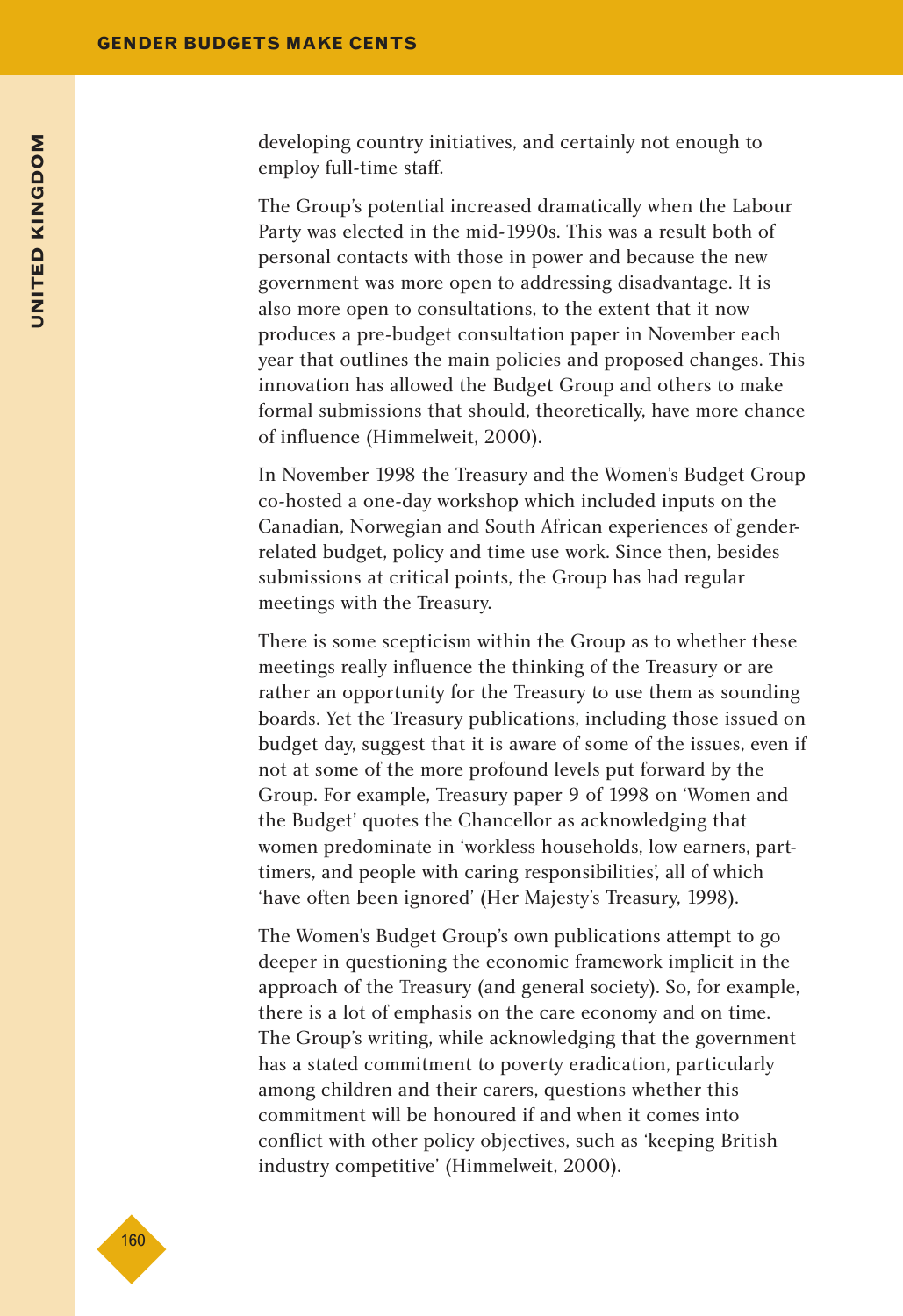The Group focuses on efficiency arguments for gender responsiveness. It argues that these arguments fit well with the Treasury's concern with 'value for money'. It argues, too, that the efficiency argument constitutes a more radical approach than 'fairness' if it is based on an understanding that the concept of 'efficiency' in economic theory needs to be redefined (Himmelweit, 2000).

Unlike many other GRB exercises, the UK one focuses more on taxes and benefits than expenditure. This partly reflects the nature of budgets in the country, in that budget day itself focuses on taxes rather than on spending. Spending is announced later in the year, with very little publicity and public interest. The focus on taxes and benefits also reflects the fact that these affect a far larger proportion of the British population than they do in developing countries.

#### **The Middle East**

**ISRAEL** The Adva Center in Israel conducts analysis of budgets from various angles. It does not have a specific project on gender or women. However, in 1997 the Centre produced an analysis that looked at what the recently released budget meant for women as consumers and as workers. Using this basic framework, the document moves systematically through topics that include health, education child allowances, old age pension, unemployment compensation, labour and social affairs.

**LEBANON** The regional office of UNIFEM in Beirut recently organised a one-day workshop for UN gender focal points on gender responsive budgeting and auditing.

### **The Pacific**

**AUSTRALIA** The Australian women's budgets are the longest surviving in the world and were the inspiration for several of the current initiatives. The first Australian women's budget was established in the mid-1980s shortly after the Labour Party came into power. At one stage there were women's budgets at federal level and in each of the territories and states. There are a number of thoughtful assessments of the strengths and

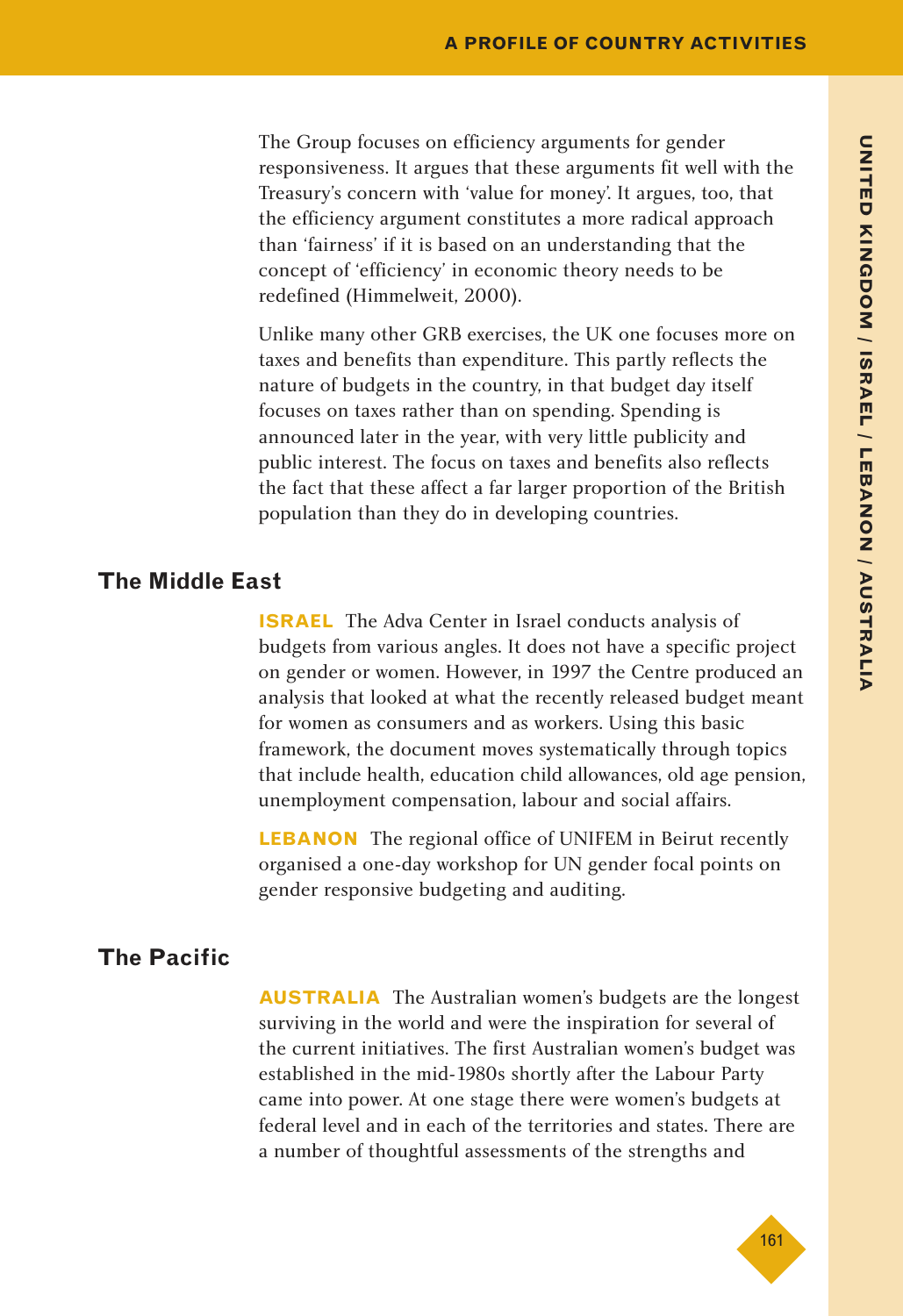weaknesses of the initiatives that are more critical than selfassessments by some other countries, but are useful as pointers to possible weaknesses elsewhere. The following profile draws out only a few of these points.

The Australian women's budgets were situated inside government. They were coordinated by the women's machinery (which would today be called gender machinery or gender management system), but required significant work to be done by all other ministries. The role played by 'femocrats' (feminist bureaucrats) in taking the initiatives forward had both advantages and disadvantages. On the plus side, it was their hard work and commitment that ensured that the work was done and the frameworks developed. On the negative side, their capable management of the process weakened participation by women in civil society. As a result, there were very few complaints when the Women's Budgets were allowed to wither away.

In their heyday, the Australian women's budget statements were thick documents. The Commonwealth (national) document, for example, averaged 300 pages. To attract a wider readership among women's groups, the Commonwealth statement was, however, also issued in a shorter, illustrated format. In most cases the women's documents were released on budget day as official budget documents. Victoria decided to issue their document separately so that it would not be 'lost' among all the other budget information, and so that the Women's Policy Co–ordination Unit, rather than the Office of Management and Budget, could retain more control over the contents (Sawer, 1996:13).

The documents were thick because they included a comprehensive statement from each ministry and department as to the implications of their expenditure (and sometimes revenue) for women and men. The statements were prepared according to standardised formats that were drawn on in devising the approach suggested in the Commonwealth/AusAID manual (Budlender and Sharp, 1998). Standardised formats are the preferred approach for bureaucratic work, and also ensured that sector officials knew what questions to ask. However, the sheer bulk of the resulting document, and the comprehensive (but boring) standardised format, meant that the reader had to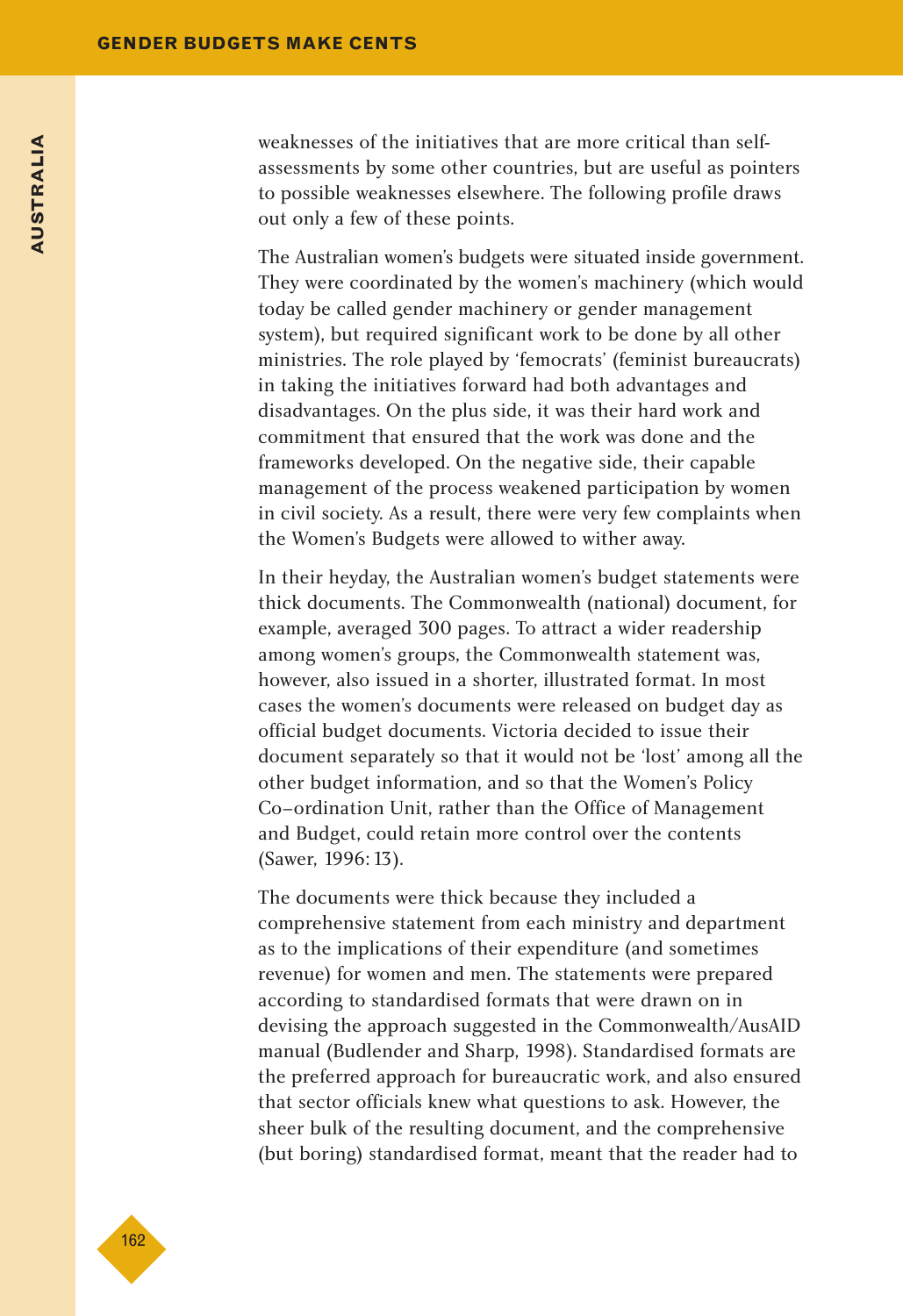be committed to find all the really useful information they contained. The reader also had to be critical, as few sector officials were likely to criticise their own policies outright, even if they recognised the weaknesses themselves, which many did not. In general the women's machinery officials let the reports stand as prepared by sector officials, 'allowing departments to damn themselves with their own words!' (Sharp and Broomhill, 1990:6).

A related point is that the documents spoke about what was there in terms of policy and budgets, but did not speak about what had been cut. So, for example, there was no record in the national (Commonwealth) government document of the 1986/87 cuts to the budget of the Human Rights Commission that is the arbitrator for the Commonwealth Sex Discrimination Act (Sharp and Broomhill, 1990:4).

The women's budget statements have been criticised for being only a reporting or accountability mechanism and thus having no impact on policy. This is perhaps too harsh as it is possible that officials, in compiling the statements, became aware of weaknesses, which they later attempted to correct. There were, however, also more explicit attempts to get gender integrated in policy. For example, in New South Wales the Women's Coordination Unit was given a formal role in the budgetary process that spanned several months of each year. However, Sawer sees even this as being more about finding new initiatives for women than about detailed examination of the gendered effect of all programmes (1996:14).

In the late 1980s Australia started moving towards programme budgeting. Some femocrats saw this as providing new opportunities for monitoring gender responsiveness. However, by the mid-1990s gender reporting had still not been included among the formal requirements laid down by the Estimates Committee.

With the change in government in the mid-1990s, there was less interest within government to continue the initiatives and some of them were abandoned. The government's diminished gender responsiveness, however, was only one of the reasons for their abandonment. New South Wales, for example, argued that the approach placed too much emphasis on funding and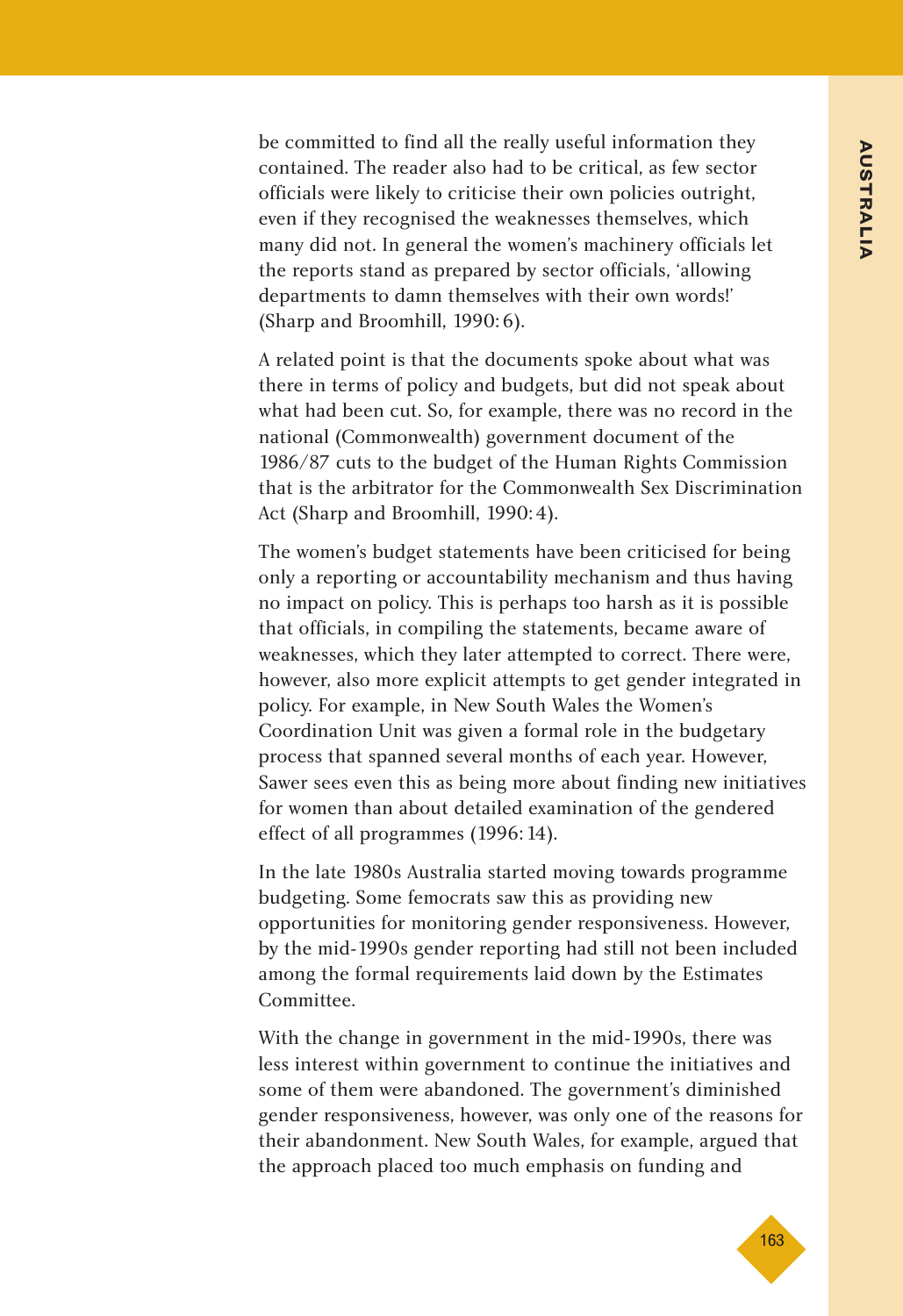therefore decided to move from gender responsive budgeting to gender auditing. In New South Wales and elsewhere, there was a perception that the returns from the Australian exercises did not warrant the enormous amount of work. This was particularly so given that budgets generally change relatively little from year to year in a stable country situation.

By 1997, only four states' governments still had women's budget exercises. Soon afterwards this dropped to two. One of the factors which protected the two surviving exercises was the presence of stable gender machineries and long-serving top staff (Sharp, 2000). In 2000, however, Tasmania stopped publishing their women's budget statement pending a major review of output budgeting, leaving only the Northern Territory. Unfortunately, the Territory's report is limited, reporting mainly on activities by the Women's Policy Office rather than mainstreamed activities.

More hopefully, with the elections approaching – and perhaps inspired be developments in other countries – the South Australian government is considering re-introducing a women's budget. Even at this stage there is evidence that the previous women's budget statements have left their mark. Thus the seven-page Appendix A of South Australia's Budget Statement for 2000/1 described the impact of the budget on families, while the nine-page Appendix B described the impact on women.

**FIJI** Fiji was the Pacific pilot for the Commonwealth's Secretariat's programme. Commonwealth support for the Fiji initiative was subsequently postponed following Fiji's suspension from the Councils of the Commonwealth. There is, however, interest on the part of Fiji civil society organisations. In July 2000 the National Council of Women Fiji issued a statement on the mini budget, which bemoaned the lack of gender specific affirmative action as well as the lack of recognition of the need for peace and national reconciliation. Civil society organisations have also made contact with general budget initiatives in other countries.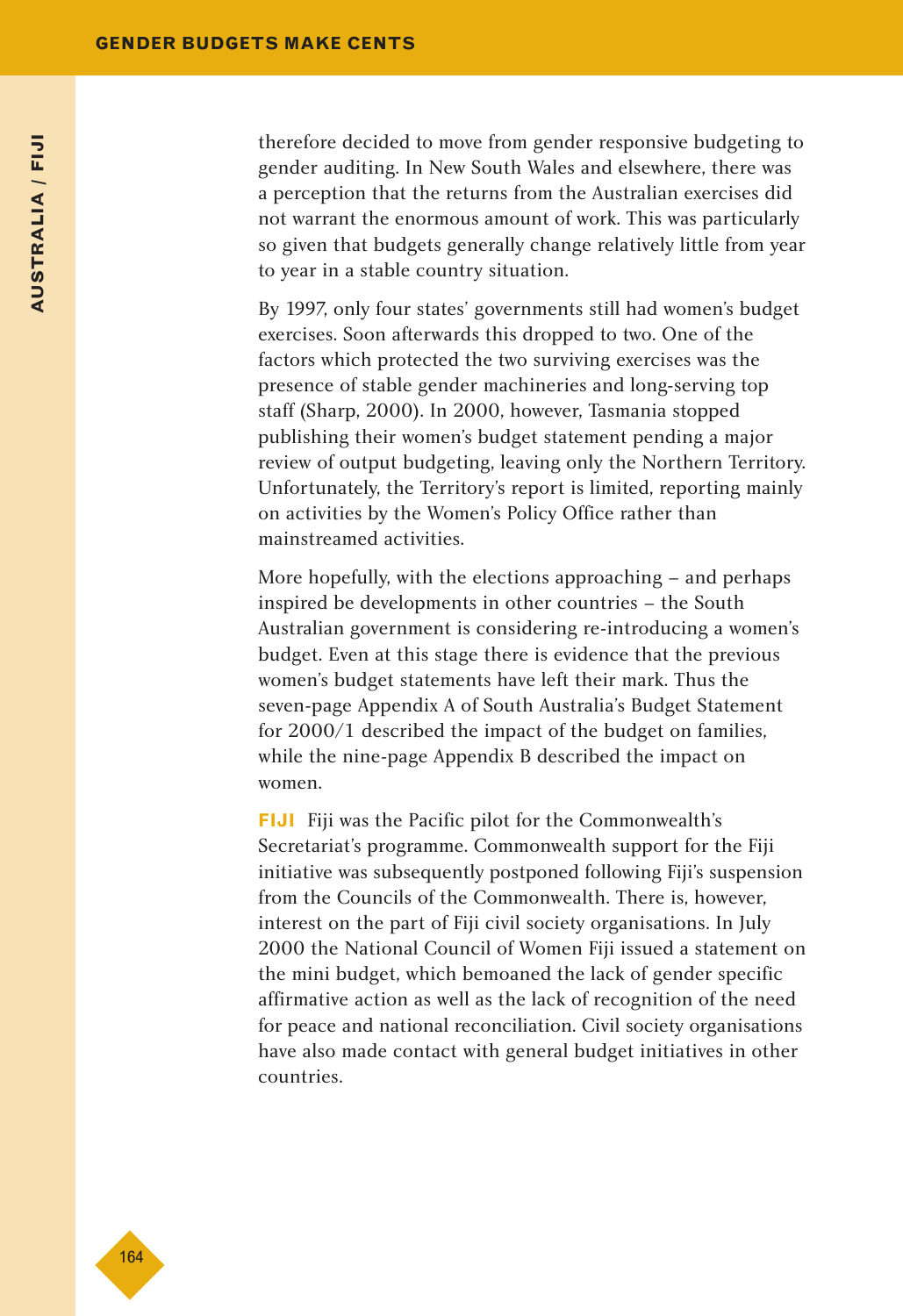# **Composite Bibliography**

Ablo, E. and R. Reinikka (1998). 'Do Budgets Really Matter? Evidence from Public Spending on Education and Health in Uganda.' Policy Research Working Paper, World Bank Africa Region, June.

Adelstal, C. (1998). 'Workshop on Mainstreaming a Gender Equality Perspective into Government Budgets.' Report on workshop of 17 December 1997. Swedish International Development Cooperation Agency, Stockholm.

Adva Center (1997). 'How the Proposed 1998 Israel State Budget Will Affect Women.' Tel Aviv.

Alexander, P. with S. Baden (2000). *Glossary on Macroeconomics from a Gender Perspective (Report 48). BRIDGE* in collaboration with GTZ.

Appleton, S. and P. Collier (n.d.). 'On Gender Targeting of Public Transfers'. Mimeo.

Armani, D. (1997). 'Democratising the Allocation of Public Resources: A study of the participatory budget of Porto Alegre, Brazil.' Study commissioned by Christian Aid (UK) as part of the Local Economy Project, Porto Alegre.

Asian Foundation proposal for Democratising Budgets Project, Philippines.

Baden, S. (1997). 'Economic Reform and Poverty: A Gender Analysis' (Report 50). Report prepared for the Gender Equality Unit, Swedish International Development Co-operation Agency.

Bakker, I. (1997). 'Integrating Paid and Unpaid Work into Economic Growth and Human Development Strategies.' Paper for UNDP Workshop on Integrating Paid and Unpaid Work into National Policies, Seoul.

Bauer, T. and B. Bauman (1996). 'An den Frauen Sparen? Auswirkungen der Sparpolitik von Bund, Kantonen und Gemeinden auf die Frauen, Schweizerische.' Konferenza der Gleichstellungsbeauftragten und Schweizerischer Verband des Personals offentlicher Dienste VPOD, Zurich.

Beloe, T. (1998). 'We cannot stop at a mythology of a certain culture. We must be aware and monitor it. Equitable Development: Motivation or Myth.' Dissertation submitted in partial fulfilment of degree requirement, London School of Economics and Political Science, August.

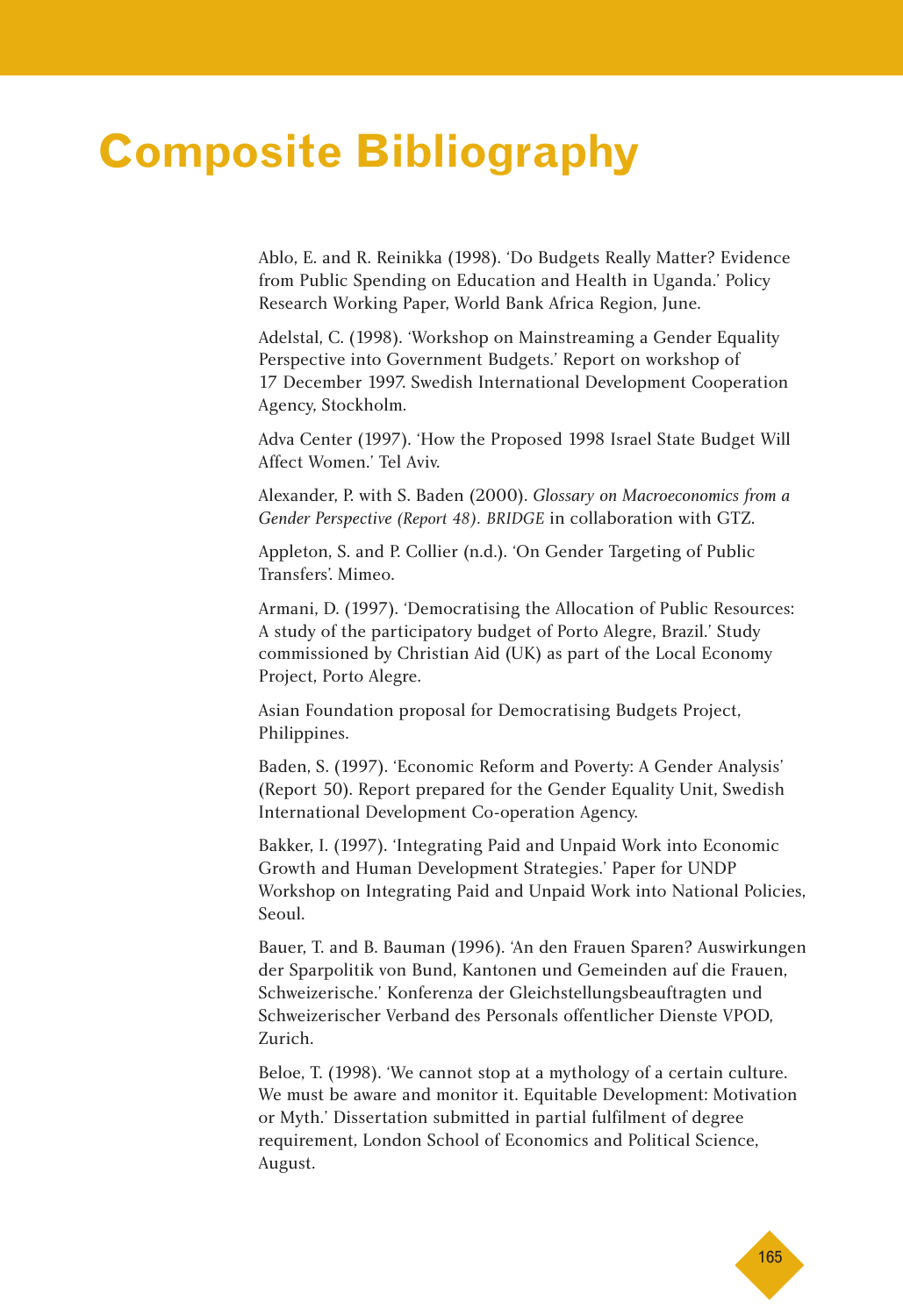Beneria, L. (1995). 'Towards a greater integration of gender in economics', *World Development*, Vol. 23, No. 11, pp 1839–1850.

Beneria, L. and S. Feldman (eds.) (1992). *Unequal Burden: Economic Crisis, Persistent Poverty and Women's Work*. Westview Press, New York.

Biz/ed / Institute for Fiscal Studies (IFS) Virtual Economy (2001) http://www.bized.ac.uk/virtual/economy/library/glossary/

Blair, H. (2001). 'Civil Society Strategy Assessment for the Philippines.' United States Agency for International Development, Washington, second draft revised.

Brown, L. (1995). 'Gender and the Implementation of Structural Adjustment in Africa: Examining the Micro-Meso-Macro Linkages.' International Food Policy Research Institute, Washington DC.

Budlender, D. (ed.) (1996). *The Women's Budget*. IDASA, Cape Town.

\_\_\_\_\_\_ (ed.) (1997). *The Second Women's Budget*. IDASA, Cape Town.

\_\_\_\_\_\_ (ed.) (1998). *The Third Women's Budget*. IDASA, Cape Town.

\_\_\_\_\_\_ (ed.) (1999). *The Fourth Women's Budget*. IDASA, Cape Town.

\_\_\_\_\_\_ (1998). *Men and Women in South Africa*. Central Statistics, Pretoria.

\_\_\_\_\_\_ (2000). 'A Review of Gender Responsive Budgets: The Report of a Global Assessment.' Commissioned by the Commonwealth Secretariat, London.

\_\_\_\_\_\_ and Sharp, R. with Allen, K. (1998). *How to do a gender-sensitive budget analysis: Contemporary research and practice*. Commonwealth Secretariat and AusAID, London.

Byanyima, W. Input at October 1999 workshop organised by Uganda Debt Network, Kampala

\_\_\_\_\_\_ (2000). 'Strengthening Parliamentary Governance through Gender responsive budgeting: The Experience of Three African Countries.' International Workshop on Gender Auditing of Government budget, Commissione Pari Opportunita, Presidenza del Consiglio dei Ministri, Rome.

Cagatay, N., D. Elson and C. Grown (1995). 'Introduction to Gender, Adjustment and Macroeconomics', *World Development*, Vol 23, No 11, pp 1827–1836.

Cagatay, N., M. Keklik, R. Lal and J. Lang (2000). 'Budgets as if People Mattered: Democratising Macroeconomic Policies.' United Nations Development Programme conference paper series, www.UNDP.org/seped/publications/budgets.pdf.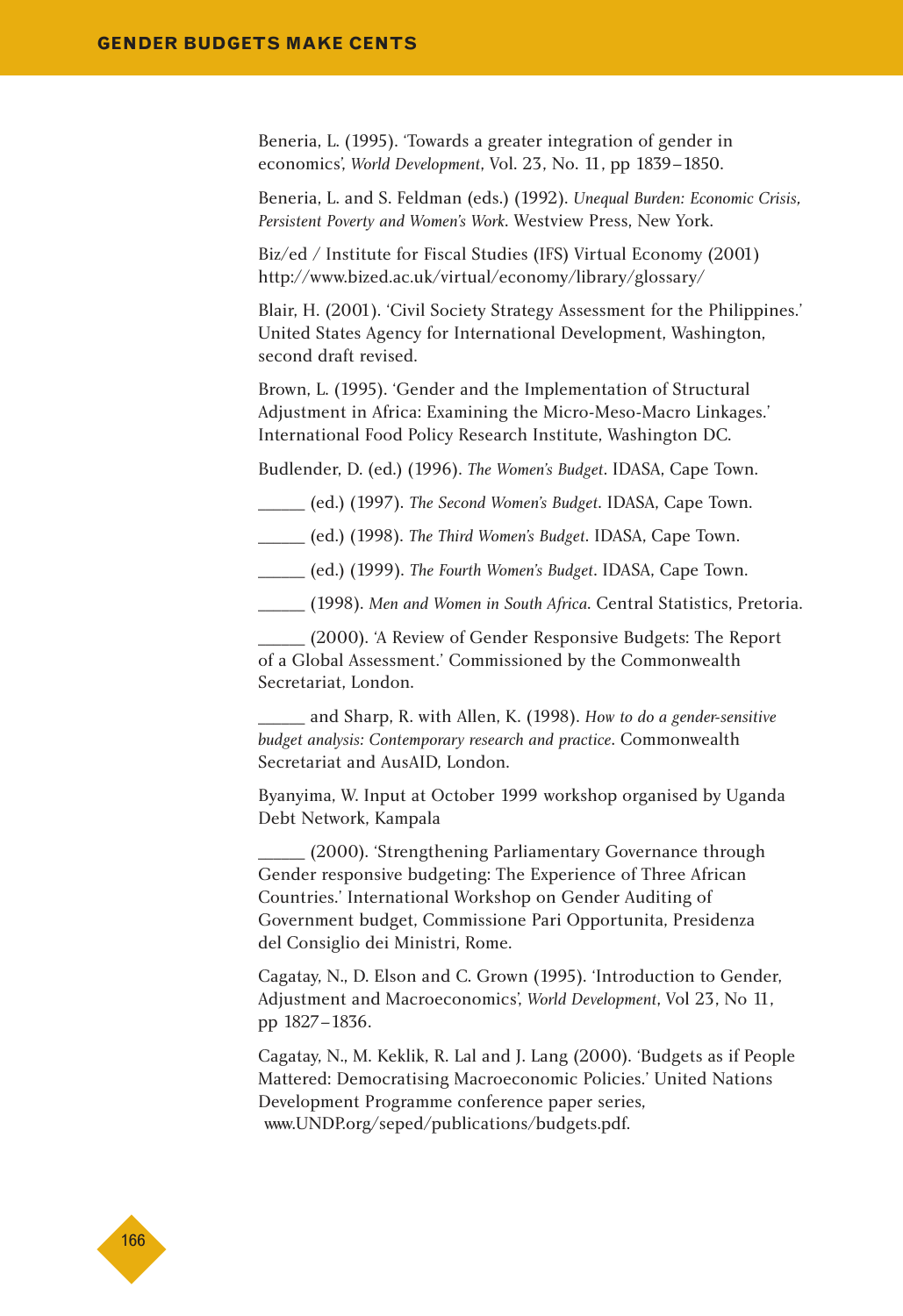Carr, M. (2000) 'Overview of the Gender responsive budget Work of the United Nations Development Fund for Women (UNIFEM).' Paper presented at the Inter-Agency Workshop on Integrating Gender in Government Budgets, London, 26–27 April.

Centre for Gender and Development (2000) 'Engendering the National Budget and Economic Policies with a special focus on the Public Investment Programme (PIP), the national budget, the poverty reduction strategy paper.' Kenya.

Chiwara, L. (2000) 'Creating a supportive enabling environment for a renewed social contract between government, labour and business cutting across gender lines to ensure a successful private sector initiative for investment and economic growth.' Paper presented at pre-budget seminar for parliamentarians, Harare, 9–10 October.

Commonwealth Secretariat (1989) *Engendering Adjustment for the 1990s. Report of the Commonwealth Expert Group on Women and Structural Adjustment*. Commonwealth Secretariat, London.

\_\_\_\_\_\_ (1995) *Commonwealth Plan of Action on Gender and Development*. Commonwealth Secretariat, London.

\_\_\_\_\_\_ (1999) *Gender Management Systems Handbook*. Commonwealth Secretariat, London.

\_\_\_\_\_\_ (1999) *The Durban Communiqué: Commonwealth Heads of Government Meeting.* Commonwealth Secretariat, London

\_\_\_\_\_\_ (2000) *Learning By Sharing: Secretary-General's Report on the Implementation of the Plan of Action*. Commonwealth Secretariat, London.

(2000) 'Report of the Workshop on Improving the Effectiveness of Applying a Gender Analysis to Government Budgets.' Commonwealth Secretariat, London, 26–27 April.

Dalrymple, K. (2000). 'Gender Analysis of the National Budget of Barbados', quoted in 'The Report of the Workshop on Improving the Effectiveness of Applying a Gender Analysis to Government Budgets', Commonwealth Secretariat.

Deardorff, A.V. (2000, 2001). Deardorff's Glossary of International Economics. http://www-personal.umich.edu/lalandear/glossary/

De Bruyn, J. and D. Budlender (1998) 'Intergovernmental fiscal relations' in D Budlender (ed) *The Third Women's Budget*. Institute for Democracry in South Africa: Cape Town.

Demery, L., S. Chao, R. Bemier and K. Mehra (1995). 'The Incidence of Social Spending in Ghana.' PSP Discussion Paper 82, World Bank, Washington DC.

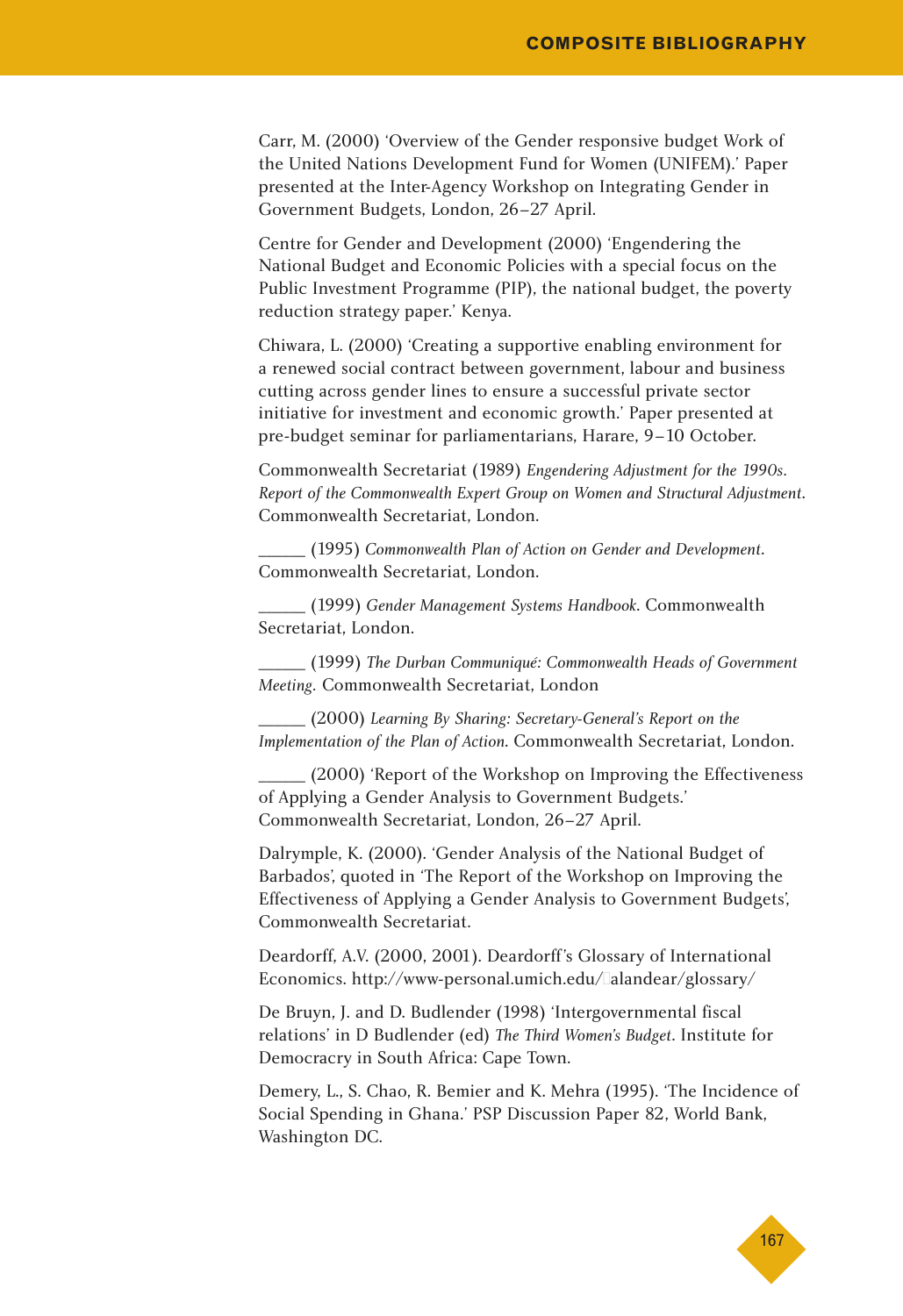Demery, L. (1998). 'Gender and Public Social Spending: Disaggregating Benefit Incidence.' World Bank Research Paper, Washington, DC.

Department of Finance (1998). 'Medium Term Expenditure Framework: Programme Summary.' Pretoria.

Department of National Planning, Ministry of Finance and Planning (2000). 'Engendering the National Budget of Sri Lanka.' Centre for Women's Research, May.

Dollar, D., R. Fisman and R. Gatti (1999a). 'Are Women Really the Fairer Sex? Corruption and Women in Government.' Policy Research Report on Gender and Development, Working paper series No. 4, The World Bank, Washington, DC, May.

Dollar, D. and R. Gatti (1999b). 'Gender Inequality, income and growth: are good times good for women?' Policy Research Report on Gender and Development, Working paper series No. 1, The World Bank, Washington, DC, May.

Elson, D. (ed.) (1991). *Male Bias in the Development Process*. Manchester University Press, Manchester.

\_\_\_\_\_\_ (1999). 'A Tool for Implementing the Platform for Action: Gender-sensitive budget analysis.' Work on Gender, Macroeconomics and Globalisation hosted by the UNDP in partnership with the Ford Foundation, University of Utah and MacArthur Foundation, New York, 25–26 March.

\_\_\_\_\_\_ (1999). 'Commonwealth Gender Responsive Budget Initiative: Background papers.' Commonwealth Secretariat, London.

\_\_\_\_\_\_ (2000a). 'Gender Budget Initiatives as an Aid to Gender Mainstreaming.' Paper presented at the Ministerial Conference on Gender Mainstreaming, Competitiveness and Growth, OECD, Paris.

\_\_\_\_\_\_ (co.) (2000b). *Progress of the World's Women: UNIFEM Biennial Report*. United Nations Development Fund for Women, New York.

and N. Cagatay (1999). 'Engendering Macroeconomic Policy and Budgets for Sustainable Human Development.' Human Development Report Office, United Nations Development Programme, New York.

Esim, S. (1995). *Gender Equity Concerns in Public Expenditure*. World Bank, Washington DC.

\_\_\_\_\_\_ (2000). 'Gender-Sensitive Budget Initiatives for Latin America and the Caribbean: A tool for improving accountability and achieving effective policy implementation.' Prepared for the Eighth Regional Conference on Women of Latin America and the Caribbean, Lima, 8–10 February.

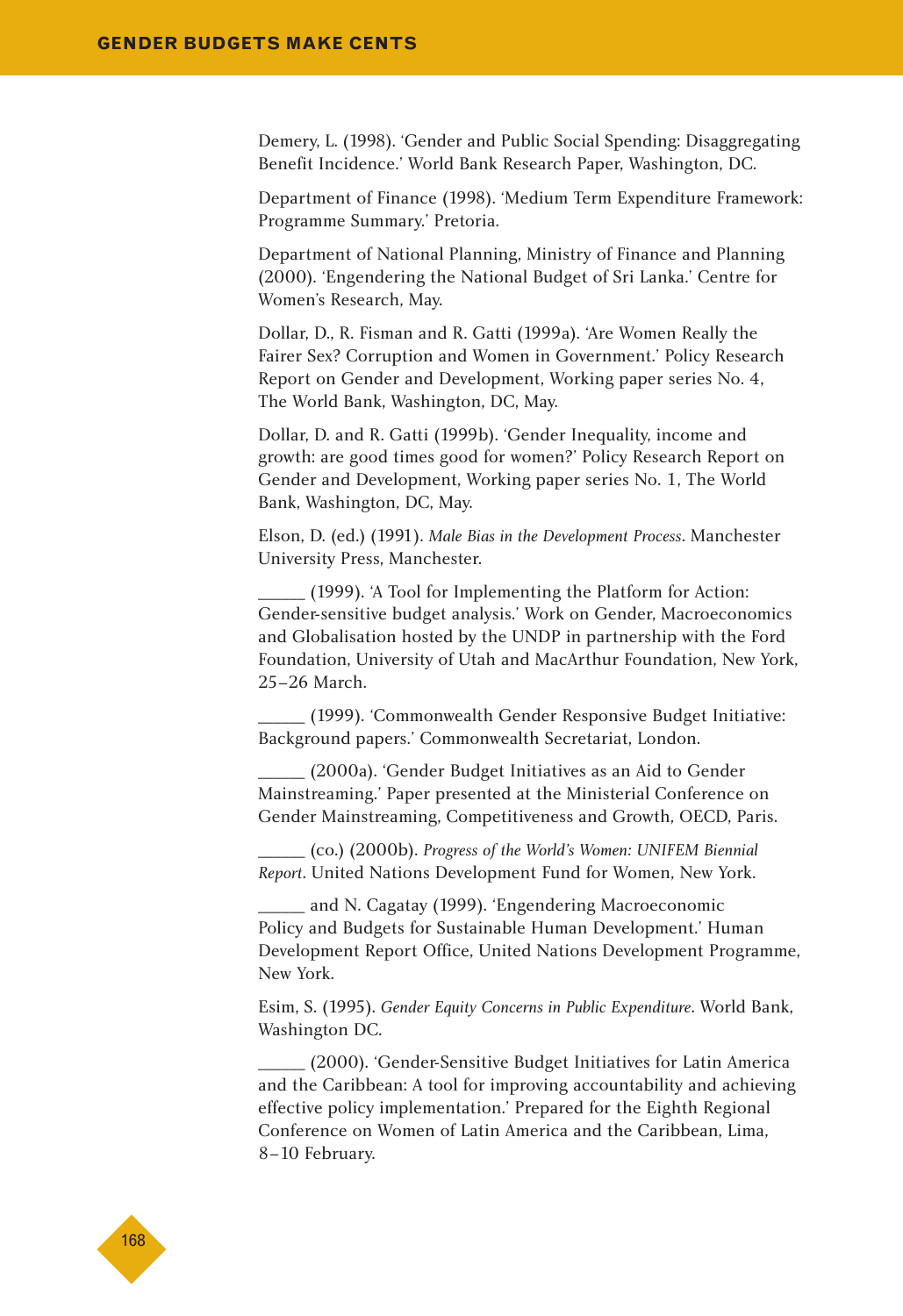\_\_\_\_\_\_ (2000). 'Impact of Government Budgets on Poverty and Gender Equality.' Paper prepared for the Workshop on Improving the Effectiveness of Applying a Gender Analysis to Government Budgets, Commonwealth Secretariat.

Evers, B. (1997). 'Strengthening Gender Awareness in the Bangladesh Health Sector.' Final Report on visit to Dhaka 4–17 May 1997.

\_\_\_\_\_\_ (1999a). 'Assessment of the Health Sector Expenditure Formats for Gender and Equity Sensitivity Information and Analysis.' Ministry of Health and Family Welfare, Bangladesh. Part II.

\_\_\_\_\_\_ (1999b). 'Assessment of Health Sector Expenditure Formats for Gender and Equity Sensitive Information and Analysis in MOHFW.' Final Report.

Falk, S. and I. Shapiro (1999). 'A Guide to Budget Work: A Systematic Overview of the Different Aspects of Effective Budget Analysis.' The International Budget Project. Centre on Budget and Policy Priorities, Washington.

FUNDAR and Equidad de Genero (1999) 'Women Leaders Getting In: Advocacy skills building for gender-sensitive public spending.' San Angel.

Gender Advocacy Programme (2000). *Making the Act Work: A Research Study into Budgetary Allocations for the Implementation of the Domestic Violence Act*. GAP, Cape Town.

Glover, D. (1993). 'Policy Researchers and Policy Makers: Never the Twain Shall Meet.' http://www.IDRC.org.sg/eepsea/paper/policy.htm.

Goetz, A.M. (1994). 'From feminist knowledge to data for development: The bureaucratic management of information on women and development', *IDS bulletin* 25(2):27–36.

\_\_\_\_\_\_ (1995). 'The Politics of Integrating Gender to State Development Processes: Trends, Opportunities and Constraints in Bangladesh, Chile, Jamaica, Mali, Morocco and Uganda.' UNRISD Occasional Paper 2, Geneva, May.

Govender, P. (1995). Joint Standing Committee on Finance Budget Workshop, 13 November.

Government of South Australia (2000). 'Budget Statement 2000–2001.' Budget Paper 2, Adelaide.

Government of Tanzania (2000). 'Status Report on Integrating Gender into the National Budgetary Process in Tanzania.' Prepared for Sixth Meeting of Commonwealth Ministers Responsible for Women's Affairs, New Delhi, 16–19 April.

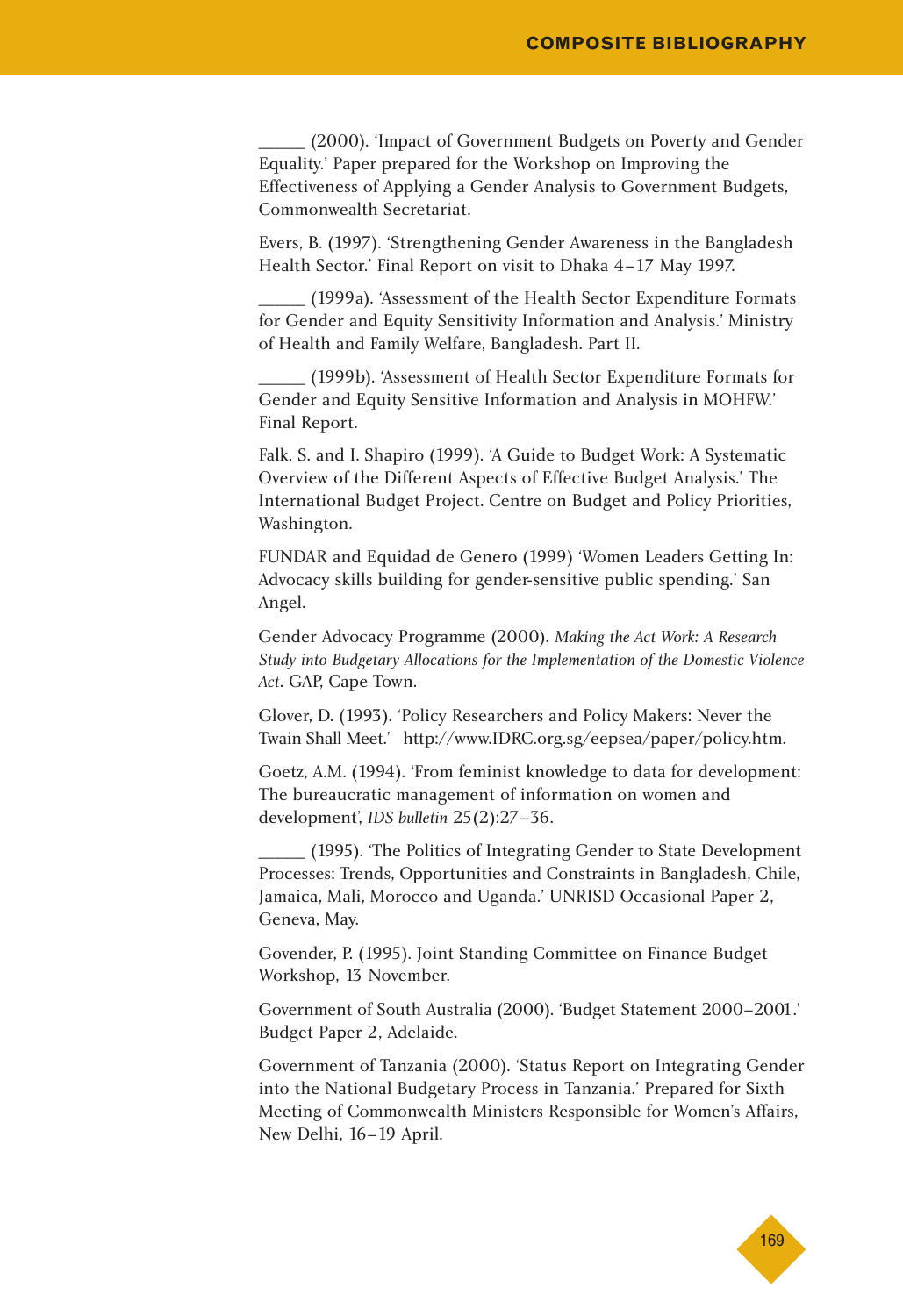Grown, C., D. Elson and N. Cagatay (July 2000). 'Introduction' in *World Development* Vol. 28 No. 7, pp 1146.

Haddad, L, L.R. Brown, A. Richter and L. Smith (1995). 'The Gender Dimensions of Economic Adjustment Policies: Potential Interactions and Evidence to Date.' *World Development*, Vol 23, No 6, pp 881–896.

Hannan, C. (2000). 'Gender Mainstreaming in Economic Development in the United Nations.' Paper presented at the Ministerial Conference on Gender Mainstreaming, Competitiveness and Growth, OECD, (November 2000) Paris.

Her Majesty's Treasury (1998). 'Budget 98: New Ambitions for Britain.'

Hewitt, G. (2000a). 'Incorporating Gender into National Budgets: An Overview of Commonwealth Experiences.' Paper prepared for the Workshop on Improving the Effectiveness of Applying a Gender Analysis to Government Budgets, Commonwealth Secretariat.

\_\_\_\_\_\_. (2000b). 'Applied Gender Analysis to Government Budgets: A South African Example.' Paper presented at the Ministerial Conference on Gender Mainstreaming, Competitiveness and Growth, OECD, Paris.

\_\_\_\_\_\_ and S. Raju (1999). 'Commonwealth Gender Responsive Budget Initiative (programme overview).' Commonwealth Secretariat, London.

\_\_\_\_\_\_ and S. Raju (2000). 'Strengthening Economic Governance: Applied Gender Analysis to Government Budgets.' Working paper, Commonwealth Secretariat, London.

Hill, A. and E. King (1995). 'Women's Education and Economic Well-Being', *Feminist Economics*, Vol 1 No 2, pp 21 46.

Himmelweit, S. (2000). 'The Experience of UK Women's Budget Group.' Paper prepared for the Workshop on Improving the Effectiveness of Applying a Gender Analysis to Government Budgets, Commonwealth Secretariat.

Hoima District Budget Speech, Uganda.

Honculada, J.A. and R. Pineda-Ofreneo (2000). *Transforming the Mainstream: Building a gender-responsive bureaucracy in the Philippines 1975–1998*. UNIFEM, Bangkok.

International Budget Project, The (2000). 'A Taste of Success: Examples of the Budget Work of NGOs.' Centre on Budget and Policy Priorities, Washington, October.

Inter-parliamentary Union (2000a). 'Summary of the proceedings of the ipu seminar for the national assembly of Kenya on Parliament and the Budget Process, 18–19 May 2000.'

(2000b). 'Results of the Regional Seminar on Parliament and

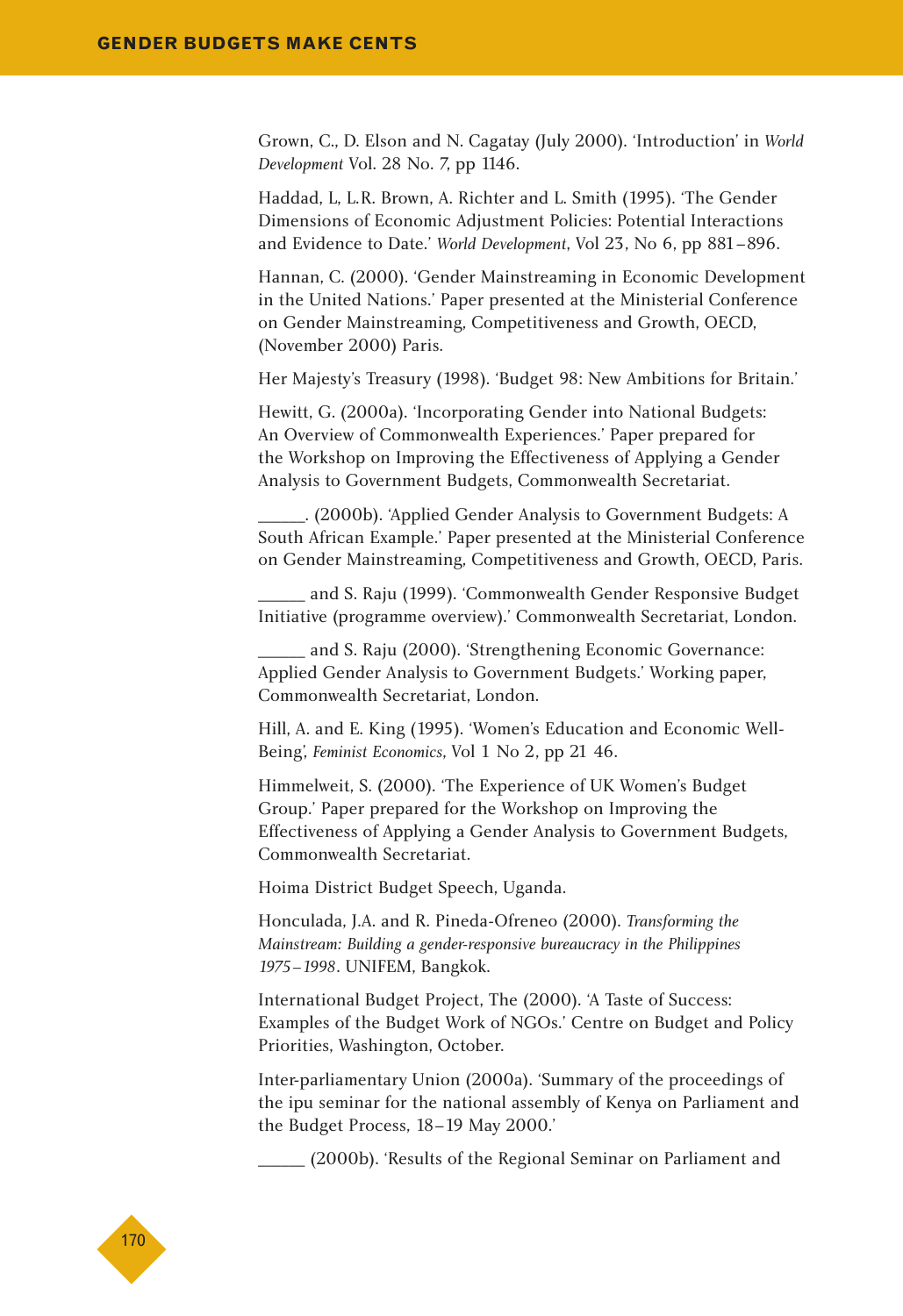the Budgetary Process including from a Gender Perspective, Nairobi 22–4 May.'

Jayamaha, R. (1998). 'Gender and National Budget Initiative Sri Lanka: Summary of project evaluation meetings held in the Ministry of Finance. Commonwealth Secretariat, London.

\_\_\_\_\_\_ and G. Hewitt (2000). 'Building a European Network of Women's Budget Groups: Commonwealth Experience.' Paper prepared for the International Workshop on Gender Auditing of Government Budgets, Rome, 15–6 September.

Jenkins, R. and A.M. Goetz (1999). 'Accounts and Accountability: Theoretical Implications of the Right-to-Information Movement in India' in *Third World Quarterly* 20(3): 603–622.

Karman, Z.E. (1996). 'Feminist Initiatives to gender macro-economic policies in Canada.' Paper prepared for the UNRISD/CPD workshop Working Towards a More Gender Equitable Macro-Economic Agenda, Rajendrapur, 26–8 November.

Kaul, I., I. Grunberg and M. Stern (1999). *Global Public Goods*. Oxford University Press, Oxford.

Klasen, S. (1999). 'Does gender inequality reduce growth and development? Evidence from cross-country regressions.' Policy Research Report on Gender and Development, Working paper series No. 7, The World Bank, Washington, DC.

Krafchik, W. and J. Wehner (1999). 'The Role of Parliament in the Budget Process. Institute for Democracy in South Africa' in *South African Journal of Economics*, December.

Krug, B. and I. van Staveren (1999). 'Gender Audit: Whim or Voice?' Draft for publication in *Public Finance and Gender*.

Kuteesa, F. (1999). 'Central Government Budget Cycle.' Presentation at Advocacy Training Workshop on Budgeting Policy Formulation, October.

Local Government Development Support Programme (1999). Report of the GPC workshop: How to conduct a gender-sensitive budget analysis, Kimberley, 13 April.

Loxley, J. (1999). 'The Alternative Federal Budget in Canada: A New approach to Fiscal Democracy.' Paper prepared for Pro-Poor, Genderand Environment-Sensitive Budgets, New York, 28–30 June.

\_\_\_\_\_\_ (2000). 'Political and Policy Considerations in Alternative Budgets: The Alternative Federal Budget in Canada.' Paper prepared for the Inter-Agency Workshop on Improving the Effectiveness of Integrating Gender into Government Budgets, London, 26–7 April.

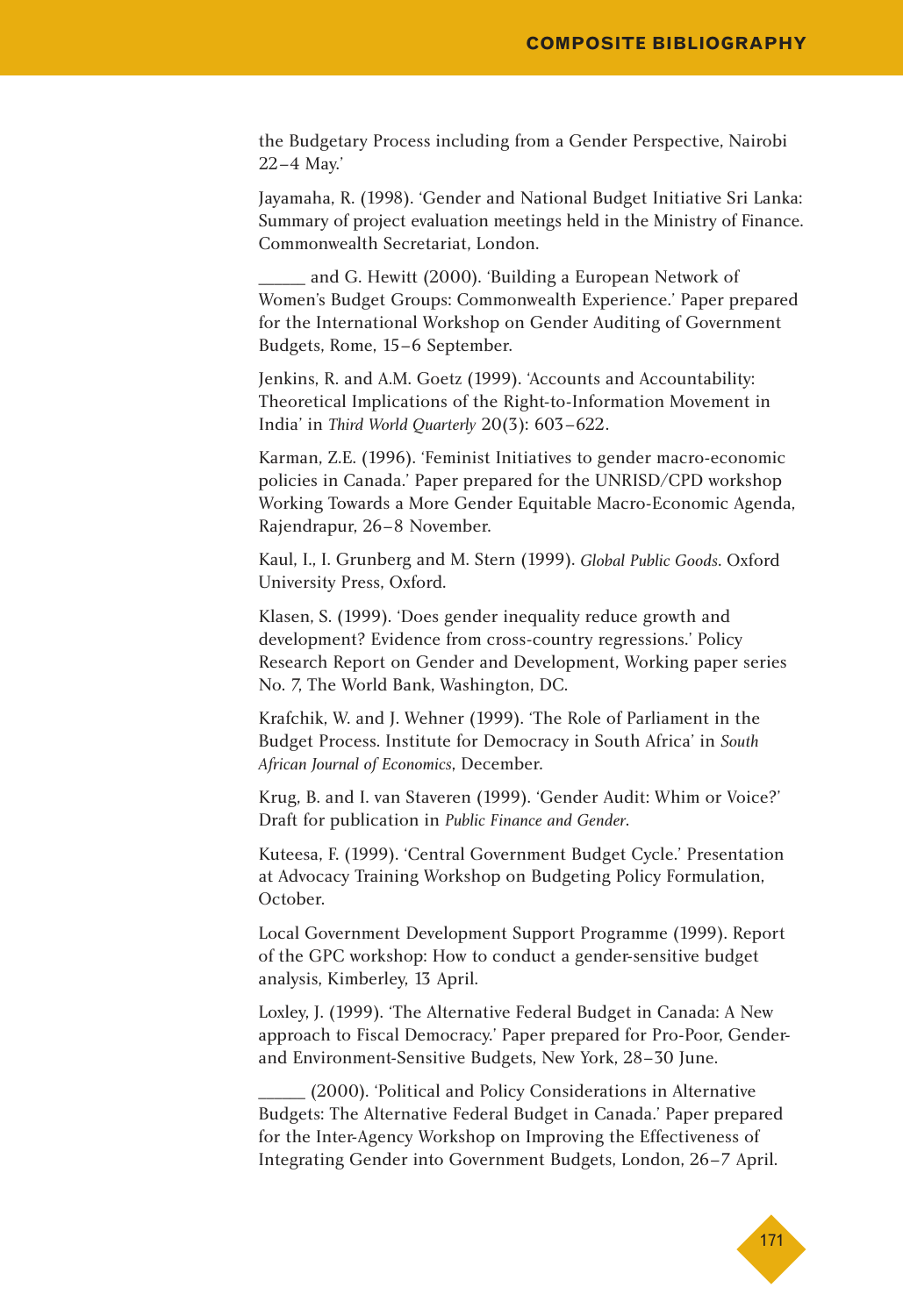Madorin, M. (1999). 'Engendering Budgets in Switzerland: An analysis of new initiatives.' Paper prepared for Pro-Poor, Genderand Environment-Sensitive Budgets, New York, 28–30 June.

March, C. (1999). 'Gender means doing things differently: Lessons from Oxfam's Women's Linking Project' in Porter, F., I. Smyth and C. Sweetman *Gender Works: Oxfam Experience in Policy and Practice*. Oxfam: Oxford: 259–70.

MBM Change Agents (1997). A Review of Ford Foundation Grants relating to Gender and Public Policy. Draft.

McGee, R. with A. Norton (2000). 'Participation in Poverty Reduction Strategies: A synthesis of experience with participatory approaches to policy design, implementation and monitoring.' IDS Working Paper 109.

Monsod, T. (1999). 'Budgeting for GAD: A Review and Refocusing.' Produced for WAND, Manila

Mauritius Ministry of Finance (2000). Keynote Address by the Minister of Finance at the Opening of the Regional Workshop on Engendering Budgets. Mimeo, February 2000.

OECD (2000). Ministerial Conference on Gender Mainstreaming, Competitiveness and Growth, background document, OECD, Paris, November.

Palmer, I. (1991). *Gender and Population Adjustment of African Economies: Planning for Change*. ILO, Geneva.

\_\_\_\_\_\_ (July 1995). 'Public Finance from a Gender Perspective' in *World Development* Vol. 23 No. 11, pp 1981.

Pearson, R. (1995). 'Bringing It All Back Home: Integrating Training for Gender Specialists and Economic Planners' in *World Development* 23(11):1995–1999.

Porter, F. and I. Smyth (1999). 'Gender training for policy implementers' in Porter, F., I. Smyth and C. Sweetman *Gender Works: Oxfam Experience in Policy and Practice*. Oxfam: Oxford:326–333.

Programme of Work for the Ad Hoc committee on the Qualify of Life and Status of Women – 1997 and 1998, South African Parliament.

Razavi, S. (1997). 'Working towards a more gender equitable macroeconomic agenda.' Report of the UNRISD/CPD workshop, Rajendrapur, 26–8 November 1996.

Reeves, H. and H. Wach (1999). 'Women's and gender responsive budgets: an annotated resource list.' Prepared for the Swedish International Development Cooperation Agency.

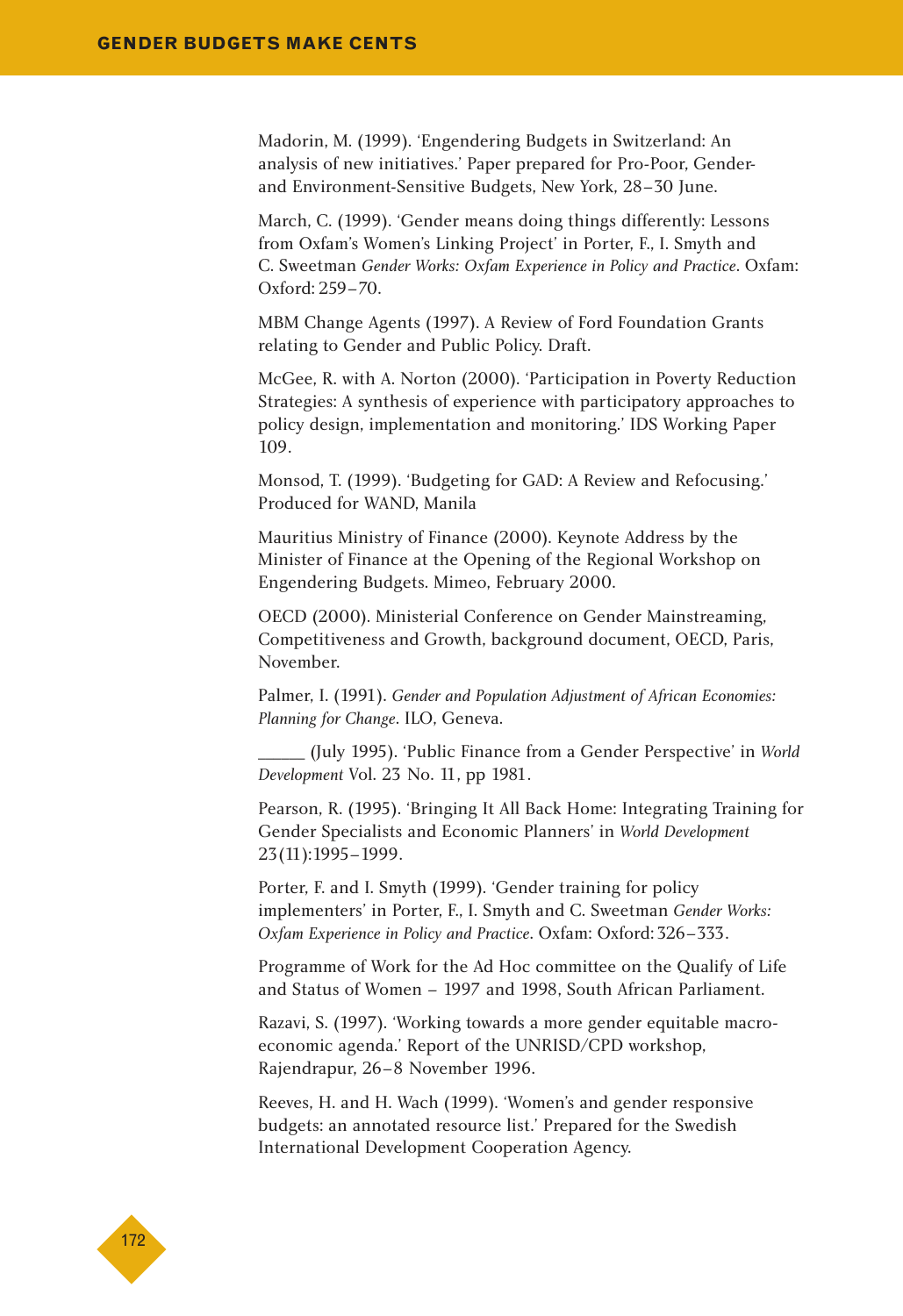Report and recommendations to Ministers on exploratory discussions regarding the South Africa/Commonwealth Gender and Macroeconomic Policy Pilot Study.

St Hill, D. (2000). 'Gender Analysis of the National Budget of Barbados: 1998–1999 (draft).' Project report prepared for the Commonwealth Secretariat, London.

Saito, K. and D. Spurling (1992). 'Developing Agricultural Extension for Women Farmers.' World Bank Discussion Paper 156, Washington DC.

Sawer, M. (1990). *Sisters in Suits: Women and Public Policy in Australia*. Allen and Unwin, Australia.

\_\_\_\_\_\_ (1996). 'Feminist Initiatives to Gender Macro-Economic Policies in Australia.' Paper presented to the United Nations Research Institute for Social Development Conference, Rajendrapur, 26–8 November.

Schick, A. (2000). 'The Changing Role of the Central Budget Office' in *OECD Journal of Budgeting*, Vol. 1 No. 1.

Sen, G. (1999). *Gender Mainstreaming in Finance*, Commonwealth Secretariat, London

\_\_\_\_\_\_ and C. Grown (1988). *Development, Crisis and Alternative Visions*. Earthscan Publications, London.

Senapaty, M. (2000). 'Workshop on Gender responsive budgets.' Report of workshop organised by UNIFEM South Asia Regional Office, New Delhi, 10 July 2000.

Sharp, R. and R. Broomhill (1990). 'Women and Government Budgets' in *Australian Journal of Social Issues*, Vol. 25, No.1

\_\_\_\_\_\_ (1999). 'Australia's role in the development of gender-sensitive budgets.' Paper presented at the UNDP and UNIFEM Workshop on Pro-Poor, Gender and Environment-Sensitive Budgets, UNDP, New York, 28–30 June.

Sharp, R. (1999). 'Women's Budgets' in Peterson, J. and M. Lewis (eds.) *The Elgar Companion to Feminist Economics*. Edward Elgar, New York.

\_\_\_\_\_\_ (2000). 'Gender responsive budgets: The Australian Experience.' Paper prepared for the International Workshop on Gender Auditing of Government Budgets, Rome, 15–6 September.

Simkins, C. (1997). 'An academic applied economist looks at the medium term expenditure framework'. Mimeo. Johannesburg.

South Africa (2000). Report of the parliamentary delegation to the Beijing+5 conference. New York 2–9 June.

Sri Lanka Ministry of Finance and Planning (2000). *Engendering the National Budget of Sri Lanka*. Centre for Women's Research, Colombo.

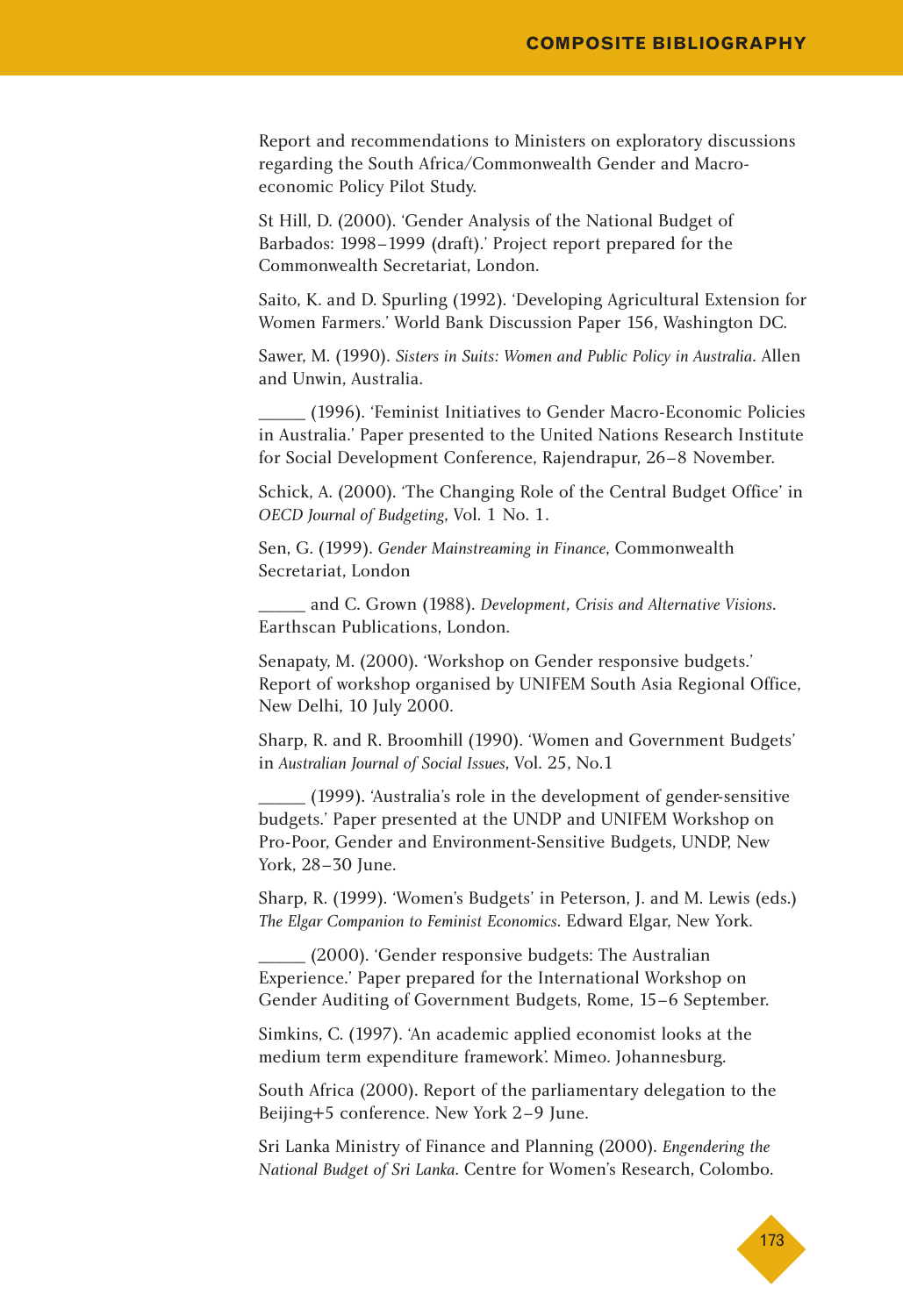Stark, A. and S. de Vylder (1998). 'Mainstreaming Gender in Namibia's National Budget.' Prepared on behalf of Department of Women's Affairs and Ministry of Finance.

Stevens, M. (2000). 'Abortion reform in South Africa' in *Initiatives in Reproductive Health Policy*, July: 4–6.

Stiglitz, J.E. (1996). 'The Role of Government in Economic Development' in Bruno, M. and B. Pleskovic (ed.) *Annual World Bank Conference on Development Economics*. The World Bank, Washington DC.

Stotsky, J. (1996). 'Gender Bias in Tax Systems.' IMF Working Paper, IMF, Washington DC.

Tanzania Ministry Responsible for Women's Affairs (2000). 'Status Report on Integrating Gender into the National Budgetary Process in Tanzania.' Paper prepared for Sixth Meeting of Commonwealth Ministers Responsible for Women's Affairs, New Delhi, 16–19 April.

Tanzania Gender Networking Programme (1999). *Budgeting with a Gender Focus*. TGNP, Dar es Salaam.

Taylor, V. (1999). *Gender Mainstreaming in Development Planning*. Commonwealth Secretariat, London.

Tibaijuka, A. (1994). 'The Cost of Differential Gender Roles in African Agriculture: A Case Study of Smallholder Banana-Coffee Farms in the Kagera Region, Tanzania', *Journal of Agricultural Economics*, Vol 45, No 1, pp 69–81.

Tzannatos, Z. (1991). 'Potential Gains from the Elimination of Gender Differentials in the Labour Market' in G. Psacharopoulos and Z. Tzannatos (eds) *Women's Employment and Pay in Latin America, Report No 10*. Latin America and Caribbean Technical Department, World Bank, Washington DC.

UNIFEM (1998). 'Engendering the Ninth Five-Year Plan of India, 1997–2000: Report of the Process.' New Delhi.

\_\_\_\_\_\_ (1999). Capacity Building for Gender responsive budgets in Southern Africa: A UNIFEM regional training workshop. Harare, 17–19 November.

(2000). 'Strengthening Economic governance: Applied Gender Analysis to Government Budgets.' Concept paper submitted to the Belgium State Secretary for Development Cooperation, New York.

UNRISD (1997). 'Gender, Poverty and Well Being: Indicators and Strategies.' Background note and project proposal, Geneva.

Waring, M (1988). *If Women Counted: a New Feminist Economics*, Harper and Row, New York.

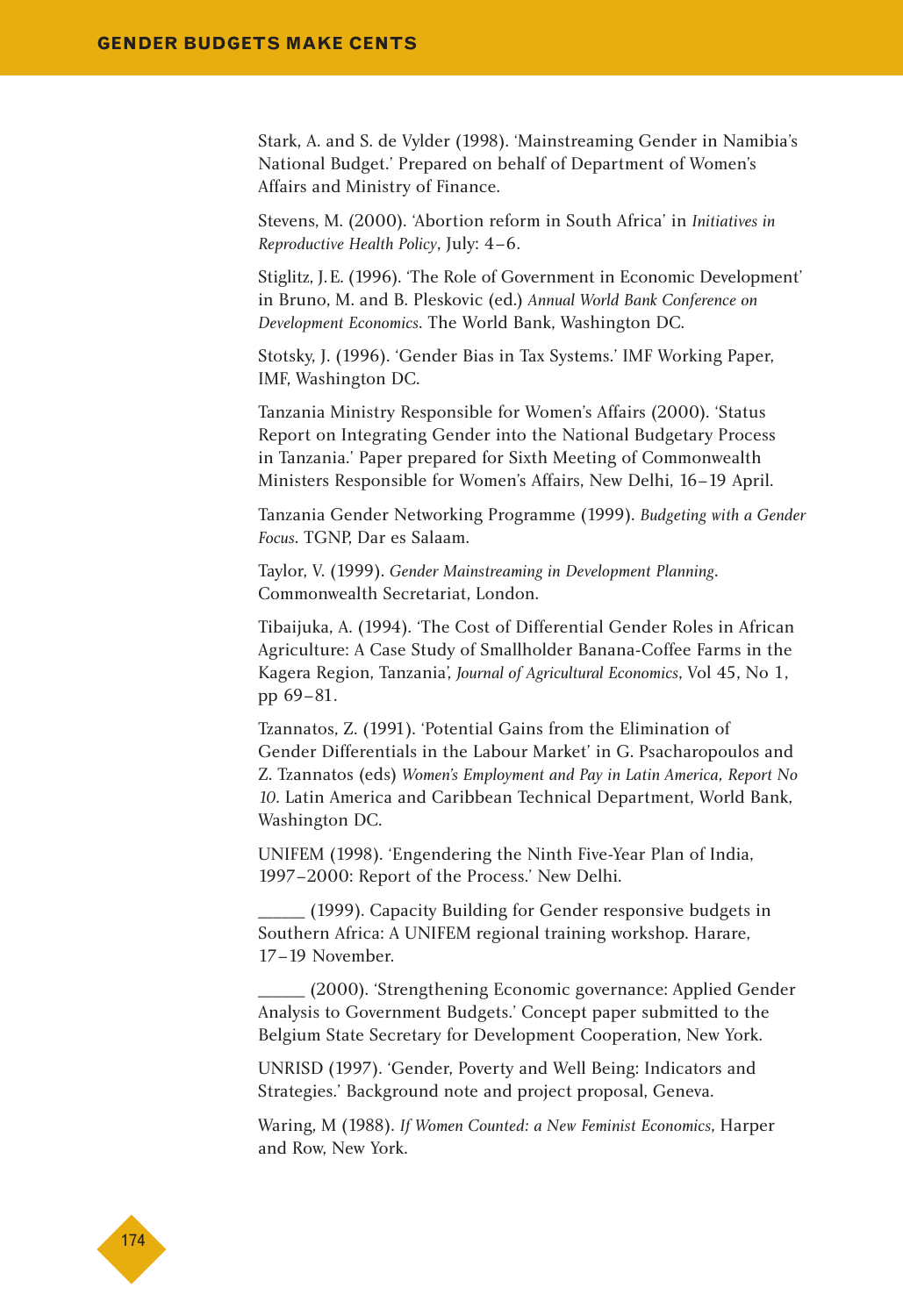Watt, P. (2000). *Social Investment and Economic Growth: A Strategy to Eradicate Poverty.* Oxfam Publication, UK.

Women's Budget Group, The (1998). 'The Purse or the Wallet?' Proceedings of a seminar held on 12the February 1998, London.

Women's Budget Initiative (1996). 'Report of Women's Budget Initiative Workshop.' Cape Town.

Women's International League for Peace and Freedom, Ottawa Branch (1993) 'The Canadian Women's Budget.' Ottawa.

\_\_\_\_\_\_ (February 1996) 'Women's Budget.' Special Edition. Philadelphia, Washington, Arlington.

World Bank (1994). *Zambia Poverty Assessment*. World Bank, Washington DC.

\_\_\_\_\_\_ (1995). *Toward Gender Equality: The Role of Public Policy*. World Bank, Washington DC.

\_\_\_\_\_\_ (1998). *Public Expenditure Management Handbook*. PREM Network, World Bank, Washington DC.

World Bank Group. 'Public Spending for Equity: The Distributional Dimension.' Topic brief, www1.worldbank.org/publicsector/pe/spending.htm

World Development Journal. Special Issues on Gender and Economics, Vol. 23 (11), 1995 and Vol. 28 (7), 2000, Pergamon, UK.

Yilmaz, S. (2001). 'Concept of Fiscal Decentralization and Worldwide Overview.' UNDP working paper, New York.

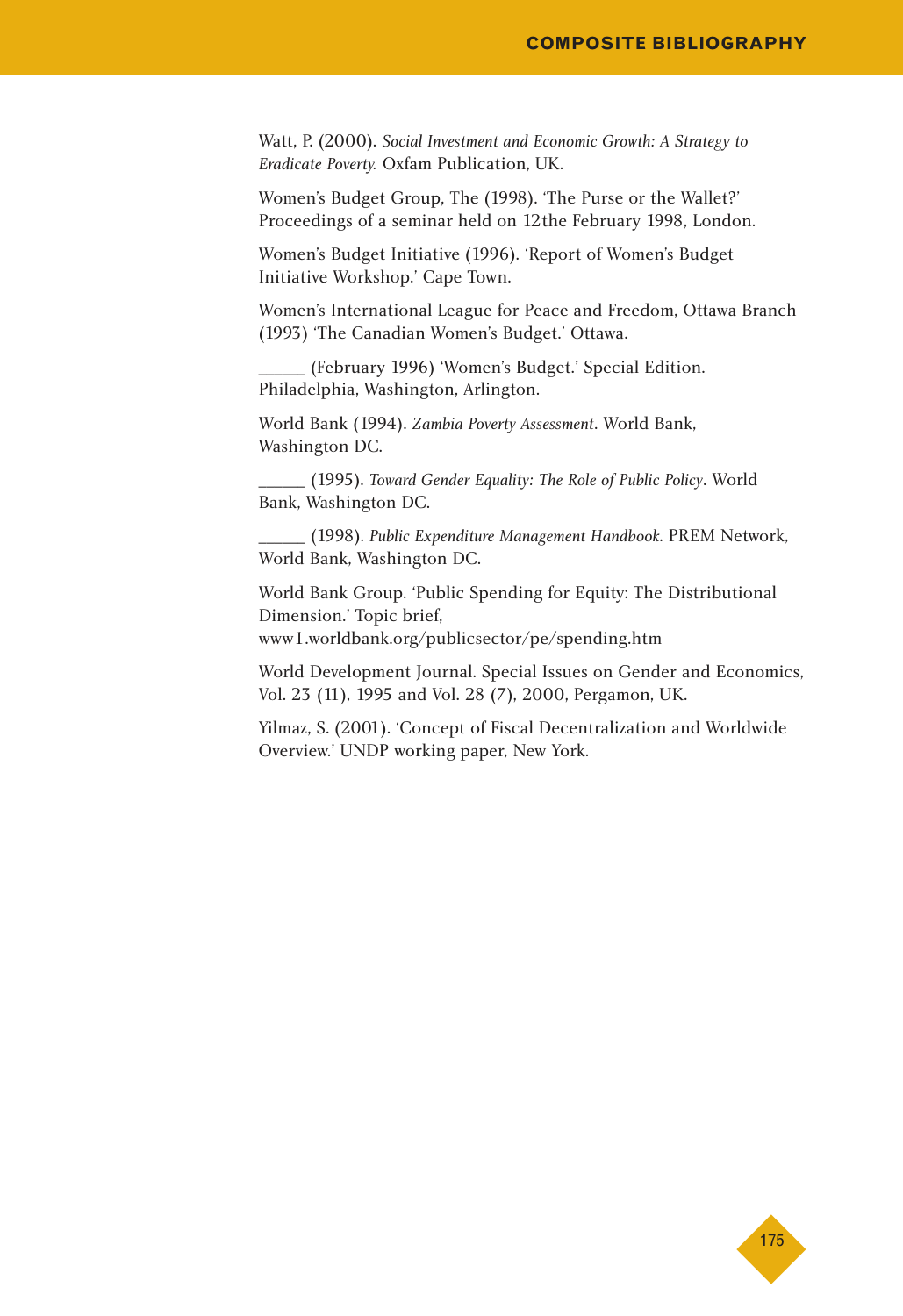## **Glossary of Terms**

Aggregate demand The total demand for a country's output, including demands for consumption, investment, government purchases, and net exports.

Aggregation The combining of two or more kinds of an economic entity into a single category. Data on international trade necessarily aggregate goods and services into manageable groups. For macroeconomic purposes, all goods and services are usually aggregated into just one.

Balance of payments The balance of payments accounts record all a country's international transactions. The sale of exports and national investments by other countries are entered as a credit, while purchasing imports or national companies investing abroad are entered as a debit. The overall account is called the balance of payments because the total of outflows is supposed to be equivalent to (balance) the total of inflows.

Budget The budget is the annual announcement of the government's fiscal policy changes. It announces the tax changes proposed for the following tax year, and also how the government plans to spend that revenue.

Budget deficit When government expenditure exceeds government income.

Budget surplus When government income exceeds government expenditure.

Crowding out A situation in which the government is borrowing heavily while businesses and individuals also want to borrow. The former can always pay the market interest rate, but the latter cannot, and is crowded out.

Depreciation A fall in the value of a country's currency on the exchange market, relative either to a particular other currency or to a weighted average of other currencies. The opposite of 'appreciation'.

Exchange rate The price at which one country's currency trades for another, typically on the exchange market.

Exchange rate regime The rules under which a country's exchange rate is determined, especially the way the monetary or other government authorities do or do not intervene in the exchange market. Regimes include floating exchange rates, pegged exchange

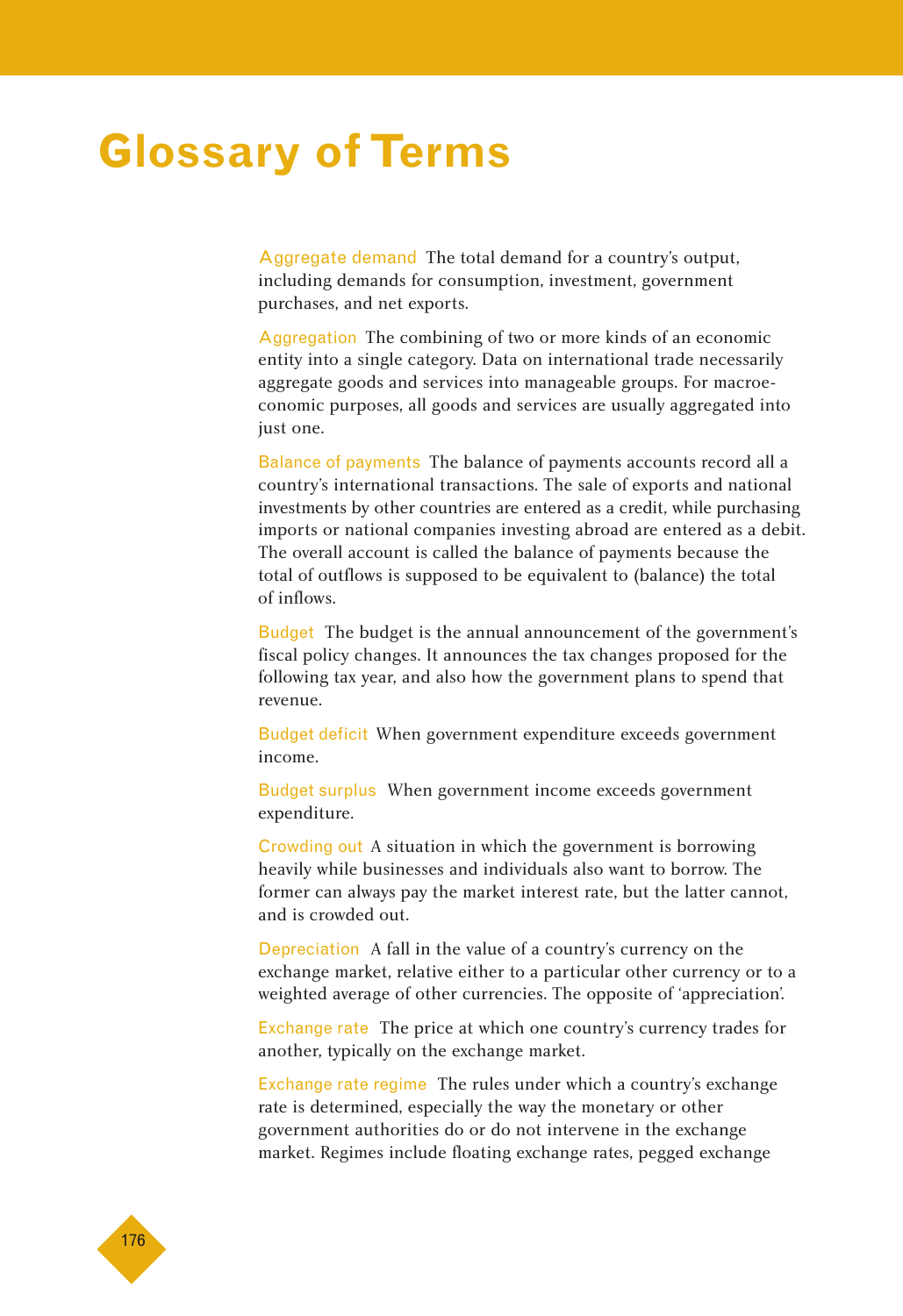rate, managed float, crawling peg, currency board and exchange controls.

False economies A 'false economy' is where an attempt to reduce or contain financial costs in one sector in fact transfers or perpetuates actual costs in terms of time use for individuals and groups, and lowers their overall productivity. Hence there are no actual savings for these individuals and groups, particularly women

Fiscal policy The use by a government of its expenditures on goods and services and/or tax collections to try to influence the nation's level of economic activity. The government can cut taxes and increase government expenditure to encourage more spending and boost the economy (expansionary or reflationary policy) or increase taxes and cut expenditure to reduce the level of demand in the economy and help to reduce inflation (contractionary or deflationary policy).

Gender The notion of gender as distinct from sex refers to the socially constructed roles and socially learnt behaviour and expectations associated with males and females. Women and men differ biologically, but all cultures interpret and elaborate these innate biological differences into a set of social expectations of what behaviours and activities are appropriate and, consequently, what rights, resources and powers men and women possess. While societies vary in terms of their expectations from women and men, they nonetheless all have gender asymmetries that are deeply entrenched (though not static).

Gender-blindness means ignoring the different socially determined roles, responsibilities, and capabilities of men and women. Genderblind policies are based on information derived from men's activities and/or assume those affected by the policy have the same (male) needs and interests.

Gender-disaggregated data Identifying and generating gender statistics is a complex process, which extends beyond the simple disaggregation of indicators into the categories of women and men. Gender-disaggregated data focus on issues of particular relevance to women and men, girls and boys, and their different roles and positions in society. Statistics on household distance from water or fuel, for example, have different implications for women and men since it is usually the former who spend time collecting these necessities when they are not readily available.

Gender focal point A Gender Focal Point is a designated member of staff in an organisation, ministry, department or division who is the main agent for facilitating, on a day-to-day basis, the integration of gender issues into the policies, programme and projects being undertaken within the institutional structure.

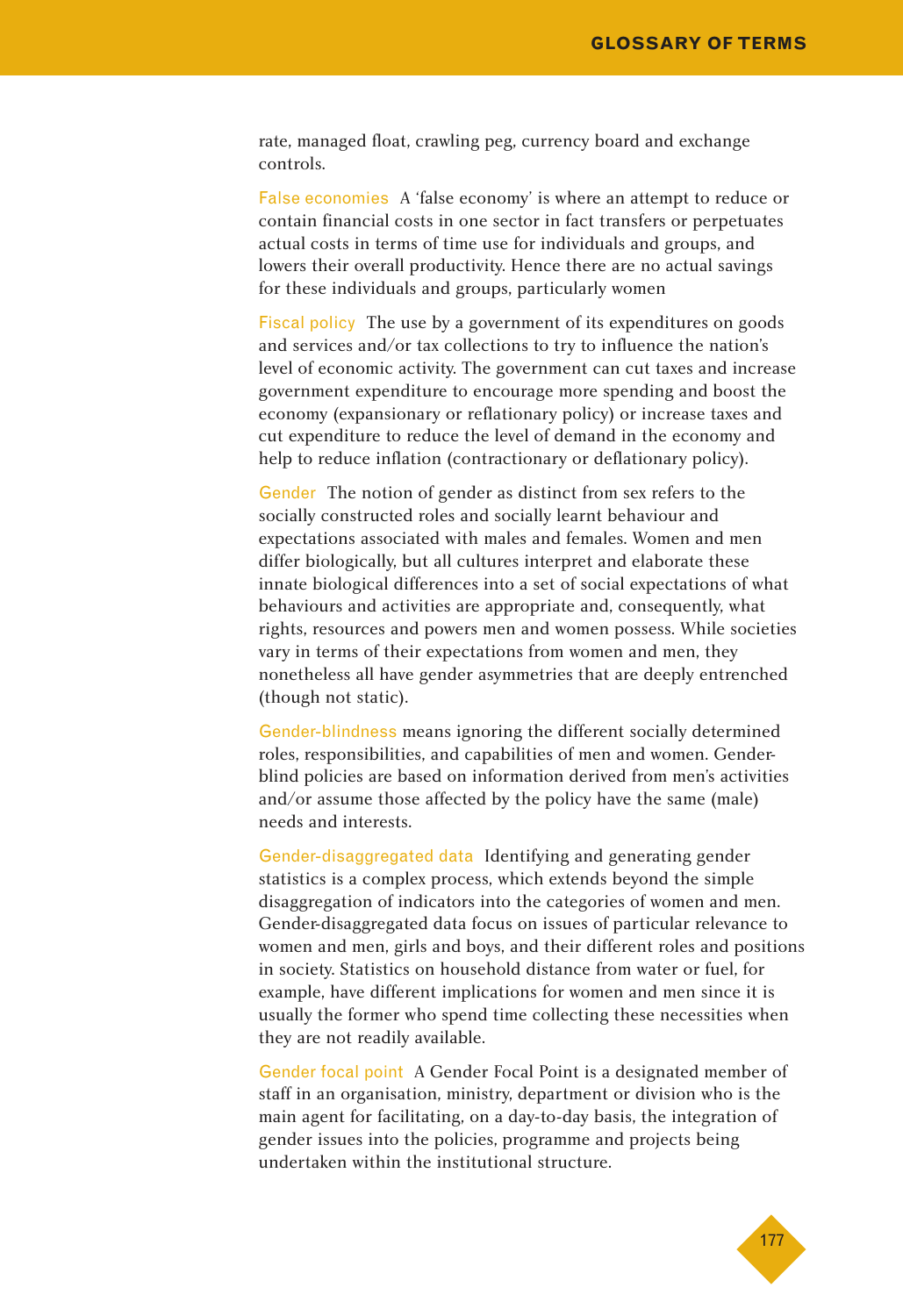Gender mainstreaming 'Mainstreaming a gender perspective is the process of assessing the implications for women and men of any planned action, including legislation, policies or programmes, in any area and at all levels. It is a strategy for making women's as well as men's concerns and experiences an integral dimension in the design, implementation, monitoring and evaluation of policies and programmes in all political, economic and societal spheres so that women and men benefit equally and inequality is not perpetuated. The ultimate goal is to achieve gender equality.' (Agreed conclusions of the UN Economic and Social Council 1997/2).

Gender management system (GMS) The GMS is an integrated network of structures, mechanisms and processes put in place in an existing organisational framework in order to guide, plan, monitor and evaluate the process of mainstreaming gender into all areas of an organisation's work. It is intended to advance gender equality and equity through promoting political will; forging a partnership of stakeholders including government, private sector and civil society; building capacity; and sharing good practice. The Commonwealth Secretariat is encouraging the establishment of gender management systems at the national level.

Gender neutral Gender neutral policies are not specifically aimed at either men or women and are assumed to affect both sexes equally. However, they may actually be gender-blind (see above).

Gender responsive budget (GRB) GRB is increasingly being adopted as the name for a variety of processes and tools such as a 'gender sensitive budget', 'gender budget', 'women's budget' and 'women's budget statement'. These processes aim to assess the impact of government budgets, mainly at national level, on different groups of men and women, through recognising the ways in which gender relations underpin society and the economy. Although the focus of these exercises has been on determining the impact of budget expenditure on women and girls, they are not separate budgets for women. They include analysis of gender targeted allocations (e.g. special programmes targeting women); they disaggregate by gender the impact of mainstream expenditures across all sectors and services; and they review equal opportunities policies and allocations within government services.

Good governance While good governance is defined in different ways, it is primarily considered to be a process of improving opportunities for the delivery of goods and services to the people in a fair, just, effective and responsible way. Key features are transparency, accountability and participation.

Gross domestic product (GDP) The market value of all final goods and services produced in a given time period, usually a year.

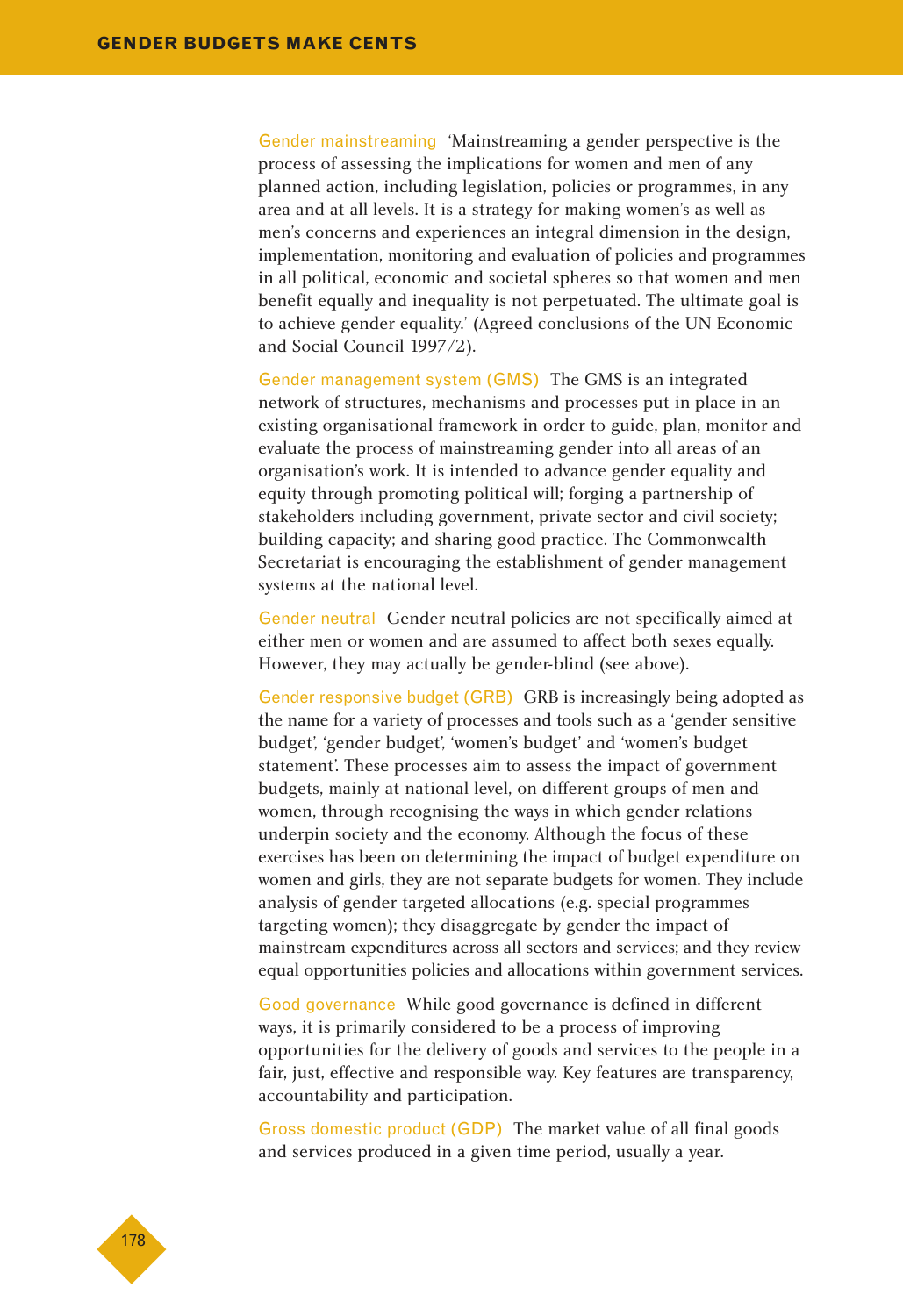Gross national product (GNP) The market value of all final goods and services produced by national residents, no matter where they are located.

Inflation A general rise in the average level of all prices. It can be measured either monthly, quarterly or annually.

Macroeconomics The study of the behaviour of the overall economy, including inflation, unemployment and industrial production. It focuses on the level of income or output of the economy, including the level of employment, aggregate investment, total consumption and the money supply.

Microeconomics The study of the behaviour of small economic units, such as that of individual consumers, households or companies. It focuses on the determination of the prices that induce these agents to act, including wages for labour and return rates of investment funds. These concerns cover issues of demand and supply, welfare and distribution.

Monetary policy Monetary policy is the control of the money supply and interest rates by a government in order to achieve its economic objectives, in particular the restraining of inflation.

Non-governmental organisations (NGOs) An NGO is any non-profit, voluntary citizens' group which is organised on a local, national or international level. NGOs perform a variety of services and humanitarian functions, bring citizens' concerns to governments, monitor policies and encourage political participation at the community level. Some are organised around specific issues, such as human rights, the environment or health.

Reproductive sector The reproductive sector is concerned with caring for the present and future labour force, and the human population as a whole, including providing food, clothing and shelter in the household. Elson refers to it as the 'care economy'. The reproductive sector is generally unpaid and usually excluded from national accounts. Reproductive labour is mainly performed by women, and takes up an extremely high proportion of their time allocation.

Stabilisation policy The use of monetary and fiscal policies to stabilise GDP, aggregate employment and prices.

Stabilise To reduce the size of fluctuations in an economic variable over time. Examples include stabilising exchange rates by exchange market intervention, stabilising the price of a commodity by operation of a buffer stock and stabilising GDP by macroeconomic stabilisation policy.